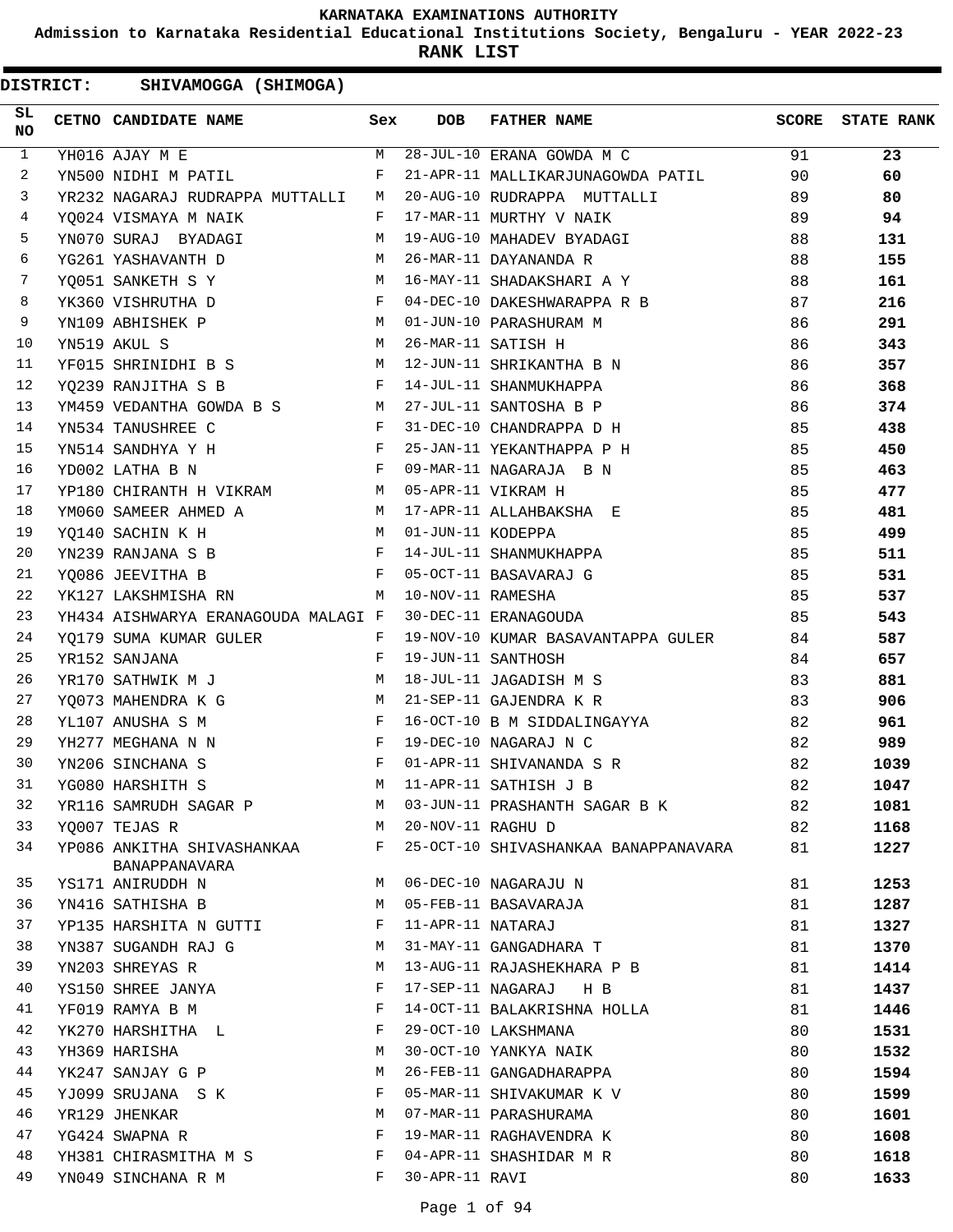**Admission to Karnataka Residential Educational Institutions Society, Bengaluru - YEAR 2022-23**

**RANK LIST**

| SL<br><b>NO</b> | CETNO CANDIDATE NAME                                                                                                                                                                                                                                 | Sex | <b>DOB</b>       | <b>FATHER NAME</b>                                                    | <b>SCORE</b> | <b>STATE RANK</b> |
|-----------------|------------------------------------------------------------------------------------------------------------------------------------------------------------------------------------------------------------------------------------------------------|-----|------------------|-----------------------------------------------------------------------|--------------|-------------------|
| 50              | YR105 ABHISHEK B M                                                                                                                                                                                                                                   |     |                  | M 22-JUN-11 BASAVANTAPPA                                              | 80           | 1680              |
| 51              | YH125 ANUPAMA                                                                                                                                                                                                                                        | F   |                  | 25-JUN-11 LAKSHMANA                                                   | 80           | 1682              |
| 52              | YG437 SUNIDHI D JAIN F                                                                                                                                                                                                                               |     |                  | 14-JUL-11 DINAKARA K S                                                | 80           | 1698              |
| 53              | $\mathbb{F}^{\mathbb{Z}}$ . The set of $\mathbb{F}^{\mathbb{Z}}$<br>YS059 SHRINIDHI G                                                                                                                                                                |     |                  | 26-JUN-10 GANESH H B                                                  | 79           | 1815              |
| 54              | M 10-OCT-10 SHANKARNAIK<br>YH109 TARUN NAIK                                                                                                                                                                                                          |     |                  |                                                                       | 79           | 1843              |
| 55              | YG254 AMRUTH KUMAR S M 17-FEB-11 SUKESH S                                                                                                                                                                                                            |     |                  |                                                                       | 79           | 1922              |
| 56              | YN347 SRUJAN B                                                                                                                                                                                                                                       |     |                  | M 09-MAR-11 BYRAPPA R                                                 | 79           | 1932              |
| 57              | YM481 MANYA V D                                                                                                                                                                                                                                      |     |                  | F 15-APR-11 V N DIVAKARA                                              | 79           | 1962              |
| 58              | YR016 SUHAN S                                                                                                                                                                                                                                        |     |                  | M 17-APR-11 SHANTHAVEER K B                                           | 79           | 1968              |
| 59              | YJ250 VARUN KUMAR S M 06-MAY-11 B SHIVANANDA                                                                                                                                                                                                         |     |                  |                                                                       | 79           | 1978              |
| 60              | $\mathbf{F}$<br>YE085 PURVIKA                                                                                                                                                                                                                        |     | 11-JUN-11 MURALI |                                                                       | 79           | 2015              |
| 61              | M<br>YD112 ROHAN S B                                                                                                                                                                                                                                 |     |                  | 10-JUL-11 BHARTHKUMAR D S                                             | 79           | 2039              |
| 62              | YQ107 MAANVITHA M N W F 07-SEP-11 M R NATARAJA                                                                                                                                                                                                       |     |                  |                                                                       | 79           | 2082              |
| 63              |                                                                                                                                                                                                                                                      |     |                  |                                                                       | 79           | 2092              |
| 64              | M 16-DEC-10 SHIVANANDA<br>YQ054 SURAJ S K                                                                                                                                                                                                            |     |                  |                                                                       | 78           | 2239              |
| 65              | YN011 ROHITH P NAIK                                                                                                                                                                                                                                  |     |                  | M 30-DEC-10 PEERYANAIK R S                                            | 78           | 2250              |
| 66              |                                                                                                                                                                                                                                                      |     |                  | YS142 DHANVITH D SHETTY M 11-JAN-11 DAYANANDA T S                     | 78           | 2269              |
| 67              | YG085 NAMITHA N<br>$\mathbf{F}$ and the set of the set of the set of the set of the set of the set of the set of the set of the set of the set of the set of the set of the set of the set of the set of the set of the set of the set of the set of |     |                  | 23-FEB-11 NAGARAJA H                                                  | 78           | 2315              |
| 68              |                                                                                                                                                                                                                                                      |     |                  | YQ004 BINDHU FAKKIRAPPA SANTER F 01-MAR-11 FAKKIRAPPA MUKHAPPA SANTER | 78           | 2321              |
| 69              | YK002 SINCHANA U S<br>F 15-MAR-11 SHASHIKUMARA                                                                                                                                                                                                       |     |                  |                                                                       | 78           | 2336              |
| 70              | F 19-APR-11 AJAYKUMAR D<br>YN327 TRIVENI A                                                                                                                                                                                                           |     |                  |                                                                       | 78           | 2377              |
| 71              | YN297 YATHEESHWARI K M<br>$$\rm F$$                                                                                                                                                                                                                  |     |                  | 21-APR-11 KERESWAMY M G                                               | 78           | 2382              |
| 72              | YM218 SRINIVASA C                                                                                                                                                                                                                                    |     |                  | M 23-APR-11 CHANDRAPPA                                                | 78           | 2385              |
| 73              | YQ224 SHASHI P H                                                                                                                                                                                                                                     |     |                  | M 23-MAY-11 PRADHANAPPA H                                             | 78           | 2418              |
| 74              | YN117 SUSHMA J S                                                                                                                                                                                                                                     |     |                  | F 15-AUG-11 SURESH J T                                                | 78           | 2498              |
| 75              | YH212 BINDU P<br>$\mathbf F$ . The contract of the contract of the contract of $\mathbf F$                                                                                                                                                           |     |                  | 02-SEP-11 PARAMESHAPPA M                                              | 78           | 2516              |
| 76              | $\mathbf{F}$ and $\mathbf{F}$ and $\mathbf{F}$<br>YM496 SRUSHTI C                                                                                                                                                                                    |     |                  | 02-SEP-10 CHETHAN C                                                   | 77           | 2632              |
| 77              | YK346 CHAITANYA PRAKASHA GURALLI F                                                                                                                                                                                                                   |     |                  | 20-SEP-10 PRAKASHA CHANDRAPPA GURALLI                                 | 77           | 2645              |
| 78              | YN167 RONAK MAHENDRAKAR M M 03-OCT-10 RAGHAVENDRA M T                                                                                                                                                                                                |     |                  |                                                                       | 77           | 2650              |
| 79              | YJ317 DHANUSHA U<br><b>M</b>                                                                                                                                                                                                                         |     |                  | 21-JAN-11 UMESHA M                                                    | 77           | 2750              |
| 80              | YN547 NEMITHA N H                                                                                                                                                                                                                                    | F   |                  | 29-JAN-11 NAGARAJA K                                                  | 77           | 2763              |
| 81              | YP125 HAMSARANI D S                                                                                                                                                                                                                                  | F   |                  | 15-FEB-11 SURESH R                                                    | 77           | 2780              |
| 82              | YG205 SHRAVYA S                                                                                                                                                                                                                                      | F   |                  | 02-MAR-11 SHRIDHARA                                                   | 77           | 2793              |
| 83              | YG383 SUJAY V K                                                                                                                                                                                                                                      | M   |                  | 01-APR-11 VEERABHADRAPPA R K                                          | 77           | 2823              |
| 84              | YN013 CHIRAG S                                                                                                                                                                                                                                       | M   |                  | 30-APR-11 SHASHIDHARA E                                               | 77           | 2850              |
| 85              | YH358 THUSHAR GIRINATH NADAGOUDRA M                                                                                                                                                                                                                  |     |                  | 13-JUN-11 SHANKARAPPA C NADAGOUDRA                                    | 77           | 2901              |
| 86              | YQ221 KAVYA                                                                                                                                                                                                                                          | F   |                  | 02-JUL-11 PARASHURAMA                                                 | 77           | 2930              |
| 87              | YM158 MANITH R SHETTY                                                                                                                                                                                                                                | М   |                  | 24-SEP-11 RAJESH K SHETTY                                             | 77           | 2998              |
| 88              | YP017 SAHANA GURUSIDDAPPA<br>SAJJANSHETTAR                                                                                                                                                                                                           | F   |                  | 17-NOV-11 GURUSIDDAPPA SAJJANSHETTAR                                  | 77           | 3032              |
| 89              | YJ167 K R DHANUSH                                                                                                                                                                                                                                    | M   |                  | 21-DEC-11 K H RAMESH                                                  | 77           | 3046              |
| 90              | YH167 MYTHRI H P                                                                                                                                                                                                                                     | F   |                  | 09-APR-10 PARASHURAM H K                                              | 76           | 3088              |
| 91              | YM116 PREETHAM S PATIL                                                                                                                                                                                                                               | M   |                  | 22-MAY-10 H C SHANKAR                                                 | 76           | 3093              |
| 92              | YO084 VANDANA K                                                                                                                                                                                                                                      | F   |                  | 03-AUG-10 KOTRESHAPPA V K                                             | 76           | 3106              |
| 93              | YJ407 KRISHNA BANAJA                                                                                                                                                                                                                                 | M   |                  | 01-SEP-10 MALLAPPA BANAJA                                             | 76           | 3124              |
| 94              | YN312 AJAY C O                                                                                                                                                                                                                                       | M   |                  | 13-SEP-10 CHAMARAJ                                                    | 76           | 3131              |
| 95              | YK003 TANUSHREE O Y                                                                                                                                                                                                                                  | F   |                  | 13-SEP-10 YOGARAJA                                                    | 76           | 3133              |
| 96              | YR178 VIJAYALAKSHMI KC                                                                                                                                                                                                                               | F   |                  | 16-OCT-10 KARIBASAPPA                                                 | 76           | 3149              |
| 97              | YG312 ANKITHA G                                                                                                                                                                                                                                      | F   |                  | 13-JAN-11 GANGADHARA K                                                | 76           | 3225              |
| 98              | YE182 KOWSHIK R                                                                                                                                                                                                                                      | M   |                  | 14-FEB-11 RAVI KUMAR M                                                | 76           | 3261              |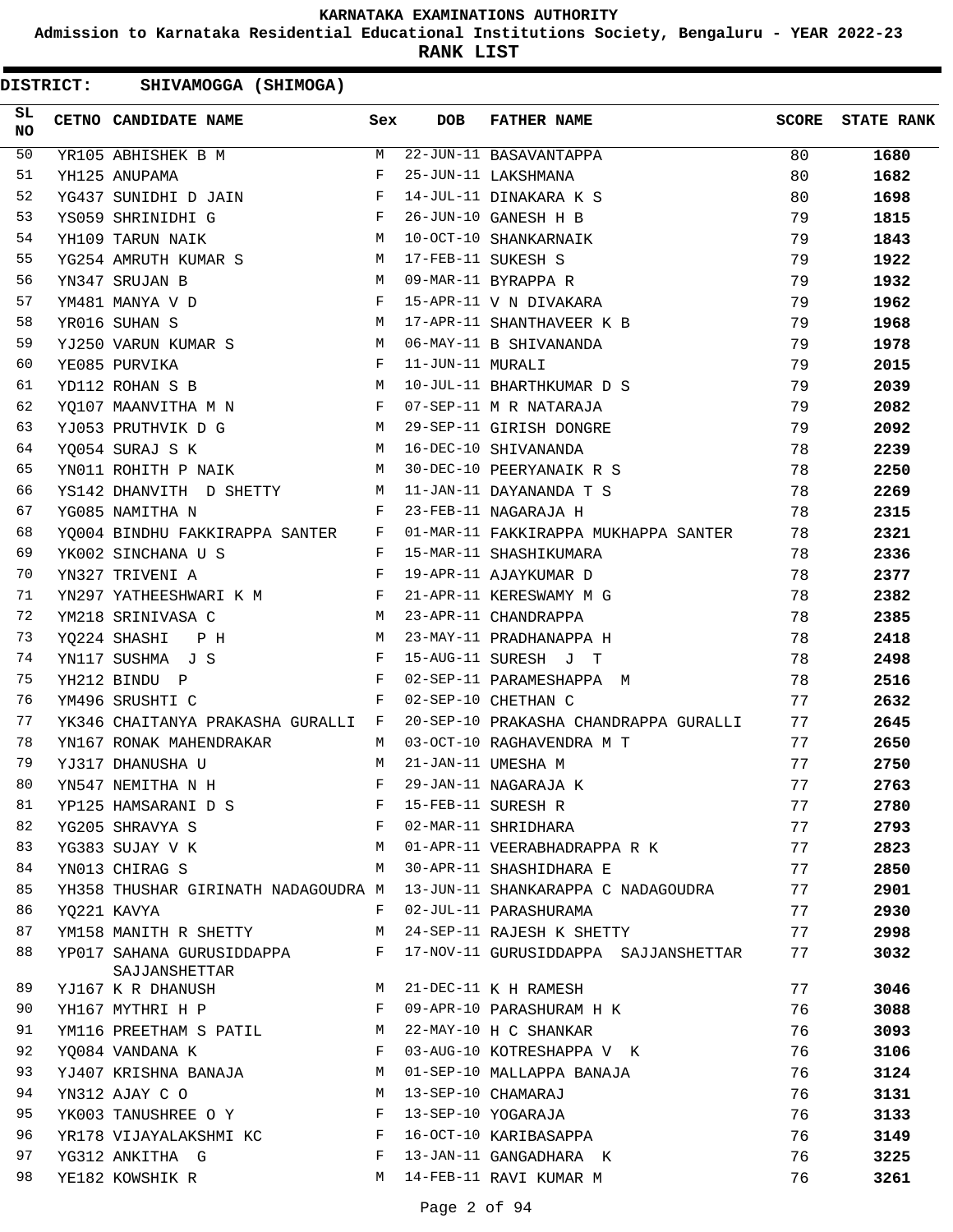**Admission to Karnataka Residential Educational Institutions Society, Bengaluru - YEAR 2022-23**

**RANK LIST**

DISTRICT: SHIVAMOGGA (SHIMOGA)

| SL<br><b>NO</b> |            | CETNO CANDIDATE NAME                                                                                                                                                                                                          | Sex          | DOB               | FATHER NAME                                | <b>SCORE</b> | <b>STATE RANK</b> |
|-----------------|------------|-------------------------------------------------------------------------------------------------------------------------------------------------------------------------------------------------------------------------------|--------------|-------------------|--------------------------------------------|--------------|-------------------|
| 99              |            | YG047 PRAGATHI H P                                                                                                                                                                                                            | $F$ –        |                   | 08-MAR-11 PRAKASH H<br>20-MAR-11 NAGARAJ D | 76           | 3282              |
| 100             |            | YN162 RUCHIKA N P                                                                                                                                                                                                             | F            |                   |                                            | 76           | 3299              |
| 101             |            | $\mathbf{F}$ and the state of the state $\mathbf{F}$<br>YF188 SIRI S                                                                                                                                                          |              |                   | 12-APR-11 SHANMUKHAPPA K                   | 76           | 3331              |
| 102             |            | M<br>YN315 DRUVA SOMASAGARA                                                                                                                                                                                                   |              | 10-MAY-11 DEVARAJ |                                            | 76           | 3373              |
| 103             |            | YR054 PRITI JALAGAR F                                                                                                                                                                                                         |              |                   | 11-MAY-11 SIDDAPPA LAXMANAPPA JALAGAR 76   |              | 3378              |
| 104             |            | YH221 VARHSA P J<br>$\mathbf{F}$ . The contract of the set of the $\mathbf{F}$                                                                                                                                                |              |                   | 03-JUN-11 PRAKASH M J                      | 76           | 3415              |
| 105             |            | YH253 SOUPARNIKA MARIAN PRODUCED PRODUCED PRODUCED PRODUCED PRODUCED PRODUCED PRODUCED PRODUCED PRODUCED PRODUCED PRODUCED PRODUCED PRODUCED PRODUCED PRODUCED PRODUCED PRODUCED PRODUCED PRODUCED PRODUCED PRODUCED PRODUCED |              |                   | 22-JUN-11 MRUTHUMJAYA S                    | 76           | 3441              |
| 106             |            | $\mathbb{F}^{\mathbb{Z}}$ . The set of $\mathbb{F}^{\mathbb{Z}}$<br>YJ423 HARSHITHA                                                                                                                                           |              | 02-JUL-11 KUMAR D |                                            | 76           | 3451              |
| 107             |            | YG065 CHINMAY G TALLUR M 09-JUL-11 GAVIYAPPA L T                                                                                                                                                                              |              |                   |                                            | 76           | 3459              |
| 108             |            | YP123 SEVANTHI V<br><b>Experimental Service Service Service</b>                                                                                                                                                               |              |                   | 20-JUL-11 VISHWANATH K                     | 76           | 3476              |
| 109             |            | $\mathbf{F}$ and $\mathbf{F}$<br>YH079 CHANDU<br>K                                                                                                                                                                            |              |                   | 06-AUG-11 KODEPP K                         | 76           | 3493              |
| 110             |            | M<br>YG362 KISHAN V                                                                                                                                                                                                           |              |                   | 19-DEC-11 VERUPAKSHA                       | 76           | 3579              |
| 111             |            | YH033 NANDEESHA A R M                                                                                                                                                                                                         |              |                   | 14-SEP-10 RAJESHAPPA A H                   | 75           | 3657              |
| 112             |            | YM494 PRIYA P PAI<br>$\mathbf{F}$ and the contract of the contract $\mathbf{F}$                                                                                                                                               |              |                   | 22-DEC-10 PRAKASH PAI                      | 75           | 3754              |
| 113             |            | $\mathbf{F}$ and $\mathbf{F}$ and $\mathbf{F}$<br>YS116 VISMITHA G D                                                                                                                                                          |              |                   | 08-MAR-11 DHANANJAYA S                     | 75           | 3833              |
| 114             |            | $\mathbf{F}$ and $\mathbf{F}$ and $\mathbf{F}$<br>YK233 S THRIVENI                                                                                                                                                            |              |                   | 03-APR-11 SHIVAKUMAR                       | 75           | 3860              |
| 115             |            | $\mathbf{F}$ and the state of the state $\mathbf{F}$<br>YN153 INDHUSHREE G                                                                                                                                                    |              |                   | 04-MAY-11 GIRISH K H                       | 75           | 3907              |
| 116             |            | YJ324 CHETHAN B R<br><b>Solution</b> M                                                                                                                                                                                        |              |                   | 25-JUN-11 RAMESH B                         | 75           | 3978              |
| 117             |            | YF150 HARSHITHA N N F                                                                                                                                                                                                         |              |                   | 03-JUL-11 NAGARAGA C                       | 75           | 3989              |
| 118             | YK329 ASHA | $\mathbf{F}$                                                                                                                                                                                                                  |              |                   | 21-JUL-11 RAMESHA P                        | 75           | 4014              |
| 119             |            | YQ089 SHASHANKA G B M 11-SEP-11 GUDDAPPA                                                                                                                                                                                      |              |                   |                                            | 75           | 4093              |
| 120             |            | YS126 DIGANTH M H<br>M 12-SEP-11 HEMARAJU M S                                                                                                                                                                                 |              |                   |                                            | 75           | 4095              |
| 121             |            | $\mathbf{F}$ and $\mathbf{F}$ and $\mathbf{F}$<br>YJ443 PRATHIKSHA P                                                                                                                                                          |              |                   | 17-SEP-11 PRAKASH P                        | 75           | 4097              |
| 122             |            | YN257 BINDHU S H                                                                                                                                                                                                              |              |                   | 04-OCT-11 SHUBHAKAR                        | 75           | 4112              |
| 123             |            | M <sub>1</sub><br>YK303 LIKHITH A                                                                                                                                                                                             |              |                   | 13-OCT-11 AMBRUTH KUMAR                    | 75           | 4119              |
| 124             |            | YE006 KRUTHIKA C V F                                                                                                                                                                                                          |              |                   | 17-OCT-11 VASANTHKUMAR K C                 | 75           | 4122              |
| 125             |            | $\mathbf{F}$ and $\mathbf{F}$ and $\mathbf{F}$<br>YS157 JAHNAVI R                                                                                                                                                             |              |                   | 02-NOV-11 RATHNAKARA                       | 75           | 4130              |
| 126             |            | YQ088 KAVANA RP                                                                                                                                                                                                               | $\mathbf{F}$ |                   | 15-NOV-11 RUDRAPPA                         | 75           | 4139              |
| 127             |            | YF135 SHRINIDHI B R M 21-SEP-10 RAJESH B T                                                                                                                                                                                    |              |                   |                                            | 74           | 4256              |
| 128             |            | YN231 PAVITHRA J<br>$\mathbf{F}$ . The contract of the contract of $\mathbf{F}$                                                                                                                                               |              |                   | 25-NOV-10 JAGADISHA K                      | 74           | 4319              |
| 129             |            | YN511 NANDHANA P                                                                                                                                                                                                              | M            |                   | 18-DEC-10 PAKKIRAPPA                       | 74           | 4350              |
| 130             |            | YJ127 KIRAN                                                                                                                                                                                                                   | М            |                   | 15-FEB-11 KOTRESHAPPA K R                  | 74           | 4420              |
| 131             |            | YF045 SADHANA R                                                                                                                                                                                                               | M            |                   | 03-MAR-11 RAVI SHETTY                      | 74           | 4437              |
| 132             |            | YM557 VEVEK R                                                                                                                                                                                                                 | M            |                   | 06-MAR-11 RATNAKARA M                      | 74           | 4443              |
| 133             |            | YF126 ABHINAVA T M                                                                                                                                                                                                            | M            |                   | 10-MAR-11 MANJUNATH T N                    | 74           | 4448              |
| 134             |            | YF200 BHUVAN                                                                                                                                                                                                                  | М            | 18-MAR-11 SURESH  |                                            | 74           | 4459              |
| 135             |            | YG426 YASHWANTH M                                                                                                                                                                                                             | М            |                   | 25-MAR-11 MANJAPPA                         | 74           | 4470              |
| 136             |            | YQ130 SHREYA T                                                                                                                                                                                                                | F            |                   | 01-APR-11 TOKAPPA S                        | 74           | 4478              |
| 137             |            | YF025 SRIKANTH P B                                                                                                                                                                                                            | M            |                   | 25-APR-11 PRAKASH B H                      | 74           | 4512              |
| 138             |            | YP011 SAPTHAMI G                                                                                                                                                                                                              | F            |                   | 29-APR-11 GURUMURTHY RAJU NAYKA            | 74           | 4519              |
| 139             |            | YN037 DIGANTHA M                                                                                                                                                                                                              | М            |                   | 30-APR-11 MANJAPPA M                       | 74           | 4520              |
| 140             |            | YR226 PAVAN G C                                                                                                                                                                                                               | M            |                   | 13-MAY-11 GIRISH GOWDA K C                 | 74           | 4534              |
| 141             |            | YL038 GIRIDARAYYA M                                                                                                                                                                                                           | M            |                   | 24-MAY-11 MRUTHYUNJAYA M                   | 74           | 4555              |
| 142             |            | YM371 SAMARTH D M                                                                                                                                                                                                             | M            |                   | 10-JUN-11 DEVARAJA M S                     | 74           | 4578              |
| 143             |            | YL111 DIKSHITA H E                                                                                                                                                                                                            | M            |                   | 21-JUL-11 EKANTAPPA                        | 74           | 4637              |
| 144             |            | YG428 SHREYA<br>KR.                                                                                                                                                                                                           | F            |                   | 12-AUG-11 RAGHAVENDRA M                    | 74           | 4665              |
| 145             |            | YK197 BHARATH S P                                                                                                                                                                                                             | M            |                   | 06-SEP-11 PANDURANGA                       | 74           | 4686              |
| 146             |            | YQ113 JAYASHREE P H                                                                                                                                                                                                           | F            |                   | 06-OCT-11 PRASHANTHKUMAR                   | 74           | 4705              |
| 147             |            | YG207 GOWTHAM A                                                                                                                                                                                                               | М            |                   | 19-OCT-11 ANNAPPA K                        | 74           | 4715              |
| 148             |            | YG058 RUCHITHA M                                                                                                                                                                                                              | F            |                   | 26-OCT-11 MANJAPPA C H                     | 74           | 4722              |

Page 3 of 94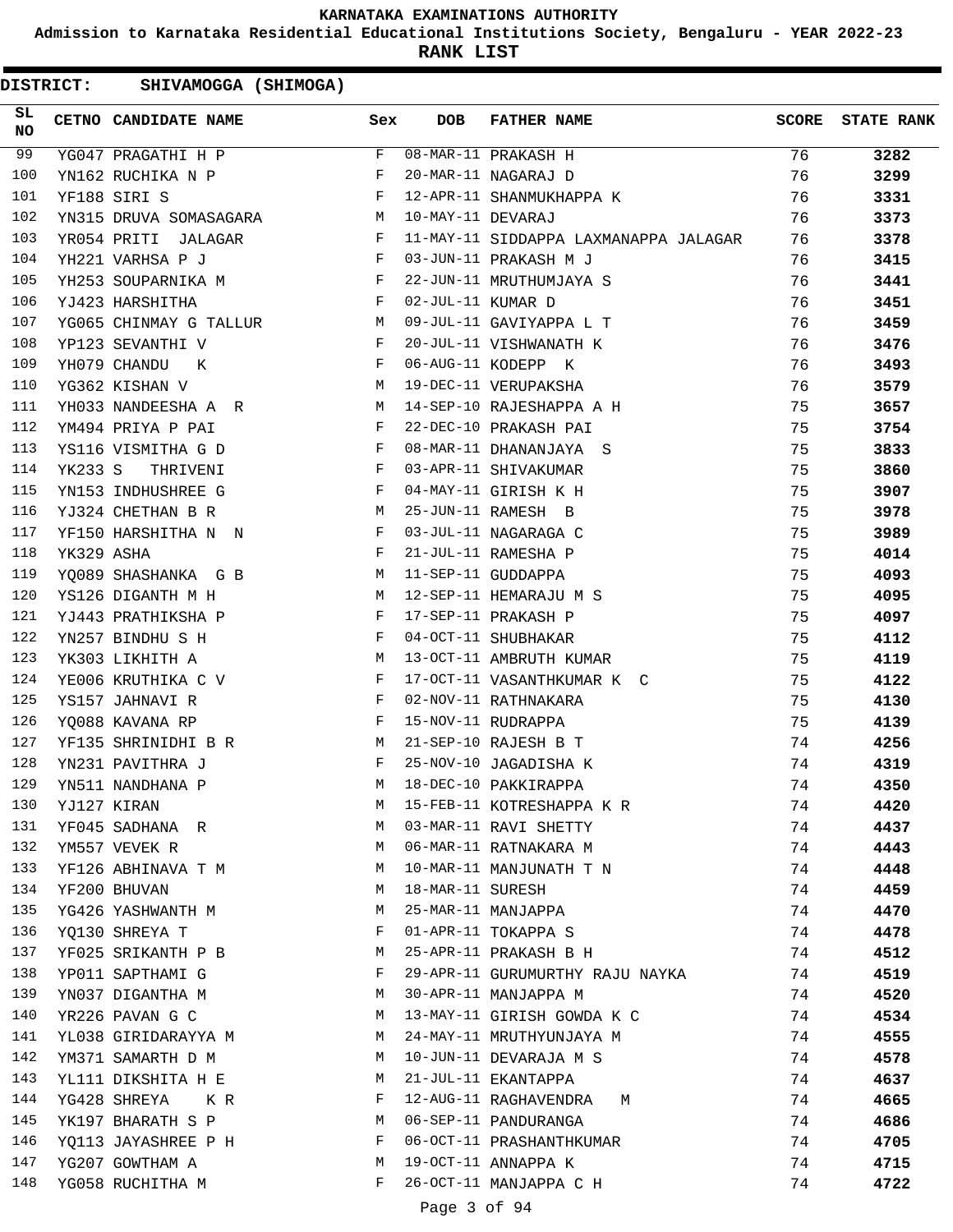**Admission to Karnataka Residential Educational Institutions Society, Bengaluru - YEAR 2022-23**

**RANK LIST**

DISTRICT: SHIVAMOGGA (SHIMOGA)

| SL<br><b>NO</b> | CETNO CANDIDATE NAME                                                            | Sex | <b>DOB</b>        | FATHER NAME                                                                | <b>SCORE</b> | <b>STATE RANK</b> |
|-----------------|---------------------------------------------------------------------------------|-----|-------------------|----------------------------------------------------------------------------|--------------|-------------------|
| 149             |                                                                                 |     |                   | YH347 SOMU S HUCCHAGONDAR M 14-JUL-10 SHIVARAJ V HUCCHAGONDAR 73           |              | 4814              |
| 150             | YH063 LAKSHMI H G F                                                             |     |                   | 13-JAN-11 GANGADHARA H                                                     | 73           | 4981              |
| 151             | $\mathbf{F}$ and $\mathbf{F}$ are $\mathbf{F}$<br>YH459 YASHODHA H P            |     |                   | 29-JAN-11 H PARAMESHWARAPPA                                                | 73           | 4998              |
| 152             | $\mathbf{F} = \mathbf{F} \times \mathbf{F}$<br>YJ409 JYOTHI B S                 |     |                   | 02-FEB-11 BASAVARAJAPPA                                                    | 73           | 5004              |
| 153             | M 14-MAR-11 MANJUNATHA K<br>YP116 MANOJA M                                      |     |                   |                                                                            | 73           | 5045              |
| 154             | YN470 POORNIMA Y F                                                              |     |                   | 19-MAR-11 YOGESH NAIK                                                      | 73           | 5052              |
| 155             | YN367 SAMARTH G S                                                               |     |                   | M 25-APR-11 SADANANDA G M                                                  | 73           | 5120              |
| 156             | M 16-MAY-11 RAGHUPATHI<br>YM217 RUJITH A R                                      |     |                   |                                                                            | 73           | 5150              |
| 157             | YP142 GOWTAM K R<br>M 24-MAY-11 RAMESHA K P                                     |     |                   |                                                                            | 73           | 5163              |
| 158             | YJ171 ADARSHA R                                                                 | M   |                   | 02-JUN-11 RAVIKUMAR                                                        | 73           | 5180              |
| 159             | YF096 JEEVAN H P                                                                | M   |                   | 18-JUN-11 PREMANATH                                                        | 73           | 5210              |
| 160             | YF088 CHAITHANYA N G F                                                          |     |                   | 26-JUN-11 GANESHA M                                                        | 73           | 5228              |
| 161             | F 11-JUL-11 UMESH M<br>YN442 SHREYANKA UH                                       |     |                   |                                                                            | 73           | 5247              |
| 162             | $\mathbf{F}$ and the set of $\mathbf{F}$ and $\mathbf{F}$<br>YH133 NAYANA       |     |                   | 26-JUL-11 SHEKARAPPA                                                       | 73           | 5264              |
| 163             | $\mathbf{F}$<br>YG487 VARSHA B U                                                |     |                   | 22-AUG-11 UMESH B H                                                        | 73           | 5300              |
| 164             |                                                                                 |     |                   | YQ052 GIRIRAJ BASAVARAJ JEENALLI M 27-SEP-11 BASAVARAJA CHANNAPPA JEENALLI | 73           | 5333              |
| 165             | M 07-OCT-11 GANAPATHI<br>YO127 SANJAYA B G                                      |     |                   |                                                                            | 73           | 5345              |
| 166             | YK206 NAVYA KN                                                                  | F   |                   | 20-OCT-11 NAGARAJA                                                         | 73           | 5356              |
| 167             | YM268 DEEPAK S N M                                                              |     |                   | 08-NOV-11 SHEKHAR NAIK P                                                   | 73           | 5375              |
| 168             | $\mathbb{M}$<br>YR064 HARSHA CY                                                 |     |                   | 23-NOV-11 YOGESH CH                                                        | 73           | 5394              |
| 169             | YF067 SHRIHARSHA G M 26-JUN-10 GANESH H B                                       |     |                   |                                                                            | 72           | 5468              |
| 170             | $\mathbf{F}$ and $\mathbf{F}$ are the set of $\mathbf{F}$<br>YJ437 LAKSHMISHREE |     |                   | 26-SEP-10 MRUTYUNJAYA                                                      | 72           | 5510              |
| 171             | $\mathbb F$<br>YM528 DHANVI N                                                   |     |                   | 15-OCT-10 NARAYANA M S                                                     | 72           | 5528              |
| 172             |                                                                                 |     |                   | YN304 KOUSHIK V A M 25-NOV-10 VINAYAKA H A                                 | 72           | 5576              |
| 173             | YF159 SAMARTHA S                                                                |     |                   | M 16-DEC-10 SUNDARESHA D A                                                 | 72           | 5603              |
| 174             | YN015 MANOJ S J                                                                 | M   |                   | 07-JAN-11 SURESH PUTTAPPA JIGAIL                                           | 72           | 5639              |
| 175             | M<br>YQ116 GIRISHA P                                                            |     |                   | 18-JAN-11 PARASHURAMA GUTYAPPA MADIVALA                                    | 72           | 5652              |
| 176             | YM017 SUHAN KUMAR M 09-MAR-11 ARUNA K P                                         |     |                   |                                                                            | 72           | 5724              |
| 177             | YK180 KRUPA V K                                                                 |     |                   | F 10-APR-11 VISWANATHA G KOTIMANI                                          | 72           | 5768              |
| 178             | M 15-APR-11 SUDHAKARA<br>YG263 MITHUN                                           |     |                   |                                                                            | 72           | 5779              |
| 179             | YN179 TARUN B P                                                                 | M   |                   | 11-MAY-11 BASAVARAJ C P                                                    | 72           | 5811              |
| 180             | YS166 HARSHITHA Y H                                                             | F   |                   | 25-MAY-11 HARISHA Y R                                                      | 72           | 5842              |
| 181             | YH482 HIMASHREE P N                                                             | F   |                   | 05-JUN-11 NAGARAJ P D                                                      | 72           | 5865              |
| 182             | YH419 SHARATH A S                                                               | M   | 10-JUN-11 ASHOKA  |                                                                            | 72           | 5874              |
| 183             | YK308 HARSHITHA S T                                                             | F   |                   | 03-JUL-11 SHANTHESHAPPA N T                                                | 72           | 5906              |
| 184             | YN121 MEGHANA                                                                   | F   |                   | 05-JUL-11 LAKSHMANAPPA                                                     | 72           | 5913              |
| 185             | YJ165 YUGAN RAJ H B                                                             | M   |                   | 05-SEP-11 BASAVARAJ H G                                                    | 72           | 6000              |
| 186             | YJ240 ARPITHA R                                                                 | F   | 13-SEP-11 RAMAPPA |                                                                            | 72           | 6006              |
| 187             | YN066 KARTHIK N M                                                               | M   |                   | 06-OCT-11 NAGARAJ S M                                                      | 72           | 6024              |
| 188             | YN118 NIKHITA D SHET                                                            | F   | 16-OCT-11 DINESH  |                                                                            | 72           | 6037              |
| 189             | YJ143 TRIVENI PATIL                                                             | F   |                   | 27-OCT-11 CHANDREGOWDA                                                     | 72           | 6045              |
| 190             | YG204 SAKSHI B N                                                                | F   |                   | 02-DEC-11 NAGARAJA B R                                                     | 72           | 6076              |
| 191             | YM306 SHARANAYYA SWAMY B                                                        | M   |                   | 01-JAN-09 BASALINGAYYA SWAMY                                               | 71           | 6100              |
| 192             | YO129 JAYANTH N V                                                               | M   |                   | 22-AUG-10 NINGAPPA                                                         | 71           | 6159              |
| 193             | YP095 SPANDANA N                                                                | F   |                   | 26-SEP-10 NAGARAJ H                                                        | 71           | 6185              |
| 194             | YN462 BHOOMIKA                                                                  | F   |                   | 09-DEC-10 SHRIDHARA                                                        | 71           | 6263              |
| 195             | YK341 MILAN M D                                                                 | M   |                   | 27-DEC-10 MALLIKARJUNA D                                                   | 71           | 6283              |
| 196             | YK042 TILAK B M                                                                 | M   |                   | 23-FEB-11 BASAVARAJAPPA                                                    | 71           | 6382              |
| 197             | YG435 BHOOMIKA G                                                                | F   |                   | 27-FEB-11 GANGADHARA B                                                     | 71           | 6389              |
| 198             | YQ042 PRAJNA K                                                                  | F   |                   | 09-MAR-11 KALLAPPA                                                         | 71           | 6404              |

# Page 4 of 94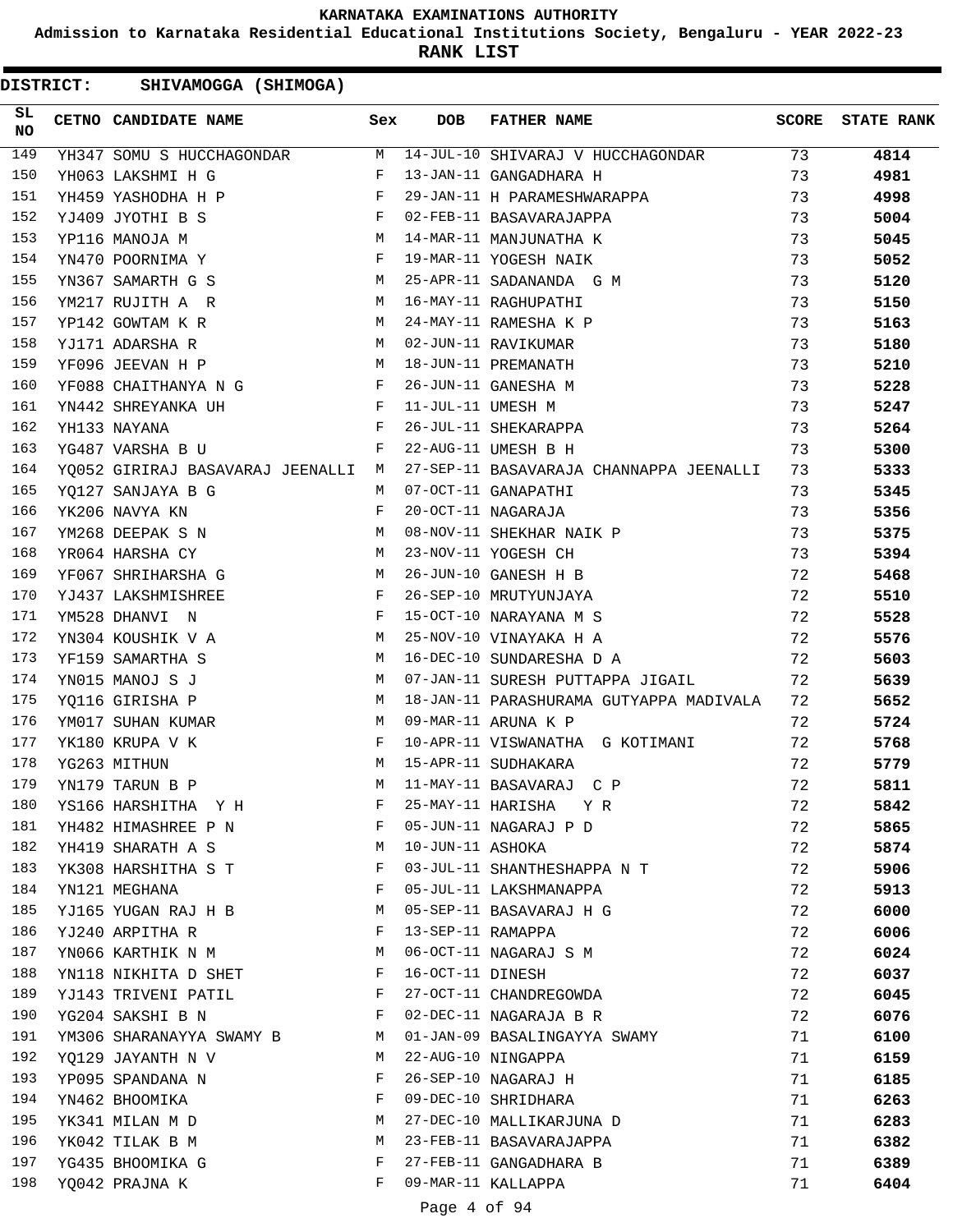**Admission to Karnataka Residential Educational Institutions Society, Bengaluru - YEAR 2022-23**

**RANK LIST**

| SL.<br><b>NO</b> | <b>CETNO CANDIDATE NAME</b>                                                  | Sex | <b>DOB</b>        | <b>FATHER NAME</b>                                                | <b>SCORE</b> | <b>STATE RANK</b> |
|------------------|------------------------------------------------------------------------------|-----|-------------------|-------------------------------------------------------------------|--------------|-------------------|
| 199              | YH009 MANASA H R                                                             | F   |                   | 05-APR-11 RAGHAVENDRA H                                           | 71           | 6443              |
| 200              | YG384 HARSHA                                                                 | M   |                   | 12-APR-11 CHIDANANDA                                              | 71           | 6458              |
| 201              | YG431 NITHISH A B                                                            | М   | 26-APR-11 ASHWATH |                                                                   | 71           | 6479              |
| 202              | YM468 VIKAS B                                                                | М   |                   | 06-MAY-11 BASAVANA GOWDA B G                                      | 71           | 6496              |
| 203              | YG418 DHANUSHREE                                                             | F   |                   | 09-MAY-11 NENDRAPPA                                               | 71           | 6502              |
| 204              | YN433 ARPITHA K S                                                            | F   |                   | 13-MAY-11 KUMARA NAIK                                             | 71           | 6508              |
| 205              | YQ246 RANJITH NAIK S                                                         | M   |                   | 16-MAY-11 SHRINIVAS NAIK                                          | 71           | 6513              |
| 206              | YF129 SAMANVI G G                                                            | F   |                   | 19-MAY-11 GURURAJA T S                                            | 71           | 6520              |
| 207              | YG406 N D DEEKSHA                                                            | F   | 21-MAY-11 DILEEP  |                                                                   | 71           | 6522              |
| 208              | YF185 SANIKA H P                                                             | F   |                   | 28-MAY-11 PUTTARAJ H E                                            | 71           | 6539              |
| 209              | YS169 NIREEKSHA V                                                            | F   |                   | 30-MAY-11 VENKATESH B N                                           | 71           | 6545              |
| 210              | YS081 POORVIKA TR                                                            | F   |                   | 14-JUN-11 RAVISHA G A                                             | 71           | 6576              |
| 211              | YG115 THANMAY                                                                | M   |                   | 15-JUN-11 UMESHA H G                                              | 71           | 6579              |
| 212              | YK209 RUDRAMUNI SWAMI PATIL                                                  | M   |                   | 01-JUL-11 SATISH INDHUDHAR PATIL                                  | 71           | 6606              |
| 213              | YP064 AMRUTHA R                                                              | F   | 18-JUL-11 RAMAPPA |                                                                   | 71           | 6636              |
| 214              | YF080 HARSHITHA M                                                            | F   |                   | 27-AUG-11 MAHESH C                                                | 71           | 6708              |
| 215              | YJ419 DHANUSH H B                                                            | M   |                   | 19-OCT-11 BASAVARAJA N                                            | 71           | 6763              |
| 216              | YQ083 SHALINI M M                                                            | F   |                   | 07-NOV-11 MALKAPPA                                                | 71           | 6783              |
| 217              | YN358 AMRUTHA R                                                              | F   |                   | 14-NOV-11 RAJASHEKAR                                              | 71           | 6792              |
| 218              | YH341 KEERTHANA P                                                            | F   |                   | 13-DEC-11 PARAMESHWARAPPA                                         | 71           | 6810              |
| 219              | YN288 MANVITH M BHAT                                                         | M   |                   | 25-SEP-10 MAHABALAGIRI K G                                        | 70           | 6936              |
| 220              | YH436 SHASHANK A JADAV                                                       | M   |                   | 08-NOV-10 ASHOKA B JADAV                                          | 70           | 6981              |
| 221              | YJ368 HARSHITA M C                                                           | F   |                   | 26-NOV-10 CHANDRASHEKHARA M S                                     | 70           | 6999              |
| 222              | YK107 CHIDANANDA M                                                           | M   |                   | 16-DEC-10 DAYANANDA M                                             | 70           | 7024              |
| 223              | YQ017 SHANTHALA RAGHAVENDRA<br>PHADNIS                                       | F   |                   | 19-FEB-11 RAGHAVENDRA A PHADNIS                                   | 70           | 7131              |
| 224              | YR037 NIREEKSHA K G                                                          | F   |                   | 25-FEB-11 GURUMURTHY K M                                          | 70           | 7145              |
| 225              | YH037 SUJIT NAGARAJ<br>YALAVADAHALLI                                         | M   |                   | 03-MAR-11 NAGARAJ YALAVADAHALLI                                   | 70           | 7159              |
| 226              | YN378 DEEKSHA                                                                | F   | 09-MAR-11 RAMESHA |                                                                   | 70           | 7170              |
| 227              | YD028 HEMANTH M                                                              | M   |                   | 16-MAR-11 MANJUNATH V                                             | 70           | 7185              |
| 228              | YG248 POOJA K S                                                              | F   |                   | 20-MAR-11 SADANANDA                                               | 70           | 7192              |
|                  |                                                                              |     |                   | 229 YH452 CHANDRASHEKAR SWAMY K R M 21-APR-11 RUDRAMUNI SWAMY K M | 70           | 7250              |
| 230              | YG349 SPOORTHI                                                               |     |                   | F 09-MAY-11 PRAKASHA                                              | 70           | 7281              |
| 231              | YP019 PALAKSHA D M 13-MAY-11 DEKAPPA                                         |     |                   |                                                                   | 70           | 7285              |
| 232              | YJ007 NAVYA R                                   F   20-MAY-11 RAMANAIK B P   |     |                   |                                                                   | 70           | 7297              |
| 233              | YH383 MEGHARAJA H P M 08-JUN-11 PRAKASHAKUMARA H P                           |     |                   |                                                                   | 70           | 7329              |
| 234              | YN078 APOORVA                                                                |     |                   | F 10-JUN-11 BASAVARAJA                                            | 70           | 7332              |
| 235              | YJ439 NIKHITHA K R                                 F   14-JUN-11 RAJASHEKHAR |     |                   |                                                                   | 70           | 7342              |
|                  | 236 YN479 VIKASA B K M 29-JUN-11 BHIMAPPA                                    |     |                   |                                                                   | 70           | 7372              |
| 237              |                                                                              |     |                   | YM408 RITIKA MUNIGETY F 30-JUN-11 RAM MOHAN MUNIGETY              | 70           | 7374              |
| 238              | YN548 SANJAY B H M 03-JUL-11 BANGARAPPA                                      |     |                   |                                                                   | 70           | 7383              |
| 239              | YH468 VIKAS U B M 06-JUL-11 UMESH                                            |     |                   |                                                                   | 70           | 7389              |
| 240              | YK129 YASHAVANTH U T M 12-JUL-11 UJANAPPA M T                                |     |                   |                                                                   | 70           | 7404              |
| 241              | YE161 GOUTHAMIKR F 18-JUL-11 RAJAPPAKS                                       |     |                   |                                                                   | 70           | 7420              |
| 242              | YF205 RAVISHA M G                                                            |     |                   | M 22-AUG-11 GANESHA                                               | 70           | 7481              |
| 243              |                                                                              |     |                   | YN301 LOKESHWARI R H F 14-OCT-11 RAJATADRAYYA M C 70              |              | 7543              |
|                  |                                                                              |     |                   | 244 YD044 NIHARIKA GR F 29-OCT-11 RUDRESHA BR 70                  |              | 7564              |
| 245              | YH352 BHOOMIKA M N S T 31-OCT-11 NANJUNDAPPA M H                             |     |                   | $70$                                                              |              | 7565              |
| 246              | YH084 AKASHA M                                                               |     |                   | M 02-DEC-11 MAHADEVAPPA BADIGERA                                  | 70           | 7594              |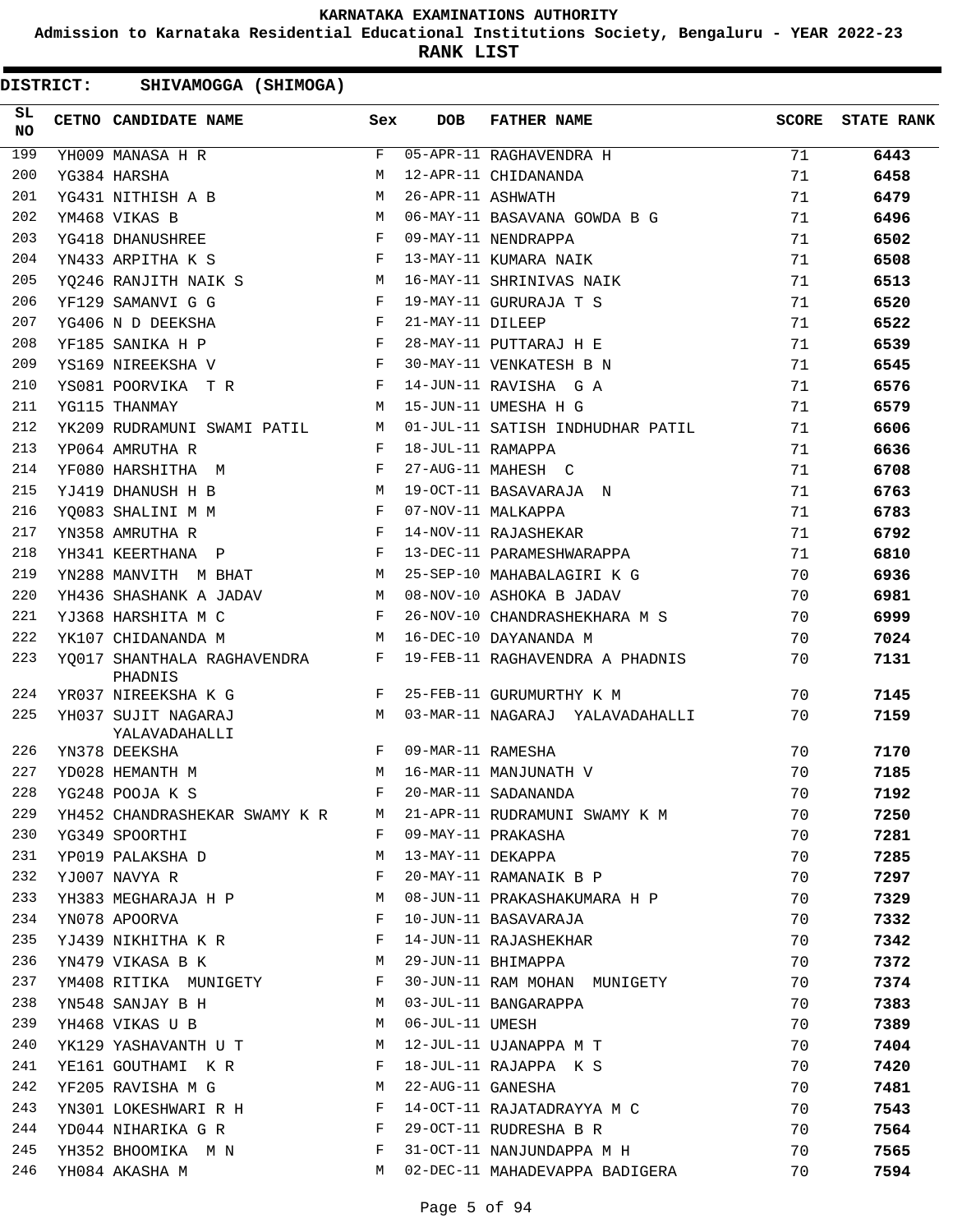**Admission to Karnataka Residential Educational Institutions Society, Bengaluru - YEAR 2022-23**

**RANK LIST**

| SL<br><b>NO</b> |            | CETNO CANDIDATE NAME                                                                                                                        | Sex          | DOB             | <b>FATHER NAME</b>                                 | <b>SCORE</b> | <b>STATE RANK</b> |
|-----------------|------------|---------------------------------------------------------------------------------------------------------------------------------------------|--------------|-----------------|----------------------------------------------------|--------------|-------------------|
| 247             |            | YM531 NANDAN D N                                                                                                                            |              |                 | M 17-DEC-11 NAGAPPA D M                            | 70           | 7605              |
| 248             |            | YK103 SWAPNASHREE C H F                                                                                                                     |              |                 | 13-AUG-10 H CHAMARAJ                               | 69           | 7720              |
| 249             |            | YJ460 HARSHITA R NULAGERI F                                                                                                                 |              |                 | 02-OCT-10 RUDRAGOUDA S NULAGERI                    | 69           | 7760              |
| 250             |            | $\mathbf{F}$<br>YN533 CHANDANA M                                                                                                            |              |                 | 16-DEC-10 MARUTHI P                                | 69           | 7844              |
| 251             |            | YJ016 SHREYA G B<br>$\mathbf{F}$ and the state of the state $\mathbf{F}$                                                                    |              |                 | 02-JAN-11 GANAPATI                                 | 69           | 7872              |
| 252             |            | YN007 NOOTANA K C<br><b>Example 19</b> M                                                                                                    |              |                 | 29-JAN-11 CHANDRAPPA K B                           | 69           | 7913              |
| 253             |            | <b>Experimental Service Service</b><br>YR099 JYOTHI U M                                                                                     |              |                 | 01-MAR-11 UMESHAPPA                                | 69           | 7960              |
| 254             |            | YM100 GAGAN S L                                                                                                                             |              |                 | M 02-MAR-11 LAKSHMIKANTH S                         | 69           | 7966              |
| 255             |            | YJ433 ABISHEKNAIK R M                                                                                                                       |              |                 | 28-MAR-11 RAJUNAIK M                               | 69           | 8029              |
| 256             |            | YH225 GAGAN B<br>$\mathbb{M}$ and $\mathbb{M}$                                                                                              |              |                 | 28-MAR-11 BEERAPPA K M                             | 69           | 8032              |
| 257             |            | <b>M</b><br>YP109 SACHIN V                                                                                                                  |              |                 | 31-MAR-11 VENKATESH S                              | 69           | 8036              |
| 258             |            | YM328 GOUTHAM M                                                                                                                             | M            |                 | 12-APR-11 MANOHARA S                               | 69           | 8066              |
| 259             |            | YR156 PRUTHVIRAJ K C M 18-APR-11 CHOODAMANI                                                                                                 |              |                 |                                                    | 69           | 8080              |
| 260             | YP065 UDAY | K B<br><u>March 2001</u>                                                                                                                    |              | 24-APR-11 KIRAN |                                                    | 69           | 8094              |
| 261             |            | M<br>YM456 JEEVAN B                                                                                                                         |              |                 | 09-MAY-11 BASAVARAJ H                              | 69           | 8127              |
| 262             |            | YM134 SINCHANA P                                                                                                                            | $\mathbf{F}$ |                 | 24-MAY-11 PRAKASH NAIK M                           | 69           | 8160              |
| 263             |            | YH075 SHARATH M N<br><b>M</b>                                                                                                               |              |                 | 30-MAY-11 NAGARAJA M C                             | 69           | 8169              |
| 264             |            | YM369 SHASHANK B<br><b>Example 19</b> M                                                                                                     |              |                 | 16-JUN-11 K M BASAVARAJ                            | 69           | 8209              |
| 265             |            | YJ362 ANUSHREE H K<br><b>Example 19</b>                                                                                                     |              |                 | 18-JUN-11 HARISH K                                 | 69           | 8212              |
| 266             |            | YQ125 MANVI A                                                                                                                               | $\mathbf{F}$ |                 | 06-JUL-11 ASHOKA KUMAR T                           | 69           | 8241              |
| 267             |            | YL019 SANJAY GS M                                                                                                                           |              |                 | 19-JUL-11 G C SHIVARAJ                             | 69           | 8262              |
| 268             |            | YF060 SHRAVANA K N<br><b>Example 20</b> Manual Manual Manual Manual Manual Manual Manual Manual Manual Manual Manual Manual Manual Manual M |              |                 | 01-AUG-11 KRISHNAMURTHY N G                        | 69           | 8291              |
| 269             |            | M <sub>N</sub><br>YK024 YUVARAJA R                                                                                                          |              |                 | 09-AUG-11 D RAJAPPA                                | 69           | 8306              |
| 270             |            | $\mathbf{F}$ and $\mathbf{F}$ . The set of $\mathbf{F}$<br>YJ360 ANUSHA D                                                                   |              |                 | 14-AUG-11 DEVARAJA B                               | 69           | 8318              |
| 271             |            | YF181 THARUN Y R<br>M                                                                                                                       |              |                 | 03-SEP-11 RATNAKARA Y V                            | 69           | 8359              |
| 272             |            | YG162 YASHIKARANI E S<br>F                                                                                                                  |              |                 | 06-SEP-11 ESHWARAPPA H                             | 69           | 8365              |
| 273             |            | $\mathbf{F}$<br>YG150 ANANYA U                                                                                                              |              |                 | 17-SEP-11 UMESHA U S                               | 69           | 8380              |
| 274             |            | $\mathbf{F}$<br>YM047 PRANATHI K                                                                                                            |              |                 | 04-OCT-11 KARIYAPPA                                | 69           | 8399              |
| 275             |            | YD171 CHANDAN S GOWDA M                                                                                                                     |              |                 | 12-OCT-11 SRINIVASA                                | 69           | 8414              |
| 276             |            | YF151 LOHITH Y<br><b>M</b>                                                                                                                  |              |                 | 14-OCT-11 YOGENDRA                                 | 69           | 8416              |
| 277             |            | YM493 PREM J                                                                                                                                | M            |                 | 26-OCT-11 JAYA NAIK                                | 69           | 8425              |
| 278             |            | YM316 HARSHITH R N                                                                                                                          | M            |                 | 14-DEC-11 NATESH R S                               | 69           | 8483              |
| 279             |            | YG445 MURALI VENKATARAMANA M 16-DEC-11 VEKATARAMANA                                                                                         |              |                 |                                                    | 69           | 8488              |
|                 |            | BHAGVATH                                                                                                                                    |              |                 |                                                    |              |                   |
| 280             |            | YK231 TEJASVINI H B                                                                                                                         | F            |                 | 22-DEC-11 BASAVARAPPA                              | 69           | 8494              |
| 281             |            | YH451 PREETAM M D                                                                                                                           | M            |                 | 01-JAN-12 DHANANJAY M D                            | 69           | 8499              |
| 282             |            | YQ264 VARUNAKUMARA R                                                                                                                        | M            |                 | 10-JUL-10 REVANAPPA C                              | 68           | 8589              |
| 283             |            | YH307 YASHAS MS                                                                                                                             | M            |                 | 19-AUG-10 MURALIDHARA                              | 68           | 8615              |
| 284             |            | YH068 TARUNANAIK R                                                                                                                          | М            |                 | 29-NOV-10 RAMESHANAIK                              | 68           | 8722              |
| 285             |            | YN332 PRATIKSHA C NAIK                                                                                                                      | F            |                 | 30-NOV-10 CHANDRKANT J NAIK                        | 68           | 8724              |
| 286             |            | YN271 SPANDANA SURESHA GADDEMANE F                                                                                                          |              |                 | 01-DEC-10 SURESHA RAMAPPA GADDEMANE                | 68           | 8726              |
| 287             |            | YL034 RUTHIK H S                                                                                                                            | М            |                 | 29-DEC-10 SOMASHEKHARAPPA H S                      | 68           | 8761              |
| 288             |            | YF011 SHREYA                                                                                                                                | F            | 09-JAN-11 RAJU  |                                                    | 68           | 8778              |
| 289             |            | YR080 RASMI<br>SAJJANASHETR                                                                                                                 | F            |                 | 13-JAN-11 MANJUNATH SAJJANASHETR                   | 68           | 8788              |
| 290             |            | YG067 SRUJAN M                                                                                                                              | M            |                 | 14-FEB-11 MANJUNATHA                               | 68           | 8851              |
| 291             |            | YO189 VISHWAS R B                                                                                                                           | M            |                 | 18-FEB-11 RUDRAPPA                                 | 68           | 8861              |
| 292             |            | YH003 TEJASHVINI                                                                                                                            | F            |                 | 23-FEB-11 TULAJAPPA                                | 68           | 8875              |
| 293             |            | YG094 NISHANTH K K M                                                                                                                        |              |                 | 27-FEB-11 KRISHNAMURTHY KK                         | 68           | 8880              |
| 294             |            | YG396 SHREYAS GAJENDRA KUMAR M<br>HALAKARTE                                                                                                 |              |                 | 03-MAR-11 GAJENDRA KUMAR DARUKESHAPPA<br>HALAKARTE | 68           | 8892              |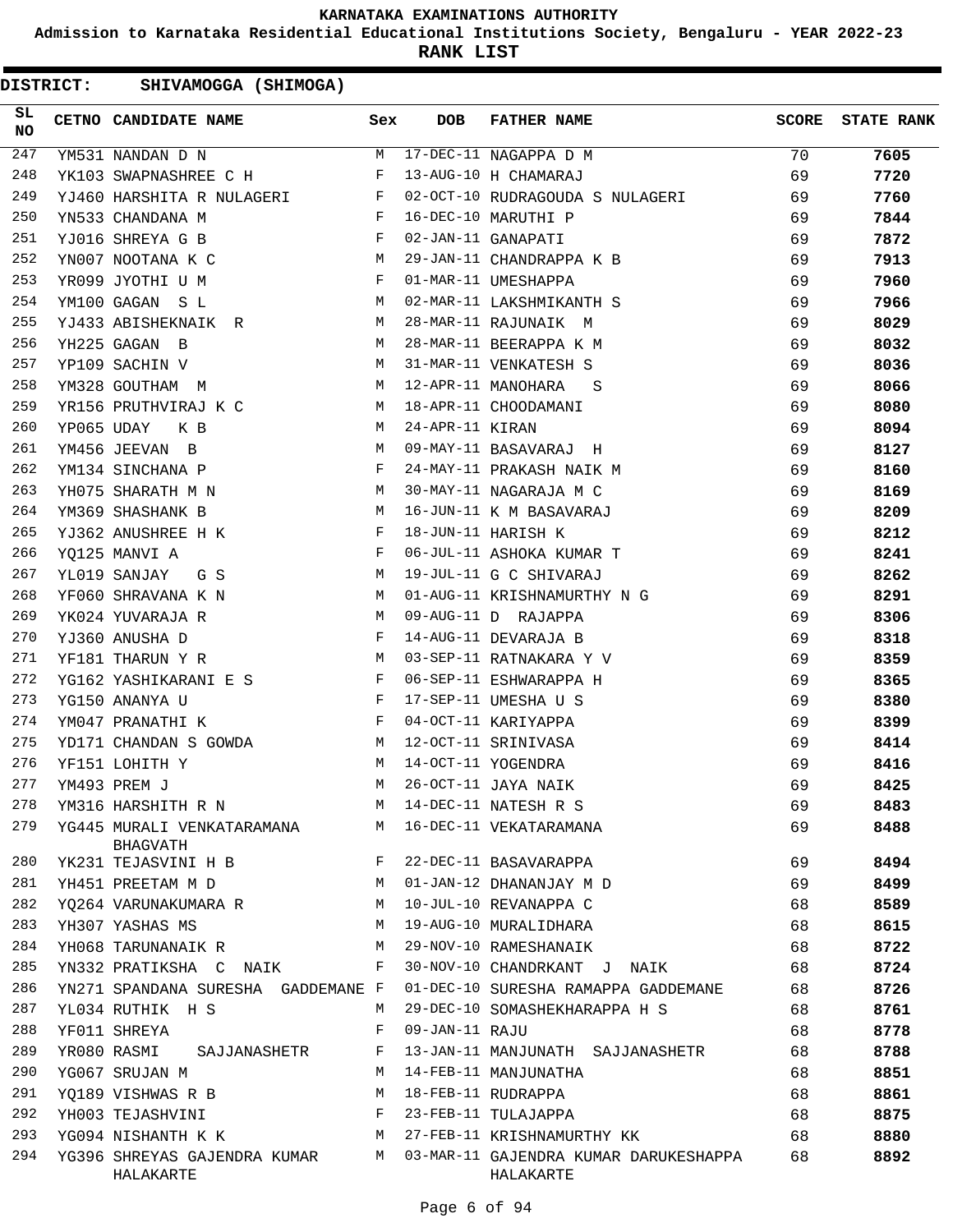**Admission to Karnataka Residential Educational Institutions Society, Bengaluru - YEAR 2022-23**

**RANK LIST**

| SL<br><b>NO</b> | CETNO CANDIDATE NAME                                                               | Sex          | <b>DOB</b>        | <b>FATHER NAME</b>                                    | SCORE | <b>STATE RANK</b> |
|-----------------|------------------------------------------------------------------------------------|--------------|-------------------|-------------------------------------------------------|-------|-------------------|
| 295             | YG133 ADVITHA H                                                                    |              |                   | F 09-MAR-11 HOLIYAPPA                                 | 68    | 8905              |
| 296             | YK027 ANUSHREE P                                                                   | F            |                   | 10-MAR-11 PRASANNA T V                                | 68    | 8907              |
| 297             | YQ101 CHANDANA T H                                                                 |              |                   | 21-MAR-11 TAKAPPA B H                                 | 68    | 8929              |
| 298             | YF048 DHANANJAYA KUMAR N P M 27-MAR-11 PURUSHOTTAMA                                |              |                   |                                                       | 68    | 8943              |
| 299             | YO005 GANAVI                                                                       | $\mathbf{F}$ |                   | 30-MAR-11 DEVARAYA NAYKA                              | 68    | 8959              |
| 300             | $\mathbf{F}$<br>YN283 GOUTHAMI H                                                   |              | 30-MAR-11 HUKANTH |                                                       | 68    | 8960              |
| 301             | YK157 PUNITH J                                                                     | M            |                   | 16-APR-11 JAYAKUMAR                                   | 68    | 9013              |
| 302             | $\mathbf M$<br>YF071 SUSHANTH T C                                                  |              |                   | 29-APR-11 CHANDRA SHEKAR T B                          | 68    | 9042              |
| 303             | YG335 VIDYA T D                                                                    | F            |                   | 01-JUN-11 THUKARAMA B                                 | 68    | 9127              |
| 304             | YM051 SHREYAS S B<br><b>M</b>                                                      |              |                   | 06-JUN-11 BASAVARAJA S T                              | 68    | 9145              |
| 305             | YQ043 YASHAVANTH U C M                                                             |              |                   | 09-JUN-11 CHANDRAPPA N                                | 68    | 9160              |
| 306             | $\mathbf{F}$<br>YN472 VAISHNAVI                                                    |              |                   | 28-JUN-11 SHANTHKUMAR                                 | 68    | 9215              |
| 307             | YN457 TANUSHREE D U                                                                | $\mathbf{F}$ |                   | 10-JUL-11 UMESHA K                                    | 68    | 9244              |
| 308             | $\mathbf{F}$<br>YL093 DRAVYA                                                       |              |                   | 24-JUL-11 D S NAGARAJA                                | 68    | 9272              |
| 309             | $\mathbf{F}$ and the contract of the contract of $\mathbf{F}$<br>YF022 AISHWARYA U |              | 29-JUL-11 UMESHA  |                                                       | 68    | 9290              |
| 310             | $\mathbf{F}$<br>YH250 VARSHINI M B                                                 |              |                   | 26-AUG-11 BASAVARAJAPPA                               | 68    | 9345              |
| 311             | YL080 DHANYA                                                                       | $\mathbb{F}$ | 06-SEP-11 CHANDRU |                                                       | 68    | 9357              |
| 312             | $\mathbf{F}$ and the contract of the contract of $\mathbf{F}$<br>YG469 IMPANA N K  |              |                   | 11-SEP-11 NATARAJA K H                                | 68    | 9369              |
| 313             | <b>Example 2</b> F<br>YR015 SHREYA K S                                             |              |                   | 15-SEP-11 KRISHNAMURTHIC B                            | 68    | 9379              |
| 314             | M<br>YQ091 JEEVAN T                                                                |              | 06-OCT-11 TAKAPPA |                                                       | 68    | 9407              |
| 315             | YN440 KUSHI A                                                                      | F            | 06-OCT-11 ASHOK B |                                                       | 68    | 9408              |
| 316             | <b>Experimental Street Except Street Except</b><br>YG165 VARSHITHA                 |              |                   | 18-OCT-11 DHARMENDRA                                  | 68    | 9418              |
| 317             | $\mathbf{F}$ . The contract of the contract of $\mathbf{F}$<br>YG298 PRAGATHI B M  |              |                   | 20-NOV-11 MAHENDRA                                    | 68    | 9458              |
| 318             | M<br>YN139 BHUVAN N                                                                |              | 29-NOV-11 NAGAPPA |                                                       | 68    | 9470              |
| 319             | YP099 GANAVI BARKI                                                                 | $\mathbf{F}$ |                   | 28-DEC-11 MANJAPPA LAXMAPPA BARKI 68                  |       | 9497              |
| 320             | YN189 DEEKSHA K Y F                                                                |              |                   | 31-DEC-11 YOGENDRA K P                                | 68    | 9500              |
| 321             | and the state of the state of the Fig.<br>YH275 RAKSHA S                           |              |                   | 18-JUL-10 RUDRESHAPPA                                 | 67    | 9581              |
| 322             | YD225 ROHAN S ACHARYA M                                                            |              |                   | 12-SEP-10 SURENDRA M ACHARYA                          | 67    | 9617              |
| 323             | YN113 BHAVANA                                                                      | $\mathbf{F}$ |                   | 13-OCT-10 KRISHNAPPA                                  | 67    | 9636              |
| 324             | M <sub>1</sub><br>YH379 YASHAVANTHA                                                |              |                   | 09-NOV-10 VASANTHAKUMAR S N                           | 67    | 9673              |
| 325             | YM070 DHRUVA KUMAR M                                                               |              |                   | M 17-NOV-10 MANJUNATH D C                             | 67    | 9685              |
| 326             | YH455 SOMU G                                                                       | М            | 01-JAN-11 GANESHA |                                                       | 67    | 9769              |
| 327             | YG153 CHARAN H D H D                                                               | M            |                   | 11-JAN-11 DURGAPPA                                    | 67    | 9787              |
| 328             | YN063 HARSHA A M                                                                   | M            |                   | 20-JAN-11 ANANDAPPA                                   | 67    | 9801              |
| 329             | YQ218 SUDEEP VEERASANGAPPA<br>GORANNANAVAR                                         | M            |                   | 19-FEB-11 VEERASANGAPPA VEERABADRAPPA<br>GURANNANAVAR | 67    | 9859              |
| 330             | YG034 NOOTHAN P                                                                    | M            |                   | 25-FEB-11 PRASHANTHA B J                              | 67    | 9875              |
| 331             | YM086 JEEVAN R MEGERI                                                              | M            | 01-MAR-11 RAMESH  |                                                       | 67    | 9882              |
| 332             | YG402 SHAMANTH D NAIK                                                              | M            |                   | 02-MAR-11 DINESH G NAIK                               | 67    | 9886              |
| 333             | YP179 DIVYA C                                                                      | F            |                   | 05-MAR-11 CHANDRASHEKARA K                            | 67    | 9894              |
| 334             | YM403 DHRUVALAMBERA S M                                                            | М            |                   | 06-MAR-11 MANJUNATH N                                 | 67    | 9897              |
| 335             | YL132 PRATHAMA P                                                                   | М            |                   | 12-MAR-11 PALAKSHAPPA                                 | 67    | 9908              |
| 336             | YL075 BINDU P M                                                                    | F            |                   | 25-MAR-11 PARAMESHWARAPPA E M                         | 67    | 9937              |
| 337             | YG103 BHUVAN G                                                                     | М            |                   | 26-MAR-11 GANAPATI S                                  | 67    | 9941              |
| 338             | YG179 BHOOMIKA J K                                                                 | F            |                   | 27-MAR-11 JAYANTHA                                    | 67    | 9945              |
| 339             | YQ060 SINCHANA B J                                                                 | F            |                   | 28-MAR-11 BASAVARAJA K J                              | 67    | 9949              |
| 340             | YK171 AKSHATA K                                                                    | F            |                   | 07-APR-11 KUMARA H                                    | 67    | 9965              |
| 341             | YN536 ASHABAI S                                                                    | F            |                   | 07-APR-11 SHIVANAIK                                   | 67    | 9966              |
| 342             | YH263 DEEPA M                                                                      | F            |                   | 21-APR-11 MUNNANAIK                                   | 67    | 9997              |
| 343             | YG112 SHRAVANA KUMAR D                                                             | М            | 26-APR-11 DEVARAJ |                                                       | 67    | 10010             |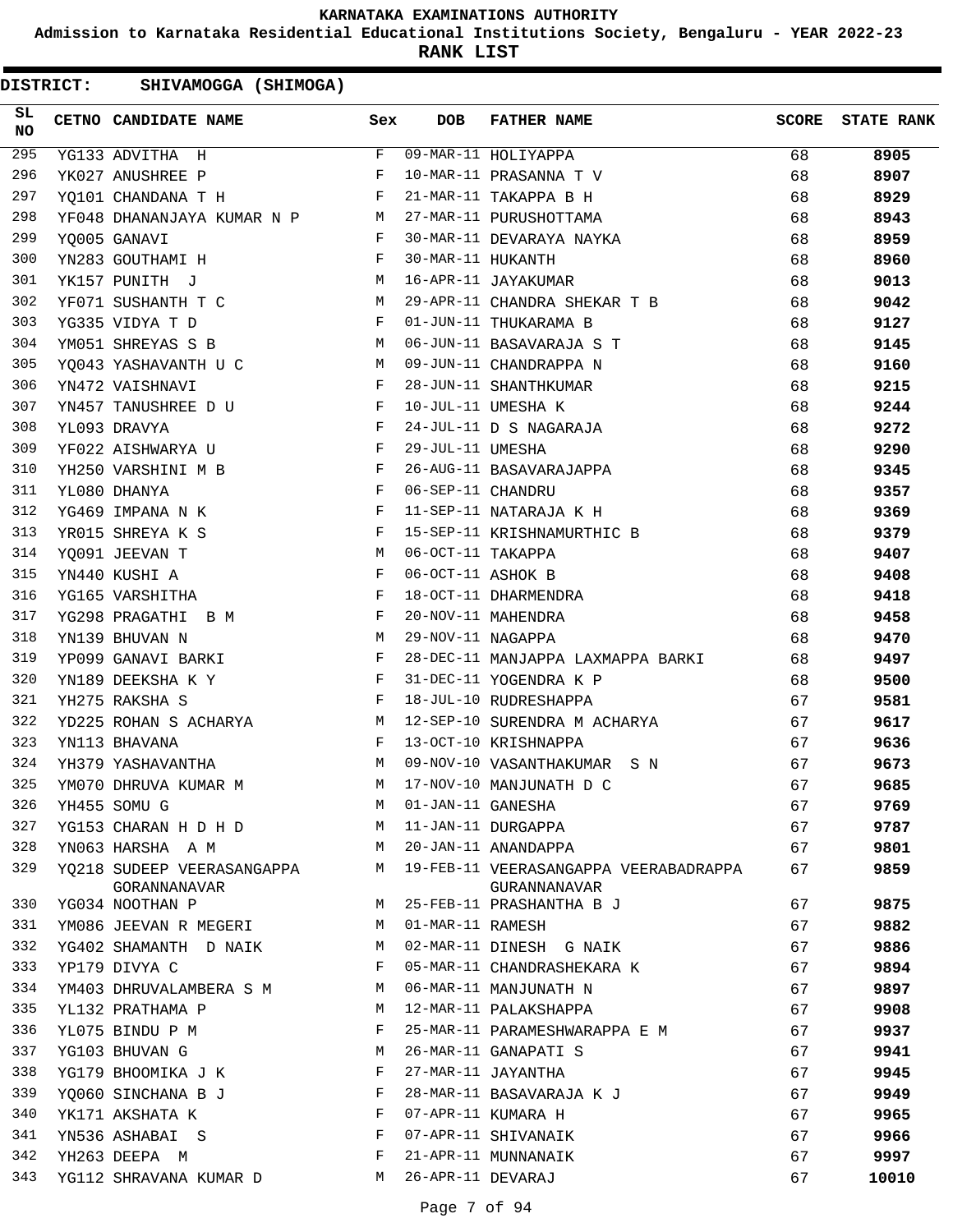**Admission to Karnataka Residential Educational Institutions Society, Bengaluru - YEAR 2022-23**

**RANK LIST**

| SL<br>NO |           | <b>CETNO CANDIDATE NAME</b>                                         | Sex          | <b>DOB</b>        | <b>FATHER NAME</b>                    | <b>SCORE</b> | <b>STATE RANK</b> |
|----------|-----------|---------------------------------------------------------------------|--------------|-------------------|---------------------------------------|--------------|-------------------|
| 344      |           | YH453 BHUVANA V                                                     | M            |                   | 07-JUN-11 VERESHAPPA                  | 67           | 10122             |
| 345      |           | YJ358 MANOJA S                                                      | M            |                   | 07-JUN-11 B SURESH                    | 67           | 10124             |
| 346      |           | YE078 POORVI R                                                      | $_{\rm F}$   |                   | 09-JUN-11 RAMACHANDRA K               | 67           | 10132             |
| 347      |           | YF160 SHREYA                                                        | F            |                   | 16-JUN-11 VIJENDRA P                  | 67           | 10149             |
| 348      |           | YN019 VISHWA S T                                                    | М            |                   | 19-JUN-11 SHANKARAPPA T M             | 67           | 10158             |
| 349      |           | YN143 YASHVANT NAGARAJ CHANNAYYA M                                  |              |                   | 28-JUN-11 NAGARAJ HAVALAPPA CHANNAYYA | 67           | 10180             |
| 350      |           | YP144 KAVANA C H                                                    | F            |                   | 02-JUL-11 CHANDRAPPA                  | 67           | 10189             |
| 351      |           | YN373 PRAJWAL KRISHNAMURTI NAIK                                     | M            |                   | 08-JUL-11 KRISHNAMURTI SHRIDHAR NAIK  | 67           | 10205             |
| 352      |           | YP107 YUVARAJA D                                                    | M            |                   | 15-JUL-11 DAYANANDA                   | 67           | 10225             |
| 353      |           | YD203 KUSHAL S R                                                    | M            |                   | 28-JUL-11 RAMESH KUMAR N              | 67           | 10259             |
| 354      |           | YM419 HARSHITHA K V                                                 | F            |                   | 30-JUL-11 KRISHNAMURTHY T R           | 67           | 10267             |
| 355      |           | $\mathbf{F}$ and $\mathbf{F}$ and $\mathbf{F}$<br>YR006 ANKITHA R T |              |                   | 03-SEP-11 RAJU T B                    | 67           | 10328             |
| 356      |           | YL039 NANDINI K                                                     | F            |                   | 04-SEP-11 KUMARA M                    | 67           | 10332             |
| 357      |           | YE009 VIJAY A                                                       | М            | 04-SEP-11 ANAND V |                                       | 67           | 10333             |
| 358      |           | YD181 PRERANA K                                                     | F            | 08-SEP-11 KAILASH |                                       | 67           | 10340             |
| 359      |           | M<br>YN223 RITHVIK S                                                |              |                   | 27-OCT-11 SHIVAJI K                   | 67           | 10402             |
| 360      |           | YG086 NAVEENA R                                                     | М            |                   | 29-OCT-11 RAGAVENDRA                  | 67           | 10404             |
| 361      |           | YG154 JYOTHIKA T R                                                  | $\mathbf{F}$ |                   | 07-NOV-11 RAGHUPATI T V               | 67           | 10415             |
| 362      |           | YQ096 KARTIK T                                                      | М            |                   | 14-NOV-11 TUCHYANAIK L                | 67           | 10431             |
| 363      |           | YP039 DINESHA V                                                     | М            |                   | 03-DEC-11 VIRUPAKSHAPPA               | 67           | 10443             |
| 364      |           | YD060 ADITHYA                                                       | M            |                   | 08-DEC-11 LAKSHMANA                   | 67           | 10447             |
| 365      |           | YQ092 CHANDANA K                                                    | F            |                   | 09-DEC-11 KARISHNAMURTHI              | 67           | 10451             |
| 366      |           | YJ391 SANJANA                                                       | F            |                   | 13-JUL-10 SHEKHARAPPA D O             | 66           | 10571             |
| 367      |           | M<br>YR031 NANDISH B S                                              |              |                   | 24-AUG-10 BASAWESHWARA                | 66           | 10598             |
| 368      |           | YJ142 RAKESH S                                                      | M            |                   | 24-AUG-10 SURESH T B                  | 66           | 10599             |
| 369      |           | YH214 SRUSHTI I C H                                                 | F            |                   | 27-OCT-10 CHANDRAPPA H                | 66           | 10672             |
| 370      |           | YH160 SINCHANA P                                                    | F            |                   | 29-NOV-10 PRAKASH NAIK                | 66           | 10715             |
| 371      |           | YM482 SIRISHA P                                                     | F            |                   | 29-NOV-10 SATHISH P                   | 66           | 10716             |
| 372      |           | YR014 SHRAVANTH R                                                   | M            |                   | 28-DEC-10 RAMAKRISHNA G               | 66           | 10758             |
| 373      |           | YN028 DHANUSH B                                                     | М            |                   | 21-JAN-11 BHOJARAJA                   | 66           | 10806             |
| 374      |           | YG303 ANVAYA G                                                      | F            |                   | 20-FEB-11 GANAPATHI K B               | 66           | 10863             |
| 375      |           | YM329 PRATHIK S A                                                   | М            |                   | 20-FEB-11 ARUN KUMAR L                | 66           | 10864             |
| 376      |           | YN343 CHIATANYA L                                                   | F            |                   | 08-MAR-11 LAXMAN RAMAPPA NAIK         | 66           | 10895             |
| 377      | YK316 UMA |                                                                     | F            |                   | 11-MAR-11 KRUSHNAPPA                  | 66           | 10903             |
| 378      |           | YN241 SINCHANA U M                                                  | F            | 14-MAR-11 UMESHA  |                                       | 66           | 10920             |
| 379      |           | YH132 RAKESH P                                                      | M            |                   | 23-MAR-11 PUTTA NAIK                  | 66           |                   |
| 380      |           |                                                                     | М            |                   | 29-MAR-11 MANJUNATHA B B              | 66           | 10942             |
| 381      |           | YR224 SHREYAS M B<br>YM075 DIGANTH D                                | M            |                   | 02-APR-11 DEVARAJ J                   |              | 10951             |
|          |           |                                                                     |              |                   |                                       | 66           | 10962             |
| 382      |           | YQ075 AKUL T C                                                      | М            |                   | 10-APR-11 CHINNAPPA                   | 66           | 10978             |
| 383      |           | YM579 DEEPANS                                                       | F            |                   | 13-APR-11 NAGESH S G                  | 66           | 10990             |
| 384      |           | YH246 PREM K                                                        | M            |                   | 18-APR-11 KIRANKUMAR                  | 66           | 11004             |
| 385      |           | YM220 HARISHA M N                                                   | M            |                   | 21-APR-11 NAGARAJA K                  | 66           | 11012             |
| 386      |           | YR100 SUCHITRA                                                      | F            |                   | 27-APR-11 TIPPANNA                    | 66           | 11027             |
| 387      |           | YG220 LANKESH K C                                                   | М            |                   | 03-MAY-11 CHANDRASHEKHARA             | 66           | 11042             |
| 388      |           | YJ316 SRUSHTI K H                                                   | F            |                   | 06-MAY-11 HUCCHARAYAPPA K             | 66           | 11053             |
| 389      |           | YN171 ANJAN R                                                       | M            |                   | 13-MAY-11 RAGHAVENDRA H               | 66           | 11062             |
| 390      |           | YR235 RINDASHREE                                                    | F            |                   | 15-MAY-11 CHANDRASHEKHARA             | 66           | 11073             |
| 391      |           | YG074 DAKSHAYINI J R                                                | F            |                   | 27-MAY-11 RAVI R K                    | 66           | 11100             |
| 392      |           | YG195 ASHRAY B                                                      | M            |                   | 08-JUN-11 BABU POOJARI                | 66           | 11134             |
| 393      |           | YN249 KEERTHANA                                                     | F            | 30-JUN-11 RAMESHA |                                       | 66           | 11191             |
|          |           |                                                                     |              | Page 8 of 94      |                                       |              |                   |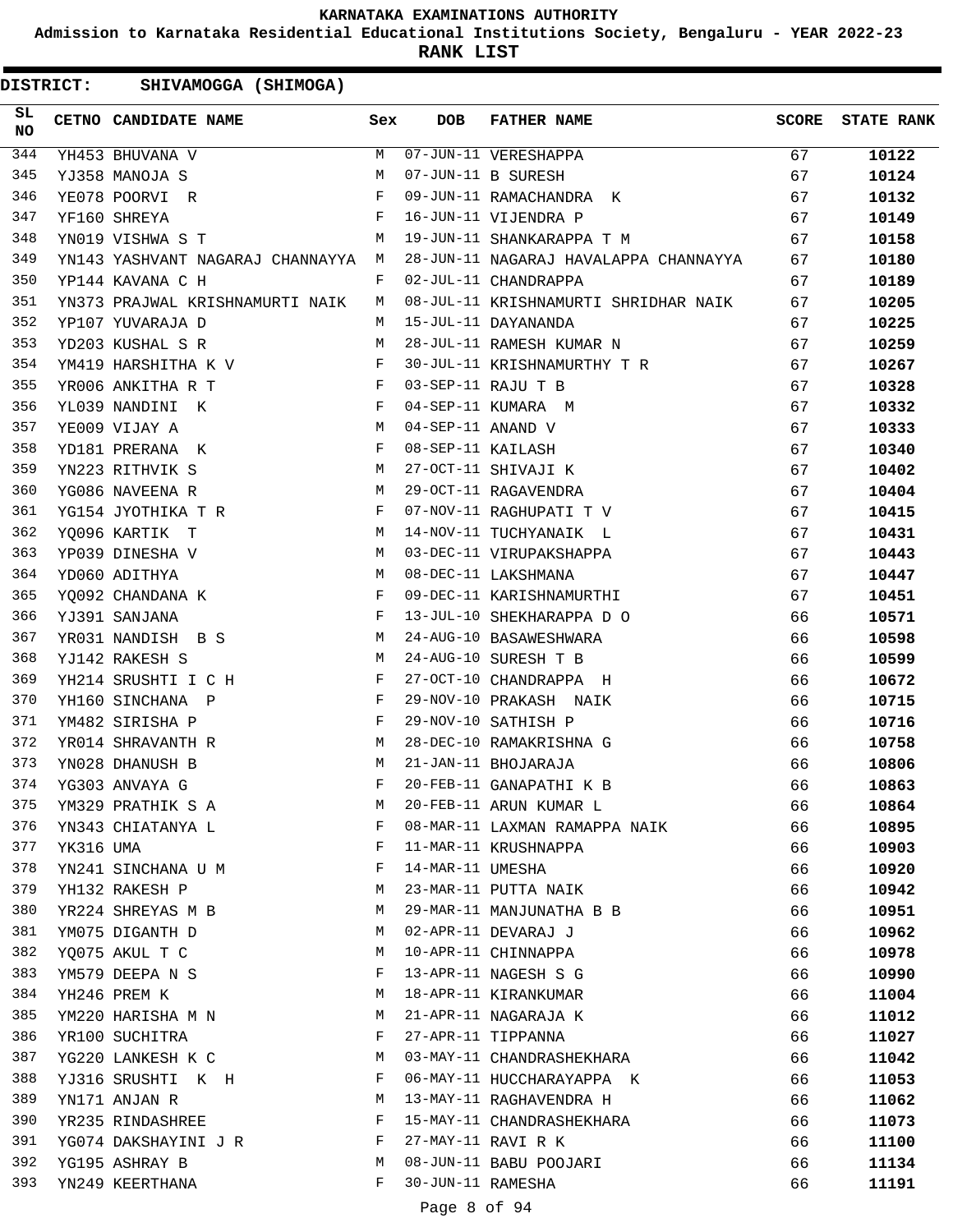**Admission to Karnataka Residential Educational Institutions Society, Bengaluru - YEAR 2022-23**

**RANK LIST**

| SL<br><b>NO</b> | CETNO CANDIDATE NAME                                                          | Sex          | DOB               | FATHER NAME                        | <b>SCORE</b> | <b>STATE RANK</b> |
|-----------------|-------------------------------------------------------------------------------|--------------|-------------------|------------------------------------|--------------|-------------------|
| 394             | YF083 RAKSHA S                                                                | F            |                   | $\overline{02-JUL-11}$ SURENDRA    | 66           | 11201             |
| 395             | YG063 BHUVAN                                                                  | М            |                   | 26-JUL-11 MANJUNATHA               | 66           | 11263             |
| 396             | YM205 ANJALI N                                                                | F            |                   | 22-AUG-11 NAVEENA B H              | 66           | 11312             |
| 397             | YQ229 BHOOMIKA Y R                                                            | F            |                   | 05-OCT-11 YOGESHA Y H              | 66           | 11386             |
| 398             | <b>M</b><br>YJ004 NOOTAN V M                                                  |              |                   | 11-OCT-11 VEERESHAIH               | 66           | 11396             |
| 399             | YK032 RITHEESHA A N                                                           | M            | 23-NOV-11 NATARAJ |                                    | 66           | 11447             |
| 400             | YH018 CHIRANTHRAJ D N M                                                       |              |                   | 29-NOV-11 DEVARAJ R N              | 66           | 11456             |
| 401             | YG427 SANJANA D                                                               | $\mathbf{F}$ |                   | 30-NOV-11 DYAVAPPA K               | 66           | 11460             |
| 402             | YF041 SAMANVITHA K M F                                                        |              |                   | 14-APR-10 MANJUNATHA E D           | 65           | 11565             |
| 403             | YQ163 THANUJA RB F                                                            |              |                   | 12-SEP-10 RUDRAGOWDA               | 65           | 11646             |
| 404             | YM278 BRUNDHA A M $$\rm F$$                                                   |              |                   | 16-SEP-10 SHASHIDHAR A G           | 65           | 11649             |
| 405             | YQ032 SRUSHTI R G<br>YG158 SHREYAS<br>$\mathbb{R}^n$ . In Fig.                |              |                   | 10-OCT-10 RAJASHEKAR G             | 65           | 11678             |
| 406             |                                                                               | M            |                   | 06-JAN-11 ANNAPPA R                | 65           | 11829             |
| 407             | YM548 RAKSHITHA D S F                                                         |              |                   | 21-JAN-11 D S SURESH               | 65           | 11859             |
| 408             | YR036 SRUSTI M K F                                                            |              |                   | 03-FEB-11 MANJUNATHA               | 65           | 11882             |
| 409             | YH339 BINDU                                                                   | $\mathbb{F}$ |                   | 28-FEB-11 SHIVAKUMAR               | 65           | 11938             |
| 410             | YS123 SINDHUJA K A F                                                          |              |                   | 03-MAR-11 ASHOK K P                | 65           | 11949             |
| 411             | $\mathbf{F}$ and the contract of the contract of $\mathbf{F}$<br>YL094 BUMIKA |              |                   | 30-MAR-11 INDUDHARA                | 65           | 12009             |
| 412             | YJ052 GOWTAM                                                                  | M            |                   | 01-APR-11 NAGARAJA                 | 65           | 12016             |
| 413             | YG341 SANJAY D                                                                | M            |                   | 04-APR-11 DYAVAPPA Y               | 65           | 12020             |
| 414             | YG400 KARTHIK D K M                                                           |              |                   | 10-APR-11 DAYANANDA D              | 65           | 12032             |
| 415             | $\mathbf{F}$ and the contract of $\mathbf{F}$<br>YG128 SINDHU A Y             |              |                   | 16-APR-11 YOGESH K M               | 65           | 12055             |
| 416             | M<br>YN065 NINADA H                                                           |              |                   | 21-APR-11 HAREESH M                | 65           | 12068             |
| 417             | YN392 CHANDAN D T                                                             | M            |                   | 02-MAY-11 T DEVARAJA               | 65           | 12095             |
| 418             | YJ145 CHANNABASAVA S H                                                        |              |                   | 02-MAY-11 SHIVAYOGI                | 65           | 12096             |
| 419             | YG009 AMOGA JOGI D                                                            | M            |                   | 03-MAY-11 DEVENDRA                 | 65           | 12099             |
| 420             | YM244 KEERTHI                                                                 | M            |                   | 07-MAY-11 LATE NAGARAJA            | 65           | 12108             |
| 421             | $\mathbf{F}$<br>YF180 MONIKA V R                                              |              |                   | 12-MAY-11 RAMESH V G               | 65           | 12117             |
| 422             | YQ135 DILEEP E<br>M <sub>1</sub>                                              |              |                   | 30-MAY-11 ESHWARAPPA               | 65           | 12156             |
| 423             | $\mathbf{F}$ and $\mathbf{F}$<br>YG014 SANVI<br>S                             |              |                   | 31-MAY-11 SUDARSHAN C S            | 65           | 12162             |
| 424             | YN163 CHETANKUMAR RAJU RAGI M                                                 |              |                   | 04-JUN-11 RAJU SHIVAPUTRAPPA RAGI  | 65           | 12175             |
| 425             | YG075 ANJALI                                                                  | F            |                   | 14-JUN-11 KRISHNANAIK              | 65           | 12203             |
| 426             | YM072 CHANDANA N                                                              | F            |                   | 24-JUN-11 NIRANJANKUMAR            | 65           | 12229             |
| 427             | YD216 DEEKSHA S                                                               | F            |                   | 25-JUN-11 SURESH NAIK              | 65           | 12233             |
| 428             | YH146 GOPI G N                                                                | М            |                   | 18-JUL-11 NETHRAKUMAR              | 65           | 12298             |
| 429             | YN354 ROHITH M                                                                | М            |                   | 18-JUL-11 MALLIKARJUNA MALAGUNDARA | 65           | 12299             |
| 430             | YG042 VAISHNAVI<br>M K                                                        | F            |                   | 26-JUL-11 MANJAPPA K P             | 65           | 12319             |
| 431             | YE026 PRATHEEKSHA M N                                                         | F            |                   | 02-AUG-11 MOHANA A K               | 65           | 12339             |
| 432             | YS011 PANCHAMI<br>H V                                                         | F            |                   | 03-AUG-11 VISHWANATH H E           | 65           | 12343             |
| 433             | YS006 TARUN V M HEGDE                                                         | M            |                   | 06-AUG-11 MANJUNATHA               | 65           | 12349             |
| 434             | YN145 NAVEENA B AKKI                                                          | M            |                   | 08-AUG-11 BASAVARAJA AKKI          | 65           | 12358             |
| 435             | YN389 POOJA G H                                                               | F            |                   | 01-SEP-11 GANAPATHI S              | 65           | 12416             |
| 436             | YF057 DEEKSHA H                                                               | F            | 13-SEP-11 HALAPPA |                                    | 65           | 12440             |
| 437             | YF003 DIKSHITHA D                                                             | F            |                   | 14-SEP-11 DIVAKARA                 | 65           | 12442             |
| 438             | YE053 SRUJAN S                                                                | М            |                   | 14-SEP-11 SUDHAKAR                 | 65           | 12444             |
| 439             | YM377 LEKHAN R P                                                              | М            |                   | 17-SEP-11 RAVI K P                 | 65           | 12452             |
| 440             | YN429 SINCHANA C                                                              | F            |                   | 19-SEP-11 CHIDAMBARA               | 65           | 12462             |
| 441             | YR114 RASHMI B H                                                              | F            |                   | 28-SEP-11 BASAVARAJA S H           | 65           | 12482             |
| 442             | YP067 YOGEESHA R                                                              | М            |                   | 04-OCT-11 RANGANATHA E             | 65           | 12490             |
| 443             | YQ069 HARSHITHA C M                                                           | F            |                   | 21-OCT-11 MADHUGIRI C H            | 65           | 12521             |
|                 |                                                                               |              | Page 9 of 94      |                                    |              |                   |
|                 |                                                                               |              |                   |                                    |              |                   |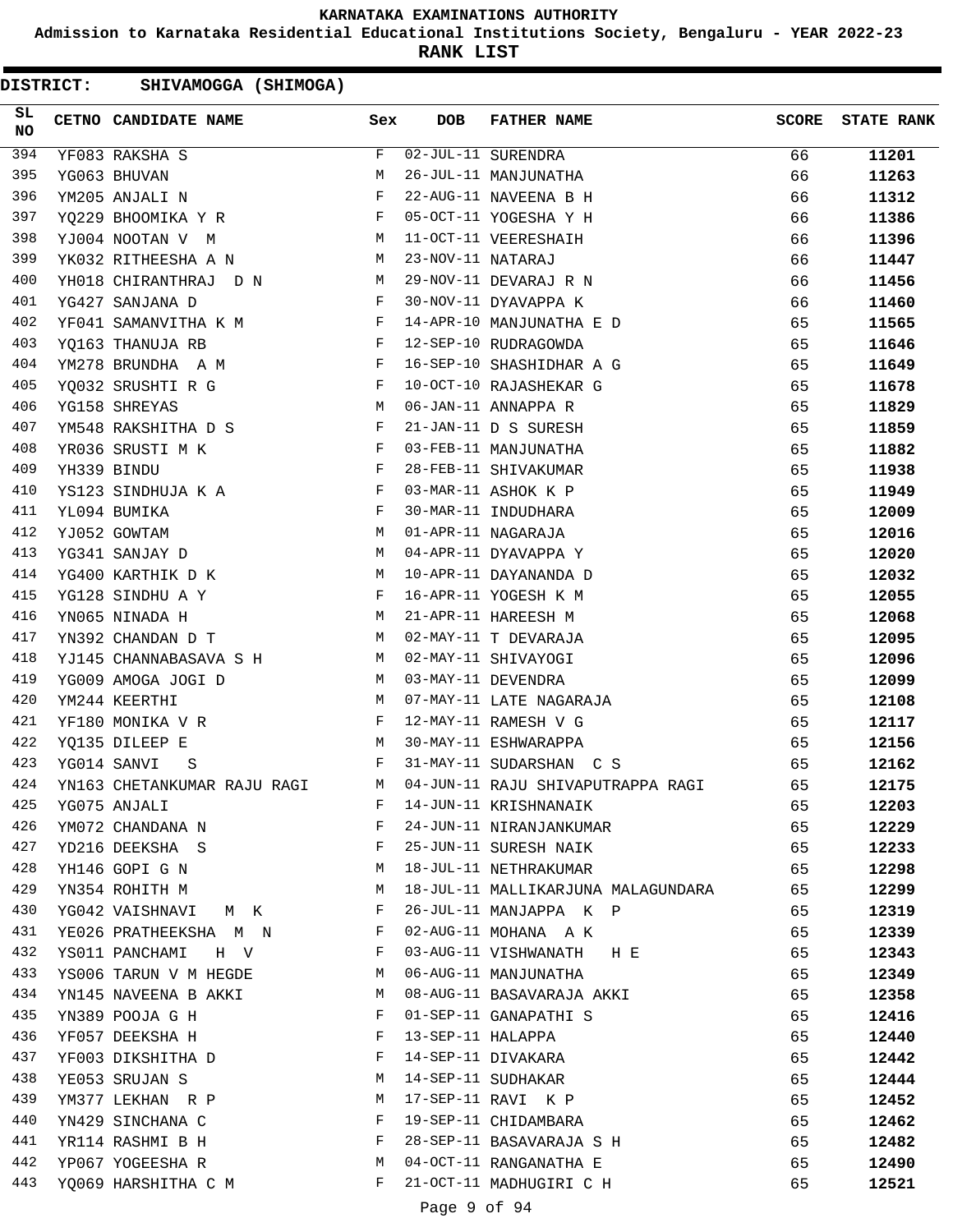**Admission to Karnataka Residential Educational Institutions Society, Bengaluru - YEAR 2022-23**

**RANK LIST**

| SL<br><b>NO</b> | CETNO CANDIDATE NAME                                                                                                                                                                                                                                | Sex          | <b>DOB</b>        | FATHER NAME                                                               | SCORE | <b>STATE RANK</b> |
|-----------------|-----------------------------------------------------------------------------------------------------------------------------------------------------------------------------------------------------------------------------------------------------|--------------|-------------------|---------------------------------------------------------------------------|-------|-------------------|
| 444             | $YP042$ MEGHARAJ H M                                                                                                                                                                                                                                |              |                   | 22-OCT-11 MAHABHALESWARA H                                                | 65    | 12524             |
| 445             | YH076 YASHAS R                                                                                                                                                                                                                                      | M            |                   | 27-NOV-11 RAVINDRA                                                        | 65    | 12568             |
| 446             | YG143 ARYAN G                                                                                                                                                                                                                                       | М            |                   | 03-FEB-12 GOPINATHA N                                                     | 65    | 12614             |
| 447             | YN518 SANIKA V K                                                                                                                                                                                                                                    | $\mathbf{F}$ |                   | 04-JUN-10 VEERABHADRAPPA KUMMURU                                          | 64    | 12692             |
| 448             | $\mathbb{R}^n$ . The set of the set of the set of the set of the set of the set of the set of the set of the set of the set of the set of the set of the set of the set of the set of the set of the set of the set of the set of<br>YG444 KAVANA N |              |                   | 21-JUL-10 NARAYANAPPA                                                     | 64    | 12709             |
| 449             | $\mathbf{F}$ . The contract of the contract of $\mathbf{F}$ .<br>YH324 SHRAVANI S G                                                                                                                                                                 |              |                   | 25-AUG-10 GIDDAPPA D S                                                    | 64    | 12732             |
| 450             | $\mathbf{F}$ and $\mathbf{F}$ and $\mathbf{F}$<br>YH355 R VANDANA                                                                                                                                                                                   |              |                   | 29-SEP-10 RAGHAVENDRA L                                                   | 64    | 12764             |
| 451             | YNO17 SRUSHTI M H                                                                                                                                                                                                                                   |              |                   | 17-OCT-10 MRUTHYUNJAYA SWAMI                                              | 64    | 12786             |
| 452             | $\mathbf{F}$ . The set of the set of the set of the set of the set of the set of the set of the set of the set of the set of the set of the set of the set of the set of the set of the set of the set of the set of the set of t<br>YK164 TANU N   |              |                   | 21-OCT-10 NAGARAJA M N                                                    | 64    | 12794             |
| 453             | YJ162 LIKHITHA C A F                                                                                                                                                                                                                                |              |                   | 21-NOV-10 CHANDRAKANTH A                                                  | 64    | 12848             |
| 454             | $\mathbf{F}$<br>YG300 HARINI T N                                                                                                                                                                                                                    |              |                   | 25-NOV-10 NEMARAJA M                                                      | 64    | 12858             |
| 455             | YM084 NESAR GOWDA M                                                                                                                                                                                                                                 | M            |                   |                                                                           | 64    | 12935             |
| 456             | YM193 GOWRISH P<br>M <sub>1</sub>                                                                                                                                                                                                                   |              |                   | 25-NOV-10 NEPRACADA PI<br>01-JAN-11 MANJUNATHA T<br>06-JAN-11 PARASHURAMA | 64    | 12951             |
| 457             | YF201 DEEKSHITHA GD F                                                                                                                                                                                                                               |              |                   | 17-JAN-11 GURUMURTHY                                                      | 64    | 12975             |
| 458             | YM440 S R SOWPARNIKA F                                                                                                                                                                                                                              |              |                   | 08-FEB-11 RAVINDRANATHA N R                                               | 64    | 13024             |
| 459             | YJ449 VIVEK B                                                                                                                                                                                                                                       | M            |                   | 12-FEB-11 BASAVARAJPPA S                                                  | 64    | 13032             |
| 460             | $\mathbf{F}$<br>YN549 SINDHU R                                                                                                                                                                                                                      |              |                   | 17-FEB-11 RAGHAVENDRA                                                     | 64    | 13036             |
| 461             | $\mathbf{F}$ and $\mathbf{F}$ and $\mathbf{F}$<br>YH441 SWATHI V                                                                                                                                                                                    |              |                   | 23-FEB-11 VEDAMURTHY                                                      | 64    | 13052             |
| 462             | M<br>YN279 DARSHN H                                                                                                                                                                                                                                 |              |                   | 28-FEB-11 HEGGAPPA                                                        | 64    | 13060             |
| 463             | M<br>YE187 ROHITH S                                                                                                                                                                                                                                 |              |                   | 28-FEB-11 SRINIVAS G                                                      | 64    | 13061             |
| 464             | YJ107 THEJASWINI M F                                                                                                                                                                                                                                |              |                   | 16-MAR-11 MALATESH                                                        | 64    | 13103             |
| 465             | <b>M</b><br>YK092 RAHUL H S                                                                                                                                                                                                                         |              |                   | 21-MAR-11 HUCHHARAYA                                                      | 64    | 13120             |
| 466             | YD187 RAVISHANKAR A N M                                                                                                                                                                                                                             |              |                   | 21-MAR-11 NAGENDRA                                                        | 64    | 13121             |
| 467             | YK008 INCHARA H T                                                                                                                                                                                                                                   | $\mathbf{F}$ |                   | 02-APR-11 TIRTHAPPA H M                                                   | 64    | 13149             |
| 468             | $\mathbb{F}^{\mathbb{Z}}$ . The state of the state $\mathbb{F}^{\mathbb{Z}}$<br>YM524 INCHARA<br>M                                                                                                                                                  |              |                   | 07-APR-11 MANOJ A                                                         | 64    | 13162             |
| 469             | YK023 NAVYA<br><b>Example 20</b> F                                                                                                                                                                                                                  |              |                   | 15-APR-11 CHANDRAPPA                                                      | 64    | 13188             |
| 470             | $\mathbf{F}$<br>YP034 NAYANA                                                                                                                                                                                                                        |              |                   | 20-APR-11 GANAPATHI                                                       | 64    | 13205             |
| 471             | YG223 PRAKRUTHI J                                                                                                                                                                                                                                   | $\mathbf{F}$ |                   | 21-APR-11 JAGADEESHA                                                      | 64    | 13207             |
| 472             | M <sub>N</sub><br>YF084 SHREYAS M P                                                                                                                                                                                                                 |              |                   | 21-APR-11 PRADEEPA M D                                                    | 64    | 13210             |
| 473             | $\mathbf{F}$ . The contract of the contract of $\mathbf{F}$ .<br>YF119 ANANYA V M                                                                                                                                                                   |              |                   | 24-APR-11 MANJAPPA V G                                                    | 64    | 13212             |
| 474             | YN554 SHREEDHARA B V                                                                                                                                                                                                                                | M            |                   | 25-APR-11 VENKAPPA                                                        | 64    | 13218             |
| 475             | YH085 SPOORTI G                                                                                                                                                                                                                                     | F            |                   | 27-APR-11 GANGADHARA K                                                    | 64    | 13222             |
| 476             | YJ278 DARSHAN S N                                                                                                                                                                                                                                   | М            |                   | 01-MAY-11 VIJAYKUMAR S N                                                  | 64    | 13234             |
| 477             | YN501 Neetu                                                                                                                                                                                                                                         | F            |                   | 03-MAY-11 Parashurama                                                     | 64    | 13239             |
| 478             | YN069 ARPITHA                                                                                                                                                                                                                                       | F            | 04-MAY-11 RAMAPPA |                                                                           | 64    | 13243             |
| 479             | YG256 SINDHU L                                                                                                                                                                                                                                      | F            | 11-MAY-11 LOKESH  |                                                                           | 64    | 13257             |
| 480             | YF184 RISHABH RAMU GOWDA                                                                                                                                                                                                                            | М            |                   | 13-MAY-11 K S RAMU                                                        | 64    | 13266             |
| 481             | YD018 NIREEKSHA E KUMBAR                                                                                                                                                                                                                            | F            |                   | 18-MAY-11 EKANTH K                                                        | 64    | 13284             |
| 482             | YM559 JEEVAN R                                                                                                                                                                                                                                      | М            |                   | 21-MAY-11 RAGHU D R                                                       | 64    | 13293             |
| 483             | YG328 JEEVAN K S                                                                                                                                                                                                                                    | М            |                   | 22-MAY-11 SANTHOSHA                                                       | 64    | 13296             |
| 484             | YF193 SWAPNA N M                                                                                                                                                                                                                                    | F            |                   | 22-MAY-11 MURTHI N B                                                      | 64    | 13298             |
| 485             | YN198 INCHARA K N                                                                                                                                                                                                                                   | F            |                   | 31-MAY-11 NAGARAJA K N                                                    | 64    | 13320             |
| 486             | YG064 KARTHIK K                                                                                                                                                                                                                                     | М            |                   | 04-JUL-11 KANNAPPA                                                        | 64    | 13416             |
| 487             | YN130 PRUTHVI S H                                                                                                                                                                                                                                   | F            |                   | 10-JUL-11 SHIVAPPA                                                        | 64    | 13436             |
| 488             | YF053 PRATHIK S                                                                                                                                                                                                                                     | M            |                   | 29-JUL-11 SATHISH S                                                       | 64    | 13491             |
| 489             | YN169 MAMATHA B H                                                                                                                                                                                                                                   | F            |                   | 01-AUG-11 BASAVARAJA                                                      | 64    | 13498             |
| 490             | YL100 K N PAVANKUMAR                                                                                                                                                                                                                                | M            |                   | 30-AUG-11 K NAGARAJA                                                      | 64    | 13570             |
| 491             | YG416 BHUVANA                                                                                                                                                                                                                                       | F            |                   | 21-SEP-11 RAMESH SC                                                       | 64    | 13616             |
| 492             | YR194 DEEPIKA J                                                                                                                                                                                                                                     | F            |                   | 10-OCT-11 JAGADEESH K S                                                   | 64    | 13646             |
| 493             | YK114 SURABHI                                                                                                                                                                                                                                       | F            |                   | 20-OCT-11 VIRUPAKSHAPPA                                                   | 64    | 13662             |
|                 |                                                                                                                                                                                                                                                     |              |                   |                                                                           |       |                   |
|                 |                                                                                                                                                                                                                                                     |              | Page 10 of 94     |                                                                           |       |                   |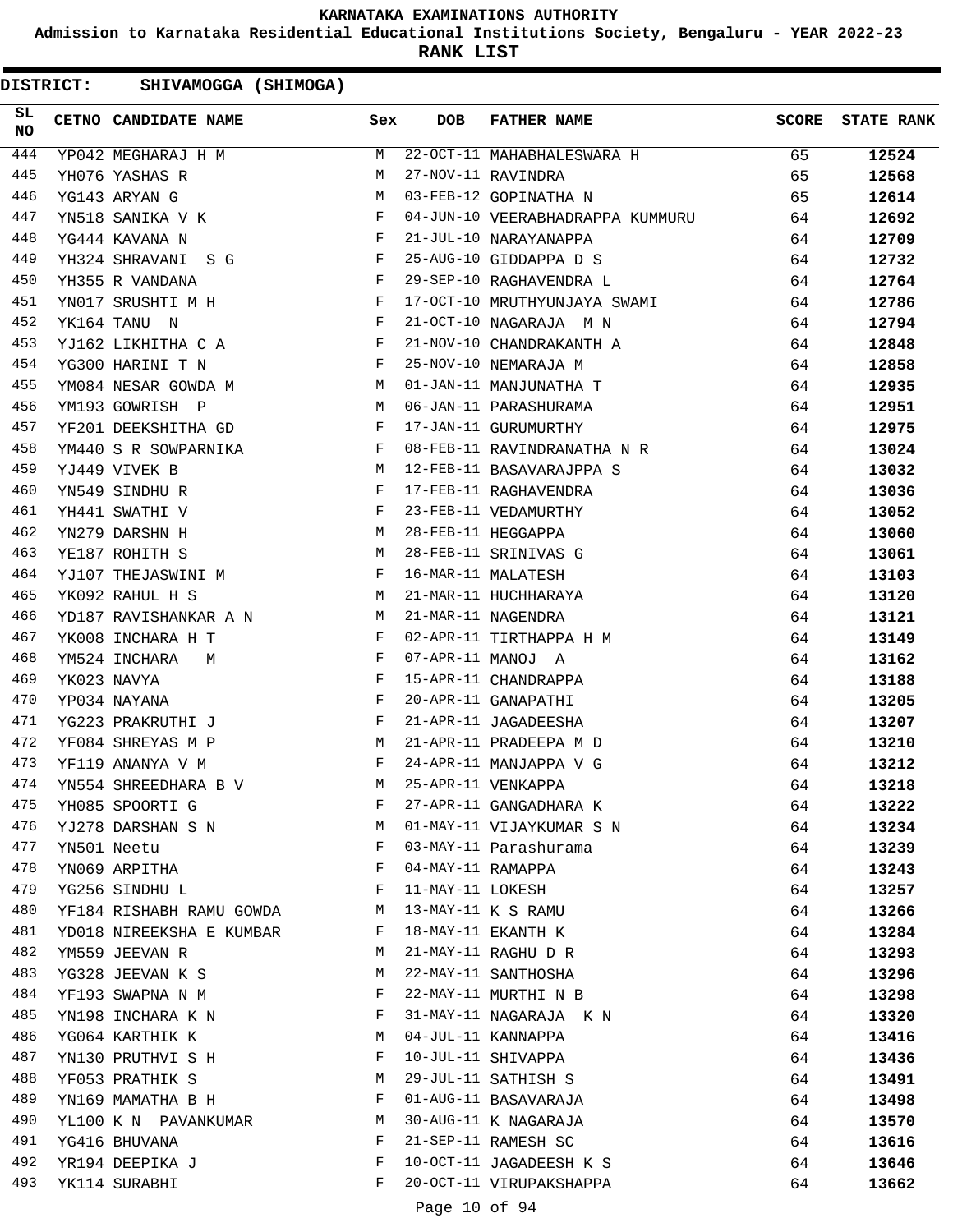**Admission to Karnataka Residential Educational Institutions Society, Bengaluru - YEAR 2022-23**

**RANK LIST**

| SL<br><b>NO</b> | CETNO CANDIDATE NAME                                                                   | Sex | <b>DOB</b>       | <b>FATHER NAME</b>                            | SCORE | <b>STATE RANK</b> |
|-----------------|----------------------------------------------------------------------------------------|-----|------------------|-----------------------------------------------|-------|-------------------|
| 494             | YN168 ANUSHREE N                                                                       | F   |                  | 25-NOV-11 NAGARAJA M                          | 64    | 13714             |
| 495             | YQ180 POORNIMA                                                                         | F   |                  | 15-DEC-11 RAVEENDRA M                         | 64    | 13737             |
| 496             | YG332 PRASHASTHI M                                                                     |     |                  | 19-DEC-11 MAHABALESHWARA                      | 64    | 13742             |
| 497             | $\mathbf{F}$<br>YJ137 RENU S                                                           |     |                  | 26-FEB-10 SHANMUKHAPPA R                      | 63    | 13829             |
| 498             | YK016 DHANYASHREE K G F                                                                |     |                  | 07-APR-10 GANESHAPPA                          | 63    | 13840             |
| 499             | YH415 LAKSHMIKANTH M R M 03-AUG-10 RAKESH                                              |     |                  |                                               | 63    | 13897             |
| 500             | YN122 PREETHAM K B<br>$M_{\rm H}$                                                      |     |                  | 09-SEP-10 BASAVARAJAYYA K R                   | 63    | 13929             |
| 501             | $\mathbb{F}^{\mathbb{Z}}$ . The set of $\mathbb{F}^{\mathbb{Z}}$<br>YM475 VARSHINI K G |     |                  | 23-NOV-10 KANTHARAJ B                         | 63    | 14071             |
| 502             | YQ230 OMKARA B V                                                                       | M   |                  | 16-JAN-11 VINAYAKA                            | 63    | 14192             |
| 503             | $\mathbf{F}$ . The $\mathbf{F}$<br>YE034 AMRUTHA M                                     |     |                  | 21-JAN-11 MUKUNDA R                           | 63    | 14199             |
| 504             | M<br>YM516 PAVAN P V                                                                   |     |                  | 24-JAN-11 VEERABHADRAIAH P M                  | 63    | 14205             |
| 505             | <b>Example 19</b><br>YH155 MAMATA                                                      |     |                  | 30-JAN-11 SUBHASACHANDRA                      | 63    | 14219             |
| 506             | YS049 MANDARA                                                                          | F   |                  | 30-JAN-11 RAJASHKARA B M                      | 63    | 14220             |
| 507             | YG321 GAGANA                                                                           | F   |                  | 04-FEB-11 DEVARAJA                            | 63    | 14227             |
| 508             | YH211 BHUVAN B                                                                         | M   |                  | 28-FEB-11 BASAVARAJ H                         | 63    | 14273             |
| 509             | <b>M</b><br>YK255 GOUTHAM G                                                            |     |                  | 02-MAR-11 GANGADHAR S                         | 63    | 14280             |
| 510             | YM146 DIVYASHREE                                                                       | F   |                  | 07-MAR-11 SANTHOSHA                           | 63    | 14291             |
| 511             | YF054 THRUPTI C<br>$\mathbf{F}$ . The $\mathbf{F}$                                     |     |                  | 23-MAR-11 CHANDRASHEKHARA H P                 | 63    | 14338             |
| 512             | $\mathbf{F}$<br>YQ184 NAYANA                                                           |     |                  | 24-MAR-11 SOMASHEKHARA                        | 63    | 14342             |
| 513             | M<br>YH210 MANJU V H                                                                   |     |                  | 17-APR-11 VEERESHA P H                        | 63    | 14408             |
| 514             | $\mathbf{F}$<br>YS131 NISHCHITHA M R                                                   |     |                  | 20-APR-11 RAJAKUMAR R                         | 63    | 14418             |
| 515             | YN330 NANDITA SHREEDHAR NAIK F                                                         |     |                  | 21-APR-11 SHREEDHAR G NAIK                    | 63    | 14423             |
| 516             | YH101 PRAVEEN L SANDIMANE<br>$M_{\rm H}$ and $M_{\rm H}$                               |     |                  | 21-APR-11 LINGARAJ S P                        | 63    | 14424             |
| 517             | YK300 AKHILESH D                                                                       | M   |                  | 22-APR-11 KRISHNAMURTHY PARASAPPA             | 63    | 14425             |
| 518             | YM257 BRUNDA C YARABALA F                                                              |     |                  | 23-APR-11 CHITHRAPPA YARABALA                 | 63    | 14429             |
| 519             | YG337 Y N PRAJWAL<br><b>M</b>                                                          |     |                  | 22-MAY-11 NAGARAJA                            | 63    | 14494             |
| 520             | YK142 SAHANA                                                                           | F   |                  | 23-MAY-11 SHASHIDHARA M                       | 63    | 14497             |
| 521             | $\mathbf{F}$ and $\mathbf{F}$<br>YJ341 MEGHA S S                                       |     |                  | 08-JUN-11 SANTHOSHA                           | 63    | 14557             |
| 522             | YL031 MYTHRI G J                                                                       | F   |                  | 25-JUN-11 GANGADARAPPA J                      | 63    | 14612             |
| 523             | YG291 LAVANYA                                                                          | F   |                  | 26-JUN-11 HUCCHARAYAPA                        | 63    | 14614             |
| 524             | YR104 CHAYA M                                                                          | F   |                  | 01-JUL-11 MANJAPPA M B                        | 63    | 14628             |
| 525             | YJ295 PRTHAM DEEKSHIT                                                                  | M   |                  | 02-JUL-11 PRAKASH DEEKSHIT                    | 63    | 14633             |
| 526             | YK148 DEVIKA                                                                           | F   |                  | 18-AUG-11 DEVARAJ T                           | 63    | 14767             |
| 527             | YN375 ANKITHA                                                                          | F   |                  | 21-AUG-11 HUCHHAPPA R N                       | 63    | 14771             |
| 528             | YH260 SOUMYA                                                                           | F   |                  | 12-SEP-11 PAKKIRAPPA                          | 63    | 14814             |
| 529             | YS009 CHINAMYI S S                                                                     | F   |                  | 15-SEP-11 SUDHAKARA                           | 63    | 14821             |
| 530             | YH404 KEERTANA                                                                         | F   |                  | 18-OCT-11 SHIVAPPA                            | 63    | 14883             |
| 531             | YG087 SUDAMA K                                                                         | М   |                  | 25-OCT-11 KRISHNAMURTHY T K                   | 63    | 14895             |
| 532             | YJ208 BHUVANA Y                                                                        | F   |                  | 29-NOV-11 YALLAPPA                            | 63    | 14946             |
| 533             | YM042 NIKITHA E                                                                        | F   | 23-DEC-11 ERESH  |                                               | 63    | 14971             |
| 534             | YN321 RAHUL N                                                                          | M   |                  | 12-APR-01 NAGARAJA S J                        | 62    | 15021             |
| 535             | YH098 SRUJAN B                                                                         | М   |                  | 16-SEP-10 BASAVARAJ                           | 62    | 15147             |
| 536             | YK262 JAGADISH C K                                                                     | M   |                  | 22-OCT-10 CHANDRASHEKAR M K                   | 62    | 15208             |
| 537             | YJ037 ANUSHA C K                                                                       | F   |                  | 22-NOV-10 CHANDRSHEKARAPPA BASAPPA<br>KONNURA | 62    | 15272             |
| 538             | YG313 DEEPTHI                                                                          | F   |                  | 27-NOV-10 THIMMAPPA                           | 62    | 15284             |
| 539             | YG071 MANJUNATHA R                                                                     | M   | 09-DEC-10 RAJU T |                                               | 62    | 15318             |
| 540             | YG405 ANJALI M G                                                                       | F   |                  | 18-DEC-10 MALATESH G R                        | 62    | 15341             |
| 541             | YD186 SHILPA S                                                                         | F   |                  | 02-FEB-11 SRINIVAS                            | 62    | 15461             |
| 542             | YQ103 HARISH L                                                                         | М   |                  | 15-FEB-11 LAKSHMANA S                         | 62    | 15485             |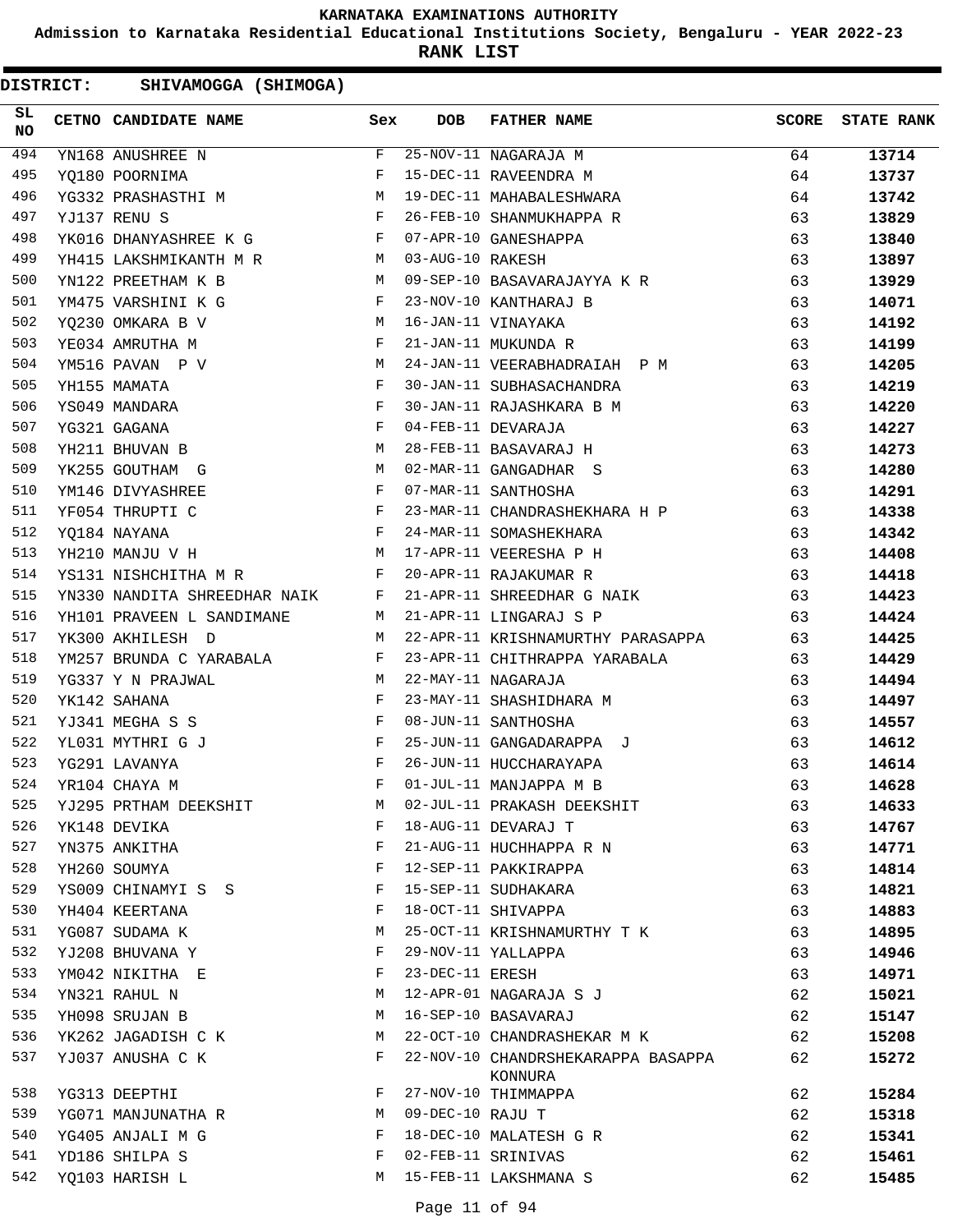**Admission to Karnataka Residential Educational Institutions Society, Bengaluru - YEAR 2022-23**

**RANK LIST**

| SL<br><b>NO</b> | CETNO CANDIDATE NAME                                                                                                                         | Sex          | <b>DOB</b>        | <b>FATHER NAME</b>                             | <b>SCORE</b> | <b>STATE RANK</b> |
|-----------------|----------------------------------------------------------------------------------------------------------------------------------------------|--------------|-------------------|------------------------------------------------|--------------|-------------------|
| 543             | YS060 RANJAN                                                                                                                                 | M            |                   | 23-FEB-11 RATHNAKARA                           | 62           | 15504             |
| 544             | YF081 LAKSHMI K R                                                                                                                            | F            |                   | 09-MAR-11 RAMESHA H T                          | 62           | 15561             |
| 545             | YN399 NANDINI M P                                                                                                                            | $\mathbf{F}$ |                   | 16-MAR-11 MALLESHAPPA POOJAR                   | 62           | 15588             |
| 546             | YF173 MANJUANTH P GOWDA M                                                                                                                    |              |                   | 25-MAR-11 G D PUTAPPA                          | 62           | 15617             |
| 547             | $\mathbf{F}$ and $\mathbf{F}$<br>YN101 VARSHA S                                                                                              |              | 27-MAR-11 SURESHA |                                                | 62           | 15632             |
| 548             | <b>M</b><br>YH254 SHARATH P S                                                                                                                |              |                   | 28-MAR-11 PUTTAPPA B S                         | 62           | 15635             |
| 549             | YS036 DEEKSHITH K N                                                                                                                          | M            | 03-APR-11 NAGESHA |                                                | 62           | 15658             |
| 550             | YN055 CHAITHRA S                                                                                                                             | F            |                   | 04-APR-11 SIDDALINGA GOWDA                     | 62           | 15662             |
| 551             | YM040 INCHARA R                                                                                                                              | F            | 04-APR-11 RAVI    |                                                | 62           | 15663             |
| 552             | YN474 DIVYA PARASHURAM DOLIKOPPA F                                                                                                           |              |                   | 13-APR-11 PARASHURAM HANUMANTAPPA<br>DOLIKOPPA | 62           | 15698             |
| 553             | YK283 ROHIT G                                                                                                                                | M            |                   | 18-APR-11 GURURAJA                             | 62           | 15717             |
| 554             | YJ479 SAMARTHA A                                                                                                                             | M            | 22-APR-11 ASHOKA  |                                                | 62           | 15727             |
| 555             | YN034 DIGANT V                                                                                                                               | M            |                   | 28-APR-11 VENKATESH M C                        | 62           | 15743             |
| 556             | YN390 JNANESH C                                                                                                                              | М            |                   | 07-MAY-11 CHANNABASAPPPA                       | 62           | 15766             |
| 557             | YP100 SHREYA T                                                                                                                               | F            | 12-MAY-11 MOORTI  |                                                | 62           | 15784             |
| 558             | $\mathbf{F}$<br>YG125 AMULYA                                                                                                                 |              |                   | 24-MAY-11 DYAVAPPA                             | 62           | 15815             |
| 559             | YL062 J C SIRI                                                                                                                               | F            |                   | 25-MAY-11 J M CHIDANANDA                       | 62           | 15819             |
| 560             | YJ239 YASHAVANTHA S<br><b>Example 20</b> Manual Manual Manual Manual Manual Manual Manual Manual Manual Manual Manual Manual Manual Manual M |              |                   | 01-JUN-11 SHIVAJI K                            | 62           | 15845             |
| 561             | YP012 SUPARNITHA                                                                                                                             | F            |                   | 02-JUN-11 BASAVARAJA K P                       | 62           | 15847             |
| 562             | YS167 KUSUMITHA S                                                                                                                            | F            |                   | 04-JUN-11 SUDHAKAR N                           | 62           | 15858             |
| 563             | YG473 PRATEESH H V                                                                                                                           | M            |                   | 04-JUN-11 VEERABHADRAPPA                       | 62           | 15859             |
| 564             | YN202 MADHUKESHWARA P                                                                                                                        | M            |                   | 30-JUN-11 PRASANNA GOWDA                       | 62           | 15952             |
| 565             | YN176 MANYA P                                                                                                                                | F            |                   | 30-JUN-11 PARASAPPA                            | 62           | 15953             |
| 566             | YH360 TANUSHREE M S                                                                                                                          | F            |                   | 10-JUL-11 MALLIKARJUNAPPA N S                  | 62           | 16001             |
| 567             | YH092 MALLIKARJUNA L M                                                                                                                       | M            |                   | 13-JUL-11 LOOKAPPA                             | 62           | 16008             |
| 568             | YN314 DHANU                                                                                                                                  | M            |                   | 20-JUL-11 VINOD KUMAR                          | 62           | 16032             |
| 569             | YH011 CHETAN R                                                                                                                               | M            |                   | 22-JUL-11 RANGNATH H B                         | 62           | 16037             |
| 570             | YP114 PRASANNA E                                                                                                                             | M            |                   | 04-AUG-11 EASHVARA                             | 62           | 16082             |
| 571             | YG364 NANDAN A                                                                                                                               | M            |                   | 09-AUG-11 ANANDA B G                           | 62           | 16098             |
| 572             | YO022 BHAVANA C                                                                                                                              | F            |                   | 10-AUG-11 CHANDRASHEKARIAH                     | 62           | 16100             |
| 573             | YF036 VARSHA T R                                                                                                                             | F            |                   | 16-AUG-11 RAGHAVENDRA                          | 62           | 16110             |
| 574             | YN161 LAKSHMI P                                                                                                                              | F            |                   | 26-AUG-11 PARASHURAMAPPA                       | 62           | 16136             |
| 575             | YH013 SINDHU                                                                                                                                 | F            |                   | 24-SEP-11 JAGADEESH                            | 62           | 16195             |
| 576             | YS110 BHUVAN K R                                                                                                                             | М            |                   | 04-OCT-11 RAGHAVENDRA K D                      | 62           | 16215             |
| 577             | YM323 BRUNDA K                                                                                                                               | F            |                   | 08-OCT-11 KUMARA NAIK                          | 62           | 16225             |
| 578             | YM233 CHANNESH H C                                                                                                                           | М            |                   | 13-OCT-11 CHETHAN H T                          | 62           | 16234             |
| 579             | YL064 LILAVATHI K                                                                                                                            | F            |                   | 14-OCT-11 NAGARAJAPPA                          | 62           | 16237             |
| 580             | YG037 DEEKSHITHA B L                                                                                                                         | F            |                   | 13-NOV-11 B L NAIK                             | 62           | 16284             |
| 581             | YR097 INCHARA M                                                                                                                              | F            |                   | 25-NOV-11 D MYLARAPPA                          | 62           | 16299             |
| 582             | YF154 NIKITHA                                                                                                                                | F            |                   | 27-NOV-11 JAGADEESHA H P                       | 62           | 16303             |
| 583             | YF121 KEERTHAN KUMARA H G                                                                                                                    | М            |                   | 12-DEC-11 GURURAJA                             | 62           | 16324             |
| 584             | YR125 PRATHEEKSHA                                                                                                                            | F            |                   | 18-DEC-11 RAJAPPA SHETTY                       | 62           | 16333             |
| 585             | YE180 PREETHAM H S                                                                                                                           | М            |                   | 02-APR-12 HANUMANTHAPPA K                      | 62           | 16375             |
| 586             | YM400 MANESH P                                                                                                                               | М            |                   | 02-MAY-12 PALAKSHA NAIK                        | 62           | 16381             |
| 587             | YN480 CHIRANJEEVI M                                                                                                                          | М            |                   | 11-MAY-10 MADHUKARA                            | 61           | 16442             |
| 588             | YM434 ADHITHI N N                                                                                                                            | F            |                   | 03-AUG-10 NIRANJAN N                           | 61           | 16494             |
| 589             | YK136 BHOOMIKA B P                                                                                                                           | F            |                   | 13-OCT-10 BASAVARAJAPPA B G                    | 61           | 16593             |
| 590             | YJ179 BINDU                                                                                                                                  | F            |                   | 13-OCT-10 VEERANAGOWDA M S                     | 61           | 16594             |
| 591             | YQ153 SANJANA J H                                                                                                                            | F            |                   | 07-NOV-10 JAGADEESHA                           | 61           | 16639             |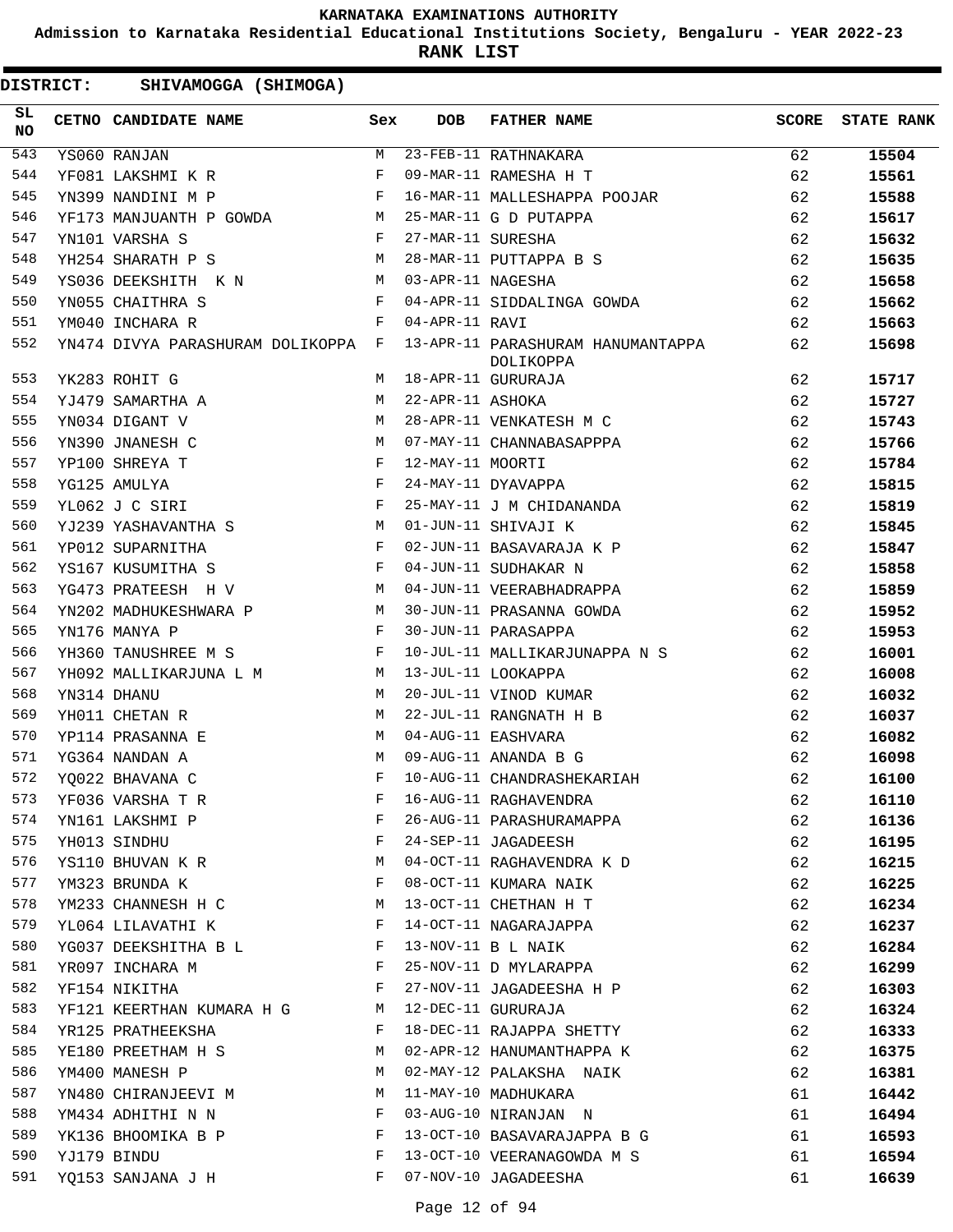**Admission to Karnataka Residential Educational Institutions Society, Bengaluru - YEAR 2022-23**

**RANK LIST**

DISTRICT: SHIVAMOGGA (SHIMOGA)

| SL<br><b>NO</b> | CETNO CANDIDATE NAME                                                                                                                 | Sex          | DOB               | <b>FATHER NAME</b>                   | <b>SCORE</b> | <b>STATE RANK</b> |
|-----------------|--------------------------------------------------------------------------------------------------------------------------------------|--------------|-------------------|--------------------------------------|--------------|-------------------|
| 592             | YQ008 KEERTHI C D                                                                                                                    | F            |                   | $23-NOV-10$ CHANDRAPPA               | 61           | 16664             |
| 593             | YN359 SAMRUDDA                                                                                                                       | M            | 30-NOV-10 MADHU   |                                      | 61           | 16680             |
| 594             | YD215 SHREYA G L                                                                                                                     | F            |                   | 10-DEC-10 LOKESHAPPA G B             | 61           | 16710             |
| 595             | YO263 SUHAS S                                                                                                                        | M            |                   | 13-DEC-10 SUBRAMANYA                 | 61           | 16715             |
| 596             | YH229 PRAJWAL K<br><b>M</b>                                                                                                          |              |                   | 11-JAN-11 KUMAR NAIK B D             | 61           | 16792             |
| 597             | YH123 CHETHANA N H                                                                                                                   | F            |                   | 21-JAN-11 NAGARAJA H                 | 61           | 16813             |
| 598             | YP178 SUMANTH M D                                                                                                                    | M            |                   | 05-FEB-11 MOHAN B S                  | 61           | 16850             |
| 599             | YG137 MITHUN R                                                                                                                       | М            |                   | 17-FEB-11 RAGHAVENDRA J              | 61           | 16883             |
| 600             | YN215 MEGHARAJA H                                                                                                                    | М            |                   | 19-FEB-11 HUCHCHAPPA                 | 61           | 16886             |
| 601             | YN180 AJAY C V                                                                                                                       | M            |                   | 23-FEB-11 CHANDRASHEKAR V            | 61           | 16897             |
| 602             | YM029 M SHREYAS                                                                                                                      | M            |                   | 23-FEB-11 MALLIKARJUN R              | 61           | 16899             |
| 603             | YK170 YASHAVANTHA                                                                                                                    | M            |                   | 26-FEB-11 SIDDANAGOUDA               | 61           | 16910             |
| 604             | YH344 SHREYA                                                                                                                         | F            |                   | 05-MAR-11 RAGHAVENDRA                | 61           | 16926             |
| 605             | YH474 PALLAVI D                                                                                                                      | $\mathbf{F}$ |                   | 14-MAR-11 YUVARAJA                   | 61           | 16966             |
| 606             | YN042 VINODARAJ H N                                                                                                                  | M            | 19-MAR-11 NAGARAJ |                                      | 61           | 16982             |
| 607             | YP169 PREETAM P                                                                                                                      | М            |                   | 20-MAR-11 PARAMESHWAR KERIYAPPA      | 61           | 16986             |
| 608             | YP094 ROJA N                                                                                                                         | F            |                   | 22-MAR-11 NANDISH KUMAR              | 61           | 16995             |
| 609             | and the state of the state of the Party of the State of the State of the State of the State of the State of the<br>YD125 SHREYA M    |              |                   | 29-MAR-11 MUNIYAPPA                  | 61           | 17013             |
| 610             | $\mathbf{F}$ and $\mathbf{F}$<br>YG099 SINCHANA B G                                                                                  |              |                   | 31-MAR-11 GANAPATHI                  | 61           | 17019             |
| 611             | YH346 SINDHU K S                                                                                                                     | F            |                   | 02-APR-11 K S SHIVAKUMARA            | 61           | 17028             |
| 612             | YN415 SANVIKA                                                                                                                        | F            | 23-APR-11 UDAYA D |                                      | 61           | 17103             |
| 613             | YN331 CHETAN JAYAPPA KEMPGOUDRA M                                                                                                    |              |                   | 02-MAY-11 JAYAPPA KEMPGOUDRA         | 61           | 17125             |
| 614             | YG187 PREETHAM P                                                                                                                     | М            | 12-MAY-11 PRANESH |                                      | 61           | 17165             |
| 615             | YF035 VARSHA                                                                                                                         | F            |                   | 19-MAY-11 KOLLURAPPA                 | 61           | 17190             |
| 616             | YH164 PALLAVI                                                                                                                        | F            |                   | 12-JUN-11 BASAVARAJA                 | 61           | 17272             |
| 617             | YJ022 TANUSHREE O<br>and the state of the state of the Party of the Party of the Party of the Party of the Party of the Party of the |              |                   | 12-JUN-11 OMKARANAIK                 | 61           | 17275             |
| 618             | YG413 SANJANA G                                                                                                                      | $\mathbf{F}$ |                   | 21-JUN-11 GANAPATI H V               | 61           | 17307             |
| 619             | YM137 SONIKA K P                                                                                                                     | F            |                   | 22-JUN-11 PURUSHOTHAMA K S           | 61           | 17312             |
| 620             | YG174 KISHOR M                                                                                                                       | M            |                   | 01-JUL-11 MANJUNATHA B R             | 61           | 17346             |
| 621             | YN026 NANDITHA L T                                                                                                                   | F            |                   | 05-JUL-11 LAKSMIKANTHAPPA TALAGUPPER | 61           | 17362             |
| 622             | YM261 RAMYA T U                                                                                                                      | $_{\rm F}$   | 06-JUL-11 UMESH   |                                      | 61           | 17368             |
| 623             | YN339 KOWSHIK V NAIK                                                                                                                 | M            |                   | 09-JUL-11 VINAYAKA B NAIK            | 61           | 17376             |
| 624             | YR143 ANANYA                                                                                                                         | F            |                   | 26-JUL-11 NAGARAJA GUDDAPPA GANJERA  | 61           | 17432             |
| 625             | YQ199 RAKSHITHA B F                                                                                                                  |              |                   | 10-AUG-11 BABAVARAJ K T              | 61           | 17492             |
| 626             | M<br>YN185 PAVAN M V                                                                                                                 |              |                   | 14-AUG-11 MANJAPPA                   | 61           | 17499             |
| 627             | YH081 GANESH D                                                                                                                       |              |                   | M 25-AUG-11 N DINESH                 | 61           | 17535             |
| 628             | YP132 VINAYAK VEERESH HALIGONDRA M                                                                                                   |              |                   | 01-SEP-11 VEERESH HALIGONDRA         | 61           | 17559             |
| 629             | YM001 SRUJAN N RAJ                                                                                                                   | M            |                   | 11-SEP-11 NAGARAJA A K               | 61           | 17581             |
| 630             | YK069 SUCCHAI GOWDA H R                                                                                                              | M            |                   | 24-SEP-11 RUDRA GOWDA                | 61           | 17612             |
| 631             | YN340 NAGASHREE B                                                                                                                    | F            |                   | 27-SEP-11 BASAVARAJAYYA B            | 61           | 17615             |
| 632             | YJ024 SHILPA                                                                                                                         | F            |                   | 07-NOV-11 MOHANAPPA                  | 61           | 17696             |
| 633             | YM005 CHETHAN R                                                                                                                      | М            |                   | 08-NOV-11 RAGHAVENDRA                | 61           | 17697             |
| 634             | YN302 SANIKA S D                                                                                                                     | $\mathbf{F}$ |                   | 09-NOV-11 SHIVARAJ D G               | 61           | 17698             |
| 635             | YG140 VISMITHA D M                                                                                                                   | F            |                   | 23-NOV-11 MANJAPPA                   | 61           | 17727             |
| 636             | YK140 HEMANTH M K M                                                                                                                  |              |                   | 26-MAR-10 KOTESH M G                 | 60           | 17855             |
| 637             | YJ469 MANOJ AM                                                                                                                       | M            | 11-AUG-10 ASHOK   |                                      | 60           | 17935             |
| 638             | YN085 YASHAVANTH N D M                                                                                                               |              |                   | 14-SEP-10 NATARAJ D                  | 60           | 17972             |
| 639             | YM201 DEEKSHITHA M                                                                                                                   | $\mathbf{F}$ |                   | 24-SEP-10 MANJUNATH G                | 60           | 17984             |
| 640             | YJ470 SINCHANA HOTTIGOWDRA F                                                                                                         |              |                   | 15-OCT-10 RAJENDRAPPA                | 60           | 18030             |
| 641             | YN227 DEEPTHI K                                                                                                                      | F            |                   | 21-OCT-10 KRISHNAPPA D               | 60           | 18040             |

Page 13 of 94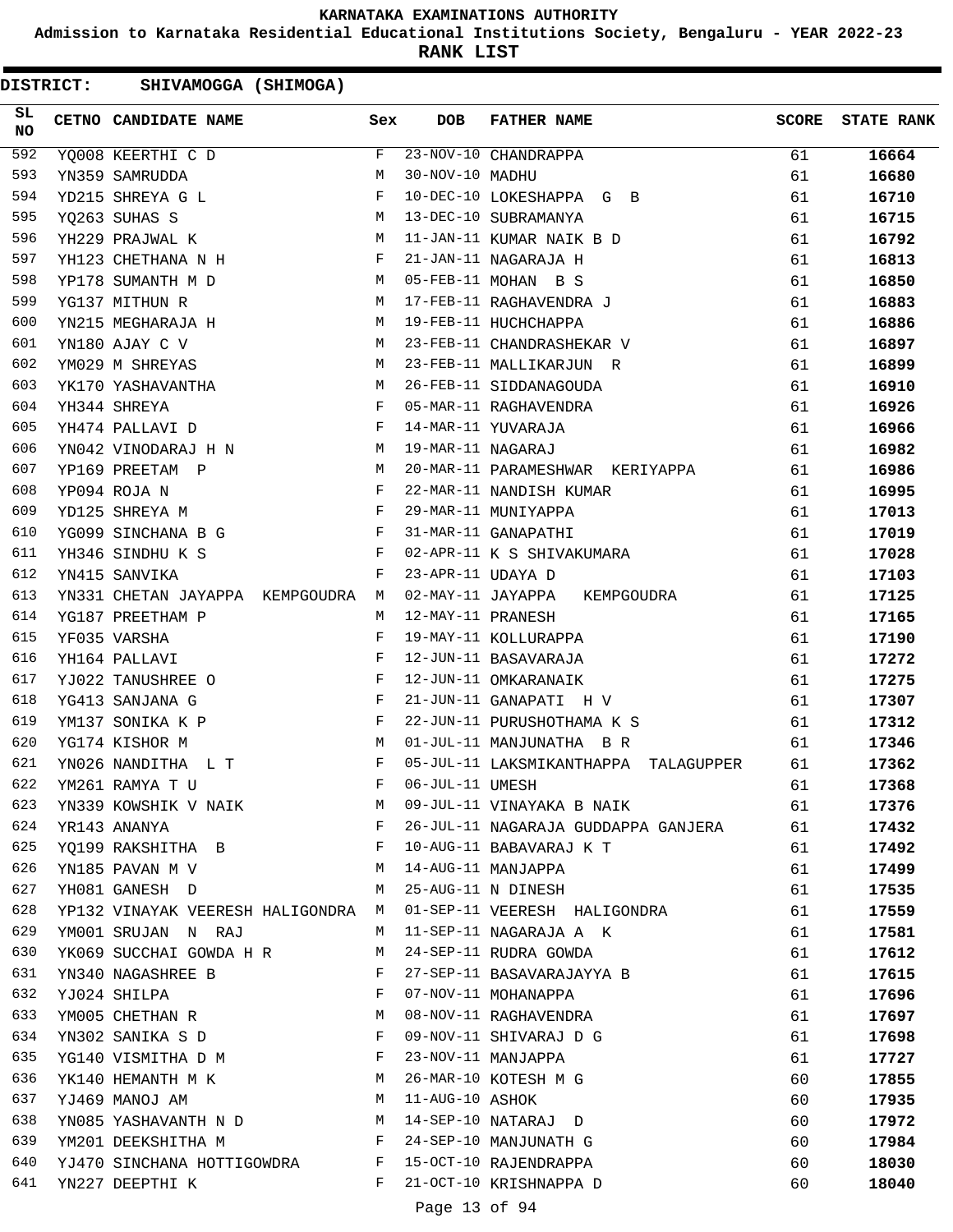**Admission to Karnataka Residential Educational Institutions Society, Bengaluru - YEAR 2022-23**

**RANK LIST**

| SL<br><b>NO</b> | <b>CETNO CANDIDATE NAME</b>                                        | Sex                                            | DOB               | <b>FATHER NAME</b>             | SCORE | <b>STATE RANK</b> |
|-----------------|--------------------------------------------------------------------|------------------------------------------------|-------------------|--------------------------------|-------|-------------------|
| 642             | YN543 LIKITHA U K                                                  | F                                              |                   | 20-NOV-10 ULIVEPPA             | 60    | 18106             |
| 643             | YH215 MADHU<br>H                                                   | M                                              | 02-DEC-10 HALESHA | N                              | 60    | 18134             |
| 644             | YM225 YASHAS M K                                                   | M                                              |                   | 06-DEC-10 KIRAN KUMAR M D      | 60    | 18141             |
| 645             | YJ172 HEMA R                                                       | $\mathbf{F}$                                   | 23-DEC-10 RUDRESH |                                | 60    | 18163             |
| 646             | YE163 PRATHAM R                                                    | M                                              |                   | 29-DEC-10 RAMESH D             | 60    | 18181             |
| 647             | YQ236 SALMA TALAGADDI F                                            |                                                |                   | 08-JAN-11 TABAREEJA            | 60    | 18223             |
| 648             | YF039 SHAMANTH H PATWAL M                                          |                                                |                   | 13-JAN-11 HANUMANTH B          | 60    | 18233             |
| 649             | YM461 MANOJ E                                                      | M                                              | 22-JAN-11 ESHWAR  |                                | 60    | 18252             |
| 650             | YN012 VEENA M                                                      | F                                              |                   | 07-FEB-11 MADHUKESHWARA N      | 60    | 18286             |
| 651             | YF027 SYED AHAD M<br>M <sub>N</sub>                                |                                                |                   | 12-FEB-11 SYED MUQTIYAR AHAMAD | 60    | 18306             |
| 652             | YH283 KAVITHA                                                      | F                                              |                   | 15-FEB-11 NAGARAJA             | 60    | 18309             |
| 653             | YJ257 KOUSALYA                                                     | <b>Example 20</b>                              |                   | 16-FEB-11 NAGARAJAPPA          | 60    | 18312             |
| 654             | YM021 POORVIKA                                                     | $\mathbf{F}$                                   | 21-FEB-11 NAGARAJ |                                | 60    | 18326             |
| 655             | YG182 JAYALASHMI K S F                                             |                                                |                   | 01-MAR-11 SHIVANANDA A B       | 60    | 18349             |
| 656             | YF138 ROHIT H M<br><b>M</b>                                        |                                                |                   | 09-MAR-11 MANJAPPA H P         | 60    | 18378             |
| 657             | YF116 KRUTHIKA S                                                   | $\mathbf{F}$                                   | 09-APR-11 SWAMY   |                                | 60    | 18477             |
| 658             | YN521 NIVEDHA                                                      | $\mathbf{F}$                                   |                   | 10-APR-11 MANJAPPA             | 60    | 18480             |
| 659             | YG151 RAMYA R                                                      | $\mathbf{F}$                                   |                   | 12-APR-11 RAGHAVENDRA          | 60    | 18493             |
| 660             | YL129 ANANYA A S<br>$\mathbf{F}$ and $\mathbf{F}$ and $\mathbf{F}$ |                                                |                   | 13-APR-11 SHIVANANDAPPA S      | 60    | 18495             |
| 661             | YH411 DEEPAK H                                                     | M                                              |                   | 03-MAY-11 HEMANTH KUMAR        | 60    | 18580             |
| 662             | YR022 VARUNA NAGBUSHAN M                                           |                                                |                   | 05-MAY-11 C BASAVANYAPPA       | 60    | 18588             |
| 663             | YN234 NAMITA M                                                     | $\mathbf{F}$ . The set of $\mathbf{F}$         |                   | 16-MAY-11 MEGHARAJA B          | 60    | 18626             |
| 664             | YN021 SINDHU                                                       | $\mathbf{F}$ and $\mathbf{F}$ and $\mathbf{F}$ |                   | 24-MAY-11 SOMASHEKHARA         | 60    | 18657             |
| 665             | YF008 KEERTHANA C H $$\rm F$$                                      |                                                | 02-JUN-11 HARISHA |                                | 60    | 18685             |
| 666             | YL084 PUNARVA R                                                    | M                                              |                   | 16-JUN-11 RAGHAVENDRA K        | 60    | 18747             |
| 667             | YL058 SANJANA B                                                    | F                                              |                   | 17-JUN-11 BALARAMA             | 60    | 18752             |
| 668             | YR145 SPANDANA                                                     | F                                              | 18-JUN-11 RAMAPPA |                                | 60    | 18754             |
| 669             | ${\tt YR234}$ SINCHANA A N $$\tt F$$                               |                                                |                   | 21-JUN-11 ANNAPPA M N          | 60    | 18765             |
| 670             | YM255 SNEHA B N                                                    | F                                              |                   | 22-JUN-11 NANJUNDAPPA B M      | 60    | 18771             |
| 671             | YP164 SINCHANA                                                     | F                                              | 23-JUN-11 RAJAPPA |                                | 60    | 18774             |
| 672             | YN192 TANUSHA C                                                    | F                                              |                   | 30-JUN-11 CHANDRAPPA H K       | 60    | 18802             |
| 673             | YG433 RAKSHA K G                                                   | F                                              |                   | 10-JUL-11 KERIYAPPA            | 60    | 18844             |
| 674             | YD173 SHREYASH R                                                   | M                                              |                   | 16-JUL-11 RAVI KUMAR           | 60    | 18865             |
| 675             | YH420 DEEKSHIT B R                                                 | M                                              |                   | 20-JUL-11 RUDRESHAIAH          | 60    | 18879             |
| 676             | YM502 LIKHITA A                                                    | F                                              |                   | 24-JUL-11 ANANDAPPA            | 60    | 18894             |
| 677             | YF021 SKANDAN GOWDA N M                                            | M                                              |                   | 26-JUL-11 MITRA KUMAR N S      | 60    | 18904             |
| 678             | YG031 SAMARTHA S                                                   | М                                              |                   | 15-AUG-11 SHRIKANTHA H         | 60    | 18952             |
| 679             | YH270 CHETHAN E S                                                  | M                                              |                   | 19-AUG-11 ESHWAR NAIK          | 60    | 18969             |
| 680             | YN409 VARSHINI S                                                   | F                                              |                   | 22-AUG-11 SHIVARAMAPPA K       | 60    | 18979             |
| 681             | YP014 SUPRITHA N                                                   | F                                              |                   | 06-SEP-11 NAGARAJA S           | 60    | 19025             |
| 682             | YG230 NAMITHA M                                                    | F                                              | 26-SEP-11 MAHESH  |                                | 60    | 19076             |
| 683             | YQ240 SUDEEPA                                                      | M                                              |                   | 29-SEP-11 JAGADISHA            | 60    | 19083             |
| 684             | YJ008 PRUTHVI M GOWLI                                              | F                                              |                   | 26-OCT-11 MALLESHAPPA Y GOWLI  | 60    | 19140             |
| 685             | YJ224 ABHAY B                                                      | М                                              |                   | 31-OCT-11 BASAVARAJAPPA        | 60    | 19148             |
| 686             | YK010 ANJALI                                                       | F                                              |                   | 01-NOV-11 JAGADEESH            | 60    | 19150             |
| 687             | YH041 SRUJANASHREE                                                 | F                                              |                   | 02-NOV-11 GANESH K             | 60    | 19155             |
| 688             | YG131 PRUTHVIRAJ C K                                               | M                                              |                   | 22-NOV-11 CHANDRAPPA B K       | 60    | 19196             |
| 689             | YN115 SANKETH                                                      | M                                              |                   | 12-DEC-11 VIJAYA KUMARA        | 60    | 19230             |
| 690             | YG477 NAVYA N JOGI                                                 | F                                              |                   | 12-JUN-10 NAGARAJA M JOGI      | 59    | 19369             |
| 691             | YK337 NIREKSHA T L                                                 | F                                              |                   | 26-JUL-10 LOHIT T B            | 59    | 19397             |
|                 |                                                                    |                                                |                   |                                |       |                   |
|                 |                                                                    |                                                | Page 14 of 94     |                                |       |                   |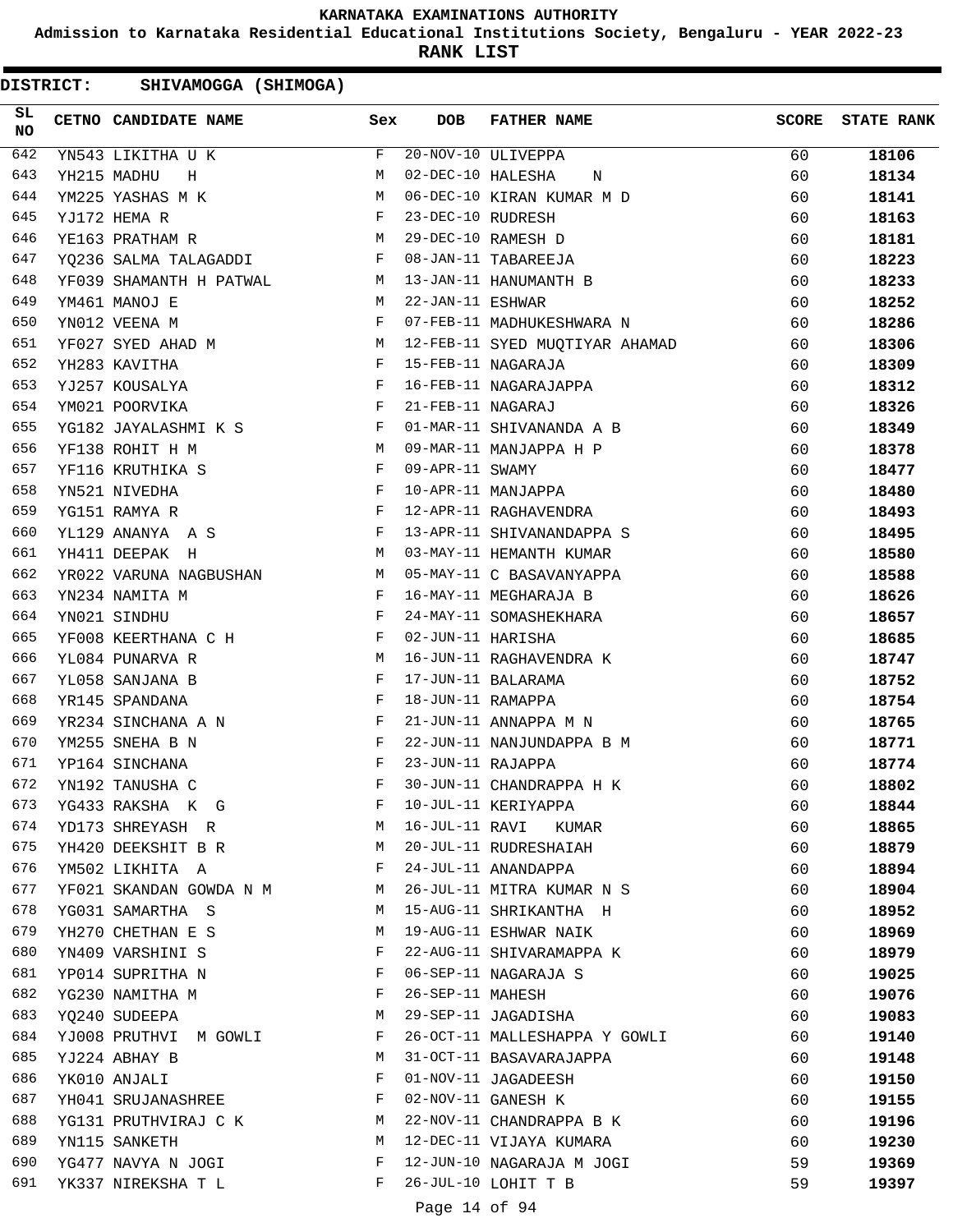**Admission to Karnataka Residential Educational Institutions Society, Bengaluru - YEAR 2022-23**

**RANK LIST**

| SL<br><b>NO</b> | CETNO CANDIDATE NAME  | Sex | <b>DOB</b>              | <b>FATHER NAME</b>               | <b>SCORE</b> | <b>STATE RANK</b> |
|-----------------|-----------------------|-----|-------------------------|----------------------------------|--------------|-------------------|
| 692             | YH154 JAYASHREE A     | F   | $11 - AUG - 10$ APPANNA |                                  | 59           | 19422             |
| 693             | YM224 SACHIN H U      | М   |                         | 22-SEP-10 UMESH NAIK             | 59           | 19469             |
| 694             | YG389 MADANA R        | М   |                         | 01-NOV-10 RAJANAIK               | 59           | 19554             |
| 695             | YG265 DHANUSHREE      | F   |                         | 09-NOV-10 INDHOODHARA            | 59           | 19570             |
| 696             | YP085 PRATHIKSHA A S  | F   |                         | 24-NOV-10 SOMASHEKAR A S         | 59           | 19599             |
| 697             | YJ175 JEEVAN M S      | М   |                         | 09-DEC-10 SHIVAKUMAR M C         | 59           | 19635             |
| 698             | YL065 GAGAN J H       | М   | 18-JAN-11 JAYAPPA       |                                  | 59           | 19740             |
| 699             | YS017 AVANI           | F   |                         | 23-JAN-11 ANIL SHETTY            | 59           | 19756             |
| 700             | YR193 PRAJNA          | F   |                         | 24-JAN-11 BANGARAPPA             | 59           | 19758             |
| 701             | YH194 CHITRA P R      | F   |                         | 09-FEB-11 L P RAMAPPA            | 59           | 19804             |
| 702             | YS033 SAKSHI          | F   |                         | 23-FEB-11 SANTHOSH SHETTY        | 59           | 19853             |
| 703             | YM062 SHASHANKA       | М   |                         | 02-MAR-11 VIJENDRA               | 59           | 19875             |
| 704             | YM483 SPOORTHI N      | F   |                         | 03-MAR-11 NAGARAJA               | 59           | 19881             |
| 705             | YG046 AKSHAY L L      | М   |                         | 11-MAR-11 LAMBHODHARA            | 59           | 19906             |
| 706             | YG266 ULLAS M         | М   |                         | 11-MAR-11 MANJAPPA E             | 59           | 19912             |
| 707             | YH470 SHARATH S H     | М   |                         | 15-MAR-11 SHIVAJAPPA             | 59           | 19928             |
| 708             | YN114 POORNIMA        | F   | 21-MAR-11 DINESH        |                                  | 59           | 19949             |
| 709             | YO120 GEETHA S K      | F   |                         | 30-MAR-11 SHANKARAPPA KYASANOORA | 59           | 19982             |
| 710             | YJ144 CHANDRU N       | М   |                         | 04-APR-11 NAGARAJ D              | 59           | 20000             |
| 711             | YG478 CHINMAY         | М   | 05-APR-11 MAHESH        |                                  | 59           | 20001             |
| 712             | YF073 SHASHANK DM     | М   |                         | 08-APR-11 MANJAPPA C K           | 59           | 20012             |
| 713             | YG354 SHREYA M N      | F   |                         | 11-APR-11 NARAYANASWAMI          | 59           | 20027             |
| 714             | YM267 PRIYANKA G      | F   |                         | 17-APR-11 GIRISHA NAIK K V       | 59           | 20047             |
| 715             | YG110 YOGITHA G       | F   |                         | 21-APR-11 GANGADHARA NAIK        | 59           | 20060             |
| 716             | YM187 VARUN GOWDA K A | M   |                         | 22-APR-11 ANNAPPA GOWDA          | 59           | 20061             |
| 717             | YS074 JEEVIKA G       | F   |                         | 24-APR-11 GANESH L               | 59           | 20065             |
| 718             | YL056 LIKHIT KUMAR    | M   |                         | 03-MAY-11 KANTHESH WALIKAR       | 59           | 20099             |
| 719             | YG334 VANDANA         | F   |                         | 06-MAY-11 RAVIKUMAR              | 59           | 20115             |
| 720             | YD115 VANSHIKA M      | F   | 06-MAY-11 MOHAN P       |                                  | 59           | 20116             |
| 721             | YH147 VASANTA N M     | М   |                         | 06-MAY-11 NAGARAJA M B           | 59           | 20117             |
| 722             | YM447 SANDHYA         | F   |                         | 10-MAY-11 DEVARAJ V              | 59           | 20130             |
| 723             | YS093 SUJESH U M      | М   |                         | 10-MAY-11 MAHESH U S             | 59           | 20131             |
| 724             | YL028 PRUTVIRAJ       | М   |                         | 14-MAY-11 BASAVARAJA             | 59           | 20141             |
| 725             | YF155 SHREYA          | F   | 19-MAY-11 SATISHA       |                                  | 59           | 20157             |
| 726             | YD116 YESHASWINI J    | F   |                         | 19-MAY-11 JAYANAIK               | 59           | 20158             |
| 727             | YG320 BHUVAN K V      | M   |                         | 21-MAY-11 VENKATESH              | 59           | 20164             |
| 728             | YH446 VARUNA P B      | М   |                         | 26-MAY-11 PALAKSAPPA             | 59           | 20194             |
| 729             | YL067 RENUKA          | F   |                         | 27-MAY-11 KEERYA NAIK            | 59           | 20200             |
| 730             | YM479 CHIDANANDA Y M  | М   |                         | 29-MAY-11 MALLIKARJUNAPPA        | 59           | 20206             |
| 731             | YF177 CHAITHANYA      | F   | 30-MAY-11 DIVAKAR       |                                  | 59           | 20210             |
| 732             | YD213 RAKESH YADAV G  | M   | 12-JUN-11 GOPAL M       |                                  | 59           | 20270             |
| 733             | YG233 ANUSHA M K      | F   |                         | 20-JUN-11 KRISHNAMUTHY           | 59           | 20298             |
| 734             | YG088 AKASH<br>H S    | M   |                         | 27-JUN-11 SHREEDHAR P            | 59           | 20327             |
| 735             | YJ041 VARSHITH J      | M   |                         | 29-JUN-11 JAGADISHA              | 59           | 20339             |
| 736             | YM467 DHANUSH K B     | M   |                         | 04-JUL-11 BASAVARAJU K           | 59           | 20368             |
| 737             | YM423 PRAJNA H G      | F   |                         | 06-JUL-11 GIRISH H L             | 59           | 20381             |
| 738             | YN372 SUDARSHAN S     | M   |                         | 12-JUL-11 SURESH B               | 59           | 20397             |
| 739             | YJ045 NAVYASHREE      | F   |                         | 15-JUL-11 RAJAPPA E              | 59           | 20413             |
| 740             | YG270 DEEKSHA KS      | F   |                         | 20-JUL-11 SOMASHEKHARA KL        | 59           | 20426             |
| 741             | YR229 CHAITRA S       | F   |                         | 23-JUL-11 SHIVANANDA GOWDA       | 59           | 20439             |
|                 |                       |     |                         |                                  |              |                   |
|                 |                       |     | Page 15 of 94           |                                  |              |                   |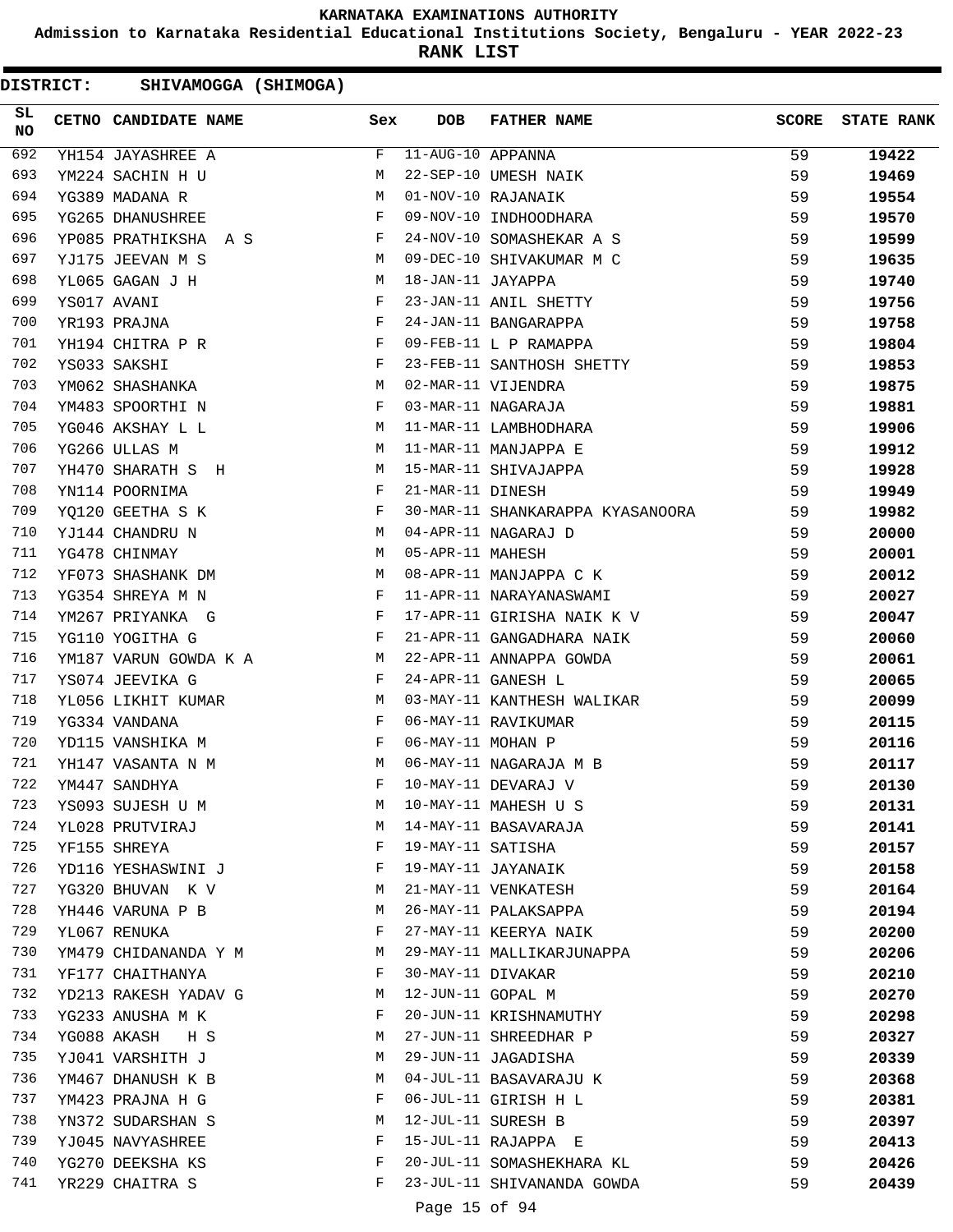**Admission to Karnataka Residential Educational Institutions Society, Bengaluru - YEAR 2022-23**

**RANK LIST**

DISTRICT: SHIVAMOGGA (SHIMOGA)

| SL<br><b>NO</b> | CETNO CANDIDATE NAME    | Sex          | <b>DOB</b>        | <b>FATHER NAME</b>          | <b>SCORE</b> | <b>STATE RANK</b> |
|-----------------|-------------------------|--------------|-------------------|-----------------------------|--------------|-------------------|
| 742             | YS097 SOWJANYA S        | F            |                   | 28-JUL-11 SUNDARA NAYAKA    | 59           | 20462             |
| 743             | YD051 SOWMYA R          | F            |                   | 31-JUL-11 RAJA S G          | 59           | 20473             |
| 744             | YQ015 AMRUTHA S P       | F            |                   | 02-AUG-11 SADANANDA PUJAR   | 59           | 20480             |
| 745             | YF161 SHIVANI E         | F            | 07-AUG-11 ESHWARA |                             | 59           | 20505             |
| 746             | YG104 DRUVA             | М            |                   | 16-AUG-11 CHETAN KUMAR      | 59           | 20532             |
| 747             | YN505 VISMAYA P         | F            |                   | 23-AUG-11 PANDURANGA D A    | 59           | 20558             |
| 748             | YP102 DEEPIKA G         | F            |                   | 27-AUG-11 GUDDAPPA          | 59           | 20566             |
| 749             | YG016 JEEVAN K          | M            |                   | 08-SEP-11 KRISHNAMURTHY     | 59           | 20603             |
| 750             | YM049 ASTHIN KUMAR M    |              | 22-SEP-11 MANJU S |                             | 59           | 20631             |
| 751             | YK297 POORVI H M        | F            |                   | 24-SEP-11 MANJUNATHA H M    | 59           | 20636             |
| 752             | YK090 SANDYA R          | F            |                   | 09-OCT-11 RAMESHA P         | 59           | 20669             |
| 753             | YD177 VANDANA P         | $_{\rm F}$   |                   | 12-OCT-11 PRABHAKARA K      | 59           | 20675             |
| 754             | YH447 HARISH S          | М            |                   | 20-OCT-11 SHIVAKUMAR U      | 59           | 20686             |
| 755             | YK202 SANKET C S        | M            |                   | 10-NOV-11 SHREEKANT C K     | 59           | 20737             |
| 756             | YG018 TANUSHKA          | F            |                   | 24-NOV-11 LINGARAJU         | 59           | 20775             |
| 757             | YH397 SHREYA B          | $\mathbf{F}$ |                   | 14-DEC-11 BOODIGOWDA K      | 59           | 20808             |
| 758             | YQ202 SHWETHA D         | F            |                   | 27-FEB-10 DAKAPPA B         | 58           | 20926             |
| 759             | YJ442 NANDITA R M       | F            |                   | 30-APR-10 RUDRASWAMI        | 58           | 20947             |
| 760             | YN537 PRIYA S M         | F            |                   | 16-JUL-10 SHANTHAPPA M M    | 58           | 20977             |
| 761             | YN142 DHANUSH C M       | M            |                   | 03-AUG-10 MADHUKESHWARA C N | 58           | 20989             |
| 762             | YP046 KUSUMA            | F            |                   | 24-OCT-10 NAGARAJA M        | 58           | 21124             |
| 763             | YJ011 ESHWARI V         | F            |                   | 21-NOV-10 VASANTH NAIK      | 58           | 21172             |
| 764             | YN051 JAGANNATHA B      | M            |                   | 26-NOV-10 BHEEMAPPA J       | 58           | 21180             |
| 765             | YK354 PREETHAM C S      | M            |                   | 30-NOV-10 CHANDRA NAIK N    | 58           | 21191             |
| 766             | YP092 ARJUN N           | M            |                   | 04-DEC-10 NINGAPPA A K      | 58           | 21200             |
| 767             | YP040 CHINTHAN SHIGENAR | М            | 14-DEC-10 KUMAR   |                             | 58           | 21226             |
| 768             | YF186 MADHUSOODHANA E   | M            |                   | 17-JAN-11 ESHWARA M L       | 58           | 21343             |
| 769             | YN076 NANDISH H         | M            |                   | 29-JAN-11 HOOVAPPA T K      | 58           | 21373             |
| 770             | YH473 VINANTHI          | F            |                   | 03-FEB-11 KERESWAMY         | 58           | 21392             |
| 771             | YK345 CHETANA N         | F            |                   | 09-FEB-11 NAGARAJAPPA       | 58           |                   |
| 772             | YP013 HARSHITHA         | F            |                   | 16-FEB-11 T NARAYANA        | 58           | 21403             |
|                 |                         | F            |                   |                             |              | 21427             |
| 773             | YJ103 NAYANA S          | F            |                   | 25-FEB-11 R SHEKHARAPPA     | 58           | 21453             |
| 774             | YF165 VINUSHA K         |              |                   | 06-MAR-11 KUMAR R           | 58           | 21485             |
| 775             | YH050 VAJRESH E U       | М            |                   | 11-MAR-11 ESHWARAPPA        | 58           | 21505             |
| 776             | YF086 SUSHMITA L H      | F            |                   | 15-MAR-11 LOKESHA N         | 58           | 21517             |
| 777             | YR225 VARSHA C H        | F            |                   | 17-MAR-11 CHANDRAPPA        | 58           | 21526             |
| 778             | YG203 PREKSHA N U       | F            | 18-MAR-11 UMESH   |                             | 58           | 21531             |
| 779             | YG010 PRAJWAL D B       | М            |                   | 21-MAR-11 DEVENDRA          | 58           | 21545             |
| 780             | YP018 NAVYA             | F            | 24-MAR-11 RAJAPPA |                             | 58           | 21559             |
| 781             | YG273 BHAKTI C PAWAR    | F            |                   | 26-MAR-11 C R LAMANI        | 58           | 21570             |
| 782             | YG317 SINCHANA KP       | F            |                   | 26-MAR-11 PARAMESH KT       | 58           | 21573             |
| 783             | YQ108 JEEVAN            | М            |                   | 29-MAR-11 KERIYAPPA         | 58           | 21585             |
| 784             | YG380 ARPITHA S         | F            | 02-APR-11 SATISH  |                             | 58           | 21601             |
| 785             | YH219 CHETHAN R N       | M            | 03-APR-11 NAGARAJ |                             | 58           | 21606             |
| 786             | YJ238 NIKHITHA S N      | F            |                   | 03-APR-11 SOMASHEKHAR       | 58           | 21608             |
| 787             | YE127 LAVANYA K         | F            | 06-APR-11 KUMAR   |                             | 58           | 21622             |
| 788             | YS072 SHREYAS S S       | М            |                   | 13-APR-11 SHASHIDHARA       | 58           | 21657             |
| 789             | YH057 MAMATHA S         | F            |                   | 14-APR-11 SOMASHEKARA       | 58           | 21658             |
| 790             | YG316 SHREYA A G        | F            | 25-APR-11 GANESH  |                             | 58           | 21703             |
| 791             | YG347 SUMANTH H S       | М            |                   | 28-APR-11 SOMASHEKAR        | 58           | 21723             |
|                 |                         |              |                   | 7 <sup>2</sup>              |              |                   |

Page 16 of 94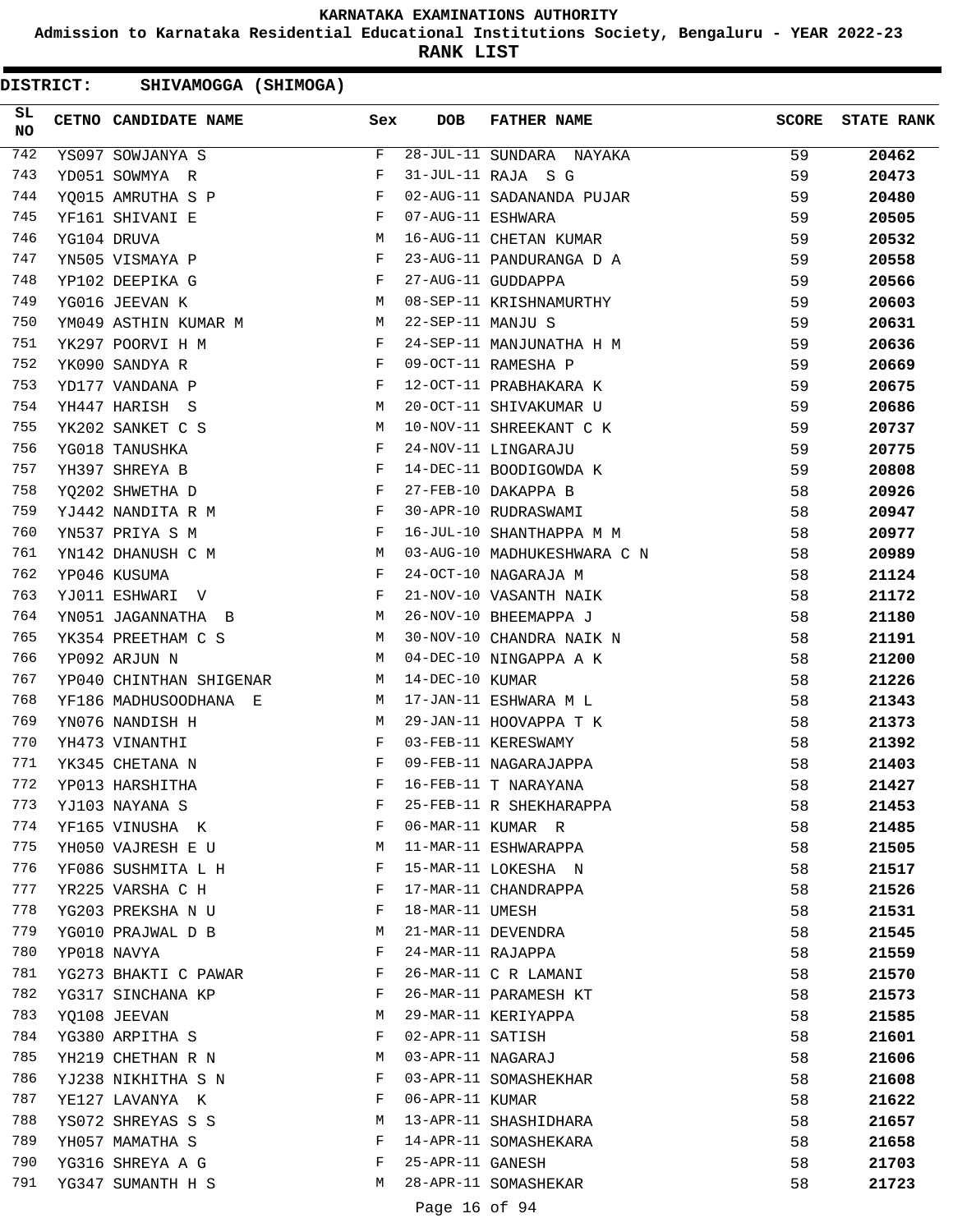**Admission to Karnataka Residential Educational Institutions Society, Bengaluru - YEAR 2022-23**

**RANK LIST**

DISTRICT: SHIVAMOGGA (SHIMOGA)

| SL<br>NO | CETNO CANDIDATE NAME                                                                | Sex | <b>DOB</b>        | <b>FATHER NAME</b>                           | <b>SCORE</b> | <b>STATE RANK</b> |
|----------|-------------------------------------------------------------------------------------|-----|-------------------|----------------------------------------------|--------------|-------------------|
| 792      | YG359 DISHA M A                                                                     | F   |                   | $\overline{01}$ -MAY-11 ASHOK M D            | 58           | 21732             |
| 793      | YK274 PREETHAM P M                                                                  | M   |                   | 04-MAY-11 PARASAPPA R M                      | 58           | 21746             |
| 794      | YJ285 S GOUTHAMI                                                                    | F   |                   | 10-MAY-11 SHIVYANAIK                         | 58           | 21774             |
| 795      | YG007 RUCHITH K A M<br>YP015 BHUMIKA F                                              |     | 16-MAY-11 ASHOKA  |                                              | 58           | 21800             |
| 796      |                                                                                     |     |                   | 21-MAY-11 DEVARAJA                           | 58           | 21814             |
| 797      | $\mathbf{F}$ and the state of the state $\mathbf{F}$<br>YJ447 DAKSHAYANI Y          |     |                   | 22-MAY-11 YATHIRAJ                           | 58           | 21819             |
| 798      | YJ190 THANUJA SHREE S R F                                                           |     |                   | 27-MAY-11 RAVIKUMAR NAIK S S                 | 58           | 21837             |
| 799      | YH087 LAKSHMANA B                                                                   | M   |                   | 30-MAY-11 BALAGANGADHARA THILAK              | 58           | 21846             |
| 800      | YM410 VAISHNAVI K                                                                   | F   |                   | 02-JUN-11 M KARIBASAPPA                      | 58           | 21867             |
| 801      | YG488 AMSHU                                                                         | F   |                   | 03-JUN-11 MAHESH N K                         | 58           | 21869             |
| 802      | YG119 MOHITH J                                                                      | M   |                   | 09-JUN-11 JITHENDRA M                        | 58           | 21900             |
| 803      | YG156 SANJANA                                                                       | F   |                   | 09-JUN-11 NAGARAJA                           | 58           | 21901             |
| 804      | YN124 SPOORTHI P M F                                                                |     |                   | 14-JUN-11 PARASURAMA MUGURAR                 | 58           | 21922             |
| 805      | $\mathbf{F}$ and $\mathbf{F}$ and $\mathbf{F}$ and $\mathbf{F}$<br>YN194 SWATHI S H |     |                   | 16-JUN-11 SHIVAMURTHI B H                    | 58           | 21929             |
| 806      | M<br>YN499 GOWTHAM T                                                                |     |                   | 19-JUN-11 THEKRAPPA                          | 58           | 21938             |
| 807      | YN417 TANUSHREE H G                                                                 | F   |                   | 19-JUN-11 GANGADHARA H N                     | 58           | 21941             |
| 808      | YD091 SAMPREETH NAIK H P M                                                          |     |                   | 21-JUN-11 PARAMESHWAR NAIK N                 | 58           | 21949             |
| 809      | YN407 VINAY M J<br><b>N</b>                                                         |     |                   | 21-JUN-11 MEGHARAJA J                        | 58           | 21952             |
| 810      | $\mathbf{F}$<br>YJ229 TAMANNA N                                                     |     |                   | 29-JUN-11 NAGARAJA NAIK K R                  | 58           | 21982             |
| 811      | YQ009 ARATHI E                                                                      | F   |                   | 03-JUL-11 ESHWARA S B                        | 58           | 21995             |
| 812      | YJ311 UDAYARAJ B C                                                                  | M   |                   | 07-JUL-11 BASAVARAJA CHIKMARA                | 58           | 22010             |
| 813      | YH142 PRANATHI                                                                      | F   |                   | 14-JUL-11 S NAGARAJA                         | 58           | 22050             |
| 814      | $\mathbf{F}$<br>YK009 KANCHANA H R                                                  |     |                   |                                              | 58           | 22061             |
| 815      | YM163 DHANUSH S                                                                     | M   |                   | 17-JUL-11 RAMESHA H M<br>20-JUL-11 SUNDARESH | 58           | 22069             |
| 816      | YP190 LATHA                                                                         | F   | 23-JUL-11 RAMESHA |                                              | 58           | 22078             |
| 817      | YR168 ROHAN R                                                                       | M   |                   | 29-JUL-11 RAVEENDRA VALIKARA                 | 58           | 22104             |
| 818      | YH305 NANDAN N H                                                                    | M   |                   | 08-AUG-11 NARENDRA                           | 58           | 22137             |
| 819      | YG139 SHREERAKSHA T                                                                 | F   |                   | 14-AUG-11 THIMMAPPA H B                      | 58           | 22162             |
| 820      | YF037 GOWTHAMI B V                                                                  | F   |                   | 23-AUG-11 VENKATESHA B P                     | 58           | 22200             |
| 821      | YG224 KRUTHIKA K                                                                    | F   | 26-AUG-11 KRISHNA |                                              | 58           | 22210             |
| 822      | YK083 MONISHA H                                                                     | F   |                   | 29-AUG-11 HALESHA NAIK S                     | 58           | 22223             |
| 823      | YF163 SHARANYA                                                                      | F   |                   | 01-SEP-11 MANJUNATHA T                       | 58           | 22228             |
| 824      | YM336 KHUSHI T                                                                      | F   | 09-SEP-11 TARESH  |                                              | 58           | 22246             |
| 825      |                                                                                     | F   |                   | 19-SEP-11 SATHISH K B                        | 58           | 22271             |
| 826      | YM212 VIDYASHREE K S<br>YG446 PREETHAM                                              | M   | 27-SEP-11 RAMESHA |                                              | 58           | 22292             |
| 827      |                                                                                     | F   |                   | 30-SEP-11 SHIVAPPA                           |              |                   |
| 828      | YH280 RAKSHITHA S                                                                   | F   |                   | 01-NOV-11 LOKESHA A G                        | 58           | 22300             |
| 829      | YM397 PRATHEEKSHA K L                                                               | F   |                   |                                              | 58           | 22363             |
|          | YE137 MANASA GK                                                                     | F   |                   | 19-NOV-11 KRISHNA M                          | 58           | 22401             |
| 830      | YG028 BINDU B                                                                       |     |                   | 27-NOV-11 BASAVARAJA B K                     | 58           | 22417             |
| 831      | YL054 ARCHANA S                                                                     | F   |                   | 29-NOV-11 SUBHASHCHANDRA S                   | 58           | 22425             |
| 832      | YE171 CHANDANA H G                                                                  | F   |                   | 06-DEC-11 GIRISH H N                         | 58           | 22438             |
| 833      | YN473 SAMARTHA KRISHNA PUJARI                                                       | M   |                   | 08-DEC-11 KRISHNA VENKAPPA PUJARI            | 58           | 22444             |
| 834      | YS014 SUJAN R M                                                                     | M   |                   | 27-DEC-11 RAGHAVENDRA H                      | 58           | 22470             |
| 835      | YN489 DIKSHITA D                                                                    | F   |                   | 14-APR-10 DEVENDRAPPA H                      | 57           | 22574             |
| 836      | YD136 NISARGA S                                                                     | F   |                   | 17-JUN-10 SHIVAKUMAR S                       | 57           | 22606             |
| 837      | YN073 BHARGAVA U H                                                                  | M   |                   | 23-JUL-10 UMESHA H                           | 57           | 22634             |
| 838      | YJ432 AKSHAY H                                                                      | М   | 03-OCT-10 HALESHA |                                              | 57           | 22726             |
| 839      | YK201 KARIBASAVA K                                                                  | М   |                   | 30-NOV-10 KRISHNAPPA                         | 57           | 22865             |
| 840      | YR025 NANDISH S                                                                     | M   | 01-DEC-10 SURESH  |                                              | 57           | 22868             |
| 841      | YN213 PRAJWAL                                                                       | M   |                   | 20-DEC-10 NAGARAJA                           | 57           | 22921             |
|          |                                                                                     |     |                   |                                              |              |                   |

Page 17 of 94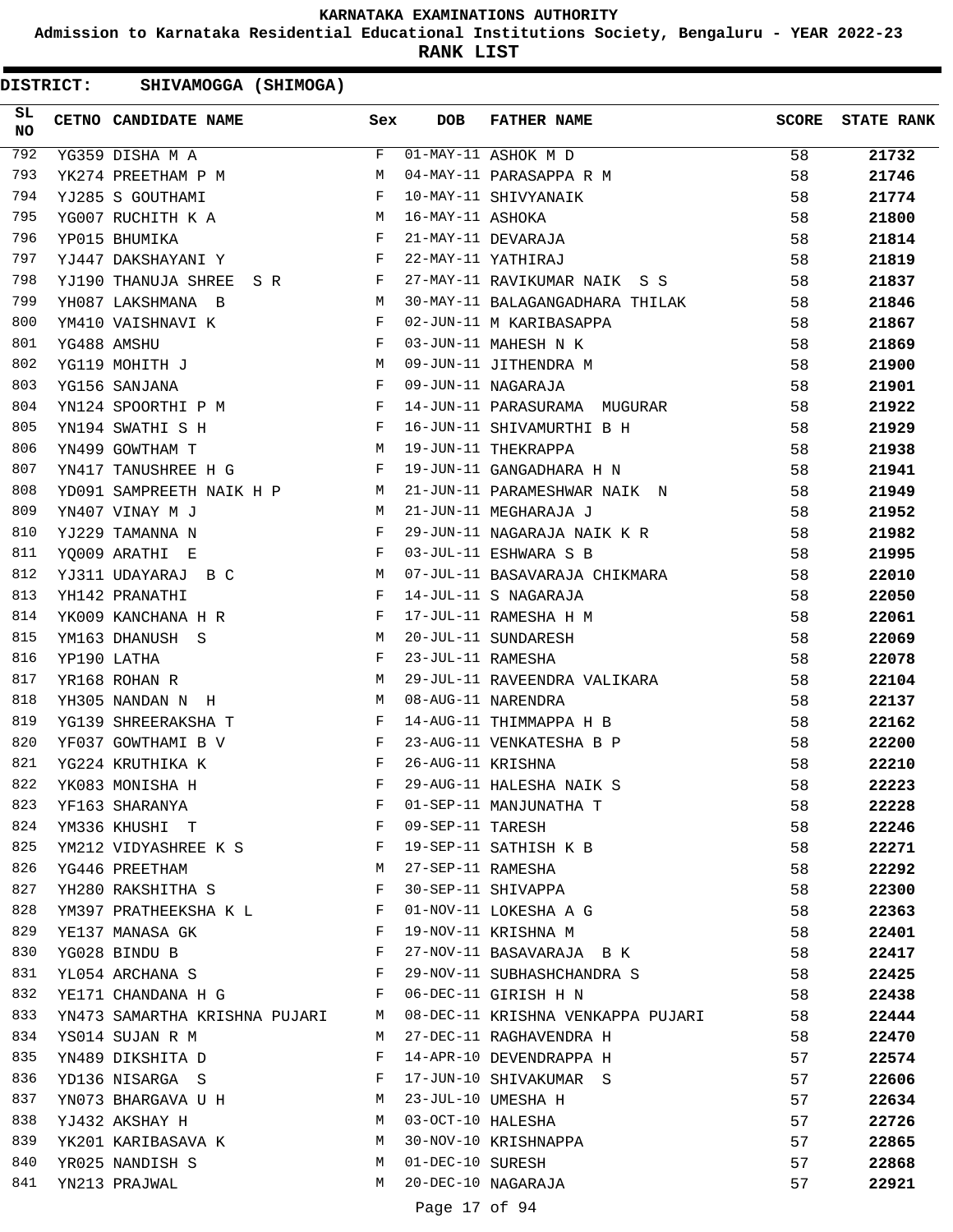**Admission to Karnataka Residential Educational Institutions Society, Bengaluru - YEAR 2022-23**

**RANK LIST**

|                 | <b>DISTRICT:</b> | SHIVAMOGGA (SHIMOGA)          |              |                   |                                    |              |                   |
|-----------------|------------------|-------------------------------|--------------|-------------------|------------------------------------|--------------|-------------------|
| SL<br><b>NO</b> |                  | CETNO CANDIDATE NAME          | Sex          | <b>DOB</b>        | <b>FATHER NAME</b>                 | <b>SCORE</b> | <b>STATE RANK</b> |
| 842             |                  | YF113 RAKSHITHA M U           | F            | 03-JAN-11 UMESHA  |                                    | 57           | 22972             |
| 843             |                  | YN193 CHITHRA<br>G            | F            |                   | 12-JAN-11 GURUNATHA GOWDA          | 57           | 22999             |
| 844             |                  | YM180 INCHARA K               | F            |                   | 12-JAN-11 KUMAR R                  | 57           | 23000             |
| 845             |                  | YK187 VIKASHA P               | M            |                   | 16-JAN-11 PRAKASHA                 | 57           | 23010             |
| 846             |                  | YH136 MANJUNATHA L            | M            | 23-JAN-11 LANKESH |                                    | 57           | 23035             |
| 847             |                  | YG073 ANKITA A B              | F            |                   | 25-JAN-11 ANIL KUMAR               | 57           | 23043             |
| 848             |                  | YG240 PREKSHA D               | F            |                   | 25-JAN-11 DEVENDRA                 | 57           | 23048             |
| 849             |                  | YQ173 ANKITHA K               | F            |                   | 05-FEB-11 KOTRESHAPPA              | 57           | 23077             |
| 850             |                  | YJ456 VARSHA M                | F            |                   | 14-FEB-11 MANJAPPA M V             | 57           | 23109             |
| 851             |                  | YG109 HARSHITHA               | F            |                   | 16-FEB-11 MANJAPPA                 | 57           | 23114             |
| 852             |                  | YG432 PREETHAM                | М            |                   | 21-FEB-11 M D MANJAPPA             | 57           | 23135             |
| 853             |                  | YN552 PRADEEPA K V            | М            |                   | 27-FEB-11 VEERESHAPPA              | 57           | 23156             |
| 854             |                  | YF112 SAHITHYA S              | F            |                   | 28-FEB-11 SHANTHARAMA              | 57           | 23160             |
| 855             |                  | YG108 DEEPA H R               | F            |                   | 05-MAR-11 RANGANATHA H B           | 57           | 23171             |
| 856             |                  | YN456 SANJANA                 | F            |                   | 08-MAR-11 GUTHYAPPA                | 57           | 23181             |
| 857             |                  | YQ238 PRATHAP M               | М            |                   | 10-MAR-11 MAHESH KUMAR             | 57           | 23187             |
| 858             |                  | YF158 ANUSHA H K              | F            |                   | 11-MAR-11 HIRIYA NAIK              | 57           | 23188             |
| 859             |                  | YN342 MANU R                  | M            |                   | 18-MAR-11 RAGHAVENDRA K            | 57           | 23213             |
| 860             |                  | YF059 ROHAN KUMAR H B         | M            |                   | 22-MAR-11 BHEEMRAJ H D             | 57           | 23223             |
| 861             |                  | YD199 TANMAY N                | М            |                   | 22-MAR-11 NAVEEN R B               | 57           | 23224             |
| 862             |                  | YN041 KISHAN B                | М            |                   | 24-MAR-11 BENAKAPPA                | 57           | 23235             |
| 863             |                  | YF209 Vikhyath                | M            |                   | 28-MAR-11 RAGHAVENDRA              | 57           | 23254             |
| 864             |                  | YG116 SMITHA C                | F            |                   | 31-MAR-11 CHANDRASHEKARA S         | 57           | 23266             |
| 865             |                  | YD197 GOUTHAMI BAI            | $\mathbf{F}$ |                   | 01-APR-11 TIMMANAIK                | 57           | 23268             |
| 866             |                  | YG458 SOHINI G BALUR          | F            |                   | 01-APR-11 GANAPATHI D              | 57           | 23273             |
| 867             |                  | YG155 PREETHAM S              | M            |                   | 06-APR-11 SATHISHA                 | 57           | 23293             |
| 868             |                  | YH320 MOHMMED SADIQ YALAGACHA | M            |                   | 07-APR-11 MOHMMED ALI YALAGACHA    | 57           | 23297             |
| 869             |                  | YM526 MOHIT G NAIK            | M            |                   | 15-APR-11 GIRISH NAIK              | 57           | 23319             |
| 870             |                  | YS076 ANISH R NAYAK           | М            |                   | 16-APR-11 RAMANANDA A G            | 57           | 23327             |
| 871             |                  | YH247 RUCHITA K B             | F            | 20-APR-11 KODEPPA |                                    | 57           | 23340             |
| 872             |                  | YD119 YASHAS S                | М            |                   | 22-APR-11 SURESH H                 | 57           | 23346             |
| 873             |                  | YM344 PRIYA S                 | F            |                   | 23-APR-11 SHANKARAPPA V            | 57           | 23352             |
| 874             |                  | YM521 BHOOMIKA S              | F            |                   | 29-APR-11 SHREENIVAS S             | 57           | 23379             |
| 875             |                  | YN099 ULLASA B S              | М            |                   | 04-MAY-11 SHIVAKUMARA              | 57           | 23410             |
| 876             |                  | YN079 VAISHNAVI D K           | F            |                   | 05-MAY-11 DEVARAJA                 | 57           | 23416             |
| 877             |                  | YN334 ADARSHA B K             | М            |                   | 08-MAY-11 BASAVARAJAPPA V K        | 57           | 23427             |
| 878             |                  | YJ152 BHAVANI                 | F            |                   | 08-MAY-11 RAMACHANDRAPPA           | 57           | 23429             |
| 879             |                  | YG208 MALINI N                | F            |                   | 11-MAY-11 NEELAKUMAR               | 57           | 23446             |
| 880             |                  | YH299 TEELUSHREE C            | F            |                   | 13-MAY-11 RAMANAIK                 | 57           | 23453             |
| 881             |                  | YJ223 SHILA R                 | F            |                   | 28-MAY-11 RAVINDRA H J             | 57           | 23509             |
| 882             |                  | YF149 BINDU S                 | F            |                   | 06-JUN-11 SHIVAPPA M               | 57           | 23549             |
| 883             |                  | YP170 NIKHIL L G              | M            |                   | 15-JUN-11 LINGARAJU                | 57           | 23596             |
| 884             |                  | YH093 SUMANTH R               | M            |                   | 21-JUN-11 RAJESH RAO               | 57           | 23623             |
| 885             |                  | YK075 DHANUSHREE Y            | F            |                   | 24-JUN-11 YOGESHA H                | 57           | 23634             |
| 886             |                  | YN284 H B AJITH               | M            |                   | 24-JUN-11 HANUMANTHAPPA BALAMBEEDA | 57           | 23636             |
| 887             |                  | YJ091 CHETANA SV              | F            |                   | 01-JUL-11 SIDDAPPA                 | 57           | 23665             |
| 888             |                  | YS130 DEEKSHA BS              | F            |                   | 10-JUL-11 SATHISHA BR              | 57           | 23708             |
| 889             |                  | YH198 BHAVIKA<br>K            | F            |                   | 15-JUL-11 KUMAR D M                | 57           | 23733             |
| 890             |                  | YP177 RAKSHITA H              | F            |                   | 24-JUL-11 HANUMANNTHAPPA           | 57           | 23776             |
| 891             |                  | YS104 DAKSHA                  | M            |                   | 29-JUL-11 DAYANANDA                | 57           | 23799             |
|                 |                  |                               |              | Page 18 of 94     |                                    |              |                   |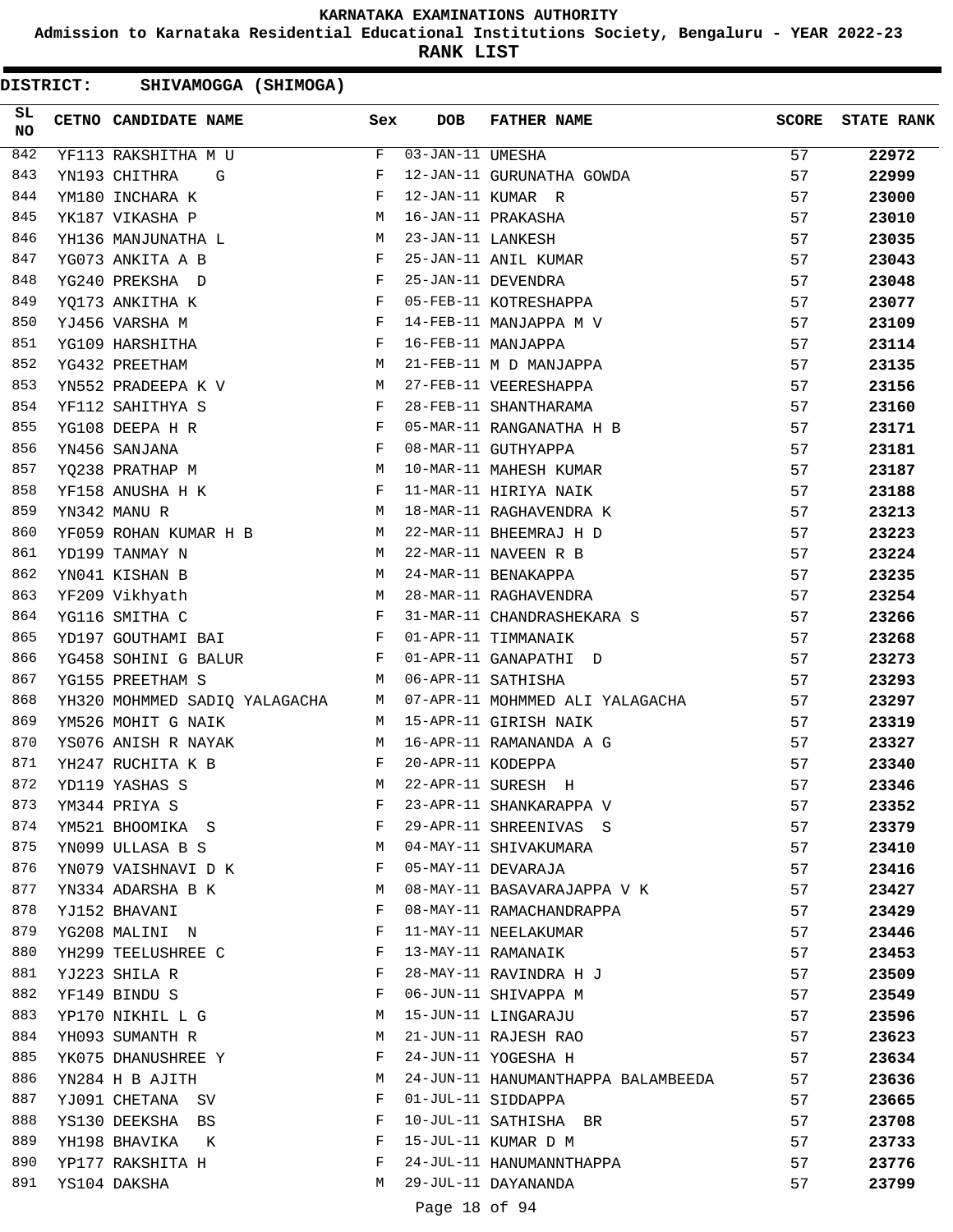**Admission to Karnataka Residential Educational Institutions Society, Bengaluru - YEAR 2022-23**

**RANK LIST**

|                 | <b>DISTRICT:</b> | SHIVAMOGGA (SHIMOGA)                           |              |                   |                                                      |              |                   |
|-----------------|------------------|------------------------------------------------|--------------|-------------------|------------------------------------------------------|--------------|-------------------|
| SL<br><b>NO</b> |                  | CETNO CANDIDATE NAME                           | Sex          | <b>DOB</b>        | <b>FATHER NAME</b>                                   | <b>SCORE</b> | <b>STATE RANK</b> |
| 892             |                  | YS032 SHRAVYA M D                              | F            | 29-JUL-11 DINESH  | M D                                                  | 57           | 23802             |
| 893             |                  | YM038 ABHISHEK                                 | M            | 02-AUG-11 SALMAN  |                                                      | 57           | 23812             |
| 894             |                  | YR033 BHUVAN K H                               | M            |                   | 11-AUG-11 KRISHNAPPA H                               | 57           | 23858             |
| 895             |                  | YG398 SINCHANA S                               | F            |                   | 17-AUG-11 SHRIDHAR N                                 | 57           | 23885             |
| 896             |                  | YJ210 DIGANTHA HG                              | M            |                   | 19-AUG-11 GANAPATHI HB                               | 57           | 23894             |
| 897             |                  | YH159 VEERESHA                                 | M            |                   | 20-AUG-11 SHURESHA                                   | 57           | 23903             |
| 898             |                  | YR179 SHRUJAN LAKSHMANA NAIK                   | М            |                   | 22-AUG-11 LAKSHMANA NAIK                             | 57           | 23909             |
| 899             |                  | YN090 VIVEKA R                                 | M            |                   | 25-AUG-11 RAMAPPA K                                  | 57           | 23922             |
| 900             |                  | YG373 JEEVAN R                                 | M            |                   | 08-SEP-11 RAMACHANDRA R K                            | 57           | 23967             |
| 901             |                  | YQ191 SUPRIYA                                  | F            |                   | 12-SEP-11 GURUSHANTHAPPA                             | 57           | 23978             |
| 902             |                  | YN413 ANUSHREE S                               | F            |                   | 17-SEP-11 SATISH M                                   | 57           | 23992             |
| 903             |                  | YN291 RAKSHA H G                               | F            |                   | 29-SEP-11 GANAPATHI K                                | 57           | 24019             |
| 904             |                  | YP077 JEEVAN P                                 | M            |                   | 05-OCT-11 PARAMESHWARA                               | 57           | 24032             |
| 905             |                  | YF114 SAMARTH S                                | M            |                   | 10-OCT-11 SHIVAKUMARA S                              | 57           | 24054             |
| 906             |                  | YG186 SUKANYA G                                | F            | 17-OCT-11 GANESH  |                                                      | 57           | 24079             |
| 907             |                  | YM076 RAJATH GOWDA G                           | M            |                   | 21-OCT-11 GANDADHARA B                               | 57           | 24091             |
| 908             |                  | YM285 RANJITH G                                | M            | 26-OCT-11 GOPI    |                                                      | 57           | 24105             |
| 909             |                  | YH414 BHINDU                                   | F            |                   | 30-OCT-11 MANJAPPA                                   | 57           | 24113             |
| 910             |                  | YF018 CHETHAN D                                | M            |                   | 09-NOV-11 DINESHA D S                                | 57           | 24133             |
| 911             |                  | YQ205 ESHWARI B                                | F            |                   | 11-NOV-11 BASAVARAJA                                 | 57           | 24143             |
| 912             |                  | YL076 KUSHAL YADAV                             | M            |                   | 14-NOV-11 BASAVARAJ K                                | 57           | 24157             |
| 913             |                  | YG201 PRABHAS S                                | F            |                   | 22-NOV-11 SHIVAPPA N                                 | 57           | 24178             |
| 914             |                  | YJ237 SINCHANA T                               | F            |                   | 28-NOV-11 TIMMAPPA                                   | 57           | 24191             |
| 915             |                  | YH323 CHINMAYI M K                             | M            |                   | 16-DEC-11 KARIBASAPPA                                | 57           | 24218             |
| 916             |                  | YD228 SUSHENDRA L K                            | М            |                   | 30-DEC-11 LAKSHMANA F KUMASHI                        | 57           | 24236             |
| 917             |                  | YM107 SUPREETHA                                | F            |                   | 26-APR-12 PRASANNA                                   | 57           | 24280             |
| 918             |                  | YP096 AMRUTA RUDRAPPA PUJAR                    | $\mathbf{F}$ |                   | 18-JUN-10 RUDRAPPA VEERABHADRAPPA PUJAR              | 56           | 24378             |
| 919             |                  | YR049 TANUJA K V                               | F            |                   | 09-SEP-10 VEERABHADRAPPA                             | 56           | 24462             |
| 920             |                  | YR090 AMRUTHA V H                              | F            |                   | 23-SEP-10 VENKATESH                                  | 56           | 24482             |
| 921             |                  | YJ219 JEEVAN P                                 | M            | 15-OCT-10 PRAKASH |                                                      | 56           | 24535             |
| 922             |                  | YR190 MANU V L                                 | M            |                   | 01-NOV-10 VEERABHADRAPPA L K                         | 56           | 24571             |
| 923             |                  | YH021 NANDESHA BASAVARAJAPPA<br>HANUMNTHGOUDRA |              |                   | M 09-NOV-10 BASAVARAJAPPA GANGAPPA<br>HANUMNTHGOUDRA | 56           | 24585             |
| 924             |                  | YK358 RAGAVENDRA T S                           | M            |                   | 16-NOV-10 SHIVABASAPPA T G                           | 56           | 24610             |
| 925             |                  | YS086 ASHRITHA A                               | F            |                   | 12-DEC-10 ASHWATH K                                  | 56           | 24679             |
| 926             |                  | YH060 VINAY M                                  | M            |                   | 06-JAN-11 MALATHESH<br>MADIVALARA                    | 56           | 24768             |
| 927             |                  | YE083 CHANDANA D                               | F            |                   | 12-JAN-11 DHAKYANAIK                                 | 56           | 24787             |
| 928             |                  | YN436 ESHWARI P                                | F            |                   | 15-JAN-11 PUTTARAJU                                  | 56           | 24797             |
| 929             |                  | YG394 ADARSHA S                                | M            |                   | 23-JAN-11 SHRIDHARA                                  | 56           | 24825             |
| 930             |                  | YP134 PRAKRUTHI M                              | F            |                   | 29-JAN-11 MARUTHI H                                  | 56           | 24839             |
| 931             |                  | YF128 PRAPTHI H G                              | F            |                   | 09-FEB-11 GIRISH M T                                 | 56           | 24877             |
| 932             |                  | YM354 VAIBHAV ACHARYA R M                      | M            |                   | 13-FEB-11 MANJUNATH                                  | 56           | 24890             |
| 933             |                  | YJ180 DISHA K N                                | F            |                   | 18-FEB-11 NAGARAJA K B                               | 56           | 24906             |
| 934             |                  | YH028 MONALISA                                 | F            | 20-FEB-11 KUMARA  |                                                      | 56           | 24915             |
| 935             |                  | YH134 ABHISHEK K R                             | М            |                   | 22-FEB-11 RAVINDRA                                   | 56           | 24919             |
| 936             |                  | YQ087 ANUSHA                                   | F            |                   | 03-MAR-11 SHIVAYYA HIREMATH                          | 56           | 24948             |
| 937             |                  | YN057 SWAMY B M                                | М            |                   | 07-MAR-11 MANJUNATHA                                 | 56           | 24970             |
| 938             |                  | YJ415 LAVANYA G                                | F            | 10-MAR-11 GANESHA |                                                      | 56           | 24976             |
| 939             |                  | YJ160 CHAITHANYA K R                           | F            |                   | 29-MAR-11 RAGHAVENDRA K V                            | 56           | 25051             |
| 940             |                  | YN033 SUMED M BEECHI                           | M            |                   | 01-APR-11 BEERAPPA A K                               | 56           | 25075             |
|                 |                  |                                                |              |                   |                                                      |              |                   |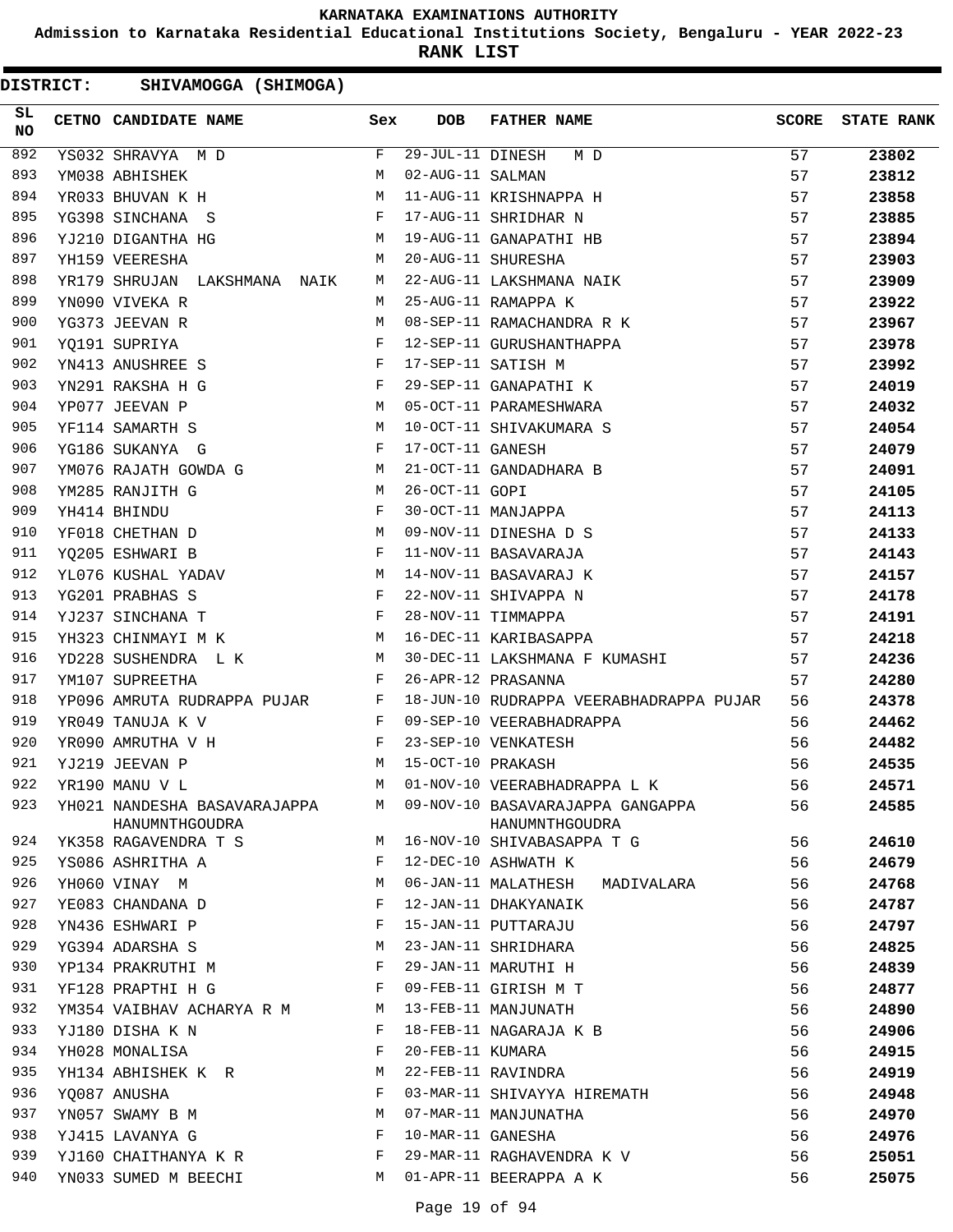**Admission to Karnataka Residential Educational Institutions Society, Bengaluru - YEAR 2022-23**

**RANK LIST**

DISTRICT: SHIVAMOGGA (SHIMOGA)

| SL<br><b>NO</b> |            | CETNO CANDIDATE NAME                                                  | Sex          | DOB               | FATHER NAME                                       | <b>SCORE</b> | <b>STATE RANK</b> |
|-----------------|------------|-----------------------------------------------------------------------|--------------|-------------------|---------------------------------------------------|--------------|-------------------|
| 941             |            | YM537 SHRUSHANTH CHANDRU S B                                          |              |                   | M 03-APR-11 SOMAPPA BIDARI                        | 56           | 25082             |
| 942             |            | YJ474 UDAY G                                                          | M            | 07-APR-11 GURURAJ |                                                   | 56           | 25102             |
| 943             |            | YJ455 SPOORTHI                                                        | F            |                   | 15-APR-11 DAKADHARA M                             | 56           | 25150             |
| 944             |            | YG132 VARSHA                                                          | F            |                   | 15-APR-11 BASAVARAJA G R                          | 56           | 25151             |
| 945             |            | YE141 RACHANA K                                                       | F            | 18-APR-11 KUMAR R |                                                   | 56           | 25168             |
| 946             |            | M <sub>1</sub><br>YK014 AKASH M D                                     |              |                   | 19-APR-11 MALLIKARJUNA D                          | 56           | 25170             |
| 947             |            | $\mathbf{F}$<br>YR057 NAYANA                                          |              |                   | 23-APR-11 SHANKARA                                | 56           | 25188             |
| 948             |            | YR103 SHARATH M H                                                     | M            |                   | 26-APR-11 HOOVANNA M S                            | 56           | 25197             |
| 949             |            | YG173 SREEPADA G P                                                    | M            | 27-APR-11 PRAKASH |                                                   | 56           | 25201             |
| 950             |            | YL047 BASAVARAJA N S                                                  | M            |                   | 06-MAY-11 NAGANGOWDA                              | 56           | 25237             |
| 951             |            | <b>M</b><br>YG461 NAGARJUNA E                                         |              | 07-MAY-11 ESHWARA |                                                   | 56           | 25245             |
| 952             |            | $\mathbb F$<br>YK011 ISHWARYA L                                       |              |                   |                                                   | 56           | 25250             |
| 953             |            | M<br>YG401 ARYAN<br>М                                                 |              |                   | 08-MAY-11 LOKESHAPPA K<br>13-MAY-11 MANJUNATHA    | 56           | 25263             |
| 954             |            | YJ105 BHARATH G VITALANAGAR M                                         |              |                   | 21-MAY-11 GONIRUDRAPPA                            | 56           | 25298             |
| 955             |            | YM259 SHREYA S K<br>$\mathbf{F}$ . The set of the set of $\mathbf{F}$ |              |                   | 21-MAY-11 SHAMBU S K                              | 56           | 25300             |
| 956             |            | $\mathbf{F}$<br>YG476 SINCHANA                                        |              | 03-JUN-11 YOGESH  |                                                   | 56           | 25369             |
| 957             | YN064 ABAY |                                                                       | M            |                   | 08-JUN-11 LAKSHMANA                               | 56           | 25385             |
| 958             |            | YP185 PRAJWAL R                                                       | M            |                   | 11-JUN-11 RAJAPPA P                               | 56           | 25406             |
| 959             |            | YD093 PRATHAM M NAYAK                                                 | M            |                   | 17-JUN-11 MANJUNATHA H                            | 56           | 25423             |
| 960             |            | YS065 ANKITHA KUMAR M N<br>M                                          |              |                   | 22-JUN-11 NAGARAJ M T                             | 56           | 25449             |
| 961             |            | YD027 KIRAN S G<br>M                                                  |              |                   | 30-JUN-11 GIRISH S E                              | 56           | 25493             |
| 962             |            | $\mathbf{F}$ and $\mathbf{F}$<br>YQ203 ALIYA                          |              |                   | 10-JUL-11 KADHIRA BASHA                           | 56           | 25542             |
| 963             |            | YF130 SUSHANTH H S M                                                  |              |                   | 11-JUL-11 SATHISH CHANDRA                         | 56           | 25556             |
| 964             |            | YR124 TANUJA A                                                        | $\mathbf{F}$ |                   | 12-JUL-11 ANJANEYA                                | 56           | 25561             |
| 965             |            | YG029 DARSHAN D                                                       | М            |                   | 20-JUL-11 DEVARAJA K                              | 56           | 25586             |
| 966             |            | YK132 VISHNU S                                                        | M            |                   | 22-JUL-11 SHANMUKHAPPA                            | 56           | 25594             |
| 967             |            | YG464 SAMARTHA S                                                      | M            |                   | 23-JUL-11 SHIVANNA                                | 56           | 25596             |
| 968             |            | YN394 ESHWARI B                                                       | F            |                   | 25-JUL-11 BASAVANYAPPA                            | 56           | 25602             |
| 969             |            | YN305 NAGARAJ B S                                                     | M            |                   | 03-AUG-11 BASAVARAJ S                             | 56           | 25632             |
| 970             |            | YN247 CHANDAN K P                                                     | M            |                   | 18-AUG-11 PANCHAKSHARI                            | 56           | 25690             |
| 971             |            | YR213 SAHANA H                                                        | F            | 18-AUG-11 HALESHA |                                                   | 56           | 25692             |
| 972             |            | YM309 NAMITA N G                                                      | F            |                   | 25-AUG-11 NAGARAJ K                               | 56           | 25716             |
| 973             |            | YP103 CHANDAN R                                                       | M            | 02-SEP-11 RAJU    |                                                   | 56           | 25749             |
| 974             |            | YN368 SHRIDHAR U H                                                    | М            |                   | 11-SEP-11 UMESH H G                               | 56           | 25783             |
| 975             |            | YK214 SUCHITHRA V                                                     | F            |                   | 12-SEP-11 VASANTHA T                              | 56           | 25785             |
| 976             |            | YH377 PUNETHA                                                         | М            |                   | 16-SEP-11 KAREGOWDA                               | 56           | 25798             |
| 977             |            | YP050 VANDANA A                                                       | F            | 19-SEP-11 ANANTHA |                                                   | 56           | 25813             |
| 978             |            | YG164 AKASH                                                           | М            |                   | 23-SEP-11 LINGAMURTHI                             | 56           | 25823             |
| 979             |            | YL024 PRIYANKA K                                                      | F            |                   | 28-SEP-11 KRISHNAMURTHY N                         | 56           | 25840             |
| 980             |            | YM221 V RITUPARNA MAHARSHI                                            | M            |                   | 29-SEP-11 H VIJAY KUMAR                           | 56           | 25847             |
| 981             |            | YG145 K K NAGARAJA                                                    | M            |                   | 30-SEP-11 K B KOLLAPPA                            | 56           |                   |
| 982             |            | YM281 VARSHA S                                                        | F            |                   |                                                   |              | 25849             |
| 983             |            |                                                                       |              | 17-OCT-11 SANDEEP |                                                   | 56           | 25893             |
| 984             |            | YG371 GURUSHREE C H                                                   | М<br>F       |                   | 21-OCT-11 CHANDRAPPA H<br>21-OCT-11 P JNANESHWARA | 56           | 25905             |
| 985             |            | YL018 VARSHINI G                                                      | F            |                   |                                                   | 56           | 25908             |
|                 |            | YN129 DEEPA                                                           |              |                   | 27-OCT-11 H ONKARAPPA                             | 56           | 25923             |
| 986             |            | YJ393 TEJANAGOWDA S H                                                 | М            |                   | 27-OCT-11 SHIVANAGOWDA                            | 56           | 25926             |
| 987             |            | YJ323 CHAITHRA K                                                      | F            |                   | 08-NOV-11 KOTEPPA S                               | 56           | 25955             |
| 988             |            | YM053 PRAJWAL H M                                                     | М            |                   | 25-NOV-11 MANJUNATHA H J                          | 56           | 26011             |
| 989             |            | YE063 RAKESHA NAIK G                                                  | M            |                   | 21-DEC-11 GANGYA NAIK                             | 56           | 26066             |
| 990             |            | YJ124 THARUN KUMAR H                                                  | M            |                   | 24-DEC-11 HARISH KUMAR                            | 56           | 26073             |

Page 20 of 94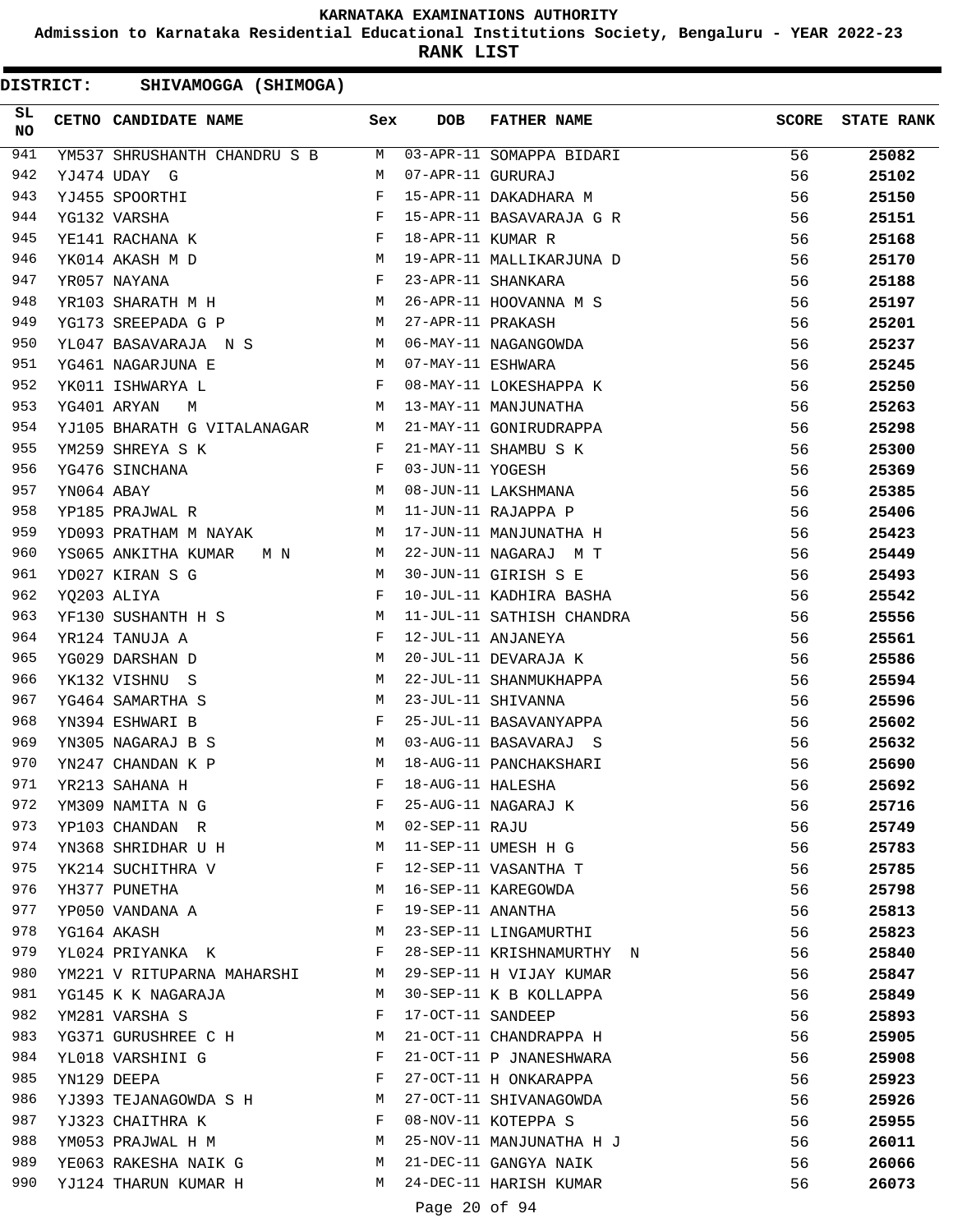**Admission to Karnataka Residential Educational Institutions Society, Bengaluru - YEAR 2022-23**

**RANK LIST**

| SL<br><b>NO</b> |             | CETNO CANDIDATE NAME                                                              |                               | DOB               | <b>FATHER NAME</b>             | <b>SCORE</b> | <b>STATE RANK</b> |
|-----------------|-------------|-----------------------------------------------------------------------------------|-------------------------------|-------------------|--------------------------------|--------------|-------------------|
| 991             |             | YK332 JEEVAN N G                                                                  | F                             |                   | $11-MAR-10$ NAGARAJA           | 55           | 26184             |
| 992             |             | YE117 PAVITHRA N                                                                  | F                             |                   | 26-APR-10 NANJUNDA R           | 55           | 26205             |
| 993             |             | YM025 APOORVA A.M                                                                 | $\mathbf{F}$                  |                   | 15-MAY-10 MANJAPPA B R         | 55           | 26218             |
| 994             |             | YR144 MEGHANA P                                                                   | $\mathbf{F}$                  |                   | 08-SEP-10 POORVACHARI          | 55           | 26325             |
| 995             |             | YN224 SANJANA                                                                     | $\mathbf{F}$ and $\mathbf{F}$ | 04-OCT-10 RAMAPPA |                                | 55           | 26378             |
| 996             |             | $\mathbf{F}$ and $\mathbf{F}$ and $\mathbf{F}$<br>YG309 SANJANA S P               |                               |                   | 06-OCT-10 PRABHAKARA SHET      | 55           | 26382             |
| 997             |             | $\mathbf{F}$<br>YN290 PRIYA C                                                     |                               |                   | 12-NOV-10 CHANNAPPA            | 55           | 26467             |
| 998             |             | YQ157 LAVANYA M                                                                   | $\mathbf{F}$                  |                   | 21-DEC-10 MANJUNATHA           | 55           | 26579             |
| 999             |             | YH286 SAMARTH M K<br><b>M</b>                                                     |                               |                   | 26-DEC-10 KARIBASAPPA M C      | 55           | 26593             |
| 1000            |             | $\mathbf{F}$ . The contract of the contract of $\mathbf{F}$ .<br>YD096 GANAVI L R |                               |                   | 07-JAN-11 RANGANATHA L S       | 55           | 26651             |
| 1001            | YN428 REKHA |                                                                                   | $\mathbf{F}$                  |                   | 10-JAN-11 ARUNKUMAR            | 55           | 26658             |
| 1002            |             | YF002 CHANDANA D G M                                                              |                               |                   | 13-JAN-11 GANGADHARA           | 55           | 26664             |
| 1003            |             | YJ374 MADHUMATI<br>$\mathbf{F}$ and the contract of $\mathbf{F}$                  |                               |                   | 23-JAN-11 ANANDAPPA            | 55           | 26699             |
| 1004            |             | YN406 BHUVANESHWARI R F                                                           |                               | 24-JAN-11 RAMAPPA |                                | 55           | 26704             |
| 1005            |             | YH306 RAKESH Y A                                                                  | M                             |                   | 24-JAN-11 ANJANEYA             | 55           | 26710             |
| 1006            |             | $\mathbf{F}$ and $\mathbf{F}$ and $\mathbf{F}$<br>YE058 THEJASHWINI M S           |                               |                   | 28-JAN-11 SURESH M             | 55           | 26723             |
| 1007            |             | YG339 PRAJWAL K R K R<br>M <sub>1</sub>                                           |                               |                   | 09-FEB-11 RAMACHANDRA          | 55           | 26762             |
| 1008            |             | <b>Example 2</b> F<br>YR040 KEERTHI                                               |                               |                   | 14-FEB-11 BHUVANESHA           | 55           | 26780             |
| 1009            |             | YN102 VARUN NAIK H                                                                |                               |                   | 17-FEB-11 HANUMANTHA NAIK U    | 55           | 26791             |
| 1010            |             | YR214 MANDARA H                                                                   | F                             |                   | 19-FEB-11 HUCHCHAPPA           | 55           | 26796             |
| 1011            |             | YQ222 NAYANA                                                                      | $\mathbf{F}$ and $\mathbf{F}$ | 24-FEB-11 LOKESH  |                                | 55           | 26817             |
| 1012            |             | <b>M</b><br>YJ054 VIKAS B M                                                       |                               |                   | 24-FEB-11 BASAVARAJA H M       | 55           | 26818             |
| 1013            |             | YQ115 SNEHA G                                                                     | $\mathbf{F}$                  |                   | 02-MAR-11 GANAPATHI            | 55           | 26835             |
| 1014            |             | YE111 DEEKSHA R                                                                   | F                             |                   | 08-MAR-11 RANGASWAMY K         | 55           | 26863             |
| 1015            |             | YD140 PRUTHVI KP<br><b>M</b>                                                      |                               |                   | 08-MAR-11 PARASHURAMA K B      | 55           | 26865             |
| 1016            |             | YP028 RAKSHITHA BH F                                                              |                               |                   | 08-MAR-11 BASAVARAJA H         | 55           | 26867             |
| 1017            |             | YR133 USHA D P                                                                    | $\mathbf{F}$                  |                   | 11-MAR-11 DHARMARAJ S P        | 55           | 26882             |
| 1018            |             | YJ428 VARSHINI T L                                                                | $\mathbf{F}$                  |                   | 12-MAR-11 LAKSHMANA            | 55           | 26886             |
| 1019            |             | YJ102 NIKHIL HB                                                                   | M                             |                   | 25-MAR-11 HIRANYAPPA B         | 55           | 26947             |
| 1020            |             | YQ137 PRARTHANA                                                                   | F                             |                   | 28-MAR-11 DHANANJAYA           | 55           | 26959             |
| 1021            |             | YH031 HARSHA S                                                                    | M                             |                   | 30-MAR-11 SANGAMESHA MULAGUNDA | 55           | 26967             |
| 1022            |             | YS179 DARSHITH S D                                                                | M                             |                   | 03-APR-11 DINESHA D            | 55           | 26977             |
| 1023            |             | YN132 SWATHI S D                                                                  | F                             |                   | 05-APR-11 SURESH D             | 55           | 26995             |
|                 |             | 1024 YF016 LIKITHA                                                                | in the state of the Fig.      |                   | 06-APR-11 NAGENDRA             | 55           | 26999             |
|                 |             | 1025 YG456 KISHOR KUMAR J N M                                                     |                               |                   | 09-APR-11 NAGARAJ J N          | 55           | 27018             |
| 1026            |             | YH264 JAHNAVI R                                                                   | F                             |                   | 25-APR-11 RUDRAPPA             | 55           | 27091             |
| 1027            |             | YR095 TANUJA H S                                                                  | F                             |                   | 26-APR-11 HANUMANTHA GOWDA     | 55           | 27097             |
| 1028            |             | YG135 DEEPAK KS                                                                   | M                             |                   | 30-APR-11 SHIVAPPA             | 55           | 27113             |
| 1029            |             | YN371 MALATHESH M                                                                 | M                             |                   | 08-MAY-11 MAHESH G             | 55           | 27165             |
| 1030            |             | YL142 SAHANA S N                                                                  | F                             |                   | 18-MAY-11 SHIVANANDAPPA B N    | 55           | 27224             |
| 1031            |             | YM179 SANDEEP P NAIK                                                              | M                             |                   | 19-MAY-11 PEERYA NAIK          | 55           | 27228             |
| 1032            |             | YS136 ANKITHA M K                                                                 | F                             |                   | 20-MAY-11 KRISHNAMURTHI M G    | 55           | 27229             |
|                 |             | 1033 YJ298 SHREYA A J                                                             | F                             | 30-MAY-11 ASHOKA  |                                | 55           | 27277             |
| 1034            |             | YF206 UMESHA S T                                                                  | M                             |                   | 01-JUN-11 TULASIKUMARA         | 55           | 27292             |
| 1035            |             | YK131 ANITHA                                                                      | F                             |                   | 08-JUN-11 SHEKHARNAIK          | 55           | 27327             |
| 1036            |             | YK138 MURALI G                                                                    | M                             |                   | 08-JUN-11 GIDDESHA U           | 55           | 27334             |
|                 |             | 1037 YF006 SWASTHIK R                                                             | M                             | 21-JUN-11 RAJU    |                                | 55           | 27391             |
| 1038            |             | YH206 CHANDAN K P                                                                 | M                             |                   | 26-JUN-11 PRASHANTH            | 55           | 27412             |
| 1039            |             | YL042 GOUTHAMI G S                                                                | F                             |                   | 18-JUL-11 SHIVANANDAPPA        | 55           | 27512             |
|                 |             | 1040 YP133 MAHMAD ABJAN                                                           | M                             |                   | 21-JUL-11 JAMEER AHMAD         | 55           | 27526             |
|                 |             |                                                                                   |                               |                   |                                |              |                   |
|                 |             |                                                                                   |                               | Page 21 of 94     |                                |              |                   |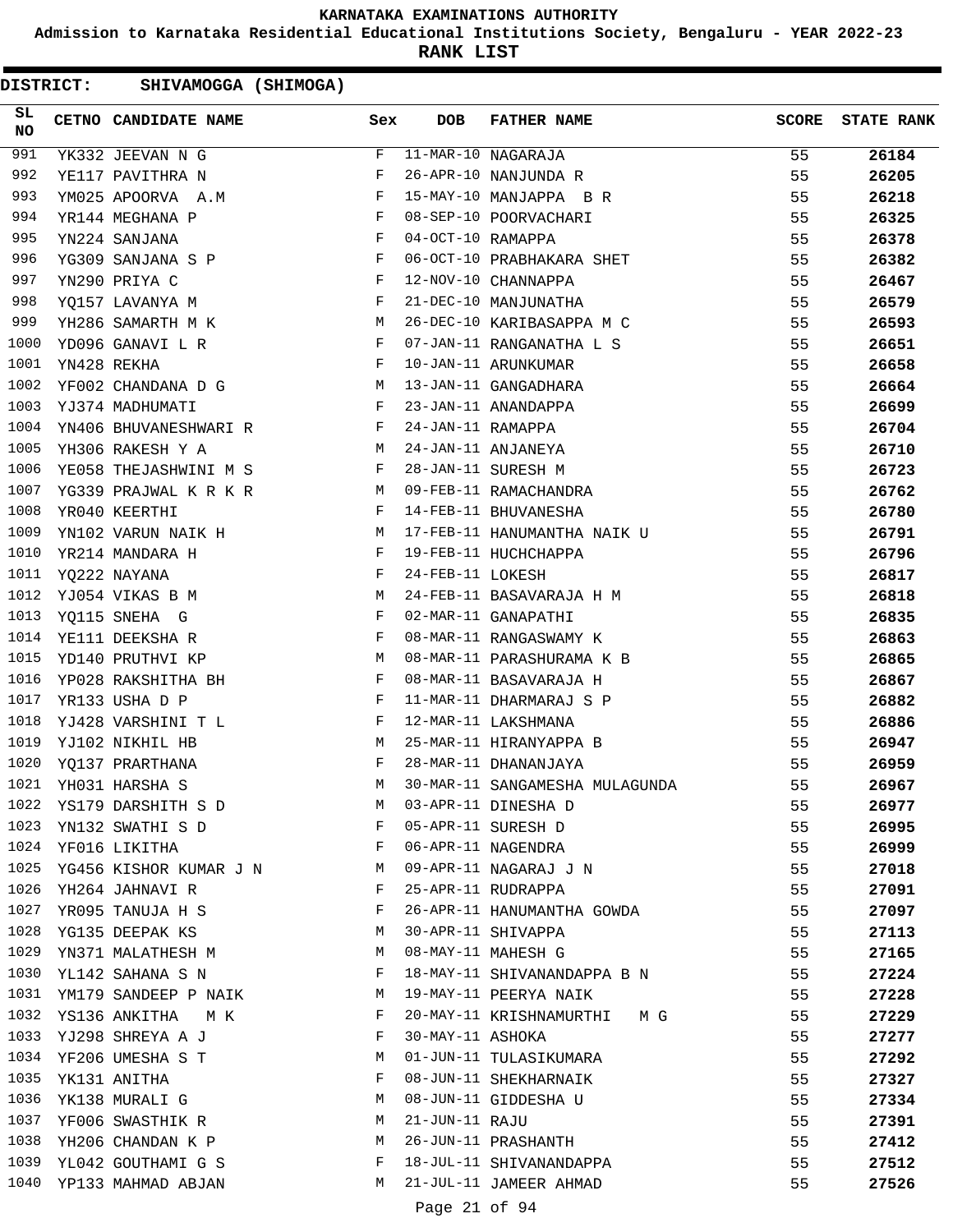**Admission to Karnataka Residential Educational Institutions Society, Bengaluru - YEAR 2022-23**

**RANK LIST**

| <b>DISTRICT:</b> |             | SHIVAMOGGA (SHIMOGA)          |                                                                                                                                                                                                                                   |              |                   |                                                      |              |                   |
|------------------|-------------|-------------------------------|-----------------------------------------------------------------------------------------------------------------------------------------------------------------------------------------------------------------------------------|--------------|-------------------|------------------------------------------------------|--------------|-------------------|
| SL<br>NO         |             | CETNO CANDIDATE NAME          |                                                                                                                                                                                                                                   | Sex          | <b>DOB</b>        | <b>FATHER NAME</b>                                   | <b>SCORE</b> | <b>STATE RANK</b> |
| 1041             |             | YN496 ASHIKA K B              |                                                                                                                                                                                                                                   | F            |                   | 03-AUG-11 BALINDRAPPA                                | 55           | 27587             |
| 1042             |             | YM190 PRAJWAL NAIK D          |                                                                                                                                                                                                                                   | М            |                   | 05-AUG-11 DEVLA NAIK                                 | 55           | 27595             |
| 1043             |             | YH391 NUTHAN D B              |                                                                                                                                                                                                                                   | M            |                   | 08-AUG-11 BENAKESH                                   | 55           | 27605             |
| 1044             |             | YM290 SAJINI                  |                                                                                                                                                                                                                                   | F            |                   | 10-AUG-11 SATHYANARAYANA<br>К                        | 55           | 27618             |
| 1045             |             | YH476 BINDU D K               |                                                                                                                                                                                                                                   | F            |                   | 11-AUG-11 KARIBASAPPA                                | 55           | 27620             |
| 1046             |             | YM157 CHAYA M S               |                                                                                                                                                                                                                                   | F            |                   | 25-AUG-11 MALLIKARJUNAPPA S                          | 55           | 27672             |
| 1047             |             | YJ217 DHANUSHREE              |                                                                                                                                                                                                                                   | F            |                   | 14-SEP-11 SHEKARAPPA                                 | 55           | 27724             |
| 1048             |             | YM552 NANDITHA R              |                                                                                                                                                                                                                                   | F            |                   | 18-SEP-11 RENUKUMAR B                                | 55           | 27741             |
| 1049             |             | YN553 KHUSHI<br>G<br>U        |                                                                                                                                                                                                                                   | F            |                   | 21-SEP-11 UMESHA G S                                 | 55           | 27752             |
| 1050             |             | YF029 RAKSHA Y A              |                                                                                                                                                                                                                                   | F            | 25-SEP-11 ASHOKA  |                                                      | 55           | 27771             |
| 1051             |             | YG391 PANCHAMI M              |                                                                                                                                                                                                                                   | $\mathbf{F}$ |                   | 28-SEP-11 MANJUNATHA R                               | 55           | 27781             |
| 1052             |             | YH426 PRABHAT T G             |                                                                                                                                                                                                                                   | M            |                   | 28-SEP-11 GURUPRASAD T R                             | 55           | 27782             |
| 1053             |             | YM250 THANUSH K               |                                                                                                                                                                                                                                   | M            |                   | 11-OCT-11 KRISHNAMURTHY P                            | 55           | 27821             |
| 1054             |             | YJ308 LAHARI M                |                                                                                                                                                                                                                                   | F            |                   | 09-NOV-11 MANJYA NAIK S                              | 55           | 27907             |
| 1055             |             | YP168 SANJAYA KENGAMMANAVAR M |                                                                                                                                                                                                                                   |              |                   | 10-NOV-11 GUDDAPPA KENGAMMANAVAR                     | 55           | 27913             |
| 1056             |             | YR201 TANUJA                  |                                                                                                                                                                                                                                   | F            |                   | 17-NOV-11 VISHWANATH MUGOOR                          | 55           | 27936             |
| 1057             |             | YM402 KIRANMAI                |                                                                                                                                                                                                                                   | F            | 18-NOV-11 NAGAPPA |                                                      | 55           | 27940             |
| 1058             |             | YS112 SANIKA                  |                                                                                                                                                                                                                                   | F            |                   | 28-NOV-11 VENKATESH                                  | 55           | 27956             |
| 1059             |             | YJ212 SHIVASHANKARA B S       |                                                                                                                                                                                                                                   | M            |                   | 29-NOV-11 BASAVARAJAPPA S                            | 55           | 27959             |
| 1060             |             | YG206 SHRIDHARA               |                                                                                                                                                                                                                                   | М            |                   | 04-DEC-11 HUCCHAPPA                                  | 55           | 27968             |
| 1061             |             | YO192 SOUJANYA S P            |                                                                                                                                                                                                                                   | F            |                   | 04-DEC-11 SHIVANANDA                                 | 55           | 27969             |
| 1062             |             | YG450 SAHANA K P              |                                                                                                                                                                                                                                   | F            | 21-DEC-11 POULOSE |                                                      | 55           | 27998             |
| 1063             |             | YS115 ANVITH POOJARI S        |                                                                                                                                                                                                                                   | M            |                   | 01-JAN-12 SADANANDA POOJARI N                        | 55           | 28022             |
| 1064             |             | YF168 SINCHANA                |                                                                                                                                                                                                                                   | F            |                   | 06-JAN-12 PRAKASHA                                   | 55           | 28031             |
| 1065             |             | YM298 RACHITH KUMAR B V       |                                                                                                                                                                                                                                   | М            |                   | 20-JAN-12 VENKATESHA B M                             | 55           | 28040             |
| 1066             |             | YN317 NANDAN                  |                                                                                                                                                                                                                                   | M            | 29-APR-10 KUSHA H |                                                      | 54           | 28158             |
| 1067             |             | YJ166 PREETAM R R             |                                                                                                                                                                                                                                   | M            | 19-JUN-10 RAMAPPA |                                                      | 54           | 28189             |
| 1068             |             | YF147 SANKITHA                |                                                                                                                                                                                                                                   | F            |                   | 02-AUG-10 SATEESHA                                   | 54           | 28224             |
| 1069             |             | YN237 NAGAVENI                |                                                                                                                                                                                                                                   | F            |                   | 23-AUG-10 MANJUNATHA                                 | 54           | 28254             |
| 1070             | YL035 NETRA |                               |                                                                                                                                                                                                                                   | F            |                   | 20-NOV-10 HANUMANTHAPPA                              | 54           | 28439             |
| 1071             |             |                               |                                                                                                                                                                                                                                   |              |                   |                                                      | 54           |                   |
|                  |             | YE175 NITHIN GOWDA P          |                                                                                                                                                                                                                                   | M            |                   | M 05-DEC-10 PRASHANTH KUMAR<br>14-DEC-10 K GANAPATHI |              | 28482             |
|                  |             | 1072 YN172 DHANUSH G K        |                                                                                                                                                                                                                                   |              |                   |                                                      | 54           | 28520             |
| 1073             |             | YH328 CHETHANA S              | <b>M</b>                                                                                                                                                                                                                          |              |                   | 16-DEC-10 SHANMUKHAPPA                               | 54           | 28526             |
|                  |             | 1074 YN077 VINAYAKA S         |                                                                                                                                                                                                                                   | M            |                   | 16-DEC-10 SEETHARAMA                                 | 54           | 28530             |
| 1075             |             | YN408 U N SHARAN              |                                                                                                                                                                                                                                   | M            | 06-JAN-11 NAGESH  |                                                      | 54           | 28600             |
| 1076             |             | YK241 DIVYA                   |                                                                                                                                                                                                                                   | F            |                   | 10-JAN-11 RUDRESH SAJJANSHETTARA                     | 54           | 28608             |
| 1077             |             | YG023 KEERTHI                 |                                                                                                                                                                                                                                   | F            |                   | 18-JAN-11 MANJAPPA                                   | 54           | 28635             |
| 1078             |             | YD078 VIVEK K M               |                                                                                                                                                                                                                                   | М            |                   | 19-JAN-11 VAGEESH K M                                | 54           | 28640             |
| 1079             |             | YR026 NAYANA                  |                                                                                                                                                                                                                                   | F            |                   | 28-JAN-11 KERIYAPPA K B                              | 54           | 28673             |
| 1080             |             | YJ339 CHANDRIKA J H           |                                                                                                                                                                                                                                   | F            |                   | 09-FEB-11 JAGADEESHA                                 | 54           | 28714             |
| 1081             |             | YR206 NAMRATH P               | <b>Example 20</b> M                                                                                                                                                                                                               |              |                   | 13-FEB-11 PUTTAPPA GOWDA R                           | 54           | 28729             |
| 1082             |             | YK323 KISHOR GOWDA M          |                                                                                                                                                                                                                                   |              |                   | 15-FEB-11 SIDDANA GOWDA                              | 54           | 28741             |
|                  |             | 1083 YQ154 SMITHA M H         |                                                                                                                                                                                                                                   | F            |                   | 04-MAR-11 MEGHARAJ H P                               | 54           | 28811             |
|                  |             | 1084 YJ119 ANUSHA S           |                                                                                                                                                                                                                                   | F            |                   | 12-MAR-11 CHANDRASHEKARA HARIJANA                    | 54           | 28848             |
| 1085             |             | YJ181 KISHOR P                |                                                                                                                                                                                                                                   | M            |                   | 13-MAR-11 PRAKASH N B                                | 54           | 28857             |
| 1086             |             | YR182 HEMAVATHI F             |                                                                                                                                                                                                                                   |              |                   | 16-MAR-11 SUBBARAYA                                  | 54           | 28869             |
| 1087             |             | YF051 SUBRAHMANYA V R M       |                                                                                                                                                                                                                                   |              |                   | 17-MAR-11 RAMESH V D                                 | 54           | 28876             |
| 1088             |             | YN091 AMRUTHA D M             |                                                                                                                                                                                                                                   | $\mathbb{F}$ |                   | 30-MAR-11 DHARMAPPA                                  | 54           | 28933             |
| 1089             |             | YQ040 DEEPIKA M               | $\mathbf{F}$ . The set of the set of the set of the set of the set of the set of the set of the set of the set of the set of the set of the set of the set of the set of the set of the set of the set of the set of the set of t |              | 02-APR-11 MADHU   |                                                      | 54           | 28961             |
| 1090             |             | YN022 JAYALAKSHMI CHOWDAPPA F |                                                                                                                                                                                                                                   |              |                   | 02-APR-11 CHOWDAPPA DODDATHAMMA                      | 54           | 28962             |
|                  |             |                               |                                                                                                                                                                                                                                   |              | Page 22 of 94     |                                                      |              |                   |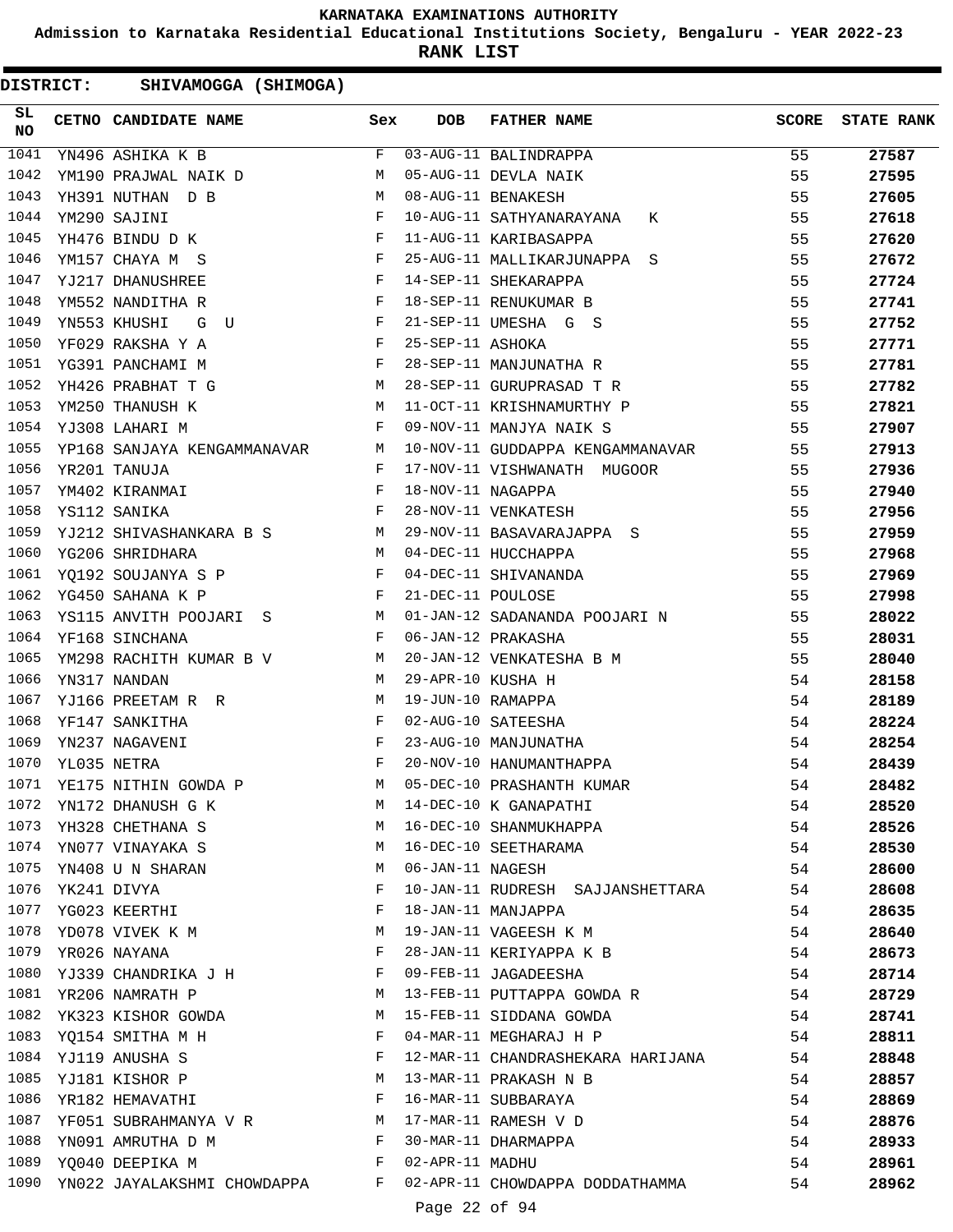**Admission to Karnataka Residential Educational Institutions Society, Bengaluru - YEAR 2022-23**

**RANK LIST**

DISTRICT: SHIVAMOGGA (SHIMOGA)

| SL<br><b>NO</b> | CETNO CANDIDATE NAME Sex                                                                                                                                                                                                                               |                                      | <b>DOB</b>        | FATHER NAME                                        | <b>SCORE</b> | <b>STATE RANK</b> |
|-----------------|--------------------------------------------------------------------------------------------------------------------------------------------------------------------------------------------------------------------------------------------------------|--------------------------------------|-------------------|----------------------------------------------------|--------------|-------------------|
|                 | BANDIGERA                                                                                                                                                                                                                                              |                                      |                   | BANDIGERA                                          |              |                   |
| 1091            | $\mathbf{F}$<br>YP120 CHETANA M                                                                                                                                                                                                                        |                                      |                   | 05-APR-11 MALATESH                                 | 54           | 28975             |
| 1092            | $\mathbf{F}$ . The set of the set of the set of the set of the set of the set of the set of the set of the set of the set of the set of the set of the set of the set of the set of the set of the set of the set of the set of t<br>YM236 APEKSHA A S |                                      |                   | 07-APR-11 SURESH SAJJAN A G                        | 54           | 28986             |
| 1093            | YJ309 HARSHAVARDANNAIK M                                                                                                                                                                                                                               |                                      |                   | 13-APR-11 MANJAYANAIK                              | 54           | 29024             |
| 1094            | YE152 JENNIFER D<br>$\mathbf{F}$                                                                                                                                                                                                                       |                                      |                   | 14-APR-11 ROBERT D                                 | 54           | 29032             |
| 1095            | $\mathbf{F}$ and the set of the set of the set of the set of the set of the set of the set of the set of the set of the set of the set of the set of the set of the set of the set of the set of the set of the set of the set of<br>YJ418 MAANASA S K |                                      |                   | 15-APR-11 SHREENIVASA K                            | 54           | 29036             |
| 1096            | $\mathbb{F}^{\mathbb{Z}}$ . The set of $\mathbb{F}^{\mathbb{Z}}$<br>YQ200 SHREYA H S                                                                                                                                                                   |                                      |                   | 19-APR-11 SADANANDA H                              | 54           | 29057             |
| 1097            | $\mathbf{F}^{\mathcal{A}}$<br>YN014 SAHANA S M                                                                                                                                                                                                         |                                      |                   | 22-APR-11 SANJEEVAPP MOORER                        | 54           | 29075             |
| 1098            | M<br>YF194 ROHAN R                                                                                                                                                                                                                                     |                                      |                   | 23-APR-11 RAVIKUMAR B                              | 54           | 29084             |
| 1099            | $\mathbf{F}$ and the contract of the contract of $\mathbf{F}$<br>YN146 SRUSTI V                                                                                                                                                                        |                                      | 27-APR-11 VEERESH |                                                    | 54           | 29110             |
| 1100            | YH230 DIGANTH P                                                                                                                                                                                                                                        | M                                    |                   | 29-APR-11 PRASANNA S                               | 54           | 29119             |
| 1101            | YP138 DEEKSHA S N                                                                                                                                                                                                                                      | F                                    |                   | 01-MAY-11 NINGAPPA                                 | 54           | 29132             |
| 1102            | YG276 SUMANTHA                                                                                                                                                                                                                                         |                                      |                   | 05-MAY-11 SHANKARA                                 | 54           | 29156             |
| 1103            | $\begin{aligned} \mathbf{M} \\ \mathbf{F} \end{aligned}$<br>YF046 DEEPIKA                                                                                                                                                                              |                                      | 13-MAY-11 ASHOKA  |                                                    | 54           | 29193             |
| 1104            | YM308 PAVITHRA BAI                                                                                                                                                                                                                                     |                                      |                   | 13-MAY-11 SHIVA NAIK                               | 54           | 29196             |
| 1105            | YK168 RAKSHITHA M                                                                                                                                                                                                                                      | $\mathbf{F}$                         |                   | 13-MAY-11 MANJAPPA                                 | 54           | 29199             |
| 1106            |                                                                                                                                                                                                                                                        |                                      |                   | 17-MAY-11 KRISHNAMURTHY                            | 54           |                   |
|                 | YF133 NAVEENA KUMARA H K M                                                                                                                                                                                                                             |                                      |                   |                                                    |              | 29214             |
| 1107            | YM231 TEJAS M S<br><b>M</b>                                                                                                                                                                                                                            |                                      |                   | 17-MAY-11 MANJAPPA S                               | 54           | 29215             |
| 1108            | YP159 YASHAVANTH B                                                                                                                                                                                                                                     | M<br>$\mathbf{F}$ . The $\mathbf{F}$ |                   | 19-MAY-11 BALINDRAPPA C                            | 54           | 29223             |
| 1109            | YR094 SRUSHTI P                                                                                                                                                                                                                                        |                                      |                   | 23-MAY-11 PARASHURAMA                              | 54           | 29240             |
| 1110            | M <sub>N</sub><br>YR046 MUKESH A J                                                                                                                                                                                                                     |                                      | 24-MAY-11 ANNAPPA |                                                    | 54           | 29244             |
| 1111            | M <sub>N</sub><br>YS053 SAMARTH K S                                                                                                                                                                                                                    |                                      |                   | 25-MAY-11 SUDHIRA K S                              | 54           | 29253             |
| 1112            | $\mathbf{F}$ and $\mathbf{F}$<br>YQ161 LAXMI Y                                                                                                                                                                                                         |                                      |                   | 30-MAY-11 YANKARAJA                                | 54           | 29283             |
| 1113            | YN149 EKANTHA                                                                                                                                                                                                                                          | M                                    |                   | 01-JUN-11 VIRUPAKSHAPPA                            | 54           | 29297             |
| 1114            | YN446 CHIRANTH M G                                                                                                                                                                                                                                     | M                                    |                   | 06-JUN-11 P MANJUNATH                              | 54           | 29319             |
| 1115            | YM044 PRAMOD S                                                                                                                                                                                                                                         | M                                    |                   | 10-JUN-11 SURESH R                                 | 54           | 29352             |
| 1116            | YG436 TANU A D                                                                                                                                                                                                                                         | F                                    |                   | 13-JUN-11 D ANNAPPA                                | 54           | 29370             |
| 1117            | YR067 YATHISH                                                                                                                                                                                                                                          | M                                    |                   | 15-JUN-11 NAGARAJA KUMBAR<br>17-JUN-11 GANAPATHI K | 54           | 29384             |
| 1118            | YN137 BRUNDHA G                                                                                                                                                                                                                                        | F                                    |                   |                                                    | 54           | 29388             |
| 1119            | YH278 SPANDANA S A F                                                                                                                                                                                                                                   |                                      |                   | 18-JUN-11 SHIVAJI S                                | 54           | 29397             |
| 1120            | YN524 THARUN P K                                                                                                                                                                                                                                       | M                                    |                   | 11-JUL-11 PUNDALIKAPPA B K                         | 54           | 29530             |
| 1121            | YL055 DIGANTH R                                                                                                                                                                                                                                        | М                                    |                   | 22-JUL-11 RAMESHA R                                | 54           | 29596             |
| 1122            | YS058 PRATHEEK H P                                                                                                                                                                                                                                     | M                                    |                   | 23-JUL-11 PRABHAKARA H H                           | 54           | 29603             |
|                 | 1123 YF157 NIKHITHA M C<br>the contract of the contract of the Property of the Property of the Property of the Property of the Property of                                                                                                             |                                      |                   | 24-JUL-11 MANJUNATHA B C                           | 54           | 29604             |
|                 | 1124 YJ446 VATHSLYA K                                                                                                                                                                                                                                  | F                                    |                   | 26-JUL-11 KRISHNAMURTHY                            | 54           | 29619             |
| 1125            | YS172 ATHMIYA A Y                                                                                                                                                                                                                                      | $\mathbf{F}$                         |                   | 27-JUL-11 YOGENDRA                                 | 54           | 29620             |
| 1126            | YM121 KAVANA K G                                                                                                                                                                                                                                       | F                                    |                   | 02-AUG-11 GOPALA K G                               | 54           | 29656             |
| 1127            | YG281 NAVYA                                                                                                                                                                                                                                            | F                                    |                   | 02-AUG-11 CHANDRASHEKHAR K                         | 54           | 29659             |
| 1128            | YG463 SANJANA                                                                                                                                                                                                                                          | F                                    | 03-AUG-11 ANNAPPA |                                                    | 54           | 29667             |
|                 | 1129 YF105 THEJASHWINI D R                                                                                                                                                                                                                             | F                                    |                   | 07-AUG-11 DUSHYANTHA                               | 54           | 29690             |
| 1130            | YS170 UDHBHAVI H R                                                                                                                                                                                                                                     | F                                    |                   | 08-AUG-11 RAMESH H S                               | 54           | 29693             |
| 1131            | YJ386 SHIVARAJA N                                                                                                                                                                                                                                      | M                                    |                   | 17-AUG-11 NAGARAJA                                 | 54           | 29727             |
| 1132            | YG423 SUHAN                                                                                                                                                                                                                                            | M                                    |                   | 17-AUG-11 CHANDRASHEKHARA                          | 54           | 29730             |
| 1133            | YG102 ANNZEL ANIL KANIKRAJ F                                                                                                                                                                                                                           |                                      |                   | 19-AUG-11 ANIL KUMAR KANIKRAJ                      | 54           | 29739             |
| 1134            |                                                                                                                                                                                                                                                        | F                                    |                   | 26-AUG-11 PRASHANTH KUMAR                          |              |                   |
| 1135            | YG229 SRUSHTHI P                                                                                                                                                                                                                                       |                                      |                   |                                                    | 54           | 29765             |
|                 | YH209 KAVANA N M                                                                                                                                                                                                                                       |                                      |                   | 28-AUG-11 MALATHESHA NJ                            | 54           | 29775             |
| 1136            | YH119 VINAYAKA D                                                                                                                                                                                                                                       | M                                    |                   | 01-SEP-11 DEVARAJA L                               | 54           | 29793             |
| 1137            | YF007 RAHUL K R                                                                                                                                                                                                                                        | M                                    | 07-SEP-11 RAVI D  |                                                    | 54           | 29815             |
| 1138            | YL134 DHANANJAYA V                                                                                                                                                                                                                                     |                                      |                   | M 12-SEP-11 VIRUPAKSHA ACHAR                       | 54           | 29833             |
|                 | 1139 YJ128 NANDEESHA R B                                                                                                                                                                                                                               |                                      |                   | M 12-SEP-11 RAVIKUMAR B<br>$\sim$ $\sim$           | 54           | 29837             |

Page 23 of 94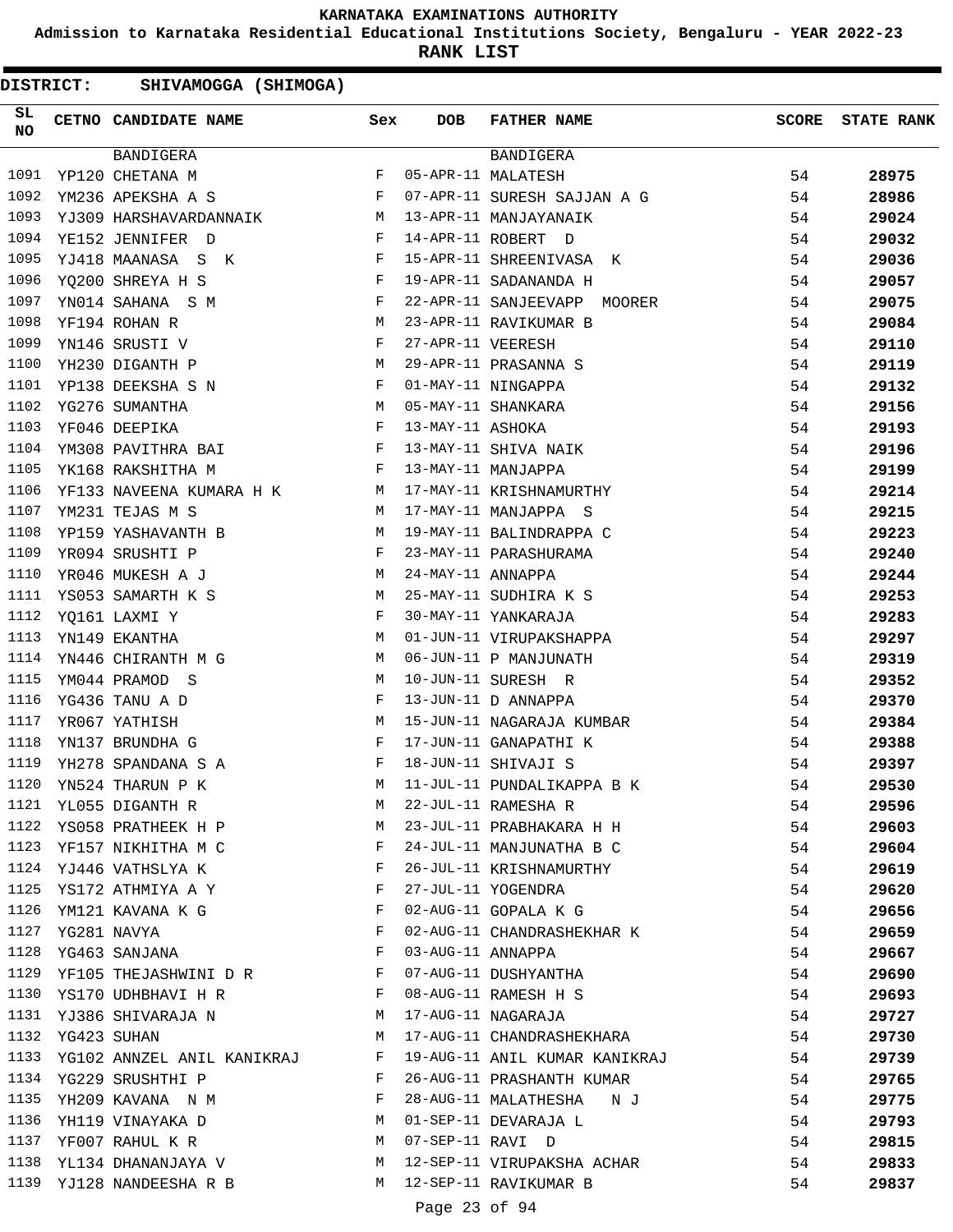**Admission to Karnataka Residential Educational Institutions Society, Bengaluru - YEAR 2022-23**

**RANK LIST**

| SL<br><b>NO</b> |            | CETNO CANDIDATE NAME Sex                                                          |              | <b>DOB</b>        | FATHER NAME                                                             | <b>SCORE</b> | <b>STATE RANK</b> |
|-----------------|------------|-----------------------------------------------------------------------------------|--------------|-------------------|-------------------------------------------------------------------------|--------------|-------------------|
| 1140            |            | YE189 SUSHMITHA B                                                                 | F            |                   | 12-SEP-11 BHUJANGA B M                                                  | 54           | 29839             |
| 1141            |            | M<br>YG161 DHANUSH K S                                                            |              |                   | 13-SEP-11 C R SHEKHAR                                                   | 54           | 29845             |
| 1142            |            | $\begin{aligned} \mathbf{F} \\ \mathbf{M} \end{aligned}$<br>YJ122 CHANDANA R      |              | 15-SEP-11 RAMAPPA |                                                                         | 54           | 29852             |
| 1143            |            | YG213 MANOJ R                                                                     |              |                   | 25-SEP-11 RAJUSWAMY S                                                   | 54           | 29882             |
| 1144            |            | YR204 DAMAYANTHI C B F                                                            |              |                   | 04-OCT-11 BASAVARAJAPPA C B                                             | 54           | 29906             |
| 1145            |            | $\mathbf{F}$<br>YH029 SHREYA D                                                    |              |                   | 06-OCT-11 DHARMENDRA                                                    | 54           | 29916             |
| 1146            |            | YH002 DIGANTH M K                                                                 | M            |                   | 22-OCT-11 MANJANAIK                                                     | 54           | 29968             |
| 1147            |            | M<br>YE146 B A TEJAS                                                              |              |                   | 25-OCT-11 APPAJI GOWDA B S                                              | 54           | 29976             |
| 1148            |            | <b>M</b><br>YE055 JEEVAN N                                                        |              |                   | 27-OCT-11 NAGARAJA S                                                    | 54           | 29980             |
| 1149            |            | M<br>YF208 ANEESH S                                                               |              |                   | 28-OCT-11 SURESH C T                                                    | 54           | 29985             |
| 1150            |            | $\mathbf{F}$<br>YH274 NEHA K C                                                    |              |                   |                                                                         | 54           | 29987             |
| 1151            |            | M <sub>N</sub><br>YD224 SUPREETH A                                                |              |                   |                                                                         | 54           | 30015             |
| 1152            |            | $\mathbf{F}$ and the contract of the contract of $\mathbf{F}$<br>YR043 SHREYA N P |              |                   | 29-OCT-11 CHANDRAPPA K T<br>05-NOV-11 ANANDA H<br>09-NOV-11 NAGARAJ M P | 54           | 30026             |
| 1153            |            | YL001 DEEKSHITHA C N F                                                            |              |                   | 26-NOV-11 CHANNAVERA                                                    | 54           | 30077             |
| 1154            |            | YR118 TANUSHREE P H                                                               | $\mathbf{F}$ |                   | 16-DEC-11 PRADEEPA HULLER                                               | 54           | 30124             |
| 1155            |            | M <sub>N</sub><br>YJ187 VEERESH M R                                               |              |                   | 07-MAY-10 RAJAPPA M                                                     | 53           | 30318             |
| 1156            |            | YH256 HARISHA G J M                                                               |              |                   | 08-AUG-10 JAGADEESH                                                     | 53           | 30401             |
| 1157            |            | $\mathbf{F}$<br>YQ166 PREMA                                                       |              | 08-AUG-10 SURESH  |                                                                         | 53           | 30402             |
| 1158            |            | YD024 PRIYA DARSHINI M<br>F                                                       |              |                   | 10-SEP-10 MANJAPPA                                                      | 53           | 30459             |
| 1159            |            | M <sub>1</sub><br>YK291 SHASHANKA P                                               |              |                   | 12-NOV-10 PALAKSHAPPA                                                   | 53           | 30605             |
| 1160            |            | $\mathbf{F}$ and the state of $\mathbf{F}$<br>YL021 THEJASHWINI N                 |              |                   | 04-DEC-10 NAGARAJA NAIK G                                               | 53           | 30670             |
| 1161            |            | YG168 MANVITH GUJJAR U M                                                          |              |                   | 19-DEC-10 UMESH D                                                       | 53           | 30717             |
| 1162            |            | M<br>YG377 DEEKSHITH H T                                                          |              |                   | 24-DEC-10 THIMMAPPA                                                     | 53           | 30729             |
| 1163            |            | YJ371 MOHANA C K<br>M <sub>N</sub>                                                |              |                   | 26-DEC-10 CHAMARAJ E K                                                  | 53           | 30732             |
| 1164            |            | YJ404 PRUTHVI R<br>M                                                              |              |                   | 02-JAN-11 RAMESHA NAIK                                                  | 53           | 30768             |
| 1165            |            | $\mathbf{F}^{\mathcal{A}}$<br>YQ100 SPANDANA                                      |              |                   | 05-JAN-11 MANJAPPA                                                      | 53           | 30784             |
| 1166            |            | $\mathbf{F}$<br>YH195 HEMAVATI G                                                  |              |                   | 20-JAN-11 GANESHA H V                                                   | 53           | 30838             |
| 1167            |            | $\mathbf{F}$<br>YJ392 SOUNDARYA B                                                 |              |                   | 27-JAN-11 BASAVARAJAPPA T                                               | 53           | 30863             |
| 1168            |            | YL068 ARAVIND H MANNAVAT M                                                        |              |                   | 04-FEB-11 G HANUMANTHA NAIK                                             | 53           | 30898             |
| 1169            |            | YM013 TEJAS M D                                                                   |              |                   | 17-FEB-11 DHANARAJA M B                                                 | 53           | 30957             |
| 1170            |            | $\begin{aligned} \mathbf{M} \\ \mathbf{F} \end{aligned}$<br>YM127 MAITHRI         |              | 18-FEB-11 SURESHA |                                                                         | 53           | 30961             |
| 1171            |            | YG247 MANYA G R                                                                   | F            |                   | 19-FEB-11 RANGANATHA G K                                                | 53           | 30967             |
| 1172            |            | YQ223 SANIKA                                                                      | F            |                   | 23-FEB-11 S MANOHARA                                                    | 53           | 30985             |
|                 |            | 1173 YROO4 A S JEEVITHA F                                                         |              | 28-FEB-11 SOMESHA |                                                                         | 53           | 31001             |
|                 |            | 1174 YJ321 MAHMAD ASAHAD ULLA M                                                   |              |                   | 02-MAR-11 MAHAMMAD SADIQ                                                | 53           | 31008             |
| 1175            |            | YM248 SUBRAMANYA N                                                                | <b>M</b>     | 04-MAR-11 NAGAPPA |                                                                         | 53           | 31028             |
| 1176            |            | YN088 CHETANKUMAR P                                                               | М            |                   | 08-MAR-11 S PARAMESHWARAPPA                                             | 53           | 31043             |
| 1177            |            | YF140 CHETHANA K R                                                                | F            |                   | 09-MAR-11 RAGHAVENDRA K D                                               | 53           | 31049             |
|                 |            | 1178 YF049 MEGHANA M G                                                            | F            |                   | 11-MAR-11 GURUMURTHY M L                                                | 53           | 31064             |
| 1179            |            | YJ025 ABHISHEK S                                                                  | М            |                   | 16-MAR-11 SURESH H                                                      | 53           | 31084             |
| 1180            | YH486 MANU |                                                                                   | М            |                   | 20-MAR-11 DEVENDRA NAIK                                                 | 53           | 31108             |
| 1181            |            | YN020 TEJASWINI P                                                                 | F            |                   | 23-MAR-11 PALAKSHAPPA                                                   | 53           | 31120             |
|                 |            | 1182 YS088 SAMEEKSHA S                                                            | F            | 31-MAR-11 SATHISH |                                                                         | 53           | 31156             |
| 1183            |            | YG314 TANUSHREE                                                                   | F            |                   | 05-APR-11 JENUKALLAPPA                                                  | 53           | 31178             |
| 1184            |            | YK229 MANDARA M S                                                                 | F            |                   | 07-APR-11 MANJUNATHA S P                                                | 53           | 31187             |
| 1185            |            | YJ032 SINCHANA                                                                    | F            |                   | 11-APR-11 DEVENDRA NAIK                                                 | 53           | 31203             |
| 1186            |            | YJ023 MITHUN R                                                                    | М            |                   | 14-APR-11 RAMESHA B                                                     | 53           | 31213             |
| 1187            |            | YG127 KAVYA                                                                       | F            |                   | 16-APR-11 SUBBAPPA                                                      | 53           | 31220             |
| 1188            |            | YM325 SANIKA                                                                      | F            |                   | 17-APR-11 T B KANNAPPA                                                  | 53           | 31228             |
| 1189            |            | YS039 AMSHITHA M                                                                  | F            |                   | 21-APR-11 MAHESH T S                                                    | 53           | 31249             |
|                 |            |                                                                                   |              |                   |                                                                         |              |                   |
|                 |            |                                                                                   |              | Page 24 of 94     |                                                                         |              |                   |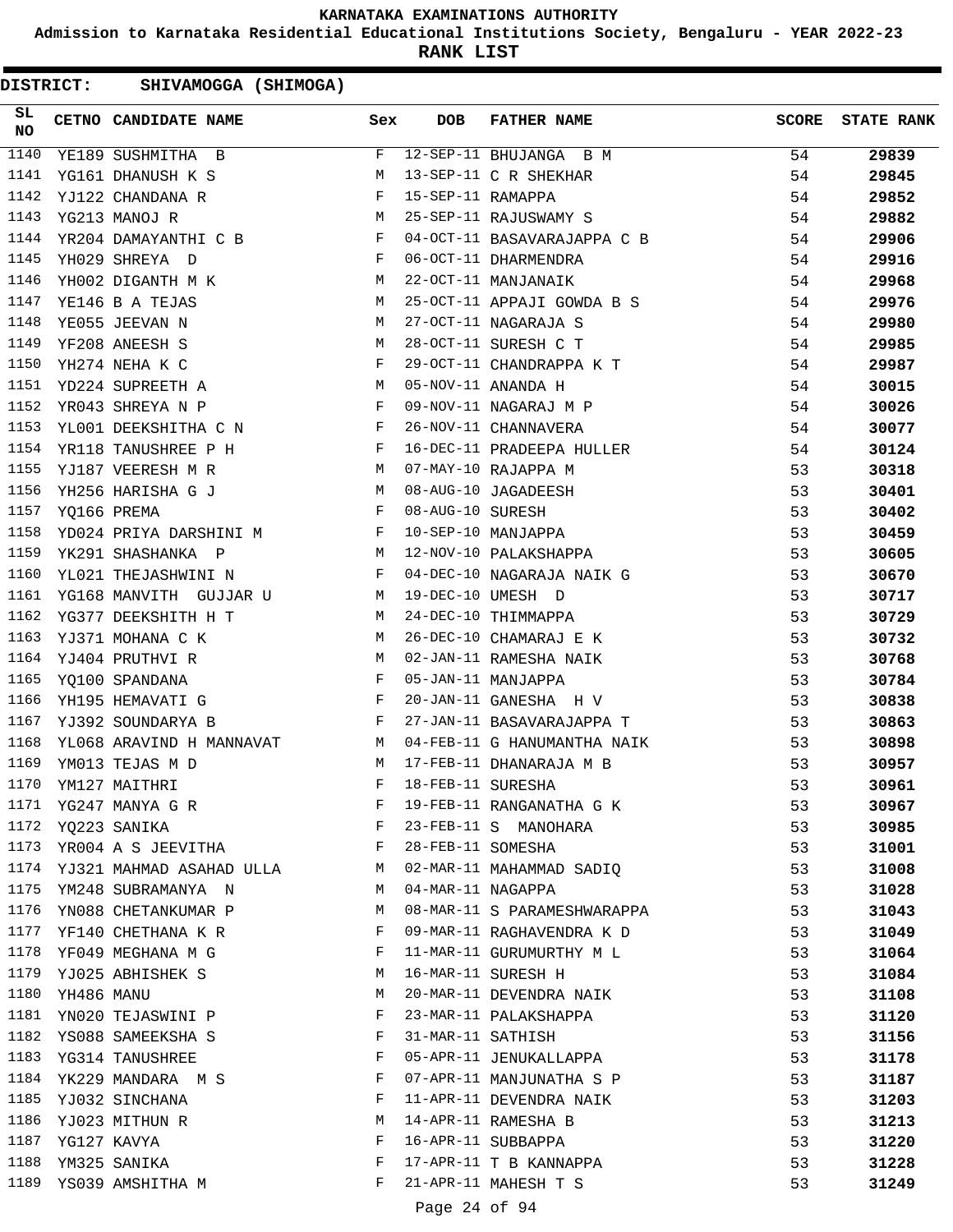**Admission to Karnataka Residential Educational Institutions Society, Bengaluru - YEAR 2022-23**

**RANK LIST**

| SL<br><b>NO</b> | CETNO CANDIDATE NAME Sex                                                                                                          |              | <b>DOB</b>        | <b>FATHER NAME</b>                 | <b>SCORE</b> | <b>STATE RANK</b> |
|-----------------|-----------------------------------------------------------------------------------------------------------------------------------|--------------|-------------------|------------------------------------|--------------|-------------------|
| 1190            | YG351 DAIVIK MURTHY K M 24-APR-11 KRISHNAMURTHY P                                                                                 |              |                   |                                    | 53           | 31263             |
| 1191            | $\mathbf{F}$ and $\mathbf{F}$ and $\mathbf{F}$<br>YJ234 SHOBA R B                                                                 |              |                   | 28-APR-11 RAMESHAPPA D             | 53           | 31299             |
| 1192            | M <sub>N</sub><br>YJ318 SALMANKHAN                                                                                                |              |                   | 29-APR-11 AYUBHKHAN                | 53           | 31303             |
| 1193            | M<br>YM008 TARUN M                                                                                                                |              |                   | 29-APR-11 MANJUNATHA M             | 53           | 31304             |
| 1194            | $\mathbf{F}$<br>YK031 KAVYA B                                                                                                     |              |                   | 08-MAY-11 BASAVARAJ                | 53           | 31347             |
| 1195            | YN366 PRATHEEK B K M                                                                                                              |              |                   | 13-MAY-11 GURUMOORTHI              | 53           | 31378             |
| 1196            | YH242 GAYITHRI N                                                                                                                  | $\mathbf{F}$ | 23-MAY-11 NAVEEN  |                                    | 53           | 31432             |
| 1197            | YE048 SHASHANK<br>M <sub>1</sub><br>$C$ R                                                                                         |              |                   | 23-MAY-11 CHANDRASHEKHARACHARI K B | 53           | 31436             |
| 1198            | YH208 AKSHATHA H<br>$\mathbf{F}$                                                                                                  |              |                   | 29-MAY-11 N HANUMANTHA             | 53           | 31466             |
| 1199            | $\mathbf{F}$<br>YM130 KESHAVI B                                                                                                   |              |                   | 04-JUN-11 BASAVARAJA G             | 53           | 31509             |
| 1200            | YE066 MADHUSHREE N<br>YM500 SHAMANTH M                                                                                            |              | 10-JUN-11 NAGARAJ |                                    | 53           | 31541             |
| 1201            |                                                                                                                                   |              |                   | 12-JUN-11 UMESHA S                 | 53           | 31567             |
| 1202            | YM530 PRATHAM B H NAIK M                                                                                                          |              |                   | 16-JUN-11 HARISH NAIK              | 53           | 31585             |
| 1203            | YJ132 VARUNA Y C<br>M <sub>1</sub>                                                                                                |              |                   | 23-JUN-11 YALLAPPA CHAKRASALI      | 53           | 31632             |
| 1204            | $\begin{array}{ccccc}\n\mathbf{F} & & & \mathbf{F} \\ \mathbf{F} & & & \mathbf{F}\n\end{array}$<br>YN397 KAVANA M                 |              |                   | 02-JUL-11 MANJUNATHA C             | 53           | 31666             |
| 1205            | YK084 DIVYA                                                                                                                       |              |                   | 04-JUL-11 KUMARA P                 | 53           | 31675             |
| 1206            | YL003 HARSHITHA B F                                                                                                               |              |                   | 04-JUL-11 BHEEMANAIK               | 53           | 31676             |
| 1207            | and the contract of the contract of the Party of the Party of the Party of the Party of the Party of the Party<br>YO122 REKHA G K |              |                   | 09-JUL-11 GANAPATHI K              | 53           | 31700             |
| 1208            | YP146 THEJASWINI                                                                                                                  | $\mathbf{F}$ |                   | 12-JUL-11 PARAMESHWARA             | 53           | 31718             |
| 1209            | YG468 DHANYASHRI                                                                                                                  | $\mathbf{F}$ |                   | 20-JUL-11 KERESWAMI                | 53           | 31755             |
| 1210            | YK088 VINAY K R<br><b>M</b>                                                                                                       |              |                   | 21-JUL-11 K. G. RAMESHA            | 53           | 31767             |
| 1211            | $\mathbf{F}$ . The contract of the contract of $\mathbf{F}$ .<br>YF012 NAGASHREE D                                                |              |                   | 27-JUL-11 B DYAVAPPA               | 53           | 31790             |
| 1212            | YR137 GURU NAIK C                                                                                                                 | M            |                   | 28-JUL-11 CHANDRA NAIK             | 53           | 31795             |
| 1213            | YK232 LAKSHMI RAJU KELAGINAMANI F                                                                                                 |              |                   | 01-AUG-11 RAJU KELAGINAMANI        | 53           | 31820             |
| 1214            | YG259 PRASAD                                                                                                                      | М            |                   | 02-AUG-11 GANAPATHI                | 53           | 31825             |
| 1215            | YE002 RUTHIK N                                                                                                                    | М            |                   | 06-AUG-11 NAGARAJ L                | 53           | 31843             |
| 1216            | YJ003 AISHWARYA C                                                                                                                 | F            |                   | 09-AUG-11 CHANDRAPPA               | 53           | 31855             |
| 1217            | YQ186 RAKESH T                                                                                                                    | M            |                   | 11-AUG-11 TAKAPPA K                | 53           | 31870             |
| 1218            | YJ193 CHINMAY A<br>$\mathbf{M}$<br>S                                                                                              |              | 18-AUG-11 SURESH  | $\Box$                             | 53           | 31898             |
| 1219            | YG462 MOULYA                                                                                                                      | F            |                   | 26-AUG-11 BASAVARAJA               | 53           | 31931             |
| 1220            | YJ130 NITHIN K                                                                                                                    | M            |                   | 26-AUG-11 KUMAAR D V               | 53           | 31932             |
| 1221            | YJ060 VINAY S                                                                                                                     | М            |                   | 01-SEP-11 SHANKARAPPA              | 53           | 31956             |
| 1222            | YF124 SHREYA H V                                                                                                                  | F            |                   | 07-OCT-11 VISHWANATHA              | 53           | 32092             |
| 1223            | YM219 TANUSHREE H V                                                                                                               | F            |                   | 11-OCT-11 H M VENUKAMAR            | 53           | 32108             |
|                 | 1224 YL087 VINUTA                                                                                                                 | F            |                   | 16-OCT-11 MANJUNATHA J             | 53           | 32127             |
| 1225            | YF013 SAMIKSHA                                                                                                                    | F            |                   | 27-OCT-11 RAGHAVENDRA              | 53           | 32160             |
| 1226            | YM054 DRUVA V                                                                                                                     | М            |                   | 05-NOV-11 VENKATESH S              | 53           | 32180             |
| 1227            | YN437 SANDHYA                                                                                                                     | F            |                   | 05-NOV-11 HONNAPPA                 | 53           | 32183             |
| 1228            | YJ038 ARPITHA R                                                                                                                   | F            |                   | 11-NOV-11 RUDRANAIK                | 53           | 32206             |
| 1229            | YR173 CHANDAN P M                                                                                                                 | M            |                   | 15-NOV-11 PADMANABHA               | 53           | 32219             |
| 1230            | YJ141 MANASA R                                                                                                                    | F            |                   | 19-NOV-11 RAGHAVENDRA              | 53           | 32236             |
| 1231            | YG417 CHARAN SR                                                                                                                   | M            |                   | 27-NOV-11 RAMESH S M               | 53           | 32259             |
|                 | 1232 YJ364 SHREE SHARANA V H                                                                                                      | M            |                   | 27-NOV-11 VIJAYAKUMARA             | 53           | 32260             |
| 1233            | YD048 BHOOMIKA V                                                                                                                  | F            | 28-NOV-11 VENU G  |                                    | 53           | 32261             |
| 1234            | YK193 K PRARTHANA                                                                                                                 | F            |                   | 16-DEC-11 K KESHAVAMURTHI          | 53           | 32305             |
| 1235            | YJ333 NAVEENA B N                                                                                                                 | М            |                   | 23-DEC-11 BASAVARAJA N             | 53           | 32322             |
| 1236            | YM541 SHREYA G NAIK                                                                                                               | F            |                   | 27-DEC-11 GANGA NAIK               | 53           | 32328             |
| 1237            | YM478 AKASH R                                                                                                                     | М            | 29-DEC-11 RAVI N  |                                    | 53           | 32331             |
| 1238            | YJ184 ESHWARI B                                                                                                                   | F            |                   | 29-DEC-11 BHIMAPPA                 | 53           | 32332             |
| 1239            | YH228 SINCHANA R                                                                                                                  | F            | 23-JUN-10 RAMESH  |                                    | 52           | 32502             |
|                 |                                                                                                                                   |              | Page 25 of 94     |                                    |              |                   |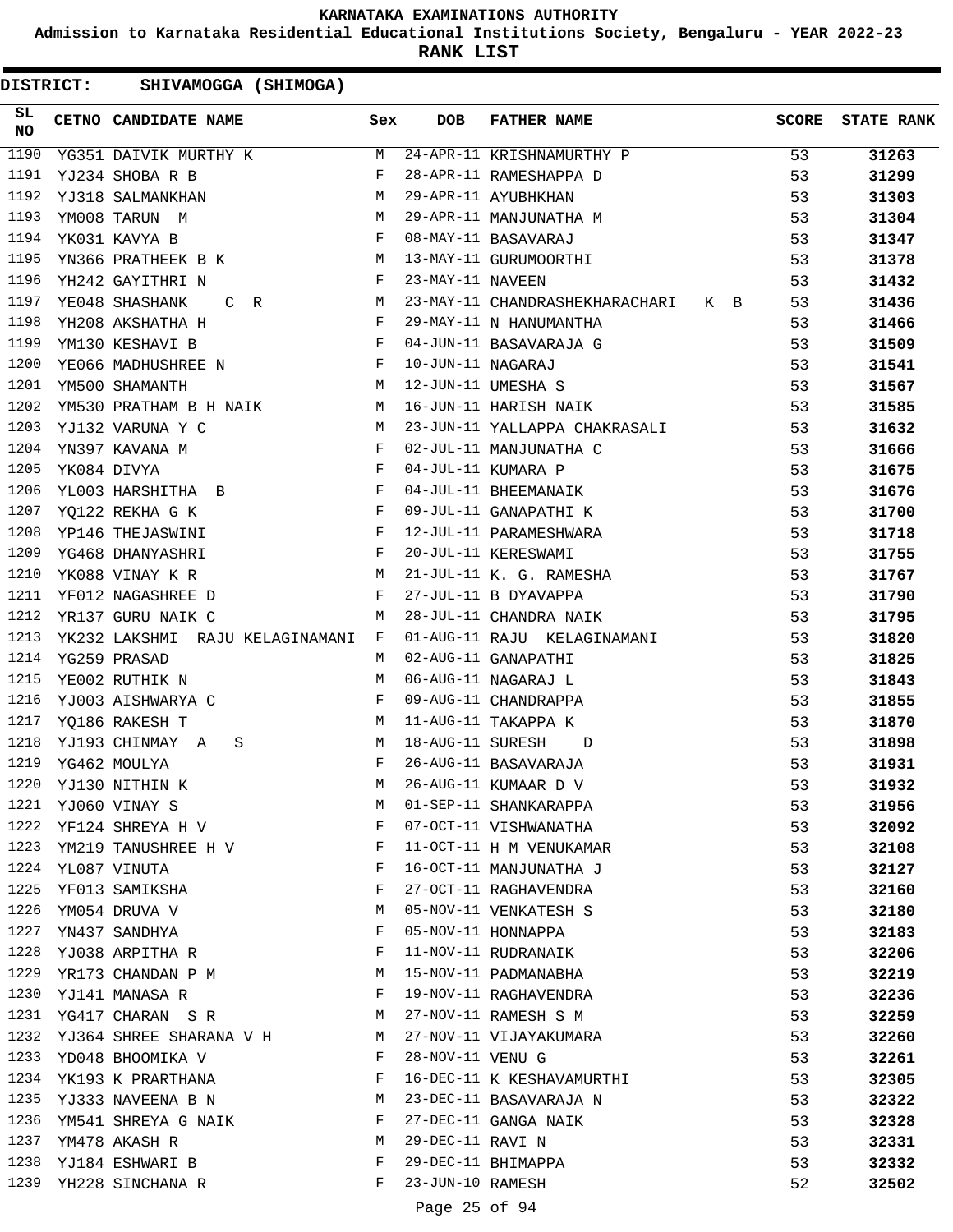**Admission to Karnataka Residential Educational Institutions Society, Bengaluru - YEAR 2022-23**

**RANK LIST**

| <b>DISTRICT:</b> |           | SHIVAMOGGA (SHIMOGA)          |          |              |                   |                                                 |       |                   |
|------------------|-----------|-------------------------------|----------|--------------|-------------------|-------------------------------------------------|-------|-------------------|
| SL<br><b>NO</b>  |           | CETNO CANDIDATE NAME          |          | Sex          | <b>DOB</b>        | FATHER NAME                                     | SCORE | <b>STATE RANK</b> |
| 1240             |           | YG267 SOUJANYA                |          | F            |                   | $19 - AUG - 10 RAVI G V$                        | 52    | 32560             |
| 1241             |           | YN259 GOUTHAMI                |          | F            |                   | 23-AUG-10 INDHUDHARA                            | 52    | 32567             |
| 1242             |           | YM167 KISHOR B                |          | М            |                   | 30-SEP-10 BASAVARAJAPPA R S                     | 52    | 32631             |
| 1243             |           | YQ151 SAHANA M K              |          | F            |                   | 13-OCT-10 MALLESHA P K                          | 52    | 32657             |
| 1244             |           | YN035 SANIKA                  |          | F            |                   | 01-NOV-10 MANJUNATHA GOWDA                      | 52    | 32713             |
| 1245             |           | YN318 NANDEESH D K            |          | M            |                   | 04-NOV-10 DEVARAJA                              | 52    | 32728             |
| 1246             |           | YM458 KRUTHIKA D V            |          | F            |                   | 13-NOV-10 DEVARAJ V                             | 52    | 32751             |
| 1247             |           | YK025 CHARAN M S              |          | M            |                   | 19-NOV-10 MALATESHA S B                         | 52    | 32770             |
| 1248             |           | YH388 MANASA C B              |          | F            |                   | 27-NOV-10 CHANDRA B B                           | 52    | 32796             |
| 1249             | YH240 ANU |                               |          | F            |                   | 02-DEC-10 HNUMANTAPPA RAMAPPA                   | 52    | 32803             |
| 1250             |           | YN058 POORVI                  |          | $_{\rm F}$   |                   | 20-DEC-10 MANJUNATHA                            | 52    | 32856             |
| 1251             |           | YG160 SANJAN                  |          | M            |                   | 02-JAN-11 MURUGESH R                            | 52    | 32929             |
| 1252             |           | YJ293 SINCHANA T G            |          | F            |                   | 04-JAN-11 GUTYAPPA                              | 52    | 32938             |
| 1253             |           | YL009 GOWTHAM C U             |          | M            |                   | 07-JAN-11 CHIKKAPPA                             | 52    | 32950             |
| 1254             |           | YQ027 VANDANA                 |          | F            |                   | 12-JAN-11 DURUGAPPA JAMBALLI                    | 52    | 32966             |
| 1255             |           | YN245 DEEPA P                 |          | F            |                   | 17-JAN-11 PARASHURAMAPPA                        | 52    | 32983             |
| 1256             |           | YN151 PRAKRUTHI               |          | F            |                   | 21-JAN-11 BASAVARAJ                             | 52    | 33002             |
| 1257             |           | YH095 DIVYA H                 |          | F            |                   | 29-JAN-11 HANUMANTHAPPA                         | 52    | 33026             |
| 1258             |           | YG409 VARSHA                  |          | $_{\rm F}$   |                   | 29-JAN-11 SANTHOSH                              | 52    | 33030             |
| 1259             |           | YK095 MANIKANTA S             |          | М            |                   | 31-JAN-11 SHIVYA NAIK                           | 52    | 33033             |
| 1260             |           | YM142 SHIVARAJ S              |          | M            |                   | 01-FEB-11 SRINIVASA                             | 52    | 33039             |
| 1261             |           | YD054 GANESH S N              |          | M            |                   | 03-FEB-11 S NAGESH                              | 52    | 33048             |
| 1262             |           | YQ207 SRUSTI RK               |          | F            | 06-FEB-11 RAJU    |                                                 | 52    | 33067             |
| 1263             |           | YG040 VIKAS R B               |          | M            |                   | 12-FEB-11 RAMESHA R B                           | 52    | 33093             |
| 1264             |           | YM484 NIHARIKA K              |          | F            | 17-FEB-11 KUMAR E |                                                 | 52    | 33107             |
| 1265             |           | YQ225 SINDHU                  |          | F            |                   | 21-FEB-11 NINGAPPA KORAKODU GUNNURA<br>NINGAPPA | 52    | 33119             |
| 1266             |           | YR123 SINCHANA                |          | F            |                   | 24-FEB-11 SHIVAPPA A K                          | 52    | 33129             |
| 1267             |           | YL050 KAVANA A M              |          | $\mathbf{F}$ |                   | 03-MAR-11 ASHOKA M                              | 52    | 33158             |
| 1268             |           | YH232 SOUJANYA                |          | F            |                   | 05-MAR-11 ANANDNAIK CHANDYANAIK                 | 52    | 33171             |
|                  |           | 1269 YF038 CHETHAN KUMAR G    |          |              |                   | M 08-MAR-11 GANAPATHI B                         | 52    | 33197             |
| 1270             |           | YJ273 NAVYA K                 |          | F            |                   | 11-MAR-11 KANTHAPPA                             | 52    | 33206             |
| 1271             |           | YN029 PRIYANKA M              |          | F            | 14-MAR-11 MUKAPPA |                                                 | 52    | 33224             |
|                  |           | 1272 YD133 P PREETHAM         |          | M            |                   | 18-MAR-11 PARASHURAMA                           | 52    | 33243             |
| 1273             |           | YH131 PALLAVI G C             |          | F            |                   | 21-MAR-11 G CHANDRA KUMAR                       | 52    | 33259             |
|                  |           | 1274 YJ157 PREMA N            |          | F            | 24-MAR-11 NAGARAJ |                                                 | 52    | 33279             |
| 1275             |           | YM399 BHARATH R               |          | M            |                   | 26-MAR-11 RAMESH S                              | 52    | 33283             |
|                  |           | 1276 YJ096 MONIKA             |          | F            |                   | 30-MAR-11 INDUDHAR                              | 52    | 33297             |
| 1277             |           | YF103 LEELAVATHI S            |          | F            |                   | 06-APR-11 SHRIDHARA                             | 52    | 33335             |
| 1278             |           | YN335 ANKITHA A H             |          | F            | 07-APR-11 ASHOKA  |                                                 | 52    | 33340             |
| 1279             |           | YR065 KEERTHI C NAIK          |          | F            |                   | 10-APR-11 CHIDANAND G NAIK                      | 52    | 33359             |
| 1280             |           | YM052 NARESHA                 |          | M            |                   | 13-APR-11 TEEKAPPA                              | 52    | 33380             |
| 1281             |           | YG057 ANANYA C K              |          | F            |                   | 14-APR-11 CHANDRASHEKHARA                       | 52    | 33383             |
| 1282             |           | YL046 G T PAVAN               |          | M            |                   | 17-APR-11 G S THARAKESHWARA                     | 52    | 33405             |
| 1283             |           | YF122 RANJAN E S              | <b>M</b> |              |                   | 18-APR-11 SURESHA E M                           | 52    | 33410             |
|                  |           | 1284 YM431 NISHANTH KUMAR S M |          |              |                   | 20-APR-11 SUNIL KUMAR N                         | 52    | 33423             |
| 1285             |           | YJ372 SHRUNGARA M D           |          | M            |                   | 24-APR-11 MANCHAPPA N D                         | 52    | 33444             |
| 1286             |           | YG091 NAGASREE N              |          | F            |                   | 27-APR-11 NARAYANAPPA                           | 52    | 33454             |
| 1287             |           | YG126 DEEKSHITH A             |          | M            | 29-APR-11 ANNAPPA |                                                 | 52    | 33461             |
|                  |           | 1288 YN133 DIVYA K            |          | F            |                   | 30-APR-11 KRISHNAPPA                            | 52    | 33468             |
|                  |           |                               |          |              |                   |                                                 |       |                   |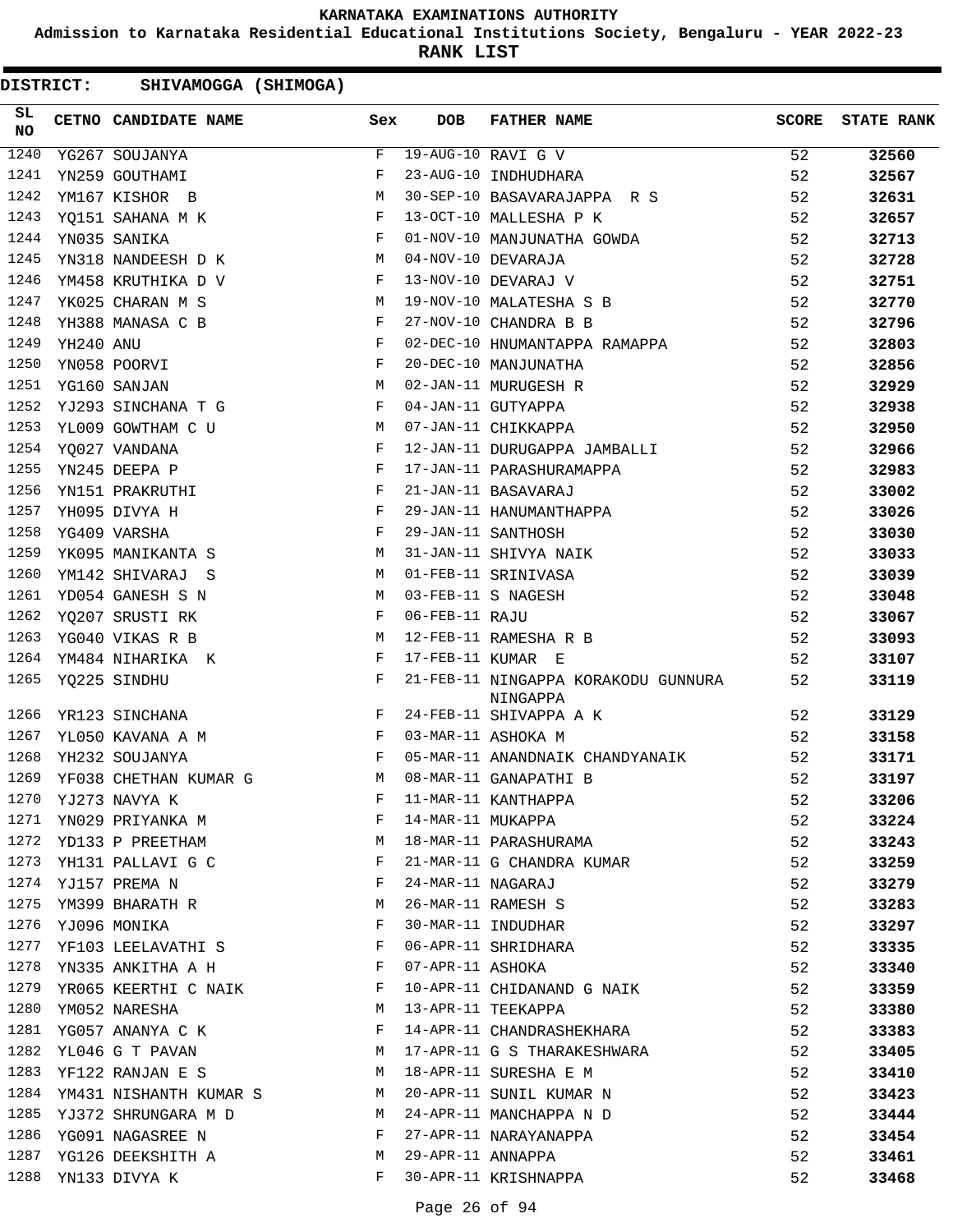**Admission to Karnataka Residential Educational Institutions Society, Bengaluru - YEAR 2022-23**

**RANK LIST**

| SL<br>NO |             | CETNO CANDIDATE NAME                                                               | Sex          | <b>DOB</b>          | FATHER NAME                                         | SCORE | <b>STATE RANK</b> |
|----------|-------------|------------------------------------------------------------------------------------|--------------|---------------------|-----------------------------------------------------|-------|-------------------|
| 1289     |             | $\begin{array}{c} \mathbf{M} \\ \mathbf{F} \end{array}$<br>YM235 CHANAKYA M        |              |                     | 02-MAY-11 MOHANKUMAR T<br>05-MAY-11 HULLURU MARESHA | 52    | 33477             |
| 1290     |             | YJ296 ANJALI                                                                       |              |                     |                                                     | 52    | 33500             |
| 1291     |             | YN286 KRUSHNAMURTHY DJ M                                                           |              |                     | 15-MAY-11 DEVARAJ K J                               | 52    | 33546             |
| 1292     |             | YS046 RITHESH SHETTY S U                                                           | M            |                     | 15-MAY-11 UMESHA S N                                | 52    | 33547             |
| 1293     |             | YJ325 VANDANA V RAYKAR                                                             | F            |                     | 19-MAY-11 VENKATESH RAYKAR                          | 52    | 33572             |
| 1294     |             | YJ254 YUVARAJ PARASHURAM VADDAR                                                    | M            |                     | 19-MAY-11 PARASHURAM BHARAMAPPA VADDAR              | 52    | 33574             |
| 1295     |             | YG249 DARSHAN R                                                                    | M            |                     | 21-MAY-11 RAGHAVENDRA R                             | 52    | 33580             |
| 1296     |             | YK355 SHASHANK TIRAKANAGOUDA<br>PATIL                                              | M            |                     | 25-MAY-11 TIRUKAN GOWDA                             | 52    | 33605             |
|          |             | 1297 YJ192 SHARAT KUMAR C                                                          | M            |                     | 27-MAY-11 CHANNAVEERAPPA                            | 52    | 33612             |
| 1298     |             | $\mathbf{F}$ and $\mathbf{F}$<br>YK269 CHANDANA P                                  |              |                     | 29-MAY-11 PARAMESHWARAPPA V                         | 52    | 33618             |
| 1299     |             | $\begin{array}{c}\n\text{F} \\ \text{F} \\ \text{M}\n\end{array}$<br>YF106 UMADEVI |              |                     | 01-JUN-11 VENKATESHA M                              | 52    | 33652             |
| 1300     |             | YK208 KARTHIK                                                                      |              |                     | 04-JUN-11 G S GANESHA                               | 52    | 33673             |
| 1301     |             | $M_{\odot}$<br>YG440 KOUSHIK                                                       |              |                     | 04-JUN-11 LOKESH M S                                | 52    | 33674             |
| 1302     |             | YS119 NAVYASHREE B N                                                               | $\mathbf{F}$ |                     | 06-JUN-11 NAGARAJ B V                               | 52    | 33689             |
| 1303     |             | YG459 THEJA A D                                                                    | M            |                     | 13-JUN-11 ANNAPPA D                                 | 52    | 33729             |
| 1304     |             | YP020 BHARATHA RAJ S M                                                             |              | 17-JUN-11 SURESH    |                                                     | 52    | 33747             |
| 1305     |             | $M_{\rm H}$<br>YR087 GAGAN                                                         |              | 20-JUN-11 ANNAPPA   |                                                     | 52    | 33766             |
| 1306     |             | YM498 DHRUVA K R                                                                   | M            |                     | 23-JUN-11 RAVISHANKAR K S                           | 52    | 33788             |
| 1307     |             | YM270 MOHAMMED ADNAN SYEED                                                         | M            |                     | 02-JUL-11 MOHAMED ZABIULLA                          | 52    | 33849             |
| 1308     |             | YN525 NITIN M K                                                                    | M            |                     | 03-JUL-11 MANJUNATHA M K                            | 52    | 33852             |
| 1309     |             | YK306 VIDYA H S                                                                    | F            |                     | 03-JUL-11 SURESHA H D                               | 52    | 33855             |
| 1310     |             | YM302 YASHAVANATH D M                                                              |              |                     | 05-JUL-11 DINESH K G                                | 52    | 33867             |
| 1311     |             | YH185 SUBRAMANYA                                                                   | M            |                     | 09-JUL-11 MARIYAPPA                                 | 52    | 33896             |
| 1312     |             | YH165 NIKHIL M S<br><b>M</b>                                                       |              |                     | 12-JUL-11 SANTHOSH                                  | 52    | 33906             |
| 1313     |             | YJ235 YASHASWINI T R F                                                             |              | 12-JUL-11 RAVI      |                                                     | 52    | 33908             |
| 1314     |             | $\mathbf{F}$ and $\mathbf{F}$<br>YL070 SHRAVANI G                                  |              |                     | 19-JUL-11 GURURAJA                                  | 52    | 33947             |
| 1315     |             | YG472 NITHYA M                                                                     | F            |                     | 25-JUL-11 MANJAPPA                                  | 52    | 33973             |
| 1316     |             | YN157 PREETHAM S K                                                                 | M            |                     | 25-JUL-11 SHIVAPPA K K                              | 52    | 33974             |
| 1317     |             | YF183 VISHWANATHA A                                                                | M            | 26-JUL-11 ARUNA D   |                                                     | 52    | 33984             |
| 1318     | YJ475 SANVI |                                                                                    | F            | 01-AUG-11 MOHAN Y   |                                                     | 52    | 34012             |
|          |             | 1319 YJ327 PRAGATHI                                                                |              | F 05-AUG-11 TIKAPPA |                                                     | 52    | 34037             |
| 1320     |             | YJ164 RESHMA P                                                                     | F            |                     | 06-AUG-11 PARAMESHWARAPPA                           | 52    | 34040             |
| 1321     |             | YG342 SINCHANA M T                                                                 | F            |                     | 09-AUG-11 THIMMAPPA                                 | 52    | 34051             |
| 1322     |             | YM128 SINDHU T                                                                     | F            | 15-AUG-11 TIMMESH   |                                                     | 52    | 34085             |
| 1323     |             | YH374 KAILASH R                                                                    | M            |                     | 24-AUG-11 RAMESHA R                                 | 52    | 34132             |
| 1324     |             | YG429 KOUSHIK K                                                                    | М            |                     | 28-AUG-11 KAMALAKARA K                              | 52    | 34154             |
| 1325     |             | YG390 MEGHANA N                                                                    | F            |                     | 29-AUG-11 NAVEENA H                                 | 52    | 34160             |
| 1326     |             | YG387 APOORVA S                                                                    | F            |                     | 30-AUG-11 SUNILKUMAR                                | 52    | 34161             |
| 1327     |             | YM083 PRIYANKA B S                                                                 | F            |                     | 01-SEP-11 SHIVAKUMAR D B                            | 52    | 34178             |
| 1328     |             | YG324 ADARSHA D                                                                    | М            |                     | 08-SEP-11 DHARMAPPA K R                             | 52    | 34211             |
| 1329     |             | YG025 PRATHEEKSHA                                                                  | F            |                     | 24-SEP-11 KRISHNAMURTHI                             | 52    | 34292             |
| 1330     |             | YG209 NANDITHA K N                                                                 | F            |                     | 01-OCT-11 NAGARAJA                                  | 52    | 34317             |
| 1331     |             | YF102 PRAMITH V R                                                                  | M            |                     | 08-OCT-11 RAJU V A                                  | 52    | 34337             |
| 1332     |             | YG245 YODHAN G                                                                     | M            |                     | 30-OCT-11 GANAPATI G D                              | 52    | 34412             |
| 1333     |             | YS022 ATMASHRI                                                                     | F            |                     | 02-NOV-11 NARAYANA                                  | 52    | 34421             |
| 1334     |             | YR155 SIDDARTHA V                                                                  | M            |                     | 06-NOV-11 VEERABHADRAPPA M                          | 52    | 34434             |
| 1335     |             | YP056 SUDEEP M                                                                     | M            |                     | 23-NOV-11 MADHUKAR                                  | 52    | 34492             |
| 1336     |             | YS135 SHREYAS H P                                                                  | М            |                     | 25-NOV-11 PRASHANTH H V                             | 52    | 34497             |
| 1337     |             | YM341 MANU G                                                                       | М            |                     | 26-NOV-11 GANAPATHI M                               | 52    | 34499             |
|          |             |                                                                                    |              |                     |                                                     |       |                   |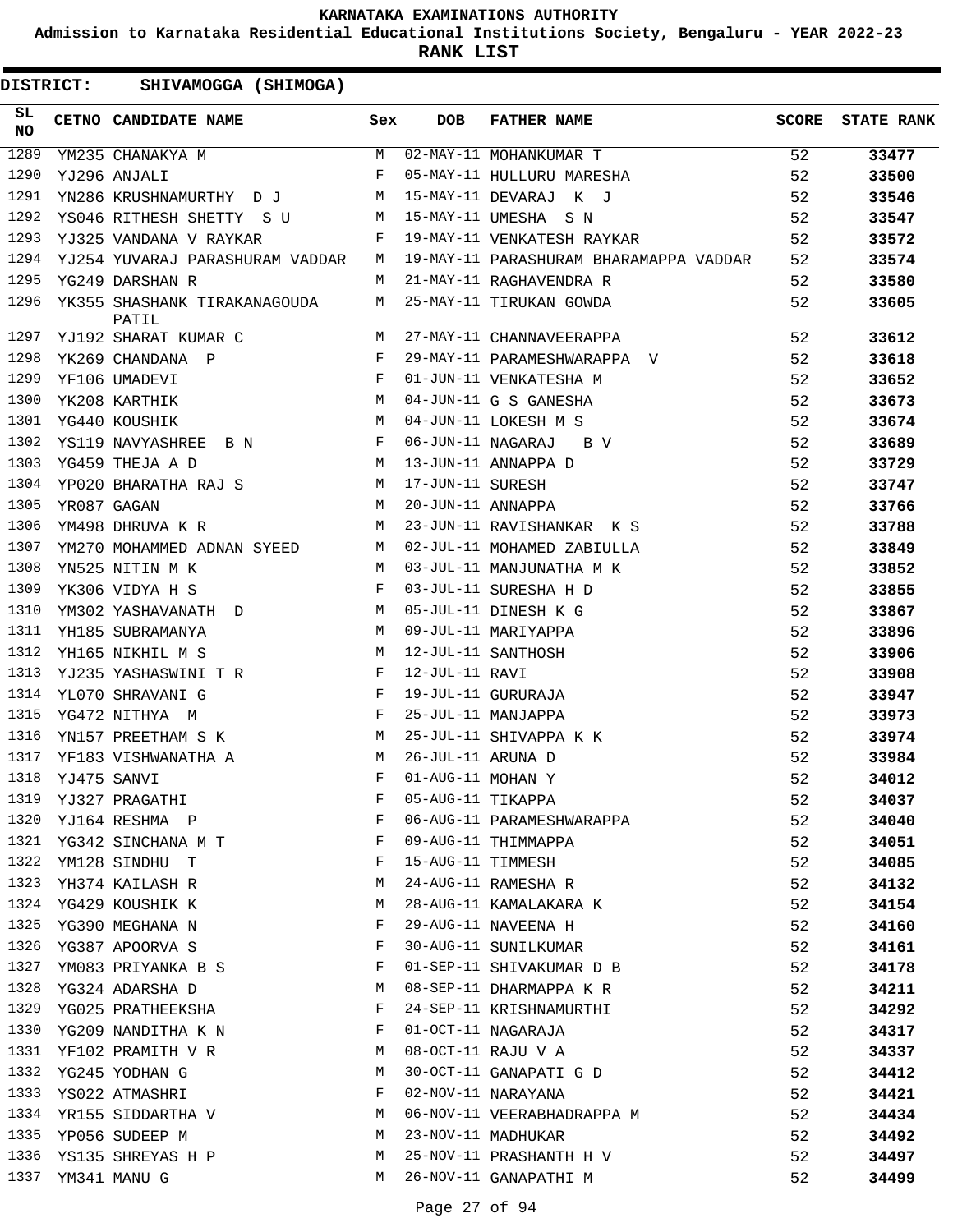**Admission to Karnataka Residential Educational Institutions Society, Bengaluru - YEAR 2022-23**

**RANK LIST**

| SL<br><b>NO</b> | CETNO CANDIDATE NAME Sex                                                                                                                                                                                                                               |              | <b>DOB</b>        | <b>FATHER NAME</b>          | <b>SCORE</b> | <b>STATE RANK</b> |
|-----------------|--------------------------------------------------------------------------------------------------------------------------------------------------------------------------------------------------------------------------------------------------------|--------------|-------------------|-----------------------------|--------------|-------------------|
| 1338            | YJ400 SANJAY S                                                                                                                                                                                                                                         | M            | 04-DEC-11 SATHISH |                             | 52           | 34525             |
| 1339            | YG083 LINGARAJ A                                                                                                                                                                                                                                       | M            | 07-DEC-11 ANNAPPA |                             | 52           | 34533             |
| 1340            | YF092 MADHU K L                                                                                                                                                                                                                                        | M            |                   | 08-DEC-11 LEKHAPPA K R      | 52           | 34541             |
| 1341            | YG005 SRUJAN R                                                                                                                                                                                                                                         | M            |                   | 09-DEC-11 RAGHAVENDRA G     | 52           | 34543             |
| 1342            | YG448 JAYANTHA H M                                                                                                                                                                                                                                     |              |                   | 01-JAN-12 MANJAPPA H M      | 52           | 34596             |
| 1343            | YD064 CHAITHRA B G F                                                                                                                                                                                                                                   |              |                   | 03-JAN-12 GANESH NAIK B R   | 52           | 34606             |
| 1344            | YH361 DRUVA                                                                                                                                                                                                                                            | M            |                   | 22-MAR-12 HANUMANTHAPPA     | 52           | 34644             |
| 1345            | YH223 YASHASWINI D K                                                                                                                                                                                                                                   | F            |                   | 08-MAR-10 DHEERESH K        | 51           | 34724             |
| 1346            | YM071 BHARATH D S<br><b>M</b>                                                                                                                                                                                                                          |              |                   | 24-JUL-10 SHANTHA KUMAR H S | 51           | 34811             |
| 1347            | YL126 JEEVAN G<br>$\mathbf{M}$                                                                                                                                                                                                                         |              | 26-JUL-10 GANESH  |                             | 51           | 34817             |
| 1348            | YH126 DHAKSHA R                                                                                                                                                                                                                                        | M            |                   | 21-AUG-10 RAGHAVENDRA S     | 51           | 34861             |
| 1349            | YN205 DEEPAK KUMAR S<br>M <sub>1</sub>                                                                                                                                                                                                                 |              |                   | 26-AUG-10 SHIVAMURTY T M    | 51           | 34871             |
| 1350            | YJ006 POORVIKA N N<br>$\mathbf{F}$                                                                                                                                                                                                                     |              |                   | 01-SEP-10 P NAGARAJ P       | 51           | 34878             |
| 1351            | YO111 PRAJWAL C M<br>$\mathbb{M}$                                                                                                                                                                                                                      |              |                   | 17-SEP-10 MANJAPPA          | 51           | 34909             |
| 1352            | M<br>YN323 SANDEEP B D                                                                                                                                                                                                                                 |              |                   | 23-SEP-10 BASAVARAJ         | 51           | 34928             |
| 1353            | YK151 APEKSHA H P                                                                                                                                                                                                                                      | F            |                   | 31-OCT-10 PRAKASH H N       | 51           | 35020             |
| 1354            | $\mathbf{F}$ and the contract of the contract $\mathbf{F}$<br>YP162 SANJANA G L                                                                                                                                                                        |              | 19-NOV-10 GEERISH |                             | 51           | 35092             |
| 1355            | YR020 LAKSHMISH P<br>$\mathbf{M}$                                                                                                                                                                                                                      |              |                   | 20-NOV-10 PARASHURAMA       | 51           | 35094             |
| 1356            | YD185 HAMSA B A                                                                                                                                                                                                                                        | $\mathbf{F}$ |                   | 26-NOV-10 ASHOKA B J        | 51           | 35111             |
| 1357            | YH271 HEMANTH K                                                                                                                                                                                                                                        | M            |                   | 26-NOV-10 KUMAR K           | 51           | 35112             |
| 1358            | YQ197 BHUVAN A GOWDA M                                                                                                                                                                                                                                 |              |                   | 29-NOV-10 ARUNKUMAR B GOWDA | 51           | 35114             |
| 1359            | $\mathbf{F}$<br>YQ155 RAMYA D                                                                                                                                                                                                                          |              |                   | 03-DEC-10 DEVARAJA          | 51           | 35136             |
| 1360            | $\mathbf{F}$<br>YG008 AMRUTHA                                                                                                                                                                                                                          |              |                   | 25-DEC-10 ARUNKUMAR         | 51           | 35200             |
| 1361            | YN540 SHRUSTI V                                                                                                                                                                                                                                        | F            |                   | 02-JAN-11 VEERABHADRA       | 51           | 35250             |
| 1362            | YH281 JAHNAVI H R<br>$\mathbf{F}$ and the set of the set of the set of the set of the set of the set of the set of the set of the set of the set of the set of the set of the set of the set of the set of the set of the set of the set of the set of |              |                   | 05-JAN-11 RAVIKUMAR H       | 51           | 35260             |
| 1363            | YN061 KIRAN M K                                                                                                                                                                                                                                        | M            |                   | 07-JAN-11 MALATESHA LT      | 51           | 35266             |
| 1364            | YM202 NIKHITA D                                                                                                                                                                                                                                        | $\mathbf{F}$ |                   | 18-JAN-11 DEVARAJA          | 51           | 35301             |
| 1365            | YM035 B M PRAVEENA M                                                                                                                                                                                                                                   |              |                   | 23-JAN-11 DODDA BASAIAH     | 51           | 35310             |
|                 |                                                                                                                                                                                                                                                        |              |                   | BENNIHALLIMATHADA           |              |                   |
| 1366            | YJ319 SHARATH                                                                                                                                                                                                                                          | M            |                   | 03-FEB-11 BASAVARAJA        | 51           | 35359             |
| 1367            | YN506 SHWETHA D G                                                                                                                                                                                                                                      | F            |                   | 03-FEB-11 DEVARAJA G B      | 51           | 35360             |
| 1368            | YM381 MAHAMMED FAISAL KHAN                                                                                                                                                                                                                             | M            |                   | 04-FEB-11 NASEER<br>KHAN    | 51           | 35364             |
| 1369            | YK177 CHETANA C M                                                                                                                                                                                                                                      | F            |                   | 09-FEB-11 CHANNABASAPPA     | 51           | 35385             |
| 1370            | YG345 SHAREEN SHAIK                                                                                                                                                                                                                                    | F            |                   | 11-FEB-11 SHAIK AJAJ        | 51           | 35394             |
| 1371            | YN106 PRAJWAL CL                                                                                                                                                                                                                                       | М            |                   | 16-FEB-11 CHAMANAGOWDA S L  | 51           | 35416             |
| 1372            | YG052 NITHIN M                                                                                                                                                                                                                                         | М            |                   | 25-FEB-11 MANJUNATHA K T    | 51           | 35443             |
| 1373            | YJ353 JAYASHREE K M                                                                                                                                                                                                                                    | F            |                   | 01-MAR-11 K C MALLIKARJUNA  | 51           | 35469             |
|                 | 1374 YG072 PREETHAM Y                                                                                                                                                                                                                                  | M            |                   | 04-MAR-11 YUVARAJA          | 51           | 35490             |
| 1375            | YJ136 ARPITA                                                                                                                                                                                                                                           | F            | 05-MAR-11 RAMESHA |                             | 51           | 35496             |
| 1376            | YG211 DEEPIKA M M                                                                                                                                                                                                                                      | F            |                   | 05-MAR-11 MANJUNATH M N     | 51           | 35497             |
| 1377            | YL113 SAHANA                                                                                                                                                                                                                                           | F            | 05-MAR-11 TEKAPPA |                             | 51           | 35499             |
| 1378            | YN152 MANASA                                                                                                                                                                                                                                           | F            |                   | 06-MAR-11 BASAVARAJA        | 51           | 35504             |
| 1379            | YR184 P R CHANDAN                                                                                                                                                                                                                                      | M            |                   | 09-MAR-11 PUTTARAJA D       | 51           | 35521             |
| 1380            | YH461 RAKSHA N E                                                                                                                                                                                                                                       | F            |                   | 22-MAR-11 ERAPPA N          | 51           | 35580             |
| 1381            | YE099 NIDHI M                                                                                                                                                                                                                                          | F            |                   | 25-MAR-11 MEGHARAJ          | 51           | 35595             |
| 1382            | YM033 YADAVI M SAJJAN                                                                                                                                                                                                                                  | F            |                   | 25-MAR-11 MADHU S R         | 51           | 35599             |
| 1383            | YN493 JAHNAVI                                                                                                                                                                                                                                          | F            |                   | 28-MAR-11 KRISHNAPPA B G    | 51           | 35608             |
| 1384            | YE100 GUNAVANTH S                                                                                                                                                                                                                                      | М            | 31-MAR-11 SURESH  |                             | 51           | 35630             |
| 1385            | YJ395 SAMPRITA S                                                                                                                                                                                                                                       | F            |                   | 04-APR-11 SANTOSHA          | 51           | 35655             |
| 1386            | YL105 LIKHITA T                                                                                                                                                                                                                                        | F            |                   | 06-APR-11 TANUJAPPA H       | 51           | 35668             |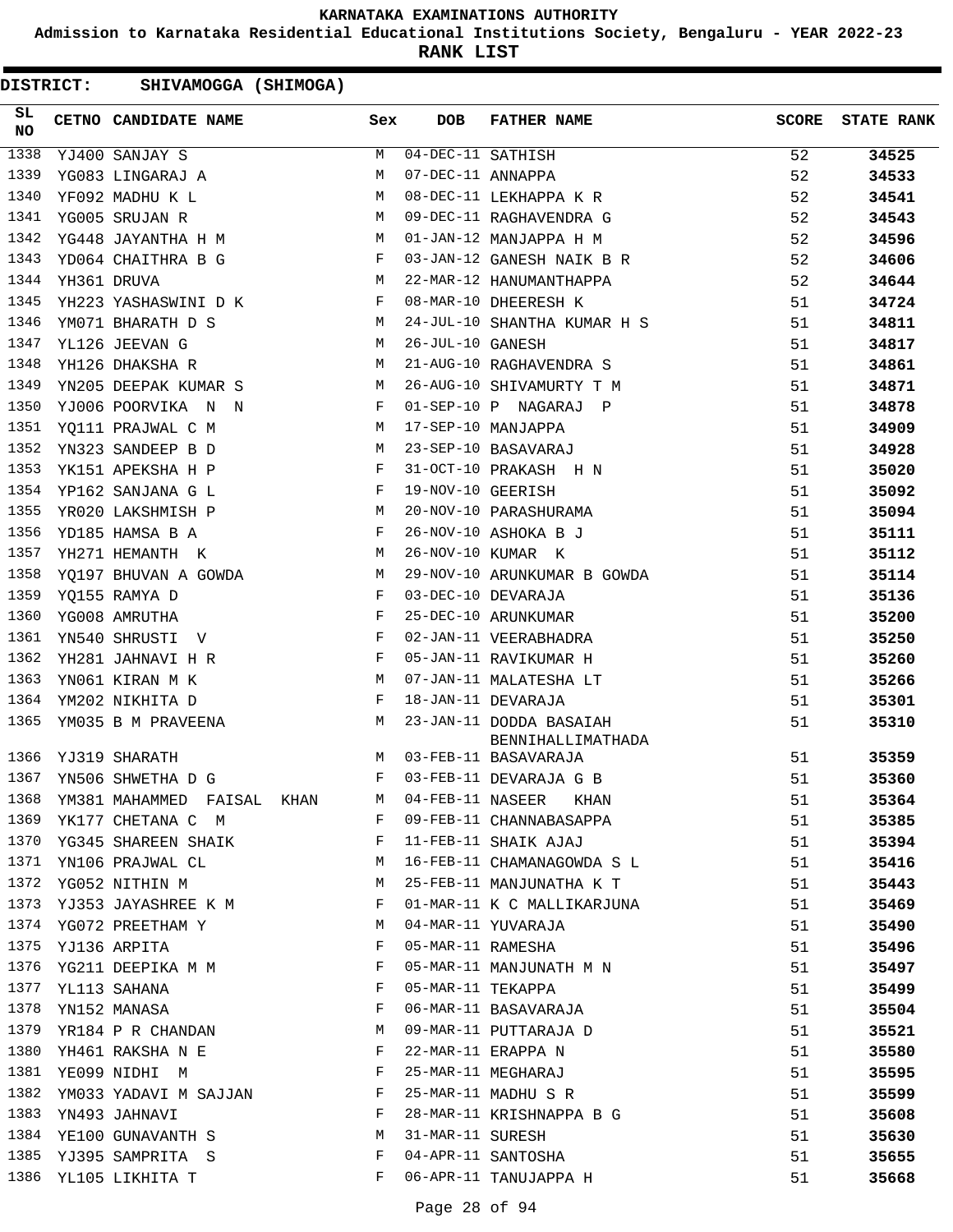**Admission to Karnataka Residential Educational Institutions Society, Bengaluru - YEAR 2022-23**

**RANK LIST**

| SL<br><b>NO</b> | CETNO CANDIDATE NAME                                                              | Sex          | DOB              | FATHER NAME                    | <b>SCORE</b> | <b>STATE RANK</b> |
|-----------------|-----------------------------------------------------------------------------------|--------------|------------------|--------------------------------|--------------|-------------------|
| 1387            | YQ126 SINCHANA R                                                                  | F            |                  | 12-APR-11 RAVEENDRA RAV        | 51           | 35709             |
| 1388            | YK330 MANOJ KUMAR                                                                 | M            |                  | 14-APR-11 KESHAVAMURTY         | 51           | 35717             |
| 1389            | YK147 PRAGNA                                                                      | $\mathbf{F}$ |                  | 16-APR-11 MANJAPPA SHEREGAR    | 51           | 35720             |
| 1390            | YG307 PRIYANKA                                                                    | $\mathbf{F}$ | 16-APR-11 RAVI D |                                | 51           | 35721             |
| 1391            | $\mathbf{F} = \mathbf{F} \times \mathbf{F} \times \mathbf{F}$<br>YH292 TARUNYA R  |              |                  | 17-APR-11 RAMESHA NAIK         | 51           | 35732             |
| 1392            | <b>Experimental Service Service</b><br>YQ123 SHREYA D                             |              |                  | 25-APR-11 DHARMAPPA            | 51           | 35769             |
| 1393            | $\mathbf{F}$<br>YJ067 GAGANA<br>R                                                 |              | 26-APR-11 RAVI S |                                | 51           | 35772             |
| 1394            | YG216 DIGANTH S NAIK                                                              | M            |                  | 29-APR-11 SANTHOSH             | 51           | 35790             |
| 1395            | YJ326 DILEEPA K                                                                   | M            |                  | 30-APR-11 KARIBASAPPA          | 51           | 35794             |
| 1396            | YM380 CHANDAN S<br>$\mathbf{M}$                                                   |              |                  | 01-MAY-11 SURESH BHOVI         | 51           | 35799             |
| 1397            | $\mathbf{F}$ and $\mathbf{F}$ and $\mathbf{F}$<br>YG292 SANJANA G G               |              |                  | 08-MAY-11 GANAPATHI            | 51           | 35829             |
| 1398            | $\mathbf{F}^{\mathrm{c}}$ . The $\mathbf{F}^{\mathrm{c}}$<br>YH262 SWETA S        |              |                  | 09-MAY-11 SURESHA NAIK         | 51           | 35833             |
| 1399            | $\overline{M}$<br>YS062 SWAROOP V                                                 |              |                  | 17-MAY-11 VASANTHA ACHARYA D   | 51           | 35882             |
| 1400            | <b>M</b><br>YN235 BHARGAVA D                                                      |              |                  | 22-MAY-11 DHARMAPPA            | 51           | 35904             |
| 1401            | YJ002 SHANKARGOWDA R T M                                                          |              |                  | 27-MAY-11 RANGAPPA             | 51           | 35936             |
| 1402            | YH444 SHARAT SHARANAYYA<br>M <sub>1</sub><br>STAVARAMATA                          |              |                  | 27-MAY-11 SHARANAYYA           | 51           | 35937             |
| 1403            | YM437 LOHITH G                                                                    |              |                  | M 31-MAY-11 GUNASHEKHARA       | 51           | 35952             |
| 1404            | YF085 KARTHIKA S                                                                  | M            |                  | 03-JUN-11 SHIVAPPA K           | 51           | 35982             |
| 1405            | YF144 SUCHENDRA H H                                                               |              |                  | 03-JUN-11 HARISH H M           | 51           | 35986             |
| 1406            | YL017 DHANUSH M ACHARYA M                                                         |              |                  | 07-JUN-11 MANJUNATHA           | 51           | 36013             |
| 1407            | $M_{\odot}$<br>YN384 SUMANTHRAJ R M                                               |              |                  | 10-JUN-11 RAJAPPA MALAVVARA    | 51           | 36040             |
| 1408            | YG244 RAJESHWARI                                                                  | $$\rm \,F$$  |                  | 11-JUN-11 RAJU NINGAPPA MUDURU | 51           | 36046             |
| 1409            | M <sub>1</sub><br>YH395 VINISHA R                                                 |              |                  | 13-JUN-11 RAMACHANDRA B        | 51           | 36056             |
| 1410            | $\mathbf{F}$ and the contract of the contract of $\mathbf{F}$<br>YH478 ISHWARYA K |              |                  | 14-JUN-11 KRISHNAPPA           | 51           | 36059             |
| 1411            | M<br>YJ431 KISHAN S                                                               |              |                  | 15-JUN-11 SHIVARAMA NAIK       | 51           | 36071             |
| 1412            | YM106 YASHAS T                                                                    | M            |                  | 16-JUN-11 THIMMANAIK           | 51           | 36079             |
| 1413            | YD122 YOGESHA NAIK B                                                              | M            |                  | 16-JUN-11 BHEEMA NAIK          | 51           | 36080             |
| 1414            | YM428 JYOTHI T S                                                                  | F            |                  | 18-JUN-11 SURESH M             | 51           | 36093             |
| 1415            | YM477 KISHAN K T                                                                  | M            |                  | 30-JUN-11 THIRTHARAMESH K S    | 51           | 36157             |
| 1416            | YR139 SHREYA Y                                                                    | F            |                  | 01-JUL-11 YUVARAJA             | 51           | 36175             |
| 1417            | YG325 BINDU K                                                                     | F            |                  | 13-JUL-11 KERIYAPPA            | 51           | 36245             |
| 1418            | YJ417 SUCHITH P                                                                   | M            |                  | 16-JUL-11 PRAVEEN A M          | 51           | 36268             |
| 1419            | YH449 DHANRAJ LAMANI M                                                            |              |                  | 20-JUL-11 CHANDRA NAIK LAMANI  | 51           | 36291             |
| 1420            | YM433 MOHAMMED SAJID MANIYOR M                                                    |              |                  | 20-JUL-11 JAVEED SAB MANIYOR   | 51           | 36292             |
| 1421            | YG297 DIKSHA G SEN                                                                | F            |                  | 21-JUL-11 GOVINDA KUMAR SEN    | 51           | 36299             |
| 1422            | YN200 SHRAVYA K                                                                   | F            |                  | 22-JUL-11 KARIBASAPPA GOWDA    | 51           | 36311             |
| 1423            | YN084 SUBRAMANYA                                                                  | M            |                  | 22-JUL-11 HANUMANTHAPPA        | 51           | 36312             |
| 1424            | YE135 VAISHNAVI T N                                                               | F            |                  | 26-JUL-11 NANDEESH T E         | 51           | 36334             |
| 1425            | YK044 DEEPAK G                                                                    | М            |                  | 06-AUG-11 GANESHNAIK           | 51           | 36398             |
| 1426            | YS005 ANIL K G                                                                    | М            |                  | 09-AUG-11 GANESH K T           | 51           | 36412             |
| 1427            | YS075 KAVYA MG                                                                    | F            | 11-AUG-11 GANESH |                                | 51           | 36428             |
| 1428            | YH065 YASHWANTH Y                                                                 | M            |                  | 22-AUG-11 YALLAPPA             | 51           | 36485             |
| 1429            | YG403 PREKSHA                                                                     | F            | 01-SEP-11 SURESH |                                | 51           | 36521             |
| 1430            | YJ082 TANUJA                                                                      | F            |                  | 03-SEP-11 VENKATESHA           | 51           | 36528             |
| 1431            | YF191 SHRUTIKA M                                                                  | $\mathbf{F}$ |                  | 09-SEP-11 MAHESHA N            | 51           | 36554             |
| 1432            | YN385 SUSHMITHA P                                                                 | $\mathbf{F}$ |                  | 09-SEP-11 PARASAPPA            | 51           | 36555             |
| 1433            | YE051 SUSHMITHA C M CM F                                                          |              |                  | 12-SEP-11 MAHESHWARAPPA C      | 51           | 36573             |
| 1434            | YF055 SPANDANA M C                                                                | F            |                  | 03-OCT-11 CHANNAPPA M S        | 51           | 36654             |
|                 | 1435 YD088 YASHVANTH M                                                            | M            |                  | 03-OCT-11 MALLESH H            | 51           | 36655             |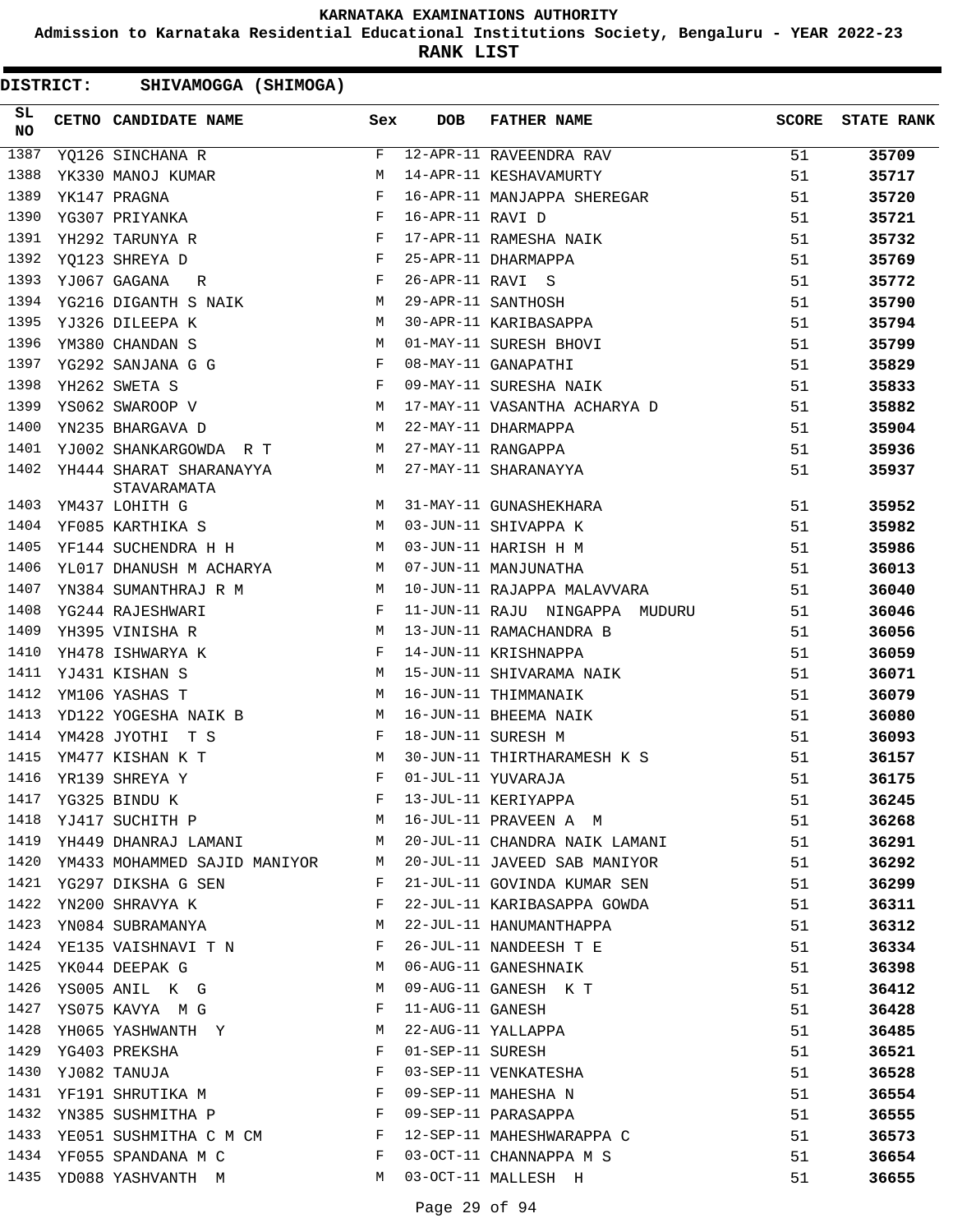**Admission to Karnataka Residential Educational Institutions Society, Bengaluru - YEAR 2022-23**

**RANK LIST**

| <b>DISTRICT:</b> |             | SHIVAMOGGA (SHIMOGA)                       |              |                   |                                                   |              |                   |
|------------------|-------------|--------------------------------------------|--------------|-------------------|---------------------------------------------------|--------------|-------------------|
| SL<br>NO         |             | CETNO CANDIDATE NAME                       | Sex          | <b>DOB</b>        | <b>FATHER NAME</b>                                | <b>SCORE</b> | <b>STATE RANK</b> |
| 1436             |             | YJ111 BHOOMIKA                             | F            |                   | 04-OCT-11 GANESHADODDASIDDAPPANAVARAPPA<br>NAVARA | 51           | 36656             |
| 1437             |             | YD164 SANJANA L                            | F            |                   | 18-OCT-11 LOKESHA K                               | 51           | 36716             |
| 1438             |             | YG100 MITHUN N                             | M            |                   | 21-OCT-11 NARAYANA                                | 51           | 36724             |
| 1439             |             | YG414 MANASVI H N                          | F            |                   | 25-OCT-11 NARAYAN H K                             | 51           | 36731             |
| 1440             |             | YQ206 TANUSHREE N V                        | $\mathbf{F}$ | 28-OCT-11 VEERESH |                                                   | 51           | 36744             |
| 1441             |             | YS120 ARPITHA U A                          | F            |                   | 03-DEC-11 ASHOKA U T                              | 51           | 36878             |
| 1442             |             | YF050 SUJAN K S                            | М            |                   | 28-DEC-11 SHESHAPPA                               | 51           | 36940             |
| 1443             | YN188 TEJAS |                                            | M            |                   | 01-JAN-12 VIJAYAKUMAR                             | 51           | 36954             |
| 1444             |             | YP076 SHREYA Y S                           | $_{\rm F}$   |                   | 24-JAN-12 YOGARAJA                                | 51           | 36974             |
| 1445             |             | YD242 SINCHANA                             | F            |                   | 26-JAN-12 K MANJUNATH                             | 51           | 36978             |
| 1446             |             | YR217 BHUVAN R                             | М            |                   | 22-MAY-10 RAVINDRA                                | 50           | 37091             |
| 1447             |             | YQ256 BHOOMIKA                             | F            |                   | 22-OCT-10 MANJAPPA                                | 50           | 37320             |
| 1448             |             | YR075 MADHUSUDANA S NAIK<br>M <sub>N</sub> |              |                   | 01-NOV-10 SATHISH D                               | 50           | 37356             |
| 1449             |             | YF064 SAKSHI S                             | F            |                   | 09-NOV-10 SATHISH E                               | 50           | 37381             |
| 1450             |             | YM455 ASHWATH S                            | М            |                   | 21-NOV-10 SATYANARAYANA D                         | 50           | 37419             |
| 1451             |             | YM558 ANKITHA G                            | F            |                   | 22-NOV-10 MALLIKARJUNA G                          | 50           | 37425             |
| 1452             |             | YM476 TEJAS G                              | M            |                   | 25-NOV-10 GANESH R                                | 50           | 37435             |
| 1453             |             | YN370 LIKHITH S                            | M            |                   | 17-DEC-10 SATHISH C                               | 50           | 37488             |
| 1454             |             | YN105 ABHISHEK H S                         | M            |                   | 18-DEC-10 SHRINATHA H V                           | 50           | 37491             |
| 1455             |             | YM172 VARSHA H                             | F            |                   | 01-JAN-11 HANUMANTHAPPA                           | 50           | 37580             |
| 1456             |             | YQ249 VARSHA                               | F            |                   | 11-JAN-11 KRISHNAPPA                              | 50           | 37619             |
| 1457             |             | YJ081 INDRAJITH                            | M            |                   | 15-JAN-11 JAI KUMARA                              | 50           | 37634             |
| 1458             |             | YH410 TARUNAKUMAR R K                      | M            |                   | 23-JAN-11 RAMACHANDRA L K                         | 50           | 37663             |
| 1459             |             | YF174 SRUJAN N S                           | M            |                   | 28-JAN-11 SHEKHARA N S                            | 50           | 37679             |
| 1460             |             | YM387 SHARATH G                            | M            | 03-FEB-11 GANESH  |                                                   | 50           | 37701             |
| 1461             |             | YN420 SHASHANK N G                         | M            |                   | 03-FEB-11 GIREESH N                               | 50           | 37702             |
| 1462             |             | YK078 TEJU P                               | M            |                   | 06-FEB-11 PARASHURAMAPPA                          | 50           | 37708             |
| 1463             |             | YN494 AASHITA H G                          | F            |                   | 10-FEB-11 HANUMANTAPPA                            | 50           | 37725             |
|                  |             | 1464 YH364 LATHA N M                       | F            |                   | 10-FEB-11 NAGARAJA M S                            | 50           | 37726             |
|                  |             | 1465 YM378 ANJALI BAI                      |              |                   | F 14-FEB-11 GIRISHA NAIK                          | 50           | 37749             |
| 1466             |             | YK230 HARSHITA V H                         | F            |                   | 16-FEB-11 VIRUPAKSHAPPA E H                       | 50           | 37756             |
| 1467             |             | YG305 HARSHITHA Y                          | F            |                   | 17-FEB-11 YALLAPPA                                | 50           | 37763             |
| 1468             |             | YH402 NIKHITA H                            | F            |                   | 25-FEB-11 HANUMANTHANAIK                          | 50           | 37792             |
| 1469             |             | YN208 BHUMIKA K                            | F            |                   | 27-FEB-11 KRISHNAMURTHI                           | 50           | 37796             |
| 1470             |             | YG289 BINDU N                              | F            |                   | 28-FEB-11 NAGARAJA T                              | 50           | 37801             |
| 1471             |             | YM432 SYED ARBIYA B                        | F            |                   | 04-MAR-11 SYED DASTHAGIR S                        | 50           | 37817             |
| 1472             |             | YN140 TANUJA O                             | F            |                   | 06-MAR-11 OMRAJ M C                               | 50           | 37826             |
| 1473             |             | YH115 THARUN H R                           | М            |                   | 06-MAR-11 RAJANAIK                                | 50           | 37827             |
| 1474             |             | YG353 CHANDRU S                            | М            |                   | 08-MAR-11 SHIVAPPA S                              | 50           | 37835             |
| 1475             |             | YJ365 KIRTHANA                             | F            |                   | 14-MAR-11 PUTTAIAH C H                            | 50           | 37869             |
| 1476             |             | YJ312 NAKUL M S                            | М            |                   | 14-MAR-11 MANJUNATHA                              | 50           | 37870             |
| 1477             |             | YD123 DIVYA M                              | F            |                   | 17-MAR-11 MOHAN KUMAR                             | 50           | 37891             |
| 1478             |             | YH054 SUMUKHA N D                          | М            | 22-MAR-11 NAGARAJ |                                                   | 50           | 37919             |
| 1479             |             | YH113 NANDAN                               | М            |                   | 23-MAR-11 SADANANDA                               | 50           | 37926             |
| 1480             |             | YK041 NAMAN G                              | М            |                   | 24-MAR-11 GANESHA H                               | 50           | 37931             |
| 1481             |             | YH416 NANDITHA                             | F            |                   | 24-MAR-11 TIMMAPPA                                | 50           | 37933             |
| 1482             |             | YM148 SHAMANTH P                           | М            |                   | 28-MAR-11 PRABHAKARA                              | 50           | 37964             |
| 1483             |             | YF125 SINCHARA R                           | F            |                   | 28-MAR-11 RAGHAVENDRA                             | 50           | 37965             |
| 1484             |             | YM194 KEERTHI R                            | F            | 30-MAR-11 RAVI M  |                                                   | 50           | 37969             |
|                  |             |                                            |              |                   |                                                   |              |                   |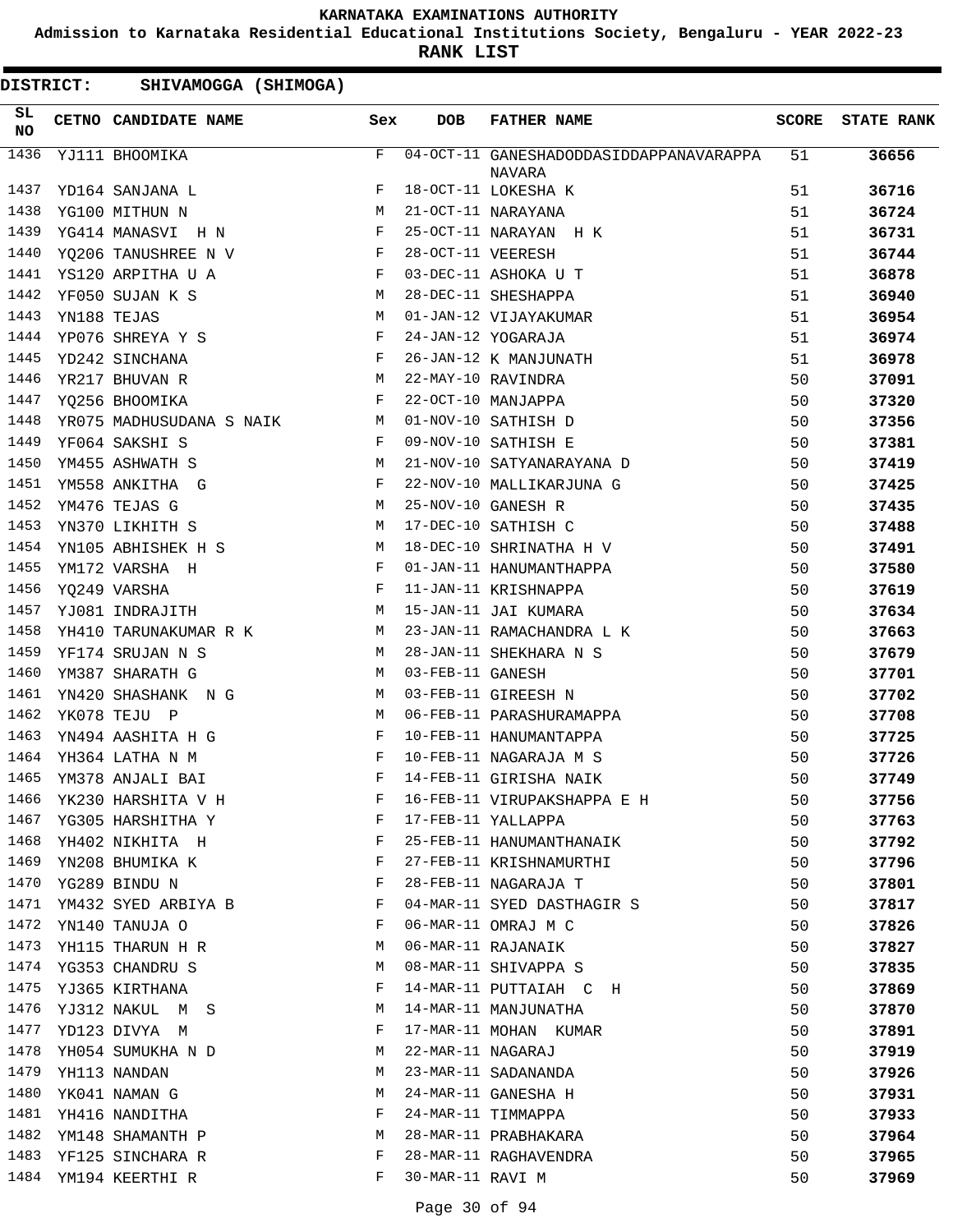**Admission to Karnataka Residential Educational Institutions Society, Bengaluru - YEAR 2022-23**

**RANK LIST**

| SL<br><b>NO</b> | CETNO CANDIDATE NAME                                                                                                                                                                                                                                 | Sex          | <b>DOB</b>        | <b>FATHER NAME</b>                              | SCORE | <b>STATE RANK</b> |
|-----------------|------------------------------------------------------------------------------------------------------------------------------------------------------------------------------------------------------------------------------------------------------|--------------|-------------------|-------------------------------------------------|-------|-------------------|
| 1485            |                                                                                                                                                                                                                                                      |              |                   | YS177 CHANDAN KUMAR V G M 04-APR-11 GURUMURTHY  | 50    | 37985             |
| 1486            | $\mathbf{F}$ and the set of the set of the set of the set of the set of the set of the set of the set of the set of the set of the set of the set of the set of the set of the set of the set of the set of the set of the set of<br>YL037 AMRUTHA M |              |                   | 07-APR-11 M S MALLIKARJUNA                      | 50    | 38005             |
| 1487            | <b>M</b><br>YH213 NISHANTA                                                                                                                                                                                                                           |              |                   | 08-APR-11 CHANDRAPP                             | 50    | 38013             |
| 1488            | $\mathbf{F}$<br>YH048 CHANDANA M                                                                                                                                                                                                                     |              |                   | 11-APR-11 MANJUNATHA                            | 50    | 38029             |
| 1489            | $\mathbf{F}$<br>YN405 YASHODHA S                                                                                                                                                                                                                     |              |                   | 11-APR-11 SHUBHASHCHANDRAPPA                    | 50    | 38037             |
| 1490            | YF166 AKSHAYA H R M                                                                                                                                                                                                                                  |              |                   | 26-APR-11 RAGHAVENDRA                           | 50    | 38118             |
| 1491            | M<br>YQ141 SUJITH M S                                                                                                                                                                                                                                |              |                   | 28-APR-11 SURESH KUMAR M L                      | 50    | 38134             |
| 1492            | YJ303 LAVANYA A I $\hfill$ $\hfill$ F                                                                                                                                                                                                                |              |                   | 03-MAY-11 ASHOK S I                             | 50    | 38157             |
| 1493            | YN116 CHANDANA S H                                                                                                                                                                                                                                   |              |                   | 08-MAY-11 SHIVAPPA H                            | 50    | 38185             |
| 1494            | $\mathbf{F}^{\mathcal{A}}_{\mathcal{A}}=\mathbf{F}^{\mathcal{A}}_{\mathcal{A}}\mathbf{F}^{\mathcal{A}}_{\mathcal{A}}$<br>YR180 NAVYA S                                                                                                               |              |                   | 09-MAY-11 SATEESH G                             | 50    | 38196             |
| 1495            | YF123 SHASHANK V R M                                                                                                                                                                                                                                 |              |                   | 18-MAY-11 RAGHAVENDRA                           | 50    | 38235             |
| 1496            | $\mathbf{F}$<br>YH175 GAGAN                                                                                                                                                                                                                          |              |                   | 24-MAY-11 PARASHURAM                            | 50    | 38266             |
| 1497            | $\mathbf F$<br>YN432 DIVYA                                                                                                                                                                                                                           |              |                   | 27-MAY-11 SHIVAKUMARA                           | 50    | 38281             |
| 1498            | YP113 DIKSHITH T HUNDI M                                                                                                                                                                                                                             |              |                   | 28-MAY-11 TARAKESH                              | 50    | 38289             |
| 1499            | YD230 CHANDAN B S<br>M <sub>N</sub>                                                                                                                                                                                                                  |              |                   | 30-MAY-11 SHRIKUMARSWAMI B P                    | 50    | 38307             |
| 1500            | YH418 SWAPNA                                                                                                                                                                                                                                         |              |                   | 03-JUN-11 PARASAPPA                             | 50    | 38341             |
| 1501            | YG299 INCHARA L                                                                                                                                                                                                                                      |              |                   | 04-JUN-11 LOKESHA M                             | 50    | 38343             |
| 1502            | YJ399 PRIYANKA                                                                                                                                                                                                                                       |              |                   | 09-JUN-11 CHANNANAIK                            | 50    | 38375             |
| 1503            | YS107 TANUSHREE H V F                                                                                                                                                                                                                                |              |                   | 10-JUN-11 VENKATESHA H V                        | 50    | 38383             |
| 1504            | M<br>YK292 RAHUL J C                                                                                                                                                                                                                                 |              |                   | 13-JUN-11 JAYAKUMAR M C<br>15-JUN-11 MAHENDRA   | 50    | 38393             |
| 1505            | YS063 POORVIKA<br>M <sub>N</sub>                                                                                                                                                                                                                     | $\mathbf{F}$ |                   |                                                 | 50    | 38402             |
| 1506            | M <sub>N</sub><br>YN068 YOGESH                                                                                                                                                                                                                       |              |                   | 15-JUN-11 NAGARAJA KUMBARA                      | 50    | 38403             |
| 1507            | $\mathbb{R}^n$ . The contract of the state $\mathbb{R}^n$<br>YM195 SHALINI D                                                                                                                                                                         |              |                   | 19-JUN-11 M DEVENDRAPPA                         | 50    | 38431             |
| 1508            | YG378 AKSHAY K A M                                                                                                                                                                                                                                   |              |                   | 23-JUN-11 ARUNKUMAR K R                         | 50    | 38450             |
| 1509            | YF110 BHUVAN                                                                                                                                                                                                                                         | M            |                   | 23-JUN-11 SHIVANANDA                            | 50    | 38451             |
| 1510            | YS178 ADVI J L                                                                                                                                                                                                                                       | F            |                   | 30-JUN-11 LOKESH MURTHI J D                     | 50    | 38496             |
| 1511            | $\mathbf{F}$ and $\mathbf{F}$<br>YF198 KEERTHANA                                                                                                                                                                                                     |              |                   | 30-JUN-11 SHIVAPPA B                            | 50    | 38499             |
| 1512            | $\mathbf{F}$<br>YK213 SNEHA S                                                                                                                                                                                                                        |              |                   | 02-JUL-11 SHANKRAPPA<br>11-JUL-11 PARASAPPA G M | 50    | 38520             |
| 1513            | YQ211 TARUNKUMAR                                                                                                                                                                                                                                     | M            |                   |                                                 | 50    | 38573             |
| 1514            | YL133 SHWETHA D C                                                                                                                                                                                                                                    | F            |                   | 17-JUL-11 CHANDRASHEKHARA                       | 50    | 38611             |
|                 | 1515 YS080 KRUTHIKA S                                                                                                                                                                                                                                | $\mathbf F$  |                   | 24-JUL-11 SHIVAKUMAR N L                        | 50    | 38650             |
| 1516            | YM303 KARTHIK NAIK H                                                                                                                                                                                                                                 | M            |                   | 27-JUL-11 HARISH NAIK                           | 50    | 38659             |
| 1517            | YN273 MANASA H                                                                                                                                                                                                                                       | F            |                   | 01-AUG-11 HANUMANTAGOWDA                        | 50    | 38689             |
| 1518            | YJ414 JAYANTHI P D                                                                                                                                                                                                                                   | F            |                   | 05-AUG-11 DHOOLAPPA P                           | 50    | 38708             |
| 1519            | YJ369 YATHIKSHA R                                                                                                                                                                                                                                    | F            |                   | 09-AUG-11 RAVISHANKARA S                        | 50    | 38731             |
| 1520            | YJ195 KRUSHNA R D                                                                                                                                                                                                                                    | M            | 11-AUG-11 RAJAPPA |                                                 | 50    | 38737             |
| 1521            | YD030 ANJALI                                                                                                                                                                                                                                         | F            |                   | 20-AUG-11 KRISHNAPPA                            | 50    | 38788             |
| 1522            | YN276 SUMAN M                                                                                                                                                                                                                                        | М            |                   | 22-AUG-11 MALATESHA                             | 50    | 38798             |
| 1523            | YQ006 YASHAVANTA L                                                                                                                                                                                                                                   | M            |                   | 22-AUG-11 LINGA NAIK                            | 50    | 38799             |
| 1524            | YH370 SRINIDHI M                                                                                                                                                                                                                                     | F            |                   | 27-AUG-11 MURUGAN S                             | 50    | 38824             |
| 1525            | YQ145 SAHANA H P                                                                                                                                                                                                                                     | F            |                   | 28-AUG-11 H PARAMESHWARAPPA                     | 50    | 38829             |
| 1526            | YL048 PRERANA                                                                                                                                                                                                                                        | F            |                   | 31-AUG-11 PARASHURAMA                           | 50    | 38837             |
| 1527            | YN355 VIDYA K M                                                                                                                                                                                                                                      | F            |                   | 01-SEP-11 MAHABALESHWARA K N                    | 50    | 38843             |
| 1528            | YH300 PRUTVIRAJ NAIK K                                                                                                                                                                                                                               | M            |                   | 12-SEP-11 KUMARA L                              | 50    | 38893             |
| 1529            | YM230 ROHAN M H MALESH<br>HEEPPARGI                                                                                                                                                                                                                  | М            |                   | 29-SEP-11 MALESH SHIVAPPA HEEPPARGI             | 50    | 38962             |
|                 | 1530 YG467 SHRAVANTHI                                                                                                                                                                                                                                | F            | 07-OCT-11 LOKESH  |                                                 | 50    | 38993             |
| 1531            | YH107 SHWETHA                                                                                                                                                                                                                                        | F            |                   | 19-OCT-11 RAVEENDRA KUMARA                      | 50    | 39038             |
| 1532            | YR074 MANOJ P K                                                                                                                                                                                                                                      | М            |                   | 22-OCT-11 PANDURANGA                            | 50    | 39049             |
|                 | 1533 YF090 NIKIL K V                                                                                                                                                                                                                                 | М            |                   | 29-OCT-11 VEERABHADRAPPA K G                    | 50    | 39079             |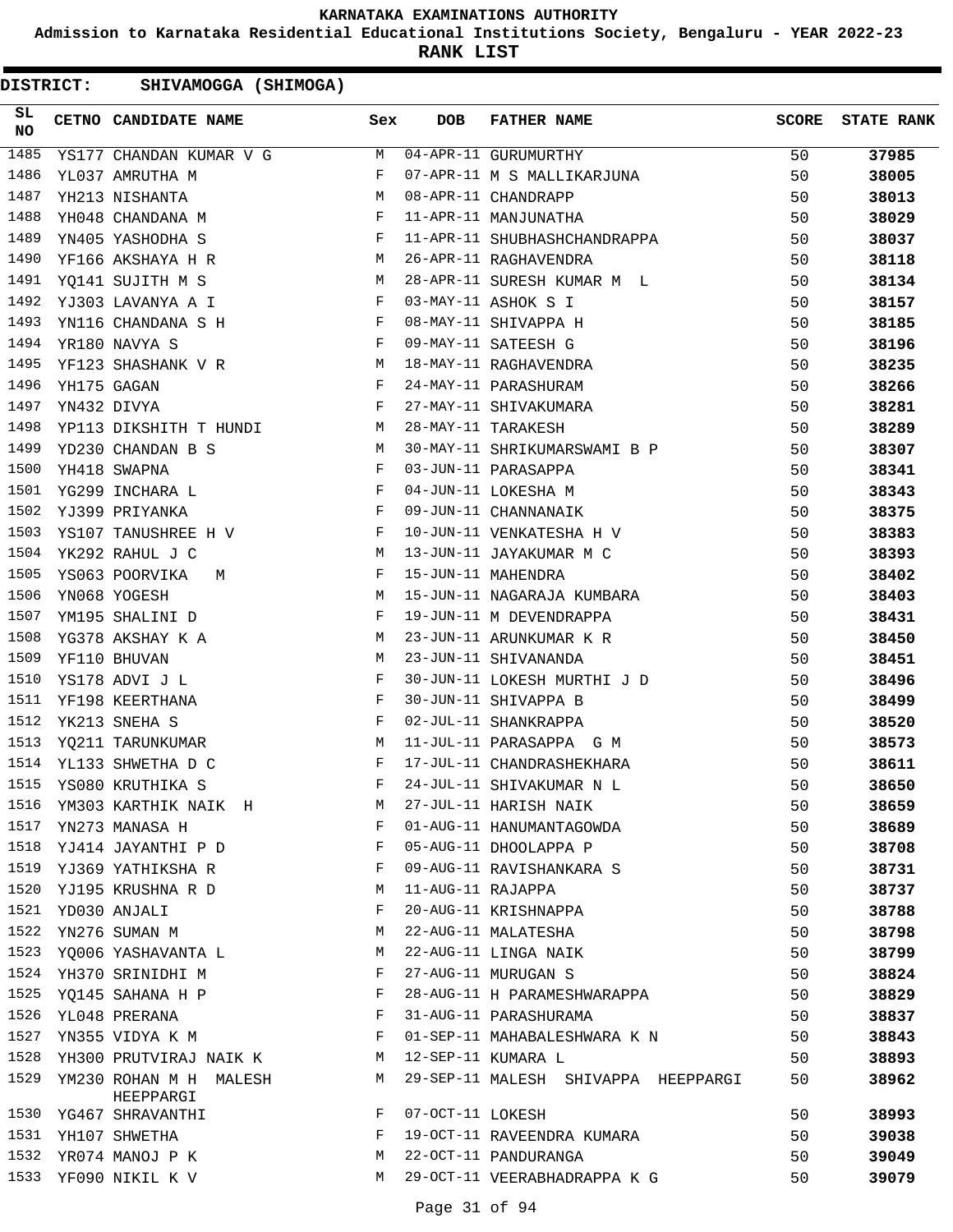**Admission to Karnataka Residential Educational Institutions Society, Bengaluru - YEAR 2022-23**

**RANK LIST**

DISTRICT: SHIVAMOGGA (SHIMOGA)

| SL<br><b>NO</b> | CETNO CANDIDATE NAME Sex                                                            |              | <b>DOB</b>         | <b>FATHER NAME</b>                     | <b>SCORE</b> | <b>STATE RANK</b> |
|-----------------|-------------------------------------------------------------------------------------|--------------|--------------------|----------------------------------------|--------------|-------------------|
| 1534            | YM574 KAVANA N                                                                      | F            |                    | 14-NOV-11 NAGARAJA T                   | 50           | 39139             |
| 1535            | YD012 MAHALAXMI N                                                                   | F            |                    | 18-NOV-11 NANJUNDAPPA                  | 50           | 39152             |
| 1536            | $\mathbf{F}$<br>YF040 ANANYA S A                                                    |              |                    | 21-NOV-11 SHEKARAPPA A K               | 50           | 39164             |
| 1537            | YM379 NAMITHCHANDRA K M                                                             |              |                    | 23-NOV-11 KUMARASWAMY R                | 50           | 39173             |
| 1538            | <b>M</b><br>YP035 BHUVAN P                                                          |              |                    | 28-NOV-11 PRABHU H                     | 50           | 39192             |
| 1539            | $\mathbf{F}$ and $\mathbf{F}$ and $\mathbf{F}$<br>YS129 IMPANA                      |              |                    | 28-NOV-11 RAGHAVENDRA MR               | 50           | 39193             |
| 1540            | M<br>YE167 LAVA NAIK P                                                              |              |                    | 07-DEC-11 PURYA NAIK                   | 50           | 39216             |
| 1541            | YK194 GOWRAMMA S                                                                    | F            |                    | 09-DEC-11 SHIVAPPA B                   | 50           | 39220             |
| 1542            | YJ286 LOHIT M<br>M <sub>N</sub>                                                     |              |                    | 13-MAY-10 MOTLA NAIK                   | 49           | 39485             |
| 1543            | M<br>YK183 DARSHAN D                                                                |              |                    | 25-JUL-10 DAYANANDA                    | 49           | 39544             |
| 1544            | YN268 ADARSHA K                                                                     | M            | 16-AUG-10 KOTESHA  |                                        | 49           | 39576             |
| 1545            | YN228 PRANEETH N B M                                                                |              |                    | 10-SEP-10 NAGARAJ S B                  | 49           | 39628             |
| 1546            | YN414 BHARATH S K<br><b>M</b>                                                       |              |                    | 27-SEP-10 SHIVAPPA KYSANOORA           | 49           | 39655             |
| 1547            | $\mathbf{F}$ and $\mathbf{F}$ and $\mathbf{F}$<br>YS031 HARSHITHA<br>H S            |              |                    | 29-OCT-10 SOMASHEKARA H M              | 49           | 39767             |
| 1548            | M<br>YN222 MANU D                                                                   |              |                    | 04-NOV-10 DHARMAPPA                    | 49           | 39789             |
| 1549            | $\mathbb{F}^{\mathbb{Z}}$ . The state $\mathbb{F}^{\mathbb{Z}}$<br>YP044 AMBIKA M A |              | 17-NOV-10 ANNAPPA  |                                        | 49           | 39827             |
| 1550            | $\mathbf{F}$ . The set of $\mathbf{F}$<br>YQ133 IKRA ANJUM                          |              |                    | 11-DEC-10 K H RAFIQ AHAMAD 49          |              | 39903             |
| 1551            | $\mathbb F$ . The set of $\mathbb F$<br>YQ012 THRIVENI                              |              |                    | 12-DEC-10 SHIVAPPA                     | 49           | 39910             |
| 1552            | M<br>YP070 SANKETH P A                                                              |              |                    | 23-DEC-10 PUTTAPPA D ENAKONDI          | 49           | 39949             |
| 1553            | YF066 SHASHANK S V                                                                  | M            |                    | 06-JAN-11 VIJENDRA                     | 49           | 40038             |
| 1554            | YQ250 PRAJVAL VEERESH NRLLIKOPPA M                                                  |              |                    | 09-JAN-11 VEERESH KALAPPA NELLIKOPPA   | 49           | 40048             |
| 1555            | YN178 SANDYA                                                                        | F            | 09-JAN-11 HEMAPPA  |                                        | 49           | 40049             |
| 1556            | YM506 DHANYATHA P                                                                   | F            |                    | 11-JAN-11 PRASAD Y                     | 49           | 40056             |
| 1557            | YM089 VINUTH B                                                                      | M            | 17-JAN-11 BASKAR   |                                        | 49           | 40079             |
| 1558            | $\mathbf{F}$<br>YH405 SPANDANA                                                      |              | 30-JAN-11 SURESHA  |                                        | 49           | 40134             |
| 1559            | $\mathbf{F}$<br>YF069 DISHA                                                         |              | 03-FEB-11 RAVISHA  |                                        | 49           | 40144             |
| 1560            | YK216 PRIYADARSINI G L F                                                            |              |                    | 03-FEB-11 G H LOKESH                   | 49           | 40146             |
| 1561            | YJ126 GIRIJA                                                                        | $\mathbf{F}$ |                    | 09-FEB-11 CHANDRAPPA                   | 49           | 40168             |
| 1562            | M <sub>1</sub><br>YD200 KHUSHWANTH V                                                |              |                    | 09-FEB-11 VIJENDRA<br>S                | 49           | 40169             |
| 1563            | YK188 DIKSHITH H S                                                                  | М            |                    | 14-FEB-11 SHIVA SHANKAR H V            | 49           | 40192             |
| 1564            | YN529 SUPRITHA                                                                      | F            |                    | 22-FEB-11 SANTHOSHS                    | 49           | 40227             |
| 1565            | YM307 TANU L                                                                        | F            |                    | 23-FEB-11 LAKSHMANA C                  | 49           | 40230             |
| 1566            | YP174 DEEPIKA K                                                                     | F            |                    | 06-MAR-11 KRISHNAPPA                   | 49           | 40286             |
| 1567            | $\mathbf{F}$ and the state of the state $\mathbf{F}$<br>YR220 CHANDANA S            |              |                    | 08-MAR-11 SHIVALINGAPPA                | 49           | 40295             |
| 1568            | M<br>YN422 SUJAN J D                                                                |              |                    | 16-MAR-11 JAGADISH D                   | 49           | 40340             |
| 1569            | YJ427 SAMPATH H                                                                     | M            |                    | 17-MAR-11 HANUMANTAPPA                 | 49           | 40348             |
| 1570            | YM264 PRAJWAL V<br><b>M</b>                                                         |              |                    | 19-MAR-11 VIJAYA KUMARA S V 49         |              | 40355             |
| 1571            | YS165 MANJUNATHA K S K S M                                                          |              |                    | 22-MAR-11 SUNDRESHA K V K V (49)       |              | 40368             |
| 1572            | YL023 NESARA                                                                        | F            |                    | 23-MAR-11 RAGHUPATHI                   | 49           | 40379             |
| 1573            | YH183 RAKSHITA BASANAGOUDA NADLAR F                                                 |              |                    | 23-MAR-11 BASANAGOUDA TIRUKAPPA NADLAR | 49           | 40380             |
|                 | 1574 YM488 SHARAVANTHI L                                                            | F            |                    | 29-MAR-11 LAKSMAN H                    | 49           | 40411             |
| 1575            | YR002 PARNIKA P C                                                                   | F            |                    | 31-MAR-11 PUTTARAJU M C                | 49           | 40423             |
| 1576            | YJ232 SUJAN KUMAR                                                                   | M            |                    | 01-APR-11 MEGHARAJ                     | 49           | 40429             |
| 1577            | YR191 SUSHANTHA H                                                                   | M            |                    | 01-APR-11 KALAPPA H S                  | 49           | 40430             |
| 1578            | YG232 SINCHANA S G F                                                                |              |                    | 04-APR-11 GIRISH S V                   | 49           | 40443             |
| 1579            | YE156 APOORVA                                                                       | F            |                    | 06-APR-11 HANUMANTHAPPA R              | 49           | 40452             |
| 1580            | YK055 CHARAN C M M                                                                  |              |                    | 06-APR-11 MARUTHI C B                  | 49           | 40454             |
| 1581            | YH200 MANOJ KUMAR G R M                                                             |              |                    | 15-APR-11 RAMESH G T                   | 49           | 40513             |
| 1582            | YS018 ANVIT B T                                                                     | M            |                    | 18-APR-11 TIMMAPPA B R                 | 49           | 40523             |
|                 | 1583 YD109 NAGARATHNA NA                                                            |              | F 18-APR-11 ANANDA |                                        | 49           | 40526             |

Page 32 of 94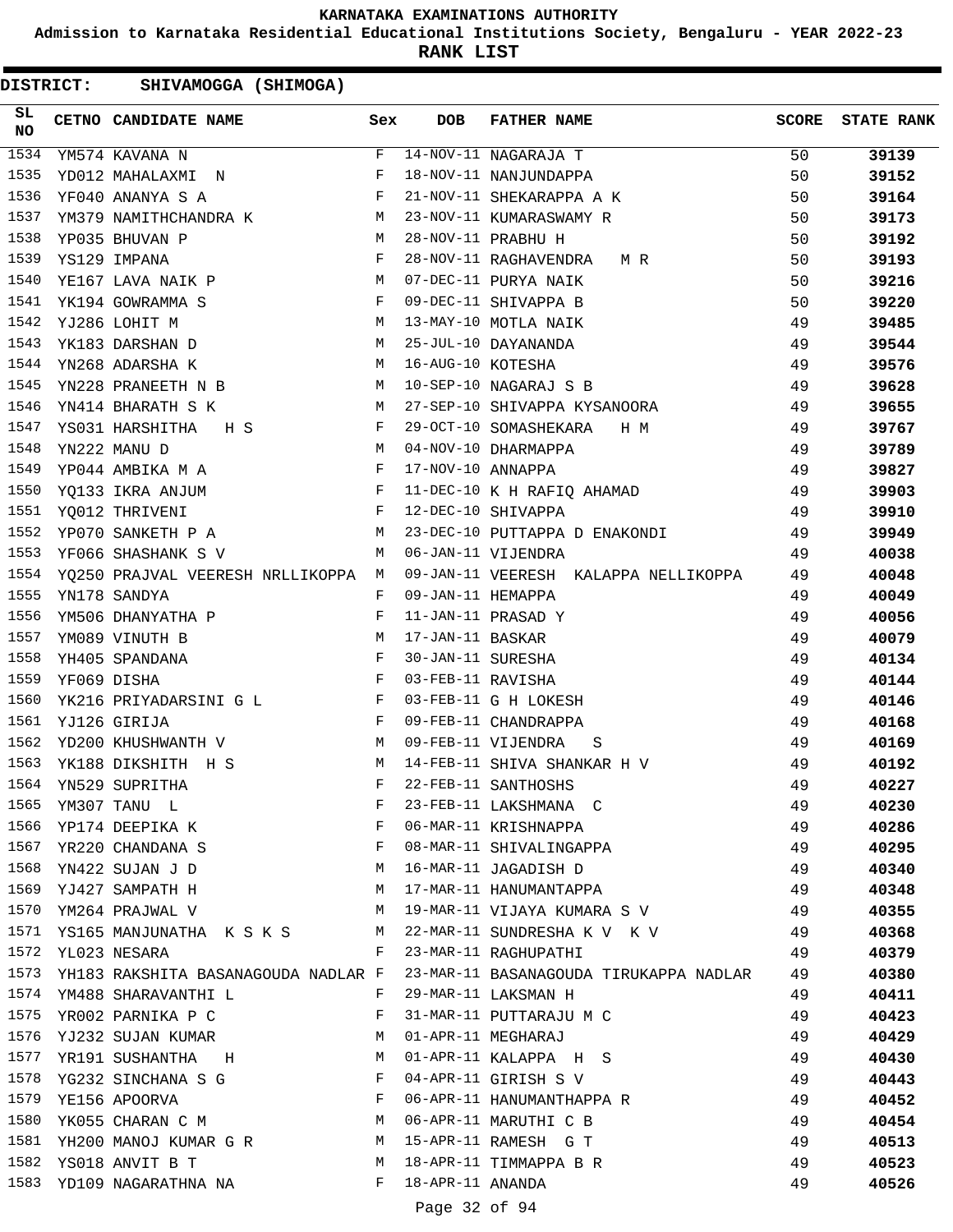**Admission to Karnataka Residential Educational Institutions Society, Bengaluru - YEAR 2022-23**

**RANK LIST**

| SL<br>NO |                  | CETNO CANDIDATE NAME Sex                                                                                                                                                                                                                                |              | <b>DOB</b>        | <b>FATHER NAME</b>                     | <b>SCORE</b> | <b>STATE RANK</b> |
|----------|------------------|---------------------------------------------------------------------------------------------------------------------------------------------------------------------------------------------------------------------------------------------------------|--------------|-------------------|----------------------------------------|--------------|-------------------|
| 1584     |                  | YM103 BHAVANA R                                                                                                                                                                                                                                         | F            |                   | $\overline{23 - APR} - 11$ RAJAPPA S N | 49           | 40548             |
| 1585     |                  | <b>M</b><br>YQ070 MANJUNATHA D                                                                                                                                                                                                                          |              |                   | 30-APR-11 DEVARAJA S                   | 49           | 40589             |
| 1586     |                  | YN444 SINDHU M                                                                                                                                                                                                                                          | $\mathbf{F}$ |                   | 02-MAY-11 MALATHESHA B M               | 49           | 40601             |
| 1587     |                  | $\mathbf{F}$ and $\mathbf{F}$ and $\mathbf{F}$<br>YE047 LILAVATHI D                                                                                                                                                                                     |              |                   | 03-MAY-11 DEVARAJ BC                   | 49           | 40604             |
| 1588     |                  | YG484 SOWJANYA S<br>and the state of the state of the state of the state of the state of the state of the state of the state of the                                                                                                                     |              |                   | 08-MAY-11 SHANTHARAMA G                | 49           | 40636             |
| 1589     |                  | $\mathbf M$<br>YG114 JEEVAN K M                                                                                                                                                                                                                         |              | 11-MAY-11 MOHANA  |                                        | 49           | 40649             |
| 1590     |                  | YR127 MUYIN RAZA                                                                                                                                                                                                                                        | M            |                   | 15-MAY-11 RAJBUDDEIN T M               | 49           | 40679             |
| 1591     |                  | YN356 SUKANYA M                                                                                                                                                                                                                                         | F            |                   | 25-MAY-11 MALLESHA                     | 49           | 40753             |
| 1592     |                  | YF170 DILEEPA H R<br><b>M</b>                                                                                                                                                                                                                           |              |                   | 26-MAY-11 RAVI H B                     | 49           | 40756             |
| 1593     |                  | $M_{\rm H}$ and $M_{\rm H}$<br>YG302 SUMAN<br>D SOUZA                                                                                                                                                                                                   |              |                   | 29-MAY-11 SUNIL D SOUZA                | 49           | 40778             |
| 1594     |                  | $\mathbf{F}$ . The set of $\mathbf{F}$<br>YM518 KEERTHANA C S                                                                                                                                                                                           |              |                   | 03-JUN-11 SWAMY C N S                  | 49           | 40818             |
| 1595     |                  | YH363 DEEKSHITHA K E F                                                                                                                                                                                                                                  |              |                   | 07-JUN-11 VEERACHARI B                 | 49           | 40841             |
| 1596     |                  | YK310 SHIVAKUMAR<br><b>Example 19</b> May 19 May 19 May 19 May 19 May 19 May 19 May 19 May 19 May 19 May 19 May 19 May 19 May 19 May 19 May 19 May 19 May 19 May 19 May 19 May 19 May 19 May 19 May 19 May 19 May 19 May 19 May 19 May 19 May 19 May 19 |              |                   | 10-JUN-11 KUBERNAIK                    | 49           | 40870             |
| 1597     |                  | $\mathbf{F}$ and $\mathbf{F}$ and $\mathbf{F}$<br>YH409 GOUTHAMI M M                                                                                                                                                                                    |              |                   | 21-JUN-11 MALLESHAPPA                  | 49           | 40941             |
| 1598     |                  | YN294 SPRUTHI H E                                                                                                                                                                                                                                       | $\mathbf{F}$ |                   | 25-JUN-11 ERESHA H C                   | 49           | 40973             |
| 1599     |                  | $\mathbb F$<br>YG329 KAVANA KS                                                                                                                                                                                                                          |              |                   | 29-JUN-11 SATYANARAYANA K M            | 49           | 40991             |
| 1600     |                  | YK295 KAVANA<br>and the state of the Fig.                                                                                                                                                                                                               |              |                   | 04-JUL-11 MALLIKARJUNA                 | 49           | 41026             |
| 1601     |                  | YN487 INDRAJEETH N M                                                                                                                                                                                                                                    |              |                   | 12-JUL-11 NAGARAJA                     | 49           | 41074             |
| 1602     |                  | YQ045 DEEPAK G                                                                                                                                                                                                                                          | M            | 15-JUL-11 GANESHA |                                        | 49           | 41088             |
| 1603     |                  | YM082 VIDYA                                                                                                                                                                                                                                             | F            | 20-JUL-11 JAYARAM |                                        | 49           | 41132             |
| 1604     |                  | $\mathbf{F}$ and the contract of $\mathbf{F}$<br>YJ292 KAVYA V K                                                                                                                                                                                        |              |                   | 27-JUL-11 VIRUPAKSHAPPA V K            | 49           | 41171             |
| 1605     |                  | YL101 AISHWARYA G N F                                                                                                                                                                                                                                   |              |                   | 31-JUL-11 JNANA PRAKASHA N             | 49           | 41196             |
| 1606     |                  | YJ040 NITHYASHRI                                                                                                                                                                                                                                        | $\mathbf{F}$ |                   | 03-AUG-11 REVANAPPA                    | 49           | 41213             |
| 1607     |                  | YR142 NIKHIL KUMAR N H                                                                                                                                                                                                                                  |              |                   | 04-AUG-11 NAGARAJA                     | 49           | 41219             |
| 1608     |                  | YH158 RAGHU<br>$M_{\rm H}$ and $M_{\rm H}$                                                                                                                                                                                                              |              |                   | 06-AUG-11 P N BASAVARAJAPPA            | 49           | 41233             |
| 1609     |                  | YM150 PAVAN SHANKAR M                                                                                                                                                                                                                                   |              |                   | 08-AUG-11 SHANKARAPPA                  | 49           | 41243             |
| 1610     |                  | YH318 NURAIN                                                                                                                                                                                                                                            | F            |                   | 18-AUG-11 MANSUR ALI                   | 49           | 41295             |
| 1611     |                  | YS030 ABHAY SHETTY M                                                                                                                                                                                                                                    |              |                   | 19-AUG-11 SUNDERA SHETTY               | 49           | 41299             |
| 1612     |                  | YL098 SHREENIVASA NAIK M                                                                                                                                                                                                                                |              |                   | 19-AUG-11 VIJAYA NAIK                  | 49           | 41303             |
| 1613     |                  | YG274 KARTHIKA A R                                                                                                                                                                                                                                      | M            |                   | 23-AUG-11 RAGHAVENDRA A R              | 49           | 41318             |
|          | 1614 YQ178 VIDYA |                                                                                                                                                                                                                                                         | F            | 23-AUG-11 KOTESH  |                                        | 49           | 41322             |
| 1615     |                  | YM374 PRAJNA S R                                                                                                                                                                                                                                        | F            |                   | 28-AUG-11 RAVIKUMAR G C                | 49           | 41351             |
| 1616     |                  | YD056 ROOPA T                                                                                                                                                                                                                                           | F            |                   | 02-SEP-11 TUKARAMA B                   | 49           | 41373             |
| 1617     |                  | M<br>YP139 MANOHARA M                                                                                                                                                                                                                                   |              |                   | 07-SEP-11 MANJUNATHA R                 | 49           | 41395             |
| 1618     |                  | YK134 KISHORA J P                                                                                                                                                                                                                                       | M            |                   | 09-SEP-11 PARASHURAMA                  | 49           | 41403             |
| 1619     |                  | YH373 GURUPRASAD K H<br><b>M</b>                                                                                                                                                                                                                        |              |                   | 10-SEP-11 KUMAR H S                    | 49           | 41406             |
| 1620     |                  | YK100 TEJASWINI                                                                                                                                                                                                                                         | F            |                   | 20-SEP-11 RAVICHANDRA                  | 49           | 41455             |
| 1621     |                  | YJ086 BHOOMIKA C                                                                                                                                                                                                                                        | F            |                   | 04-OCT-11 CHENNESH GONAL               | 49           | 41501             |
| 1622     |                  | YG306 NIKHITHA                                                                                                                                                                                                                                          | F            |                   | 07-OCT-11 YOGENDRA                     | 49           | 41514             |
| 1623     |                  | YJ355 SANJANA S G                                                                                                                                                                                                                                       | F            |                   | 08-OCT-11 SHIVAJAPPA                   | 49           | 41518             |
| 1624     |                  | YS092 GANAVI A G                                                                                                                                                                                                                                        | F            |                   | 29-OCT-11 GANGADHAR A R                | 49           | 41601             |
| 1625     |                  | YG130 PRUTHVI                                                                                                                                                                                                                                           | F            |                   | 31-OCT-11 NAGARAJA                     | 49           | 41615             |
| 1626     |                  | YN492 PRANATHI                                                                                                                                                                                                                                          | F            |                   | 18-NOV-11 VASANTHAKUMARA               | 49           | 41674             |
| 1627     |                  | YD243 PRERANA H                                                                                                                                                                                                                                         | F            |                   | 22-NOV-11 HARISH C                     | 49           | 41692             |
| 1628     |                  | YK350 SHRAVYA B                                                                                                                                                                                                                                         | F            |                   | 22-NOV-11 BHEEMA NAIK                  | 49           | 41693             |
| 1629     |                  | YH174 PAVITRA H K                                                                                                                                                                                                                                       | F            |                   | 12-DEC-11 HALAPPA B K                  | 49           | 41746             |
| 1630     |                  | YM522 NIREEKSHA                                                                                                                                                                                                                                         | F            |                   | 15-DEC-11 SHIVAKUMAR                   | 49           | 41755             |
| 1631     |                  | YH233 SAARIKA TH                                                                                                                                                                                                                                        | F            |                   | 15-DEC-11 HARISH T                     | 49           | 41757             |
| 1632     |                  | YS153 NANDITHA H S                                                                                                                                                                                                                                      | F            |                   | 24-DEC-11 SATHISHA                     | 49           | 41787             |
| 1633     |                  | YN251 BHARATHI                                                                                                                                                                                                                                          | F            |                   | 30-DEC-11 RAJANAIK LATE                | 49           | 41802             |
|          |                  |                                                                                                                                                                                                                                                         |              |                   |                                        |              |                   |
|          |                  |                                                                                                                                                                                                                                                         |              | Page 33 of 94     |                                        |              |                   |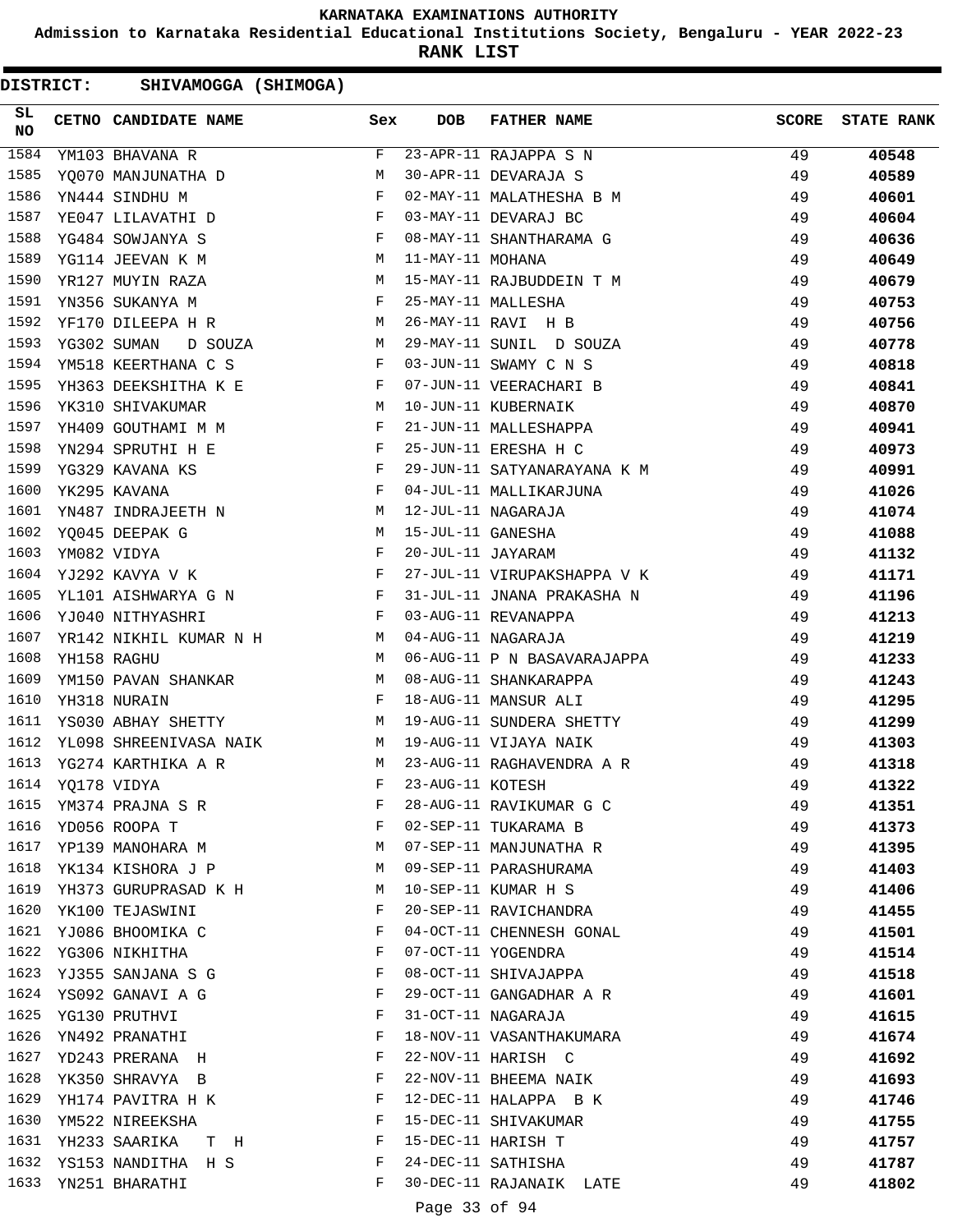**Admission to Karnataka Residential Educational Institutions Society, Bengaluru - YEAR 2022-23**

**RANK LIST**

| SL<br><b>NO</b> |                  | CETNO CANDIDATE NAME Sex                                                                                                                                                                                                                             |              | <b>DOB</b>        | FATHER NAME                   | SCORE | <b>STATE RANK</b> |
|-----------------|------------------|------------------------------------------------------------------------------------------------------------------------------------------------------------------------------------------------------------------------------------------------------|--------------|-------------------|-------------------------------|-------|-------------------|
| 1634            |                  | YE069 SADHANA C                                                                                                                                                                                                                                      | F            |                   | 03-FEB-12 CHANDRASHEKARA RAO  | 49    | 41848             |
| 1635            |                  | YM245 NIKHITHA C                                                                                                                                                                                                                                     | F            |                   | 14-MAR-12 CHANDRA BHOVI       | 49    | 41860             |
| 1636            |                  | YH040 NAYANA                                                                                                                                                                                                                                         | $\mathbf{F}$ |                   | 21-JUL-10 KARIBASAPPA         | 48    | 42064             |
| 1637            |                  | YG106 MAHANTHA H K M                                                                                                                                                                                                                                 |              |                   | 11-AUG-10 KESHAVAMURTHY H V   | 48    | 42095             |
| 1638            |                  | YH456 UDAYKUMAR BP<br><b>M</b>                                                                                                                                                                                                                       |              |                   | 28-SEP-10 PUTTAPPA            | 48    | 42187             |
| 1639            |                  | $\mathbf{F}$ and the set of the set of the set of the set of the set of the set of the set of the set of the set of the set of the set of the set of the set of the set of the set of the set of the set of the set of the set of<br>YN071 LAKSHMI R |              |                   | 22-OCT-10 RAVINDRA            | 48    | 42253             |
| 1640            |                  | $\mathbf{F}$<br>YN391 AISHWARYA                                                                                                                                                                                                                      |              | 02-NOV-10 ASHOKA  |                               | 48    | 42285             |
| 1641            |                  | YK122 BASAVARAJA L                                                                                                                                                                                                                                   | M            |                   | 13-NOV-10 LINGAPPA N          | 48    | 42331             |
| 1642            |                  | YK106 PALLAVI YETTINAMANI F                                                                                                                                                                                                                          |              |                   | 06-DEC-10 DODDEGOUDA          | 48    | 42406             |
| 1643            |                  | <b>M</b><br>YM022 PREETHAM S GOWDA                                                                                                                                                                                                                   |              |                   | 14-DEC-10 SADANANDA S         | 48    | 42436             |
| 1644            |                  | $\mathbf{F}$ and $\mathbf{F}$<br>YK192 LAKSHMI BAI S                                                                                                                                                                                                 |              |                   | 24-DEC-10 SURESHA NAIK        | 48    | 42458             |
| 1645            |                  | YJ444 PARUSHURAMA L<br>M <sub>1</sub>                                                                                                                                                                                                                |              |                   | 29-DEC-10 LAKSHAMANAPPA       | 48    | 42476             |
| 1646            |                  | $\mathbf{F}$ and the state of the state $\mathbf{F}$<br>YJ373 INCHARA R                                                                                                                                                                              |              |                   | 15-JAN-11 RUDRAPPA GOUDA      | 48    | 42581             |
| 1647            |                  | $\mathbf{F}$<br>YJ027 HARSHITHA R                                                                                                                                                                                                                    |              | 19-JAN-11 RAMESHA |                               | 48    | 42600             |
| 1648            |                  | YJ247 SADHANA P                                                                                                                                                                                                                                      | F            | 29-JAN-11 PRAMODA |                               | 48    | 42635             |
| 1649            |                  | YJ270 GAYITRI S R                                                                                                                                                                                                                                    | F            | 03-FEB-11 RAJAPPA |                               | 48    | 42650             |
| 1650            |                  | YH176 MOHAMMAD REHAN SHAIKH M                                                                                                                                                                                                                        |              |                   | 05-FEB-11 ZAFRULLA SHAIKH     | 48    | 42657             |
| 1651            |                  | YS002 ADEEKSHA K                                                                                                                                                                                                                                     | F            |                   | 17-FEB-11 KIRANA B D          | 48    | 42712             |
| 1652            |                  | YF141 RAMYASHREE K P                                                                                                                                                                                                                                 | $\mathbf{F}$ |                   | 22-FEB-11 PREMAKUMAR K G      | 48    | 42744             |
| 1653            |                  | YR120 KAVYA L                                                                                                                                                                                                                                        | $\mathbb F$  |                   | 01-MAR-11 LAKSHMIKANTA        | 48    | 42772             |
| 1654            |                  | $\mathbf{F}$ and $\mathbf{F}$ and $\mathbf{F}$<br>YP131 SRUSHTI N                                                                                                                                                                                    |              |                   | 04-MAR-11 NAGARAJA            | 48    | 42785             |
| 1655            |                  | $M_{\odot}$<br>YG020 KUSHAL K C                                                                                                                                                                                                                      |              |                   | 06-MAR-11 CHANDRACHARI K M    | 48    | 42791             |
| 1656            |                  | YH356 SHASHANKA                                                                                                                                                                                                                                      | M            | 06-MAR-11 TUKARAM |                               | 48    | 42793             |
| 1657            |                  | YM006 GEETHA                                                                                                                                                                                                                                         | F            |                   | 10-MAR-11 NAGARAJA            | 48    | 42815             |
| 1658            |                  | M <sub>1</sub><br>YP061 MANOJ N                                                                                                                                                                                                                      |              |                   | 18-MAR-11 NINGAPPA            | 48    | 42863             |
| 1659            |                  | $M_{\rm H}$<br>YQ002 AMIT U                                                                                                                                                                                                                          |              |                   | 22-MAR-11 UMESHA H            | 48    | 42886             |
| 1660            |                  | YJ348 SANCHU I P                                                                                                                                                                                                                                     | $\mathbf{F}$ |                   | 29-MAR-11 IRAPPA PUJARI       | 48    | 42941             |
| 1661            |                  | YD120 BHUMIKA M                                                                                                                                                                                                                                      | $\mathbf{F}$ | 30-MAR-11 MADHU G |                               | 48    | 42944             |
| 1662            |                  | YP082 GOWTHAMA V K M                                                                                                                                                                                                                                 |              |                   | 30-MAR-11 VEERESHA            | 48    | 42946             |
| 1663            |                  | YG024 NIREEKSHA                                                                                                                                                                                                                                      | F            |                   | 30-MAR-11 LAKSHMINARAYANA     | 48    | 42948             |
|                 |                  | 1664 YL092 SATVIK P                                                                                                                                                                                                                                  | M            |                   | 31-MAR-11 PRAKASH K B         | 48    | 42959             |
| 1665            |                  | YM519 SUPRITA BAI                                                                                                                                                                                                                                    | F            |                   | 09-APR-11 NANDEESHA NAIK      | 48    | 43015             |
| 1666            |                  | YL091 HARSHA M U                                                                                                                                                                                                                                     | M            |                   | 11-APR-11 MAHESHAPPA          | 48    | 43026             |
| 1667            |                  | YN166 MAILARI B H                                                                                                                                                                                                                                    | М            |                   | 13-APR-11 BASAPPA H G         | 48    | 43041             |
| 1668            |                  | YM207 PRUTHVI K M                                                                                                                                                                                                                                    | М            |                   | 13-APR-11 MANJUNATHA K H      | 48    | 43043             |
| 1669            |                  | YG076 ABHIJITH H D                                                                                                                                                                                                                                   | М            |                   | 23-APR-11 DHANANJAYA          | 48    | 43090             |
| 1670            |                  | YN080 MAMATHA M                                                                                                                                                                                                                                      | F            |                   | 30-APR-11 MANJUNATHA          | 48    | 43130             |
| 1671            |                  | YK240 ASHWINI S N                                                                                                                                                                                                                                    | F            |                   | 04-MAY-11 SHANMUKHA           | 48    | 43147             |
| 1672            |                  | YS149 SANJANA T S                                                                                                                                                                                                                                    | F            |                   | 09-MAY-11 SHESHAPPA T S       | 48    | 43174             |
| 1673            |                  | YN258 DHANUSHA U                                                                                                                                                                                                                                     | M            |                   | 10-MAY-11 UMESHA H            | 48    | 43175             |
|                 | 1674 YQ105 AJEYA |                                                                                                                                                                                                                                                      | М            | 23-MAY-11 ANNAPPA |                               | 48    | 43260             |
| 1675            |                  | YM544 GOKUL R                                                                                                                                                                                                                                        | М            |                   | 24-MAY-11 RANGANATHA S        | 48    | 43270             |
| 1676            |                  | YJ284 SWATI R                                                                                                                                                                                                                                        | F            |                   | 24-MAY-11 RAGHAVENDRA         | 48    | 43274             |
| 1677            |                  | YR192 ARPITA                                                                                                                                                                                                                                         | F            | 26-MAY-11 LOHITHA |                               | 48    | 43283             |
| 1678            |                  | YJ216 DEVARAJA LAXMAN LAKAMAPURA                                                                                                                                                                                                                     | М            |                   | 29-MAY-11 LAXMAN HANUMANTAPPA | 48    | 43302             |
|                 |                  |                                                                                                                                                                                                                                                      |              |                   | LAKAMAPURA                    |       |                   |
| 1679            |                  | YR216 PRAJWAL K B                                                                                                                                                                                                                                    | М            |                   | 30-MAY-11 BASAVARAJAPPA K V   | 48    | 43311             |
| 1680            |                  | YH177 SAMPATH NAIK M                                                                                                                                                                                                                                 | М            |                   | 01-JUN-11 MANJANAIK           | 48    | 43326             |
| 1681            |                  | YG336 VINAYA D N                                                                                                                                                                                                                                     | М            |                   | 02-JUN-11 NAGARAJA            | 48    | 43331             |
|                 |                  | 1682 YE113 SAMIKSHA M P                                                                                                                                                                                                                              | F            |                   | 04-JUN-11 MANJUNATHA N        | 48    | 43343             |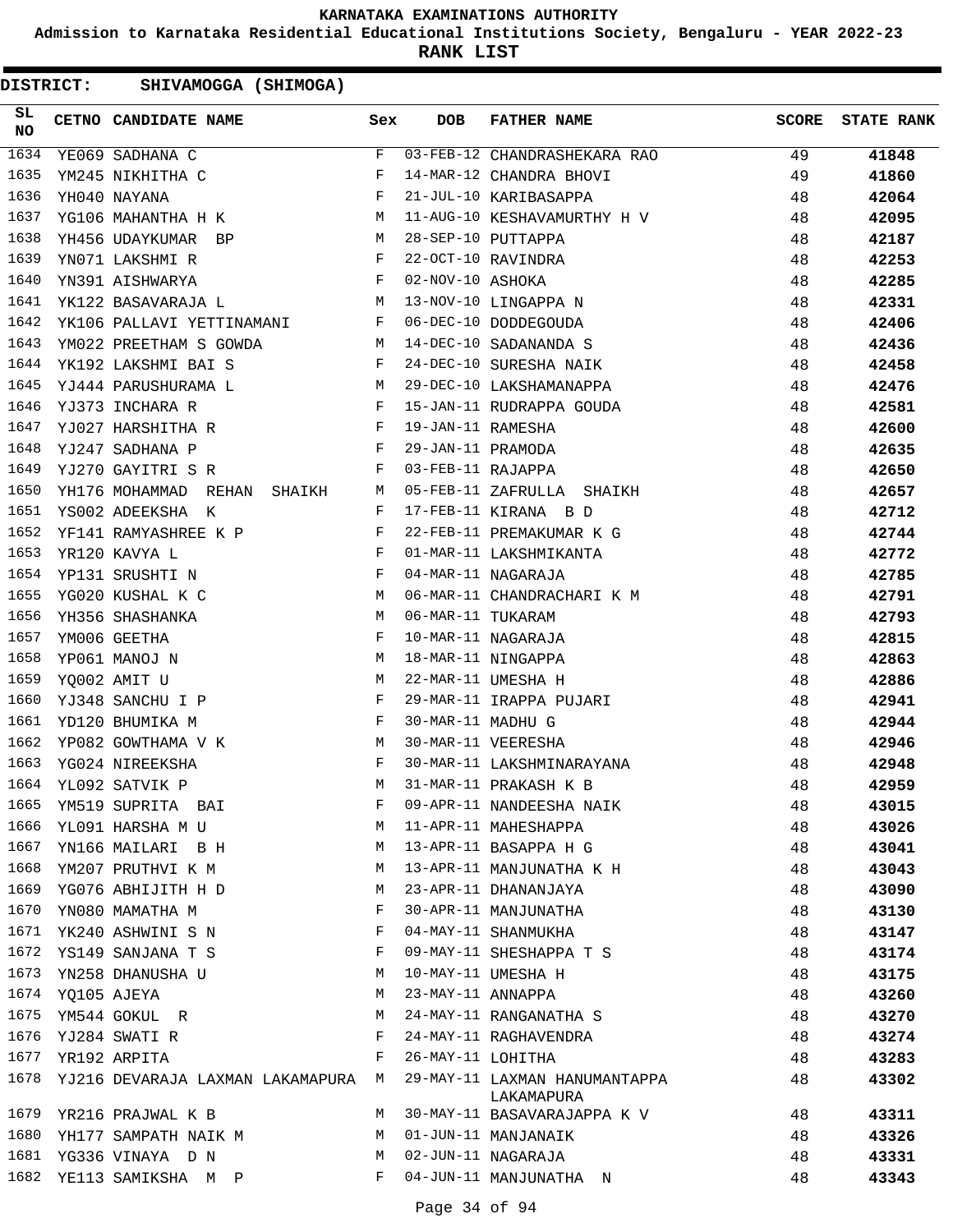**Admission to Karnataka Residential Educational Institutions Society, Bengaluru - YEAR 2022-23**

**RANK LIST**

| SL<br><b>NO</b> |                  | CETNO CANDIDATE NAME                                                                                                                                                                                                                                   | Sex          | <b>DOB</b>                     | <b>FATHER NAME</b>               | <b>SCORE</b> | <b>STATE RANK</b> |
|-----------------|------------------|--------------------------------------------------------------------------------------------------------------------------------------------------------------------------------------------------------------------------------------------------------|--------------|--------------------------------|----------------------------------|--------------|-------------------|
| 1683            |                  | YE136 MANASA G                                                                                                                                                                                                                                         | F            | $\overline{07}$ -JUN-11 GIRISH | Α                                | 48           | 43364             |
| 1684            |                  | YJ221 LATHA                                                                                                                                                                                                                                            | F            |                                | 12-JUN-11 NAGARAJ KENCHAGONDAR   | 48           | 43404             |
| 1685            |                  | YF068 TANMAY G B                                                                                                                                                                                                                                       | М            |                                | 12-JUN-11 BASAVARAJ M U          | 48           | 43408             |
| 1686            |                  | YN285 JEEVAN M<br><b>M</b>                                                                                                                                                                                                                             |              |                                | 16-JUN-11 MANJUNATH              | 48           | 43431             |
| 1687            |                  | YK288 PRATHAM J H<br><b>M</b>                                                                                                                                                                                                                          |              |                                | 16-JUN-11 HUCHCHAPPA J P         | 48           | 43433             |
| 1688            |                  | $\mathbf{F}$<br>YG344 BRUNDA S                                                                                                                                                                                                                         |              |                                | 17-JUN-11 SATYANARAYANA          | 48           | 43440             |
| 1689            |                  | YD158 SUNILKUMAR R                                                                                                                                                                                                                                     | M            |                                | 21-JUN-11 RAVIKUMAR              | 48           | 43476             |
| 1690            |                  | YF095 RACHANA C                                                                                                                                                                                                                                        | F            |                                | 25-JUN-11 CHANDRA KUMAR          | 48           | 43497             |
| 1691            |                  | YH135 SPURTHI                                                                                                                                                                                                                                          | $_{\rm F}$   |                                | 28-JUN-11 SHIVANDAPPA            | 48           | 43517             |
| 1692            |                  | YS091 K R MANIKANTA M                                                                                                                                                                                                                                  |              |                                | 29-JUN-11 RAMESHA K K            | 48           | 43519             |
| 1693            |                  | $\begin{aligned} \mathbf{F} \\ \mathbf{M} \end{aligned}$<br>YG142 MEGHANA K                                                                                                                                                                            |              |                                | 06-JUL-11 KERIYAPPA H            | 48           | 43562             |
| 1694            |                  | YF192 PANNAGA                                                                                                                                                                                                                                          |              | 07-JUL-11 SURESH               |                                  | 48           | 43569             |
| 1695            |                  | YF044 PRAVEENA M L M                                                                                                                                                                                                                                   |              |                                | 07-JUL-11 LOKESHA M R            | 48           | 43571             |
| 1696            |                  | M <sub>N</sub><br>YG365 PRASHANTH B                                                                                                                                                                                                                    |              |                                | 08-JUL-11 BOMMAPPA               | 48           | 43577             |
| 1697            | YH276 TANU       |                                                                                                                                                                                                                                                        | $\mathbf{F}$ | 08-JUL-11 GANESH               |                                  | 48           | 43583             |
| 1698            |                  | YN401 NETRAVATHI D $$\rm F$$                                                                                                                                                                                                                           |              |                                | 12-JUL-11 DYAVAPPA               | 48           | 43610             |
| 1699            |                  | YG442 DIGANTH<br><b>M</b>                                                                                                                                                                                                                              |              |                                | 20-JUL-11 GOPALA BADAGI          | 48           | 43666             |
| 1700            |                  | YR207 JISHAN                                                                                                                                                                                                                                           | M            |                                | 20-JUL-11 JAVARALISAB            | 48           | 43667             |
| 1701            |                  | YM286 PAVAN                                                                                                                                                                                                                                            | M            |                                | 21-JUL-11 GIRISH NAIK            | 48           | 43673             |
| 1702            |                  | YN515 AISHWARYA M                                                                                                                                                                                                                                      | $\mathbf{F}$ |                                | 26-JUL-11 MANJUNATH              | 48           | 43691             |
| 1703            |                  | YG019 THRISHA T B<br>$\mathbf{F}$ and the set of the set of the set of the set of the set of the set of the set of the set of the set of the set of the set of the set of the set of the set of the set of the set of the set of the set of the set of |              |                                | 06-AUG-11 THIMMAPPA              | 48           | 43765             |
| 1704            |                  | YJ253 SINCHANA N R<br>F                                                                                                                                                                                                                                |              |                                | 15-AUG-11 RAGHUPATHI             | 48           | 43820             |
| 1705            |                  | YM126 DHANUSH                                                                                                                                                                                                                                          |              |                                | 16-AUG-11 GANGADHARA             | 48           | 43827             |
| 1706            |                  | $\begin{aligned} \mathbb{M} \\ \mathbb{F} \end{aligned}$<br>YM553 ISIRI P                                                                                                                                                                              |              |                                | 19-AUG-11 PURUSHOTTAM R          | 48           | 43843             |
| 1707            |                  | YM256 KRISHNA M                                                                                                                                                                                                                                        | M            |                                | 22-AUG-11 MANJUNATH S B          | 48           | 43862             |
| 1708            |                  | YM466 VINAYAKA ANGARAGATTI M                                                                                                                                                                                                                           |              |                                | 27-AUG-11 RAMESHA ANGARAGATTI    | 48           | 43890             |
| 1709            |                  | YQ208 MOHANA S                                                                                                                                                                                                                                         | M            |                                | 29-AUG-11 SUDHAKARA              | 48           | 43897             |
| 1710            |                  | YN383 SNEHA                                                                                                                                                                                                                                            | F            |                                | 01-SEP-11 NAGARAJA B K           | 48           | 43911             |
| 1711            |                  | $\mathbf{F}$ and the contract of the contract $\mathbf{F}$<br>YJ249 TANUSHREE                                                                                                                                                                          |              |                                | 02-SEP-11 HARISH KALINGANAVAR    | 48           | 43915             |
| 1712            |                  | YG269 THANUSHREE H P F                                                                                                                                                                                                                                 |              |                                | 03-SEP-11 PARASHURAMA H B        | 48           | 43922             |
| 1713            |                  | YR018 SAHANA                                                                                                                                                                                                                                           | F            |                                | 09-SEP-11 HANUMANTAPPA           | 48           | 43938             |
|                 |                  | 1714 YH454 PREETHI N                                                                                                                                                                                                                                   | F            | 15-SEP-11 NAGESH               |                                  | 48           | 43971             |
|                 |                  | 1715 YG241 RESHMA EMMIYAJ SAB                                                                                                                                                                                                                          | F            |                                | 29-SEP-11 EMMIYAJ GOUSMUDEEN SAB | 48           | 44034             |
|                 |                  | 1716 YJ271 INCHARA N                                                                                                                                                                                                                                   | $\mathbf{F}$ |                                | 30-SEP-11 NEELAKANTAPPA          | 48           | 44035             |
|                 |                  | 1717 YS140 SAMSKRUTH H M                                                                                                                                                                                                                               | M            |                                | 06-OCT-11 MAHESH HG              | 48           | 44062             |
| 1718            |                  | YJ401 VARSHINI S                                                                                                                                                                                                                                       | F            |                                | 16-OCT-11 SHIVAYOGI M            | 48           | 44112             |
| 1719            |                  | YH201 ADARSHA M P                                                                                                                                                                                                                                      | M            |                                | 28-OCT-11 PRAKASHA M             | 48           | 44153             |
| 1720            |                  | YJ030 TEJAS                                                                                                                                                                                                                                            | М            |                                | 28-OCT-11 SANTHOSH               | 48           | 44154             |
|                 |                  | 1721 YM004 BHAVYA                                                                                                                                                                                                                                      | F            |                                | 31-OCT-11 SANDEEP                | 48           | 44164             |
|                 |                  | 1722 YL139 BINDU A B                                                                                                                                                                                                                                   | F            |                                | 01-NOV-11 BASAVARAJAPPA A        | 48           | 44168             |
|                 |                  | 1723 YH226 NIKHIL S                                                                                                                                                                                                                                    | M            | 04-NOV-11 SOMAPPA              |                                  | 48           | 44182             |
|                 |                  | 1724 YS160 KHUSHI S                                                                                                                                                                                                                                    | F            |                                | 16-NOV-11 SUBRAHMANYA B          | 48           | 44221             |
|                 | 1725 YK128 PREMA |                                                                                                                                                                                                                                                        | F            |                                | 22-NOV-11 REVANASIDDAPPA         | 48           | 44243             |
| 1726            |                  | YP129 GEETHANJALI                                                                                                                                                                                                                                      | F            |                                | 29-NOV-11 SURENDRA               | 48           | 44273             |
|                 |                  | 1727 YJ267 SHAMBHAVI                                                                                                                                                                                                                                   | F            |                                | 04-DEC-11 SHANMUKHAPPA           | 48           | 44287             |
| 1728            |                  | YM135 AJAYRAO K B                                                                                                                                                                                                                                      | М            |                                | 17-DEC-11 BHARMOJIRAO K R        | 48           | 44315             |
|                 | 1729 YH145 THANU |                                                                                                                                                                                                                                                        | F            | 28-DEC-11 NAVEENA              |                                  | 48           | 44351             |
|                 |                  | 1730 YD142 SINDHU S                                                                                                                                                                                                                                    | F            |                                | 02-MAR-12 SHIVAMURTHI            | 48           | 44405             |
|                 |                  | 1731 YQ201 SPANDANA                                                                                                                                                                                                                                    | F            |                                | 13-SEP-10 JAGADEESHA             | 47           | 44681             |
|                 |                  | 1732 YH044 PREETAM H                                                                                                                                                                                                                                   | M            |                                | 17-SEP-10 HANUMANTA L            | 47           | 44690             |
|                 |                  |                                                                                                                                                                                                                                                        |              |                                |                                  |              |                   |
|                 |                  |                                                                                                                                                                                                                                                        |              | Page 35 of 94                  |                                  |              |                   |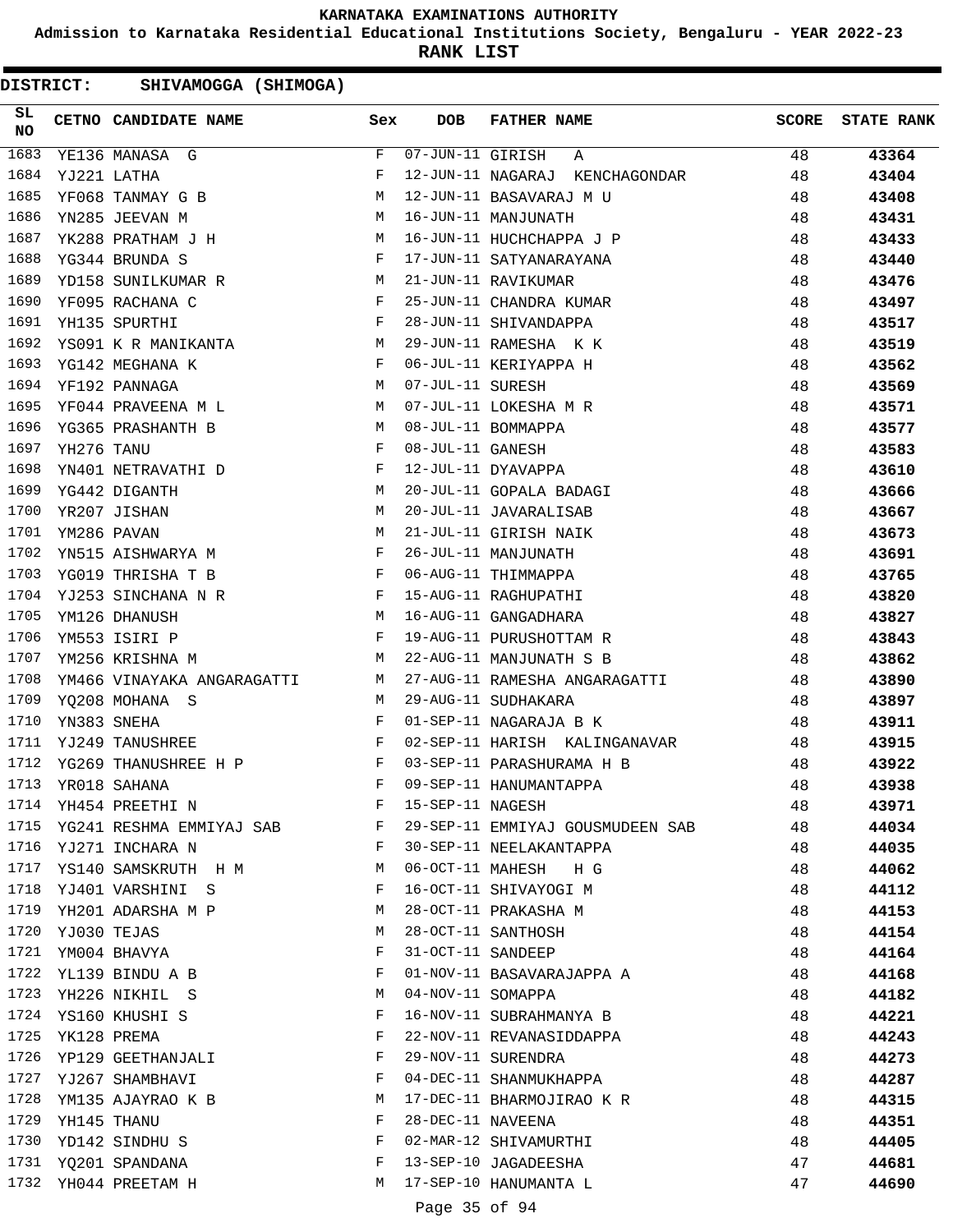**Admission to Karnataka Residential Educational Institutions Society, Bengaluru - YEAR 2022-23**

**RANK LIST**

| <b>DISTRICT:</b> |            | SHIVAMOGGA (SHIMOGA)                   |              |                    |                                               |              |                   |
|------------------|------------|----------------------------------------|--------------|--------------------|-----------------------------------------------|--------------|-------------------|
| SL<br><b>NO</b>  |            | CETNO CANDIDATE NAME                   | Sex          | <b>DOB</b>         | <b>FATHER NAME</b>                            | <b>SCORE</b> | <b>STATE RANK</b> |
| 1733             |            | YN238 GAYATRI KRISHNAPPA<br>LAKKOLLERA | F            |                    | 18-OCT-10 KRISHNAPPA                          | 47           | 44764             |
| 1734             |            | YK349 VANITHA                          | F            |                    | 26-OCT-10 RANGANATH K H                       | 47           | 44792             |
| 1735             |            | YM511 PRAGATHI<br>E                    | F            | 30-NOV-10 ESHWAR   |                                               | 47           | 44904             |
| 1736             |            | YK268 AKASHA                           | M            |                    | 15-DEC-10 VEERESHA                            | 47           | 44950             |
| 1737             |            | YN508 AMRUTH                           | M            |                    | 18-DEC-10 SANTHOSH KUMAR S                    | 47           | 44970             |
| 1738             |            | YH433 GAGAN NAIK                       | М            |                    | 22-DEC-10 RAVI NAIK                           | 47           | 44983             |
| 1739             |            | YE116 CHARANA R                        | М            |                    | 23-DEC-10 RAMAPPA H                           | 47           | 44987             |
| 1740             |            | YL073 ROHITH M                         | M            | 30-DEC-10 MOHANA   |                                               | 47           | 45012             |
| 1741             |            | YN128 CHAITHRA N T                     | $\mathbf{F}$ | 03-JAN-11 NAGAPPA  |                                               | 47           | 45053             |
| 1742             |            | YQ143 ADITHYA H                        | M            | 07-JAN-11 HARISH   |                                               | 47           | 45072             |
| 1743             |            | YF207 GANAVI KN                        | F            |                    | 07-JAN-11 NAGARAJA                            | 47           | 45073             |
| 1744             |            | YM102 CHAITHANYA L                     | $\mathbf{F}$ |                    | 13-JAN-11 LOKESH NAIK                         | 47           | 45087             |
| 1745             |            | YP024 SINDHU HIREMATH                  | $\mathbf{F}$ |                    | 26-JAN-11 KAMALAKSHAYYA                       | 47           | 45150             |
| 1746             |            | YG217 EKANTH H                         | M            | 30-JAN-11 HARISH B |                                               | 47           | 45166             |
| 1747             |            | YP191 SHASHIDHARA                      | M            |                    | 02-FEB-11 LAKSHMANA                           | 47           | 45181             |
| 1748             |            | YS068 SAANVI K S                       | $\mathbf{F}$ |                    | 07-FEB-11 SATHISH K P                         | 47           | 45197             |
| 1749             |            | YJ051 SPORTI                           | $\mathbf{F}$ | 08-FEB-11 KUMARA   |                                               | 47           | 45202             |
| 1750             |            | YM125 SANIDHYA M NAIK                  | F            |                    | 17-FEB-11 MANJA NAIK K S                      | 47           | 45243             |
| 1751             |            | YR061 ANANYA                           | F            |                    | 21-FEB-11 BALINDRAPPA                         | 47           | 45260             |
| 1752             |            | YJ248 SHARATH R T                      | M            | 06-MAR-11 RAMAPPA  |                                               | 47           | 45324             |
| 1753             |            | YG015 ANKITHA                          | $_{\rm F}$   |                    | 09-MAR-11 SIDDARAMAPPA                        | 47           | 45339             |
| 1754             |            | YM501 CHANDANA A N                     | F            |                    | 09-MAR-11 NAGARAJ A R                         | 47           | 45341             |
| 1755             |            | YL072 YASHASWINI                       | F            |                    | 11-MAR-11 BASAVARAJAPPA                       | 47           | 45362             |
| 1756             |            | YF164 VAISHNAVI KU                     | F            |                    | 12-MAR-11 UMESH KU                            | 47           | 45365             |
| 1757             |            | YF202 MANOJ M                          | М            |                    | 13-MAR-11 MANJAPPA                            | 47           | 45367             |
| 1758             |            | YR088 NAYANA                           | F            |                    | 13-MAR-11 DYAVAPPA                            | 47           | 45368             |
| 1759             | YK061 TANU |                                        | F            |                    | 16-MAR-11 MANJUNATHA                          | 47           | 45392             |
| 1760             |            |                                        | F            |                    | 17-MAR-11 CHANNABASAPPA G                     | 47           | 45394             |
|                  |            | YQ109 ARCHANA<br>1761 YD037 PALGUNI C  | F            |                    | 21-MAR-11 DAYANANDA C M                       | 47           |                   |
|                  |            |                                        | F            |                    |                                               | 47           | 45419<br>45421    |
| 1763             |            | 1762 YM469 RAKSHA Y D                  | F            |                    | 21-MAR-11 YOGESHAPPA S D                      |              |                   |
| 1764             |            | YH400 SRUSHTIBAI R                     | F            |                    | 24-MAR-11 RUDRANAIK P<br>26-MAR-11 HULLEYAPPA | 47           | 45448             |
|                  |            | YP173 AMRUTHA                          |              |                    |                                               | 47           | 45454             |
| 1765             |            | YJ227 SAMPRITH S                       | М            |                    | 30-MAR-11 SANTHOSHA                           | 47           | 45485             |
| 1766             |            | YM028 DEEPTHI B S                      | F            |                    | 02-APR-11 SUBRAMANYA B V                      | 47           | 45501             |
| 1767             |            | YJ211 TANMAY D                         | М            |                    | 20-APR-11 DODDAVEERAPPA                       | 47           | 45607             |
| 1768             |            | YG105 PRATHEEK                         | М            |                    | 22-APR-11 NINGARAJU                           | 47           | 45618             |
| 1769             |            | YK073 BHOOMIKA P                       | F            |                    | 23-APR-11 PARASHURAMA                         | 47           | 45623             |
| 1770             |            | YM155 RAHUL U                          | М            | 26-APR-11 UMESHA   |                                               | 47           | 45642             |
| 1771             |            | YJ044 SHRAVANTHI                       | F            |                    | 30-APR-11 CHANNAYYA                           | 47           | 45669             |
| 1772             |            | YM191 CHARAN S                         | М            |                    | 02-MAY-11 SURESH NAIKA B P                    | 47           | 45680             |
| 1773             |            | YJ039 CHETAN PARAMESHAPPA<br>TOTAGANTI | M            |                    | 02-MAY-11 PARAMESHAPPA SHIVAPPA<br>TOTAGANTI  | 47           | 45681             |
| 1774             |            | YQ037 DHANYASHREE                      | F            |                    | 02-MAY-11 JAGADEESHA                          | 47           | 45683             |
| 1775             |            | YG138 RAJATH N R                       | M            |                    | 02-MAY-11 T K RAMESHA NAYAR                   | 47           | 45687             |
| 1776             |            | YM575 LAVANYA C                        | F            |                    | 03-MAY-11 CHANDRAPPA P                        | 47           | 45695             |
| 1777             |            | YG474 PRATHAM H                        | M            | 03-MAY-11 HALAPPA  |                                               | 47           | 45697             |
| 1778             |            | YK356 TARUNNAIK R                      | М            |                    | 17-MAY-11 RAJUNAIK B                          | 47           | 45786             |
| 1779             |            | YM569 SHREYAS M                        | M            |                    | 23-MAY-11 K MANJUNATH                         | 47           | 45821             |
| 1780             |            | YF134 NAVYA                            | F            |                    | 26-MAY-11 MANJAPPA S                          | 47           | 45837             |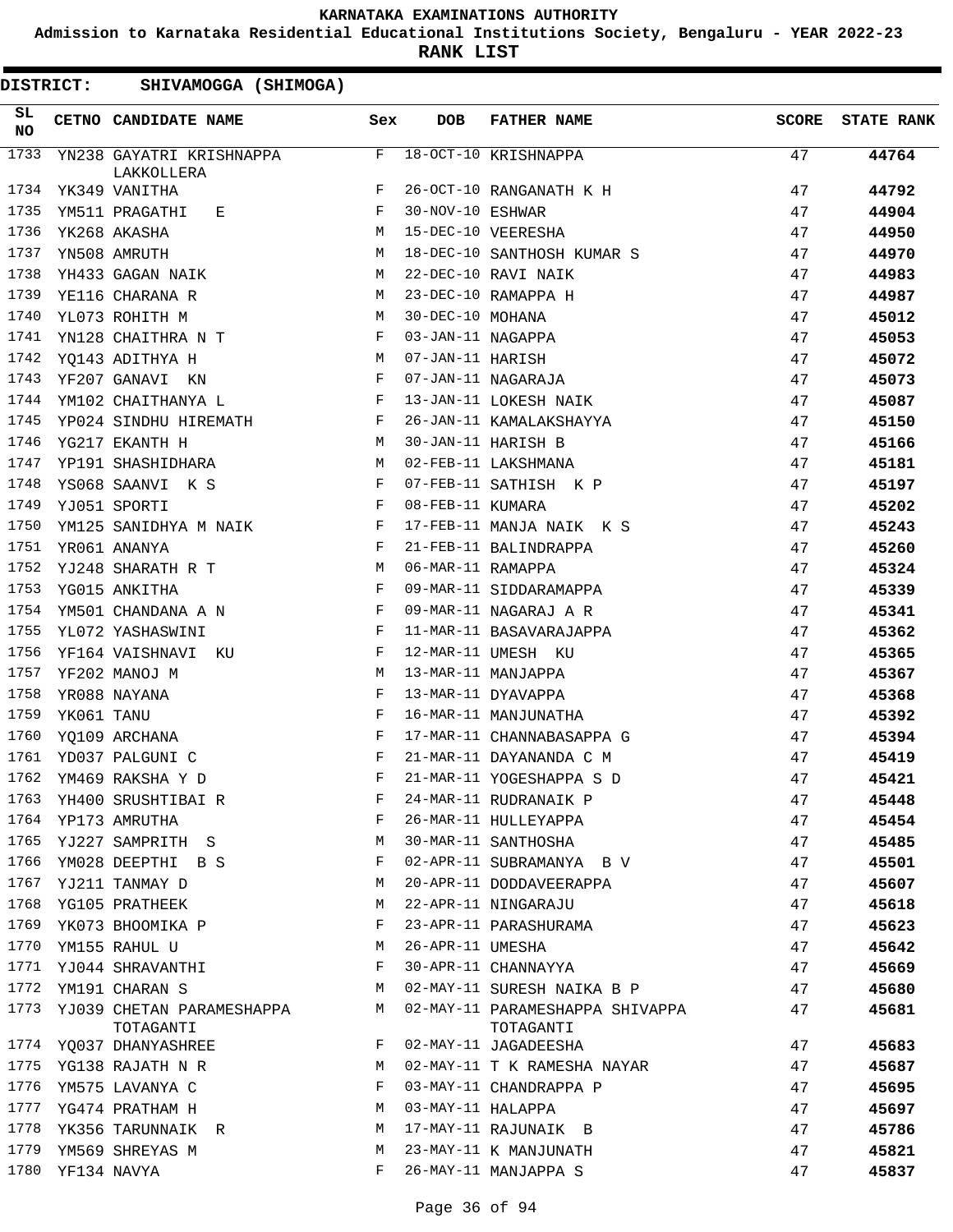**Admission to Karnataka Residential Educational Institutions Society, Bengaluru - YEAR 2022-23**

**RANK LIST**

| SL<br><b>NO</b> | CETNO CANDIDATE NAME    | Sex        | <b>DOB</b>        | FATHER NAME                       | <b>SCORE</b> | <b>STATE RANK</b> |
|-----------------|-------------------------|------------|-------------------|-----------------------------------|--------------|-------------------|
| 1781            | YP002 YOGESHA JINAGAR   | M          |                   | 26-MAY-11 PARASHURAMMAPPA         | 47           | 45843             |
| 1782            | YP161 LAVANYA Y         | F          |                   | 30-MAY-11 YANKARAJ                | 47           | 45864             |
| 1783            | YG136 LEKHAN M D        | М          |                   | 31-MAY-11 MANJUNATHA H            | 47           | 45870             |
| 1784            | YJ169 ANUSHA R          | F          | 01-JUN-11 RAVI    |                                   | 47           | 45879             |
| 1785            | YL049 KIRAN KUMAR G Y M |            | 03-JUN-11 YOGARAJ |                                   | 47           | 45903             |
| 1786            | YM085 ANANYA            | F          |                   | 05-JUN-11 VEERESHACHARI           | 47           | 45916             |
| 1787            | YH475 HEMA P            | F          |                   | 05-JUN-11 PRASHANTHA G            | 47           | 45921             |
| 1788            | YR215 BHAGYASHREE       | $-F$       |                   | 18-JUN-11 GUNAVANTA               | 47           | 46004             |
| 1789            | YL124 SNEHA M           | F          | 21-JUN-11 MAHESH  |                                   | 47           | 46031             |
| 1790            | YN131 SHREYAS V         | М          |                   | 22-JUN-11 VISHVESHWARA            | 47           | 46040             |
| 1791            | YJ090 SOUMYA S          | F          |                   | 23-JUN-11 SHANMUKHAPPA            | 47           | 46052             |
| 1792            | YR221 MANASA            | F          |                   | 25-JUN-11 MUDDAPPA                | 47           | 46068             |
| 1793            | YJ291 CHETHAN G A       | M          |                   | 26-JUN-11 ARUN KUMAR G A          | 47           | 46073             |
| 1794            | YN490 PRATHEEK K        | M          |                   | 03-JUL-11 KRISHNAMURTHY J         | 47           | 46116             |
| 1795            | YJ332 CHIRANT H S       | M          |                   | 04-JUL-11 HALESHAPPA              | 47           | 46119             |
| 1796            | YQ176 PRUTHVIRAJ B      | M          |                   | 08-JUL-11 BASAPPAYYA              | 47           | 46154             |
| 1797            | YG366 RAJATH D          | M          |                   | 10-JUL-11 DEVARAJA K H            | 47           | 46172             |
| 1798            | YD079 TANUSHRI G S      | F          |                   | 10-JUL-11 SATHISH NAIK G G        | 47           | 46176             |
| 1799            | YH272 KISHAN<br>N M     | M          |                   | 13-JUL-11 MEGHARAJ                | 47           | 46190             |
| 1800            | YH170 SRUJAN R H        | M          |                   | 18-JUL-11 RAJU B H                | 47           | 46229             |
| 1801            | YS176 SUBRAMANYA<br>H G | M          |                   | 18-JUL-11 GOPALAKRISHNA           | 47           | 46230             |
| 1802            | YN104 SHASHANKA         | M          |                   | 21-JUL-11 BHOJARAJA               | 47           | 46249             |
| 1803            | YF169 SUMANTH R         | M          |                   | 22-JUL-11 RAMESHA N G             | 47           | 46257             |
| 1804            | YN242 CHANDANA          | $_{\rm F}$ |                   | 23-JUL-11 NAGARAJA                | 47           | 46260             |
| 1805            | YN287 MANAVI            | F          |                   | 02-AUG-11 JNANAPPA                | 47           | 46325             |
| 1806            | YG144 NAGARAJA H        | M          | 03-AUG-11 HALESH  |                                   | 47           | 46333             |
| 1807            | YS102 NANDAN S U        | M          |                   | 09-AUG-11 UMESH ACHAR             | 47           | 46367             |
| 1808            | YM246 SACHIN C          | M          |                   | 15-AUG-11 CHANDRASHEKAR B R       | 47           | 46391             |
| 1809            | YD137 PRAMOD M          | M          |                   | 31-AUG-11 MANJUNATHA S            | 47           | 46459             |
| 1810            | YG026 VAISHNAVI         | F          |                   | 02-SEP-11 YOGESH PRABHU           | 47           | 46476             |
| 1811            | YG070 BRUNDA K          | F          |                   | 07-SEP-11 KRISHNAPPA T            | 47           | 46499             |
| 1812            | YM421 SUSHANTH S        | M          |                   | 07-SEP-11 SATHISHA                | 47           | 46505             |
| 1813            | YH186 LOHITH NAIK       | M          |                   | 17-SEP-11 SHIVA NAIK              | 47           | 46555             |
|                 | 1814 YJ412 VARSHINI     | F          |                   | 23-SEP-11 HUCHRAYAPPA             | 47           | 46582             |
| 1815            | YL138 SINCHANA          | F          | 03-OCT-11 NAGAPPA |                                   | 47           | 46618             |
|                 | 1816 YS004 THANUJA H R  | F          |                   | 07-OCT-11 RAGHAVENDRA             | 47           | 46635             |
| 1817            | YG372 DEEKSHITH L NAIK  | M          |                   | 10-OCT-11 LOKESH VEERABHADRA NAIK | 47           | 46642             |
| 1818            | YS106 ANANYA S JADAV    | F          |                   | 23-OCT-11 SHAAMANNA S N           | 47           | 46703             |
| 1819            | YD169 POOJA S           | F          |                   | 25-OCT-11 SHIVAPPA                | 47           | 46717             |
| 1820            | YG196 SHARATH           | М          | 25-OCT-11 DEVARAJ |                                   | 47           | 46719             |
| 1821            | YS057 NIRIKSHA G        | F          | 04-NOV-11 GIRISH  |                                   | 47           | 46759             |
| 1822            | YK005 PRANTI H N        | F          |                   | 19-NOV-11 HUCCHAPPA N R           | 47           | 46807             |
| 1823            | YM351 BHUVAN T HUGAR    | M          |                   | 27-NOV-11 THIPPESWAMY P K         | 47           | 46841             |
|                 | 1824 YF190 JAYASHREE V  | F          |                   | 27-NOV-11 VASUDEEVA               | 47           | 46842             |
| 1825            | YE071 CHANDANA T L      | F          |                   | 05-DEC-11 LINGESH K P             | 47           | 46879             |
| 1826            | YD124 MITHUN M A        | М          |                   | 17-DEC-11 ASHOKA K M KM           | 47           | 46921             |
| 1827            | YE022 DHANUSH G M       | М          |                   | 25-DEC-11 MANJYA NAIK             | 47           | 46943             |
|                 | 1828 YJ344 SIDDARTHA B  | М          |                   | 28-DEC-11 BUDYAPPA                | 47           | 46950             |
| 1829            | YD237 USHA R            | F          |                   | 29-FEB-12 RUDRACHAR C             | 47           | 47018             |
| 1830            | YM112 SUPREETHA         | F          | 21-JAN-10 LOKESHA |                                   | 46           | 47112             |
|                 |                         |            |                   |                                   |              |                   |
|                 |                         |            | Page 37 of 94     |                                   |              |                   |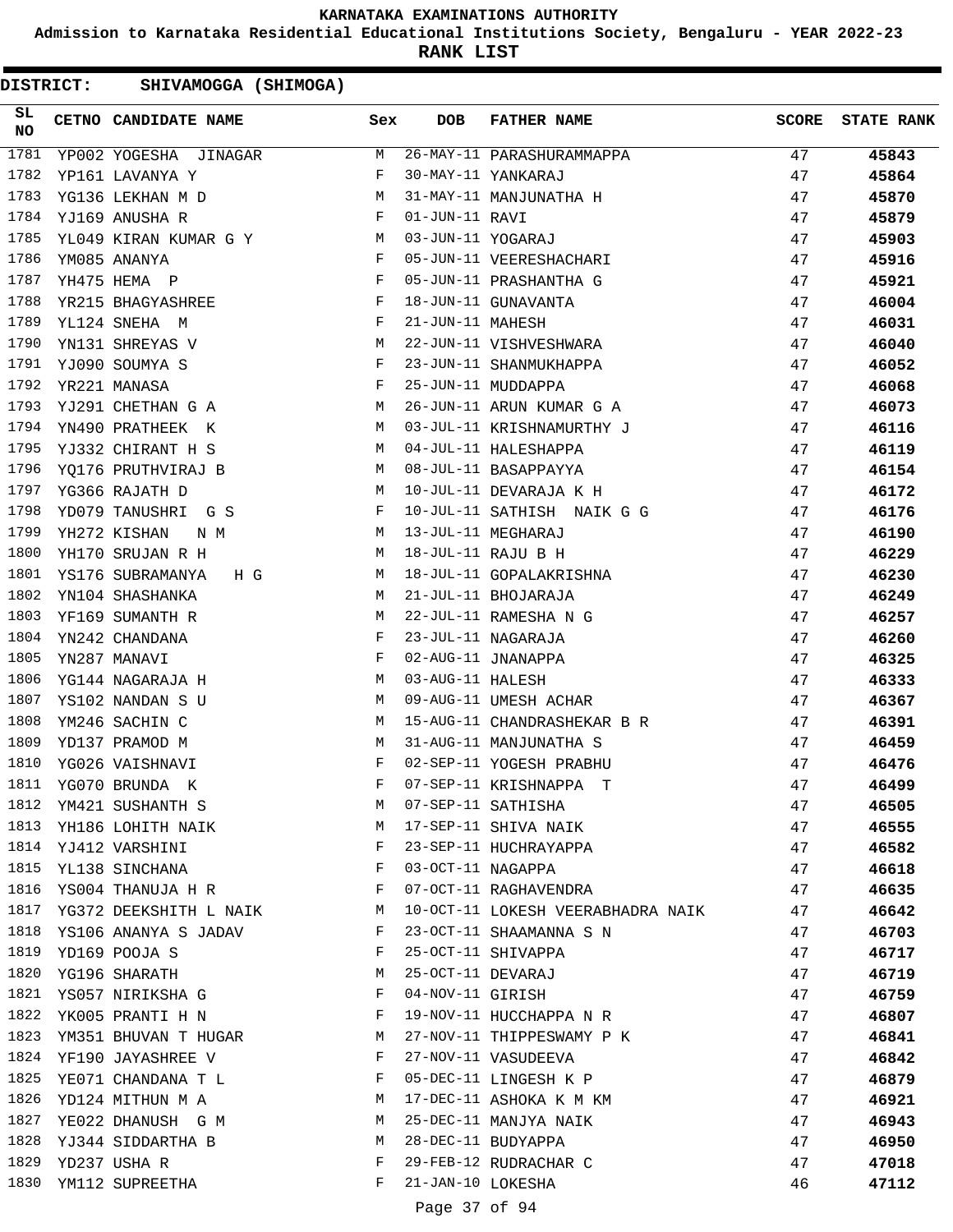**Admission to Karnataka Residential Educational Institutions Society, Bengaluru - YEAR 2022-23**

**RANK LIST**

| 1831<br>F<br>15-FEB-10 RAJ KUMAR D K<br>46<br>47135<br>YP051 SPOORTHI R<br>1832<br>YM079 GHANASHYAM KH<br>24-FEB-10 KESHAVA MURTHY<br>46<br>M<br>47139<br>1833<br>04-MAY-10 KUMARANAIK<br>46<br>YJ049 KUSHALNAIK<br>M<br>47179<br>YK299 VINAYAKA B K<br>1834<br>M<br>05-JUL-10 BHARAMAPPA<br>46<br>47229<br>1835<br>YR174 DIVYA S HAVERI F<br>24-SEP-10 SHAMBULINGAPPA HAVERI<br>46<br>47348<br>1836<br>F<br>05-OCT-10 APPAJI VADEYAR<br>46<br>YH371 DRHUVITA VADEYAR<br>47372<br>1837<br>10-NOV-10 SHIVAKUMAR<br>46<br>YN435 DEEKSHA H S<br>F<br>47491<br>1838<br>11-NOV-10 RAJAPPA MAHADEVAPPA<br>46<br>YQ041 RENUKA RAJAPPA DANNANGALAR F<br>47503<br>DANNANGALAR<br>1839<br>12-DEC-10 GUDADAYYA<br>46<br>YH237 MALATESH G<br>M<br>47611<br>1840<br>YJ430 MOHAMMED KAIF<br>26-DEC-10 MOHAMMED JAVID<br>46<br>M<br>47668<br>1841<br>F<br>28-DEC-10 MANJAPPA<br>46<br>YO262 PRERANA<br>47674<br>1842<br>02-JAN-11 BHIMAPPA<br>46<br>YG194 YATHISH H B<br>M<br>47726<br>YH311 LAKSHMI M H<br>1843<br>13-JAN-11 MALATESHA<br>46<br>$\mathbf{F}$<br>47783<br>1844<br>$\begin{array}{c} \mathbf{F} \\ \mathbf{F} \end{array}$<br>18-JAN-11 CHANDRAPPA<br>46<br>YR140 VARSHINI C<br>47821<br>1845<br>12-FEB-11 SHIVAPPA<br>46<br>YK319 VANITHA<br>47935<br>1846<br>18-FEB-11 DHANANJAYA NAIK<br>YK116 MITHUN D NAIK<br>М<br>46<br>47960<br>M<br>1847<br>21-FEB-11 NAGABUSHAN N<br>46<br>YN482 SHASHWATH B N<br>47980<br>1848<br>YH094 MANOJ M Y<br>M<br>28-FEB-11 MALLESHAPPA V YALIVALADAR<br>46<br>48021<br>1849<br>46<br>YJ215 BHUVAN<br>M<br>01-MAR-11 RAVICHANDRA NAIK<br>48024<br>1850<br>YL086 INDRA<br>F<br>10-MAR-11 VEERESHA<br>46<br>48083<br>$\mathbf{F}$ and $\mathbf{F}$ and $\mathbf{F}$<br>1851<br>13-MAR-11 SURESH R<br>46<br>YM139 SUPRIYA S<br>48101<br>1852<br>$\mathbf{F}$<br>14-MAR-11 ASHOKA<br>46<br>YJ322 JANANI<br>48103<br>1853<br><b>M</b><br>16-MAR-11 HOLIYAPPA<br>46<br>YO094 SANJEEVA H<br>48123<br>1854<br>YS077 DEEKSHITH PRABHU<br>17-MAR-11 M PRABHAKAR<br>46<br>48124<br>M<br>1855<br>19-MAR-11 PARAMESHI SANTOLLI<br>YN096 POORNIMA PARAMESHI SANTOLLI F<br>46<br>48141<br>1856<br>19-MAR-11 GANAPATHI J D<br>46<br>YG374 PREETHAM G<br>48142<br>M<br>1857<br>19-MAR-11 HEMANTH<br>46<br>YG282 PREETHAM H<br>48143<br>M<br>1858<br>YR233 LAKSHMI SHANKRAPPA F<br>21-MAR-11 SHANKRAPPA NEELAPPA<br>46<br>48151<br>GANGANAVAR<br>GANGANAVAR<br>46<br>1859<br>YM228 RAMYA S<br>F<br>21-MAR-11 SHANMUKHAPPA<br>48155<br>46<br>1860 YN093 KEERTHI MS<br>F 23-MAR-11 MADHU SUNAGARA<br>48162<br>1861 YJ388 NIRANJANA B H M 24-MAR-11 HITESH KUMAR N G<br>46<br>48176<br>46<br>1862 YG425 THARUN<br>48181<br>M 24-MAR-11 MANJUNATHA<br>30-MAR-11 PARAMESHWARAPPA 46<br>1863 YN165 GANAVI<br>$\mathbf{F}$ and $\mathbf{F}$<br>48212<br>1864 YQ175 KAVYA JK<br>46<br>31-MAR-11 JAYAPPA UK<br>48217<br>1865 YQ090 DEEKSHA R<br>46<br>F<br>01-APR-11 RAMESH N<br>48222<br>1866 YN107 SWETHA G<br>46<br>02-APR-11 GANAPATHI<br>48234<br>$\mathbf{F}$<br>46<br>1867 YN527 CHANDANA<br>04-APR-11 RAMESHA<br>48240<br>F<br>M 04-APR-11 SHIVAMURTHY N<br>1868 YM507 SOHAN S<br>46<br>48243<br>1869 YN328 VIJETH J J<br>M 10-APR-11 JAGADEESHA T T<br>- 46<br>48281<br>1870 YM565 ASHWATH K<br>46<br>48283<br>M 11-APR-11 KRISHNAMURTHY<br>46<br>1871 YP108 DIVYA U F 13-APR-11 UMESHAPPA G<br>48295<br>46<br>1872 YG475 SHAVANTH<br>13-APR-11 GANAPATHI<br>48299<br>M<br>1873 YF087 NAGASHREE M R<br>46<br>$\mathbf{F}$<br>20-APR-11 RAGHAVENDRA B S<br>48337<br>46<br>1874 YQ099 ANANYA S M F 21-APR-11 SUBRAMANYA H M<br>48340<br>46<br>1875 YS146 PRUTHVI T P M 22-APR-11 PRAVINA T H<br>48353<br>1876 YH034 BHARATH K C M 23-APR-11 CHANDRAPPA K<br>46<br>48355<br>F 24-APR-11 ANNAPPA K<br>1877 YN183 ISHVARYA A<br>46<br>48366<br>1878 YM282 DAKSHAYANI R<br>F 27-APR-11 REKHYA NAIK<br>46<br>48378 | SL<br><b>NO</b> | CETNO CANDIDATE NAME | Sex | <b>DOB</b> | <b>FATHER NAME</b> | SCORE | <b>STATE RANK</b> |
|-----------------------------------------------------------------------------------------------------------------------------------------------------------------------------------------------------------------------------------------------------------------------------------------------------------------------------------------------------------------------------------------------------------------------------------------------------------------------------------------------------------------------------------------------------------------------------------------------------------------------------------------------------------------------------------------------------------------------------------------------------------------------------------------------------------------------------------------------------------------------------------------------------------------------------------------------------------------------------------------------------------------------------------------------------------------------------------------------------------------------------------------------------------------------------------------------------------------------------------------------------------------------------------------------------------------------------------------------------------------------------------------------------------------------------------------------------------------------------------------------------------------------------------------------------------------------------------------------------------------------------------------------------------------------------------------------------------------------------------------------------------------------------------------------------------------------------------------------------------------------------------------------------------------------------------------------------------------------------------------------------------------------------------------------------------------------------------------------------------------------------------------------------------------------------------------------------------------------------------------------------------------------------------------------------------------------------------------------------------------------------------------------------------------------------------------------------------------------------------------------------------------------------------------------------------------------------------------------------------------------------------------------------------------------------------------------------------------------------------------------------------------------------------------------------------------------------------------------------------------------------------------------------------------------------------------------------------------------------------------------------------------------------------------------------------------------------------------------------------------------------------------------------------------------------------------------------------------------------------------------------------------------------------------------------------------------------------------------------------------------------------------------------------------------------------------------------------------------------------------------------------------------------------------------------------------------------------------------------------------------------------------------------------------------------------------------------------------------------------------------------------------------------------------------------------------------------|-----------------|----------------------|-----|------------|--------------------|-------|-------------------|
|                                                                                                                                                                                                                                                                                                                                                                                                                                                                                                                                                                                                                                                                                                                                                                                                                                                                                                                                                                                                                                                                                                                                                                                                                                                                                                                                                                                                                                                                                                                                                                                                                                                                                                                                                                                                                                                                                                                                                                                                                                                                                                                                                                                                                                                                                                                                                                                                                                                                                                                                                                                                                                                                                                                                                                                                                                                                                                                                                                                                                                                                                                                                                                                                                                                                                                                                                                                                                                                                                                                                                                                                                                                                                                                                                                                                                             |                 |                      |     |            |                    |       |                   |
|                                                                                                                                                                                                                                                                                                                                                                                                                                                                                                                                                                                                                                                                                                                                                                                                                                                                                                                                                                                                                                                                                                                                                                                                                                                                                                                                                                                                                                                                                                                                                                                                                                                                                                                                                                                                                                                                                                                                                                                                                                                                                                                                                                                                                                                                                                                                                                                                                                                                                                                                                                                                                                                                                                                                                                                                                                                                                                                                                                                                                                                                                                                                                                                                                                                                                                                                                                                                                                                                                                                                                                                                                                                                                                                                                                                                                             |                 |                      |     |            |                    |       |                   |
|                                                                                                                                                                                                                                                                                                                                                                                                                                                                                                                                                                                                                                                                                                                                                                                                                                                                                                                                                                                                                                                                                                                                                                                                                                                                                                                                                                                                                                                                                                                                                                                                                                                                                                                                                                                                                                                                                                                                                                                                                                                                                                                                                                                                                                                                                                                                                                                                                                                                                                                                                                                                                                                                                                                                                                                                                                                                                                                                                                                                                                                                                                                                                                                                                                                                                                                                                                                                                                                                                                                                                                                                                                                                                                                                                                                                                             |                 |                      |     |            |                    |       |                   |
|                                                                                                                                                                                                                                                                                                                                                                                                                                                                                                                                                                                                                                                                                                                                                                                                                                                                                                                                                                                                                                                                                                                                                                                                                                                                                                                                                                                                                                                                                                                                                                                                                                                                                                                                                                                                                                                                                                                                                                                                                                                                                                                                                                                                                                                                                                                                                                                                                                                                                                                                                                                                                                                                                                                                                                                                                                                                                                                                                                                                                                                                                                                                                                                                                                                                                                                                                                                                                                                                                                                                                                                                                                                                                                                                                                                                                             |                 |                      |     |            |                    |       |                   |
|                                                                                                                                                                                                                                                                                                                                                                                                                                                                                                                                                                                                                                                                                                                                                                                                                                                                                                                                                                                                                                                                                                                                                                                                                                                                                                                                                                                                                                                                                                                                                                                                                                                                                                                                                                                                                                                                                                                                                                                                                                                                                                                                                                                                                                                                                                                                                                                                                                                                                                                                                                                                                                                                                                                                                                                                                                                                                                                                                                                                                                                                                                                                                                                                                                                                                                                                                                                                                                                                                                                                                                                                                                                                                                                                                                                                                             |                 |                      |     |            |                    |       |                   |
|                                                                                                                                                                                                                                                                                                                                                                                                                                                                                                                                                                                                                                                                                                                                                                                                                                                                                                                                                                                                                                                                                                                                                                                                                                                                                                                                                                                                                                                                                                                                                                                                                                                                                                                                                                                                                                                                                                                                                                                                                                                                                                                                                                                                                                                                                                                                                                                                                                                                                                                                                                                                                                                                                                                                                                                                                                                                                                                                                                                                                                                                                                                                                                                                                                                                                                                                                                                                                                                                                                                                                                                                                                                                                                                                                                                                                             |                 |                      |     |            |                    |       |                   |
|                                                                                                                                                                                                                                                                                                                                                                                                                                                                                                                                                                                                                                                                                                                                                                                                                                                                                                                                                                                                                                                                                                                                                                                                                                                                                                                                                                                                                                                                                                                                                                                                                                                                                                                                                                                                                                                                                                                                                                                                                                                                                                                                                                                                                                                                                                                                                                                                                                                                                                                                                                                                                                                                                                                                                                                                                                                                                                                                                                                                                                                                                                                                                                                                                                                                                                                                                                                                                                                                                                                                                                                                                                                                                                                                                                                                                             |                 |                      |     |            |                    |       |                   |
|                                                                                                                                                                                                                                                                                                                                                                                                                                                                                                                                                                                                                                                                                                                                                                                                                                                                                                                                                                                                                                                                                                                                                                                                                                                                                                                                                                                                                                                                                                                                                                                                                                                                                                                                                                                                                                                                                                                                                                                                                                                                                                                                                                                                                                                                                                                                                                                                                                                                                                                                                                                                                                                                                                                                                                                                                                                                                                                                                                                                                                                                                                                                                                                                                                                                                                                                                                                                                                                                                                                                                                                                                                                                                                                                                                                                                             |                 |                      |     |            |                    |       |                   |
|                                                                                                                                                                                                                                                                                                                                                                                                                                                                                                                                                                                                                                                                                                                                                                                                                                                                                                                                                                                                                                                                                                                                                                                                                                                                                                                                                                                                                                                                                                                                                                                                                                                                                                                                                                                                                                                                                                                                                                                                                                                                                                                                                                                                                                                                                                                                                                                                                                                                                                                                                                                                                                                                                                                                                                                                                                                                                                                                                                                                                                                                                                                                                                                                                                                                                                                                                                                                                                                                                                                                                                                                                                                                                                                                                                                                                             |                 |                      |     |            |                    |       |                   |
|                                                                                                                                                                                                                                                                                                                                                                                                                                                                                                                                                                                                                                                                                                                                                                                                                                                                                                                                                                                                                                                                                                                                                                                                                                                                                                                                                                                                                                                                                                                                                                                                                                                                                                                                                                                                                                                                                                                                                                                                                                                                                                                                                                                                                                                                                                                                                                                                                                                                                                                                                                                                                                                                                                                                                                                                                                                                                                                                                                                                                                                                                                                                                                                                                                                                                                                                                                                                                                                                                                                                                                                                                                                                                                                                                                                                                             |                 |                      |     |            |                    |       |                   |
|                                                                                                                                                                                                                                                                                                                                                                                                                                                                                                                                                                                                                                                                                                                                                                                                                                                                                                                                                                                                                                                                                                                                                                                                                                                                                                                                                                                                                                                                                                                                                                                                                                                                                                                                                                                                                                                                                                                                                                                                                                                                                                                                                                                                                                                                                                                                                                                                                                                                                                                                                                                                                                                                                                                                                                                                                                                                                                                                                                                                                                                                                                                                                                                                                                                                                                                                                                                                                                                                                                                                                                                                                                                                                                                                                                                                                             |                 |                      |     |            |                    |       |                   |
|                                                                                                                                                                                                                                                                                                                                                                                                                                                                                                                                                                                                                                                                                                                                                                                                                                                                                                                                                                                                                                                                                                                                                                                                                                                                                                                                                                                                                                                                                                                                                                                                                                                                                                                                                                                                                                                                                                                                                                                                                                                                                                                                                                                                                                                                                                                                                                                                                                                                                                                                                                                                                                                                                                                                                                                                                                                                                                                                                                                                                                                                                                                                                                                                                                                                                                                                                                                                                                                                                                                                                                                                                                                                                                                                                                                                                             |                 |                      |     |            |                    |       |                   |
|                                                                                                                                                                                                                                                                                                                                                                                                                                                                                                                                                                                                                                                                                                                                                                                                                                                                                                                                                                                                                                                                                                                                                                                                                                                                                                                                                                                                                                                                                                                                                                                                                                                                                                                                                                                                                                                                                                                                                                                                                                                                                                                                                                                                                                                                                                                                                                                                                                                                                                                                                                                                                                                                                                                                                                                                                                                                                                                                                                                                                                                                                                                                                                                                                                                                                                                                                                                                                                                                                                                                                                                                                                                                                                                                                                                                                             |                 |                      |     |            |                    |       |                   |
|                                                                                                                                                                                                                                                                                                                                                                                                                                                                                                                                                                                                                                                                                                                                                                                                                                                                                                                                                                                                                                                                                                                                                                                                                                                                                                                                                                                                                                                                                                                                                                                                                                                                                                                                                                                                                                                                                                                                                                                                                                                                                                                                                                                                                                                                                                                                                                                                                                                                                                                                                                                                                                                                                                                                                                                                                                                                                                                                                                                                                                                                                                                                                                                                                                                                                                                                                                                                                                                                                                                                                                                                                                                                                                                                                                                                                             |                 |                      |     |            |                    |       |                   |
|                                                                                                                                                                                                                                                                                                                                                                                                                                                                                                                                                                                                                                                                                                                                                                                                                                                                                                                                                                                                                                                                                                                                                                                                                                                                                                                                                                                                                                                                                                                                                                                                                                                                                                                                                                                                                                                                                                                                                                                                                                                                                                                                                                                                                                                                                                                                                                                                                                                                                                                                                                                                                                                                                                                                                                                                                                                                                                                                                                                                                                                                                                                                                                                                                                                                                                                                                                                                                                                                                                                                                                                                                                                                                                                                                                                                                             |                 |                      |     |            |                    |       |                   |
|                                                                                                                                                                                                                                                                                                                                                                                                                                                                                                                                                                                                                                                                                                                                                                                                                                                                                                                                                                                                                                                                                                                                                                                                                                                                                                                                                                                                                                                                                                                                                                                                                                                                                                                                                                                                                                                                                                                                                                                                                                                                                                                                                                                                                                                                                                                                                                                                                                                                                                                                                                                                                                                                                                                                                                                                                                                                                                                                                                                                                                                                                                                                                                                                                                                                                                                                                                                                                                                                                                                                                                                                                                                                                                                                                                                                                             |                 |                      |     |            |                    |       |                   |
|                                                                                                                                                                                                                                                                                                                                                                                                                                                                                                                                                                                                                                                                                                                                                                                                                                                                                                                                                                                                                                                                                                                                                                                                                                                                                                                                                                                                                                                                                                                                                                                                                                                                                                                                                                                                                                                                                                                                                                                                                                                                                                                                                                                                                                                                                                                                                                                                                                                                                                                                                                                                                                                                                                                                                                                                                                                                                                                                                                                                                                                                                                                                                                                                                                                                                                                                                                                                                                                                                                                                                                                                                                                                                                                                                                                                                             |                 |                      |     |            |                    |       |                   |
|                                                                                                                                                                                                                                                                                                                                                                                                                                                                                                                                                                                                                                                                                                                                                                                                                                                                                                                                                                                                                                                                                                                                                                                                                                                                                                                                                                                                                                                                                                                                                                                                                                                                                                                                                                                                                                                                                                                                                                                                                                                                                                                                                                                                                                                                                                                                                                                                                                                                                                                                                                                                                                                                                                                                                                                                                                                                                                                                                                                                                                                                                                                                                                                                                                                                                                                                                                                                                                                                                                                                                                                                                                                                                                                                                                                                                             |                 |                      |     |            |                    |       |                   |
|                                                                                                                                                                                                                                                                                                                                                                                                                                                                                                                                                                                                                                                                                                                                                                                                                                                                                                                                                                                                                                                                                                                                                                                                                                                                                                                                                                                                                                                                                                                                                                                                                                                                                                                                                                                                                                                                                                                                                                                                                                                                                                                                                                                                                                                                                                                                                                                                                                                                                                                                                                                                                                                                                                                                                                                                                                                                                                                                                                                                                                                                                                                                                                                                                                                                                                                                                                                                                                                                                                                                                                                                                                                                                                                                                                                                                             |                 |                      |     |            |                    |       |                   |
|                                                                                                                                                                                                                                                                                                                                                                                                                                                                                                                                                                                                                                                                                                                                                                                                                                                                                                                                                                                                                                                                                                                                                                                                                                                                                                                                                                                                                                                                                                                                                                                                                                                                                                                                                                                                                                                                                                                                                                                                                                                                                                                                                                                                                                                                                                                                                                                                                                                                                                                                                                                                                                                                                                                                                                                                                                                                                                                                                                                                                                                                                                                                                                                                                                                                                                                                                                                                                                                                                                                                                                                                                                                                                                                                                                                                                             |                 |                      |     |            |                    |       |                   |
|                                                                                                                                                                                                                                                                                                                                                                                                                                                                                                                                                                                                                                                                                                                                                                                                                                                                                                                                                                                                                                                                                                                                                                                                                                                                                                                                                                                                                                                                                                                                                                                                                                                                                                                                                                                                                                                                                                                                                                                                                                                                                                                                                                                                                                                                                                                                                                                                                                                                                                                                                                                                                                                                                                                                                                                                                                                                                                                                                                                                                                                                                                                                                                                                                                                                                                                                                                                                                                                                                                                                                                                                                                                                                                                                                                                                                             |                 |                      |     |            |                    |       |                   |
|                                                                                                                                                                                                                                                                                                                                                                                                                                                                                                                                                                                                                                                                                                                                                                                                                                                                                                                                                                                                                                                                                                                                                                                                                                                                                                                                                                                                                                                                                                                                                                                                                                                                                                                                                                                                                                                                                                                                                                                                                                                                                                                                                                                                                                                                                                                                                                                                                                                                                                                                                                                                                                                                                                                                                                                                                                                                                                                                                                                                                                                                                                                                                                                                                                                                                                                                                                                                                                                                                                                                                                                                                                                                                                                                                                                                                             |                 |                      |     |            |                    |       |                   |
|                                                                                                                                                                                                                                                                                                                                                                                                                                                                                                                                                                                                                                                                                                                                                                                                                                                                                                                                                                                                                                                                                                                                                                                                                                                                                                                                                                                                                                                                                                                                                                                                                                                                                                                                                                                                                                                                                                                                                                                                                                                                                                                                                                                                                                                                                                                                                                                                                                                                                                                                                                                                                                                                                                                                                                                                                                                                                                                                                                                                                                                                                                                                                                                                                                                                                                                                                                                                                                                                                                                                                                                                                                                                                                                                                                                                                             |                 |                      |     |            |                    |       |                   |
|                                                                                                                                                                                                                                                                                                                                                                                                                                                                                                                                                                                                                                                                                                                                                                                                                                                                                                                                                                                                                                                                                                                                                                                                                                                                                                                                                                                                                                                                                                                                                                                                                                                                                                                                                                                                                                                                                                                                                                                                                                                                                                                                                                                                                                                                                                                                                                                                                                                                                                                                                                                                                                                                                                                                                                                                                                                                                                                                                                                                                                                                                                                                                                                                                                                                                                                                                                                                                                                                                                                                                                                                                                                                                                                                                                                                                             |                 |                      |     |            |                    |       |                   |
|                                                                                                                                                                                                                                                                                                                                                                                                                                                                                                                                                                                                                                                                                                                                                                                                                                                                                                                                                                                                                                                                                                                                                                                                                                                                                                                                                                                                                                                                                                                                                                                                                                                                                                                                                                                                                                                                                                                                                                                                                                                                                                                                                                                                                                                                                                                                                                                                                                                                                                                                                                                                                                                                                                                                                                                                                                                                                                                                                                                                                                                                                                                                                                                                                                                                                                                                                                                                                                                                                                                                                                                                                                                                                                                                                                                                                             |                 |                      |     |            |                    |       |                   |
|                                                                                                                                                                                                                                                                                                                                                                                                                                                                                                                                                                                                                                                                                                                                                                                                                                                                                                                                                                                                                                                                                                                                                                                                                                                                                                                                                                                                                                                                                                                                                                                                                                                                                                                                                                                                                                                                                                                                                                                                                                                                                                                                                                                                                                                                                                                                                                                                                                                                                                                                                                                                                                                                                                                                                                                                                                                                                                                                                                                                                                                                                                                                                                                                                                                                                                                                                                                                                                                                                                                                                                                                                                                                                                                                                                                                                             |                 |                      |     |            |                    |       |                   |
|                                                                                                                                                                                                                                                                                                                                                                                                                                                                                                                                                                                                                                                                                                                                                                                                                                                                                                                                                                                                                                                                                                                                                                                                                                                                                                                                                                                                                                                                                                                                                                                                                                                                                                                                                                                                                                                                                                                                                                                                                                                                                                                                                                                                                                                                                                                                                                                                                                                                                                                                                                                                                                                                                                                                                                                                                                                                                                                                                                                                                                                                                                                                                                                                                                                                                                                                                                                                                                                                                                                                                                                                                                                                                                                                                                                                                             |                 |                      |     |            |                    |       |                   |
|                                                                                                                                                                                                                                                                                                                                                                                                                                                                                                                                                                                                                                                                                                                                                                                                                                                                                                                                                                                                                                                                                                                                                                                                                                                                                                                                                                                                                                                                                                                                                                                                                                                                                                                                                                                                                                                                                                                                                                                                                                                                                                                                                                                                                                                                                                                                                                                                                                                                                                                                                                                                                                                                                                                                                                                                                                                                                                                                                                                                                                                                                                                                                                                                                                                                                                                                                                                                                                                                                                                                                                                                                                                                                                                                                                                                                             |                 |                      |     |            |                    |       |                   |
|                                                                                                                                                                                                                                                                                                                                                                                                                                                                                                                                                                                                                                                                                                                                                                                                                                                                                                                                                                                                                                                                                                                                                                                                                                                                                                                                                                                                                                                                                                                                                                                                                                                                                                                                                                                                                                                                                                                                                                                                                                                                                                                                                                                                                                                                                                                                                                                                                                                                                                                                                                                                                                                                                                                                                                                                                                                                                                                                                                                                                                                                                                                                                                                                                                                                                                                                                                                                                                                                                                                                                                                                                                                                                                                                                                                                                             |                 |                      |     |            |                    |       |                   |
|                                                                                                                                                                                                                                                                                                                                                                                                                                                                                                                                                                                                                                                                                                                                                                                                                                                                                                                                                                                                                                                                                                                                                                                                                                                                                                                                                                                                                                                                                                                                                                                                                                                                                                                                                                                                                                                                                                                                                                                                                                                                                                                                                                                                                                                                                                                                                                                                                                                                                                                                                                                                                                                                                                                                                                                                                                                                                                                                                                                                                                                                                                                                                                                                                                                                                                                                                                                                                                                                                                                                                                                                                                                                                                                                                                                                                             |                 |                      |     |            |                    |       |                   |
|                                                                                                                                                                                                                                                                                                                                                                                                                                                                                                                                                                                                                                                                                                                                                                                                                                                                                                                                                                                                                                                                                                                                                                                                                                                                                                                                                                                                                                                                                                                                                                                                                                                                                                                                                                                                                                                                                                                                                                                                                                                                                                                                                                                                                                                                                                                                                                                                                                                                                                                                                                                                                                                                                                                                                                                                                                                                                                                                                                                                                                                                                                                                                                                                                                                                                                                                                                                                                                                                                                                                                                                                                                                                                                                                                                                                                             |                 |                      |     |            |                    |       |                   |
|                                                                                                                                                                                                                                                                                                                                                                                                                                                                                                                                                                                                                                                                                                                                                                                                                                                                                                                                                                                                                                                                                                                                                                                                                                                                                                                                                                                                                                                                                                                                                                                                                                                                                                                                                                                                                                                                                                                                                                                                                                                                                                                                                                                                                                                                                                                                                                                                                                                                                                                                                                                                                                                                                                                                                                                                                                                                                                                                                                                                                                                                                                                                                                                                                                                                                                                                                                                                                                                                                                                                                                                                                                                                                                                                                                                                                             |                 |                      |     |            |                    |       |                   |
|                                                                                                                                                                                                                                                                                                                                                                                                                                                                                                                                                                                                                                                                                                                                                                                                                                                                                                                                                                                                                                                                                                                                                                                                                                                                                                                                                                                                                                                                                                                                                                                                                                                                                                                                                                                                                                                                                                                                                                                                                                                                                                                                                                                                                                                                                                                                                                                                                                                                                                                                                                                                                                                                                                                                                                                                                                                                                                                                                                                                                                                                                                                                                                                                                                                                                                                                                                                                                                                                                                                                                                                                                                                                                                                                                                                                                             |                 |                      |     |            |                    |       |                   |
|                                                                                                                                                                                                                                                                                                                                                                                                                                                                                                                                                                                                                                                                                                                                                                                                                                                                                                                                                                                                                                                                                                                                                                                                                                                                                                                                                                                                                                                                                                                                                                                                                                                                                                                                                                                                                                                                                                                                                                                                                                                                                                                                                                                                                                                                                                                                                                                                                                                                                                                                                                                                                                                                                                                                                                                                                                                                                                                                                                                                                                                                                                                                                                                                                                                                                                                                                                                                                                                                                                                                                                                                                                                                                                                                                                                                                             |                 |                      |     |            |                    |       |                   |
|                                                                                                                                                                                                                                                                                                                                                                                                                                                                                                                                                                                                                                                                                                                                                                                                                                                                                                                                                                                                                                                                                                                                                                                                                                                                                                                                                                                                                                                                                                                                                                                                                                                                                                                                                                                                                                                                                                                                                                                                                                                                                                                                                                                                                                                                                                                                                                                                                                                                                                                                                                                                                                                                                                                                                                                                                                                                                                                                                                                                                                                                                                                                                                                                                                                                                                                                                                                                                                                                                                                                                                                                                                                                                                                                                                                                                             |                 |                      |     |            |                    |       |                   |
|                                                                                                                                                                                                                                                                                                                                                                                                                                                                                                                                                                                                                                                                                                                                                                                                                                                                                                                                                                                                                                                                                                                                                                                                                                                                                                                                                                                                                                                                                                                                                                                                                                                                                                                                                                                                                                                                                                                                                                                                                                                                                                                                                                                                                                                                                                                                                                                                                                                                                                                                                                                                                                                                                                                                                                                                                                                                                                                                                                                                                                                                                                                                                                                                                                                                                                                                                                                                                                                                                                                                                                                                                                                                                                                                                                                                                             |                 |                      |     |            |                    |       |                   |
|                                                                                                                                                                                                                                                                                                                                                                                                                                                                                                                                                                                                                                                                                                                                                                                                                                                                                                                                                                                                                                                                                                                                                                                                                                                                                                                                                                                                                                                                                                                                                                                                                                                                                                                                                                                                                                                                                                                                                                                                                                                                                                                                                                                                                                                                                                                                                                                                                                                                                                                                                                                                                                                                                                                                                                                                                                                                                                                                                                                                                                                                                                                                                                                                                                                                                                                                                                                                                                                                                                                                                                                                                                                                                                                                                                                                                             |                 |                      |     |            |                    |       |                   |
|                                                                                                                                                                                                                                                                                                                                                                                                                                                                                                                                                                                                                                                                                                                                                                                                                                                                                                                                                                                                                                                                                                                                                                                                                                                                                                                                                                                                                                                                                                                                                                                                                                                                                                                                                                                                                                                                                                                                                                                                                                                                                                                                                                                                                                                                                                                                                                                                                                                                                                                                                                                                                                                                                                                                                                                                                                                                                                                                                                                                                                                                                                                                                                                                                                                                                                                                                                                                                                                                                                                                                                                                                                                                                                                                                                                                                             |                 |                      |     |            |                    |       |                   |
|                                                                                                                                                                                                                                                                                                                                                                                                                                                                                                                                                                                                                                                                                                                                                                                                                                                                                                                                                                                                                                                                                                                                                                                                                                                                                                                                                                                                                                                                                                                                                                                                                                                                                                                                                                                                                                                                                                                                                                                                                                                                                                                                                                                                                                                                                                                                                                                                                                                                                                                                                                                                                                                                                                                                                                                                                                                                                                                                                                                                                                                                                                                                                                                                                                                                                                                                                                                                                                                                                                                                                                                                                                                                                                                                                                                                                             |                 |                      |     |            |                    |       |                   |
|                                                                                                                                                                                                                                                                                                                                                                                                                                                                                                                                                                                                                                                                                                                                                                                                                                                                                                                                                                                                                                                                                                                                                                                                                                                                                                                                                                                                                                                                                                                                                                                                                                                                                                                                                                                                                                                                                                                                                                                                                                                                                                                                                                                                                                                                                                                                                                                                                                                                                                                                                                                                                                                                                                                                                                                                                                                                                                                                                                                                                                                                                                                                                                                                                                                                                                                                                                                                                                                                                                                                                                                                                                                                                                                                                                                                                             |                 |                      |     |            |                    |       |                   |
|                                                                                                                                                                                                                                                                                                                                                                                                                                                                                                                                                                                                                                                                                                                                                                                                                                                                                                                                                                                                                                                                                                                                                                                                                                                                                                                                                                                                                                                                                                                                                                                                                                                                                                                                                                                                                                                                                                                                                                                                                                                                                                                                                                                                                                                                                                                                                                                                                                                                                                                                                                                                                                                                                                                                                                                                                                                                                                                                                                                                                                                                                                                                                                                                                                                                                                                                                                                                                                                                                                                                                                                                                                                                                                                                                                                                                             |                 |                      |     |            |                    |       |                   |
|                                                                                                                                                                                                                                                                                                                                                                                                                                                                                                                                                                                                                                                                                                                                                                                                                                                                                                                                                                                                                                                                                                                                                                                                                                                                                                                                                                                                                                                                                                                                                                                                                                                                                                                                                                                                                                                                                                                                                                                                                                                                                                                                                                                                                                                                                                                                                                                                                                                                                                                                                                                                                                                                                                                                                                                                                                                                                                                                                                                                                                                                                                                                                                                                                                                                                                                                                                                                                                                                                                                                                                                                                                                                                                                                                                                                                             |                 |                      |     |            |                    |       |                   |
|                                                                                                                                                                                                                                                                                                                                                                                                                                                                                                                                                                                                                                                                                                                                                                                                                                                                                                                                                                                                                                                                                                                                                                                                                                                                                                                                                                                                                                                                                                                                                                                                                                                                                                                                                                                                                                                                                                                                                                                                                                                                                                                                                                                                                                                                                                                                                                                                                                                                                                                                                                                                                                                                                                                                                                                                                                                                                                                                                                                                                                                                                                                                                                                                                                                                                                                                                                                                                                                                                                                                                                                                                                                                                                                                                                                                                             |                 |                      |     |            |                    |       |                   |
|                                                                                                                                                                                                                                                                                                                                                                                                                                                                                                                                                                                                                                                                                                                                                                                                                                                                                                                                                                                                                                                                                                                                                                                                                                                                                                                                                                                                                                                                                                                                                                                                                                                                                                                                                                                                                                                                                                                                                                                                                                                                                                                                                                                                                                                                                                                                                                                                                                                                                                                                                                                                                                                                                                                                                                                                                                                                                                                                                                                                                                                                                                                                                                                                                                                                                                                                                                                                                                                                                                                                                                                                                                                                                                                                                                                                                             |                 |                      |     |            |                    |       |                   |
|                                                                                                                                                                                                                                                                                                                                                                                                                                                                                                                                                                                                                                                                                                                                                                                                                                                                                                                                                                                                                                                                                                                                                                                                                                                                                                                                                                                                                                                                                                                                                                                                                                                                                                                                                                                                                                                                                                                                                                                                                                                                                                                                                                                                                                                                                                                                                                                                                                                                                                                                                                                                                                                                                                                                                                                                                                                                                                                                                                                                                                                                                                                                                                                                                                                                                                                                                                                                                                                                                                                                                                                                                                                                                                                                                                                                                             |                 |                      |     |            |                    |       |                   |
|                                                                                                                                                                                                                                                                                                                                                                                                                                                                                                                                                                                                                                                                                                                                                                                                                                                                                                                                                                                                                                                                                                                                                                                                                                                                                                                                                                                                                                                                                                                                                                                                                                                                                                                                                                                                                                                                                                                                                                                                                                                                                                                                                                                                                                                                                                                                                                                                                                                                                                                                                                                                                                                                                                                                                                                                                                                                                                                                                                                                                                                                                                                                                                                                                                                                                                                                                                                                                                                                                                                                                                                                                                                                                                                                                                                                                             |                 |                      |     |            |                    |       |                   |
|                                                                                                                                                                                                                                                                                                                                                                                                                                                                                                                                                                                                                                                                                                                                                                                                                                                                                                                                                                                                                                                                                                                                                                                                                                                                                                                                                                                                                                                                                                                                                                                                                                                                                                                                                                                                                                                                                                                                                                                                                                                                                                                                                                                                                                                                                                                                                                                                                                                                                                                                                                                                                                                                                                                                                                                                                                                                                                                                                                                                                                                                                                                                                                                                                                                                                                                                                                                                                                                                                                                                                                                                                                                                                                                                                                                                                             |                 |                      |     |            |                    |       |                   |
|                                                                                                                                                                                                                                                                                                                                                                                                                                                                                                                                                                                                                                                                                                                                                                                                                                                                                                                                                                                                                                                                                                                                                                                                                                                                                                                                                                                                                                                                                                                                                                                                                                                                                                                                                                                                                                                                                                                                                                                                                                                                                                                                                                                                                                                                                                                                                                                                                                                                                                                                                                                                                                                                                                                                                                                                                                                                                                                                                                                                                                                                                                                                                                                                                                                                                                                                                                                                                                                                                                                                                                                                                                                                                                                                                                                                                             |                 |                      |     |            |                    |       |                   |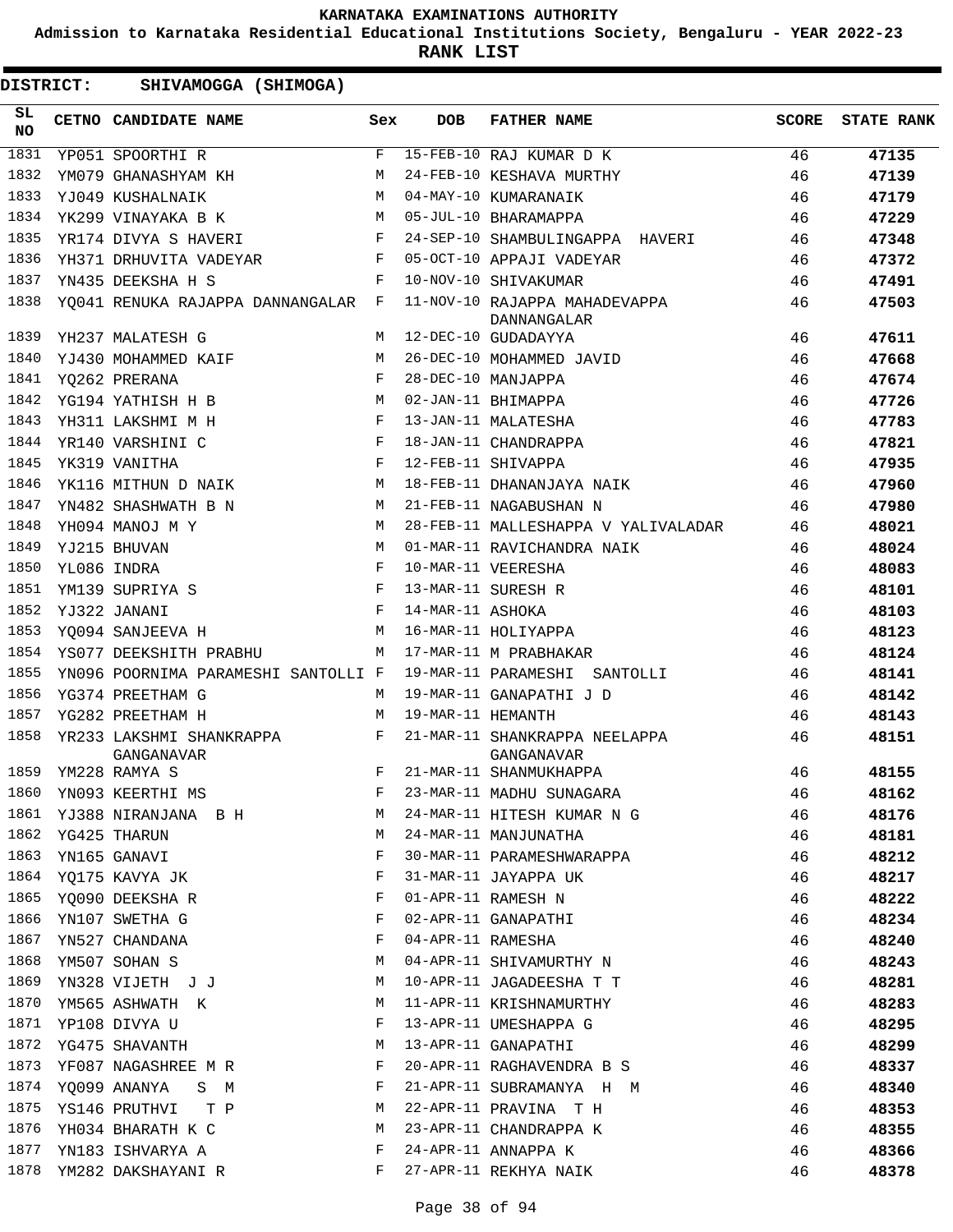**Admission to Karnataka Residential Educational Institutions Society, Bengaluru - YEAR 2022-23**

**RANK LIST**

|                 | <b>DISTRICT:</b> | SHIVAMOGGA (SHIMOGA)                                                                                                                                           |              |                   |                                |              |                   |
|-----------------|------------------|----------------------------------------------------------------------------------------------------------------------------------------------------------------|--------------|-------------------|--------------------------------|--------------|-------------------|
| SL<br><b>NO</b> |                  | CETNO CANDIDATE NAME                                                                                                                                           | Sex          | <b>DOB</b>        | <b>FATHER NAME</b>             | <b>SCORE</b> | <b>STATE RANK</b> |
| 1879            |                  | YL089 SUKANYA V S                                                                                                                                              | F            |                   | 29-APR-11 VEERENDRA            | 46           | 48391             |
| 1880            |                  | YM554 LAVANYA D                                                                                                                                                | $\mathbf{F}$ |                   | 03-MAY-11 DHARMAPPA            | 46           | 48414             |
| 1881            |                  | YG221 SUBRAHMANYA H N                                                                                                                                          | M            |                   | 03-MAY-11 NARAYANA M           | 46           | 48421             |
| 1882            |                  | YS134 VAISHNAVI A N                                                                                                                                            | F            |                   | 05-MAY-11 NAGARAJA A S         | 46           | 48431             |
| 1883            |                  | YJ062 VARSHA M K<br>$\mathbf{F}$ and the contract of $\mathbf{F}$                                                                                              |              |                   | 05-MAY-11 KARIBASAPPA M        | 46           | 48432             |
| 1884            |                  | YN483 ANJALI R<br><b>Example 20</b> Section 20 and 20 Section 20 and 20 Section 20 and 20 Section 20 and 20 Section 20 and 20 Section 20 $\overline{\text{F}}$ |              | 10-MAY-11 RAMAPPA |                                | 46           | 48461             |
| 1885            |                  | $\mathbf{F}$<br>YE035 ROOPA D                                                                                                                                  |              |                   | 16-MAY-11 DINESH D V           | 46           | 48507             |
| 1886            |                  | YR101 APOORVA                                                                                                                                                  | F            |                   | 26-MAY-11 CHANDRAPPA           | 46           | 48581             |
| 1887            |                  | YK097 SHASHANKAIAH SH                                                                                                                                          | M            |                   | 27-MAY-11 SHANMUKHAIAH PH      | 46           | 48588             |
| 1888            |                  | YL128 SHAMANTHA                                                                                                                                                | М            |                   | 31-MAY-11 NAGARAJAPPA          | 46           | 48614             |
| 1889            |                  | YM292 VINYASHREE H                                                                                                                                             | F            |                   | 02-JUN-11 HEMANTHA B           | 46           | 48645             |
| 1890            |                  | YN388 VIVEK MG                                                                                                                                                 | М            |                   | 02-JUN-11 MANJUNATHA SG        | 46           | 48646             |
| 1891            |                  | YR230 VAISHNAVI M MANJUNATHA<br>BALEKAI                                                                                                                        | F            |                   | 03-JUN-11 MANJUNATHA S BALEKAI | 46           | 48653             |
| 1892            |                  | YJ168 RACHANA                                                                                                                                                  | F            | 12-JUN-11 RAJU    |                                | 46           | 48712             |
| 1893            |                  | YJ420 NAYANA S                                                                                                                                                 | F            |                   | 14-JUN-11 SHEKHARA NAIK        | 46           | 48727             |
| 1894            |                  | YK340 JEEVAN S                                                                                                                                                 | M            |                   | 18-JUN-11 SANDESHA             | 46           | 48754             |
| 1895            |                  | YN468 BHOOMIKA                                                                                                                                                 | F            | 21-JUN-11 SURESHA |                                | 46           | 48771             |
| 1896            |                  | YQ257 DHANUSH V                                                                                                                                                | M            | 24-JUN-11 VITAL   |                                | 46           | 48802             |
| 1897            |                  | YL011 LOHITH M                                                                                                                                                 | М            |                   | 27-JUN-11 MANJUNATHA C         | 46           | 48826             |
| 1898            |                  | YM094 KAVANA V                                                                                                                                                 | F            |                   | 30-JUN-11 VENKATESHA NAYAK     | 46           | 48849             |
| 1899            |                  | YG340 DEEPTHI                                                                                                                                                  | F            |                   | 04-JUL-11 MANJAPPA U B         | 46           | 48880             |
| 1900            |                  | YN484 PAVITRA K                                                                                                                                                | F            |                   | 07-JUL-11 KOTRESHAPPA N        | 46           | 48906             |
| 1901            |                  | YN266 YASHASHVINI<br>and the state of the Fig.                                                                                                                 |              |                   | 12-JUL-11 DHARMAPPA H K        | 46           | 48941             |
| 1902            |                  | YQ160 BHARATH V D                                                                                                                                              | M            |                   | 13-JUL-11 VEERABHADRAPPA       | 46           | 48943             |
| 1903            |                  | YJ462 GANESHA                                                                                                                                                  | M            | 15-JUL-11 RUDRESH |                                | 46           | 48956             |
| 1904            |                  | YK062 SHIVARAJ S N                                                                                                                                             | M            |                   | 18-JUL-11 NAGARAJ S            | 46           | 48982             |
| 1905            |                  | YH362 SHALINI                                                                                                                                                  | F            |                   | 20-JUL-11 RAJESHA H            | 46           | 49000             |
| 1906            |                  | YF062 SANVI H S                                                                                                                                                | F            |                   | 31-JUL-11 SUDHAKARA            | 46           | 49062             |
|                 |                  | 1907 YM366 ADITHYA H S                                                                                                                                         | M            |                   | 03-AUG-11 SHRINIVASA H G       | 46           | 49073             |
|                 |                  | 1908 YD070 CHARANA S                                                                                                                                           |              |                   | M 18-AUG-11 SHRINIVAS C        | 46           | 49160             |
| 1909            |                  | YN402 SANIDHYA H                                                                                                                                               | F            |                   | 18-AUG-11 HUCHARAYA B          | 46           | 49165             |
| 1910            |                  | YP021 SAHANA R B F                                                                                                                                             |              |                   | 24-AUG-11 S R RAMESHA          | 46           | 49196             |
| 1911            |                  | YQ252 NANDISH M G                                                                                                                                              | M            |                   | 25-AUG-11 MALATHESH R G        | 46           | 49204             |
| 1912            |                  | YM338 DHANUSH K NAIK M                                                                                                                                         |              |                   | 29-AUG-11 KUMARA NAIK          | 46           | 49229             |
| 1913            |                  | YG172 MANOJ L                                                                                                                                                  | M            |                   | 30-AUG-11 LAXMINARAYANA        | 46           | 49238             |
| 1914            |                  | YN187 SMITA S                                                                                                                                                  | F            |                   | 02-SEP-11 SHANMUKHAPPA         | 46           | 49254             |
| 1915            |                  | YE166 YUKTHA V S                                                                                                                                               | F            |                   | 05-SEP-11 VENKATESH G          | 46           | 49271             |
| 1916            |                  | YQ167 SHREYA                                                                                                                                                   | F            |                   | 09-SEP-11 LAKSHMI KANTHAPPA    | 46           | 49295             |
| 1917            |                  | YN393 CHIRANJEEVI R M                                                                                                                                          |              |                   | 15-SEP-11 REVANAPPA            | 46           | 49324             |
| 1918            |                  | YS037 GAGANA H S                                                                                                                                               | М            |                   | 26-SEP-11 SHANKARA             | 46           | 49377             |
| 1919            |                  | YG412 NAGASRI R                                                                                                                                                | F            | 28-SEP-11 RAJU    |                                | 46           | 49384             |
| 1920            |                  | YP126 SHRAVANAKUMARA S M                                                                                                                                       |              |                   | 06-OCT-11 SHAMBU P             | 46           | 49414             |
| 1921            | YL135 UMA S      |                                                                                                                                                                | F            |                   | 15-OCT-11 SIDDANAGOWDA         | 46           | 49456             |
| 1922            |                  | YJ425 VARSHINI S                                                                                                                                               | F            |                   | 17-OCT-11 SHIVAKUMARA S        | 46           | 49461             |
| 1923            |                  | YE172 MANISHA M                                                                                                                                                | $\mathbf{F}$ |                   | 22-OCT-11 MANJUNATHA           | 46           | 49482             |
| 1924            |                  | YM523 DEEPIKA P N                                                                                                                                              | F            |                   | 23-OCT-11 NAVEEN P M           | 46           | 49488             |
| 1925            |                  | YS044 SANJANA                                                                                                                                                  | F            |                   | 30-OCT-11 HANAMANT             | 46           | 49517             |
| 1926            |                  | YH097 SANIKA B                                                                                                                                                 | F            |                   | 01-NOV-11 BASAVRAJAPPA         | 46           | 49527             |
|                 |                  | 1927 YN522 SHOBHITA T M                                                                                                                                        | F            |                   | 03-NOV-11 MANJUNATHA           | 46           | 49540             |
|                 |                  |                                                                                                                                                                |              |                   |                                |              |                   |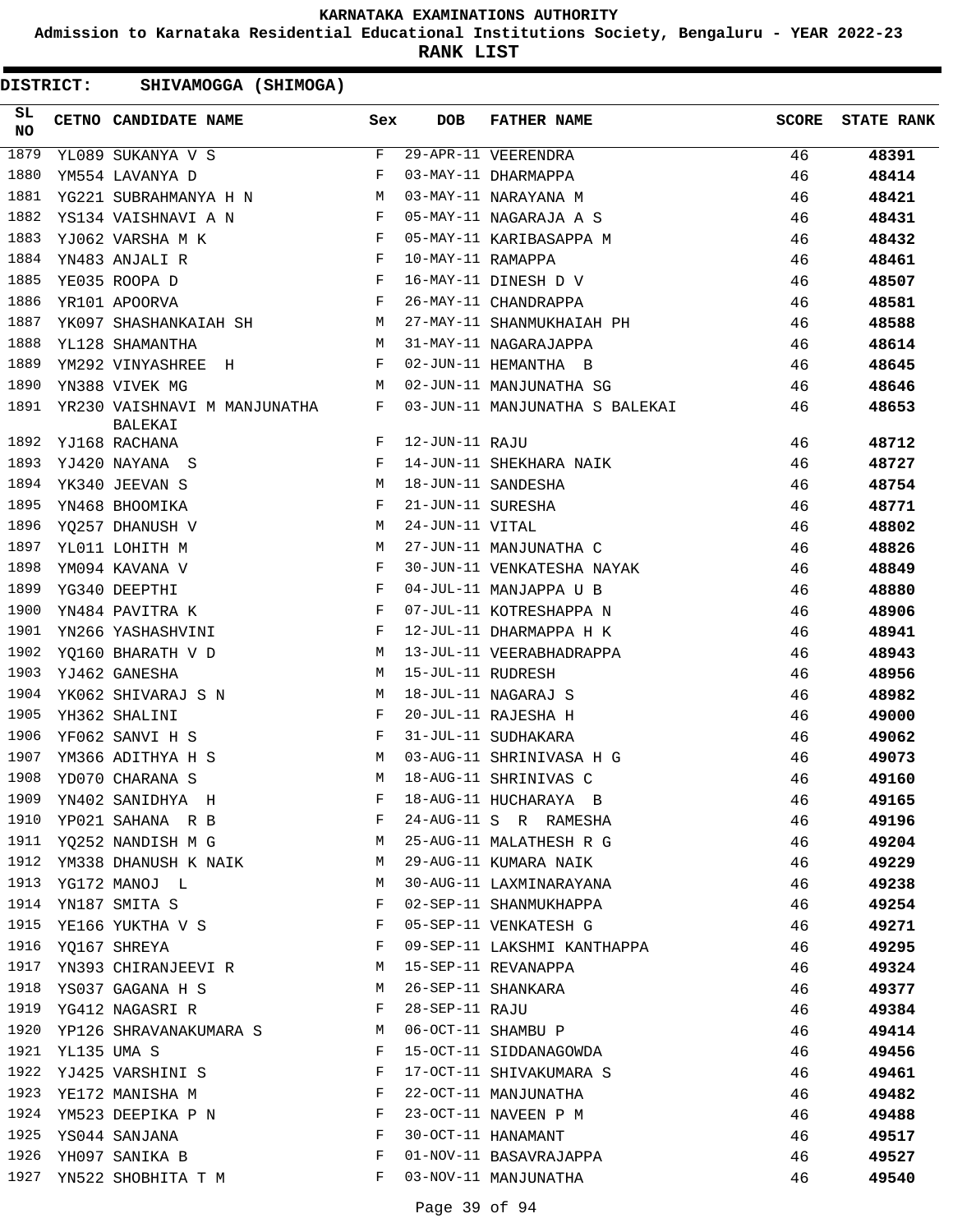**Admission to Karnataka Residential Educational Institutions Society, Bengaluru - YEAR 2022-23**

**RANK LIST**

| SL<br><b>NO</b> | CETNO CANDIDATE NAME Sex                                                           |              | <b>DOB</b>        | FATHER NAME                                                     | <b>SCORE</b> | <b>STATE RANK</b> |
|-----------------|------------------------------------------------------------------------------------|--------------|-------------------|-----------------------------------------------------------------|--------------|-------------------|
| 1928            | YG355 SINDHU                                                                       | F            |                   | 03-NOV-11 SOMARAJA                                              | 46           | 49541             |
| 1929            | YQ254 AKSHATHA N M                                                                 | $\mathbf{F}$ |                   | 07-NOV-11 NEELAPPA MARAKKER                                     | 46           | 49548             |
| 1930            | M <sub>N</sub><br>YN158 PUNITH M                                                   |              |                   | 09-NOV-11 MANJUNATHA<br>10-NOV-11 KUMARNAIK D<br>11 NOV 11 ---- | 46           | 49555             |
| 1931            | YJ366 GANESH K                                                                     | M            |                   |                                                                 | 46           | 49557             |
| 1932            | YS168 SUHAS<br>$\mathbb M$<br>M N                                                  |              |                   | 11-NOV-11 NELAKANTAPPA M M                                      | 46           | 49567             |
| 1933            | <b>M</b><br>YH439 KOWSHIK S                                                        |              |                   | 13-NOV-11 SOMASHEKARAYA                                         | 46           | 49568             |
| 1934            | $\mathbf M$<br>YN186 PREETHAM G                                                    |              | 16-NOV-11 GIREESH |                                                                 | 46           | 49581             |
| 1935            | YM276 THRUPTHI N                                                                   | $\mathbf{F}$ |                   | 16-NOV-11 NAGARAJ N                                             | 46           | 49582             |
| 1936            | YE185 SHRAVANTHI K F                                                               |              |                   | 20-NOV-11 ANANDREDDY K                                          | 46           | 49594             |
| 1937            | $\mathbf{F}$ . The contract of the contract of $\mathbf{F}$<br>YE131 GOWRI BAI K   |              |                   | 21-NOV-11 KALYANAIK                                             | 46           | 49595             |
| 1938            | <b>M</b><br>YG188 DEEKSHITH G                                                      |              |                   | 03-DEC-11 GANAPATHI                                             | 46           | 49630             |
| 1939            | M<br>YS100 CHIRAG M G                                                              |              |                   | 04-DEC-11 GANESHA H P                                           | 46           | 49636             |
| 1940            | YR210 DINESH M<br>M <sub>1</sub>                                                   |              |                   | 10-DEC-11 MANJUNATH N                                           | 46           | 49659             |
| 1941            | $\mathbf{F}$ and $\mathbf{F}$ and $\mathbf{F}$<br>YF100 HEMA H R                   |              |                   | 13-DEC-11 RAGHAVENDRA                                           | 46           | 49670             |
| 1942            | $\mathbb F$<br>YE129 HANIKA G                                                      |              | 14-DEC-11 GOPALA  |                                                                 | 46           | 49673             |
| 1943            | M <sub>N</sub><br>YJ306 TARUN G R                                                  |              |                   | 21-DEC-11 RAVI G K                                              | 46           | 49697             |
| 1944            | YS099 NIKHIL M P<br><b>M</b>                                                       |              |                   | 23-DEC-11 PRAKASHA                                              | 46           | 49703             |
| 1945            | $\mathbf{F}$ and $\mathbf{F}$ and $\mathbf{F}$<br>YS026 PREKSHA                    |              |                   | 27-DEC-11 ANIL KUMAR M D                                        | 46           | 49717             |
| 1946            | YD193 HARSHA GOUDA L $$\tt M$$                                                     |              |                   | 01-APR-12 LOKESH J                                              | 46           | 49808             |
| 1947            | $\mathbb F$<br>YM034 PAVANI A N                                                    |              |                   | 03-MAY-12 NAGARAJ A U                                           | 46           | 49819             |
| 1948            | M<br>YK314 YOGESHA K                                                               |              |                   | 03-MAR-10 KRUSHNAPPA                                            | 45           | 49907             |
| 1949            | YM304 ERANNA P DAMBALA M                                                           |              |                   | 05-APR-10 PAKIRESHA DAMBALA                                     | 45           | 49927             |
| 1950            | $\mathbb{F}^{\mathbb{Z}}$ . The set of $\mathbb{F}^{\mathbb{Z}}$<br>YH308 SAHANA J |              |                   | 12-APR-10 JAYA NAIK                                             | 45           | 49935             |
| 1951            | M<br>YN299 PRAJWAL C                                                               |              |                   | 06-JUL-10 CHANDRAPPA S                                          | 45           | 50011             |
| 1952            | YH267 KEERTHANA M M<br>and the state of the state of the Barbara                   |              |                   | 26-JUL-10 MALATESHA M H                                         | 45           | 50033             |
| 1953            | YL022 HARSHAVARDHANA C P M                                                         |              |                   | 02-OCT-10 C S PANCHAKSHARI                                      | 45           | 50177             |
| 1954            | YK281 S SOWMYA HEGADE F                                                            |              |                   | 19-OCT-10 S SATHISH HEGADE                                      | 45           | 50250             |
| 1955            | $\overline{M}$<br>YM472 J NANDEESH                                                 |              |                   | 27-OCT-10 JAYANNA T C                                           | 45           | 50281             |
| 1956            | YH467 SNEHA<br>$\mathbf{F}$ and $\mathbf{F}$ and $\mathbf{F}$                      |              |                   | 01-NOV-10 NAGARAJA                                              | 45           | 50299             |
| 1957            | $\mathbf{F}$ and $\mathbf{F}$ and $\mathbf{F}$<br>YR042 PRATIMA G                  |              |                   | 03-NOV-10 GANAPATI                                              | 45           | 50308             |
| 1958            | YR218 AMITH P C                                                                    | M            |                   | 11-NOV-10 PARSHURAMA                                            | 45           | 50333             |
| 1959            | YK175 PAVANI N                                                                     | F            |                   | 29-NOV-10 SIDDAPPA N                                            | 45           | 50410             |
| 1960            | YG036 ASHWINI M                                                                    | F            |                   | 06-DEC-10 MARIYAPPA                                             | 45           | 50432             |
| 1961            | YN365 NIRAJ M K                                                                    | М            |                   | 17-DEC-10 KUMAR M K                                             | 45           | 50478             |
| 1962            | YE133 ABHILASH G                                                                   | М            | 19-DEC-10 GANESH  |                                                                 | 45           | 50484             |
| 1963            | YJ465 BHOOMIKA                                                                     | F            |                   | 02-JAN-11 HANUMANTHAPPA                                         | 45           | 50576             |
| 1964            | YE098 SHREYA M D                                                                   | F            |                   | 02-JAN-11 DANESH M R                                            | 45           | 50579             |
| 1965            | YK336 DHANYA G S                                                                   | F            |                   | 10-JAN-11 SURESH PATIL                                          | 45           | 50615             |
| 1966            | YJ381 DHANYASHREE G N                                                              | F            |                   | 11-JAN-11 NAVEENA Y G                                           | 45           | 50620             |
| 1967            | YS122 SHRILAKSHA                                                                   | F            |                   | 14-JAN-11 SATHISHA                                              | 45           | 50638             |
| 1968            | YQ026 NAVEENA K K                                                                  | M            |                   | 28-JAN-11 KERIYAPPA K B                                         | 45           | 50687             |
| 1969            | YR091 TANUJ KUMAR                                                                  | М            |                   | 28-JAN-11 DURGAPPA                                              | 45           | 50693             |
| 1970            | YD040 DHEEKSHA                                                                     | F            | 30-JAN-11 RAGHU   |                                                                 | 45           | 50699             |
| 1971            | YL097 SMITHA                                                                       | F            | 30-JAN-11 CHANDRU |                                                                 | 45           | 50705             |
| 1972            | YE082 GOKUL P                                                                      | М            |                   | 04-FEB-11 PRAKASH H                                             | 45           | 50728             |
| 1973            | YM327 SINCHANA T M                                                                 | F            |                   | 08-FEB-11 T N MANJUNATHA                                        | 45           | 50743             |
| 1974            | YJ055 CHANDANA M S                                                                 | M            |                   | 10-FEB-11 SATISH M P                                            | 45           | 50747             |
| 1975            | YJ079 LATTIKA CHANDRAPPA<br>SUNAGARA                                               | F            |                   | 10-FEB-11 CHANDRAPPA                                            | 45           | 50750             |
|                 | 1976 YQ058 B S SRUSTI                                                              | F            |                   | 14-FEB-11 BENAKESH                                              | 45           | 50771             |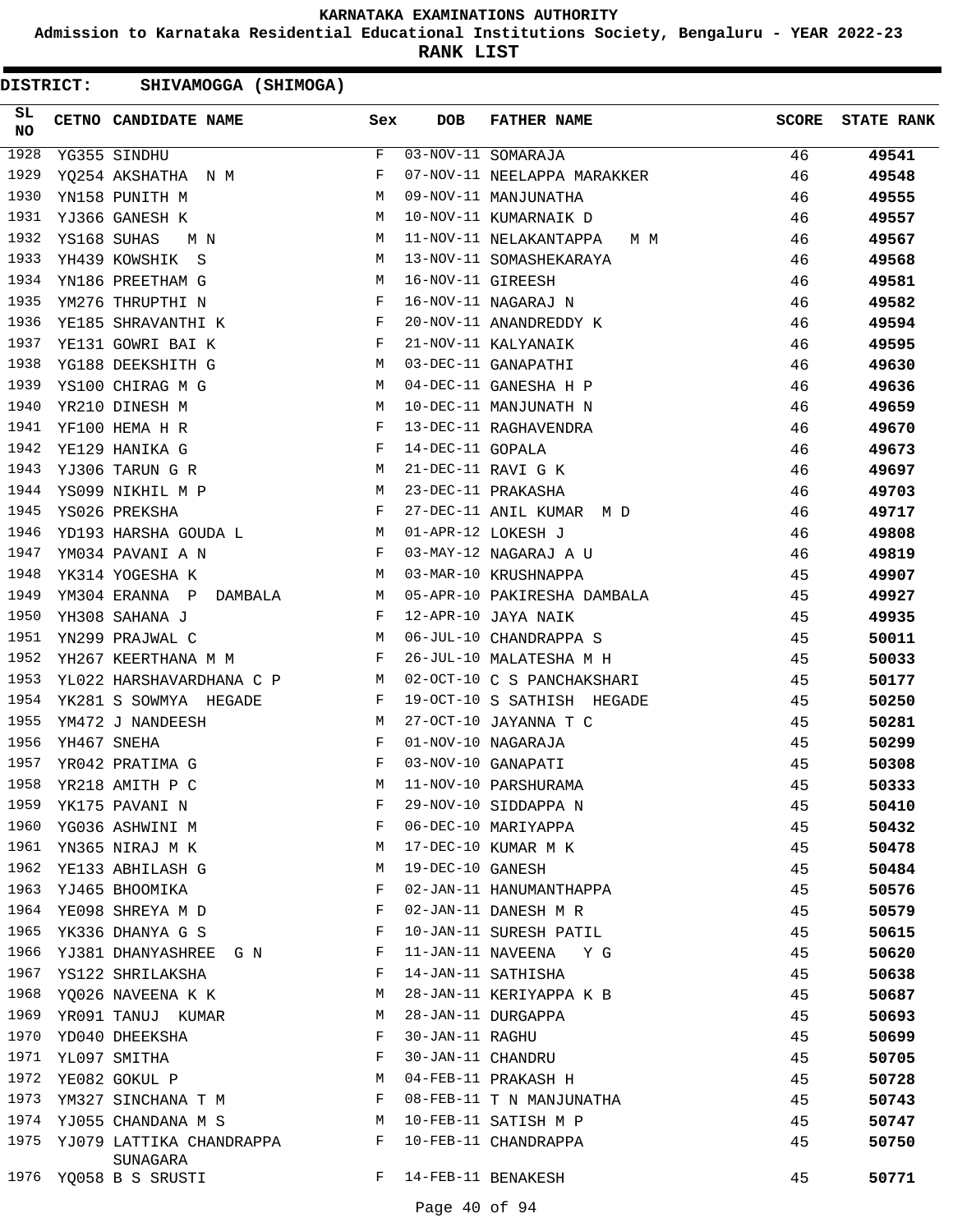**Admission to Karnataka Residential Educational Institutions Society, Bengaluru - YEAR 2022-23**

**RANK LIST**

DISTRICT: SHIVAMOGGA (SHIMOGA)

| SL<br>NO | CETNO CANDIDATE NAME Sex                                                                                                                                                      |   | <b>DOB</b>        | FATHER NAME                                                                                                                                     | <b>SCORE</b> | <b>STATE RANK</b> |
|----------|-------------------------------------------------------------------------------------------------------------------------------------------------------------------------------|---|-------------------|-------------------------------------------------------------------------------------------------------------------------------------------------|--------------|-------------------|
| 1977     | YK290 HARSHA A M                                                                                                                                                              | M |                   | 16-FEB-11 MANJUNATHA A S                                                                                                                        | 45           | 50779             |
| 1978     | YJ313 PRASHANTH NAIK M                                                                                                                                                        |   |                   |                                                                                                                                                 | 45           | 50803             |
| 1979     | $\mathbf{F}$ and $\mathbf{F}$ and $\mathbf{F}$<br>YH196 TANUJA HN                                                                                                             |   |                   | 24-FEB-11 NAGESHA HM<br>28-FEB-11 KRISHNA NAIK                                                                                                  | 45           | 50835             |
| 1980     | YM176 BHRUNDA BAI K $\begin{array}{lll} \texttt{YM279} & \texttt{BHUVAN} & \texttt{M} & \texttt{M} \\ \texttt{MM279} & \texttt{BHUVAN} & \texttt{M} & \texttt{M} \end{array}$ |   |                   |                                                                                                                                                 | 45           | 50854             |
| 1981     |                                                                                                                                                                               |   |                   | 28-FEB-11 MANJUNATHA S K                                                                                                                        | 45           | 50855             |
| 1982     | <b>M</b><br>YF101 BHARATH J                                                                                                                                                   |   |                   | 01-MAR-11 JAGADISH<br>09-MAR-11 DINESHA<br>10-MAR-11 KRISHNAPPA<br>11-MAR-11 KENCHAPPA<br>18-MAR-11 CHANDRA POOJARI                             | 45           | 50858             |
| 1983     | $\mathbf{F}$ and $\mathbf{F}$ and $\mathbf{F}$<br>YJ351 ARPITHA D                                                                                                             |   |                   |                                                                                                                                                 | 45           | 50902             |
| 1984     | YR185 PRAVEENAKUMARA K K M                                                                                                                                                    |   |                   |                                                                                                                                                 | 45           | 50921             |
| 1985     | YJ242 JEEVAN K<br><b>M</b>                                                                                                                                                    |   |                   |                                                                                                                                                 | 45           | 50924             |
| 1986     | $\mathbb{F}$ . The set of $\mathbb{F}^n$<br>YF034 POOJA                                                                                                                       |   |                   |                                                                                                                                                 | 45           | 50962             |
| 1987     | M<br>YH365 KIRANA H S                                                                                                                                                         |   |                   | 30-MAR-11 SHANKARAPPA                                                                                                                           | 45           | 51045             |
| 1988     |                                                                                                                                                                               |   | 11-APR-11 MALLESH |                                                                                                                                                 | 45           | 51120             |
| 1989     | YEO23 CHAYASRI M<br>YN248 HARSHA J D M                                                                                                                                        |   |                   | 11-APR-11 D JAYAPPA                                                                                                                             | 45           | 51121             |
| 1990     | $\mathbf{F}$ and $\mathbf{F}$ are $\mathbf{F}$ . The set of $\mathbf{F}$<br>YD229 HARSHITHA S                                                                                 |   |                   | 12-APR-11 SHIVARAJ KUMAR L                                                                                                                      | 45           | 51127             |
| 1991     | YM430 CHAKRAVARTHI R NAIK M                                                                                                                                                   |   |                   | 22-APR-11 RAMA NAIK<br>29-APR-11 THEJAPPA<br>30-APR-11 PARASHURAMA<br>03-MAY-11 DAYANANDA<br>03-MAY-11 VENKATESH D K<br>05-MAY-11 VENKATESH D K | 45           | 51199             |
| 1992     | YN377 DARSHAN D T                                                                                                                                                             | M |                   |                                                                                                                                                 | 45           | 51242             |
| 1993     | M <sub>N</sub><br>YN516 DHANARAJ P                                                                                                                                            |   |                   |                                                                                                                                                 | 45           | 51249             |
| 1994     | $\mathbf{F}$ and the contract of the contract of $\mathbf{F}$<br>YG275 SANVI D S                                                                                              |   |                   |                                                                                                                                                 | 45           | 51280             |
| 1995     | YG141 SHREEHARI K V M                                                                                                                                                         |   |                   |                                                                                                                                                 | 45           | 51281             |
| 1996     | YN295 VIJAYA KUMAR V M                                                                                                                                                        |   |                   |                                                                                                                                                 | 45           | 51304             |
| 1997     | YF010 PRAJWAL H JADAV M                                                                                                                                                       |   |                   | 05-MAY-11 VEERABHADRA H P<br>13-MAY-11 HARTSH K<br>13-MAY-11 HARISH K                                                                           | 45           | 51347             |
| 1998     | YJ068 PRATHAM P<br>M <sub>1</sub>                                                                                                                                             |   |                   | 17-MAY-11 PHAKKEERA NAIK                                                                                                                        | 45           | 51378             |
| 1999     | M<br>YD062 BHARATH R                                                                                                                                                          |   |                   | 20-MAY-11 RAJAPPA E                                                                                                                             | 45           | 51392             |
| 2000     | YD152 SHIVANA GOWDA G V M                                                                                                                                                     |   |                   | 20-MAY-11 VEERABHADRAPPA G S                                                                                                                    | 45           | 51394             |
| 2001     | YP150 KRUTIKA<br>$\mathbf{F}$ and $\mathbf{F}$                                                                                                                                |   | 27-MAY-11 JAYAPPA |                                                                                                                                                 | 45           | 51444             |
| 2002     | $\mathbf{F}$ and $\mathbf{F}$<br>YH047 AKSHARA                                                                                                                                |   |                   | 08-JUN-11 JITHENDRA                                                                                                                             | 45           | 51528             |
| 2003     | YH273 NANDISH U M                                                                                                                                                             |   | 14-JUN-11 UMESH   |                                                                                                                                                 | 45           | 51589             |
| 2004     | YN419 DHANUSH K B                                                                                                                                                             |   | 22-JUN-11 B KUMAR |                                                                                                                                                 | 45           | 51657             |
| 2005     | $\begin{aligned} \mathbb{M} \\ \mathbb{M} \end{aligned}$<br>YP075 SANJEEV S D                                                                                                 |   |                   | 22-JUN-11 SHEKARAPPA                                                                                                                            | 45           | 51659             |
| 2006     | $\mathbf{F}$ . The set of $\mathbf{F}$<br>YQ136 SHRIDEVI S                                                                                                                    |   |                   | 23-JUN-11 SHIVARAYAPPA                                                                                                                          | 45           | 51667             |
| 2007     | YK099 CHETHANKUMAR A M                                                                                                                                                        |   |                   | 25-JUN-11 ANANDA E N                                                                                                                            | 45           | 51675             |
| 2008     | YG348 LEKHAN                                                                                                                                                                  | М |                   | 27-JUN-11 ARUNKUMAR                                                                                                                             | 45           | 51685             |
| 2009     | YM446 ABHISHEK B S                                                                                                                                                            | M |                   | 28-JUN-11 SURESH B C                                                                                                                            | 45           | 51689             |
| 2010     | YH017 SPANDANA S                                                                                                                                                              | F |                   | 01-JUL-11 SHRIKANTH                                                                                                                             | 45           | 51729             |
| 2011     | YH071 AKASH K B                                                                                                                                                               | M |                   | 02-JUL-11 KARIBASAPPA BALAMBEED                                                                                                                 | 45           | 51730             |
| 2012     | YJ416 PREMKUMAR KT                                                                                                                                                            | M |                   | 03-JUL-11 KOTRESHAPPA H                                                                                                                         | 45           | 51744             |
| 2013     | YK227 SANJAY S                                                                                                                                                                | M |                   | 03-JUL-11 C SHIVAKUMAR                                                                                                                          | 45           | 51746             |
| 2014     | YS027 SUJITHKUMAR G K                                                                                                                                                         | M |                   | 04-JUL-11 KANTHARAJ K M                                                                                                                         | 45           | 51754             |
| 2015     | YH096 MEGHARAJ H                                                                                                                                                              | M |                   | 05-JUL-11 HANUMANTHAPPA S                                                                                                                       | 45           | 51757             |
| 2016     | YN032 PRADEEPA                                                                                                                                                                | M |                   | 07-JUL-11 SOMASHEKARA                                                                                                                           | 45           | 51762             |
| 2017     | YQ169 ROHIT D S                                                                                                                                                               | M |                   | 09-JUL-11 SURESH D K                                                                                                                            | 45           | 51778             |
| 2018     | YD210 KARTHIK B D                                                                                                                                                             | M |                   | 15-JUL-11 DINESHA B M                                                                                                                           | 45           | 51818             |
| 2019     | YG279 RAJATH H                                                                                                                                                                | M |                   | 15-JUL-11 HUCHARAYAPPA                                                                                                                          | 45           | 51822             |
| 2020     | YK222 JAHNAVI                                                                                                                                                                 | F |                   | 16-JUL-11 BASAVARAJA                                                                                                                            | 45           | 51827             |
| 2021     | YP122 RAGHU M                                                                                                                                                                 | М |                   | 17-JUL-11 MALLARAPPA                                                                                                                            | 45           | 51835             |
| 2022     | YF171 SUNEETHA                                                                                                                                                                | F |                   | 19-JUL-11 GANAPATHI                                                                                                                             | 45           | 51856             |
| 2023     | YD081 DHRUVA M                                                                                                                                                                | М |                   | 21-JUL-11 MANJU K                                                                                                                               | 45           |                   |
|          | 2024 YG044 Ullasa R                                                                                                                                                           | М |                   | 25-JUL-11 M RAMESHA                                                                                                                             |              | 51868             |
|          |                                                                                                                                                                               |   |                   |                                                                                                                                                 | 45           | 51902             |
| 2025     | YM326 SIDDARTH M G                                                                                                                                                            | M |                   | 27-JUL-11 GURULINGAPPA M G                                                                                                                      | 45           | 51914             |
|          | 2026 YS148 KHUSHI                                                                                                                                                             | F |                   | 28-JUL-11 NOT GIVEN                                                                                                                             | 45           | 51918             |

Page 41 of 94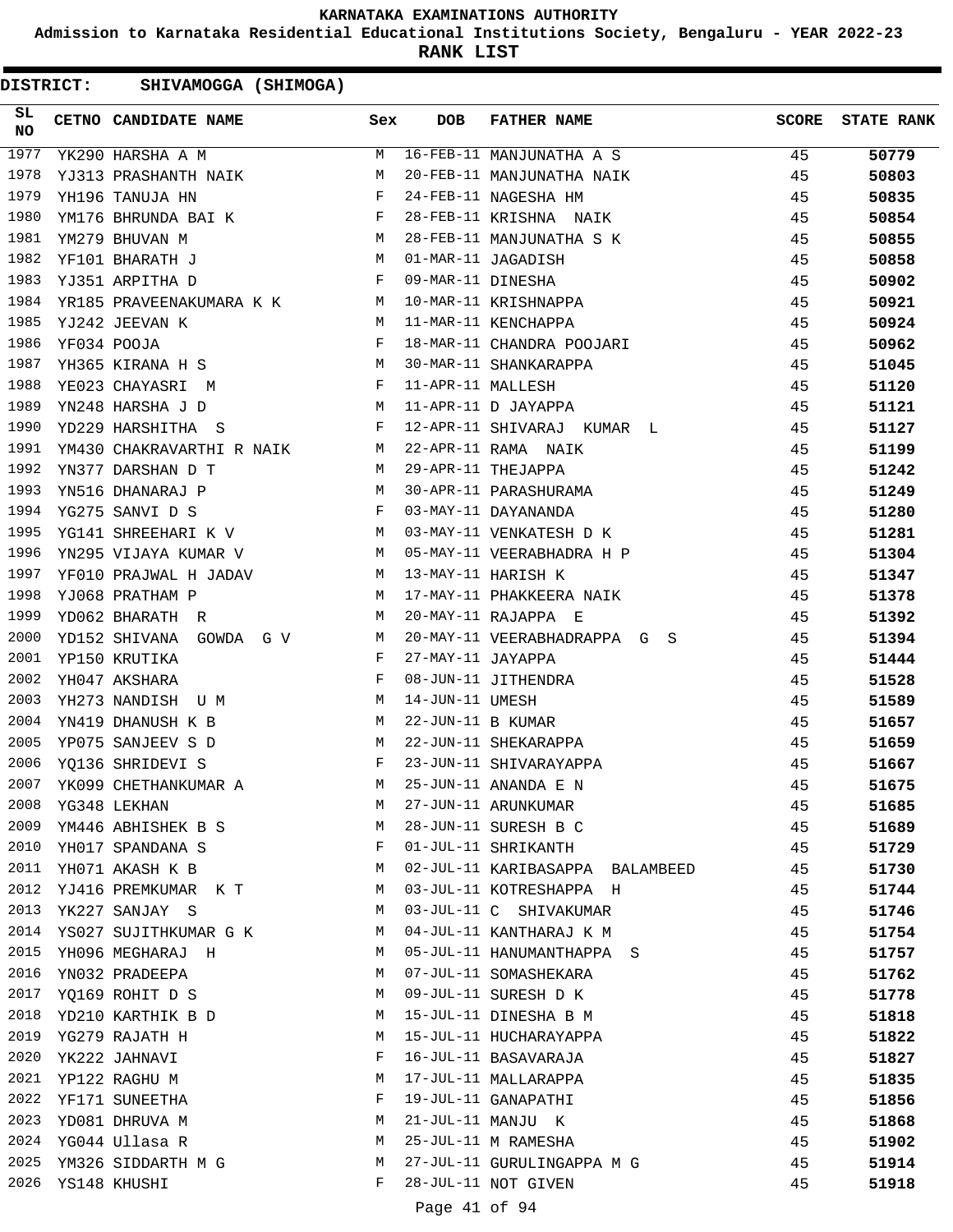**Admission to Karnataka Residential Educational Institutions Society, Bengaluru - YEAR 2022-23**

**RANK LIST**

| SL<br><b>NO</b> |             | CETNO CANDIDATE NAME Sex                                                                                                                                                                                                                                |              | DOB               | <b>FATHER NAME</b>             | <b>SCORE</b> | <b>STATE RANK</b> |
|-----------------|-------------|---------------------------------------------------------------------------------------------------------------------------------------------------------------------------------------------------------------------------------------------------------|--------------|-------------------|--------------------------------|--------------|-------------------|
| 2027            |             | YQ134 TANUSHREE K P $\overline{F}$                                                                                                                                                                                                                      |              |                   | 28-JUL-11 PRASAD M S           | 45           | 51922             |
| 2028            |             | YL078 HEMANTH                                                                                                                                                                                                                                           | M            |                   | 29-JUL-11 NAGESHNAIK           | 45           | 51926             |
| 2029            |             | YG214 MADAN S                                                                                                                                                                                                                                           | M            |                   | 02-AUG-11 SHIVAPPA S           | 45           | 51950             |
| 2030            |             | YE076 VARUN A                                                                                                                                                                                                                                           | M            | 07-AUG-11 ASHOKA  |                                | 45           | 51980             |
| 2031            | YJ382 DIVYA |                                                                                                                                                                                                                                                         | F            |                   | 09-AUG-11 NAGARAJAPPA          | 45           | 51986             |
| 2032            |             | M <sub>N</sub><br>YG054 BHUVAN H S                                                                                                                                                                                                                      |              |                   | 10-AUG-11 SURESH H D           | 45           | 51992             |
| 2033            |             | M<br>YF079 GOUTHAM C                                                                                                                                                                                                                                    |              |                   | 14-AUG-11 CHANDRASHEKHAR       | 45           | 52022             |
| 2034            |             | YS028 SPANDANA K S                                                                                                                                                                                                                                      | F            |                   | 15-AUG-11 SURESH K S           | 45           | 52034             |
| 2035            |             | $\mathbf{F}$ . The $\mathbf{F}$<br>YN488 SINCHANA C                                                                                                                                                                                                     |              |                   | 17-AUG-11 CHANNAPPA            | 45           | 52052             |
| 2036            |             | YK144 NAGAVENI P M F                                                                                                                                                                                                                                    |              |                   | 19-AUG-11 PRAKASH MUTTAGI      | 45           | 52062             |
| 2037            |             | $\mathbb{R}^n$ . The set of the $\mathbb{R}^n$<br>YG251 SAVITHRI K                                                                                                                                                                                      |              | 19-AUG-11 KUMAR   |                                | 45           | 52065             |
| 2038            |             | YN274 LIKHITHA                                                                                                                                                                                                                                          | $\mathbf{F}$ | 20-AUG-11 VASAPPA |                                | 45           | 52071             |
| 2039            |             | $\mathbb F$ . The set of the set of the set of the set of the set of the set of the set of the set of the set of the set of the set of the set of the set of the set of the set of the set of the set of the set of the set of the<br>YM011 HARSHITHA R |              | 27-AUG-11 RAMESH  | R                              | 45           | 52097             |
| 2040            |             | M <sub>1</sub><br>YG278 SANJAY S                                                                                                                                                                                                                        |              |                   | 28-AUG-11 SURESH K             | 45           | 52105             |
| 2041            |             | $\mathbf M$<br>YF097 SAMARTHA P                                                                                                                                                                                                                         |              |                   | 29-AUG-11 PURUSHOTHAMA         | 45           | 52111             |
| 2042            |             | YM143 TEJASWINI B                                                                                                                                                                                                                                       | F            |                   | 03-SEP-11 BASAVARAJ NAVALGUNDA | 45           | 52139             |
| 2043            |             | M <sub>1</sub><br>YH437 NEERAJ G R                                                                                                                                                                                                                      |              |                   | 04-SEP-11 RAMANNA G            | 45           | 52142             |
| 2044            |             | $\mathbb{R}^n$ . The contract of the contract of the set of the set of the set of the set of the set of the set of the set of the set of the set of the set of the set of the set of the set of the set of the set of the set of<br>YN009 PRIYA Y       |              |                   | 11-SEP-11 YALLAPPA             | 45           | 52182             |
| 2045            |             | YD209 YASHASWINI R F                                                                                                                                                                                                                                    |              |                   | 02-OCT-11 RUDRAMUNI T          | 45           | 52272             |
| 2046            |             | YM164 PRATHEEKSHA K M F                                                                                                                                                                                                                                 |              |                   | 05-OCT-11 KUSHAPRABHU M N      | 45           | 52283             |
| 2047            |             | $\mathbb{F}^{\mathbb{Z}}$ . In the set of $\mathbb{F}^{\mathbb{Z}}$<br>YM427 INCHARA                                                                                                                                                                    |              |                   | 30-OCT-11 SATHISHA             | 45           | 52414             |
| 2048            |             | YM340 MANGALA BAI M U F                                                                                                                                                                                                                                 |              |                   | 02-NOV-11 UMESH NAIKA          | 45           | 52426             |
| 2049            |             | YM300 SUMITHRA BAI K R F                                                                                                                                                                                                                                |              |                   | 07-NOV-11 RAMESHA NAIK         | 45           | 52460             |
| 2050            |             | YR010 VIDYASHREE A K                                                                                                                                                                                                                                    | F            |                   | 07-NOV-11 SATHISHA             | 45           | 52461             |
| 2051            |             | $\mathbf{F}$ and $\mathbf{F}$ and $\mathbf{F}$<br>YD073 NAVYA N T                                                                                                                                                                                       |              |                   | 25-NOV-11 TIPPESWAMY M         | 45           | 52548             |
| 2052            |             | $\mathbf{F}$ and the contract of the contract of $\mathbf{F}$<br>YD153 DEEKSHA K                                                                                                                                                                        |              |                   | 12-DEC-11 KRUSHNA D            | 45           | 52614             |
| 2053            |             | and the contract of the Party of the Party of the Party of the Party of the Party of the Party of the Party of<br>YE186 SHRAVANI R                                                                                                                      |              |                   | 23-MAR-12 RAVIKUMAR            | 45           | 52762             |
| 2054            |             | YH010 RAGHAVENDRA N R M                                                                                                                                                                                                                                 |              |                   | 08-JAN-10 NAGARAJA N H         | 44           | 52842             |
| 2055            |             | YQ031 DUSHYANTHA<br>M <sub>N</sub>                                                                                                                                                                                                                      |              | 26-AUG-10 SOMAPPA |                                | 44           | 53056             |
| 2056            |             | <b>M</b><br>YP007 B A ASHWATH                                                                                                                                                                                                                           |              | 08-OCT-10 ANANDA  |                                | 44           | 53160             |
| 2057            |             | YH130 RAHUL D                                                                                                                                                                                                                                           | M            |                   | 09-OCT-10 DEVENDRA NAIK        | 44           | 53166             |
| 2058            |             | YJ188 ABHISHEK A A                                                                                                                                                                                                                                      | М            | 10-OCT-10 ARMUGAM |                                | 44           | 53169             |
| 2059            |             | YK026 YASHSSHWINI K                                                                                                                                                                                                                                     | F            |                   | 12-OCT-10 KANTHRAJ S T         | 44           | 53181             |
| 2060            |             | YQ226 RAKSHITHA B                                                                                                                                                                                                                                       | F            |                   | 13-OCT-10 BANGARAPPA N         | 44           | 53182             |
|                 |             | 2061 YE120 MOHITH GOWDA                                                                                                                                                                                                                                 | M            |                   | 02-NOV-10 VENKATACHALA         | 44           | 53244             |
|                 |             | 2062 YG343 VARUNA                                                                                                                                                                                                                                       | М            |                   | 04-NOV-10 SHREEDHARA H L       | 44           | 53252             |
| 2063            |             | YK086 PALLAVI S S                                                                                                                                                                                                                                       | F            |                   | 11-NOV-10 SANNA KOTRESHAPPA    | 44           | 53274             |
| 2064            |             | YJ029 VEERESH S R                                                                                                                                                                                                                                       | M            |                   | 17-NOV-10 RAJU S J             | 44           | 53297             |
| 2065            |             | YD162 M YASHVANTH                                                                                                                                                                                                                                       | M            |                   | 05-DEC-10 MAHENDRA H S         | 44           | 53361             |
| 2066            |             | YJ421 SUPRITHA                                                                                                                                                                                                                                          | F            |                   | 06-DEC-10 KRISHNAPPA           | 44           | 53369             |
| 2067            |             | YK286 SHASHIDHARA P                                                                                                                                                                                                                                     | M            |                   | 14-DEC-10 PUTTANAIK            | 44           | 53402             |
| 2068            |             | YD232 SRUSHTI L                                                                                                                                                                                                                                         | F            |                   | 14-DEC-10 T LINGARAJU          | 44           | 53403             |
| 2069            |             | YM138 KISHOR V                                                                                                                                                                                                                                          | М            |                   | 21-DEC-10 VENKATESH S          | 44           | 53434             |
| 2070            |             | YJ225 KIRAN M                                                                                                                                                                                                                                           | M            |                   | 22-DEC-10 MAHENDRAKUMAR B D    | 44           | 53438             |
| 2071            |             | YR005 HARSHITHA C K                                                                                                                                                                                                                                     | F            |                   | 24-DEC-10 CHANDRAPPA K         | 44           | 53449             |
| 2072            |             | YP087 VINODA RAJA N                                                                                                                                                                                                                                     | M            | 27-DEC-10 NAGAPPA |                                | 44           | 53462             |
| 2073            |             | YG092 SHRAVYA A                                                                                                                                                                                                                                         | F            |                   | 02-JAN-11 ANANADA N M          | 44           | 53518             |
|                 |             | 2074 YH051 MADHANKUMAR S O                                                                                                                                                                                                                              | M            |                   | 03-JAN-11 ONKARAPPA S          | 44           | 53523             |
| 2075            |             | YG243 REKHA L                                                                                                                                                                                                                                           | F            |                   | 26-JAN-11 LAKSHMANA            | 44           | 53628             |
|                 |             | 2076 YL141 NITHISH MURTHI M                                                                                                                                                                                                                             | M            |                   | 28-JAN-11 MURTHI K N           | 44           | 53637             |
|                 |             |                                                                                                                                                                                                                                                         |              |                   |                                |              |                   |
|                 |             |                                                                                                                                                                                                                                                         |              | Page 42 of 94     |                                |              |                   |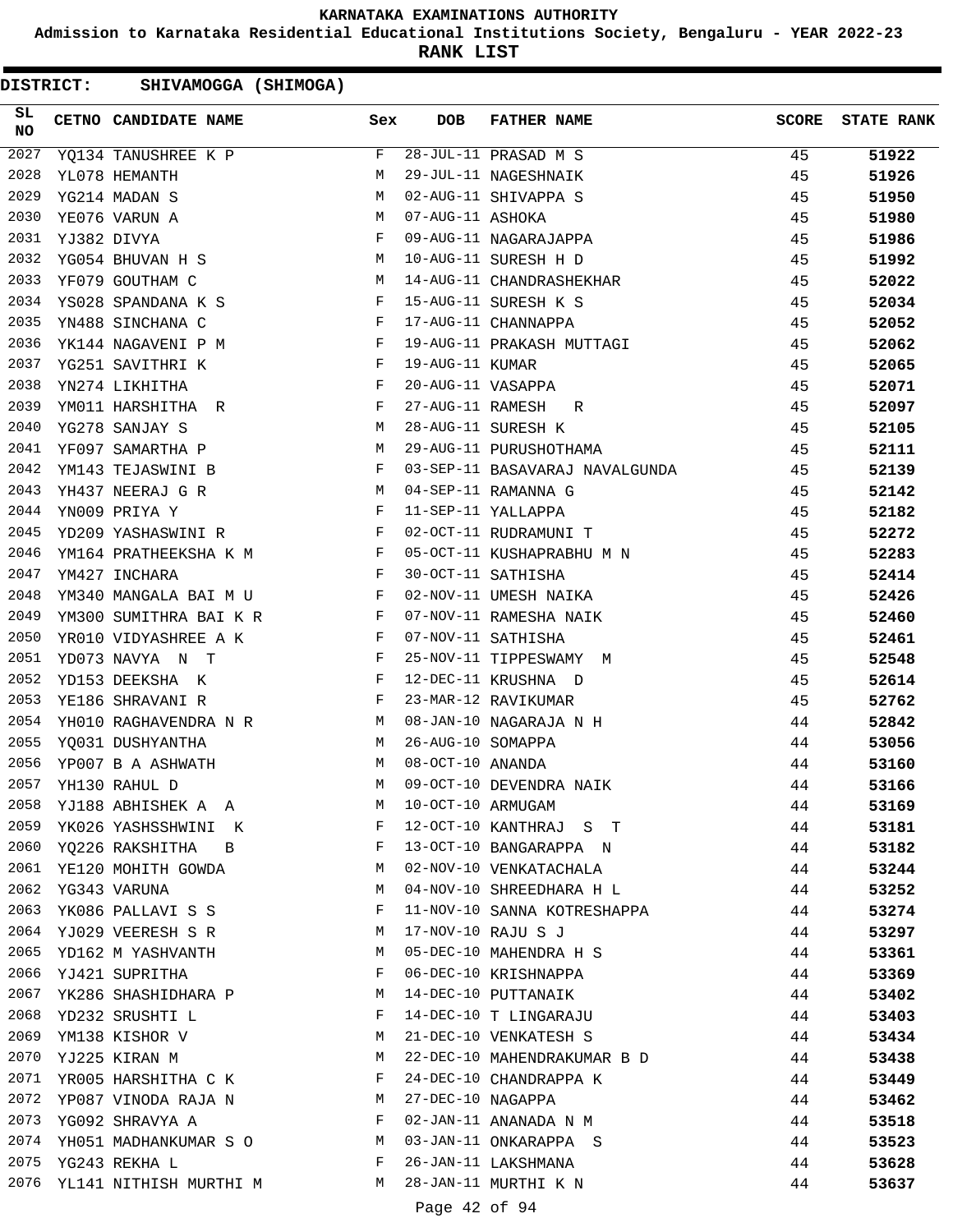**Admission to Karnataka Residential Educational Institutions Society, Bengaluru - YEAR 2022-23**

**RANK LIST**

| SL<br><b>NO</b> |            | CETNO CANDIDATE NAME Sex                                                                                                                                                                                                                               |              | <b>DOB</b>        | <b>FATHER NAME</b>                                  | SCORE | <b>STATE RANK</b> |
|-----------------|------------|--------------------------------------------------------------------------------------------------------------------------------------------------------------------------------------------------------------------------------------------------------|--------------|-------------------|-----------------------------------------------------|-------|-------------------|
| 2077            |            | YJ441 THREESHA                                                                                                                                                                                                                                         | F            |                   | 07-FEB-11 THOPESH G                                 | 44    | 53677             |
| 2078            |            | <b>M</b><br>YF099 CHIRAG S ACHARYA                                                                                                                                                                                                                     |              |                   | 11-FEB-11 SHRIDHAR ACHARI                           | 44    | 53691             |
| 2079            |            | $\mathbf F$ . The set of $\mathbf F$<br>YM547 KEERTHANA K                                                                                                                                                                                              |              | 16-FEB-11 KUBERA  |                                                     | 44    | 53714             |
| 2080            |            | $\mathbf{F}$<br>YH244 MEGANA                                                                                                                                                                                                                           |              | 18-FEB-11 NAGARAJ |                                                     | 44    | 53727             |
| 2081            |            | $\mathbf{F}$ and the set of the set of the set of the set of the set of the set of the set of the set of the set of the set of the set of the set of the set of the set of the set of the set of the set of the set of the set of<br>YJ209 THIRISHYA A |              | 24-FEB-11 ARUNA B |                                                     | 44    | 53769             |
| 2082            |            | <b>Experimental Service State</b><br>YF030 YASHODHA                                                                                                                                                                                                    |              | 26-FEB-11 UPENDRA |                                                     | 44    | 53775             |
| 2083            |            | YF146 PREKSHA P                                                                                                                                                                                                                                        | $\mathbf{F}$ | 27-FEB-11 PRAKASH |                                                     | 44    | 53779             |
| 2084            |            | YD020 ROHAN SRINIVASA M                                                                                                                                                                                                                                |              |                   | 01-MAR-11 SRINIVASA S                               | 44    | 53794             |
| 2085            |            | YK334 SANJEEVA S N                                                                                                                                                                                                                                     | M            |                   | 03-MAR-11 SHIVKUMARA S N                            | 44    | 53808             |
| 2086            |            | YJ385 BHAGYALAKSHMI                                                                                                                                                                                                                                    | F            | 07-MAR-11 TUKARAM |                                                     | 44    | 53826             |
| 2087            |            | YR196 ARCHANA MOOKESHA SANAKAMBI F                                                                                                                                                                                                                     |              |                   | 14-MAR-11 MOOKESHA SANAKAMBI                        | 44    | 53864             |
| 2088            |            | YM540 HAMSA N                                                                                                                                                                                                                                          | F            | 15-MAR-11 NAGARAJ |                                                     | 44    | 53873             |
| 2089            |            | YS043 CHANDAN B V                                                                                                                                                                                                                                      | М            |                   | 19-MAR-11 VINAYKUMAR B S                            | 44    | 53895             |
| 2090            |            | YG441 NEERAJ                                                                                                                                                                                                                                           | M            | 25-MAR-11 DEVARAJ |                                                     | 44    | 53945             |
| 2091            |            | YK261 SINDHU                                                                                                                                                                                                                                           | $\mathbf{F}$ |                   | 28-MAR-11 OMKARINAIK                                | 44    | 53972             |
| 2092            |            | YR021 VEENA                                                                                                                                                                                                                                            | $_{\rm F}$   |                   | 29-MAR-11 YADAVA M                                  | 44    | 53989             |
| 2093            |            | $\mathbf{F}$ and the contract of the contract of $\mathbf{F}$<br>YL074 GANAVI G B                                                                                                                                                                      |              |                   | 30-MAR-11 BASAVARAJA                                | 44    | 53994             |
| 2094            |            | $\mathbf{F}$ and $\mathbf{F}$<br>YM065 AMRUTHA S                                                                                                                                                                                                       |              |                   | 07-APR-11 SHIVA NAIK                                | 44    | 54048             |
| 2095            |            | <b>M</b><br>YG043 BHUVAN M                                                                                                                                                                                                                             |              |                   | 07-APR-11 MANJUNATH CHANDRASHEKHAR<br><b>BADAGI</b> | 44    | 54051             |
| 2096            |            | M<br>YG370 VASANTH KUMAR                                                                                                                                                                                                                               |              | 08-APR-11 JAYAPPA |                                                     | 44    | 54059             |
| 2097            |            | YN476 ARUNA R D                                                                                                                                                                                                                                        | M            |                   | 09-APR-11 RAVI M D                                  | 44    | 54062             |
| 2098            |            | YG434 SHREYA R                                                                                                                                                                                                                                         | $_{\rm F}$   |                   | 16-APR-11 RAVI M G                                  | 44    | 54122             |
| 2099            |            | $\mathbf{F}$ and the set of the set of $\mathbf{F}$<br>YH408 SINCHANA M C                                                                                                                                                                              |              |                   | 19-APR-11 CHOWDAPPA                                 | 44    | 54139             |
| 2100            |            | $\mathbf{F}$ and $\mathbf{F}$ and $\mathbf{F}$<br>YO182 DHIKSHITHA K                                                                                                                                                                                   |              |                   | 20-APR-11 KOTRAPPA                                  | 44    | 54142             |
| 2101            |            | YO232 SOUJANYA B S                                                                                                                                                                                                                                     | $\mathbf{F}$ |                   | 22-APR-11 BHEEMAPPA                                 | 44    | 54151             |
| 2102            |            | YJ453 JEEVAN S PATIL<br>M <sub>N</sub>                                                                                                                                                                                                                 |              |                   | 24-APR-11 SIDDAN GOWDA PATIL                        | 44    | 54160             |
| 2103            |            | YJ205 SUDEEPA P<br><b>Example 19</b> M                                                                                                                                                                                                                 |              |                   | 24-APR-11 PARASAPPA                                 | 44    | 54167             |
| 2104            | YG035 SONU | $\mathbf{F}$ and $\mathbf{F}$                                                                                                                                                                                                                          |              |                   | 27-APR-11 NAGARAJAPPA S H                           | 44    | 54191             |
| 2105            |            | YR162 BHARATH                                                                                                                                                                                                                                          | М            | 28-APR-11 MARUTHI |                                                     | 44    | 54194             |
| 2106            |            | YM185 SOHAN KUMAR A GOWDKE                                                                                                                                                                                                                             | M            |                   | 28-APR-11 ANILKUMAR G                               | 44    | 54200             |
| 2107            |            | YN216 CHIRAG K S                                                                                                                                                                                                                                       | M            |                   | 01-MAY-11 SHIVANANDA K                              | 44    | 54222             |
| 2108            |            | YD226 LOHITH N                                                                                                                                                                                                                                         | М            |                   | 03-MAY-11 NINGESH S                                 | 44    | 54239             |
| 2109            |            | YG191 SANCHITA N                                                                                                                                                                                                                                       | F            |                   | 07-MAY-11 NAGARAJ RAMA NAIK                         | 44    | 54274             |
| 2110            |            | YG123 RITIKA T S                                                                                                                                                                                                                                       | F            |                   | 16-MAY-11 SATHISHA T T                              | 44    | 54341             |
| 2111            |            | YL140 KARATHIK M B                                                                                                                                                                                                                                     | M            |                   | 22-MAY-11 B M MBRUTHUNJAYA                          | 44    | 54382             |
| 2112            |            | YD092 CHAITRA S                                                                                                                                                                                                                                        | F            |                   | 30-MAY-11 SURESH M                                  | 44    | 54440             |
| 2113            |            | YE121 VENKATESH P GADADE                                                                                                                                                                                                                               | M            |                   | 02-JUN-11 N PARASHURAM GADADE                       | 44    | 54498             |
| 2114            |            | YN281 DANUSH M D                                                                                                                                                                                                                                       | М            |                   | 19-JUN-11 MAHADEVAPPA DODDALLERA                    | 44    | 54623             |
| 2115            |            | YG407 RAKESH C K                                                                                                                                                                                                                                       | М            |                   | 22-JUN-11 KRISHNAPPA                                | 44    | 54650             |
| 2116            |            | YL060 ABHAY B NAIK                                                                                                                                                                                                                                     | М            |                   | 27-JUN-11 BASAVARAJ NAIK                            | 44    | 54679             |
| 2117            |            | YG041 GAYANA                                                                                                                                                                                                                                           | F            |                   | 18-JUL-11 PRAKASH G K                               | 44    | 54845             |
| 2118            |            | YG271 DHANUSH K S                                                                                                                                                                                                                                      | М            |                   | 20-JUL-11 SOMASHEKARA KL                            | 44    | 54870             |
| 2119            |            | YR003 KAVANA G                                                                                                                                                                                                                                         | F            |                   | 21-JUL-11 GUTYAPPA                                  | 44    | 54882             |
| 2120            |            | YH319 SHAHEED M                                                                                                                                                                                                                                        | М            |                   | 31-JUL-11 MUKTHIYAR                                 | 44    | 54957             |
| 2121            |            | YQ065 APOORVA K S                                                                                                                                                                                                                                      | F            |                   | 09-AUG-11 SHEKHARAPPA                               | 44    | 55007             |
| 2122            |            | YR150 PRAJWAL                                                                                                                                                                                                                                          | М            |                   | 12-AUG-11 MARUTHI K Y                               | 44    | 55027             |
| 2123            |            | YP055 CHINMAYI                                                                                                                                                                                                                                         | F            |                   | 19-AUG-11 SHIVAMURTHY                               | 44    | 55084             |
| 2124            |            | YG295 PREETHI A                                                                                                                                                                                                                                        | F            | 31-AUG-11 ANNAPPA |                                                     | 44    | 55160             |
|                 |            | 2125 YF132 SUCHITHA E                                                                                                                                                                                                                                  | F            | 01-SEP-11 ERAPPA  |                                                     | 44    | 55167             |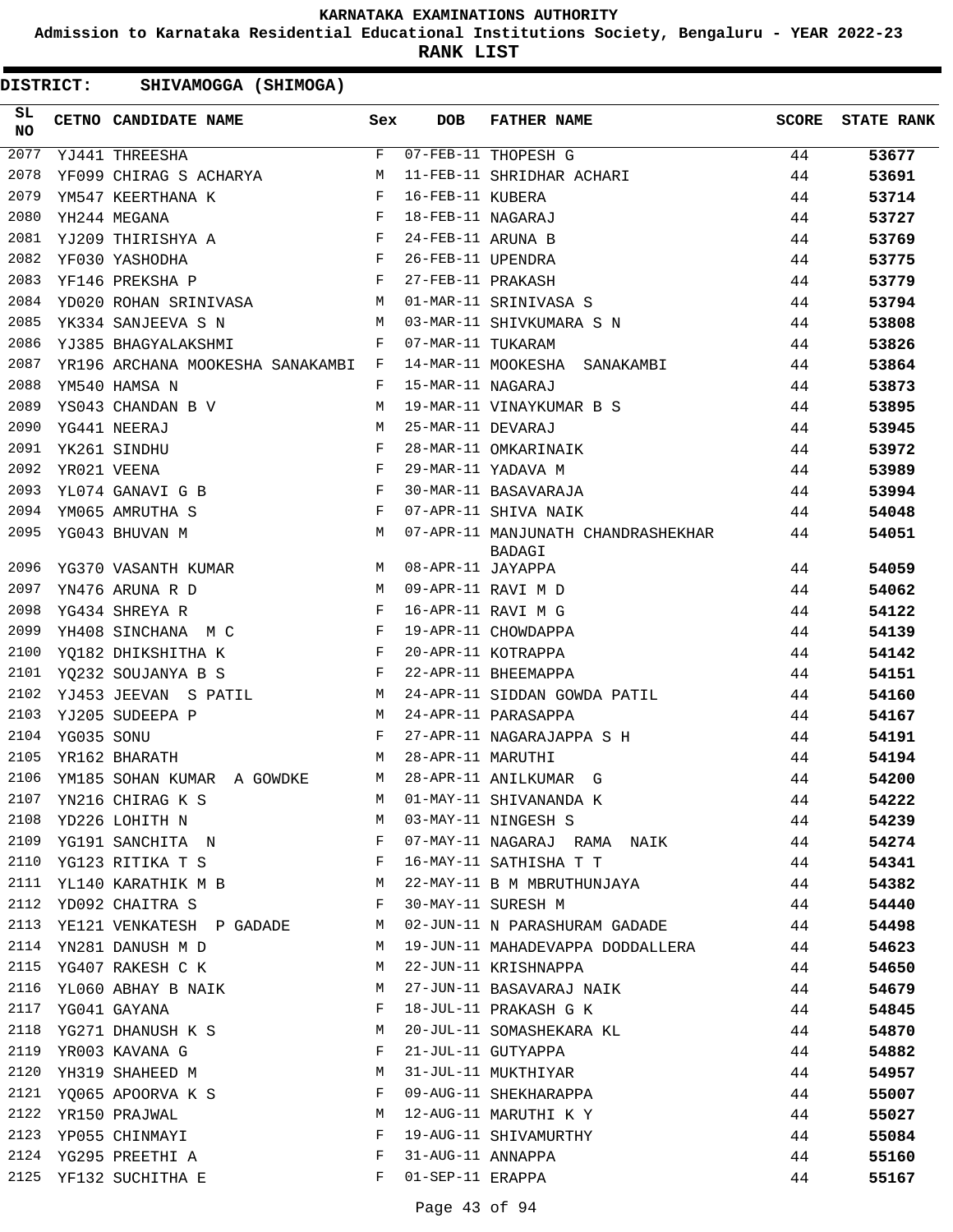**Admission to Karnataka Residential Educational Institutions Society, Bengaluru - YEAR 2022-23**

**RANK LIST**

| SL<br><b>NO</b> | CETNO CANDIDATE NAME                                                               | Sex          | DOB               | <b>FATHER NAME</b>                                                                     | <b>SCORE</b> | <b>STATE RANK</b> |
|-----------------|------------------------------------------------------------------------------------|--------------|-------------------|----------------------------------------------------------------------------------------|--------------|-------------------|
| 2126            | YR177 ROHAN                                                                        | M            |                   | 02-SEP-11 ANIL KUMAR                                                                   | 44           | 55172             |
| 2127            | YS025 PRARTHANA                                                                    | F            |                   | 03-SEP-11 LAKSHMANA BHANDARI                                                           | 44           | 55181             |
| 2128            | $\begin{aligned} \mathbf{F} \\ \mathbf{M} \end{aligned}$<br>YN352 PRIYA            |              |                   | 13-SEP-11 DHAKYANAIK<br>01-OCT-11 PARAMESHWARA<br>01-OCT-11 RANGANATHA                 | 44           | 55225             |
| 2129            | YG082 KARTHIK P                                                                    |              |                   |                                                                                        | 44           | 55316             |
| 2130            | YE003 NIKHITHA R                                                                   | $\mathbf{F}$ |                   |                                                                                        | 44           | 55319             |
| 2131            | <b>M</b><br>YK139 BHUVAN K V                                                       |              |                   | 04-OCT-11 KRISHNAMURTHI V K                                                            | 44           | 55339             |
| 2132            | YN532 VIJAYACHARI G M                                                              |              |                   | 06-OCT-11 GANGADHARACHARI                                                              | 44           | 55352             |
| 2133            | M<br>YH372 EKANTH A                                                                |              |                   | 15-OCT-11 ANJANEYA C K                                                                 | 44           | 55392             |
| 2134            | YM055 RASHMI K H                                                                   | $\mathbb{F}$ |                   | 27-OCT-11 HANUMAIAH                                                                    | 44           | 55466             |
| 2135            | YF142 PRUTHIVIKA U SHETTY F                                                        |              |                   | 31-OCT-11 UDAY KUMAR M                                                                 | 44           | 55484             |
| 2136            | M <sub>1</sub><br>YJ289 GURUKIRAN S                                                |              |                   | 03-NOV-11 SUBHRAMANI                                                                   | 44           | 55489             |
| 2137            | YK163 ARCHANA H                                                                    |              |                   | 07-NOV-11 HANUMANTHAPPA B C                                                            | 44           | 55506             |
| 2138            | $\begin{array}{c} \mathbf{F} \\ \mathbf{F} \end{array}$<br>YM485 ANUSHA            |              | 23-NOV-11 NAVEENA |                                                                                        | 44           | 55581             |
| 2139            | YJ379 THANUSHREE T K F                                                             |              |                   | 23-NOV-11 KARIBASAPPA T K                                                              | 44           | 55586             |
| 2140            | M<br>YF120 JEEVAN K L                                                              |              |                   | 26-NOV-11 LAKSHMANA K Y                                                                | 44           | 55594             |
| 2141            | YM350 BHUSHAN T HUGAR M                                                            |              |                   | 27-NOV-11 THIPPESWAMY P K                                                              | 44           | 55597             |
| 2142            | M<br>YE118 SACHIN H P                                                              |              |                   | 02-DEC-11 HALESHAPPA M                                                                 | 44           | 55619             |
| 2143            | $\mathbf{F}$ and the contract of the contract of $\mathbf{F}$ .<br>YG246 APOORVA D |              | 08-DEC-11 DINESH  |                                                                                        | 44           | 55640             |
| 2144            | <b>M</b><br>YN551 VIJAY K V                                                        |              |                   | 10-DEC-11 VEERABHADRA                                                                  | 44           | 55652             |
| 2145            | M<br>YD141 DHANUSH M                                                               |              |                   | 15-DEC-11 MANJANAIK T                                                                  | 44           | 55670             |
| 2146            |                                                                                    |              |                   |                                                                                        | 44           | 55681             |
| 2147            |                                                                                    |              |                   | YS154 NIKIL R GOWDA M 19-DEC-11 RAGAVENDRA A K<br>YF118 NITHING M M 20-DEC-11 GANESH N | 44           | 55692             |
| 2148            | $\mathbb{M}$<br>YM473 HARSHA G                                                     |              | 09-JAN-12 GOVINDA | A                                                                                      | 44           | 55746             |
| 2149            | YM314 DHANALAKSHMI S NAIK F                                                        |              |                   | 08-FEB-12 SOMASHEKHAR NAIK                                                             | 44           | 55769             |
| 2150            | YH118 NIRANJAN V<br>M <sub>N</sub>                                                 |              |                   | 29-MAY-10 VASANTHA NAIK                                                                | 43           | 55972             |
| 2151            | $\mathbf{F}$ and $\mathbf{F}$ are the set of $\mathbf{F}$<br>YH120 A P LAVANYA     |              |                   | 02-AUG-10 S P AMITH                                                                    | 43           | 56049             |
| 2152            | <b>M</b><br>YE093 DHANUSH R P                                                      |              |                   | 26-AUG-10 RADHAKRISHNA P                                                               | 43           | 56102             |
| 2153            | YR128 BHUVAN H S                                                                   |              |                   | 16-SEP-10 SHIVANANDAPPA                                                                | 43           | 56158             |
| 2154            | $\begin{aligned} \mathbb{M} \\ \mathbb{F} \end{aligned}$<br>YN155 INCHARA M        |              |                   | 18-SEP-10 MALLIKARJUNA GOWDA                                                           | 43           | 56166             |
| 2155            | M<br>YS162 ULLAS N V                                                               |              |                   | 27-SEP-10 VISHNUMURTHY N S                                                             | 43           | 56184             |
| 2156            | YH045 SHREE GOWRI                                                                  | F            |                   | 11-NOV-10 BASAVANAGOWDA SHIVANANDAGOWDA<br>PATIL                                       | 43           | 56332             |
| 2157            | YJ120 BHOOMIKA                                                                     | F            |                   | 24-NOV-10 MANJUNATHA                                                                   | 43           | 56381             |
| 2158            | YQ181 ADHITHYA M B                                                                 | М            |                   | 18-DEC-10 MANJUNATH M B                                                                | 43           | 56467             |
| 2159            | YR228 PREETI                                                                       | F            |                   | 21-DEC-10 GUTHYAPPA                                                                    | 43           | 56480             |
| 2160            | YK239 KARTHIKA K A                                                                 | M            |                   | 24-DEC-10 KUMAR P A                                                                    | 43           | 56495             |
| 2161            | YM234 DHANUSH C S                                                                  | М            |                   | 04-JAN-11 SURESHA J                                                                    | 43           | 56563             |
| 2162            | YD190 CHETHAN THIRTHA G Y                                                          | M            |                   | 13-JAN-11 YASHWANTHKUMAR G T                                                           | 43           | 56606             |
| 2163            | YN322 RANJITH D                                                                    | M            |                   | 17-JAN-11 DINESH A H                                                                   | 43           | 56624             |
| 2164            | YM050 HEMANTH KUMAR V                                                              | М            |                   | 20-JAN-11 VEDIYAPPA                                                                    | 43           | 56635             |
| 2165            | YN555 PRAJNA D JOGI                                                                | F            |                   | 31-JAN-11 DURGAPPA                                                                     | 43           | 56674             |
| 2166            | YK152 DEEPIKA M                                                                    | F            |                   | 06-FEB-11 MANJUNATAYYA B                                                               | 43           | 56705             |
| 2167            | YH335 YUVARAJA                                                                     | М            |                   | 14-FEB-11 NAGARAJA NAIK                                                                | 43           | 56752             |
| 2168            | YN481 DHANUSH K P                                                                  | М            |                   | 17-FEB-11 PANCHAKSHARAPPA GOWDA H P                                                    | 43           | 56768             |
| 2169            | YQ038 SAAJIYA M                                                                    | F            |                   | 19-FEB-11 MOHAMED ASHIF                                                                | 43           | 56787             |
| 2170            | YG081 HARSHITHA                                                                    | F            | 21-FEB-11 RAMESH  |                                                                                        | 43           | 56793             |
| 2171            | YN120 ANKITHA N H                                                                  | F            |                   | 22-FEB-11 NAGARAJA                                                                     | 43           | 56801             |
| 2172            | YR151 JAGAN K OLESH                                                                | М            | 01-MAR-11 OLESH   |                                                                                        | 43           | 56834             |
| 2173            | YG327 GAGANKUMAR P                                                                 | М            |                   | 03-MAR-11 PARAMESHAWAR                                                                 | 43           | 56853             |
| 2174            | YQ237 SINCHANA B M                                                                 | F            |                   | 04-MAR-11 BASAVARAJA                                                                   | 43           | 56866             |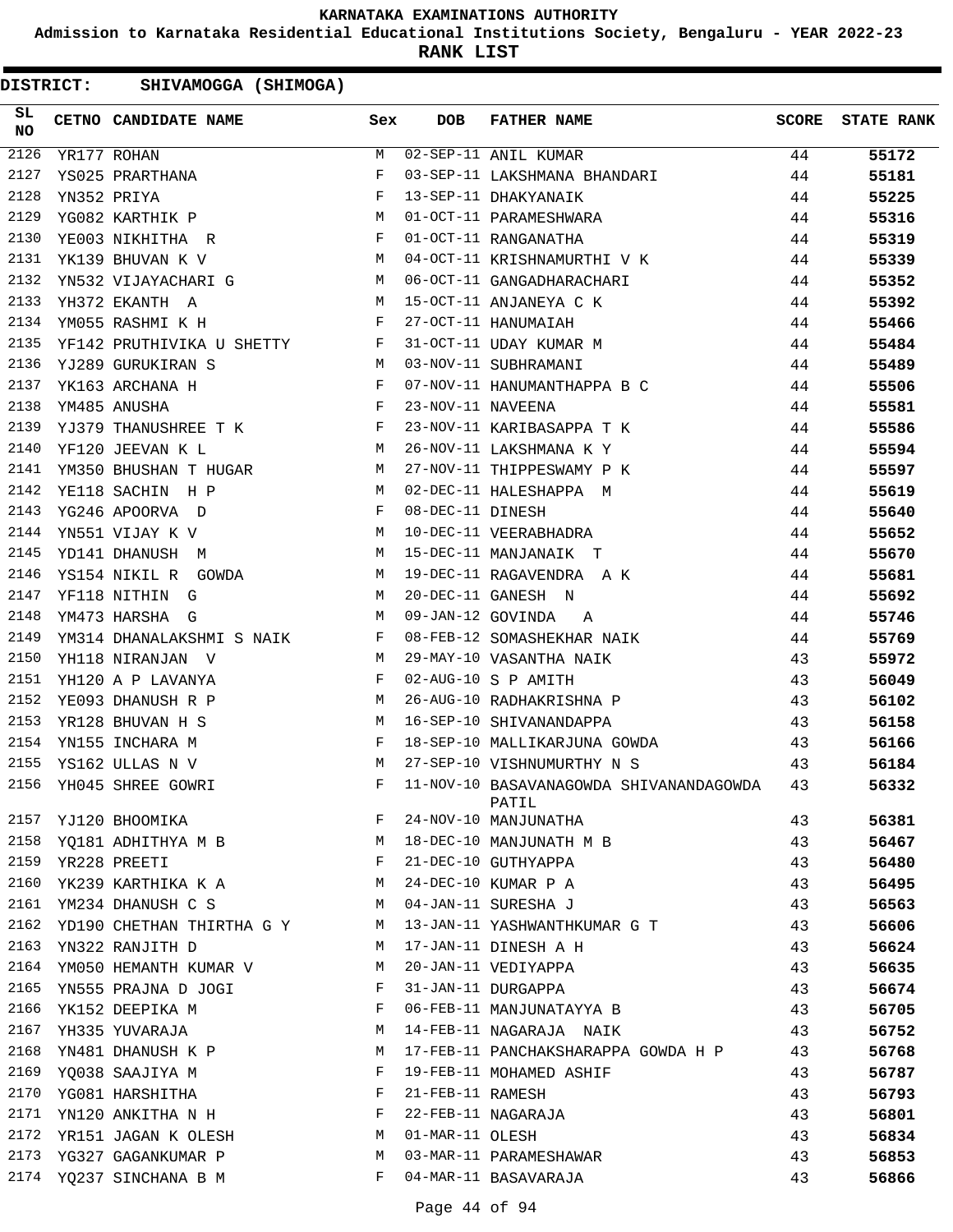**Admission to Karnataka Residential Educational Institutions Society, Bengaluru - YEAR 2022-23**

**RANK LIST**

| SL<br><b>NO</b> | CETNO CANDIDATE NAME Sex                                                           |              | <b>DOB</b>        | <b>FATHER NAME</b>                   | <b>SCORE</b> | <b>STATE RANK</b> |
|-----------------|------------------------------------------------------------------------------------|--------------|-------------------|--------------------------------------|--------------|-------------------|
| 2175            | YJ338 AMRUTHESHA R                                                                 | M            |                   | 10-MAR-11 RAJASHEKHAR U B            | 43           | 56898             |
| 2176            | M<br>YK124 VASANTA R S                                                             |              |                   | 11-MAR-11 RAMESHAPPPA                | 43           | 56910             |
| 2177            | $\begin{array}{c}\n\text{F} \\ \text{F}\n\end{array}$<br>YM056 KALPANA S           |              |                   | 13-MAR-11 SHEKAR NAIAK               | 43           | 56923             |
| 2178            | YM061 RITHIKA                                                                      |              |                   | 22-MAR-11 KESHAVA MURTHY B           | 43           | 56988             |
| 2179            | <b>M</b><br>YN005 DHANUSH H B                                                      |              |                   | 23-MAR-11 BANGARAPPA H               | 43           | 56994             |
| 2180            | $\mathbf{F}$ and the contract of the contract of $\mathbf{F}$<br>YS047 INCHARA M N |              |                   | 25-MAR-11 NAGARAJA M C               | 43           | 57019             |
| 2181            | YG231 SACHIN B R                                                                   | M            | 31-MAR-11 RAVI    |                                      | 43           | 57065             |
| 2182            | YP004 SHARAT B<br>M <sub>N</sub>                                                   |              |                   | 31-MAR-11 BASAVARAJ ERAPPA NAIK      | 43           | 57068             |
| 2183            | YJ083 PAVITRA N<br>$\mathbf{F}$ and the contract of the contract $\mathbf{F}$      |              |                   | 01-APR-11 NAGARAJA T                 | 43           | 57073             |
| 2184            | $\mathbf{F}$<br>YF024 KAVYA M                                                      |              |                   | 05-APR-11 MANJUNATHA                 | 43           | 57104             |
| 2185            | $$\rm F$$ M<br>YR045 DIVYA D                                                       |              |                   | 15-APR-11 DHARAMAPPA                 | 43           | 57174             |
| 2186            | YK199 MANOJ R                                                                      |              | 15-APR-11 RAMESHA |                                      | 43           | 57176             |
| 2187            | M <sub>1</sub><br>YM263 PRAJWAL S                                                  |              |                   | 16-APR-11 SHANKAR N                  | 43           | 57184             |
| 2188            | $\mathbf{F}$ and $\mathbf{F}$<br>YJ275 RENUKA                                      |              | 20-APR-11 DANAPPA |                                      | 43           | 57214             |
| 2189            | YS001 SATHWIK H S M                                                                |              |                   | 24-APR-11 SUJENDRA H K               | 43           | 57247             |
| 2190            | YR131 VIVEKA A                                                                     | M            | 24-APR-11 ANNAPPA |                                      | 43           | 57252             |
| 2191            | YM067 DEEKSHITHA G R                                                               | F            |                   | 30-APR-11 THIMMA REDDY               | 43           | 57279             |
| 2192            | YJ026 VARSHINI RENUKAPPA HULMANI F                                                 |              |                   | 05-MAY-11 RENUKAPPA HULMANI          | 43           | 57323             |
| 2193            | YD099 RENUKA B                                                                     | F            |                   | 10-MAY-11 BASAVARAJAPPA              | 43           | 57350             |
| 2194            | YG457 PRAJWAL<br>M <sub>N</sub>                                                    |              |                   | 13-MAY-11 NARAYANA                   | 43           | 57369             |
| 2195            | $\mathbf{F}$ and $\mathbf{F}$ and $\mathbf{F}$<br>YN418 ARPITHA N K                |              |                   | 16-MAY-11 NAGARAJA                   | 43           | 57391             |
| 2196            | $\mathbf{F}$<br>YF094 TANUSHREE R                                                  |              |                   | 17-MAY-11 RAMAKRISHNA                | 43           | 57399             |
| 2197            | YN275 NETHRA B                                                                     | $\mathbf{F}$ |                   | 18-MAY-11 BASAVARAJ E H              | 43           | 57407             |
| 2198            | YF009 NIRANJANA A V M                                                              |              |                   | 18-MAY-11 VENKATESH A P              | 43           | 57408             |
| 2199            | YK285 JAYANTH R<br><b>M</b>                                                        |              |                   | 22-MAY-11 RAVINAIK D                 | 43           | 57429             |
| 2200            | YQ003 DEEPA M<br><b>Example 19</b>                                                 |              |                   | 27-MAY-11 MANJUNATHA                 | 43           | 57457             |
| 2201            | YR147 CHETANA K                                                                    | $\mathbf{F}$ |                   | 28-MAY-11 KRUSHNAMURTHY B            | 43           | 57470             |
| 2202            | $\mathbb F$<br>YE148 KUSHI K K                                                     |              |                   | 29-MAY-11 KEMYA NAIK H               | 43           | 57475             |
| 2203            | YN325 SUPRITH A<br><b>M</b>                                                        |              |                   | 01-JUN-11 ANNAPPA M K                | 43           | 57513             |
| 2204            | $\mathbf{F}$ and $\mathbf{F}$ and $\mathbf{F}$<br>YJ346 SPOORTHI N                 |              |                   | 02-JUN-11 O P NAGARAJA               | 43           | 57525             |
| 2205            | $\mathbf{F}$<br>YK320 VARSHINI VEERANAGOUDA<br>BHARAMAGOUDRA                       |              |                   | 07-JUN-11 VEERANAGOUDA BHARAMAGOUDRA | 43           | 57575             |
| 2206            | YN351 SHREYA C                                                                     | F            |                   | 09-JUN-11 CHANDRASHEKARA GOWDA       | 43           | 57593             |
| 2207            | YK028 AKASH P                                                                      | M            |                   | 10-JUN-11 PAKKIRAPPA S               | 43           | 57596             |
| 2208            | YM254 REVATHI<br>M                                                                 | F            |                   | 12-JUN-11 MANJUNATHA H               | 43           | 57613             |
| 2209            | YH463 SOORAJ<br>KAAMAKKAR                                                          | М            | 15-JUN-11 UMESH   |                                      | 43           | 57638             |
| 2210            | YD017 CHETHAN R                                                                    | М            |                   | 26-JUN-11 RAGHU S                    | 43           | 57722             |
| 2211            | YH483 NAYANA B                                                                     | F            |                   | 26-JUN-11 BASAVARAJAPPA T            | 43           | 57727             |
| 2212            | YH392 SINCHANA H                                                                   | F            |                   | 27-JUN-11 HUCHCHARAYAPPA             | 43           | 57739             |
| 2213            | YH387 HARSHITHA A                                                                  | F            |                   | 02-JUL-11 ANANDACHAR                 | 43           | 57774             |
| 2214            | YQ193 MANOJ<br>К                                                                   | М            |                   | 04-JUL-11 NAGARAJ KUGALLI            | 43           | 57789             |
| 2215            | YG408 SOWJANYA L K                                                                 | F            |                   | 05-JUL-11 LINGARAJU D                | 43           | 57800             |
| 2216            | YH432 PREETHAM                                                                     | М            |                   | 07-JUL-11 NAGARAJAPPA                | 43           | 57812             |
| 2217            | YJ363 THANUSHRI S K                                                                | F            |                   | 11-JUL-11 SHIVARUDRAPPA KANERA       | 43           | 57857             |
| 2218            | YD231 JEEVAN S A                                                                   | М            | 12-JUL-11 ANNAPPA |                                      | 43           | 57859             |
| 2219            | YG215 PREKSHA P                                                                    | F            |                   | 14-JUL-11 PRADEEPA K                 | 43           | 57882             |
| 2220            | YM508 BHARATH S                                                                    | М            |                   | 15-JUL-11 SARVAMOORTHI               | 43           | 57884             |
| 2221            | YH269 ANILKUMAR H D                                                                | М            |                   | 19-JUL-11 HANUMANTAPPA               | 43           | 57918             |
| 2222            | YF156 SRUJAN K H                                                                   | М            | 01-AUG-11 HARISH  |                                      | 43           | 58024             |
| 2223            | YJ256 IMPANA H                                                                     | F            |                   | 03-AUG-11 HUCCHARAYAPPA              | 43           | 58034             |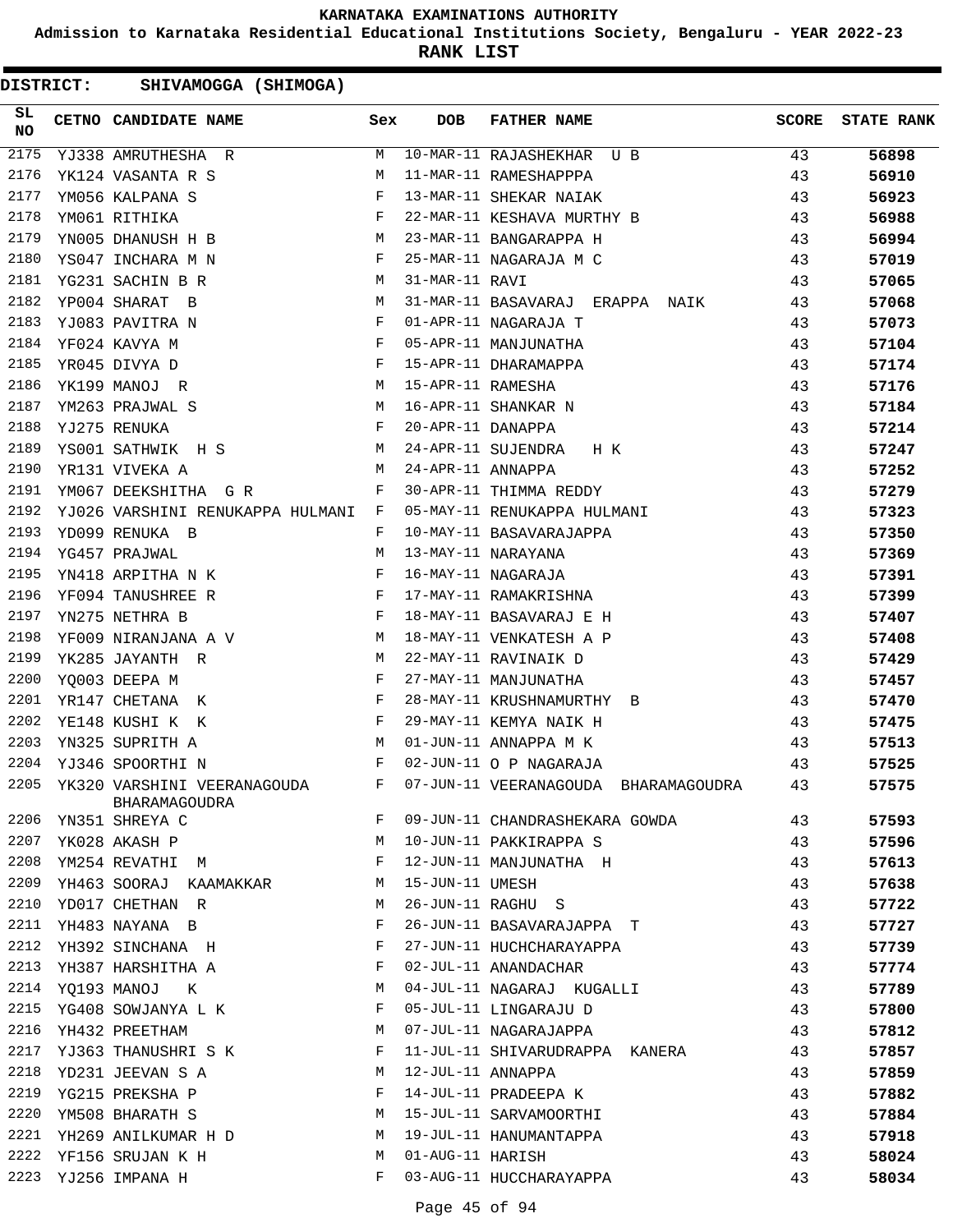**Admission to Karnataka Residential Educational Institutions Society, Bengaluru - YEAR 2022-23**

**RANK LIST**

| SL<br><b>NO</b> | CETNO CANDIDATE NAME Sex                                                                                                                       |              | <b>DOB</b>        | FATHER NAME                                                                                                                                                                                                                            | <b>SCORE</b> | <b>STATE RANK</b> |
|-----------------|------------------------------------------------------------------------------------------------------------------------------------------------|--------------|-------------------|----------------------------------------------------------------------------------------------------------------------------------------------------------------------------------------------------------------------------------------|--------------|-------------------|
| 2224            |                                                                                                                                                |              |                   | VSO16 SUBRAMANYA H D M 08-AUG-11 DATTATREYA H R<br>YNO67 YASHAVANTHA G M 09-AUG-11 GAJENDRA<br>YRO63 CHARANKUMARA M 18-AUG-11 DEVENDRAPPA<br>YRO11 KANCHANA S B F 19-AUG-11 SHRIDHARA<br>YNO39 ABHISHEKA TIMMAPUR M 23-AUG-11 MUKESH R | 43           | 58070             |
| 2225            |                                                                                                                                                |              |                   |                                                                                                                                                                                                                                        | 43           | 58076             |
| 2226            |                                                                                                                                                |              |                   |                                                                                                                                                                                                                                        | 43           | 58128             |
| 2227            |                                                                                                                                                |              |                   |                                                                                                                                                                                                                                        | 43           | 58135             |
| 2228            |                                                                                                                                                |              |                   |                                                                                                                                                                                                                                        | 43           | 58170             |
| 2229            | $\mathbf{F}$ and $\mathbf{F}$ are $\mathbf{F}$ . The $\mathbf{F}$<br>YH117 TANUJA BAI C                                                        |              |                   | 02-SEP-11 CHANDRA NAIK                                                                                                                                                                                                                 | 43           | 58236             |
| 2230            | YL131 INCHARA C<br>YN526 PRAJWAL S M<br>YN526 PRAJWAL S M<br>M 07-SEP-11 SUDHAMA                                                               |              |                   | 05-SEP-11 CHANDRAPPA                                                                                                                                                                                                                   | 43           | 58257             |
| 2231            |                                                                                                                                                |              |                   |                                                                                                                                                                                                                                        | 43           | 58273             |
| 2232            | YM160 KUSHAL H<br><b>M</b>                                                                                                                     |              |                   | 13-SEP-11 HARISH G                                                                                                                                                                                                                     | 43           | 58305             |
| 2233            | YJ112 LAKSHMIKANTA N D M                                                                                                                       |              |                   | 16-SEP-11 NAGARAJA D R                                                                                                                                                                                                                 | 43           | 58324             |
| 2234            | M<br>YM539 SRUJAN                                                                                                                              |              |                   | 23-SEP-11 DEVENDRA                                                                                                                                                                                                                     | 43           | 58355             |
| 2235            | YM203 SANJEEV M R M                                                                                                                            |              |                   |                                                                                                                                                                                                                                        | 43           | 58420             |
| 2236            | $\mathbf{F}$ . The set of $\mathbf{F}$<br>YM389 SHREYA N                                                                                       |              |                   | 08-OCT-11 RUDRESH M V<br>09-OCT-11 NAGARAJ<br>09-OCT-11 RAMESH<br>12-OCT-11 DEVARAJA<br>14 OCT-11 DEVARAJA                                                                                                                             | 43           | 58425             |
| 2237            | YG381 SHREYAS B R M                                                                                                                            |              |                   |                                                                                                                                                                                                                                        | 43           | 58426             |
| 2238            |                                                                                                                                                |              |                   |                                                                                                                                                                                                                                        | 43           | 58442             |
| 2239            | YG326 DEEKSHITHA<br>YQ148 PREETHAM M<br>TIRAG TE                                                                                               |              |                   | 14-OCT-11 PRAKASH GOWDA                                                                                                                                                                                                                | 43           | 58451             |
| 2240            | $\mathbf{F}$ and $\mathbf{F}$ and $\mathbf{F}$<br>YK264 KAVANA                                                                                 |              |                   | 22-OCT-11 PARASHURAMA<br>43                                                                                                                                                                                                            |              | 58483             |
| 2241            | YH422 AISHVARYA ASHOK BANUVALLI F                                                                                                              |              |                   | 27-OCT-11 ASHOK SIDDAPPA BANUVALLI 43                                                                                                                                                                                                  |              | 58505             |
| 2242            | YM222 NISHCHITH V                                                                                                                              | M            |                   |                                                                                                                                                                                                                                        | 43           | 58516             |
| 2243            | $\mathbf{F}$ and the set of $\mathbf{F}$<br>YK105 BHOOMIKA P                                                                                   |              |                   | 29-OCT-11 VIJAYA KUMAR H<br>31-OCT-11 PRABHAKAR                                                                                                                                                                                        | 43           | 58520             |
| 2244            | $\mathbf{F}$ and $\mathbf{F}$<br>YN212 BRANDA K                                                                                                |              |                   | 10-NOV-11 KUMARA NAIK                                                                                                                                                                                                                  | 43           | 58575             |
| 2245            | $\mathbf{F}$<br>YH367 CHINMAYI                                                                                                                 |              |                   | 20-NOV-11 ERANAGOWDA                                                                                                                                                                                                                   | 43           | 58614             |
| 2246            | YG062 THILAK N                                                                                                                                 |              |                   | 24-NOV-11 NAGARAJA D                                                                                                                                                                                                                   | 43           | 58635             |
| 2247            | $\begin{array}{c}\n M \\  M\n \end{array}$<br>YG481 DHANUSH                                                                                    |              |                   | 03-DEC-11 MAHESH M                                                                                                                                                                                                                     | 43           |                   |
| 2248            |                                                                                                                                                |              |                   | 03-DEC-11 OMESH H K                                                                                                                                                                                                                    |              | 58675             |
| 2249            | YS109 KRUTHANYA H O F<br><b>Experimental Street Except Street Street Street Street Street Street Street Street Street Street Street Street</b> |              |                   |                                                                                                                                                                                                                                        | 43           | 58677             |
| 2250            | YD241 MINITHA C                                                                                                                                | $\mathbf{F}$ | 27-DEC-11 ANAND   | 16-DEC-11 CHANDRAPPA R                                                                                                                                                                                                                 | 43           | 58731             |
|                 | YJ452 SWATHI J A                                                                                                                               | $\mathbf{F}$ |                   |                                                                                                                                                                                                                                        | 43           | 58764             |
| 2251            | YM361 DHANUSHREE                                                                                                                               |              | 30-DEC-11 MADU U  |                                                                                                                                                                                                                                        | 43           | 58774             |
| 2252            | M <sub>N</sub><br>YG239 SAMARTHA J                                                                                                             |              |                   | 25-NOV-09 JAYARAM C                                                                                                                                                                                                                    | 42           | 58909             |
| 2253            | YH457 VIDYASAGAR R M                                                                                                                           |              |                   | 22-APR-10 RAGAVENDRA                                                                                                                                                                                                                   | 42           | 58988             |
|                 | 2254 YR212 DARSHAN P H                                                                                                                         | M            |                   | 25-APR-10 FAKKEERAPPA H G                                                                                                                                                                                                              | 42           | 58991             |
| 2255            | YM297 SHRISHA K N                                                                                                                              | M            |                   | 26-JUL-10 NAGARAJA K N                                                                                                                                                                                                                 | 42           | 59115             |
| 2256            | YQ177 RANJITHA                                                                                                                                 | F            |                   | 11-SEP-10 RAVI T S                                                                                                                                                                                                                     | 42           | 59222             |
|                 | 2257 YH257 KARTHIK M                                                                                                                           |              |                   | 23-SEP-10 MOHANA B                                                                                                                                                                                                                     | 42           | 59250             |
|                 | 2258 YR117 MANAVI S                                                                                                                            | F            |                   | 29-SEP-10 SHIVASHANKARA                                                                                                                                                                                                                | 42           | 59268             |
| 2259            | YM269 LAVANYA                                                                                                                                  | F            |                   | 09-OCT-10 KUMARASWAMY                                                                                                                                                                                                                  | 42           | 59302             |
| 2260            | YD087 SARASWATHI P                                                                                                                             | F            | 15-OCT-10 PERUMAL |                                                                                                                                                                                                                                        | 42           | 59324             |
| 2261            | YK185 SPOORTI                                                                                                                                  | F            |                   | 03-NOV-10 SHIVAKUMARA                                                                                                                                                                                                                  | 42           | 59398             |
| 2262            | YG268 PRATHAM                                                                                                                                  | М            | 04-NOV-10 DEVARAJ |                                                                                                                                                                                                                                        | 42           | 59403             |
| 2263            | YN062 THEJASWINI B                                                                                                                             | F            |                   | 06-NOV-10 BASAVARAJ                                                                                                                                                                                                                    | 42           | 59415             |
|                 | 2264 YM413 NETRA D                                                                                                                             | F            |                   | 08-NOV-10 DURGAPPA                                                                                                                                                                                                                     | 42           | 59422             |
| 2265            | $M_{\rm H}$ and $M_{\rm H}$<br>YQ147 NITIN S                                                                                                   |              |                   | 09-NOV-10 SOMASHEKHARA                                                                                                                                                                                                                 | 42           | 59426             |
|                 | 2266 YM173 YASHAVANTHA M                                                                                                                       | M            |                   | 09-NOV-10 MURTHY N                                                                                                                                                                                                                     | 42           | 59429             |
|                 | 2267 YM031 AKHILESH G                                                                                                                          | M            |                   | 22-NOV-10 GANESH H                                                                                                                                                                                                                     | 42           | 59489             |
| 2268            | YF075 PRASHANTH R                                                                                                                              | M            |                   | 25-NOV-10 RAJENDRA NAIK D                                                                                                                                                                                                              | 42           | 59500             |
| 2269            | YH043 SOUCHANYA H                                                                                                                              | F            |                   | 01-DEC-10 HANUMANTHAPPA                                                                                                                                                                                                                | 42           | 59530             |
| 2270            | YQ044 ARPITHA P                                                                                                                                | F            |                   | 14-DEC-10 PARAMESHWARAPPA                                                                                                                                                                                                              | 42           | 59576             |
|                 | 2271 YM367 HARSHA M V M 23-DEC-10 VEERESH NAIK                                                                                                 |              |                   |                                                                                                                                                                                                                                        | 42           | 59612             |
| 2272            | YN181 SANJANA SHIVARAJ MALAGUND                                                                                                                | $\mathbf{F}$ |                   | 25-DEC-10 SHIVARAJ MALAKAPPA MALAGUND 42                                                                                                                                                                                               |              | 59620             |
|                 | 2273 YN300 AMITHGOUDA S                                                                                                                        | M            |                   | 30-DEC-10 CHAMARAJAGOUDA R S                                                                                                                                                                                                           | 42           | 59635             |
|                 |                                                                                                                                                |              | Page 46 of 94     |                                                                                                                                                                                                                                        |              |                   |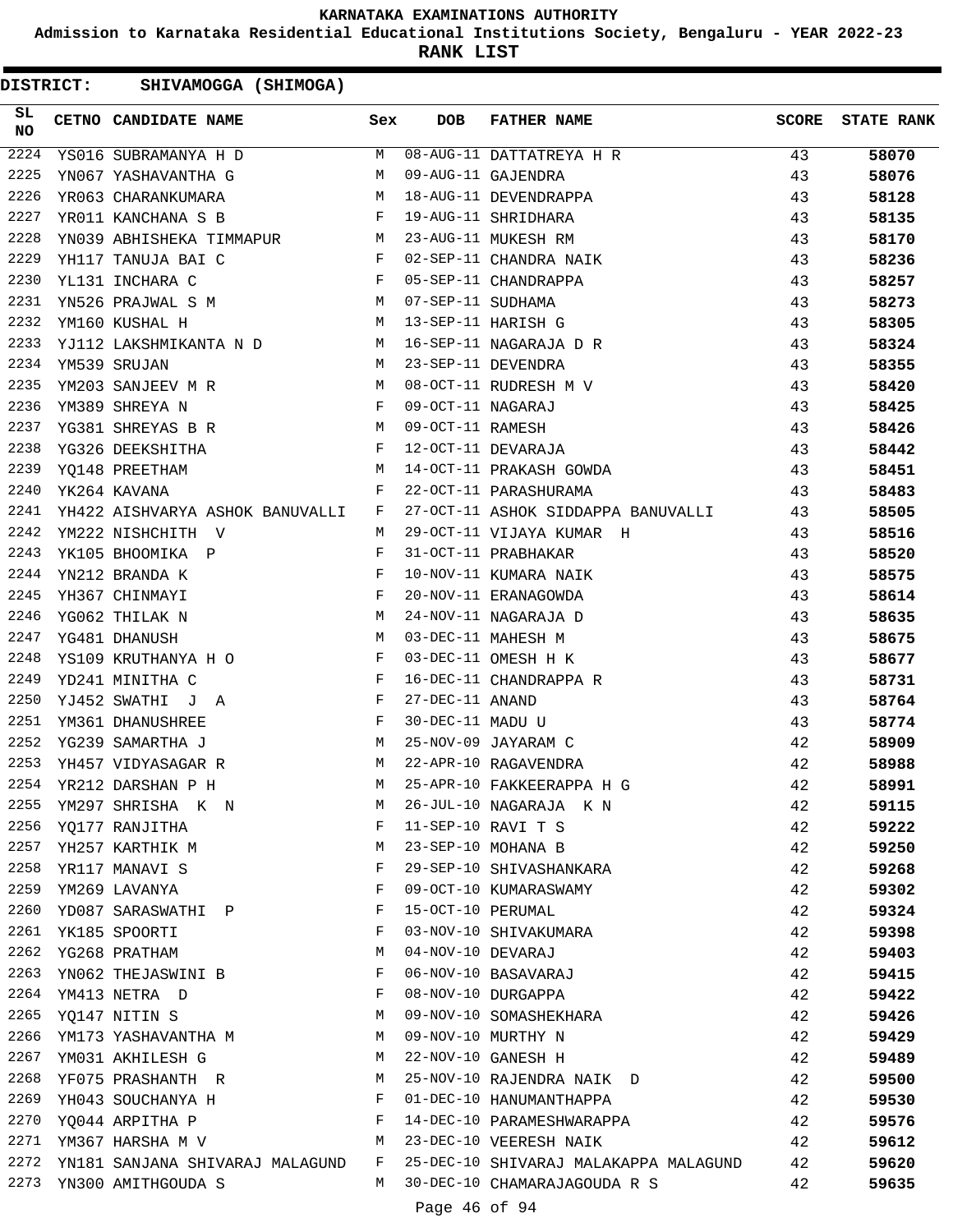**Admission to Karnataka Residential Educational Institutions Society, Bengaluru - YEAR 2022-23**

**RANK LIST**

| 2274<br>F<br>30-DEC-10 D K GURURAJA<br>42<br>59639<br>YK096 RASHMITHA D G<br>2275<br>42<br>YO196 ANUSHA C<br>F<br>01-JAN-11 CHANDRAPPA<br>59652<br>2276<br>$_{\rm F}$<br>08-JAN-11 KALAPPA<br>42<br>YQ118 SNEHA<br>59721<br>2277<br>F<br>YL012 RADHIKA<br>12-JAN-11 PRAKASHA<br>42<br>59747<br>$\mathbb{R}^n$ . The set of the set of the set of the set of the set of the set of the set of the set of the set of the set of the set of the set of the set of the set of the set of the set of the set of the set of the set of<br>2278<br>YF111 PRENITHA<br>25-JAN-11 VASUDEVA K N<br>42<br>59808<br>$\mathbf{F}$ and $\mathbf{F}$ and $\mathbf{F}$<br>2279<br>YE153 YOSHITHA M<br>31-JAN-11 MAJUNATHA K<br>42<br>59836<br>2280<br>YN369 SUMANTHA S<br>M<br>01-FEB-11 SHAMBHULINGA NV<br>42<br>59843<br>2281<br>YN097 CHETHAN<br>M<br>09-FEB-11 THIMAPPA<br>42<br>59872<br>2282<br>YL025 PRITAM R<br>M<br>10-FEB-11 RAJU H<br>42<br>59878<br>2283<br>YG376 VARUN<br>M<br>13-FEB-11 KRISHNAPPA N R<br>42<br>59894<br>2284<br>$\mathbf{F}$<br>18-FEB-11 BALACHANDRA<br>YF014 SANVIKA K B<br>42<br>59922<br>2285<br>YQ018 NANDISHA R K M<br>25-FEB-11 RAMESHA<br>42<br>59974<br>2286<br>YK276 BARATHA A<br><b>M</b><br>05-MAR-11 ANANDAPPA K<br>42<br>60017<br>$\mathbf{F}$ and the contract of the contract of $\mathbf{F}$<br>2287<br>YG308 SANJANA S<br>05-MAR-11 SATHISHA D<br>42<br>60021<br>YM324 CHARANKUMAR M<br>2288<br>08-MAR-11 SANTHOSH<br>42<br>60037 | <b>STATE RANK</b> |
|-------------------------------------------------------------------------------------------------------------------------------------------------------------------------------------------------------------------------------------------------------------------------------------------------------------------------------------------------------------------------------------------------------------------------------------------------------------------------------------------------------------------------------------------------------------------------------------------------------------------------------------------------------------------------------------------------------------------------------------------------------------------------------------------------------------------------------------------------------------------------------------------------------------------------------------------------------------------------------------------------------------------------------------------------------------------------------------------------------------------------------------------------------------------------------------------------------------------------------------------------------------------------------------------------------------------------------------------------------------------------------------------------------------------------------------------------------------------|-------------------|
|                                                                                                                                                                                                                                                                                                                                                                                                                                                                                                                                                                                                                                                                                                                                                                                                                                                                                                                                                                                                                                                                                                                                                                                                                                                                                                                                                                                                                                                                   |                   |
|                                                                                                                                                                                                                                                                                                                                                                                                                                                                                                                                                                                                                                                                                                                                                                                                                                                                                                                                                                                                                                                                                                                                                                                                                                                                                                                                                                                                                                                                   |                   |
|                                                                                                                                                                                                                                                                                                                                                                                                                                                                                                                                                                                                                                                                                                                                                                                                                                                                                                                                                                                                                                                                                                                                                                                                                                                                                                                                                                                                                                                                   |                   |
|                                                                                                                                                                                                                                                                                                                                                                                                                                                                                                                                                                                                                                                                                                                                                                                                                                                                                                                                                                                                                                                                                                                                                                                                                                                                                                                                                                                                                                                                   |                   |
|                                                                                                                                                                                                                                                                                                                                                                                                                                                                                                                                                                                                                                                                                                                                                                                                                                                                                                                                                                                                                                                                                                                                                                                                                                                                                                                                                                                                                                                                   |                   |
|                                                                                                                                                                                                                                                                                                                                                                                                                                                                                                                                                                                                                                                                                                                                                                                                                                                                                                                                                                                                                                                                                                                                                                                                                                                                                                                                                                                                                                                                   |                   |
|                                                                                                                                                                                                                                                                                                                                                                                                                                                                                                                                                                                                                                                                                                                                                                                                                                                                                                                                                                                                                                                                                                                                                                                                                                                                                                                                                                                                                                                                   |                   |
|                                                                                                                                                                                                                                                                                                                                                                                                                                                                                                                                                                                                                                                                                                                                                                                                                                                                                                                                                                                                                                                                                                                                                                                                                                                                                                                                                                                                                                                                   |                   |
|                                                                                                                                                                                                                                                                                                                                                                                                                                                                                                                                                                                                                                                                                                                                                                                                                                                                                                                                                                                                                                                                                                                                                                                                                                                                                                                                                                                                                                                                   |                   |
|                                                                                                                                                                                                                                                                                                                                                                                                                                                                                                                                                                                                                                                                                                                                                                                                                                                                                                                                                                                                                                                                                                                                                                                                                                                                                                                                                                                                                                                                   |                   |
|                                                                                                                                                                                                                                                                                                                                                                                                                                                                                                                                                                                                                                                                                                                                                                                                                                                                                                                                                                                                                                                                                                                                                                                                                                                                                                                                                                                                                                                                   |                   |
|                                                                                                                                                                                                                                                                                                                                                                                                                                                                                                                                                                                                                                                                                                                                                                                                                                                                                                                                                                                                                                                                                                                                                                                                                                                                                                                                                                                                                                                                   |                   |
|                                                                                                                                                                                                                                                                                                                                                                                                                                                                                                                                                                                                                                                                                                                                                                                                                                                                                                                                                                                                                                                                                                                                                                                                                                                                                                                                                                                                                                                                   |                   |
|                                                                                                                                                                                                                                                                                                                                                                                                                                                                                                                                                                                                                                                                                                                                                                                                                                                                                                                                                                                                                                                                                                                                                                                                                                                                                                                                                                                                                                                                   |                   |
|                                                                                                                                                                                                                                                                                                                                                                                                                                                                                                                                                                                                                                                                                                                                                                                                                                                                                                                                                                                                                                                                                                                                                                                                                                                                                                                                                                                                                                                                   |                   |
| 2289<br>YN504 ULLAS<br>M<br>11-MAR-11 PARASAPPA<br>42<br>60064                                                                                                                                                                                                                                                                                                                                                                                                                                                                                                                                                                                                                                                                                                                                                                                                                                                                                                                                                                                                                                                                                                                                                                                                                                                                                                                                                                                                    |                   |
| 2290<br>F<br>YJ076 HEMA<br>17-MAR-11 GURUMURTHI<br>42<br>60099                                                                                                                                                                                                                                                                                                                                                                                                                                                                                                                                                                                                                                                                                                                                                                                                                                                                                                                                                                                                                                                                                                                                                                                                                                                                                                                                                                                                    |                   |
| 2291<br><b>Example 2</b><br>42<br>YL005 PREETHI<br>19-MAR-11 SHIVAJI A B<br>60116                                                                                                                                                                                                                                                                                                                                                                                                                                                                                                                                                                                                                                                                                                                                                                                                                                                                                                                                                                                                                                                                                                                                                                                                                                                                                                                                                                                 |                   |
| M<br>2292<br>22-MAR-11 RAVISH<br>YF074 THARKESH R<br>42<br>60138                                                                                                                                                                                                                                                                                                                                                                                                                                                                                                                                                                                                                                                                                                                                                                                                                                                                                                                                                                                                                                                                                                                                                                                                                                                                                                                                                                                                  |                   |
| $\mathbb{F}$<br>2293<br>YK146 NANDINI S B<br>24-MAR-11 SIDDHALINGAPPA<br>42<br>60151                                                                                                                                                                                                                                                                                                                                                                                                                                                                                                                                                                                                                                                                                                                                                                                                                                                                                                                                                                                                                                                                                                                                                                                                                                                                                                                                                                              |                   |
| 2294<br>YE020 JEEVITH P SALANKE M 28-MAR-11 PARASHURAMA RAO B D<br>42<br>60179                                                                                                                                                                                                                                                                                                                                                                                                                                                                                                                                                                                                                                                                                                                                                                                                                                                                                                                                                                                                                                                                                                                                                                                                                                                                                                                                                                                    |                   |
| $M_{\rm H}$ and $M_{\rm H}$<br>2295<br>YN386 GEERISH K M<br>30-MAR-11 KUBERAPPA B<br>42<br>60188                                                                                                                                                                                                                                                                                                                                                                                                                                                                                                                                                                                                                                                                                                                                                                                                                                                                                                                                                                                                                                                                                                                                                                                                                                                                                                                                                                  |                   |
| M<br>2296<br>30-MAR-11 SHIVAPUTRAPPA S<br>YN471 SUMANTHA S<br>42<br>60192                                                                                                                                                                                                                                                                                                                                                                                                                                                                                                                                                                                                                                                                                                                                                                                                                                                                                                                                                                                                                                                                                                                                                                                                                                                                                                                                                                                         |                   |
| 2297<br>YK204 PARAMESHA J<br>M<br>06-APR-11 JAGADEESH<br>42<br>60243                                                                                                                                                                                                                                                                                                                                                                                                                                                                                                                                                                                                                                                                                                                                                                                                                                                                                                                                                                                                                                                                                                                                                                                                                                                                                                                                                                                              |                   |
| 2298<br>YH163 PARASHURAMA K N M<br>08-APR-11 NINGAPPA<br>42<br>60253                                                                                                                                                                                                                                                                                                                                                                                                                                                                                                                                                                                                                                                                                                                                                                                                                                                                                                                                                                                                                                                                                                                                                                                                                                                                                                                                                                                              |                   |
| 2299<br>YK110 PREMA D<br>F<br>08-APR-11 DURGAPPA<br>42<br>60254                                                                                                                                                                                                                                                                                                                                                                                                                                                                                                                                                                                                                                                                                                                                                                                                                                                                                                                                                                                                                                                                                                                                                                                                                                                                                                                                                                                                   |                   |
| 2300<br>YH481 HARSHITA M<br>F<br>12-APR-11 MANJAPPA N<br>42<br>60287                                                                                                                                                                                                                                                                                                                                                                                                                                                                                                                                                                                                                                                                                                                                                                                                                                                                                                                                                                                                                                                                                                                                                                                                                                                                                                                                                                                              |                   |
| 2301<br>YJ268 MANUKUMAR K<br>M<br>14-APR-11 KARIBASAVANAIK<br>42<br>60300                                                                                                                                                                                                                                                                                                                                                                                                                                                                                                                                                                                                                                                                                                                                                                                                                                                                                                                                                                                                                                                                                                                                                                                                                                                                                                                                                                                         |                   |
| 2302<br>YG170 NIKHIL S<br>M<br>21-APR-11 SURESHA C S<br>42<br>60353                                                                                                                                                                                                                                                                                                                                                                                                                                                                                                                                                                                                                                                                                                                                                                                                                                                                                                                                                                                                                                                                                                                                                                                                                                                                                                                                                                                               |                   |
| 2303<br>YE008 PREETHAM<br>M<br>26-APR-11 SOMASHEKART SB<br>42<br>60379                                                                                                                                                                                                                                                                                                                                                                                                                                                                                                                                                                                                                                                                                                                                                                                                                                                                                                                                                                                                                                                                                                                                                                                                                                                                                                                                                                                            |                   |
| 2304<br>F<br>01-MAY-11 VISWANATHA NAIK<br>YM556 CHANDANA V<br>42<br>60407                                                                                                                                                                                                                                                                                                                                                                                                                                                                                                                                                                                                                                                                                                                                                                                                                                                                                                                                                                                                                                                                                                                                                                                                                                                                                                                                                                                         |                   |
| 2305<br>04-MAY-11 CHATHURESH R B<br>YP188 UMESHA R C<br>42<br>60443<br>M                                                                                                                                                                                                                                                                                                                                                                                                                                                                                                                                                                                                                                                                                                                                                                                                                                                                                                                                                                                                                                                                                                                                                                                                                                                                                                                                                                                          |                   |
| 2306<br>YR008 KRUTHIKA M<br>F<br>07-MAY-11 MALLIKARJUNA<br>42<br>60463                                                                                                                                                                                                                                                                                                                                                                                                                                                                                                                                                                                                                                                                                                                                                                                                                                                                                                                                                                                                                                                                                                                                                                                                                                                                                                                                                                                            |                   |
| 2307<br>YR083 SHREYA C M<br>F<br>07-MAY-11 CHANNABASAPPA P M<br>42<br>60468                                                                                                                                                                                                                                                                                                                                                                                                                                                                                                                                                                                                                                                                                                                                                                                                                                                                                                                                                                                                                                                                                                                                                                                                                                                                                                                                                                                       |                   |
| 2308<br>YF182 HEMANTH S<br>10-MAY-11 SHIVAPPA<br>42<br>M<br>60492                                                                                                                                                                                                                                                                                                                                                                                                                                                                                                                                                                                                                                                                                                                                                                                                                                                                                                                                                                                                                                                                                                                                                                                                                                                                                                                                                                                                 |                   |
| 2309<br>YP148 KEERTHI N<br>F<br>12-MAY-11 NANDEESH GOWDA<br>42<br>60508                                                                                                                                                                                                                                                                                                                                                                                                                                                                                                                                                                                                                                                                                                                                                                                                                                                                                                                                                                                                                                                                                                                                                                                                                                                                                                                                                                                           |                   |
| 2310<br>YG149 NOOTHANA G T<br>F<br>18-MAY-11 TEERTHAPPA G H<br>42<br>60552                                                                                                                                                                                                                                                                                                                                                                                                                                                                                                                                                                                                                                                                                                                                                                                                                                                                                                                                                                                                                                                                                                                                                                                                                                                                                                                                                                                        |                   |
| 2311<br>YN103 CHAITHANYA K P<br>29-MAY-11 PARASHURAMA K H<br>42<br>F<br>60623                                                                                                                                                                                                                                                                                                                                                                                                                                                                                                                                                                                                                                                                                                                                                                                                                                                                                                                                                                                                                                                                                                                                                                                                                                                                                                                                                                                     |                   |
| 2312<br>31-MAY-11 BASAPPA<br>YN363 LAVNYA S B<br>F<br>42<br>60638                                                                                                                                                                                                                                                                                                                                                                                                                                                                                                                                                                                                                                                                                                                                                                                                                                                                                                                                                                                                                                                                                                                                                                                                                                                                                                                                                                                                 |                   |
| 2313<br>YN289 PRAJNA G L<br>F<br>02-JUN-11 GURUMURTHY<br>42<br>60666                                                                                                                                                                                                                                                                                                                                                                                                                                                                                                                                                                                                                                                                                                                                                                                                                                                                                                                                                                                                                                                                                                                                                                                                                                                                                                                                                                                              |                   |
| 2314<br>YG447 CHAYADEVI P<br>F<br>04-JUN-11 PARASHURAMA H B<br>42<br>60687                                                                                                                                                                                                                                                                                                                                                                                                                                                                                                                                                                                                                                                                                                                                                                                                                                                                                                                                                                                                                                                                                                                                                                                                                                                                                                                                                                                        |                   |
| 2315<br>YN443 SINCHANA<br>F<br>06-JUN-11 RAJASHEKARAPPA N S<br>42<br>60717                                                                                                                                                                                                                                                                                                                                                                                                                                                                                                                                                                                                                                                                                                                                                                                                                                                                                                                                                                                                                                                                                                                                                                                                                                                                                                                                                                                        |                   |
| 2316<br>YR029 HARSHITHA C P<br>F<br>11-JUN-11 PARASHURAMAPPA C P<br>42<br>60757                                                                                                                                                                                                                                                                                                                                                                                                                                                                                                                                                                                                                                                                                                                                                                                                                                                                                                                                                                                                                                                                                                                                                                                                                                                                                                                                                                                   |                   |
| 2317<br>YM288 RAJESH S M<br>М<br>12-JUN-11 MANJAPPA S M<br>42<br>60772                                                                                                                                                                                                                                                                                                                                                                                                                                                                                                                                                                                                                                                                                                                                                                                                                                                                                                                                                                                                                                                                                                                                                                                                                                                                                                                                                                                            |                   |
| 2318<br>12-JUN-11 RAVI<br>YP115 SHREYA R<br>F<br>42<br>60773                                                                                                                                                                                                                                                                                                                                                                                                                                                                                                                                                                                                                                                                                                                                                                                                                                                                                                                                                                                                                                                                                                                                                                                                                                                                                                                                                                                                      |                   |
| YG101 NARTHANA H P<br>2319<br>F<br>14-JUN-11 N PANDURANGAPPA<br>42<br>60782                                                                                                                                                                                                                                                                                                                                                                                                                                                                                                                                                                                                                                                                                                                                                                                                                                                                                                                                                                                                                                                                                                                                                                                                                                                                                                                                                                                       |                   |
| YQ170 TEJASWINI H R<br>2320<br>15-JUN-11 H RAJESH<br>F<br>42<br>60795                                                                                                                                                                                                                                                                                                                                                                                                                                                                                                                                                                                                                                                                                                                                                                                                                                                                                                                                                                                                                                                                                                                                                                                                                                                                                                                                                                                             |                   |
| 2321 YD098 SANGEETHA S<br>F<br>20-JUN-11 SEVYANAIK NAIK<br>42<br>60831                                                                                                                                                                                                                                                                                                                                                                                                                                                                                                                                                                                                                                                                                                                                                                                                                                                                                                                                                                                                                                                                                                                                                                                                                                                                                                                                                                                            |                   |
| 2322<br>YG451 GOWRISHA R<br>22-JUN-11 RAJENDRA G<br>42<br>M<br>60846                                                                                                                                                                                                                                                                                                                                                                                                                                                                                                                                                                                                                                                                                                                                                                                                                                                                                                                                                                                                                                                                                                                                                                                                                                                                                                                                                                                              |                   |
| 26-JUN-11 GANAPATHI H B<br>2323 YG097 CHETHANA H G<br>F<br>42<br>60884                                                                                                                                                                                                                                                                                                                                                                                                                                                                                                                                                                                                                                                                                                                                                                                                                                                                                                                                                                                                                                                                                                                                                                                                                                                                                                                                                                                            |                   |
| Page 47 of 94                                                                                                                                                                                                                                                                                                                                                                                                                                                                                                                                                                                                                                                                                                                                                                                                                                                                                                                                                                                                                                                                                                                                                                                                                                                                                                                                                                                                                                                     |                   |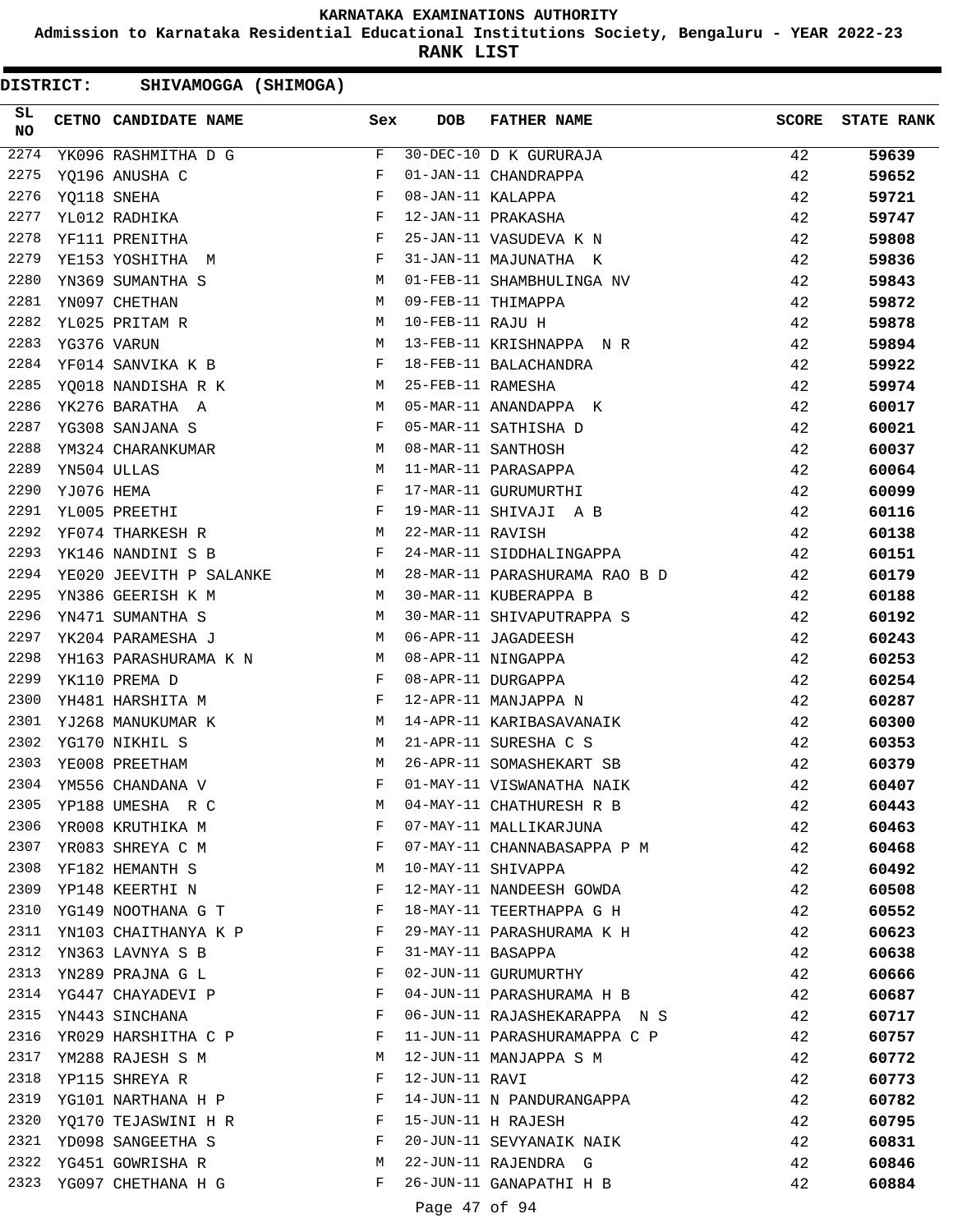**Admission to Karnataka Residential Educational Institutions Society, Bengaluru - YEAR 2022-23**

**RANK LIST**

| SL<br>NO |             | CETNO CANDIDATE NAME                                                                                                                                                                                                                                           | Sex          | <b>DOB</b>        | FATHER NAME                      | <b>SCORE</b> | <b>STATE RANK</b> |
|----------|-------------|----------------------------------------------------------------------------------------------------------------------------------------------------------------------------------------------------------------------------------------------------------------|--------------|-------------------|----------------------------------|--------------|-------------------|
| 2324     |             | YP041 LAXMI G                                                                                                                                                                                                                                                  | $F$ and      |                   | 27-JUN-11 GUDDAPPA HAMSABAVI     | 42           | 60889             |
| 2325     |             | YD069 GOUTHAM M                                                                                                                                                                                                                                                | M            |                   | 28-JUN-11 MURTHY NAIK            | 42           | 60897             |
| 2326     |             | $\mathbf{F}$ and the state of $\mathbf{F}$<br>YN044 AISHWARYA                                                                                                                                                                                                  |              |                   | 01-JUL-11 NANDAPPA               | 42           | 60916             |
| 2327     |             | YG310 SWATHI                                                                                                                                                                                                                                                   | $\mathbf{F}$ |                   | 02-JUL-11 RENUKAPPA G            | 42           | 60935             |
| 2328     |             | YN127 PRASHANTH J $\,$ M                                                                                                                                                                                                                                       |              |                   | 07-JUL-11 JAGADEESH B            | 42           | 60973             |
| 2329     |             | YG330 PAVIKSHA S P F F                                                                                                                                                                                                                                         |              |                   | 11-JUL-11 PARSHWANATHA           | 42           | 61012             |
| 2330     |             | $\mathbf{F}$ and $\mathbf{F}$ and $\mathbf{F}$<br>YD050 YAMUNA G                                                                                                                                                                                               |              |                   | 13-JUL-11 GANGADHAR C            | 42           | 61027             |
| 2331     |             | YP182 CHANDAN L                                                                                                                                                                                                                                                | M            | 22-JUL-11 LOKESHA |                                  | 42           | 61077             |
| 2332     |             | YG485 CHINNU IRAPPA LAMANI F                                                                                                                                                                                                                                   |              |                   | 23-JUL-11 IRAPPA DESHAPPA LAMANI | 42           | 61085             |
| 2333     |             | YE144 LIKHITH J P<br><b>M</b>                                                                                                                                                                                                                                  |              |                   | 24-JUL-11 PRAVEEN KUMAR J S      | 42           | 61094             |
| 2334     |             | $\mathbf{F}$ and $\mathbf{F}$ and $\mathbf{F}$<br>YN324 SANJANA P                                                                                                                                                                                              |              |                   | 25-JUL-11 PAKKEERAPPA            | 42           | 61109             |
| 2335     |             | YM362 ANNAPOORNESHWARI F                                                                                                                                                                                                                                       |              |                   | 27-JUL-11 NAGEENDRAPPA           | 42           | 61118             |
| 2336     |             | $\mathbf F$<br>YM226 MENAKA C                                                                                                                                                                                                                                  |              |                   | 01-AUG-11 CHANDRASHEKARA M       | 42           | 61158             |
| 2337     |             | YM460 SHIVA PRAKASH D M                                                                                                                                                                                                                                        |              | 01-AUG-11 DORE    |                                  | 42           | 61164             |
| 2338     |             | $\mathbf{F}$ . The set of $\mathbf{F}$<br>YQ214 APOORVA                                                                                                                                                                                                        |              |                   | 08-AUG-11 GANGADHARA             | 42           | 61204             |
| 2339     |             | YP137 NIKIL P M                                                                                                                                                                                                                                                |              |                   | 10-AUG-11 PANDURANGA M           | 42           | 61220             |
| 2340     |             | YL014 GANESHA                                                                                                                                                                                                                                                  | M            |                   | 14-AUG-11 CHANDRASHEKAR S        | 42           | 61241             |
| 2341     |             | YD074 DARSHAN J N M                                                                                                                                                                                                                                            |              |                   | 16-AUG-11 NAGARAJA J R           | 42           | 61255             |
| 2342     |             | $\mathbf{F}$ and the state of $\mathbf{F}$<br>YJ085 GEETHA                                                                                                                                                                                                     |              |                   | 11-SEP-11 MOUNESHA               | 42           | 61427             |
| 2343     |             |                                                                                                                                                                                                                                                                |              | 12-SEP-11 ERAYYA  |                                  | 42           | 61429             |
| 2344     |             | $\begin{array}{lllll} \texttt{Y}\texttt{R082} & \texttt{NAGAVENI} & \texttt{E} & \texttt{F}\\ \texttt{Y}\texttt{F104} & \texttt{DE}\texttt{E}\texttt{SSHA} & & & & \texttt{F} \end{array}$                                                                     |              |                   | 14-SEP-11 PUTTAPPA               | 42           | 61437             |
| 2345     |             | $\mathbf{F}$ and $\mathbf{F}$ and $\mathbf{F}$<br>YM420 SHREYA                                                                                                                                                                                                 |              |                   | 22-SEP-11 ONKARANAIKA            | 42           | 61474             |
| 2346     |             | $\mathbb F$ . The set of the set of the set of the set of the set of the set of the set of the set of the set of the set of the set of the set of the set of the set of the set of the set of the set of the set of the set of the<br>YF152 NAGASHREE R        |              |                   | 03-OCT-11 RAVINDRA               | 42           | 61529             |
| 2347     |             | M<br>YS034 SKANDHA K H                                                                                                                                                                                                                                         |              |                   | 05-OCT-11 HARISH K S             | 42           | 61538             |
| 2348     |             | YM162 SATHVIKA N                                                                                                                                                                                                                                               | M            |                   | 09-OCT-11 NAGENDRAPPA            | 42           | 61553             |
| 2349     |             | YJ154 LATHA N                                                                                                                                                                                                                                                  | F            | 13-OCT-11 NAGARAJ |                                  | 42           | 61575             |
| 2350     |             | $M_{\odot}$<br>YK280 VINAYAKA S                                                                                                                                                                                                                                |              |                   | 16-OCT-11 SURESHA NO             | 42           | 61592             |
| 2351     |             | YR237 SPOORTHI M                                                                                                                                                                                                                                               | F            |                   | 25-OCT-11 MALLESHAPPA            | 42           | 61632             |
| 2352     |             | YQ209 SAMRUDDHI G H<br>$\mathbb{F}^{\mathbb{Z}}$ . The set of the set of the set of the set of the set of the set of the set of the set of the set of the set of the set of the set of the set of the set of the set of the set of the set of the set of the s |              |                   | 05-NOV-11 GURUMURTHI S           | 42           | 61685             |
| 2353     |             | $\mathbf{F}$ and the state of the state $\mathbf{F}$<br>YE188 KAVANA C                                                                                                                                                                                         |              |                   | 15-NOV-11 CHANDRA NAIK           | 42           | 61738             |
|          |             | 2354 YJ043 karthika s                                                                                                                                                                                                                                          |              |                   | M 16-NOV-11 SANNA ERAPPA         | 42           | 61745             |
| 2355     |             | YN341 KISHAN N D                                                                                                                                                                                                                                               | М            |                   | 21-NOV-11 NAGARAJA               | 42           | 61771             |
| 2356     |             |                                                                                                                                                                                                                                                                | M            |                   | 24-NOV-11 ARUNKUMAR G S          |              |                   |
| 2357     |             | YP033 PRADEEPA A                                                                                                                                                                                                                                               | M            |                   |                                  | 42           | 61787             |
| 2358     |             | YM384 PREETHAM H S                                                                                                                                                                                                                                             | F            |                   | 30-NOV-11 SOMASHEKHAR            | 42           | 61832             |
|          |             | YH007 ARUNDHATHI R                                                                                                                                                                                                                                             |              |                   | 04-DEC-11 RAMACHANDRA T N        | 42           | 61847             |
| 2359     | YR165 LAXMI |                                                                                                                                                                                                                                                                | F            | 07-DEC-11 RAJAPPA |                                  | 42           | 61857             |
| 2360     |             | YR167 SUHASINI K S                                                                                                                                                                                                                                             | F            |                   | 09-DEC-11 SRINIVAS K             | 42           | 61864             |
| 2361     |             | YN326 SWAROOP K P                                                                                                                                                                                                                                              | M            |                   | 21-DEC-11 PRABHAKARA NAIK K      | 42           | 61908             |
| 2362     |             | YG350 BHUVAN J A                                                                                                                                                                                                                                               | M            |                   | 26-DEC-11 ANNAPPA J C            | 42           | 61924             |
| 2363     |             | YD072 CHANDANA G R                                                                                                                                                                                                                                             | F            |                   | 02-JAN-12 RANGANAIK              | 42           | 61956             |
|          |             | 2364 YN460 MRUTYUNJAYA R H                                                                                                                                                                                                                                     | M            |                   | 29-JAN-12 RAJASHEKHARAYYA        | 42           | 61996             |
| 2365     |             | YD174 NITHYASHREE D S                                                                                                                                                                                                                                          | F            |                   | 16-FEB-12 SHIVKUMAR T            | 42           | 62007             |
| 2366     |             | YD167 ADARSH C                                                                                                                                                                                                                                                 | M            |                   | 03-MAR-12 CHITRAPPA L            | 42           | 62012             |
| 2367     |             | YF139 SRASTI                                                                                                                                                                                                                                                   | F            |                   | 20-APR-12 SURENDRA SHETTY        | 42           | 62027             |
| 2368     |             | YD217 CHAITHANYA P                                                                                                                                                                                                                                             | F            |                   | 21-APR-12 PRAKASH C              | 42           | 62028             |
| 2369     |             | YP003 AMOGH R B                                                                                                                                                                                                                                                | M            |                   | 26-JUN-10 RAGAVENDRA B T         | 41           | 62236             |
| 2370     |             | YM289 PREETHAM D NAIK                                                                                                                                                                                                                                          | M            |                   | 14-AUG-10 DASHARATH NAIK         | 41           | 62320             |
|          |             | 2371 YM452 NIRANJAN T                                                                                                                                                                                                                                          | M            |                   | 17-AUG-10 THIMMESH               | 41           | 62328             |
| 2372     |             | YN246 SURAKSHITHA                                                                                                                                                                                                                                              | F            |                   | 27-SEP-10 DAKAPPA R S            | 41           | 62430             |
|          |             | 2373 YK145 CHETHAN KUMAR M                                                                                                                                                                                                                                     | M            |                   | 04-OCT-10 MANJUNATH H            | 41           | 62456             |
|          |             |                                                                                                                                                                                                                                                                |              | Page 48 of 94     |                                  |              |                   |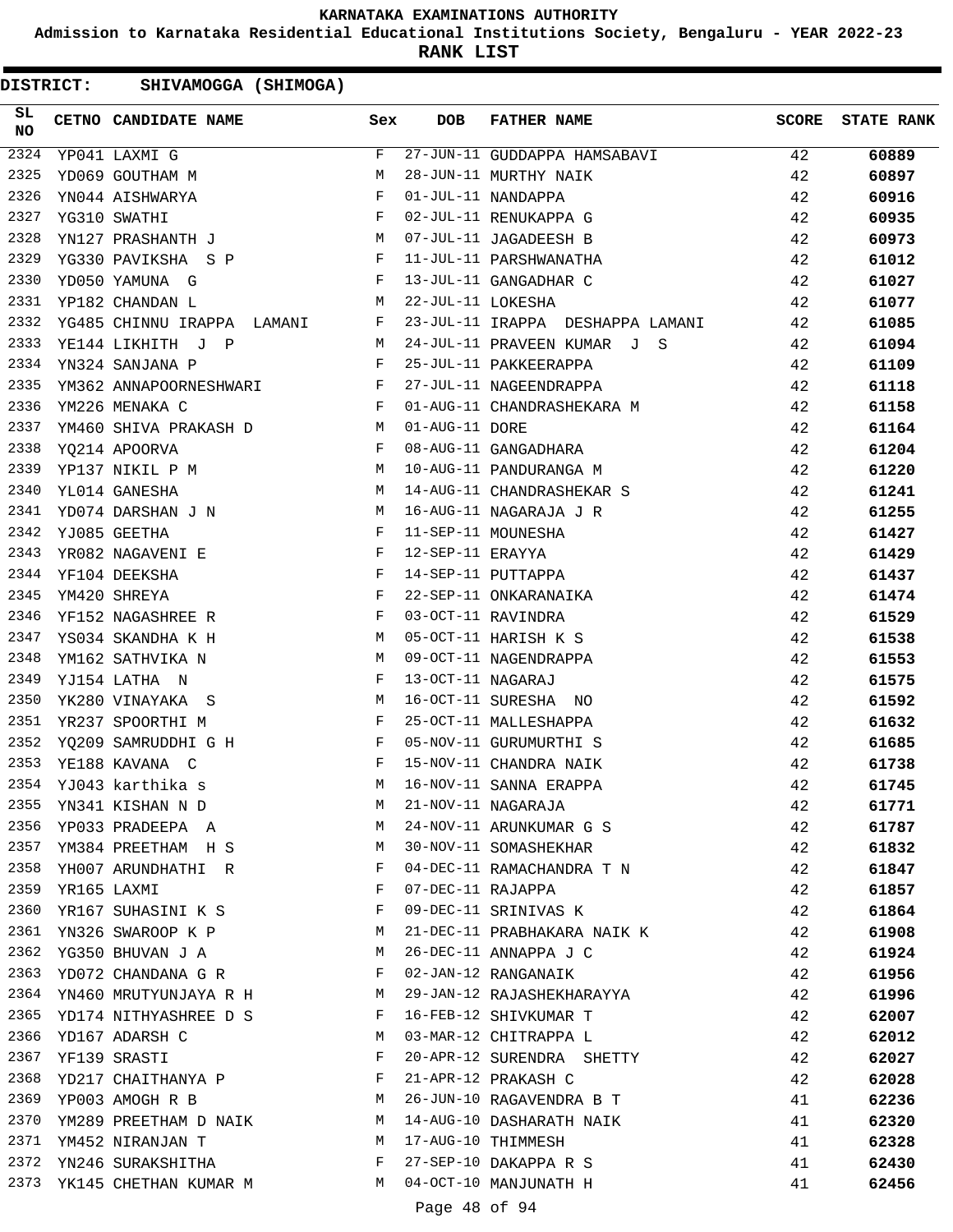**Admission to Karnataka Residential Educational Institutions Society, Bengaluru - YEAR 2022-23**

**RANK LIST**

| <b>DISTRICT:</b> |             | SHIVAMOGGA (SHIMOGA)           |                                                               |     |                    |                                    |              |                   |
|------------------|-------------|--------------------------------|---------------------------------------------------------------|-----|--------------------|------------------------------------|--------------|-------------------|
| SL<br><b>NO</b>  |             | CETNO CANDIDATE NAME           |                                                               | Sex | <b>DOB</b>         | <b>FATHER NAME</b>                 | <b>SCORE</b> | <b>STATE RANK</b> |
| 2374             |             | YJ110 SIDHARTHA                |                                                               | M   |                    | 06-OCT-10 LAKSHMANAPPA             | 41           | 62472             |
| 2375             |             | YJ019 APSA DUGGATTI            |                                                               | F   |                    | 30-OCT-10 NANNUSAB                 | 41           | 62556             |
| 2376             |             | YJ280 SINCHANA S               |                                                               | F   | 08-NOV-10 SUNIL    |                                    | 41           | 62597             |
| 2377             |             | YM273 JAYANTHI                 |                                                               | F   | 05-DEC-10 APPANNA  |                                    | 41           | 62702             |
| 2378             |             | YN050 TEJASVINI S              |                                                               | F   |                    | 08-DEC-10 SHIVAPPA K               | 41           | 62719             |
| 2379             |             | YJ075 SOWMYA                   |                                                               | F   | 11-DEC-10 RAVI SB  |                                    | 41           | 62731             |
| 2380             |             | YM360 SAVITHRI<br>Е            |                                                               | F   |                    | 17-DEC-10 ESHWARAPPA P K           | 41           | 62754             |
| 2381             |             | YE130 OJASHVINI                |                                                               | F   |                    | 19-DEC-10 SANTHOSH M               | 41           | 62765             |
| 2382             |             | YP006 MADANKUMAR S             |                                                               | М   | 05-JAN-11 SURESH   |                                    | 41           | 62888             |
| 2383             |             | YJ236 ADARSHA<br>S             |                                                               | M   |                    | 12-JAN-11 SHIVKUMAR                | 41           | 62927             |
| 2384             |             | YJ194 CHIRANJEEVI<br>R         |                                                               | M   | 12-JAN-11 RAVI T   |                                    | 41           | 62928             |
| 2385             |             | YM424 CHANDANA M               |                                                               | F   | 13-JAN-11 B MOHAN  |                                    | 41           | 62935             |
| 2386             |             | YJ201 KAILASH S                |                                                               | M   |                    | 21-JAN-11 SANTHOSH KUMAR A         | 41           | 62969             |
| 2387             |             | YH220 RUDRESHA K H             |                                                               | M   |                    | 28-JAN-11 KARIBASAYYA              | 41           | 63008             |
| 2388             |             | YN003 POOJA M                  |                                                               | F   |                    | 12-FEB-11 MASTYAPPA                | 41           | 63086             |
| 2389             |             | YH304 MADHU H B                |                                                               | М   |                    | 15-FEB-11 BASAVARAJAPPA            | 41           | 63106             |
| 2390             |             | YN445 SANKET U NAIK            |                                                               | М   |                    | 22-FEB-11 UMESH G NAIK             | 41           | 63140             |
| 2391             |             | YH384 TEJASWINI                |                                                               | F   |                    | 23-FEB-11 NAGARAJA                 | 41           | 63144             |
| 2392             |             | YQ025 ANANYA H Y               |                                                               | F   |                    | 28-FEB-11 HALESHAPPA               | 41           | 63175             |
| 2393             |             | YG338 PRUTHWINI A S            |                                                               | F   |                    | 01-MAR-11 ANNAPPA M B              | 41           | 63188             |
| 2394             |             | YG360 GAYITRI N                |                                                               | F   |                    | 03-MAR-11 NAGARAJA K B             | 41           | 63204             |
| 2395             |             | YM136 SRHAVANT                 |                                                               | M   | 05-MAR-11 SHIVANNA |                                    | 41           | 63221             |
| 2396             |             | YF078 CHANDANA M               |                                                               | М   | 07-MAR-11 MURTHY   |                                    | 41           | 63231             |
| 2397             |             | YM115 KARTHIK N                |                                                               | M   | 08-MAR-11 NAGESH   |                                    | 41           | 63247             |
| 2398             | YS111 AADVI |                                |                                                               | F   | 13-MAR-11 PRAKASH  |                                    | 41           | 63270             |
| 2399             | YK006 HAMSA |                                |                                                               | F   |                    | 16-MAR-11 UMESHANAIK               | 41           | 63288             |
| 2400             |             | YK184 PRATHAPA M               |                                                               | M   |                    | 19-MAR-11 MALESHAPPA               | 41           | 63322             |
| 2401             |             | YK313 ABHISHEKA M              |                                                               | M   | 22-MAR-11 MANJAPPA |                                    | 41           | 63337             |
| 2402             |             | YN477 NAVYA N B                |                                                               | F   |                    | 25-MAR-11 NAGARAJ B B              | 41           | 63360             |
| 2403             |             | YH004 DEEKSHITA                |                                                               | F   |                    | 02-APR-11 JAGADEESHA               | 41           | 63429             |
|                  |             | 2404 YK218 CHANDAN S           |                                                               | M   |                    | 05-APR-11 SHRINIVAS                | 41           | 63455             |
| 2405             |             | YF195 SHREELAKSHMI H Y         |                                                               |     |                    | F 07-APR-11 YOGENDRA               | 41           | 63474             |
| 2406             |             | YM372 PRAJWAL B                | M <sub>1</sub>                                                |     |                    | 17-APR-11 BASAVARAJ M TOLEMODDU    | 41           | 63549             |
| 2407             |             | YN345 RAMYA S M                | $\mathbf{F}$ . The contract of the contract of $\mathbf{F}$ . |     |                    | 18-APR-11 SHIVARUDRAPPA N M        | 41           | 63556             |
|                  |             | 2408 YL127 NANDEESH V N        |                                                               | M   | 20-APR-11 NAGARAJ  |                                    | 41           | 63567             |
| 2409             |             | YH173 PRIYA DARSHINI M         |                                                               | F   |                    | 20-APR-11 MAHESH G                 | 41           | 63570             |
| 2410             |             | YD100 D YESHWANTH NAIK         |                                                               | M   |                    | 21-APR-11 DHENYA NAIK              | 41           | 63575             |
| 2411             |             | YE159 YASHWANTH H S            |                                                               | M   |                    | 21-APR-11 J SURESH                 | 41           | 63581             |
|                  |             | 2412 YM571 DHANUSHREE B S      |                                                               | F   |                    | 23-APR-11 SHRIDHAR B G             | 41           | 63593             |
|                  |             | 2413 YR030 MYLARI B S          |                                                               | M   |                    | 25-APR-11 BASAVARAJA SIDDANNARA    | 41           | 63609             |
|                  |             | 2414 YR236 BHUVANESHWARI H     |                                                               | F   |                    | 30-APR-11 HANUMANTHA MELAGIRIYAPPA | 41           | 63636             |
|                  |             |                                |                                                               |     |                    | NEGALUR                            |              |                   |
| 2415             |             | YN164 NIVEDITA                 |                                                               | F   |                    | 30-APR-11 K B CHANDRAPPA           | 41           | 63640             |
| 2416             |             | YN503 SANDEEP MALATESH MUDDJJI |                                                               | M   |                    | 05-MAY-11 MALATESH                 | 41           | 63677             |
| 2417             |             | YJ263 ANKITA H                 |                                                               | F   |                    | 06-MAY-11 HANUMANTAPPA             | 41           | 63679             |
|                  |             | 2418 YJ279 VARSHITHA           |                                                               | F   |                    | 07-MAY-11 MOHANA NAIK              | 41           | 63692             |
| 2419             |             | YE160 WAJID H                  |                                                               | M   |                    | 07-MAY-11 HAZARATHALI              | 41           | 63694             |
| 2420             |             | YM214 MALLIKARJUN A N          |                                                               | M   |                    | 11-MAY-11 NAGARAJ A V              | 41           | 63717             |
| 2421             |             | YR051 POORNIMA E               |                                                               | F   |                    | 15-MAY-11 ERAPPA GOUDA             | 41           | 63750             |
|                  |             | 2422 YF145 ANUSHA S            |                                                               | F   |                    | 24-MAY-11 SHRIDHARA                | 41           | 63815             |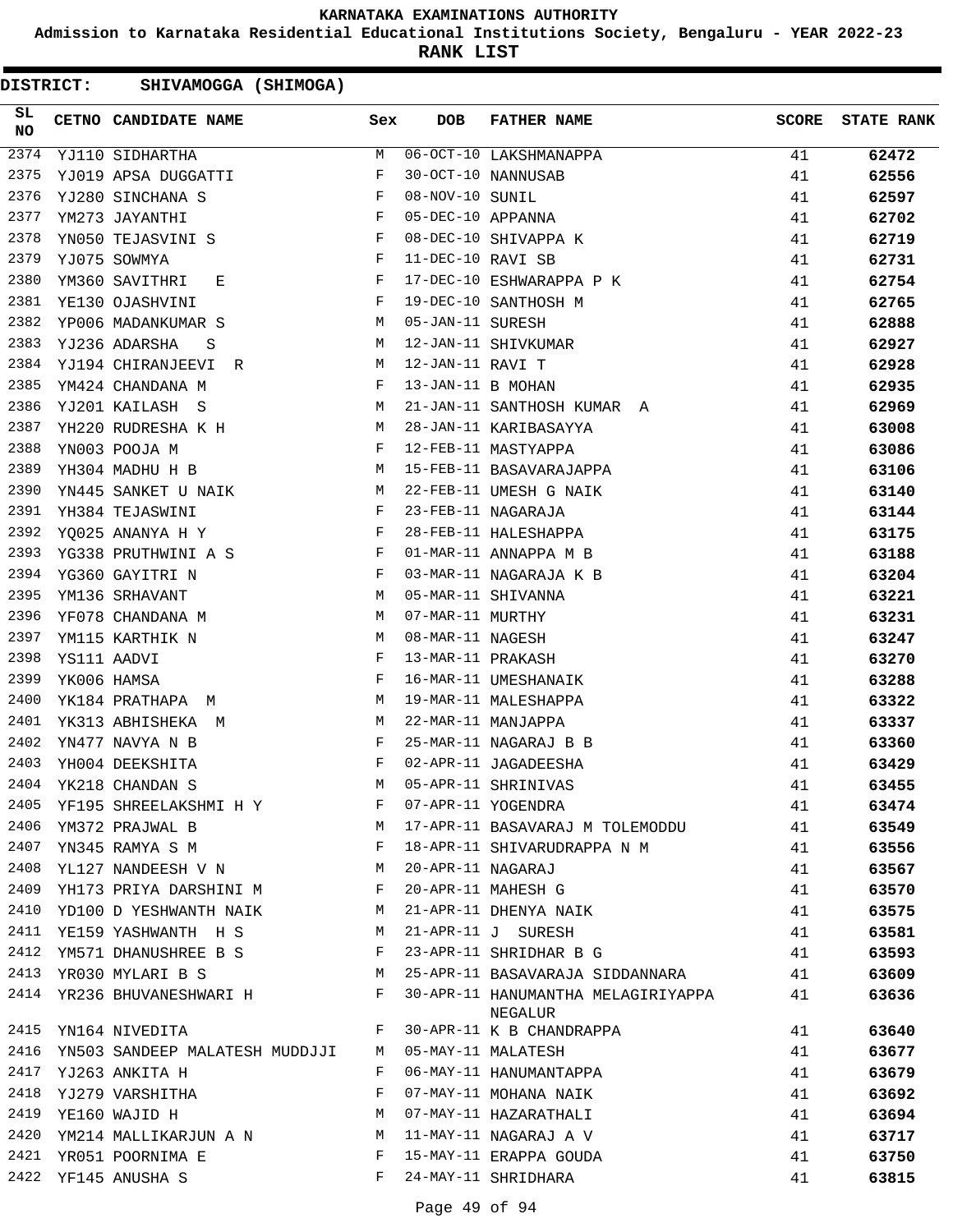**Admission to Karnataka Residential Educational Institutions Society, Bengaluru - YEAR 2022-23**

**RANK LIST**

| SL<br><b>NO</b> |            | CETNO CANDIDATE NAME Sex                                                                                                                                                                                                                                 |              | <b>DOB</b>        | <b>FATHER NAME</b>                                                               | <b>SCORE</b> | <b>STATE RANK</b> |
|-----------------|------------|----------------------------------------------------------------------------------------------------------------------------------------------------------------------------------------------------------------------------------------------------------|--------------|-------------------|----------------------------------------------------------------------------------|--------------|-------------------|
| 2423            |            | YH153 DEEPTHI C                                                                                                                                                                                                                                          | F            |                   | $\overline{01}$ -JUN-11 CHANDRU N                                                | 41           | 63867             |
| 2424            |            | YJ077 MANOJ B                                                                                                                                                                                                                                            | М            |                   | 08-JUN-11 BASAVARAJA                                                             | 41           | 63954             |
| 2425            |            | YG486 NAVEEN                                                                                                                                                                                                                                             | M            |                   | 14-JUN-11 SOMASHEKARA                                                            | 41           | 64006             |
| 2426            |            | YN263 SHASHANK S<br>M <sub>N</sub>                                                                                                                                                                                                                       |              | 18-JUN-11 SURESH  |                                                                                  | 41           | 64045             |
| 2427            |            | $\mathbf{F}$ and the set of the set of the set of the $\mathbf{F}$<br>YH249 SPOORTHI                                                                                                                                                                     |              |                   | 20-JUN-11 GUDDAPPA                                                               | 41           | 64065             |
| 2428            |            | YM023 SANTHOSH H M                                                                                                                                                                                                                                       |              |                   | 21-JUN-11 MALLESHA B                                                             | 41           | 64073             |
| 2429            |            | YM545 SUHAS A S                                                                                                                                                                                                                                          | M            |                   | 21-JUN-11 SURESH A N                                                             | 41           | 64076             |
| 2430            |            | YN210 SUCHET R<br>M <sub>1</sub>                                                                                                                                                                                                                         |              | 22-JUN-11 RAJU K  |                                                                                  | 41           | 64084             |
| 2431            |            | YM486 KAILASH<br>$\mathbb{M}$                                                                                                                                                                                                                            |              | 30-JUN-11 RAVI N  |                                                                                  | 41           | 64147             |
| 2432            |            | $\mathbf{F}$<br>YE150 HIMASHREE                                                                                                                                                                                                                          |              |                   | 02-JUL-11 NAGARAJ NAIK                                                           | 41           | 64168             |
| 2433            |            | YN225 SICHANA R                                                                                                                                                                                                                                          | $\mathbb{F}$ |                   | 03-JUL-11 RAJAPPA H S                                                            | 41           | 64181             |
| 2434            |            | M <sub>1</sub><br>YQ162 SHARATA P                                                                                                                                                                                                                        |              |                   | 06-JUL-11 PARAMESHWARAPPA BALIHALLI                                              | 41           | 64212             |
| 2435            |            | <b>M</b><br>YK250 VISHVAS K A                                                                                                                                                                                                                            |              |                   | 09-JUL-11 KARIBASAPPA                                                            | 41           | 64239             |
| 2436            |            | <b>Experimental Service Service</b><br>YG166 A TANUSHKA                                                                                                                                                                                                  |              |                   | -- contra ARUN<br>12-JUL-11 MANOHARA<br>14-JUL-11 DAKAPPA<br>16-JUL-11 GADIGERRA | 41           | 64241             |
| 2437            |            | M<br>YJ375 NANDEESHA                                                                                                                                                                                                                                     |              |                   |                                                                                  | 41           | 64264             |
| 2438            |            | YG323 BHUVAN                                                                                                                                                                                                                                             | M            |                   |                                                                                  | 41           | 64279             |
| 2439            |            | YH046 MANOJ G P<br><b>M</b>                                                                                                                                                                                                                              |              |                   | 16-JUL-11 GADIGEPPA                                                              | 41           | 64304             |
| 2440            |            | <b>M</b><br>YG368 SHASHANK J C                                                                                                                                                                                                                           |              |                   | 16-JUL-11 CHANDRASHEKHARA J K                                                    | 41           | 64307             |
| 2441            |            | YK019 PREETHAM NAIK J M                                                                                                                                                                                                                                  |              |                   | 23-JUL-11 JAGADEESHA NAIK                                                        | 41           | 64361             |
| 2442            |            | $\mathbf{F}$ . The $\mathbf{F}$<br>YK087 SUPRIYA S                                                                                                                                                                                                       |              |                   | 27-JUL-11 S SATHISH NAIK                                                         | 41           | 64398             |
| 2443            |            | M <sub>1</sub><br>YS147 SHAMANTH B G                                                                                                                                                                                                                     |              |                   | 29-JUL-11 GIRISH K R                                                             | 41           | 64415             |
| 2444            |            | $\mathbf{F}$ and $\mathbf{F}$ and $\mathbf{F}$<br>YP121 MONIKA R S                                                                                                                                                                                       |              |                   | 03-AUG-11 RAVIKUMAR K P                                                          | 41           | 64444             |
| 2445            |            | YM577 PAVAN KUMARA H V M                                                                                                                                                                                                                                 |              |                   | 03-AUG-11 VEERESH NAIK                                                           | 41           | 64445             |
| 2446            |            | $\mathbb{F}^{\mathbb{Z}}$ . The state of the state $\mathbb{F}^{\mathbb{Z}}$<br>YH015 RITHIKA B                                                                                                                                                          |              |                   | 05-AUG-11 BASAVESHWARA B E                                                       | 41           | 64460             |
| 2447            |            | YJ196 NAYANA D M<br>and the contract of the contract of the Property of the Property of the Property of the Property of the Property of the Property of the Property of the Property of the Property of the Property of the Property of the Proper       |              |                   | 07-AUG-11 DEVENDRAPPA E M                                                        | 41           | 64472             |
| 2448            |            | <b>M</b><br>YK033 AKUL NAIK                                                                                                                                                                                                                              |              |                   | 08-AUG-11 NAGANAIK                                                               | 41           | 64480             |
| 2449            |            | YG226 NICHITRA V                                                                                                                                                                                                                                         | $\mathbf{F}$ | 08-AUG-11 VIJAYA  |                                                                                  | 41           | 64485             |
| 2450            |            | $\mathbb F$ . The set of the set of the set of the set of the set of the set of the set of the set of the set of the set of the set of the set of the set of the set of the set of the set of the set of the set of the set of the<br>YE108 BINDUSHREE S |              |                   | 10-AUG-11 SHEKAR NAYAK                                                           | 41           | 64499             |
| 2451            |            | YJ281 BASAVARAJAYYA M<br>M                                                                                                                                                                                                                               |              |                   | 11-AUG-11 GOURISHA M                                                             | 41           | 64516             |
| 2452            |            | <b>Example 20</b><br>YN310 DIVYA                                                                                                                                                                                                                         |              |                   | 18-AUG-11 HIRYANAIK                                                              | 41           | 64562             |
| 2453            |            | $\mathbf{F}$<br>YM181 VINITHAPATIL K P                                                                                                                                                                                                                   |              |                   | 18-AUG-11 NAGARAJ K P                                                            | 41           | 64566             |
| 2454            | YR102 ANU  |                                                                                                                                                                                                                                                          | F            | 21-AUG-11 PRAKASH |                                                                                  | 41           | 64585             |
| 2455            |            | YM098 VARSHA M D                                                                                                                                                                                                                                         | F            |                   | 23-AUG-11 DINHESHA                                                               | 41           | 64602             |
| 2456            |            | YL118 VAISHNAVI D                                                                                                                                                                                                                                        | $\mathbf{F}$ |                   | 01-SEP-11 DEVARAJ L                                                              | 41           | 64660             |
|                 |            | 2457 YN459 INCHARA                                                                                                                                                                                                                                       | F            | 05-SEP-11 RAVI    |                                                                                  | 41           | 64685             |
| 2458            |            | YN380 JEEVAN C P                                                                                                                                                                                                                                         | М            |                   | 08-SEP-11 CHANDRASHEKARA B                                                       | 41           | 64700             |
| 2459            |            | YM068 CHETHANA S N                                                                                                                                                                                                                                       | F            |                   | 15-SEP-11 NAGESHACHARI S P                                                       | 41           | 64741             |
| 2460            |            | YN453 MANOJA M                                                                                                                                                                                                                                           | М            |                   | 18-SEP-11 MALATHESHA ANGADI                                                      | 41           | 64757             |
|                 |            | 2461 YQ072 VINITH C                                                                                                                                                                                                                                      | М            |                   | 20-SEP-11 CHANDRAPPA D                                                           | 41           | 64774             |
| 2462            |            | YR161 PRAJNA M                                                                                                                                                                                                                                           | F            | 23-SEP-11 MOHAN   |                                                                                  | 41           | 64788             |
| 2463            |            | YS038 GANAVI H S                                                                                                                                                                                                                                         | F            |                   | 26-SEP-11 SHANKARA                                                               | 41           | 64800             |
|                 |            | 2464 YJ347 GAGAN S S                                                                                                                                                                                                                                     | M            |                   | 29-SEP-11 S D SATHYANARAYANA                                                     | 41           | 64813             |
| 2465            | YH161 TANU |                                                                                                                                                                                                                                                          | F            |                   | 30-SEP-11 SURESHA NAIK                                                           | 41           | 64822             |
| 2466            |            | YG420 SANJANA R S                                                                                                                                                                                                                                        | F            | 03-OCT-11 RAGHU B |                                                                                  | 41           | 64836             |
| 2467            |            | YN154 SUVEDA L S                                                                                                                                                                                                                                         | F            |                   | 19-OCT-11 LINGAMURTHY S SATENAHALLI                                              | 41           | 64923             |
| 2468            |            | YS007 ADVITH H U                                                                                                                                                                                                                                         | М            |                   | 21-OCT-11 UMESH H E                                                              | 41           | 64931             |
|                 |            | 2469 YJ173 RAKESHA                                                                                                                                                                                                                                       | М            | 24-OCT-11 DANAPPA |                                                                                  | 41           | 64953             |
| 2470            |            | YQ187 SOORAJ V                                                                                                                                                                                                                                           | M            |                   | 28-OCT-11 VENKATESHA                                                             | 41           | 64968             |
|                 |            | 2471 YJ015 ADARSHA B M                                                                                                                                                                                                                                   | M            |                   | 09-NOV-11 MANJUNATH B U                                                          | 41           | 65043             |
|                 |            | 2472 YG264 SPOORTHI K S                                                                                                                                                                                                                                  | F            |                   | 21-NOV-11 KERESWAAMI                                                             | 41           | 65112             |
|                 |            |                                                                                                                                                                                                                                                          |              |                   |                                                                                  |              |                   |
|                 |            |                                                                                                                                                                                                                                                          |              | Page 50 of 94     |                                                                                  |              |                   |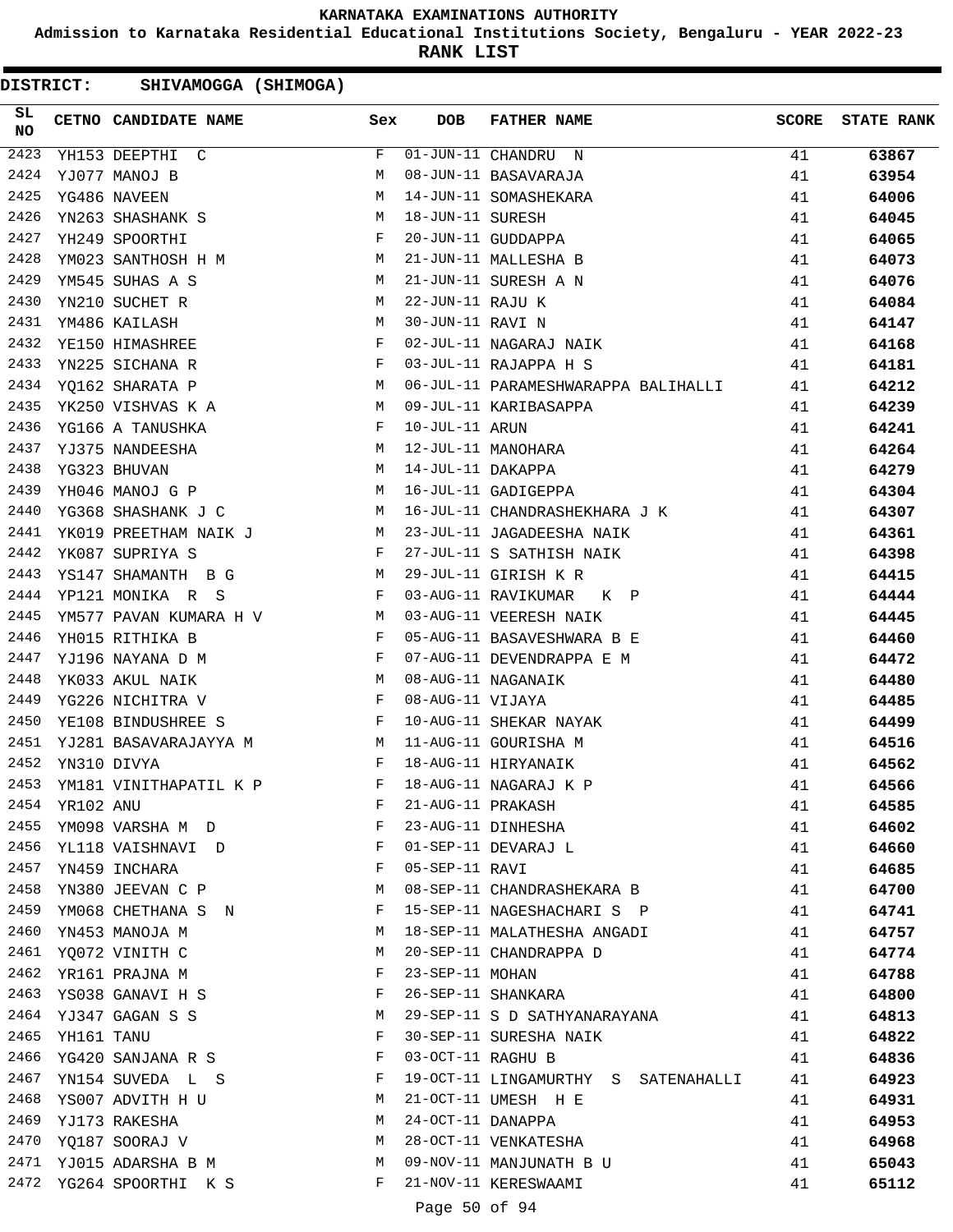**Admission to Karnataka Residential Educational Institutions Society, Bengaluru - YEAR 2022-23**

**RANK LIST**

| SL<br><b>NO</b> |             | CETNO CANDIDATE NAME Sex                                                                                                                                                                                                                             |              | <b>DOB</b>        | <b>FATHER NAME</b>               | <b>SCORE</b> | <b>STATE RANK</b> |
|-----------------|-------------|------------------------------------------------------------------------------------------------------------------------------------------------------------------------------------------------------------------------------------------------------|--------------|-------------------|----------------------------------|--------------|-------------------|
| 2473            |             | YG410 SAMARTH B A                                                                                                                                                                                                                                    | M            | 23-NOV-11 ASHOK L |                                  | 41           | 65122             |
| 2474            |             | YN010 SAHANA                                                                                                                                                                                                                                         | F            |                   | 26-NOV-11 MANJAPPA               | 41           | 65138             |
| 2475            |             | YD157 BINDUSHREE S                                                                                                                                                                                                                                   | $\mathbb{F}$ |                   | 27-NOV-11 SIDDESH S              | 41           | 65141             |
| 2476            |             | $\mathbf{F}$ and $\mathbf{F}$<br>YE096 SPANDANA                                                                                                                                                                                                      |              |                   | 28-DEC-11 VIJAYA HK              | 41           | 65269             |
| 2477            |             | <b>M</b><br>YM124 SATWIK R                                                                                                                                                                                                                           |              |                   | 29-DEC-11 RAMESH M M             | 41           | 65274             |
| 2478            |             | $\mathbf{F}$ and the set of the set of the set of the set of the set of the set of the set of the set of the set of the set of the set of the set of the set of the set of the set of the set of the set of the set of the set of<br>YE122 SANJANA V |              |                   | 01-JAN-12 VENKATESH              | 41           | 65302             |
| 2479            |             | YE140 YASHODHA S                                                                                                                                                                                                                                     | $\mathbf{F}$ | 14-MAR-12 SURESHA |                                  | 41           | 65369             |
| 2480            |             | YD198 VARNIKA                                                                                                                                                                                                                                        | $$\rm \,F$$  | 17-MAR-12 SHIVRAJ |                                  | 41           | 65370             |
| 2481            |             | YL130 KRISHNAMURTY M M                                                                                                                                                                                                                               |              |                   | 23-NOV-09 MANJUNATHA M           | 40           | 65436             |
| 2482            |             | $M_{\rm H}$<br>YK234 RAKESH                                                                                                                                                                                                                          |              |                   | 26-JAN-10 MALATESH               | 40           | 65472             |
| 2483            | YK246 RAMYA |                                                                                                                                                                                                                                                      | $\mathbb{F}$ |                   | 15-JUN-10 PARASAPPA              | 40           | 65591             |
| 2484            |             | YH330 BHAVYASHREE S H                                                                                                                                                                                                                                |              |                   | 16-AUG-10 SHANKARAGOWDA          | 40           | 65675             |
| 2485            |             | YH140 CHANDANA<br>$\mathbf{F}$ and $\mathbf{F}$                                                                                                                                                                                                      |              |                   | 28-AUG-10 UMESH RAO G H          | 40           | 65707             |
| 2486            |             | M <sub>1</sub><br>YG453 G L SANGAMESH                                                                                                                                                                                                                |              |                   | 14-SEP-10 LINGARAJ G S           | 40           | 65740             |
| 2487            |             | YR231 BHARAT G B                                                                                                                                                                                                                                     | M            |                   | 16-SEP-10 GUDDAPPA BALAMBEEDA    | 40           | 65746             |
| 2488            |             | YQ050 YASHAVANTH KUMAR R K M                                                                                                                                                                                                                         |              |                   | 12-OCT-10 RAGHAVENDRA            | 40           | 65846             |
| 2489            |             | YM390 TEJAS D V<br>M <sub>1</sub>                                                                                                                                                                                                                    |              |                   | 31-OCT-10 VINAY D S              | 40           | 65918             |
| 2490            |             | $\mathbf{F}$ and $\mathbf{F}$<br>YK321 AMOGHA                                                                                                                                                                                                        |              |                   | 24-NOV-10 MANJAPPA HOSOORU       | 40           | 66019             |
| 2491            |             | $\begin{aligned} \mathbf{M} \\ \mathbf{F} \end{aligned}$<br>YJ352 CHANDAN R                                                                                                                                                                          |              |                   | 25-NOV-10 REVANAPPA              | 40           | 66025             |
| 2492            |             | YE170 MONIKA G                                                                                                                                                                                                                                       |              |                   | 29-NOV-10 GANGADHAR              | 40           | 66040             |
| 2493            |             | <b>M</b><br>YP111 DILEEP M                                                                                                                                                                                                                           |              |                   | 13-DEC-10 MEGHARAJA              | 40           | 66107             |
| 2494            |             | YM018 LIKITH C R M M                                                                                                                                                                                                                                 |              |                   | 13-JAN-11 VRUSHABENDRAIAH CRM    | 40           | 66289             |
| 2495            |             | YM237 TARUN P                                                                                                                                                                                                                                        | M            | 14-JAN-11 PANDU   |                                  | 40           | 66300             |
| 2496            |             | YG181 HARSHITA N                                                                                                                                                                                                                                     | $_{\rm F}$   |                   | 19-JAN-11 NAGARAJA               | 40           | 66319             |
| 2497            |             | $\mathbf{F}$ and $\mathbf{F}$ and $\mathbf{F}$<br>YK118 KAVERI                                                                                                                                                                                       |              |                   | 31-JAN-11 GANESH NAYK            | 40           | 66399             |
| 2498            |             | $\mathbf{F}$ and the state of the state $\mathbf{F}$<br>YK225 NAYANA S H                                                                                                                                                                             |              |                   | 03-FEB-11 SURESHAPPA             | 40           | 66418             |
| 2499            |             | YG180 SUMANTA S                                                                                                                                                                                                                                      | M            |                   | 05-FEB-11 SURESH R               | 40           | 66429             |
| 2500            |             | YM404 KHUSHI<br>H R                                                                                                                                                                                                                                  | $\mathbf{F}$ |                   | 10-FEB-11 RAVINDRA H K           | 40           | 66445             |
| 2501            |             | YK178 LAVANYA PRAKASH MUDAGOLA                                                                                                                                                                                                                       | $\mathbf{F}$ | 11-FEB-11 PRAKASH |                                  | 40           | 66458             |
| 2502            |             | YH001 SINCHANA A                                                                                                                                                                                                                                     | F            |                   | 20-FEB-11 ARUNA NAIK             | 40           | 66506             |
| 2503            |             | YH403 BHAVANI                                                                                                                                                                                                                                        | F            |                   | 03-MAR-11 MANJUNATHA             | 40           | 66580             |
| 2504            |             | YP078 DIGANTA J K                                                                                                                                                                                                                                    | М            |                   | 06-MAR-11 JAYANTA V              | 40           | 66607             |
| 2505            |             | YM002 PRAJWAL V                                                                                                                                                                                                                                      | М            |                   | 08-MAR-11 VENKATESH K            | 40           | 66620             |
| 2506            |             | YH192 NAYANA                                                                                                                                                                                                                                         | F            |                   | 19-MAR-11 CHIDANANDA SWAMI       | 40           | 66689             |
| 2507            |             | YJ380 ASHWINI M                                                                                                                                                                                                                                      | F            |                   | 20-MAR-11 MANJANAIK              | 40           | 66698             |
| 2508            |             | YM310 ANANYA S                                                                                                                                                                                                                                       | F            |                   | 28-MAR-11 SATHISHA KR            | 40           | 66750             |
| 2509            |             | YN523 SOUNDARYA MANOHARASWAMY                                                                                                                                                                                                                        | F            |                   | 01-APR-11 MANOHARASWAMY          | 40           | 66800             |
|                 |             | HIREMATH                                                                                                                                                                                                                                             |              |                   |                                  |              |                   |
| 2510            |             | YP045 DARSHAN M H                                                                                                                                                                                                                                    | M            | 02-APR-11 MOHAN   |                                  | 40           | 66804             |
| 2511            |             | YP090 DILIPA K C                                                                                                                                                                                                                                     | M            |                   | 02-APR-11 KRISHNAPPA CHINNANNARA | 40           | 66805             |
| 2512            |             | YD049 CHANDANA M                                                                                                                                                                                                                                     | F            |                   | 04-APR-11 MAHESH S               | 40           | 66823             |
| 2513            |             | YJ097 SHASHANKA N                                                                                                                                                                                                                                    | M            |                   | 04-APR-11 NAGARAJA C B           | 40           | 66829             |
| 2514            |             | YS117 AISHWARYA K S                                                                                                                                                                                                                                  | F            | 06-APR-11 KUMAR   |                                  | 40           | 66840             |
| 2515            |             | YQ233 NAGARATNA                                                                                                                                                                                                                                      | F            |                   | 07-APR-11 G VIJAYA               | 40           | 66854             |
| 2516            |             | YP063 MAILARI G B                                                                                                                                                                                                                                    | М            |                   | 14-APR-11 GUDDAPPA               | 40           | 66916             |
| 2517            |             | YR009 PAVANA E K                                                                                                                                                                                                                                     | М            |                   | 16-APR-11 ESHWARAPPA R K         | 40           | 66929             |
| 2518            |             | YJ066 MANU M U                                                                                                                                                                                                                                       | М            |                   | 21-APR-11 MANJAPPA U R           | 40           | 66962             |
| 2519            |             | YR044 BHUVANA G                                                                                                                                                                                                                                      | F            |                   | 23-APR-11 GANAPATHI              | 40           | 66978             |
| 2520            |             | YL082 DIVYASHRI BAI K                                                                                                                                                                                                                                | F            |                   | 29-APR-11 KIRAN NAIK             | 40           | 67024             |
|                 |             | 2521 YF143 SANIDHYA H S                                                                                                                                                                                                                              | F            |                   | 06-MAY-11 SUDHAKARA              | 40           | 67082             |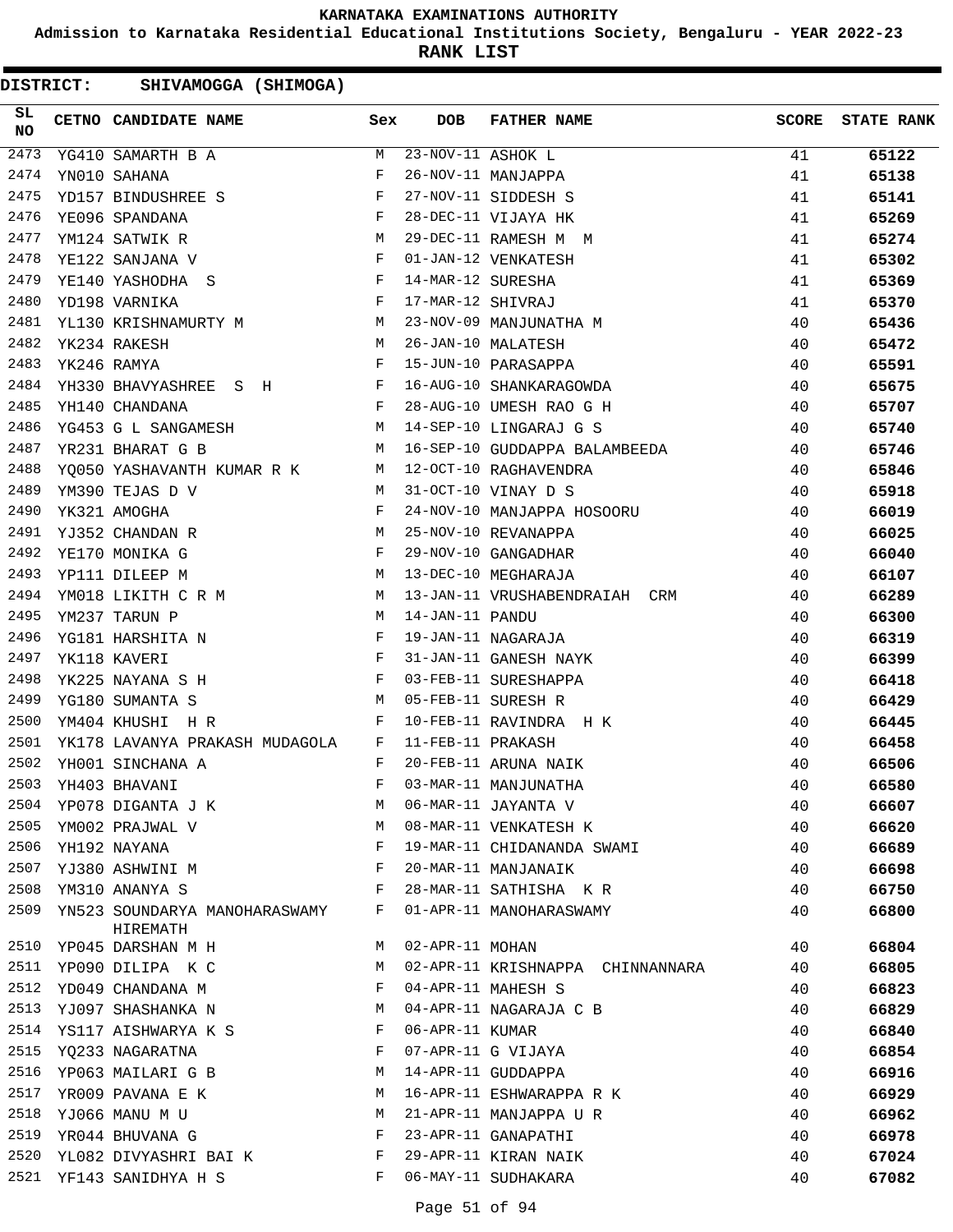**Admission to Karnataka Residential Educational Institutions Society, Bengaluru - YEAR 2022-23**

**RANK LIST**

| <b>DISTRICT:</b> | SHIVAMOGGA (SHIMOGA)   |  |     |                   |                             |              |                   |
|------------------|------------------------|--|-----|-------------------|-----------------------------|--------------|-------------------|
| SL<br><b>NO</b>  | CETNO CANDIDATE NAME   |  | Sex | <b>DOB</b>        | <b>FATHER NAME</b>          | <b>SCORE</b> | <b>STATE RANK</b> |
| 2522             | YJ329 ANUSHA<br>M S    |  | F   |                   | 07-MAY-11 SURESHAPPA        | 40           | 67084             |
| 2523             | YQ021 VEDAVATHI R      |  | F   |                   | 07-MAY-11 RAMESHAPPA        | 40           | 67091             |
| 2524             | YS114 JEEVAN           |  | М   |                   | 11-MAY-11 DINESH K R        | 40           | 67128             |
| 2525             | YJ012 PAVANAKUMARA B   |  | M   |                   | 13-MAY-11 BASAVARAJA        | 40           | 67145             |
| 2526             | YP165 GURURAJA P       |  | M   |                   | 15-MAY-11 PARASHURAMA       | 40           | 67161             |
| 2527             | YE045 RAKESH M         |  | M   | 15-MAY-11 MOHAN N |                             | 40           | 67167             |
| 2528             | YM280 TANUSHA N        |  | F   |                   | 16-MAY-11 NAGARAJA          | 40           | 67175             |
| 2529             | YJ092 PRATEEKSHA D L   |  | F   | 21-MAY-11 LOKESHA |                             | 40           | 67213             |
| 2530             | YG482 SPOORTI          |  | F   |                   | 24-MAY-11 VISHWANATHA       | 40           | 67226             |
| 2531             | YJ115 AKSHATHA B       |  | F   |                   | 30-MAY-11 BASAVARAJAPPA     | 40           | 67262             |
| 2532             | YP186 PREETHAM V       |  | М   |                   | 01-JUN-11 VIJAY KUMAR       | 40           | 67290             |
| 2533             | YF047 MANJUNATHA K Y   |  | M   |                   | 06-JUN-11 YOGENDRA          | 40           | 67343             |
| 2534             | YM215 HARSHITHA<br>N   |  | F   |                   | 07-JUN-11 NAGESH NAIK S     | 40           | 67357             |
| 2535             | YK243 MANUJA C B       |  | F   |                   | 08-JUN-11 CHANDRAPPA        | 40           | 67369             |
| 2536             | YG367 RAKESH G         |  | M   | 12-JUN-11 GANESHA |                             | 40           | 67416             |
| 2537             | YM295 RANJITH M        |  | М   |                   | 13-JUN-11 MANJUNATHA        | 40           | 67426             |
| 2538             | YM120 CHAYASHREE       |  | F   |                   | 18-JUN-11 MOHAN NAIK        | 40           | 67472             |
| 2539             | YN043 SINCHANA         |  | F   |                   | 18-JUN-11 KERESWAMY         | 40           | 67476             |
| 2540             | YH139 SPOORTHI         |  | F   |                   | 20-JUN-11 SUDEVAPPA C K     | 40           | 67500             |
| 2541             | YM311 SUJAN            |  | М   | 22-JUN-11 KUMARA  |                             | 40           | 67516             |
| 2542             | YH168 MEGHA S K        |  | F   |                   | 26-JUN-11 SANNAGOWDAPPA K   | 40           | 67552             |
| 2543             | YG030 LOHITH P         |  | М   |                   | 27-JUN-11 PARASHURAMA M     | 40           | 67563             |
| 2544             | YQ171 SUPRITHA S       |  | F   |                   | 29-JUN-11 SADANANDA         | 40           | 67586             |
| 2545             | YQ194 MANU M           |  | M   |                   | 04-JUL-11 MANJAPPA B        | 40           | 67637             |
| 2546             | YM382 PRAJWAL H S      |  | М   |                   | 08-JUL-11 SIDDAPPA D H      | 40           | 67686             |
| 2547             | YM149 SINCHANA M       |  | F   |                   | 22-JUL-11 MALATHESH K       | 40           | 67806             |
| 2548             | YQ245 NAGARATHNA M     |  | F   |                   | 29-JUL-11 MALATHESH KURUBAR | 40           | 67867             |
| 2549             | YL119 DASHARATHA S     |  | М   |                   | 31-JUL-11 SHEKHARA NAIKA    | 40           | 67878             |
| 2550             | YJ259 RANJITHA P       |  | F   |                   | 10-AUG-11 PARASAPPA         | 40           | 67936             |
| 2551             | YK052 JAHNAVI          |  | F   |                   | 12-AUG-11 SOMASHEKHARA      | 40           | 67947             |
| 2552             | YJ451 PRIYA N B        |  | F   |                   | 26-AUG-11 NAGARAJA B        | 40           | 68059             |
| 2553             | YE110 MEGHARAJ GOWDA B |  | M   |                   | 29-AUG-11 BALU GOWDA        | 40           | 68080             |
| 2554             | YK331 PUNEET M D       |  | M   |                   | 01-SEP-11 PANDURANGA        | 40           | 68103             |
| 2555             | YH128 NANDEESHA M      |  | М   |                   | 04-SEP-11 MANJAPPA          | 40           | 68121             |
| 2556             | YM262 N PRIYA          |  | F   |                   | 05-SEP-11 NAGARAJA          | 40           | 68129             |
| 2557             | YJ131 NAYANA C G       |  | F   |                   | 05-SEP-11 CHANDRAPPA B G    | 40           | 68132             |
| 2558             | YH407 AISHWARYA R      |  | F   | 10-SEP-11 RAMESHA |                             | 40           | 68167             |
| 2559             | YE084 INDRAJEETH H     |  | М   | 20-SEP-11 HAREESH |                             | 40           | 68241             |
| 2560             | YM129 VARSHITHA        |  | F   |                   | 20-SEP-11 SHEKHARAPPA       | 40           | 68246             |
| 2561             | YH073 SUSHMITHA<br>К   |  | F   |                   | 30-SEP-11 KOTRESHAPPA B S   | 40           | 68316             |
| 2562             | YM448 VARUN L P        |  | М   | 17-OCT-11 PRAKASH |                             | 40           | 68422             |
| 2563             | YK263 DIVYA B          |  | F   |                   | 20-OCT-11 BASAVANYAPPA      | 40           | 68442             |
|                  | 2564 YQ244 THANU K     |  | F   |                   | 23-OCT-11 KUMARANAYKA       | 40           | 68471             |
| 2565             | YE138 DEEPA N          |  | F   |                   | 26-OCT-11 NARAYANA          | 40           | 68486             |
| 2566             | YM503 BHUVAN N C       |  | М   |                   | 31-OCT-11 CHIKKAYYA         | 40           | 68511             |
| 2567             | YP143 LAVANYA V        |  | F   |                   | 10-NOV-11 VENKATESHA        | 40           | 68574             |
| 2568             | YD188 HARSHITHA R      |  | М   |                   | 15-NOV-11 RAJESH D          | 40           | 68603             |
| 2569             | YJ058 PREETHI L        |  | F   |                   | 21-NOV-11 LINGARAJ B        | 40           | 68631             |
| 2570             | YD057 VISHAL GK        |  | М   |                   | 06-DEC-11 KUMAR GT          | 40           | 68718             |
| 2571             | YL010 BINDHU           |  | F   |                   | 12-DEC-11 SHIVAKUMARA       | 40           | 68737             |
|                  |                        |  |     |                   |                             |              |                   |

Page 52 of 94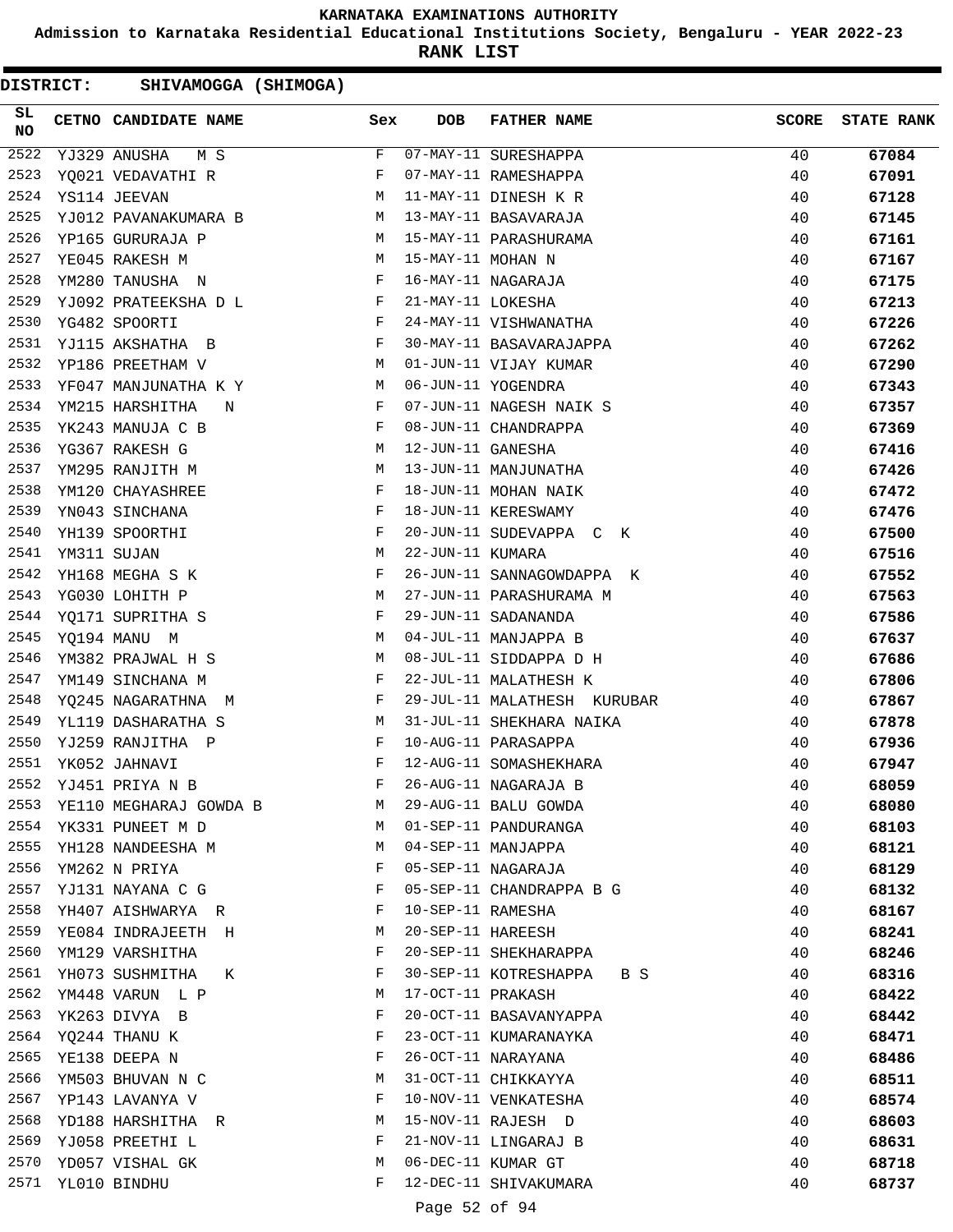**Admission to Karnataka Residential Educational Institutions Society, Bengaluru - YEAR 2022-23**

**RANK LIST**

| SL<br>NO | <b>CETNO CANDIDATE NAME</b>                                                                                                                                                                                                                           | Sex                          | <b>DOB</b>        | <b>FATHER NAME</b>            | <b>SCORE</b> | <b>STATE RANK</b> |
|----------|-------------------------------------------------------------------------------------------------------------------------------------------------------------------------------------------------------------------------------------------------------|------------------------------|-------------------|-------------------------------|--------------|-------------------|
| 2572     | YN434 VISHVAS S                                                                                                                                                                                                                                       | M                            |                   | 18-JAN-12 S R SANTOSHKUMAR    | 40           | 68876             |
| 2573     | YM057 ADVIKA P                                                                                                                                                                                                                                        | F                            |                   | 06-MAR-12 PRASHANTH M         | 40           | 68924             |
| 2574     | YG061 SIDDARTH S K                                                                                                                                                                                                                                    | M                            |                   | 05-FEB-13 SANTHOSH KUMAR A    | 40           | 68952             |
| 2575     | YK191 MEGHA S                                                                                                                                                                                                                                         | F                            | 27-MAR-10 SURESH  |                               | 39           | 69066             |
| 2576     | YN465 POORVIKA S                                                                                                                                                                                                                                      | $\mathbf{F}$                 |                   | 10-SEP-10 SHIVANANDA          | 39           | 69285             |
| 2577     | YM119 MOHAMMED FARHAN M                                                                                                                                                                                                                               |                              |                   | 07-OCT-10 MOHAMMED JAFFAR     | 39           | 69383             |
| 2578     | $\mathbf{F}$ and the set of $\mathbf{F}$ .<br>YG415 AMULYA                                                                                                                                                                                            |                              |                   | 06-NOV-10 TIMMAPPA R          | 39           | 69505             |
| 2579     | YD211 PRUTHVIRAJ V M                                                                                                                                                                                                                                  |                              |                   | 11-NOV-10 VASU NAIK K         | 39           | 69529             |
| 2580     | YK094 APOORVA BAI                                                                                                                                                                                                                                     | $\mathbf{F}$                 |                   | 16-NOV-10 CHANDRASHEKAR NAIK  | 39           | 69550             |
| 2581     | $\mathbf{F} = \mathbf{F} \times \mathbf{F}$<br>YD195 POORNIMA K                                                                                                                                                                                       |                              |                   | 01-DEC-10 KUMAR NAIK          | 39           | 69608             |
| 2582     | YN240 SINDHU K                                                                                                                                                                                                                                        | F                            |                   | 05-DEC-10 KUBERAPPA           | 39           | 69631             |
| 2583     | YH443 VARSHA                                                                                                                                                                                                                                          | F                            |                   | 16-DEC-10 KUMARNAIK           | 39           | 69675             |
| 2584     | M<br>YR027 VARNITHA M                                                                                                                                                                                                                                 |                              | 20-DEC-10 MOHAN R |                               | 39           | 69688             |
| 2585     | $\mathbf{F}$ . The set of the set of the set of the set of the set of the set of the set of the set of the set of the set of the set of the set of the set of the set of the set of the set of the set of the set of the set of t<br>YM480 SUNEETHA M |                              |                   | 09-JAN-11 MANJUNATHA<br>T.    | 39           | 69855             |
| 2586     | $\mathbf{F}$ and the set of $\mathbf{F}$<br>YQ183 KAVYA                                                                                                                                                                                               |                              |                   | 17-JAN-11 NAGARAJA N S        | 39           | 69900             |
| 2587     | YN542 JYOTHI MOOKESH PURLI F                                                                                                                                                                                                                          |                              |                   | 28-JAN-11 MOOKESH PURLI       | 39           | 69958             |
| 2588     | YK248 SPANDANA P                                                                                                                                                                                                                                      | $\mathbf{F}$                 | 29-JAN-11 PRAMODA |                               | 39           | 69975             |
| 2589     | YN135 SUCHITHRA                                                                                                                                                                                                                                       | $\mathbb F$ . If $\mathbb F$ | 04-FEB-11 LOKESHA |                               | 39           | 70009             |
| 2590     | $\mathbf{F}$ and the contract of $\mathbf{F}$<br>YL143 NISARGA D M                                                                                                                                                                                    |                              |                   | 05-FEB-11 MALATHESH D R       | 39           | 70010             |
| 2591     | YM514 NIREEKSHA M D F                                                                                                                                                                                                                                 |                              |                   | 09-FEB-11 DEVARAJA            | 39           | 70037             |
| 2592     | M<br>YN410 VAMSHI                                                                                                                                                                                                                                     |                              |                   | 13-FEB-11 SUBRAMANYA          | 39           | 70062             |
| 2593     | YG068 VARSHINI N M                                                                                                                                                                                                                                    | F                            | 18-FEB-11 MARUTHI |                               | 39           | 70085             |
| 2594     | $\mathbb{F}^{\mathbb{Z}}$ . The state $\mathbb{F}^{\mathbb{Z}}$<br>YG189 RENUKA                                                                                                                                                                       |                              |                   | 19-FEB-11 SHREEPATHI          | 39           | 70089             |
| 2595     | $\mathbf{F}^{\mathbf{r}}$<br>YK068 RAMYA N L                                                                                                                                                                                                          |                              |                   | 25-FEB-11 NAGARAJA            | 39           | 70126             |
| 2596     | YK189 SINCHANA                                                                                                                                                                                                                                        | $\mathbf{F}$                 |                   | 03-MAR-11 PARASHURAMA         | 39           | 70157             |
| 2597     | YH429 VARSHA BAI                                                                                                                                                                                                                                      | F                            |                   | 13-MAR-11 SHANKRA NAIK        | 39           | 70224             |
| 2598     | YQ172 SHAILAJA R H                                                                                                                                                                                                                                    | F                            |                   | 15-MAR-11 RAMAPPA H           | 39           | 70240             |
| 2599     | YM568 PRAJWAL S K                                                                                                                                                                                                                                     | M                            |                   | 19-MAR-11 SANTOSH L K         | 39           | 70273             |
| 2600     | YS008 Avani B M                                                                                                                                                                                                                                       | F                            |                   | 21-MAR-11 MANJUNATHA N        | 39           | 70280             |
| 2601     | YS103 BHOOMIKA C P                                                                                                                                                                                                                                    | F                            |                   | 05-APR-11 PRAVEEN K           | 39           | 70385             |
| 2602     | YE046 AMULYA N                                                                                                                                                                                                                                        | F                            |                   | 06-APR-11 NAGARAJA            | 39           | 70391             |
| 2603     | YG260 SUJANA R                                                                                                                                                                                                                                        | М                            |                   | 08-APR-11 RAGHAVENDRA         | 39           | 70409             |
|          | 2604 YO074 VIDYASHREE I                                                                                                                                                                                                                               | F                            |                   | 08-APR-11 K S INDHUDARA       | 39           | 70411             |
| 2605     | YP189 ARCHANA H K                                                                                                                                                                                                                                     | F                            |                   | 13-APR-11 HEGGAPPA K          | 39           | 70445             |
| 2606     | YN348 MAITRI M                                                                                                                                                                                                                                        | F                            |                   | 14-APR-11 MANJUNATHA          | 39           | 70456             |
| 2607     | YE168 MANVIKA S                                                                                                                                                                                                                                       | F                            |                   | 14-APR-11 SHIVARAJ H L        | 39           | 70457             |
| 2608     | YQ102 NAYANA Y                                                                                                                                                                                                                                        | F                            |                   | 14-APR-11 YALLAPPA            | 39           | 70459             |
| 2609     | YM373 RUTHVIK S B                                                                                                                                                                                                                                     | М                            |                   | 18-APR-11 BANGARAPPA M S      | 39           | 70489             |
| 2610     | YM252 D K NAYANA                                                                                                                                                                                                                                      | F                            |                   | 20-APR-11 KUMAR NAIK          | 39           | 70503             |
| 2611     | YN156 TANMAY B                                                                                                                                                                                                                                        | М                            |                   | 20-APR-11 BASAVARAJAPPA BARKI | 39           | 70508             |
| 2612     | YR079 ARPITHA P B                                                                                                                                                                                                                                     | F                            |                   | 22-APR-11 PARASHURAMA         | 39           | 70513             |
| 2613     | YJ155 MARUTI B                                                                                                                                                                                                                                        | М                            |                   | 27-APR-11 BASAVANYAPPA        | 39           | 70558             |
| 2614     | YH181 DEVARAJA S S                                                                                                                                                                                                                                    | M                            | 01-MAY-11 SOMESHA |                               | 39           | 70586             |
| 2615     |                                                                                                                                                                                                                                                       | М                            |                   | 02-MAY-11 PEETHAMBARAIAH N    | 39           |                   |
| 2616     | YM156 LAKHAN P GOWDA<br>YH396 VARSHINI BP                                                                                                                                                                                                             | F                            |                   | 05-MAY-11 PRASHANTKUMAR       | 39           | 70596<br>70618    |
| 2617     | YG392 PRATHIKSHA M M                                                                                                                                                                                                                                  | F                            |                   | 13-MAY-11 MAHABALESHWARA      | 39           | 70681             |
| 2618     | YM386 ROHITH C H                                                                                                                                                                                                                                      | М                            |                   | 16-MAY-11 HALESHAPPA C T      | 39           | 70705             |
| 2619     |                                                                                                                                                                                                                                                       | М                            |                   | 18-MAY-11 HARISH R B          | 39           | 70725             |
| 2620     | YM385 RAKSHITHA H R                                                                                                                                                                                                                                   | М                            |                   | 27-MAY-11 NAGARAJA R          | 39           |                   |
| 2621     | YG385 DARSHAN N                                                                                                                                                                                                                                       | F                            |                   |                               |              | 70802             |
|          | YQ046 LAVANYA S                                                                                                                                                                                                                                       |                              |                   | 30-MAY-11 SHRIDHARA           | 39           | 70835             |
|          |                                                                                                                                                                                                                                                       |                              | Page 53 of 94     |                               |              |                   |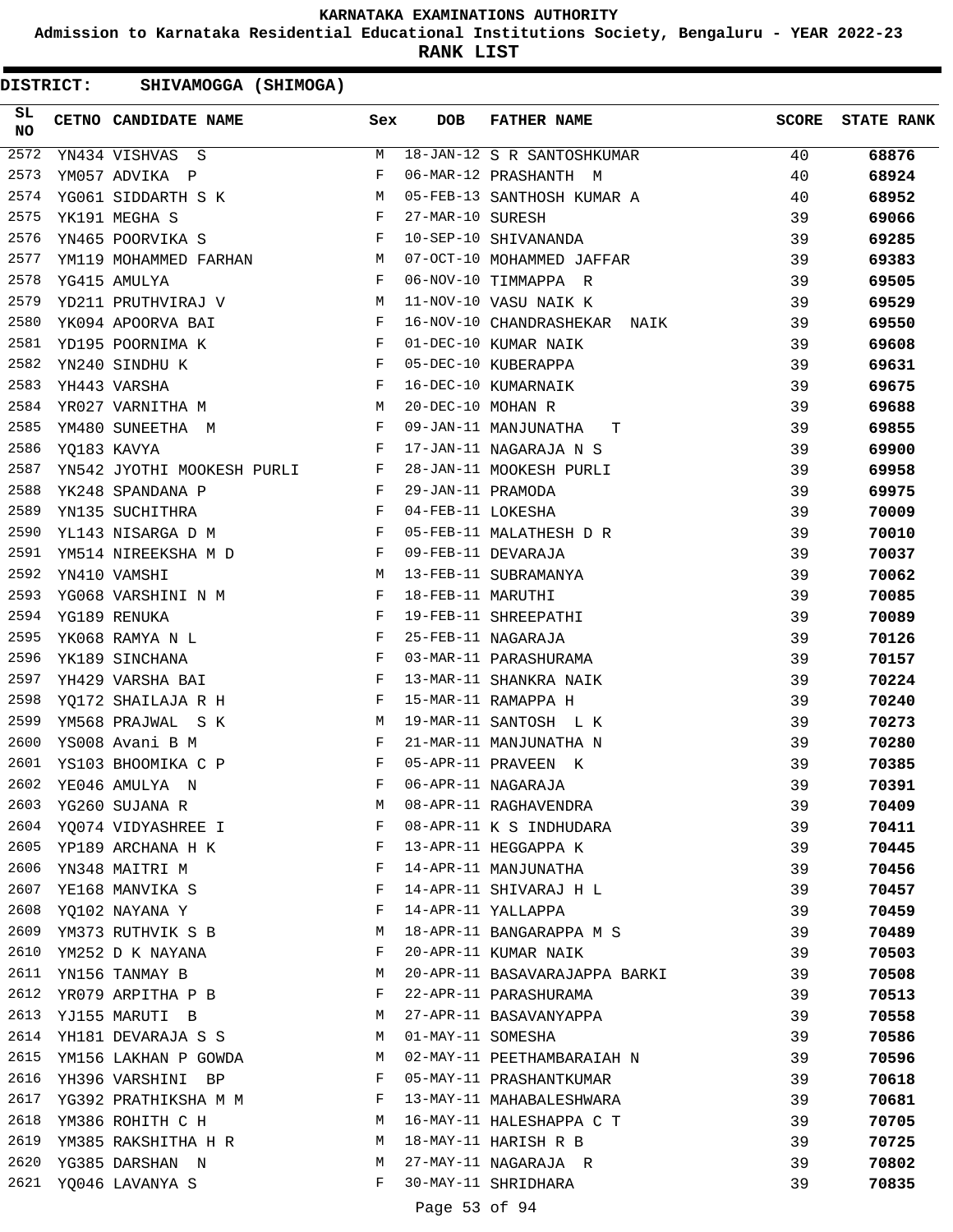**Admission to Karnataka Residential Educational Institutions Society, Bengaluru - YEAR 2022-23**

**RANK LIST**

DISTRICT: SHIVAMOGGA (SHIMOGA)

| SL<br>NO |             | CETNO CANDIDATE NAME                                                                                                                 | Sex          | DOB               | <b>FATHER NAME</b>              | <b>SCORE</b> | <b>STATE RANK</b> |
|----------|-------------|--------------------------------------------------------------------------------------------------------------------------------------|--------------|-------------------|---------------------------------|--------------|-------------------|
| 2622     |             | YG066 ANITHA                                                                                                                         | F            |                   | 31-MAY-11 MALATHESHA            | 39           | 70840             |
| 2623     |             | YQ020 INCHARA B                                                                                                                      | F            |                   | 31-MAY-11 BASAVARAJ D K         | 39           | 70844             |
| 2624     |             | YP154 SWAPNA B                                                                                                                       | F            |                   | 15-JUN-11 BASAVARAJA R BENAGERI | 39           | 71023             |
| 2625     |             | YM077 BHAGYA BAI                                                                                                                     | F            |                   | 18-JUN-11 NAGARAJA NAIK         | 39           | 71043             |
| 2626     |             | M<br>YL030 DHEERAJ                                                                                                                   |              |                   | 19-JUN-11 SHIVAYOGI             | 39           | 71057             |
| 2627     |             | <b>M</b><br>YE179 SHAMANTH                                                                                                           |              |                   | 19-JUN-11 SURESH RAO            | 39           | 71065             |
| 2628     |             | YJ202 SHASHI KUMAR P B M                                                                                                             |              |                   | 24-JUN-11 PARAMESH N B          | 39           | 71120             |
| 2629     |             | YH078 SWAPNA N                                                                                                                       | F            |                   | 24-JUN-11 NAGENDRAPPA C         | 39           | 71122             |
| 2630     |             | YG439 LIKHITHA C                                                                                                                     | F            |                   | 27-JUN-11 CHIDAMBHAR L          | 39           | 71147             |
| 2631     |             | YR052 LOHITH B G<br><b>M</b>                                                                                                         |              |                   | 27-JUN-11 GANAPATHAPPA B K      | 39           | 71148             |
| 2632     |             | YH354 PRAJAWAL                                                                                                                       | M            |                   | 27-JUN-11 T R RAVI              | 39           | 71155             |
| 2633     |             | YQ255 ANUSHKA K R                                                                                                                    | F            | 28-JUN-11 RAMESH  |                                 | 39           | 71158             |
| 2634     |             | YK155 MEGARAJ M T<br>M <sub>N</sub>                                                                                                  |              |                   | 05-JUL-11 MALLESHAPPA N T       | 39           | 71223             |
| 2635     |             | YD184 MANOJ<br><b>Solution M</b>                                                                                                     |              |                   | 06-JUL-11 MANJANAIK             | 39           | 71231             |
| 2636     |             | $\mathbf{F}$ and $\mathbf{F}$<br>YP176 PRATYAKSHA                                                                                    |              |                   | 07-JUL-11 NAGENDRAPPA           | 39           | 71246             |
| 2637     |             | YP110 SINCHANA                                                                                                                       | $\mathbf{F}$ | 10-JUL-11 RAMAPPA |                                 | 39           | 71277             |
| 2638     |             | YK324 SHASHANK K H M                                                                                                                 |              |                   | 13-JUL-11 KARIBASAPPA           | 39           | 71312             |
| 2639     | YJ134 JAYA  |                                                                                                                                      | F            |                   | 15-JUL-11 VEERENDRAIAH          | 39           | 71319             |
| 2640     |             | YR119 INCHARA M C                                                                                                                    | $\mathbf{F}$ | 18-JUL-11 MOUNESH |                                 | 39           | 71339             |
| 2641     |             | YG285 SUDHEEKSHA P                                                                                                                   | $\mathbb{F}$ |                   | 18-JUL-11 PURUSHOTTHAMA N       | 39           | 71344             |
| 2642     |             | YM291 THANUSREE P                                                                                                                    | F            |                   | 25-JUL-11 PUTTARAJU             | 39           | 71402             |
| 2643     |             | the contract of the contract of the Property of the Property of the Property of the Property of the Property of<br>YL044 NAGALAKSHMI |              |                   | 31-JUL-11 KUMAR NAYIK           | 39           | 71442             |
| 2644     |             | $M_{\rm H}$<br>YE103 SHASHANK S                                                                                                      |              |                   | 04-AUG-11 SOMASHEKHAR           | 39           | 71473             |
| 2645     |             | YQ053 POOJA L M                                                                                                                      | $\mathbf{F}$ |                   | 11-AUG-11 LAKSHMANA M B         | 39           | 71518             |
| 2646     |             | YJ014 ABHISHEK GANESH KATTIMANI                                                                                                      | M            |                   | 20-AUG-11 GANESH KATTIMANI      | 39           | 71581             |
| 2647     |             | YM232 VAISHNAVI S                                                                                                                    | F            |                   | 22-AUG-11 SIDDARAJU H           | 39           | 71596             |
| 2648     |             | YG255 DEEPIKA                                                                                                                        | F            |                   | 23-AUG-11 GANAPATHI             | 39           | 71598             |
| 2649     |             | YD170 RANJITHA D                                                                                                                     | $\mathbf{F}$ | 02-SEP-11 DASAPPA |                                 | 39           | 71677             |
| 2650     |             | YN278 NANDISHMURTHY S M                                                                                                              |              |                   | 04-SEP-11 SHIVAMURTHY NAIK      | 39           | 71690             |
| 2651     |             | YQ097 DHANUSH C U<br>M <sub>1</sub>                                                                                                  |              |                   | 11-SEP-11 UDAYKUMAR C B         | 39           | 71735             |
| 2652     |             | YE095 LAVANYA K                                                                                                                      | F            |                   | 16-SEP-11 KRISHNAMURTHY         | 39           | 71764             |
|          |             | 2653 YQ023 VISHAKA S K                                                                                                               | F            |                   | 19-SEP-11 SATHISHA              | 39           | 71788             |
| 2654     |             | YN531 SANIKA N A                                                                                                                     | F            |                   | 22-SEP-11 NAGARAJAPPA           | 39           | 71807             |
|          |             | 2655 YJ033 SHRAVANTHI GUNDAGATTI F                                                                                                   |              |                   | 24-SEP-11 SURESHAPPA            | 39           | 71826             |
| 2656     |             | YG222 MANASWI M N                                                                                                                    | F            |                   | 25-SEP-11 LINGARAJA             | 39           | 71830             |
| 2657     |             | YD138 MOHITH G                                                                                                                       | M            |                   | 26-SEP-11 GANGADHARA D          | 39           | 71837             |
| 2658     |             | YK200 PRUTHVI                                                                                                                        | F            |                   | 28-SEP-11 PALAKSHA              | 39           | 71851             |
| 2659     |             | YM564 YOGESH D K                                                                                                                     | M            |                   | 03-OCT-11 DEVENDRA K S          | 39           | 71885             |
| 2660     |             | YG253 DHANUSH H L                                                                                                                    | M            |                   | 04-OCT-11 LOKESH H P            | 39           | 71889             |
| 2661     |             | YM206 LOHITH K N                                                                                                                     | M            |                   | 04-OCT-11 NAVEEN K C            | 39           | 71891             |
| 2662     |             | YK089 SAHANA                                                                                                                         | F            |                   | 17-OCT-11 BASAVARAJAPPA         | 39           | 71969             |
| 2663     |             | YH325 TARUN K                                                                                                                        | M            | 17-OCT-11 KRISHNA |                                 | 39           | 71971             |
| 2664     | YG050 HAMSA |                                                                                                                                      | F            |                   | 20-OCT-11 MANJAPPA              | 39           | 71987             |
| 2665     |             | YN316 KRUTHIKA K B                                                                                                                   | F            |                   | 15-NOV-11 KUMARA B              | 39           | 72102             |
| 2666     |             | YJ396 ASHA BAI                                                                                                                       | F            |                   | 18-NOV-11 KUMARA NAIK           | 39           | 72113             |
| 2667     |             | YE092 POORVIKA M                                                                                                                     | F            | 23-NOV-11 MOHAN R |                                 | 39           | 72140             |
| 2668     |             | YM059 CHANDAN GOWDA M N M                                                                                                            |              |                   | 05-DEC-11 NANDISH R             | 39           | 72200             |
|          |             | 2669 YH289 CHAITHANYA SG                                                                                                             | F            |                   | 07-DEC-11 SHIVAPPA              | 39           | 72215             |
| 2670     |             | YN024 KRUTIKA T C                                                                                                                    | F            |                   | 09-DEC-11 CHANDRAPPA            | 39           | 72224             |
|          |             | 2671 YM020 MEGHANA M K                                                                                                               | F            |                   | 16-DEC-11 KRISHNAMURTHI         | 39           | 72264             |

Page 54 of 94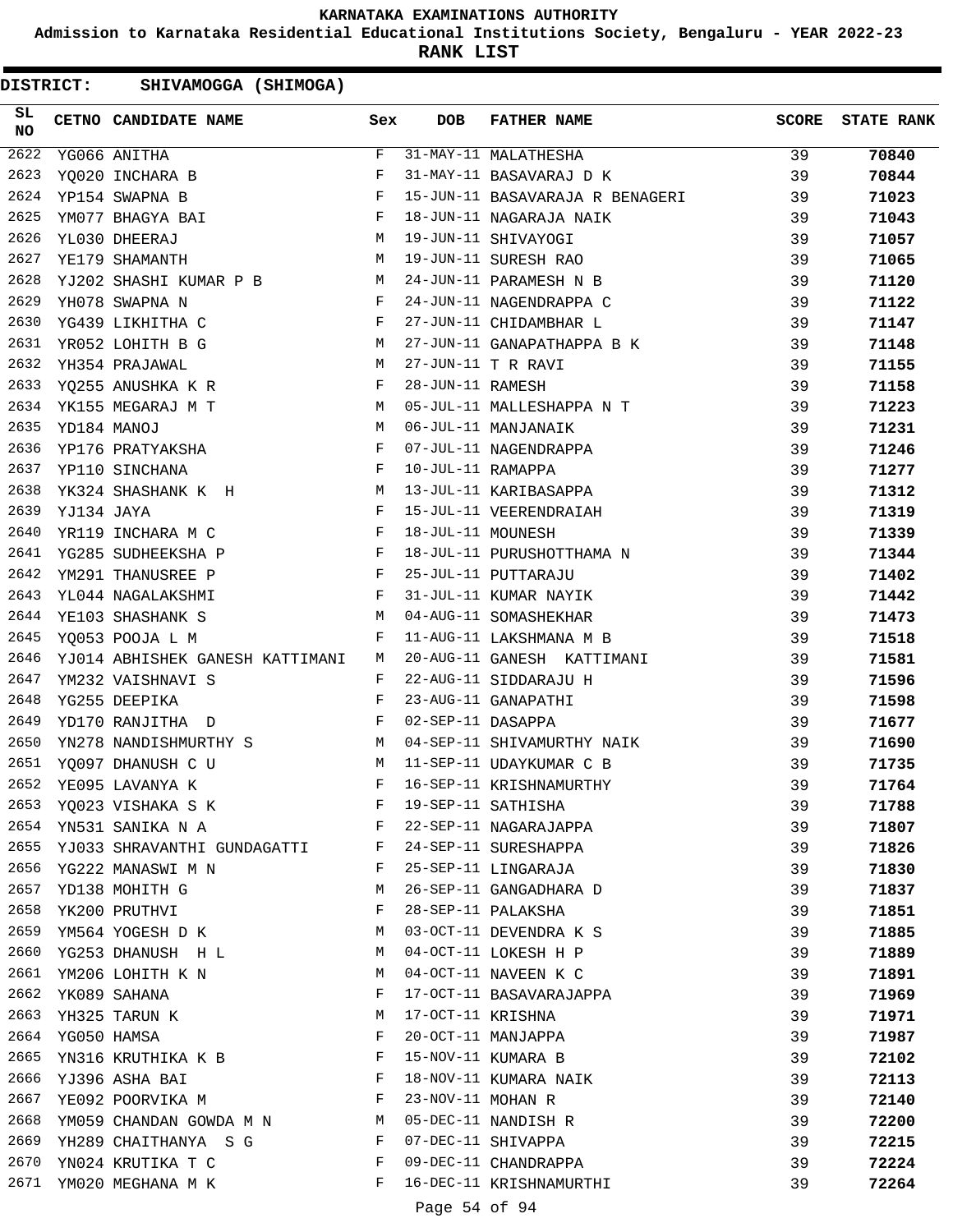**Admission to Karnataka Residential Educational Institutions Society, Bengaluru - YEAR 2022-23**

**RANK LIST**

DISTRICT: SHIVAMOGGA (SHIMOGA)

| SL<br>NO |            | CETNO CANDIDATE NAME                                                                                                                                                                                                                                 | Sex      | <b>DOB</b>        | FATHER NAME                 | <b>SCORE</b> | <b>STATE RANK</b> |
|----------|------------|------------------------------------------------------------------------------------------------------------------------------------------------------------------------------------------------------------------------------------------------------|----------|-------------------|-----------------------------|--------------|-------------------|
| 2672     |            | YK082 DHANARAJA NAIK MARAMA NAIK MARAMA NAIK                                                                                                                                                                                                         |          |                   |                             | 39           | 72269             |
| 2673     |            | YH345 TEJASHWINI A S NAIK F                                                                                                                                                                                                                          |          |                   | 17-JAN-12 ANANDA NAIK K     | 39           | 72371             |
| 2674     |            | <b>M</b><br>YM394 KOUSHIK H T                                                                                                                                                                                                                        |          |                   | 15-FEB-12 THAVA NAIK        | 39           | 72399             |
| 2675     |            | YJ113 NITHIN M                                                                                                                                                                                                                                       | M        |                   | 30-APR-10 MUNIYAPPA         | 38           | 72617             |
| 2676     |            | YH053 PREETAM Y                                                                                                                                                                                                                                      | M        |                   | 14-JUL-10 YUVARAJA          | 38           | 72688             |
| 2677     |            | YH353 DARSHAN G                                                                                                                                                                                                                                      | M        |                   | 30-JUL-10 JNANADEVA         | 38           | 72714             |
| 2678     |            | YF093 KOUSHIK R                                                                                                                                                                                                                                      | M        |                   | 31-JUL-10 RAGHAVENDRA T     | 38           | 72719             |
| 2679     |            | YE089 JAYANTHI                                                                                                                                                                                                                                       | F        |                   | 22-AUG-10 RANGAYYA          | 38           | 72764             |
| 2680     |            | YM024 THAPASYU NAIK L                                                                                                                                                                                                                                |          |                   | 23-AUG-10 LOKESH NAIK S     | 38           | 72771             |
| 2681     |            | YG238 SANIK DHARANENDRA F                                                                                                                                                                                                                            |          |                   | 26-AUG-10 DHARANENDRA T     | 38           | 72781             |
| 2682     |            | $\mathbb{R}^n$ . The set of the set of the set of the set of the set of the set of the set of the set of the set of the set of the set of the set of the set of the set of the set of the set of the set of the set of the set of<br>YK066 PREETHI K |          |                   | 05-SEP-10 KARIBASAPPA       | 38           | 72812             |
| 2683     | YK226 PUJA |                                                                                                                                                                                                                                                      | F        | 04-NOV-10 VEERESH |                             | 38           | 73023             |
| 2684     |            | M <sub>N</sub><br>YH103 MANOJ R                                                                                                                                                                                                                      |          |                   | 08-NOV-10 RUDRAPPA          | 38           | 73038             |
| 2685     |            | YM227 KIRAN M S                                                                                                                                                                                                                                      | M        | 12-NOV-10 SURESH  |                             | 38           | 73058             |
| 2686     |            | YR059 RIHAAN KHAN                                                                                                                                                                                                                                    | M        |                   | 29-NOV-10 AFROZ KHAN        | 38           | 73142             |
| 2687     |            | YH382 MOHAMAD KASHIF                                                                                                                                                                                                                                 | M        |                   | 30-NOV-10 DADAPEER          | 38           | 73147             |
| 2688     |            | YS013 PREKSHA H K                                                                                                                                                                                                                                    | F        |                   | 02-DEC-10 KRISHNAMURTHI     | 38           | 73160             |
| 2689     |            | YH282 SAMPTH R                                                                                                                                                                                                                                       | M        | 15-DEC-10 RAJU R  |                             | 38           | 73209             |
| 2690     |            | YM041 HEMAVATHI M                                                                                                                                                                                                                                    | F        |                   | 24-DEC-10 MANJUNATH S       | 38           | 73254             |
| 2691     |            | YR062 APOORVA A                                                                                                                                                                                                                                      | F        | 12-JAN-11 ANNAPPA |                             | 38           | 73402             |
| 2692     |            | YQ068 LOHITH R                                                                                                                                                                                                                                       | M        |                   | 14-JAN-11 RAGHAVENDRA       | 38           | 73418             |
| 2693     |            | YK287 AKSHAY H                                                                                                                                                                                                                                       | M        | 23-JAN-11 HEMARAJ |                             | 38           | 73454             |
| 2694     |            | $\mathbf{F}$<br>YP093 NAMITHA                                                                                                                                                                                                                        |          |                   | 23-JAN-11 KANNAPPA          | 38           | 73458             |
| 2695     |            | YH321 PALLAVI                                                                                                                                                                                                                                        | F        |                   | 24-JAN-11 SHIVARAJA         | 38           | 73464             |
| 2696     |            | YG200 NANDANA B                                                                                                                                                                                                                                      | <b>M</b> |                   | 29-JAN-11 BHIMAPPA          | 38           | 73492             |
| 2697     |            | YH166 ARYA CHAKRAVARTHI N M                                                                                                                                                                                                                          |          |                   | 06-FEB-11 NAGESHAPPA G      | 38           | 73533             |
| 2698     |            | $\mathbf{F}$ and $\mathbf{F}$ and $\mathbf{F}$<br>YG465 NAVYA R JOGI                                                                                                                                                                                 |          |                   | 06-FEB-11 RATHNAKARA        | 38           | 73535             |
| 2699     |            | M<br>YF042 PRAMODA M                                                                                                                                                                                                                                 |          | 09-FEB-11 MOHANA  |                             | 38           | 73554             |
| 2700     |            | YP088 KARTHIKA S                                                                                                                                                                                                                                     |          |                   | M 10-FEB-11 SHANKARA        | 38           | 73558             |
| 2701     |            | YP136 SANJEEVA A                                                                                                                                                                                                                                     | M        | 11-FEB-11 ANNAPPA |                             | 38           | 73569             |
| 2702     |            | YH464 HAMSALEKHA                                                                                                                                                                                                                                     | F        |                   | 16-FEB-11 PRAKASHANAIK      | 38           | 73597             |
| 2703     |            | YK242 MADAN R J                                                                                                                                                                                                                                      | М        |                   | 19-FEB-11 RAJASHEKHAR J     | 38           | 73615             |
| 2704     |            | YR078 SUSHMITHA S                                                                                                                                                                                                                                    | F        |                   | 21-FEB-11 SIDDAPPA C        | 38           | 73633             |
| 2705     |            | YG184 NITHISH M                                                                                                                                                                                                                                      | M        |                   | 24-FEB-11 MANJUNATHA        | 38           | 73648             |
| 2706     |            | YJ084 AKASHA S                                                                                                                                                                                                                                       | M        |                   | 25-FEB-11 SHANKRAPPA        | 38           | 73654             |
| 2707     |            | YG169 GAGANKUMAR                                                                                                                                                                                                                                     | M        |                   | 03-MAR-11 NARAYANA          | 38           | 73695             |
| 2708     |            | YN217 RAMESHA U                                                                                                                                                                                                                                      | M        |                   | 10-MAR-11 UMESHA PADIPATLAR | 38           | 73756             |
| 2709     |            | YM140 VIDYA                                                                                                                                                                                                                                          | F        |                   | 12-MAR-11 PARASHURAMA       | 38           | 73777             |
| 2710     |            | YF089 ANUSHRI H J                                                                                                                                                                                                                                    | F        |                   | 13-MAR-11 JNANENDRA H H     | 38           | 73780             |
| 2711     |            | YF043 RESHAMA                                                                                                                                                                                                                                        | F        |                   | 22-MAR-11 PUTTASWAMY        | 38           | 73846             |
| 2712     |            | YK162 ROHITHNAIK J                                                                                                                                                                                                                                   | M        |                   | 22-MAR-11 JAGADEESHNAIK     | 38           | 73847             |
| 2713     |            | YE038 SANJAY L                                                                                                                                                                                                                                       | M        |                   | 25-MAR-11 LOHITH A K        | 38           | 73875             |
| 2714     |            | YL085 DHEERAJ K G                                                                                                                                                                                                                                    | M        |                   | 03-APR-11 NAGARAJ K G       | 38           | 73937             |
| 2715     |            | YN199 RACHANA S                                                                                                                                                                                                                                      | F        |                   | 06-APR-11 SHIVAKUMAR        | 38           | 73970             |
| 2716     |            | YG250 RASHMI                                                                                                                                                                                                                                         | F        |                   | 12-APR-11 MANJUNATHA        | 38           | 74017             |
| 2717     |            | YL079 AKASH K                                                                                                                                                                                                                                        | М        |                   | 13-APR-11 KENCHAPPA T       |              |                   |
| 2718     |            |                                                                                                                                                                                                                                                      | F        |                   | 13-APR-11 UMESHAPPA G       | 38<br>38     | 74020             |
| 2719     |            | YR108 DEEPA U                                                                                                                                                                                                                                        | М        |                   | 14-APR-11 PARAMESHAPPA      |              | 74022             |
| 2720     |            | YN426 MAYURA P H                                                                                                                                                                                                                                     | F        |                   |                             | 38           | 74032             |
|          |            | YK277 NAYANA N                                                                                                                                                                                                                                       | F        |                   | 19-APR-11 NAGARAJA M        | 38           | 74082             |
| 2721     |            | YK347 RAKSHITHA B                                                                                                                                                                                                                                    |          |                   | 19-APR-11 BEERAPPA          | 38           | 74084             |

## Page 55 of 94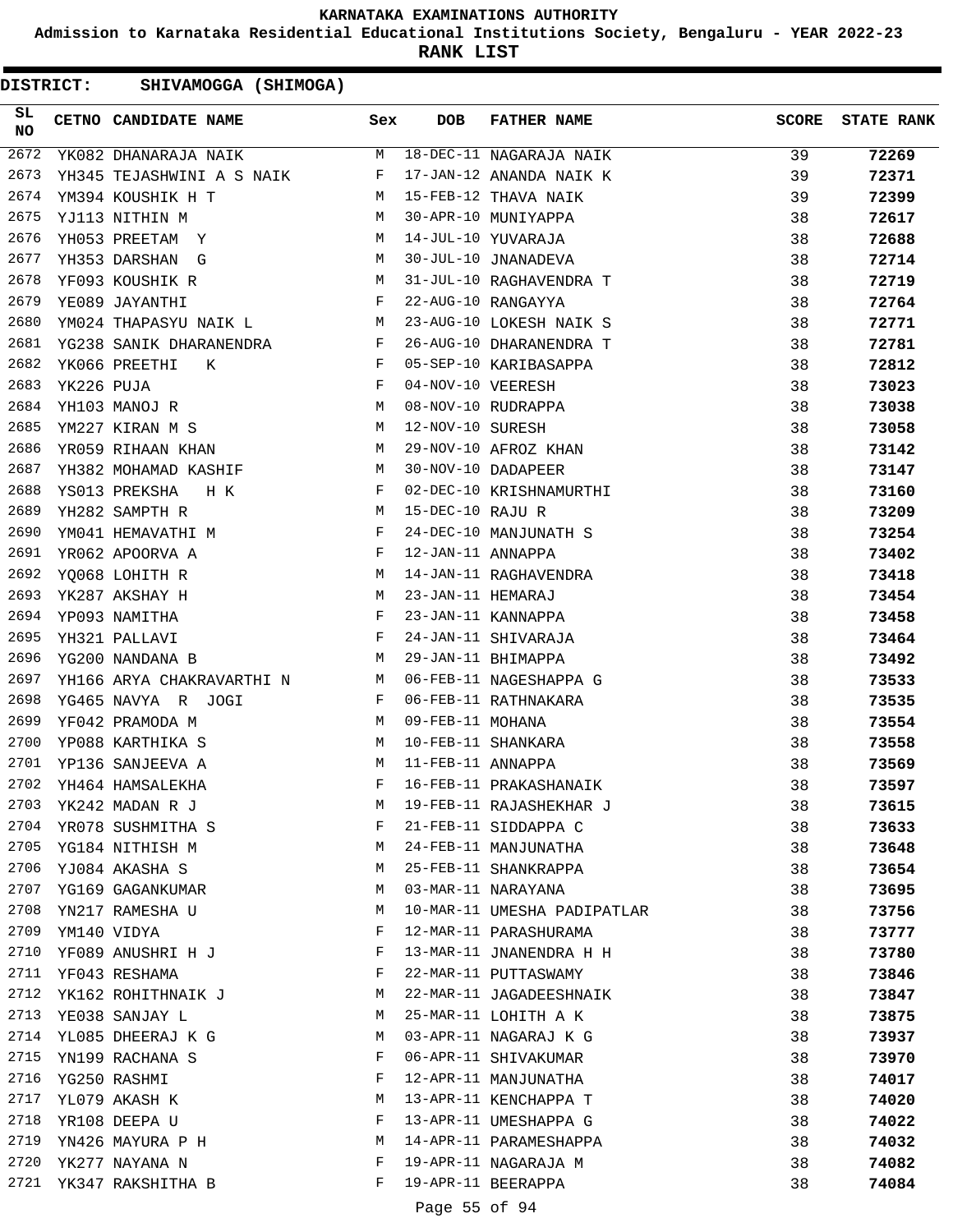**Admission to Karnataka Residential Educational Institutions Society, Bengaluru - YEAR 2022-23**

**RANK LIST**

DISTRICT: SHIVAMOGGA (SHIMOGA)

| SL<br>NO |             | CETNO CANDIDATE NAME                                                                                                                                                                                                                               | Sex        | <b>DOB</b>        | <b>FATHER NAME</b>           | <b>SCORE</b> | <b>STATE RANK</b> |
|----------|-------------|----------------------------------------------------------------------------------------------------------------------------------------------------------------------------------------------------------------------------------------------------|------------|-------------------|------------------------------|--------------|-------------------|
| 2722     |             | YM464 NITHIN M                                                                                                                                                                                                                                     | M          |                   | 20-APR-11 MANJUNATHA         | 38           | 74090             |
| 2723     |             | YN160 SHASHANTH S                                                                                                                                                                                                                                  | M          |                   | 22-APR-11 SANTHOSH V         | 38           | 74104             |
| 2724     |             | YR068 BINDU V                                                                                                                                                                                                                                      | F          |                   | 24-APR-11 VENKATESHA         | 38           | 74114             |
| 2725     |             | YJ330 CHETHANA P H                                                                                                                                                                                                                                 | $$\rm F$$  |                   | 01-MAY-11 HANUMANTHAPPA P    | 38           | 74165             |
| 2726     |             | YJ203 LAKSHMI SHIGGATTI F                                                                                                                                                                                                                          |            |                   | 03-MAY-11 YALLAPPA           | 38           | 74184             |
| 2727     |             | YD139 HARSHITHA B P<br>and the state of the Party of the Party                                                                                                                                                                                     |            | 09-MAY-11 PRAKASH |                              | 38           | 74236             |
| 2728     |             | YN336 DEEPAK                                                                                                                                                                                                                                       | M          |                   | 11-MAY-11 SHIVAMURTHY        | 38           | 74251             |
| 2729     |             | YN123 ROHINI                                                                                                                                                                                                                                       | F          |                   | 11-MAY-11 PARASHURAMA        | 38           | 74254             |
| 2730     |             | YF082 NITHIN                                                                                                                                                                                                                                       | М          |                   | 16-MAY-11 NAGARAJA           | 38           | 74291             |
| 2731     |             | YR019 CHANDINI P F                                                                                                                                                                                                                                 |            |                   | 29-MAY-11 K B PARASHURAMA    | 38           | 74404             |
| 2732     |             | YG199 INCHARA K A                                                                                                                                                                                                                                  | F          |                   | 31-MAY-11 KUBERA A N         | 38           | 74426             |
| 2733     |             | YG148 HARSHITA S                                                                                                                                                                                                                                   | F          | 05-JUN-11 SWAMI K |                              | 38           | 74487             |
| 2734     |             | YJ290 PRASANNARAJU B M M                                                                                                                                                                                                                           |            |                   | 06-JUN-11 BASAVARAJAPPA      | 38           | 74501             |
| 2735     |             | <b>M</b><br>YR197 CHANDANKUMAR R                                                                                                                                                                                                                   |            |                   | 07-JUN-11 RANGANATHA         | 38           | 74508             |
| 2736     |             | $\mathbf{F}$<br>YM014 DHANYA H                                                                                                                                                                                                                     |            | 07-JUN-11 HARISHA |                              | 38           | 74510             |
| 2737     |             | YJ046 PRAVEENA K M                                                                                                                                                                                                                                 |            |                   | 09-JUN-11 KUMARANAIK         | 38           | 74535             |
| 2738     |             | YO029 SANIKA                                                                                                                                                                                                                                       | $_{\rm F}$ | 11-JUN-11 RAJAPPA |                              | 38           | 74560             |
| 2739     |             | YM345 BHOOMIKA H M F                                                                                                                                                                                                                               |            |                   | 20-JUN-11 MURULIDAR H S      | 38           | 74654             |
| 2740     |             | YM406 PREETHAM NAIK K                                                                                                                                                                                                                              | M          |                   | 21-JUN-11 KIRIYA NAIK        | 38           | 74668             |
| 2741     |             | YE039 DEEKSHA                                                                                                                                                                                                                                      | F          |                   | 22-JUN-11 PRADEEPA           | 38           | 74678             |
| 2742     | YG053 ULLAS | M <sub>1</sub>                                                                                                                                                                                                                                     |            | 28-JUN-11 SOMAPPA |                              | 38           | 74749             |
| 2743     |             | $\mathbf{F}$ and the contract of the contract of the contract of the contract of the contract of the contract of the contract of the contract of the contract of the contract of the contract of the contract of the contract of<br>YG049 BRUNDA S |            |                   | 14-JUL-11 SUDHAKARA          | 38           | 74900             |
| 2744     |             | M<br>YP071 LIKHITH B                                                                                                                                                                                                                               |            |                   | 24-JUL-11 BASAVARAJ K ACHAR  | 38           | 74997             |
| 2745     |             | YS024 LIKHITH S K                                                                                                                                                                                                                                  | M          |                   | 25-JUL-11 KUBERA H S         | 38           | 75012             |
| 2746     |             | YK317 ABISHEK NAIK H                                                                                                                                                                                                                               | M          |                   | 26-JUL-11 HOOVANAIK          | 38           | 75018             |
| 2747     |             | YG177 KISHAN M                                                                                                                                                                                                                                     | M          |                   | 27-JUL-11 MOHANA ACHARI      | 38           | 75032             |
| 2748     |             | YQ146 KARTHIK R S                                                                                                                                                                                                                                  | M          |                   | 29-JUL-11 RAMAPPA SIDDANNARA | 38           | 75050             |
| 2749     |             | YH343 PRAJWAL B                                                                                                                                                                                                                                    | M          |                   | 30-JUL-11 BHARAMAPPA         | 38           | 75059             |
| 2750     |             | YG286 YASHASHWINI A R                                                                                                                                                                                                                              | F          |                   | 09-AUG-11 RAVEENDRA          | 38           | 75135             |
| 2751     |             | YS084 NANDAN                                                                                                                                                                                                                                       | M          |                   | 10-AUG-11 PRABHAKARA         | 38           | 75146             |
| 2752     |             | YE149 RUCHITHA E                                                                                                                                                                                                                                   | F          | 12-AUG-11 ESHA    |                              | 38           | 75155             |
| 2753     |             | YH090 CHETAN                                                                                                                                                                                                                                       | М          |                   | 13-AUG-11 HANUMANTAPPA AK    | 38           | 75160             |
| 2754     |             | YE062 AJAY NAIK V                                                                                                                                                                                                                                  | М          |                   | 21-AUG-11 VENKATESHA NAIK    | 38           | 75216             |
| 2755     |             | YN207 RASHMITHA R                                                                                                                                                                                                                                  | F          | 30-AUG-11 RAMESHA |                              | 38           | 75291             |
| 2756     |             | YH472 RAKESHA S P                                                                                                                                                                                                                                  | M          |                   | 02-SEP-11 PRAKASHA S         | 38           | 75304             |
| 2757     |             | YD189 CHARAN G                                                                                                                                                                                                                                     | M          |                   | 15-SEP-11 GANGADHAR          | 38           | 75401             |
| 2758     |             | YG178 NAVYASHREE                                                                                                                                                                                                                                   | F          | 30-SEP-11 GOPALA  |                              | 38           | 75493             |
| 2759     |             | YE145 SRUSHTI H                                                                                                                                                                                                                                    | F          |                   | 30-SEP-11 HONNURA V          | 38           | 75494             |
| 2760     |             | YF148 BHARGAVA J                                                                                                                                                                                                                                   | M          | 03-OCT-11 JAYAPPA |                              | 38           | 75509             |
| 2761     |             | YS128 SACHIN B S                                                                                                                                                                                                                                   | M          | 09-OCT-11 SANDEEP |                              | 38           | 75548             |
| 2762     |             | YD084 DRUTIKA                                                                                                                                                                                                                                      | F          | 11-OCT-11 CHANDRU |                              | 38           | 75560             |
| 2763     |             | YN469 PALLAVI L                                                                                                                                                                                                                                    | F          |                   | 12-OCT-11 LAKSHAMAPPA        | 38           | 75569             |
| 2764     |             | YG252 GAGAN S                                                                                                                                                                                                                                      | M          |                   | 15-OCT-11 SHREEDHARA B K     | 38           | 75588             |
| 2765     |             | YN545 JEEVAN R                                                                                                                                                                                                                                     | M          |                   | 23-OCT-11 RAVIRAJ S          | 38           | 75641             |
| 2766     |             | YK339 DARSHAN M M                                                                                                                                                                                                                                  | M          |                   | 31-OCT-11 NAGARAJ M C        | 38           | 75693             |
| 2767     |             | YQ049 SUMA S B                                                                                                                                                                                                                                     | F          |                   | 03-NOV-11 BHIMAPPA SANTHLOOR | 38           | 75718             |
| 2768     |             | YL032 DARSHAN R                                                                                                                                                                                                                                    | M          |                   | 13-NOV-11 RAGHAVENDRA K B    | 38           | 75775             |
| 2769     |             | YM204 PREETHAM M                                                                                                                                                                                                                                   | M          |                   | 29-NOV-11 MURGAN A           | 38           | 75872             |
| 2770     |             | YH413 SANDESH N                                                                                                                                                                                                                                    | M          |                   | 03-DEC-11 NAGARAJ M G        | 38           | 75898             |
|          |             | 2771 YH284 SWAPNA R S                                                                                                                                                                                                                              | F          |                   | 03-DEC-11 RAMESH G           | 38           | 75900             |

Page 56 of 94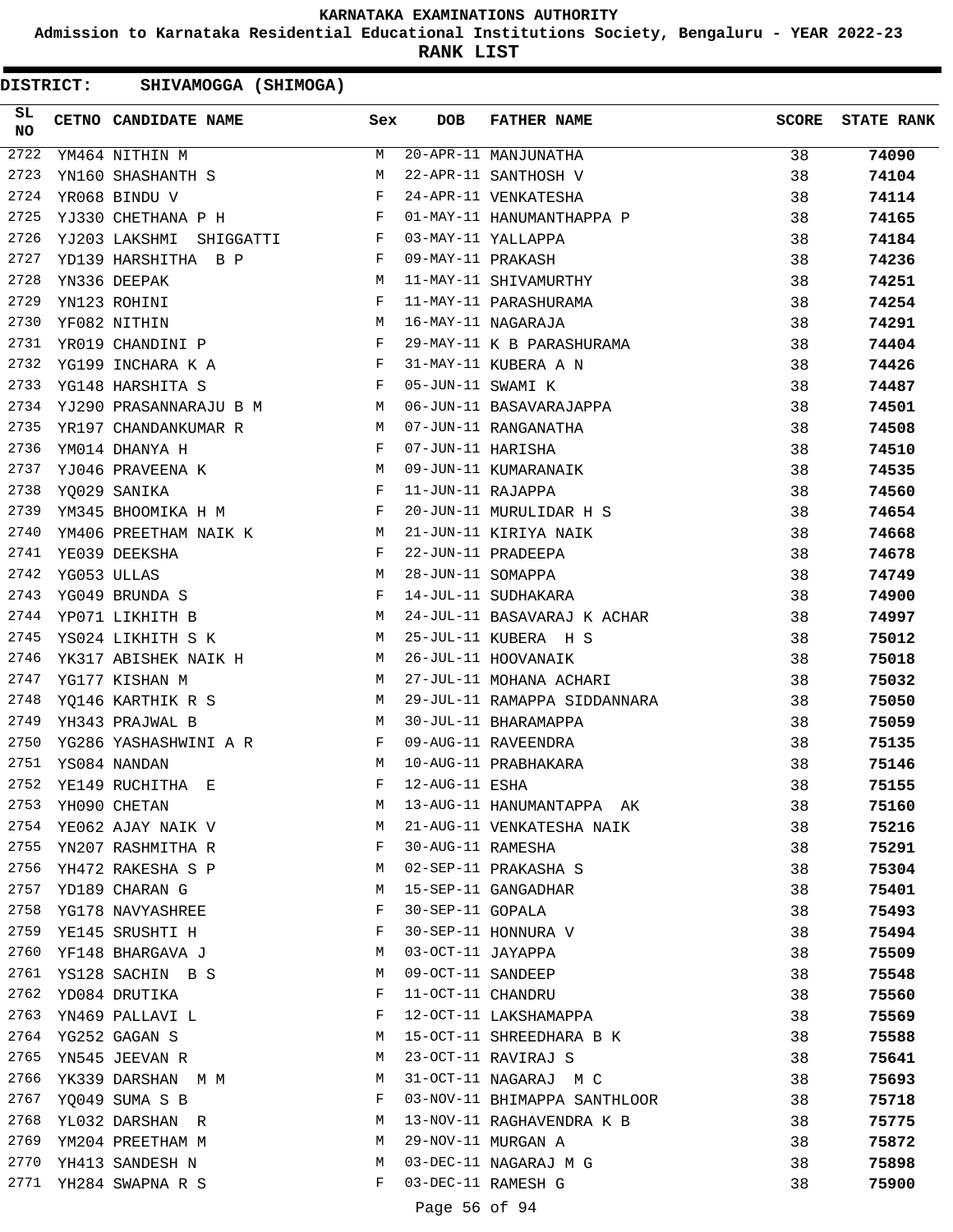**Admission to Karnataka Residential Educational Institutions Society, Bengaluru - YEAR 2022-23**

**RANK LIST**

DISTRICT: SHIVAMOGGA (SHIMOGA)

| SL<br>NO         | CETNO CANDIDATE NAME         | Sex         | <b>DOB</b>        | <b>FATHER NAME</b>                     | <b>SCORE</b> | <b>STATE RANK</b> |
|------------------|------------------------------|-------------|-------------------|----------------------------------------|--------------|-------------------|
| $\frac{2772}{ }$ | YK029 PRIYA P                | $\mathbf F$ |                   | 14-DEC-11 PARASHURAM                   | 38           | 75953             |
| 2773             | YH070 PRABHU B K             | М           |                   | 15-DEC-11 KUMAR B B                    | 38           | 75956             |
| 2774             | YH445 ARPITHA G              | F           |                   | 30-DEC-11 GANGYA NAIK                  | 38           | 76018             |
| 2775             | YM117 MADAN K S              | М           |                   | 31-DEC-11 SHEKHARACHARI                | 38           | 76026             |
| 2776             | YJ185 VASANTH C H            | M           |                   | 01-JAN-12 CHANDRAPPA                   | 38           | 76042             |
| 2777             | YE016 LIKITH K               | M           |                   | 04-JAN-12 KARIBASAPPA NY               | 38           | 76050             |
| 2778             | YN447 MANJU A                | М           | 02-JUN-10 ASHOKA  |                                        | 37           | 76391             |
| 2779             | YM583 ADITYA R               | М           |                   | 05-JUL-10 RAGHUPATHI M                 | 37           | 76435             |
| 2780             | YN269 RESHMA N K             | F           |                   | 19-JUL-10 NAGARAJA E K                 | 37           | 76463             |
| 2781             | YR187 SWAPNA                 | F           |                   | 02-AUG-10 SHANMUKHA                    | 37           | 76488             |
| 2782             | YJ017 ABHISHEK NAIK          | M           |                   | 15-SEP-10 ANTHESH NAIK                 | 37           | 76610             |
| 2783             | YF031 NANDITH S              | M           |                   | 18-SEP-10 N SATYAMURTI                 | 37           | 76626             |
| 2784             | YN400 NAVEEN                 | M           | 10-OCT-10 JAYAPPA |                                        | 37           | 76696             |
| 2785             | YQ253 NANDEESHA G            | M           |                   | 12-OCT-10 GOPALAPPA                    | 37           | 76706             |
| 2786             | YH144 RAJAT M R              | M           |                   | 05-NOV-10 RAJASHEKHARA M D             | 37           | 76808             |
| 2787             | YH315 ABHISHEK R B           | M           |                   | 10-NOV-10 RAMESH S B                   | 37           | 76824             |
| 2788             | YL057 PALLAVI                | F           |                   | 10-NOV-10 VIJAYA KUMAR                 | 37           | 76828             |
| 2789             | YH191 CHETHAN G P            | M           |                   | 20-NOV-10 GURUNATH B P                 | 37           | 76862             |
| 2790             | YM370 TEJASVINI<br>S         | F           |                   | 04-DEC-10 SURESH K R                   | 37           | 76932             |
| 2791             | YM383 ANUGNA                 | F           | 19-DEC-10 RAMESH  |                                        | 37           | 76997             |
| 2792             | YG089 HEMAVATHI              | F           |                   | 23-DEC-10 RAGHAVENDRA RAMAPPA BADIGERA | 37           | 77021             |
| 2793             | YN495 ABHISHEK K             | М           |                   | 25-DEC-10 KRISHNAPPA                   | 37           | 77025             |
| 2794             | YN112 SHREYA                 | F           |                   | 27-DEC-10 HOLEYAPPA                    | 37           | 77046             |
| 2795             | YG460 K G TUSHAR             | М           |                   | 31-DEC-10 GAJENDRA ERAPPA              | 37           | 77064             |
| 2796             | YN053 BASAVARAJ E H          | M           |                   | 02-JAN-11 ERAPPAIAH                    | 37           | 77119             |
| 2797             | YH062 SACHIN G               | М           |                   | 03-JAN-11 GIREESH F D                  | 37           | 77127             |
| 2798             | YS144 DEEPA R A              | F           |                   | 16-JAN-11 RAGHAVENDRA                  | 37           | 77204             |
| 2799             | YE027 SHREYA S               | F           |                   | 03-FEB-11 SHIVAKUMAR S                 | 37           | 77304             |
| 2800             | YM007 DIVYA H V              | F           |                   | 08-FEB-11 H R VIJENDRA                 | 37           | 77329             |
| 2801             | YP112 ANJALI H               | F           |                   | 13-FEB-11 HUCHARAYAPPA                 | 37           | 77352             |
| 2802             | YM444 TARUN H N              | M           | 15-FEB-11 NAGARAJ |                                        | 37           | 77369             |
| 2803             | YM347 VINAY M                | M           |                   | 17-FEB-11 LATE MAHESH                  | 37           | 77379             |
| 2804             | YG093 SRUJAN S               | M           |                   | 20-FEB-11 SUBRAMANYA                   | 37           | 77401             |
| 2805             | YP147 PRAKRUTHI              | F           |                   | 21-FEB-11 KRISHNAMURTHY                | 37           | 77404             |
| 2806             | YR111 RAJAT R                | M           |                   | 21-FEB-11 RAGUPATI B                   | 37           | 77406             |
| 2807             | YR053 SANDESH S M            | M           |                   | 22-FEB-11 SHANTHAPPA M                 | 37           | 77414             |
| 2808             | YN475 JANAKIBAI              | F           |                   | 02-MAR-11 KUMARANAIK LATE              | 37           | 77469             |
| 2809             | YP048 SARASWATHI M BENDATHRI | F           |                   | 04-MAR-11 MANJUNATHA                   | 37           | 77493             |
| 2810             | YF063 SUPRITHA               | F           |                   | 04-MAR-11 GIRISH R                     | 37           | 77495             |
| 2811             | YE094 DHRUVA MB              | M           |                   | 06-MAR-11 BASAVARAJU B K               | 37           | 77506             |
| 2812             | YS090 PREETHAM K A           | M           |                   | 09-MAR-11 ASHOKA GA                    | 37           | 77529             |
| 2813             | YN350 KAVYA                  | F           |                   | 10-MAR-11 SUBHASHCHANDRA               | 37           | 77538             |
| 2814             | YK119 NIKHIL N               | M           |                   | 10-MAR-11 NAGARAJA                     | 37           | 77540             |
| 2815             | YN170 SHREEMANTH P M         | M           |                   | 10-MAR-11 MALATHESH GOUDA              | 37           | 77541             |
| 2816             | YJ089 MAMATA K               | F           |                   | 15-MAR-11 KARIBASAPPA                  | 37           | 77575             |
| 2817             | YP171 GAGAN G                | M           |                   | 16-MAR-11 GOPALA B                     | 37           | 77581             |
| 2818             | YP140 MADHU P A              | F           |                   | 19-MAR-11 PUTTAPPA                     | 37           | 77603             |
| 2819             | YJ463 OMPRASAD R M           | M           |                   | 21-MAR-11 RUDRAGOWDA                   | 37           | 77618             |
| 2820             | YP166 NANDISHA T             | M           |                   | 25-MAR-11 TULUCHAPPA                   | 37           | 77650             |
|                  | 2821 YM538 YOGESHWARI K      | F           | 26-MAR-11 KUMAR K |                                        | 37           | 77658             |
|                  |                              |             |                   |                                        |              |                   |

# Page 57 of 94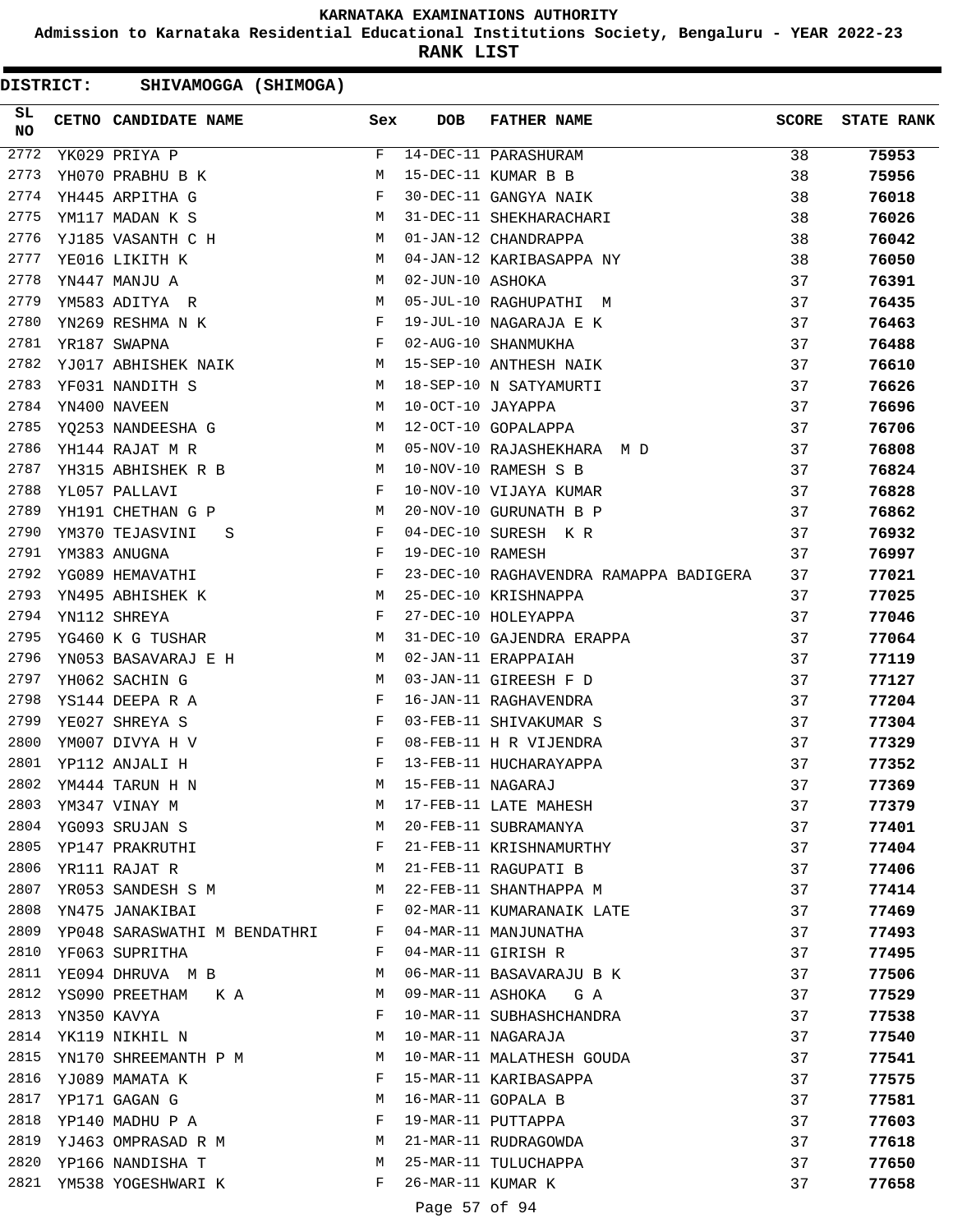**Admission to Karnataka Residential Educational Institutions Society, Bengaluru - YEAR 2022-23**

**RANK LIST**

| SL<br><b>NO</b> |                  | CETNO CANDIDATE NAME                     | Sex | <b>DOB</b>        | <b>FATHER NAME</b>                      | SCORE | <b>STATE RANK</b> |
|-----------------|------------------|------------------------------------------|-----|-------------------|-----------------------------------------|-------|-------------------|
| 2822            |                  | YS094 TEJASWI GJ                         | M   |                   | 27-MAR-11 GANESH N                      | 37    | 77665             |
| 2823            |                  | YM165 CHANDANA<br>$\overline{B}$         | F   |                   | 28-MAR-11 BASAVARAJAPPA                 | 37    | 77669             |
| 2824            |                  | YN486 DHANUSH KUMAR                      | M   |                   | 01-APR-11 SURESHA P                     | 37    | 77709             |
| 2825            |                  | YR073 ADITYA ASHOK KELLORAR M            |     |                   | 02-APR-11 ASHOK KELLORAR                | 37    | 77721             |
| 2826            |                  | YK012 PRATEEKSHA                         | F   |                   | 03-APR-11 MRUTYUNJAYA                   | 37    | 77743             |
| 2827            |                  | YN233 NAGARAJA<br><b>M</b>               |     |                   | 07-APR-11 G VIJAYA                      | 37    | 77775             |
| 2828            |                  | YH171 SEVANTHI MALLESHAPPA F<br>MASURARA |     |                   | 12-APR-11 MALLESHAPPA BAIRAPPA MASURARA | 37    | 77824             |
| 2829            |                  | M <sub>1</sub><br>YG421 SHREYAS M        |     |                   | 16-APR-11 MANJUNATHA                    | 37    | 77855             |
| 2830            |                  | YS180 KARTHIKA A M                       |     | 18-APR-11 ANNAPPA |                                         | 37    | 77866             |
| 2831            |                  | $\mathbf{F}$<br>YH179 RAMYA R Y          |     |                   | 19-APR-11 RAMAPPA S Y                   | 37    | 77872             |
| 2832            |                  | YR013 PREETHAM S SUNAGAR M               |     | 24-APR-11 SURESH  |                                         | 37    | 77920             |
| 2833            |                  | YH127 JYOTHI V                           | F   |                   | 25-APR-11 VEERANAGOWDA                  | 37    | 77925             |
| 2834            |                  | YG090 DHANUSH H T                        | M   |                   | 29-APR-11 THIMAPPA H                    | 37    | 77956             |
| 2835            |                  | $\mathbf{F}$<br>YF137 CHITRA T           |     |                   | 02-MAY-11 THEERTHESH                    | 37    | 77977             |
| 2836            |                  | YP153 PRATHIMA B                         | F   |                   | 02-MAY-11 BANGAREPPA                    | 37    | 77982             |
| 2837            |                  | M<br>YJ383 AKSHAY P                      |     |                   | 09-MAY-11 PALAKSHAPPA                   | 37    | 78048             |
| 2838            |                  | YH477 DEELIP I M                         | M   |                   | 10-MAY-11 MANJUNATHA K                  | 37    | 78055             |
| 2839            |                  | YL036 HARIKRISHNA J                      | M   |                   | 10-MAY-11 JAGADEESH                     | 37    | 78057             |
| 2840            |                  | YH038 SAMPATH                            | M   |                   | 25-MAY-11 KUMARA A                      | 37    | 78171             |
| 2841            |                  | YL114 SUSHMITHA R                        | F   |                   | 25-MAY-11 REVANAPPA                     | 37    | 78176             |
| 2842            |                  | YE123 APEKSHA P                          | F   |                   | 26-MAY-11 PARAMESHAPPA                  | 37    | 78178             |
| 2843            |                  | YP066 ADITHYA P M                        | M   |                   | 29-MAY-11 PAKKIRAPPA                    | 37    | 78203             |
| 2844            |                  | YM168 CHIRAG U                           | М   |                   | 29-MAY-11 UMESH K N                     | 37    | 78206             |
| 2845            |                  | YQ227 SUHAS R                            | M   |                   | 29-MAY-11 REVANAPPA GOWDA               | 37    | 78215             |
| 2846            |                  | YJ101 BINDUSHREE                         | F   |                   | 31-MAY-11 VIJAYAKUMARA                  | 37    | 78234             |
| 2847            |                  | YD089 VISHWAS C                          | M   |                   | 01-JUN-11 CHANDRASHEKAR K               | 37    | 78265             |
| 2848            |                  | YL102 MADAN R                            | M   | 09-JUN-11 RAVI    | G                                       | 37    | 78335             |
| 2849            |                  | YM313 RANJITHA M                         | F   |                   | 11-JUN-11 MURTHY K                      | 37    | 78358             |
| 2850            |                  | YD026 SANVI S                            | F   |                   | 23-JUN-11 SRINIVAS K                    | 37    | 78470             |
|                 |                  | 2851 YH091 CHAITRA B J                   | F   |                   | 26-JUN-11 BASAVARAJAPPA                 | 37    | 78495             |
|                 |                  | 2852 YH412 PRATHAMA S                    |     |                   | M 04-JUL-11 SHIVANADAPPA                | 37    | 78574             |
| 2853            |                  | YN265 VASANTA                            | М   |                   | 04-JUL-11 PARASAPPA                     | 37    | 78577             |
| 2854            |                  | YH182 MADANA                             | М   |                   | 06-JUL-11 VIJAYAKUMARA                  | 37    | 78592             |
| 2855            |                  | YP097 DEEPTHI                            | F   | 16-JUL-11 RAMESHA |                                         | 37    | 78689             |
| 2856            |                  | YS174 CHAITHANYA BM                      | F   |                   | 22-JUL-11 MAHESH KM                     | 37    | 78754             |
| 2857            |                  | YK098 PARAJVAL N K                       | M   |                   | 24-JUL-11 NAGARAJA Z                    | 37    | 78773             |
| 2858            |                  | YQ159 VISHWASA A                         | M   |                   | 29-JUL-11 ANNAPPA H D                   | 37    | 78835             |
| 2859            |                  | YF153 NANDITHA C                         | F   |                   | 04-AUG-11 CHANDRASHEKHAR A B            | 37    | 78886             |
| 2860            |                  | YG219 BHOOMIKA                           | F   |                   | 11-AUG-11 DHARMA NAIK                   | 37    | 78938             |
| 2861            |                  | YG452 SINCHANA S                         | F   |                   | 15-AUG-11 SHEKHAR B                     | 37    | 78975             |
| 2862            |                  | YE041 SANTHOSHA BG                       | М   | 19-AUG-11 BABU    |                                         | 37    | 79015             |
| 2863            |                  | YH376 PRAJVAL B M                        | М   |                   | 20-AUG-11 BASAVARAJ M R                 | 37    | 79027             |
| 2864            |                  | YM275 SINCHANA T R                       | F   |                   | 24-AUG-11 RUDRAPPA                      | 37    | 79064             |
| 2865            |                  | YR041 NANDISHA D                         | M   |                   | 30-AUG-11 DEVARAJA                      | 37    | 79098             |
| 2866            |                  | YM113 PRIYANKA                           | F   |                   | 03-SEP-11 KRISHNA NAIK                  | 37    | 79125             |
| 2867            |                  | YE021 CHETAN D S                         | M   |                   | 16-SEP-11 SHANKARAPPA                   | 37    | 79241             |
| 2868            |                  | YN074 ARAVIND R K                        | M   |                   | 21-SEP-11 RAVI KELLOORAR                | 37    | 79279             |
| 2869            |                  | YJ191 NIHARIKA N D                       | F   |                   | 21-SEP-11 DAYANADHA NAIK N R            | 37    | 79283             |
|                 | 2870 YS155 SANVI | H V                                      | F   |                   | 21-SEP-11 VISHVANTHA                    | 37    | 79286             |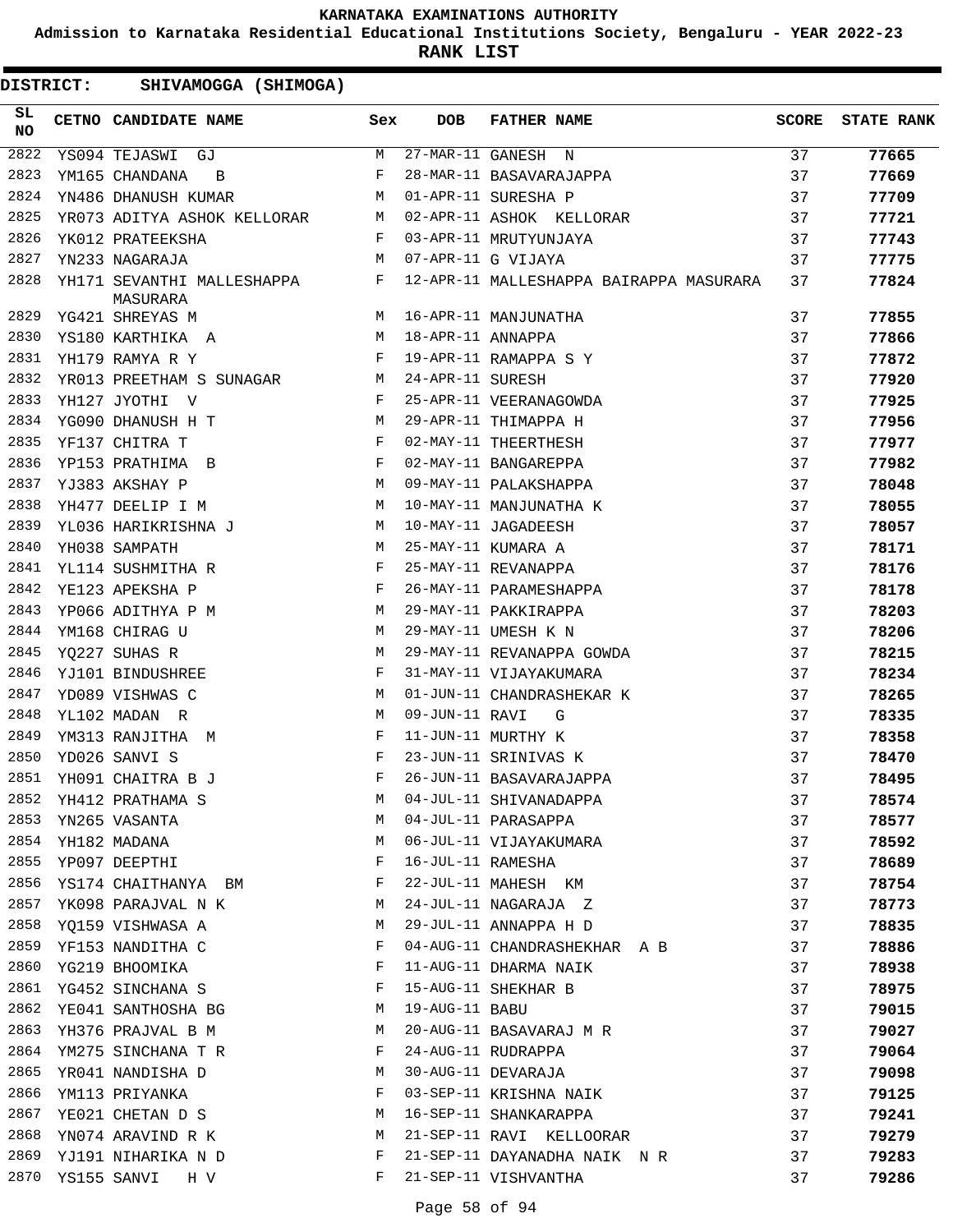**Admission to Karnataka Residential Educational Institutions Society, Bengaluru - YEAR 2022-23**

**RANK LIST**

| SL<br><b>NO</b> |                  | CETNO CANDIDATE NAME Sex                                                                                                                                                                                                                            |              | DOB               | <b>FATHER NAME</b>                | <b>SCORE</b> | <b>STATE RANK</b> |
|-----------------|------------------|-----------------------------------------------------------------------------------------------------------------------------------------------------------------------------------------------------------------------------------------------------|--------------|-------------------|-----------------------------------|--------------|-------------------|
| 2871            |                  | YJ297 NIRMALA M J                                                                                                                                                                                                                                   | F            |                   | 03-OCT-11 MAHESHAPPA JADAR        | 37           | 79363             |
| 2872            |                  | YN036 SHREYA                                                                                                                                                                                                                                        | F            |                   | 12-OCT-11 CHOWDAPPA               | 37           | 79429             |
| 2873            |                  | YR098 ANKITA                                                                                                                                                                                                                                        | F            |                   | 15-OCT-11 GANAPATHI               | 37           | 79447             |
| 2874            |                  | YE109 NAKUL P                                                                                                                                                                                                                                       | M            |                   | 28-OCT-11 PARASHURAM RAO          | 37           | 79540             |
| 2875            |                  | YM114 BHARATH NAIK S M                                                                                                                                                                                                                              |              |                   | 02-NOV-11 SATHISH NAIK            | 37           | 79579             |
| 2876            |                  | YF115 SHAMIKA A P                                                                                                                                                                                                                                   | F            |                   | 03-NOV-11 PRASANNA                | 37           | 79592             |
| 2877            |                  | YH359 SRUSTIBAI S                                                                                                                                                                                                                                   | F            |                   | 04-NOV-11 SHEKHARNAIK             | 37           | 79600             |
| 2878            |                  | YN478 VEDAVATHI S E                                                                                                                                                                                                                                 | $\mathbf{F}$ |                   | 13-NOV-11 SHRIKANTH ELIGER ELIGER | 37           | 79652             |
| 2879            |                  | YG280 KUMARASWAMY<br>M <sub>1</sub>                                                                                                                                                                                                                 |              |                   | 14-NOV-11 HANUMANTAPPA            | 37           | 79655             |
| 2880            |                  | YK071 KUMUDA I R                                                                                                                                                                                                                                    | F            |                   | 14-NOV-11 RAGHAVENDRA NAIK        | 37           | 79656             |
| 2881            |                  | YJ342 NAYANA M D                                                                                                                                                                                                                                    | $\mathbf{F}$ |                   | 15-NOV-11 MEGHARAJA D             | 37           | 79665             |
| 2882            |                  | YD239 MURARI D N                                                                                                                                                                                                                                    | M            |                   | 19-NOV-11 D V NAGESH              | 37           | 79689             |
| 2883            |                  | YS066 MOHAN KUMAR<br>M <sub>N</sub>                                                                                                                                                                                                                 |              |                   | 20-NOV-11 THIPPESHA               | 37           | 79697             |
| 2884            |                  | YG483 NITHIN<br><b>Example 19</b> M                                                                                                                                                                                                                 |              |                   | 26-NOV-11 SHANTHARAJA             | 37           | 79730             |
| 2885            |                  | YK141 NAGARATHNA A $$\rm F$$                                                                                                                                                                                                                        |              |                   | 28-NOV-11 AKKYANNA                | 37           | 79734             |
| 2886            |                  | YN364 NANDA U                                                                                                                                                                                                                                       | $\mathbf{F}$ |                   | 01-DEC-11 UDAYAKUMARA             | 37           | 79762             |
| 2887            |                  | $\mathbb{R}^n$ . The set of the set of the set of the set of the set of the set of the set of the set of the set of the set of the set of the set of the set of the set of the set of the set of the set of the set of the set of<br>YE107 ANANYA S |              |                   | 08-DEC-11 SATISH S M              | 37           | 79802             |
| 2888            |                  | YN403 SUJAY M<br>$M_{\rm H}$                                                                                                                                                                                                                        |              |                   | 28-DEC-11 MEGHARAJA               | 37           | 79875             |
| 2889            |                  | $M_{\odot}$<br>YD110 DEEKSHITH U                                                                                                                                                                                                                    |              | 01-JAN-12 UMESHA  |                                   | 37           | 79894             |
| 2890            |                  | YM080 LEKHANA C K                                                                                                                                                                                                                                   | F            |                   | 28-FEB-12 KASHINATHA B            | 37           | 79969             |
| 2891            |                  | YE157 CHANDRUSHEKAR M<br><b>Example 19</b> M                                                                                                                                                                                                        |              |                   | 24-MAR-12 MYLARAPPA               | 37           | 79996             |
| 2892            |                  | YG395 PRAVEENA B P                                                                                                                                                                                                                                  | M            |                   | 16-APR-12 PUTTAPPA                | 37           | 80009             |
| 2893            |                  | YK176 TARUN NAIK S                                                                                                                                                                                                                                  | M            |                   | 28-APR-10 SURESH NAIK             | 36           | 80216             |
| 2894            |                  | YD130 SYED SABRAM                                                                                                                                                                                                                                   | M            |                   | 28-MAY-10 SYED NAWAZ              | 36           | 80251             |
| 2895            |                  | YJ159 VISHALA S                                                                                                                                                                                                                                     | F            |                   | 17-AUG-10 SHIVAPPA BHOGI          | 36           | 80415             |
| 2896            |                  | $\mathbf{F}$ and the contract of the contract $\mathbf{F}$<br>YN398 KEERTHI K                                                                                                                                                                       |              |                   | 30-AUG-10 KRISHNAPPA              | 36           | 80440             |
| 2897            |                  | YR109 MURUGESHA R B                                                                                                                                                                                                                                 | M            |                   | 04-OCT-10 RAJAPPA B               | 36           | 80545             |
| 2898            |                  | YN546 KISHAN D                                                                                                                                                                                                                                      | M            |                   | 06-OCT-10 DURGAPPA                | 36           | 80555             |
| 2899            |                  | YK275 SNEHA K B                                                                                                                                                                                                                                     | F            |                   | 06-OCT-10 BASAVARAJ K C           | 36           | 80557             |
| 2900            |                  | YQ114 PRASANNA N H                                                                                                                                                                                                                                  | M            |                   | 03-NOV-10 NAGARAJA H D            | 36           | 80682             |
| 2901            |                  | YJ072 PRATHAP C                                                                                                                                                                                                                                     | M            |                   | 05-NOV-10 CHANDRAPPA              | 36           | 80689             |
|                 |                  | 2902 YJ146 KRISHNA P J                                                                                                                                                                                                                              | M            |                   | 23-NOV-10 P B JAGADEESHKUMAR      |              |                   |
|                 |                  | 2903 YD055 BHUVANA P                                                                                                                                                                                                                                | F            |                   |                                   | 36           | 80778             |
|                 |                  | M                                                                                                                                                                                                                                                   |              | 10-DEC-10 VENAPPA | 07-DEC-10 PARAMESHWAR             | 36           | 80849             |
|                 | 2904 YR175 MANOJ |                                                                                                                                                                                                                                                     |              |                   |                                   | 36           | 80867             |
|                 |                  | 2905 YG301 SHAMBHU SURESH SUDAMBI M                                                                                                                                                                                                                 |              | M 14-DEC-10 ASHOK | 13-DEC-10 SURESHA                 | 36           | 80880             |
|                 |                  | 2906 YR153 SHARANABASAVA A                                                                                                                                                                                                                          |              |                   |                                   | 36           | 80884             |
| 2907            |                  | YJ080 ARPITHA M S                                                                                                                                                                                                                                   | F            |                   | 16-DEC-10 SURESHAPPA              | 36           | 80892             |
| 2908            |                  | YM396 VEERESH S                                                                                                                                                                                                                                     | M            |                   | 20-DEC-10 SHANMUKHAPPA R          | 36           | 80921             |
| 2909            |                  | YM359 HRUSHIKESH K                                                                                                                                                                                                                                  | M            |                   | 23-DEC-10 KUMAR K Y               | 36           | 80932             |
|                 |                  | 2910 YH148 TARUNA K B                                                                                                                                                                                                                               | M            | 31-DEC-10 KUMARA  |                                   | 36           | 80964             |
|                 |                  | 2911 YL004 JEEVAN A                                                                                                                                                                                                                                 | M            |                   | 04-JAN-11 ANNAPPA                 | 36           | 81045             |
| 2912            |                  | YN201 SNEHA I                                                                                                                                                                                                                                       | F            |                   | 20-JAN-11 INDUDARA GOWDA          | 36           | 81144             |
|                 |                  | 2913 YK077 PRAJWAL K S                                                                                                                                                                                                                              | M            |                   | 27-JAN-11 SANTOSH KUMAR K         | 36           | 81171             |
|                 |                  | 2914 YG228 SANDHYA                                                                                                                                                                                                                                  | F            |                   | 29-JAN-11 REVANAPPA               | 36           | 81187             |
| 2915            |                  | YE056 SWAPNA R                                                                                                                                                                                                                                      | F            |                   | 29-JAN-11 RANGANATHA              | 36           | 81188             |
| 2916            |                  | YJ251 YASHVANTH V T                                                                                                                                                                                                                                 | M            |                   | 30-JAN-11 VEERESHAPPA D           | 36           | 81194             |
| 2917            |                  | YJ241 CHETANA                                                                                                                                                                                                                                       | F            |                   | 09-FEB-11 HANUMESH                | 36           | 81261             |
|                 |                  | 2918 YQ228 PRAJWAL K                                                                                                                                                                                                                                | M            | 10-FEB-11 KOTESH  |                                   | 36           | 81270             |
| 2919            |                  | YJ098 VARUN K M                                                                                                                                                                                                                                     | M            |                   | 10-FEB-11 KARIBASAPPA             | 36           | 81274             |
|                 |                  | 2920 YE018 SHREYA H P                                                                                                                                                                                                                               | F            |                   | 25-FEB-11 PARAMESHWARAPPA K R     | 36           | 81367             |
|                 |                  |                                                                                                                                                                                                                                                     |              | Page 59 of 94     |                                   |              |                   |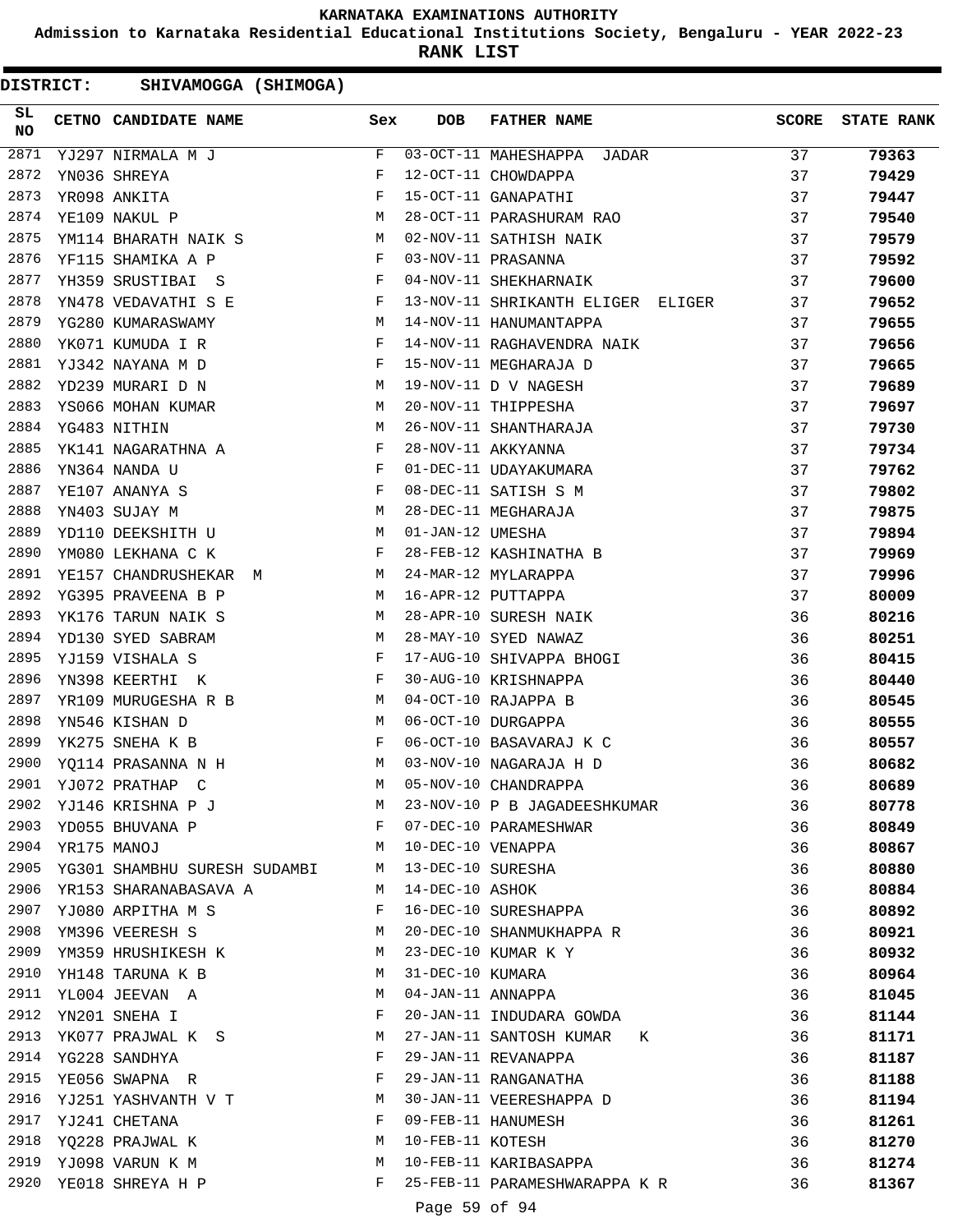**Admission to Karnataka Residential Educational Institutions Society, Bengaluru - YEAR 2022-23**

**RANK LIST**

| SL<br><b>NO</b> |                 | CETNO CANDIDATE NAME                                                                                                                                                                                                                                   | Sex | <b>DOB</b>        | FATHER NAME                        | <b>SCORE</b> | <b>STATE RANK</b> |
|-----------------|-----------------|--------------------------------------------------------------------------------------------------------------------------------------------------------------------------------------------------------------------------------------------------------|-----|-------------------|------------------------------------|--------------|-------------------|
| 2921            |                 | YQ131 SUMANTHA Y K                                                                                                                                                                                                                                     | M   |                   | 04-MAR-11 YALLAPPA                 | 36           | 81410             |
| 2922            |                 | YN541 SUMANTH                                                                                                                                                                                                                                          | M   |                   | 05-MAR-11 SHANMUKH                 | 36           | 81424             |
| 2923            |                 | YJ288 SAMPREETH B S                                                                                                                                                                                                                                    | M   |                   | 08-MAR-11 SANTHOSH B C             | 36           | 81446             |
| 2924            |                 | M <sub>N</sub><br>YD016 LEKHAK S                                                                                                                                                                                                                       |     |                   | 09-MAR-11 SRIDHAR G                | 36           | 81455             |
| 2925            |                 | M<br>YQ260 MADESHA                                                                                                                                                                                                                                     |     |                   | 11-MAR-11 SHANMUKAPPA              | 36           | 81472             |
| 2926            |                 | $\mathbb{F}^{\mathbb{Z}}$ . The state of the state $\mathbb{F}^{\mathbb{Z}}$<br>YN449 BHAVYASHREE                                                                                                                                                      |     | 26-MAR-11 ANNAPPA |                                    | 36           | 81591             |
| 2927            |                 | YK289 K R LOKESH                                                                                                                                                                                                                                       | M   |                   | 03-APR-11 K RANGASWAMY             | 36           | 81664             |
| 2928            |                 | YM111 LEKHANA V                                                                                                                                                                                                                                        | F   |                   | 06-APR-11 VEERESH H                | 36           | 81689             |
| 2929            |                 | <b>Experimental Service State Service</b><br>YE087 VIDYASHREE M                                                                                                                                                                                        |     |                   | 08-APR-11 MANJUNATH                | 36           | 81710             |
| 2930            |                 | YN254 ABHILASH                                                                                                                                                                                                                                         | M   | 09-APR-11 TUKARAM |                                    | 36           | 81715             |
| 2931            | YM026 AJAY      |                                                                                                                                                                                                                                                        | M   |                   | 14-APR-11 PAMESHWARA NAIK          | 36           | 81758             |
| 2932            |                 | M <sub>N</sub><br>YK051 KIRAN<br>М                                                                                                                                                                                                                     |     |                   | 17-APR-11 MANJUNATHANAIK           | 36           | 81786             |
| 2933            |                 | $\mathbb F$ . The set of $\mathbb F$<br>YK104 BHAVYA                                                                                                                                                                                                   |     |                   | 19-APR-11 NAGANAIK                 | 36           | 81800             |
| 2934            |                 | YM027 LIYAN N MEGHAVATH M                                                                                                                                                                                                                              |     | 03-MAY-11 NAGESH  |                                    | 36           | 81926             |
| 2935            |                 | $\mathbf{F}$<br>YG315 NANDINI                                                                                                                                                                                                                          |     |                   | 05-MAY-11 BHADRAPPA G              | 36           | 81942             |
| 2936            |                 | M <sub>N</sub><br>YK149 KESHAVA M M                                                                                                                                                                                                                    |     |                   | 09-MAY-11 MOWNESHA                 | 36           | 81982             |
| 2937            |                 | <b>M</b><br>YN174 DARSHAN P T                                                                                                                                                                                                                          |     |                   | 26-MAY-11 PARASURAMA TIRUKNNANAVAR | 36           | 82138             |
| 2938            |                 | $\mathbf{F}$ and $\mathbf{F}$ and $\mathbf{F}$<br>YO165 JYOTHI J H                                                                                                                                                                                     |     |                   | 28-MAY-11 JAGADEESHA               | 36           | 82156             |
| 2939            |                 |                                                                                                                                                                                                                                                        |     | 29-MAY-11 ASHOKA  |                                    | 36           | 82161             |
| 2940            |                 | YPOO5 DHANUSHRI A<br>YLO90 RAVI K<br>ALOS                                                                                                                                                                                                              |     |                   | 29-MAY-11 KENCHAPPA APPANNA        | 36           | 82165             |
| 2941            |                 | $\mathbf{F}$ and $\mathbf{F}$<br>YN421 SNEHA                                                                                                                                                                                                           |     |                   | 30-MAY-11 CHANNAPPA                | 36           | 82178             |
| 2942            |                 | M <sub>1</sub><br>YR149 B N PARASHURAMA                                                                                                                                                                                                                |     |                   | 05-JUN-11 NINGAPPA                 | 36           | 82249             |
| 2943            |                 | YS132 BHUVISH H GOWDA M                                                                                                                                                                                                                                |     |                   | 05-JUN-11 HARISH KL                | 36           | 82250             |
| 2944            |                 | YK120 HARSHA K                                                                                                                                                                                                                                         | M   |                   | 05-JUN-11 KRISHNAMURTHY            | 36           | 82253             |
| 2945            |                 | YH080 AMITH R                                                                                                                                                                                                                                          | M   | 06-JUN-11 RAVI N  |                                    | 36           | 82266             |
| 2946            |                 | YE176 KARTHIKA N M                                                                                                                                                                                                                                     |     |                   | 08-JUN-11 NAGARAJAPPA              | 36           | 82301             |
| 2947            |                 | M<br>YG236 MUKUND P                                                                                                                                                                                                                                    |     |                   | 08-JUN-11 PARASHURAM B             | 36           | 82306             |
| 2948            |                 | YE043 YASHWANTH R KORA M                                                                                                                                                                                                                               |     |                   | 15-JUN-11 RUDRESH NAIK             | 36           | 82390             |
| 2949            |                 | $\mathbf{F}$ . The set of the set of the set of the set of the set of the set of the set of the set of the set of the set of the set of the set of the set of the set of the set of the set of the set of the set of the set of t<br>YK298 TANUSHREE N |     |                   | 16-JUN-11 NAGARAJA                 | 36           | 82398             |
| 2950            | YG055 AJAY      | M <sub>1</sub>                                                                                                                                                                                                                                         |     |                   | 20-JUN-11 PRAKASHA                 | 36           | 82424             |
| 2951            |                 | YD014 SIRIVANTH S NAIK                                                                                                                                                                                                                                 | M   | 21-JUN-11 SURESHA |                                    | 36           | 82448             |
| 2952            |                 | YE054 LEKHANA R                                                                                                                                                                                                                                        | F   | 27-JUN-11 RAJA K  |                                    | 36           | 82528             |
| 2953            |                 | YE064 NAGACHAITHANYA N                                                                                                                                                                                                                                 | M   |                   | 27-JUN-11 NAGENDRAPPA A R          | 36           | 82530             |
|                 |                 | 2954 YQ213 PRAJWAL C                                                                                                                                                                                                                                   | M   |                   | 01-JUL-11 CHANDRAPPA               | 36           | 82572             |
|                 |                 | 2955 YM239 MANYA T V                                                                                                                                                                                                                                   | F   |                   | 05-JUL-11 VASANTHA T S             | 36           | 82614             |
| 2956            |                 | YQ056 THARUN B R                                                                                                                                                                                                                                       | M   |                   | 11-JUL-11 RAMACHANDRAPPA B         | 36           | 82688             |
| 2957            |                 | YQ079 SANJEEVA C M                                                                                                                                                                                                                                     | M   |                   | 17-JUL-11 CHANNABASAPPA            | 36           | 82737             |
| 2958            |                 | YJ121 SUMAN S                                                                                                                                                                                                                                          | M   | 20-JUL-11 SURESH  |                                    | 36           | 82777             |
| 2959            |                 | YM284 SHREYAS P KALE                                                                                                                                                                                                                                   | M   |                   | 24-JUL-11 PRASHANTH PRABHAKAR KALE | 36           | 82820             |
|                 |                 | 2960 YK174 VARSHA S H                                                                                                                                                                                                                                  | F   |                   | 26-JUL-11 SUBHASHCANDRA            | 36           | 82845             |
|                 | 2961 YJ422 USHA |                                                                                                                                                                                                                                                        | F   |                   | 27-JUL-11 KRISHANA NAIK            | 36           | 82863             |
| 2962            |                 | YJ036 KISHORA S P                                                                                                                                                                                                                                      | M   |                   | 28-JUL-11 SHANMUKAPPA              | 36           | 82870             |
| 2963            |                 | YH462 H G MANU PATIL                                                                                                                                                                                                                                   | M   |                   | 01-AUG-11 GURUSIDDAPPA H           | 36           | 82899             |
| 2964            |                 | YR024 HARSHA P                                                                                                                                                                                                                                         | M   |                   | 03-AUG-11 PRABHAKARA N G           | 36           | 82930             |
| 2965            |                 | YN025 HARSHITHA P                                                                                                                                                                                                                                      | F   |                   | 03-AUG-11 PRABHAKARA N G           | 36           | 82931             |
| 2966            |                 | YL041 NAVEEN K A                                                                                                                                                                                                                                       | M   |                   | 03-AUG-11 KOTESHAPPA P N           | 36           | 82934             |
|                 |                 | 2967 YM450 CHANDANA                                                                                                                                                                                                                                    | F   |                   | 04-AUG-11 JAGADEESHA VADDERA       | 36           | 82944             |
|                 |                 | 2968 YG438 NIKHITHA K S                                                                                                                                                                                                                                | F   |                   | 13-AUG-11 SAJAN KUMAR              | 36           | 83015             |
|                 | 2969 YQ098 VANI |                                                                                                                                                                                                                                                        | F   |                   | 23-AUG-11 OMKARAPPA                | 36           | 83094             |
|                 |                 | 2970 YG218 SYED SUBAN                                                                                                                                                                                                                                  | M   |                   | 24-AUG-11 ABDUL MUNAF              | 36           | 83105             |
|                 |                 |                                                                                                                                                                                                                                                        |     |                   |                                    |              |                   |
|                 |                 |                                                                                                                                                                                                                                                        |     | Page 60 of 94     |                                    |              |                   |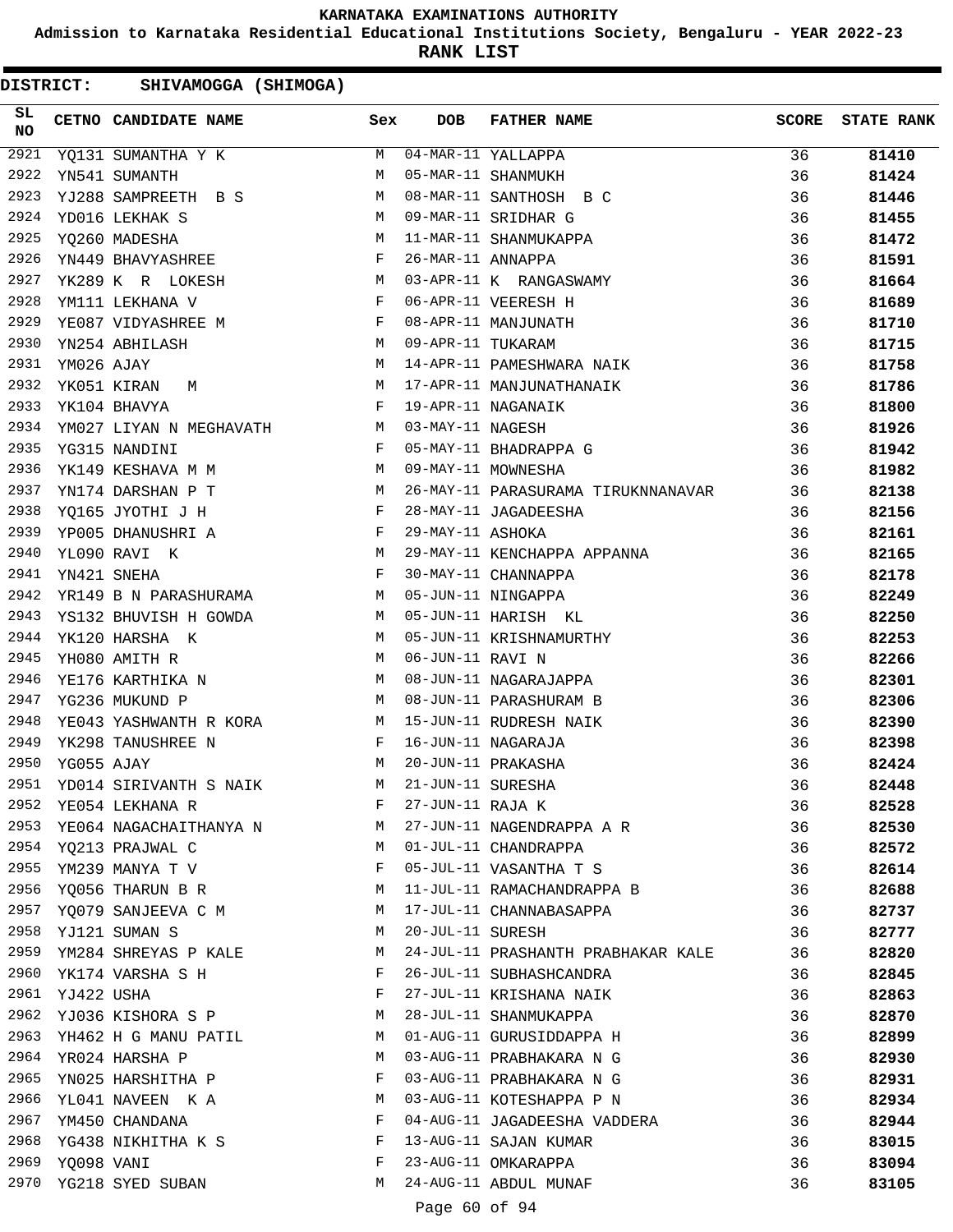**Admission to Karnataka Residential Educational Institutions Society, Bengaluru - YEAR 2022-23**

**RANK LIST**

| SL<br><b>NO</b> |            | CETNO CANDIDATE NAME Sex                                                                                                                                                                                                                              |              | <b>DOB</b>        | FATHER NAME                                                                                                           | SCORE | <b>STATE RANK</b> |
|-----------------|------------|-------------------------------------------------------------------------------------------------------------------------------------------------------------------------------------------------------------------------------------------------------|--------------|-------------------|-----------------------------------------------------------------------------------------------------------------------|-------|-------------------|
| 2971            |            | YH484 SINDHU                                                                                                                                                                                                                                          | $\mathbf{F}$ |                   | 26-AUG-11 ANJANEYA                                                                                                    | 36    | 83123             |
| 2972            |            | YN092 ABHISHEK A S                                                                                                                                                                                                                                    | M            |                   | 29-AUG-11 ASHOK SHYANALLER                                                                                            | 36    | 83139             |
| 2973            |            | YK057 NIKITHA B K F                                                                                                                                                                                                                                   |              |                   | 29-AUG-11 BASAVARAJA                                                                                                  | 36    | 83145             |
| 2974            |            | YM099 PAKSHINIKA F                                                                                                                                                                                                                                    |              |                   | 31-AUG-11 KRISHNA NAIK<br>09-SEP-11 GANESHA<br>09-SEP-11 SURESH E                                                     | 36    | 83161             |
| 2975            |            | M 09-SEP-11 GANESHA<br>YJ138 JEEVAN G                                                                                                                                                                                                                 |              |                   |                                                                                                                       | 36    | 83226             |
| 2976            |            | YQ156 SUSHMITHA SURYA S F 09-SEP-11 SURESH E                                                                                                                                                                                                          |              |                   |                                                                                                                       | 36    | 83231             |
| 2977            | YH106 MALA | $\mathbf{F}$ . The set of $\mathbf{F}$ and $\mathbf{F}$                                                                                                                                                                                               |              |                   | 11-SEP-11 RAMACHANDRAPPA                                                                                              | 36    | 83248             |
| 2978            |            | $\mathbf{F}$<br>YM319 SANDHYA R                                                                                                                                                                                                                       |              |                   |                                                                                                                       | 36    | 83251             |
| 2979            |            | YG039 PRANATHI K J F                                                                                                                                                                                                                                  |              |                   | 11-355-11 RAVI L<br>13-SEP-11 JAGADEESH R<br>15-SEP-11 NAVEEN D                                                       | 36    | 83267             |
| 2980            |            | $\mathbf{F}$ . The set of the set of the set of the set of the set of the set of the set of the set of the set of the set of the set of the set of the set of the set of the set of the set of the set of the set of the set of t<br>YF076 CHARUNYA N |              |                   | 15-SEP-11 NAVEEN P                                                                                                    | 36    | 83276             |
| 2981            |            | $\mathbb F$ . The set of $\mathbb F$<br>YM451 NIKHITA T                                                                                                                                                                                               |              |                   | 18-SEP-11 THIMMESHA                                                                                                   | 36    | 83299             |
| 2982            |            | $\begin{aligned} \mathbf{F} \\ \mathbf{M} \end{aligned}$<br>YJ246 RADDHIKA P                                                                                                                                                                          |              |                   | 18-SEP-11 PALAKSHAPPA                                                                                                 | 36    | 83301             |
| 2983            |            | YJ260 SUJAN                                                                                                                                                                                                                                           |              |                   | 18-SEP-11 HOLEYAPPA D                                                                                                 | 36    | 83303             |
| 2984            |            |                                                                                                                                                                                                                                                       |              |                   | YK135 PRIYANKA GOWDA K T F 28-SEP-11 THIMMANAGOUDA                                                                    | 36    | 83369             |
| 2985            |            | F 06-OCT-11 SHANKAR<br>YM238 ESHWARI S                                                                                                                                                                                                                |              |                   |                                                                                                                       | 36    | 83416             |
| 2986            |            | M 11-OCT-11 RAJAPPA<br>YJ294 NITHINRAJ                                                                                                                                                                                                                |              |                   |                                                                                                                       | 36    | 83453             |
| 2987            |            | YM438 NANDAN M<br>M <sub>1</sub>                                                                                                                                                                                                                      |              |                   | 29-OCT-11 MANJUNATH R                                                                                                 | 36    | 83575             |
| 2988            |            |                                                                                                                                                                                                                                                       |              |                   | YK165 VISHWA BASAVARAJ MALLUR M 29-OCT-11 BASAVARAJ YALLAPPA MALLUR 36                                                |       | 83581             |
| 2989            |            | $M_{\rm H}$ and $M_{\rm H}$<br>YN438 SATVIK S                                                                                                                                                                                                         |              | 03-NOV-11 SURESHA |                                                                                                                       | 36    | 83617             |
| 2990            |            | $\mathbf{F}$<br>YJ117 VANITA BAI N                                                                                                                                                                                                                    |              |                   |                                                                                                                       | 36    | 83639             |
| 2991            |            | M 05-DEC-11 KUMARAPPA<br>YE060 MANTHESHA K                                                                                                                                                                                                            |              |                   |                                                                                                                       | 36    | 83815             |
| 2992            |            | YM287 CHANDAN C<br>M 10-DEC-11 CHANDRU                                                                                                                                                                                                                |              |                   |                                                                                                                       | 36    | 83837             |
| 2993            |            | $\mathbf{F}$ . The set of the set of the set of the set of the set of the set of the set of the set of the set of the set of the set of the set of the set of the set of the set of the set of the set of the set of the set of t<br>YP058 VARSHA     |              |                   | 07-NOV-11 NAGA NAIK<br>05-DEC-11 KUMARAPPA<br>10-DEC-11 CHANDRU<br>19-DEC-11 ANILA LOKANNA<br>20 DEC 11 NILLA LOKANNA | 36    | 83882             |
| 2994            |            |                                                                                                                                                                                                                                                       |              |                   | 20-DEC-11 NAVEEN KUMAR                                                                                                | 36    | 83883             |
| 2995            |            | YF026 ADHVI F<br>YM183 YASHODHA F                                                                                                                                                                                                                     |              |                   | 24-DEC-11 TIMMAPPARAJU                                                                                                | 36    | 83915             |
| 2996            |            | M<br>YE191 BHARATH K                                                                                                                                                                                                                                  |              |                   | 22-JAN-12 KENCHAPPA                                                                                                   | 36    | 83996             |
| 2997            |            | $\mathbf{F}$ and the set of the set of the set of the set of the set of the set of the set of the set of the set of the set of the set of the set of the set of the set of the set of the set of the set of the set of the set of<br>YE001 DUNDUBHI V |              |                   | 19-APR-12 VIJAYA KUMAR M K                                                                                            | 36    | 84067             |
| 2998            |            | $\mathbb{F}^{\mathbb{Z}}$ . The set of $\mathbb{F}^{\mathbb{Z}}$<br>YJ454 RESHMA                                                                                                                                                                      |              |                   | 31-MAR-10 KOTRESH C B                                                                                                 | 35    | 84206             |
| 2999            |            | M 28-MAY-10 VENKATESH<br>YD154 DARSHAN V                                                                                                                                                                                                              |              |                   |                                                                                                                       | 35    | 84261             |
| 3000            |            | YM355 DHRUVA NAYAKA T S M 04-JUL-10 SURESH K M                                                                                                                                                                                                        |              |                   | $\mathbf{M}$                                                                                                          | 35    | 84311             |
|                 |            | MALAGUND                                                                                                                                                                                                                                              |              |                   | 3001 YN513 LOHITH SHAMBHULINGA M 03-AUG-10 SHAMBHULINGA MALAKAPPA<br>MALAGUND                                         | 35    | 84357             |
| 3002            |            | YJ438 AMULYA B M                                                                                                                                                                                                                                      | F            |                   | 04-AUG-10 MURAGENDRAPPA                                                                                               | 35    | 84359             |
| 3003            |            | YF032 NAVEEN S                                                                                                                                                                                                                                        | М            |                   | 18-SEP-10 SATYAMURTI N                                                                                                | 35    | 84484             |
| 3004            |            | YL052 MALLANAGOWDA                                                                                                                                                                                                                                    | М            |                   | 06-OCT-10 PARAMESWARAPPA                                                                                              | 35    | 84563             |
| 3005            |            | YD095 N TEJASVINI                                                                                                                                                                                                                                     | F            |                   | 10-OCT-10 K NAGESH CHAR                                                                                               | 35    | 84586             |
| 3006            |            | YK091 DHANYA Y S                                                                                                                                                                                                                                      | F            |                   | 20-OCT-10 YUVARAJA                                                                                                    | 35    | 84633             |
| 3007            |            | YP001 A AMAN                                                                                                                                                                                                                                          | М            |                   | 21-OCT-10 ANSAR ALI                                                                                                   | 35    | 84636             |
| 3008            |            | YN126 CHANDANKUMAR O                                                                                                                                                                                                                                  | М            |                   | 22-OCT-10 OMKARAPPA                                                                                                   | 35    | 84639             |
| 3009            |            | YH312 LAKSHMI R                                                                                                                                                                                                                                       | F            | 12-NOV-10 RAMANNA |                                                                                                                       | 35    | 84734             |
| 3010            |            | YJ116 MANIKANTA NAIK M                                                                                                                                                                                                                                | М            |                   | 04-DEC-10 MANJYA NAIK                                                                                                 | 35    | 84830             |
| 3011            |            | YD196 NAVYASHREE K                                                                                                                                                                                                                                    | F            |                   | 05-DEC-10 KRISHNAMURTHY                                                                                               | 35    | 84834             |
| 3012            |            | YQ258 DIKSHITHA                                                                                                                                                                                                                                       | F            | 13-DEC-10 JAYAPPA |                                                                                                                       | 35    | 84877             |
| 3013            |            | YH460 SPORTHI B N                                                                                                                                                                                                                                     | F            |                   | 23-DEC-10 S NAGARAJ                                                                                                   | 35    | 84927             |
| 3014            |            | YM470 DIGANTH D S                                                                                                                                                                                                                                     | М            | 24-DEC-10 DEVRAJU |                                                                                                                       | 35    | 84931             |
| 3015            |            | YJ411 NAGARAJ                                                                                                                                                                                                                                         | М            | 28-JAN-11 SATEESH |                                                                                                                       | 35    | 85197             |
| 3016            |            | YH169 SHASHANKA J                                                                                                                                                                                                                                     | М            |                   | 07-FEB-11 JAYANAIK                                                                                                    | 35    | 85268             |
| 3017            |            | YK022 DEEPIKA                                                                                                                                                                                                                                         | F            |                   | 08-FEB-11 SURESHAPPA                                                                                                  | 35    | 85273             |
| 3018            |            | YJ233 KEERTHANA                                                                                                                                                                                                                                       | F            |                   | 15-FEB-11 MANJUNATHA                                                                                                  | 35    | 85323             |
| 3019            |            | YN452 TANUJA                                                                                                                                                                                                                                          | F            | 16-FEB-11 NAGAPPA |                                                                                                                       | 35    | 85332             |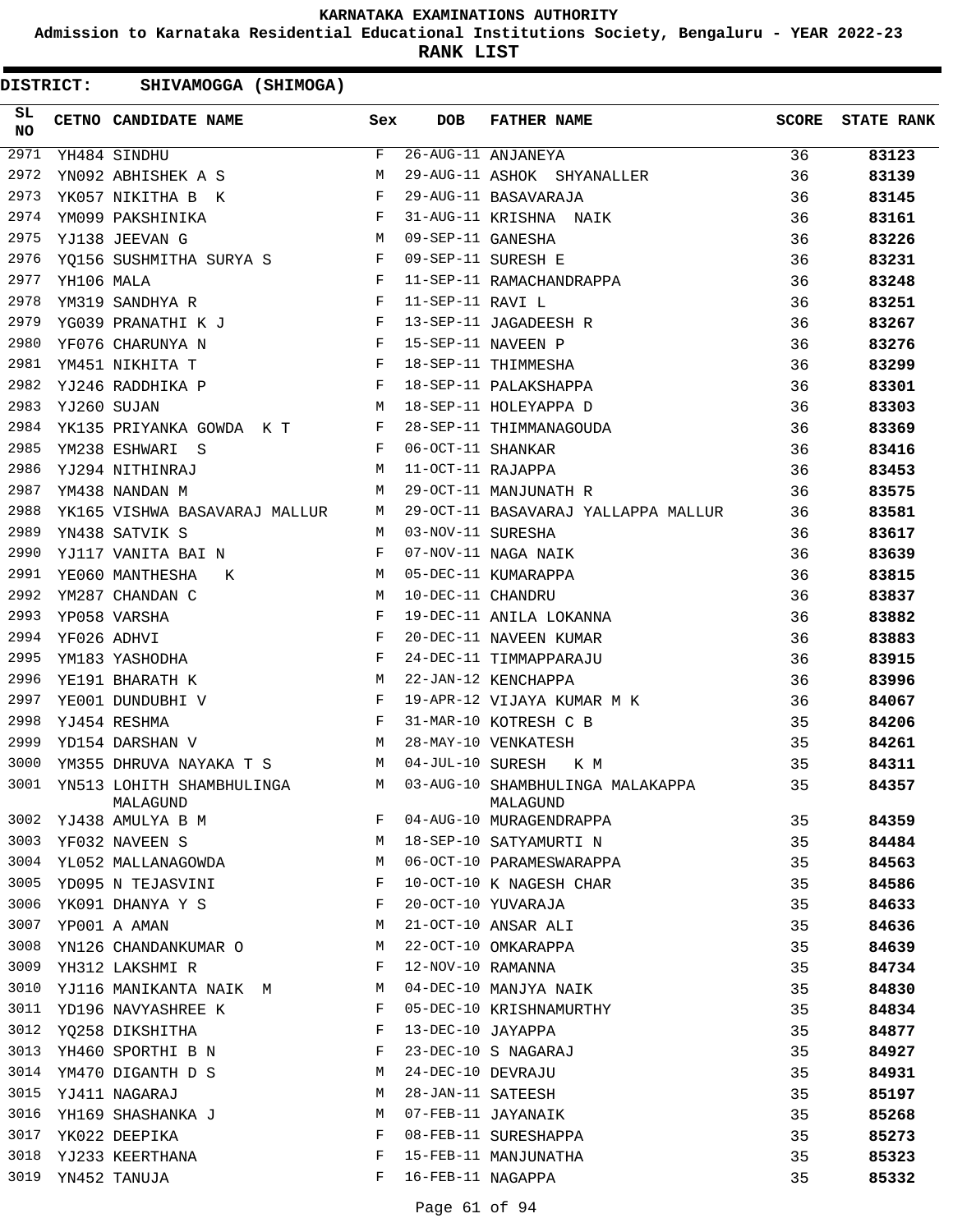**Admission to Karnataka Residential Educational Institutions Society, Bengaluru - YEAR 2022-23**

**RANK LIST**

| SL<br><b>NO</b> | CETNO CANDIDATE NAME Sex                                                                                                                                                                                                                                                                                                                                                                                                                                                          |              | DOB               | FATHER NAME                     | <b>SCORE</b> | <b>STATE RANK</b> |
|-----------------|-----------------------------------------------------------------------------------------------------------------------------------------------------------------------------------------------------------------------------------------------------------------------------------------------------------------------------------------------------------------------------------------------------------------------------------------------------------------------------------|--------------|-------------------|---------------------------------|--------------|-------------------|
| 3020            | YK253 BINDHU                                                                                                                                                                                                                                                                                                                                                                                                                                                                      | F            |                   | 19-FEB-11 PARASHURAMA KORER     | 35           | 85342             |
| 3021            | $\begin{array}{cc} \text{F} & \\ \text{F} & \\ \text{M} & \\ \text{M} & \\ \text{F} & \\ \text{F} & \\ \text{F} & \\ \text{F} & \\ \text{F} & \\ \text{F} & \\ \text{F} & \\ \text{F} & \\ \text{F} & \\ \text{F} & \\ \text{F} & \\ \text{F} & \\ \text{F} & \\ \text{F} & \\ \text{F} & \\ \text{F} & \\ \text{F} & \\ \text{F} & \\ \text{F} & \\ \text{F} & \\ \text{F} & \\ \text{F} & \\ \text{F} & \\ \text{F} & \\ \text{F} & \\ \text{F} & \\ \text{$<br>YQ219 ANKITHA N |              |                   | 22-FEB-11 NAGARAJA LAMANI       | 35           | 85361             |
| 3022            | YH401 TARUN S                                                                                                                                                                                                                                                                                                                                                                                                                                                                     |              |                   | 23-FEB-11 SANTHOSH              | 35           | 85375             |
| 3023            | YM192 ANUSHA S                                                                                                                                                                                                                                                                                                                                                                                                                                                                    |              | 27-FEB-11 SANJAYA |                                 | 35           | 85404             |
| 3024            | YM145 BHAVANI R                                                                                                                                                                                                                                                                                                                                                                                                                                                                   |              | 04-MAR-11 RAJU    |                                 | 35           | 85445             |
| 3025            | M <sub>N</sub><br>YF107 SAGAR<br>$\mathbf{V}$                                                                                                                                                                                                                                                                                                                                                                                                                                     |              |                   | 04-MAR-11 VISHWANATHA B         | 35           | 85448             |
| 3026            | $\mathbf{F}$ and $\mathbf{F}$<br>YJ320 ANJALI B                                                                                                                                                                                                                                                                                                                                                                                                                                   |              |                   | 10-MAR-11 BASAVARAJAPPA         | 35           | 85492             |
| 3027            | YJ354 PRAJWAL                                                                                                                                                                                                                                                                                                                                                                                                                                                                     | M            |                   | 10-MAR-11 GUTYAPPA              | 35           | 85496             |
| 3028            | YK113 PRAJWAL SHIVAPPA LAMANI M                                                                                                                                                                                                                                                                                                                                                                                                                                                   |              |                   | 10-MAR-11 SHIVAPPA              | 35           | 85498             |
| 3029            | YR171 PRATHEEK M K<br><b>M</b>                                                                                                                                                                                                                                                                                                                                                                                                                                                    |              |                   | 11-MAR-11 MANJUNATH K B 35      |              | 85506             |
| 3030            | YN311 MAHALAKSHMI H S F                                                                                                                                                                                                                                                                                                                                                                                                                                                           |              |                   | 13-MAR-11 HEGGAPPA SIDDANNARA   | 35           | 85522             |
| 3031            |                                                                                                                                                                                                                                                                                                                                                                                                                                                                                   |              |                   | 15-MAR-11 SURESH J T            | 35           | 85538             |
| 3032            | YN175 HARSHITA J S<br>YG017 SATHVICK M S M M                                                                                                                                                                                                                                                                                                                                                                                                                                      |              |                   | 16-MAR-11 SANTHOSHA             | 35           | 85555             |
| 3033            | YG357 MITHRA K MURTHY M                                                                                                                                                                                                                                                                                                                                                                                                                                                           |              |                   | 17-MAR-11 KRISHNAMURTHY M P     | 35           | 85562             |
| 3034            | M <sub>1</sub><br>YP060 YUVARAJ                                                                                                                                                                                                                                                                                                                                                                                                                                                   |              |                   | 17-MAR-11 BASAVARAJ             | 35           | 85566             |
| 3035            | $\begin{aligned} \mathbb{M} \\ \mathbb{F} \\ \mathbb{F} \end{aligned}$<br>YF131 PRUTHVI                                                                                                                                                                                                                                                                                                                                                                                           |              |                   | 20-MAR-11 YOGENDRA              | 35           | 85596             |
| 3036            | YP084 SUMA PG                                                                                                                                                                                                                                                                                                                                                                                                                                                                     |              |                   | 20-MAR-11 PARASHURAMAPPA G      | 35           | 85599             |
| 3037            | $\mathbf{F}$ and $\mathbf{F}$ and $\mathbf{F}$<br>YG296 SHREYA A                                                                                                                                                                                                                                                                                                                                                                                                                  |              |                   | 29-MAR-11 ANNAPPA K             | 35           | 85679             |
| 3038            | YH488 SHIVANAGARAJ NAIK S $$\tt M$ YM161 AMULYA M S                                                                                                                                                                                                                                                                                                                                                                                                                               |              |                   | 31-MAR-11 SHEKHAR NAIK          | 35           | 85696             |
| 3039            |                                                                                                                                                                                                                                                                                                                                                                                                                                                                                   |              |                   | 12-APR-11 SHESHAGIRI M B        | 35           | 85800             |
| 3040            | M<br>YH329 CHANDAN A N                                                                                                                                                                                                                                                                                                                                                                                                                                                            |              |                   | 14-APR-11 NAGARAJA A P          | 35           | 85820             |
| 3041            | $\mathbf{F}$ and the set of the set of the set of the set of the set of the set of the set of the set of the set of the set of the set of the set of the set of the set of the set of the set of the set of the set of the set of<br>YN089 SAHANA B H                                                                                                                                                                                                                             |              |                   | 18-APR-11 BASAVARAJ             | 35           | 85868             |
| 3042            | YH124 SEETHA S P F                                                                                                                                                                                                                                                                                                                                                                                                                                                                |              |                   | 23-APR-11 SHIVAMURTHI           | 35           | 85900             |
| 3043            | M<br>YG258 SHASHANK M                                                                                                                                                                                                                                                                                                                                                                                                                                                             |              |                   | 25-APR-11 MAHESH C R            | 35           | 85925             |
| 3044            | YJ178 SUMAYA                                                                                                                                                                                                                                                                                                                                                                                                                                                                      | $\mathbf{F}$ |                   | 25-APR-11 ZAKIR HUSSAIN         | 35           | 85927             |
| 3045            | YM489 SHREYAS P<br><b>M</b>                                                                                                                                                                                                                                                                                                                                                                                                                                                       |              |                   | 26-APR-11 PRAVEEN KUMAR N R     | 35           | 85936             |
| 3046            | YP037 CHAITANYA U N F                                                                                                                                                                                                                                                                                                                                                                                                                                                             |              | 02-MAY-11 UMESH   |                                 | 35           | 85976             |
| 3047            | $\begin{aligned} \mathbf{F} \\ \mathbf{F} \end{aligned}$<br>YD038 SANJANA K G                                                                                                                                                                                                                                                                                                                                                                                                     |              |                   | 03-MAY-11 GAJENDRA K C          | 35           | 85991             |
| 3048            | YS121 ANUSHA H S                                                                                                                                                                                                                                                                                                                                                                                                                                                                  |              |                   | 09-MAY-11 SHIVAPPA H P          | 35           | 86043             |
| 3049            | YH390 BEERESHA R M                                                                                                                                                                                                                                                                                                                                                                                                                                                                |              | 09-MAY-11 RAVI    |                                 | 35           | 86046             |
| 3050            | YP057 HAREESH G B                                                                                                                                                                                                                                                                                                                                                                                                                                                                 | M            |                   | 09-MAY-11 GUTTYAPPA             | 35           | 86047             |
| 3051            | YD043 YATHISH C                                                                                                                                                                                                                                                                                                                                                                                                                                                                   | M            |                   | 09-MAY-11 CHANDRA NAIK          | 35           | 86056             |
| 3052            | YP118 NIVEDHITA S                                                                                                                                                                                                                                                                                                                                                                                                                                                                 | F            | 14-MAY-11 SURESHA |                                 | 35           | 86106             |
|                 | 3053 YG225 MANMITHRAJ                                                                                                                                                                                                                                                                                                                                                                                                                                                             | М            |                   | 18-MAY-11 LINGARAJU             | 35           | 86130             |
| 3054            | YR038 ANUSHA P                                                                                                                                                                                                                                                                                                                                                                                                                                                                    | F            |                   | 29-MAY-11 PARASHURAMA G         | 35           | 86232             |
| 3055            | YK048 TARUNKUMAR K B                                                                                                                                                                                                                                                                                                                                                                                                                                                              | M            |                   | 31-MAY-11 BASAVESHA             | 35           | 86260             |
| 3056            | YG455 KALPANA                                                                                                                                                                                                                                                                                                                                                                                                                                                                     | F            |                   | 04-JUN-11 GANAPATHI             | 35           | 86331             |
| 3057            | YM398 KARTHIK K S                                                                                                                                                                                                                                                                                                                                                                                                                                                                 | M            |                   | 04-JUN-11 SHIVAPPA K B          | 35           | 86332             |
| 3058            | YM184 HARSHA S O                                                                                                                                                                                                                                                                                                                                                                                                                                                                  | M            |                   | 05-JUN-11 ONKARAPPA             | 35           | 86343             |
|                 | 3059 YH350 LAKSMIBAI L                                                                                                                                                                                                                                                                                                                                                                                                                                                            | F            |                   | 09-JUN-11 LAKSMAN NAIK          | 35           | 86389             |
| 3060            | YJ408 BEERESHA B M                                                                                                                                                                                                                                                                                                                                                                                                                                                                | М            |                   | 10-JUN-11 BASAVANYAPPA          | 35           | 86400             |
| 3061            | YF176 SATHWIK J S                                                                                                                                                                                                                                                                                                                                                                                                                                                                 | M            |                   | 22-JUN-11 SHIVALINGESHA J B     | 35           | 86516             |
| 3062            | YJ109 BHOOMIKA D                                                                                                                                                                                                                                                                                                                                                                                                                                                                  | F            |                   | 24-JUN-11 DEVARAJA              | 35           | 86528             |
|                 | 3063 YL125 DEVARAJA E C                                                                                                                                                                                                                                                                                                                                                                                                                                                           | M            |                   | 24-JUN-11 ESHWARAPPA CHIKKAMSHI | 35           | 86530             |
|                 | 3064 YJ464 ABHISHEK L A                                                                                                                                                                                                                                                                                                                                                                                                                                                           | M            | 30-JUN-11 LOKAPPA |                                 | 35           | 86597             |
| 3065            | YK266 KISHOR R                                                                                                                                                                                                                                                                                                                                                                                                                                                                    | М            |                   | 01-JUL-11 RAMESH V              | 35           | 86615             |
| 3066            | YK198 HARIKRUSHNA S                                                                                                                                                                                                                                                                                                                                                                                                                                                               | M            |                   | 03-JUL-11 SAMPAT KUMAR          | 35           | 86636             |
|                 | 3067 YJ477 SANJANA P S                                                                                                                                                                                                                                                                                                                                                                                                                                                            | F            |                   | 03-JUL-11 PALAKSHAPPA B S       | 35           | 86645             |
| 3068            | YN520 YASHAVANTHA R                                                                                                                                                                                                                                                                                                                                                                                                                                                               | M            |                   | 13-JUL-11 RAMESHA L             | 35           | 86774             |
|                 | 3069 YG146 AKASH A M                                                                                                                                                                                                                                                                                                                                                                                                                                                              | M            | 15-JUL-11 ASHOKA  |                                 | 35           | 86788             |
|                 |                                                                                                                                                                                                                                                                                                                                                                                                                                                                                   |              | Page 62 of 94     |                                 |              |                   |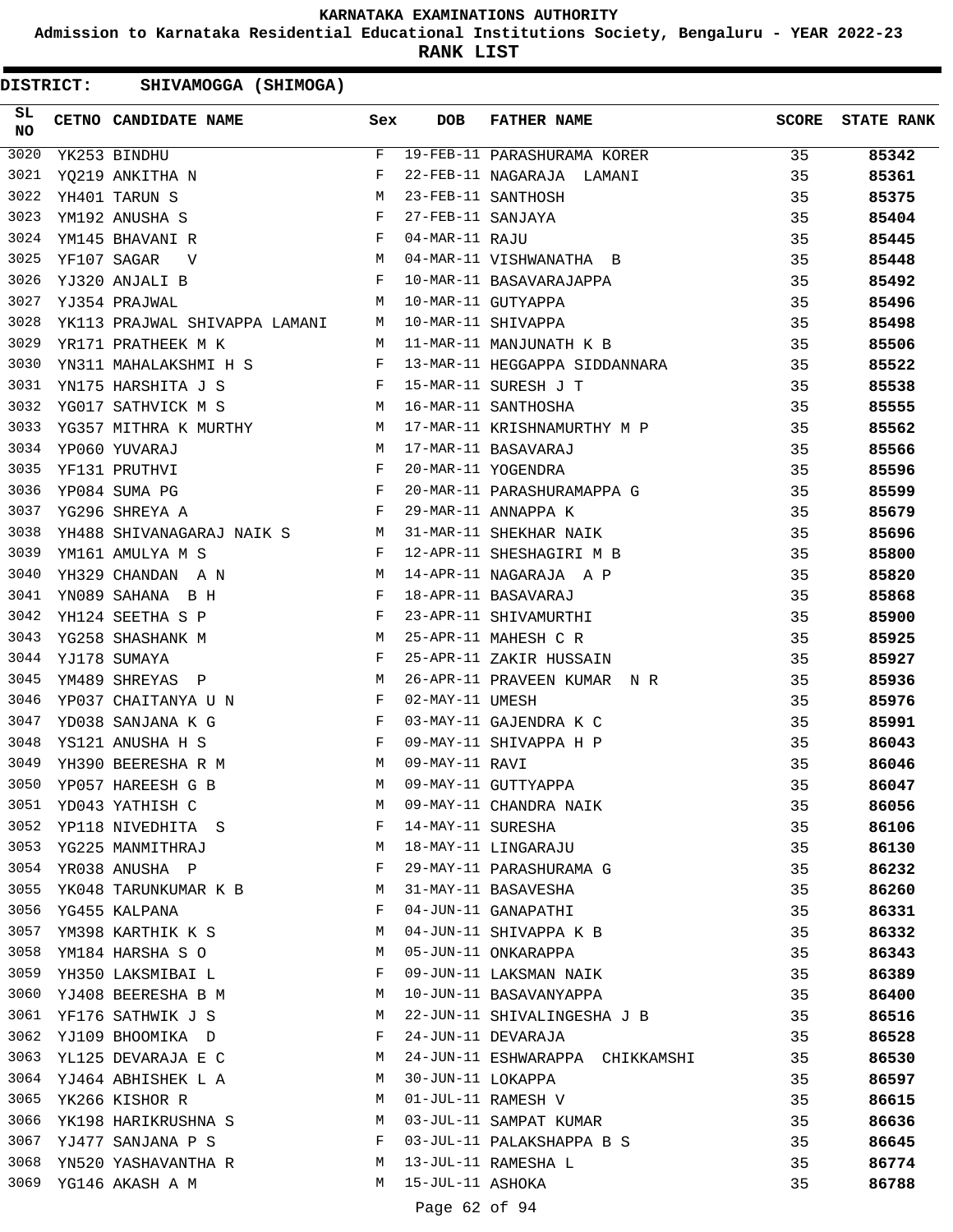**Admission to Karnataka Residential Educational Institutions Society, Bengaluru - YEAR 2022-23**

**RANK LIST**

| SL<br><b>NO</b> | CETNO CANDIDATE NAME Sex                                                                                                                                                                                                                               |             | <b>DOB</b>        | FATHER NAME                      | SCORE | <b>STATE RANK</b> |
|-----------------|--------------------------------------------------------------------------------------------------------------------------------------------------------------------------------------------------------------------------------------------------------|-------------|-------------------|----------------------------------|-------|-------------------|
| 3070            | YP149 JEETHENDRA D B                                                                                                                                                                                                                                   | M           |                   | 16-JUL-11 DURGAPPA B K           | 35    | 86803             |
| 3071            | YG012 AMOGHA M                                                                                                                                                                                                                                         | M           |                   | 19-JUL-11 MANJUNATHA K           | 35    | 86835             |
| 3072            | YM216 SANJANA A                                                                                                                                                                                                                                        | F           |                   | 19-JUL-11 ASHOK M                | 35    | 86842             |
| 3073            | YL002 SUMA D                                                                                                                                                                                                                                           | F           |                   | 22-JUL-11 DEVENDRAPPA            | 35    | 86889             |
| 3074            | M <sub>N</sub><br>YD218 PAVANA H                                                                                                                                                                                                                       |             |                   | 29-JUL-11 HARISH K               | 35    | 86943             |
| 3075            | $\mathbf{F}$ and $\mathbf{F}$ and $\mathbf{F}$<br>YR072 HARSHITHA C R                                                                                                                                                                                  |             |                   | 30-JUL-11 RAVIKUMAR C B          | 35    | 86948             |
| 3076            | $\mathbf{F}$<br>YG294 HARSHITHA B R                                                                                                                                                                                                                    |             |                   | 01-AUG-11 RAMESHA D              | 35    | 86966             |
| 3077            | YR032 THRISHA N V                                                                                                                                                                                                                                      | F           |                   | 06-AUG-11 NAGARAJA V S           | 35    | 87013             |
| 3078            | YH122 NAVEEN NAYIK M                                                                                                                                                                                                                                   |             |                   | 08-AUG-11 NAGYA NAYIK            | 35    | 87025             |
| 3079            | YR238 NETRA B                                                                                                                                                                                                                                          | F           |                   | 08-AUG-11 BOODAPPA               | 35    | 87027             |
| 3080            | $\mathbf{F}$<br>YN338 SINCHANA U                                                                                                                                                                                                                       |             | 09-AUG-11 UMESHA  |                                  | 35    | 87041             |
| 3081            | $\mathbb{R}^n$ . The set of $\mathbb{R}^n$<br>YO066 SANJANA                                                                                                                                                                                            |             |                   | 11-AUG-11 MARIYAPPA              | 35    | 87061             |
| 3082            | $\mathbf M$<br>YE178 CHANDAN K                                                                                                                                                                                                                         |             |                   | 18-AUG-11 KRISHNAMURTHI R        | 35    | 87119             |
| 3083            | $M_{\odot}$<br>YM442 DARSHAN M S                                                                                                                                                                                                                       |             |                   | 18-AUG-11 MANJAPPA S             | 35    | 87121             |
| 3084            | $\mathbf{F}$<br>YK004 AISHWARYA                                                                                                                                                                                                                        |             |                   | 19-AUG-11 MEGHARAJ B K           | 35    | 87126             |
| 3085            | YR141 CHETAN U                                                                                                                                                                                                                                         | $\mathbb F$ |                   | 19-AUG-11 UMESH M                | 35    | 87129             |
| 3086            | YG237 LIKHITH KUMAR V L M                                                                                                                                                                                                                              |             |                   | 20-AUG-11 VEERABHADRA L E        | 35    | 87144             |
| 3087            | $\mathbf{F}$ . The contract of the contract of $\mathbf{F}$<br>YM401 LEKHANA S R                                                                                                                                                                       |             |                   | 21-AUG-11 SURESH E               | 35    | 87157             |
| 3088            |                                                                                                                                                                                                                                                        |             |                   | 28-AUG-11 MANJAPPA S H           | 35    | 87216             |
| 3089            | $\begin{array}{cccc} \tt YG304 & \tt MADHU & \tt CHANDRA & \tt M \\ \tt YE142 & \tt RABIYA & \tt B & \tt F \\ \end{array}$                                                                                                                             |             | 28-AUG-11 BUDEN   |                                  | 35    | 87218             |
| 3090            | YP072 PREETHAM A M<br><b>M</b>                                                                                                                                                                                                                         |             |                   | 29-AUG-11 ASHOK T M              | 35    | 87224             |
| 3091            | YJ461 BHARGAVI S CHITTUR F                                                                                                                                                                                                                             |             |                   | 06-SEP-11 SIDDAPPA CHITTUR       | 35    | 87281             |
| 3092            | M<br>YE184 DHANUSH R                                                                                                                                                                                                                                   |             | 14-SEP-11 RAVI    |                                  | 35    | 87353             |
| 3093            | $\mathbf{F}$<br>YS087 PRATHIKSHA S                                                                                                                                                                                                                     |             | 19-SEP-11 SATHISH |                                  | 35    | 87383             |
| 3094            | YL144 SUHEL NAIK S<br><b>M</b>                                                                                                                                                                                                                         |             |                   | 19-SEP-11 SHREENATH NAIK         | 35    | 87386             |
| 3095            | YE005 PRAJWAL K                                                                                                                                                                                                                                        | M           |                   | 29-SEP-11 KUMARA NAIK            | 35    | 87460             |
| 3096            | B R<br>YS023 DANUSH                                                                                                                                                                                                                                    | M           | 30-SEP-11 RAMU    |                                  | 35    | 87467             |
| 3097            | YF127 SADHANA                                                                                                                                                                                                                                          | F           |                   | 09-OCT-11 SURESHA N D            | 35    | 87517             |
| 3098            | $\mathbf{F}$ . The set of the set of the set of the set of the set of the set of the set of the set of the set of the set of the set of the set of the set of the set of the set of the set of the set of the set of the set of t<br>YN262 PRARTHANA M |             |                   | 13-OCT-11 MANJUNATHA MAKARAVALLI | 35    | 87547             |
| 3099            | M <sub>N</sub><br>YH086 VISHWAS S R                                                                                                                                                                                                                    |             |                   | 15-OCT-11 SHIVAPPA B R           | 35    | 87564             |
| 3100            | YJ467 SPANDANA                                                                                                                                                                                                                                         | F           | 17-OCT-11 NEELESH |                                  | 35    | 87571             |
| 3101            | YK013 VIKAS PRAKASH<br>CHOWDANNANAVAR                                                                                                                                                                                                                  | М           | 18-OCT-11 PRAKASH |                                  | 35    | 87582             |
| 3102            | YD052 KOWSHIK J                                                                                                                                                                                                                                        | М           |                   | 19-OCT-11 JAYARAM S              | 35    | 87586             |
| 3103            | YJ264 KANTHESH P                                                                                                                                                                                                                                       | М           |                   | 22-OCT-11 PARASHURAM             | 35    | 87609             |
| 3104            | YN427 NAVYA R                                                                                                                                                                                                                                          | F           |                   | 23-OCT-11 REVANAPPA              | 35    | 87619             |
| 3105            | YD068 SWATHI                                                                                                                                                                                                                                           | F           |                   | 02-NOV-11 NAGARAJA               | 35    | 87683             |
| 3106            | YL066 RAKSHITHA S                                                                                                                                                                                                                                      | F           |                   | 08-NOV-11 SURESHAPPA             | 35    | 87718             |
| 3107            | YD113 CHARAN K                                                                                                                                                                                                                                         | М           |                   | 09-NOV-11 KEMPEGOWDA             | 35    | 87721             |
| 3108            | YJ377 RAKSHITHA B                                                                                                                                                                                                                                      | F           |                   | 10-NOV-11 A BASAVARAJ            | 35    | 87734             |
| 3109            | YQ011 POOJA J                                                                                                                                                                                                                                          | F           |                   | 15-NOV-11 JAGADEESH              | 35    | 87766             |
| 3110            | YJ170 SIDDESH K N                                                                                                                                                                                                                                      | M           |                   | 15-NOV-11 K NINGAYYA             | 35    | 87768             |
| 3111            | YK169 RAMYA S                                                                                                                                                                                                                                          | F           |                   | 23-NOV-11 SHANMUKHAPPA           | 35    | 87815             |
| 3112            | YG001 NIKHIL G J                                                                                                                                                                                                                                       | М           |                   | 25-NOV-11 JAGADEESHA             | 35    | 87831             |
| 3113            | YE077 YOGESH NAIK                                                                                                                                                                                                                                      | М           |                   | 25-NOV-11 GIRISH NAIK            | 35    | 87833             |
|                 | 3114 YP101 SRUSHTI C                                                                                                                                                                                                                                   | F           |                   | 28-NOV-11 CHANDRAPPA             | 35    | 87850             |
| 3115            | YN195 LAVANYA                                                                                                                                                                                                                                          | F           |                   | 07-DEC-11 SATHYAPPA R            | 35    | 87900             |
| 3116            | YD126 SUJAN S                                                                                                                                                                                                                                          | М           |                   | 13-DEC-11 SATHISH R              | 35    | 87936             |
| 3117            | YM030 PRARTHANA P GOWDA                                                                                                                                                                                                                                | F           | 29-DEC-11 PRAKASH | H P                              | 35    | 88018             |
| 3118            | YK059 SINCHANA                                                                                                                                                                                                                                         | F           |                   | 30-DEC-11 HARISH KUMAR           | 35    | 88025             |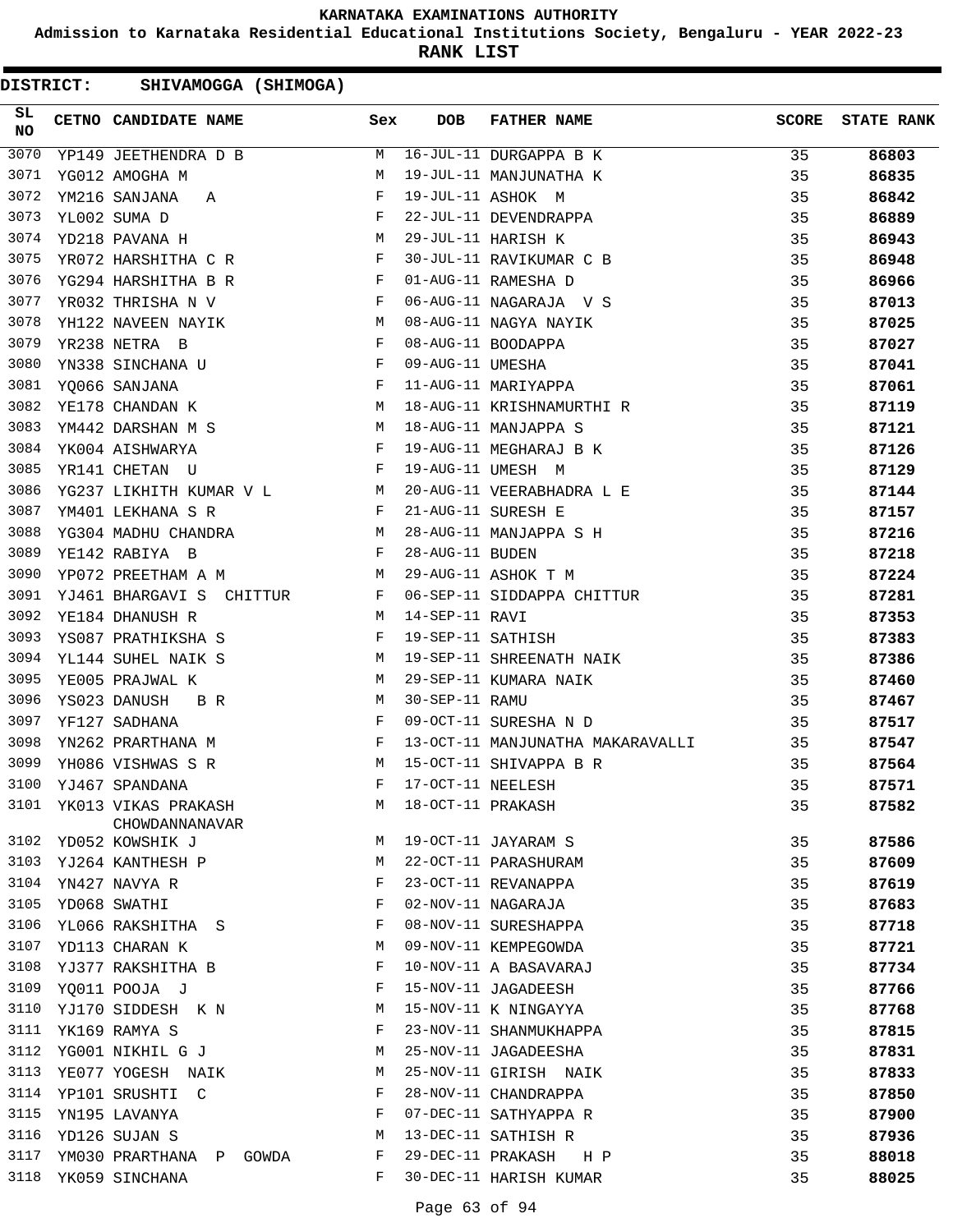**Admission to Karnataka Residential Educational Institutions Society, Bengaluru - YEAR 2022-23**

**RANK LIST**

| SL<br><b>NO</b> | CETNO CANDIDATE NAME                                                 | Sex | DOB                | <b>FATHER NAME</b>           | <b>SCORE</b> | <b>STATE RANK</b> |
|-----------------|----------------------------------------------------------------------|-----|--------------------|------------------------------|--------------|-------------------|
| 3119            | YN349 ANU D                                                          | F   |                    | 05-JAN-12 DEVARAJA B         | 35           | 88053             |
| 3120            | $\mathbf{F}$ and $\mathbf{F}$ and $\mathbf{F}$<br>YD131 SAVITHRI J S |     | 05-JAN-12 JAYANNA  |                              | 35           | 88056             |
| 3121            | $\mathbf{F}$<br>YE081 TANUSRI M                                      |     |                    | 12-MAR-12 MANJUNATHA         | 35           | 88131             |
| 3122            | $\mathbf{F}$ . The set of $\mathbf{F}$<br>YE007 BHAVANI S            |     | 17-MAR-12 SURESHA  |                              | 35           | 88136             |
| 3123            | YD179 DHARANESH GOUDA N M 10-MAY-12 NAGARAJA                         |     |                    |                              | 35           | 88152             |
| 3124            | <b>M</b><br>YP054 SHREENIVAS                                         |     |                    | 10-APR-10 KRISHNAMURTHY      | 34           | 88355             |
| 3125            | $\mathbb F$<br>YK186 HARSHITA<br>I.                                  |     |                    | 15-JUN-10 INDRAPPA           | 34           | 88441             |
| 3126            | YP130 VANAJA BASAVARAJA DODDAMANI F                                  |     |                    | 06-AUG-10 BASAVARAJA         | 34           | 88521             |
| 3127            | YQ121 NIRMITHA                                                       | F   |                    | 17-AUG-10 H YALLAPPA         | 34           | 88553             |
| 3128            | YE086 SANDESHA A                                                     | M   |                    | 25-AUG-10 D ARUN KUMAR       | 34           | 88574             |
| 3129            | YH172 CHANDAN C                                                      | M   |                    | 30-SEP-10 CHOWDAPPA          | 34           | 88684             |
| 3130            | YJ094 AMULYA D                                                       | F   |                    | 26-OCT-10 DEVENDRAPPA        | 34           | 88813             |
| 3131            | $\mathbf{F}$ and $\mathbf{F}$<br>YP036 SHREYA                        |     | 29-OCT-10 GIREESH  |                              | 34           | 88826             |
| 3132            | $\mathbf{F}$<br>YP010 SWAPNA                                         |     |                    | 11-NOV-10 SHIVAJI R          | 34           | 88906             |
| 3133            | M<br>YF197 JEEVAN S                                                  |     |                    | 20-NOV-10 SANTHOSH R         | 34           | 88952             |
| 3134            | YK212 ASHA Y M                                                       | F   |                    | 21-NOV-10 YUVARAJA M         | 34           | 88954             |
| 3135            | YR001 LAKSHMANA S H<br>$\mathbb{M}$                                  |     |                    | 28-NOV-10 SHIVAPPA           | 34           | 88991             |
| 3136            | YD161 BHANU LAKSHMAPPA HULLATTI                                      | F   |                    | 07-DEC-10 LAKSHMAPPA         | 34           | 89038             |
| 3137            | YJ307 JEEVAN B                                                       | M   |                    | 09-DEC-10 BASAVARAJA         | 34           | 89051             |
| 3138            | YP008 GOWTHAM D                                                      | M   |                    | 11-DEC-10 DURGAPPA P         | 34           | 89063             |
| 3139            | YM320 SIDDHARTH S<br><b>Example 19</b> M                             |     |                    | 12-DEC-10 SANTHOSH S M       | 34           | 89072             |
| 3140            | <b>M</b><br>YH466 JAYANTHA R                                         |     |                    | 22-DEC-10 RUDRAPPA           | 34           | 89132             |
| 3141            | YM265 TARUN KUMAR L                                                  | M   |                    | 31-DEC-10 LOKYA NAIK         | 34           | 89191             |
| 3142            | YK007 NAGARAJA K                                                     | M   |                    | 01-JAN-11 KARIYAPPA          | 34           | 89228             |
| 3143            | YH423 ANJALIBAI<br>S                                                 | F   |                    | 10-JAN-11 SHEKHARANAIK       | 34           | 89309             |
| 3144            | YN550 TANUJA PJ<br>and the state of the Fig.                         |     |                    | 12-JAN-11 PALAKSHAPPA        | 34           | 89335             |
| 3145            | $\mathbb{F}$ . The set of $\mathbb{F}^n$<br>YJ088 KAVANA C           |     |                    | 17-JAN-11 CHANDRAPPA S       | 34           | 89362             |
| 3146            | $\mathbf{F}$ and $\mathbf{F}$<br>YG098 DEEKSHITHA                    |     |                    | 18-JAN-11 KRISHNAMURTI       | 34           | 89370             |
| 3147            | YK034 GAVISIDDAPPA N<br>$\mathbf{M}$                                 |     | 28-JAN-11 NAGARAJA |                              | 34           | 89426             |
| 3148            | YG084 NAGARAJA J E                                                   | M   |                    | 02-FEB-11 JAYANTHA MANJANAIK | 34           | 89454             |
| 3149            | YJ480 PREETHAMNAIK                                                   | M   |                    | 05-FEB-11 RAVINAIK           | 34           | 89471             |
|                 | 3150 YQ215 LIKITHA RAMESH NAIK                                       | F   |                    | 10-FEB-11 RAMESH NAIK        | 34           | 89510             |
|                 | 3151 YR093 RAKSHITHA V B                                             |     |                    | F 16-FEB-11 VEERABHADRAGOWDA | 34           | 89560             |
|                 |                                                                      |     |                    | BASAVANAGOWDRU               |              |                   |
| 3152            | YQ078 SUMANTHA V                                                     | M   |                    | 17-FEB-11 VENKATESH          | 34           | 89575             |
| 3153            | YJ376 PRUTVIRAJ B S                                                  | M   |                    | 20-FEB-11 BASAVARAJAPPA      | 34           | 89595             |
| 3154            | YL121 PRAJWAL M                                                      | M   |                    | 21-FEB-11 MUNNA NAIK         | 34           | 89601             |
|                 | 3155 YS054 MOHAMAD SHARIK                                            | M   |                    | 24-FEB-11 MOHAMAD SHARIF     | 34           | 89623             |
| 3156            | YM534 DIGANTH S K                                                    | M   |                    | 06-MAR-11 D R KUMAR          | 34           | 89709             |
| 3157            | YJ200 MEGHANA S                                                      | F   |                    | 07-MAR-11 SUBHASH D TAVARGI  | 34           | 89725             |
| 3158            | YG198 BHOOMIKA S                                                     | F   |                    | 10-MAR-11 SHIVARAJKUMARA     | 34           | 89742             |
| 3159            | YN502 PREETAM P                                                      | М   |                    | 10-MAR-11 PARASHURAMA        | 34           | 89745             |
| 3160            | YN329 VYASHNAVI A G                                                  | F   |                    | 10-MAR-11 GUDDAPPA           | 34           | 89748             |
|                 | 3161 YH105 KAVYABHAI P                                               | F   |                    | 15-MAR-11 PUTYANAIK          | 34           | 89777             |
| 3162            | YM012 BHAVISH N                                                      | M   |                    | 26-MAR-11 NAGARAJA B R       | 34           | 89888             |
| 3163            | YG021 GAGANA                                                         | F   |                    | 30-MAR-11 KRISHNAPPA RAMAPPA | 34           | 89923             |
| 3164            | YM348 JAYA PRIYA B                                                   | F   |                    | 30-MAR-11 BALAJI M           | 34           | 89925             |
| 3165            | YJ258 POORNIMA K P                                                   | F   |                    | 30-MAR-11 KUMARA PALANKAR    | 34           | 89927             |
| 3166            | YM166 SANVI A ATOK                                                   | F   |                    | 31-MAR-11 ASHOK KUMAR G R    | 34           | 89940             |
|                 | 3167 YN214 SUMANTH S S                                               | M   |                    | 02-APR-11 SHANKARPPA B S     | 34           | 89958             |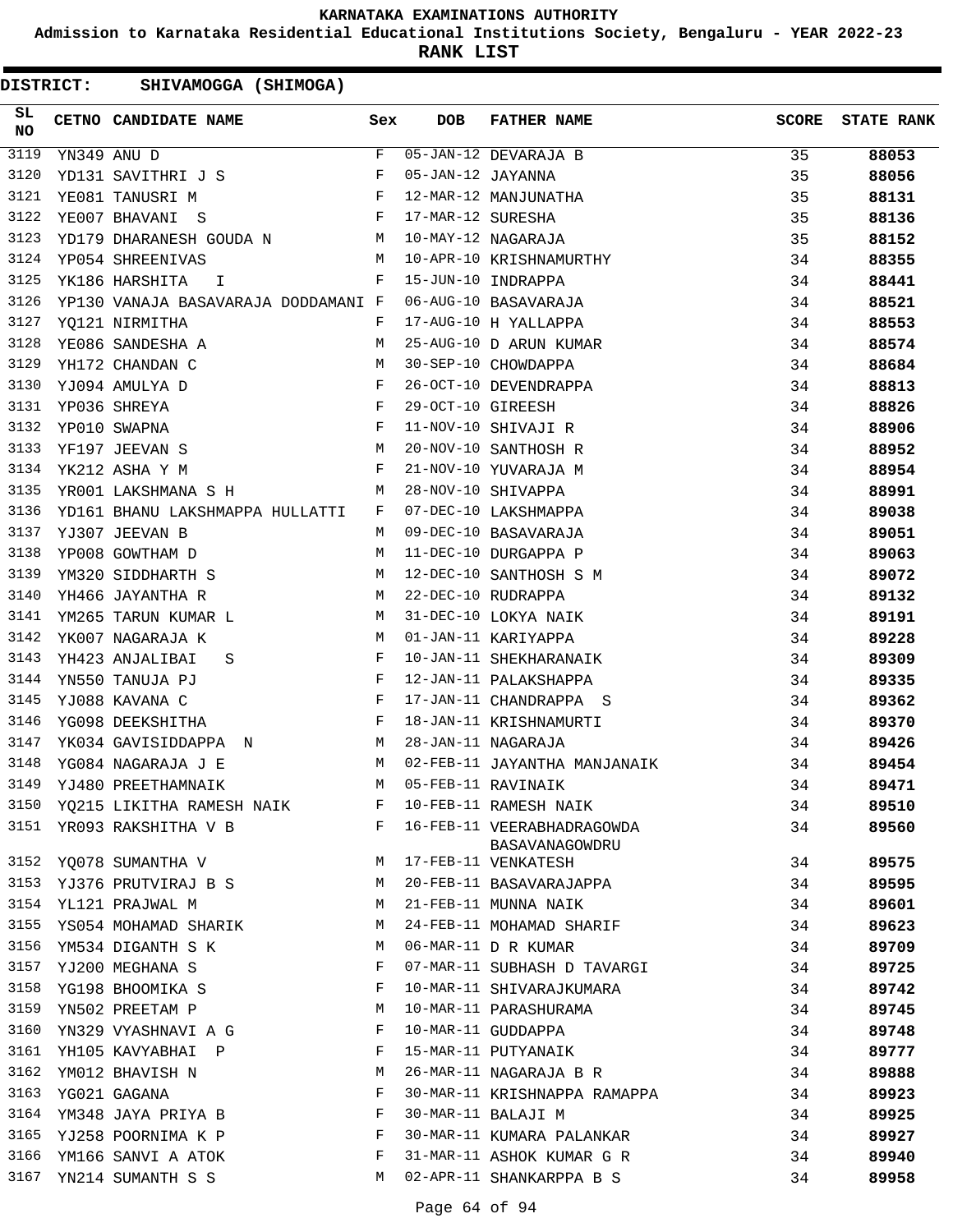**Admission to Karnataka Residential Educational Institutions Society, Bengaluru - YEAR 2022-23**

**RANK LIST**

| SL<br><b>NO</b> | <b>CETNO CANDIDATE NAME</b>                                                                                                              | Sex | <b>DOB</b>                         | <b>FATHER NAME</b>                          | SCORE | <b>STATE RANK</b> |
|-----------------|------------------------------------------------------------------------------------------------------------------------------------------|-----|------------------------------------|---------------------------------------------|-------|-------------------|
| 3168            | YP156 KRUTHIKA                                                                                                                           | F   | $\overline{04 - APR - 11}$ PRAKASH |                                             | 34    | 89976             |
| 3169            | YF072 MOULYA S M                                                                                                                         | F   |                                    | 08-APR-11 MAHESH S                          | 34    | 90006             |
| 3170            | YD220 KOWSHIK D A                                                                                                                        | М   |                                    | 11-APR-11 ARUN D G                          | 34    | 90044             |
| 3171            | YK304 MOKSHA B S                                                                                                                         | F   |                                    | 15-APR-11 SHANTHAVEERAIA K P                | 34    | 90076             |
| 3172            | YM177 MONIKA                                                                                                                             | F   |                                    | 15-APR-11 OMKARA NAIK                       | 34    | 90077             |
| 3173            | YL033 ARCHANA M                                                                                                                          | F   |                                    | 17-APR-11 MANJANAIK                         | 34    | 90096             |
| 3174            | YJ047 ABISHEK B S                                                                                                                        | M   |                                    | 20-APR-11 SAGGAMESH                         | 34    | 90119             |
| 3175            | YH156 NAGARAJA                                                                                                                           | M   |                                    | 23-APR-11 BOODYA NAIK                       | 34    | 90147             |
| 3176            | YJ426 MALLIKH REEHAN H                                                                                                                   | M   |                                    | 26-APR-11 HAJARATH ALI                      | 34    | 90185             |
| 3177            | YJ266 SAGAR A N                                                                                                                          | M   |                                    | 28-APR-11 NAGARAJA                          | 34    | 90205             |
| 3178            | YJ149 JAYANTH H                                                                                                                          | М   |                                    | 30-APR-11 HANUMANTHAPPA                     | 34    | 90219             |
| 3179            | M<br>YG471 MANOJ C                                                                                                                       |     |                                    | 30-APR-11 CHANNAPPA                         | 34    | 90221             |
| 3180            | YE088 TUSHAR NAIK G R                                                                                                                    | M   |                                    | 30-APR-11 RAVI G R                          | 34    | 90228             |
| 3181            | YJ163 AKSHATHA N                                                                                                                         | F   |                                    | 01-MAY-11 NEMARAJA                          | 34    | 90230             |
| 3182            | YM585 ABDULLA TAHER                                                                                                                      | M   |                                    | 04-MAY-11 MOHAMMED NASIRUDDIN               | 34    | 90259             |
| 3183            | YJ061 NAYANASHRI K                                                                                                                       | F   |                                    | 04-MAY-11 KUMAR NAIK                        | 34    | 90265             |
| 3184            | YK265 PRAMODA                                                                                                                            | M   |                                    | 04-MAY-11 OMKARAPPA                         | 34    | 90266             |
| 3185            | YM499 KRUTHAN S                                                                                                                          | M   |                                    | 08-MAY-11 SHASHIDHAR P N                    | 34    | 90304             |
| 3186            | YH326 PUSHPA                                                                                                                             | F   |                                    | 10-MAY-11 BHOJYA NAIK                       | 34    | 90334             |
| 3187            | $\mathbf{F}$ and $\mathbf{F}$<br>YD234 NITHYASHREE H                                                                                     |     |                                    | 15-MAY-11 HONNEGOWDA                        | 34    | 90376             |
| 3188            | <b>Experimental Street Except Street Street Street Street Street Street Street Street Street Street Street Street</b><br>YK001 BOOMIKA P |     |                                    | 18-MAY-11 PARASHURAMA                       | 34    | 90391             |
| 3189            | <b>Example 2</b><br>YJ458 AISHWARYA                                                                                                      |     |                                    | 19-MAY-11 HANUMANTHAPPA                     | 34    | 90404             |
| 3190            | YN425 DANESHWARI B                                                                                                                       | F   |                                    | 25-MAY-11 BASAVANYAPPA GOUDA                | 34    | 90473             |
| 3191            | YO168 SNEHA R                                                                                                                            | F   | 26-MAY-11 RAVI M                   |                                             | 34    | 90490             |
| 3192            | YQ010 INDU RAMACHANDRAPPA SANTER F                                                                                                       |     |                                    | 01-JUN-11 RAMACHANDRAPPA MOOKAPPA<br>SANTER | 34    | 90541             |
| 3193            | YQ064 MAHEKA                                                                                                                             | F   | 06-JUN-11 JAURALI                  |                                             | 34    | 90622             |
| 3194            | YG002 ROHAN K M                                                                                                                          | M   |                                    | 12-JUN-11 MAHENDRA K K                      | 34    | 90695             |
| 3195            | YJ106 NIKHITHA<br>М                                                                                                                      | F   |                                    | 15-JUN-11 MANJAPPA M                        | 34    | 90718             |
| 3196            | YQ234 SHRAVANTH N G                                                                                                                      | М   |                                    | 18-JUN-11 NAGARAJA                          | 34    | 90753             |
| 3197            | YD236 DEEPAK                                                                                                                             | M   |                                    | 23-JUN-11 DEVENDRA NAIK                     | 34    | 90805             |
| 3198            | YM513 DEEKSHITH R CHANDRA                                                                                                                | M   |                                    | 24-JUN-11 RAMESH NAIK C                     | 34    | 90816             |
| 3199            | YN430 VINAYA H                                                                                                                           | М   |                                    | 24-JUN-11 HUCCHAPPA                         | 34    | 90824             |
| 3200            | YM153 PRERAK RAJ A                                                                                                                       | M   |                                    | 08-JUL-11 ASHOK RAJ T S                     | 34    | 90982             |
| 3201            | YK307 RAHUL                                                                                                                              | М   |                                    | 11-JUL-11 NAVEEN KUMAR                      | 34    | 91016             |
| 3202            | YN086 KARTHIKA K                                                                                                                         | M   |                                    | 12-JUL-11 KARIYAPPA G                       | 34    | 91025             |
| 3203            | YQ061 KARTHIK P                                                                                                                          | M   |                                    | 14-JUL-11 PARASAPPA L                       | 34    | 91052             |
| 3204            | YD176 JEEVITHA M                                                                                                                         | F   |                                    | 16-JUL-11 MANJUNATHA K N                    | 34    | 91076             |
| 3205            | YH288 MANOJ M                                                                                                                            | М   |                                    | 17-JUL-11 MANJUNATH                         | 34    | 91093             |
| 3206            | YG479 MAHALAKSHMI I G                                                                                                                    | F   |                                    | 24-JUL-11 GAJANANA I H                      | 34    | 91177             |
| 3207            | YS067 APOORVA A M                                                                                                                        | F   |                                    | 25-JUL-11 MAHESHA A S                       | 34    | 91184             |
| 3208            | YK335 JEEVAN R                                                                                                                           | М   |                                    | 27-JUL-11 RAJU NAIKA                        | 34    | 91206             |
| 3209            | YM123 THARUN R                                                                                                                           | М   |                                    | 06-AUG-11 RAJA NAIK                         | 34    | 91304             |
| 3210            | YJ151 ANUSHA N                                                                                                                           | F   |                                    | 07-AUG-11 NAGARAJA N K                      | 34    | 91305             |
| 3211            | YL081 NITHINKUMAR K                                                                                                                      | M   |                                    | 08-AUG-11 KAMARAJ K                         | 34    | 91317             |
| 3212            | YM223 YUNANTH RAJ P                                                                                                                      | M   |                                    | 09-AUG-11 PUTTAPPA                          | 34    | 91331             |
| 3213            | YM353 BHAGYASHREE J                                                                                                                      | F   | 10-AUG-11 JAYARAM                  |                                             | 34    | 91335             |
| 3214            | YJ334 SAANIKA                                                                                                                            | F   |                                    | 10-AUG-11 HANUMANTHAPPA                     | 34    | 91341             |
| 3215            | YJ472 SANDHYA                                                                                                                            | F   | 12-AUG-11 SURESH                   |                                             | 34    | 91371             |
| 3216            | YK228 AISHWARYA                                                                                                                          | F   |                                    | 15-AUG-11 HANUMANTHAPPA                     | 34    | 91388             |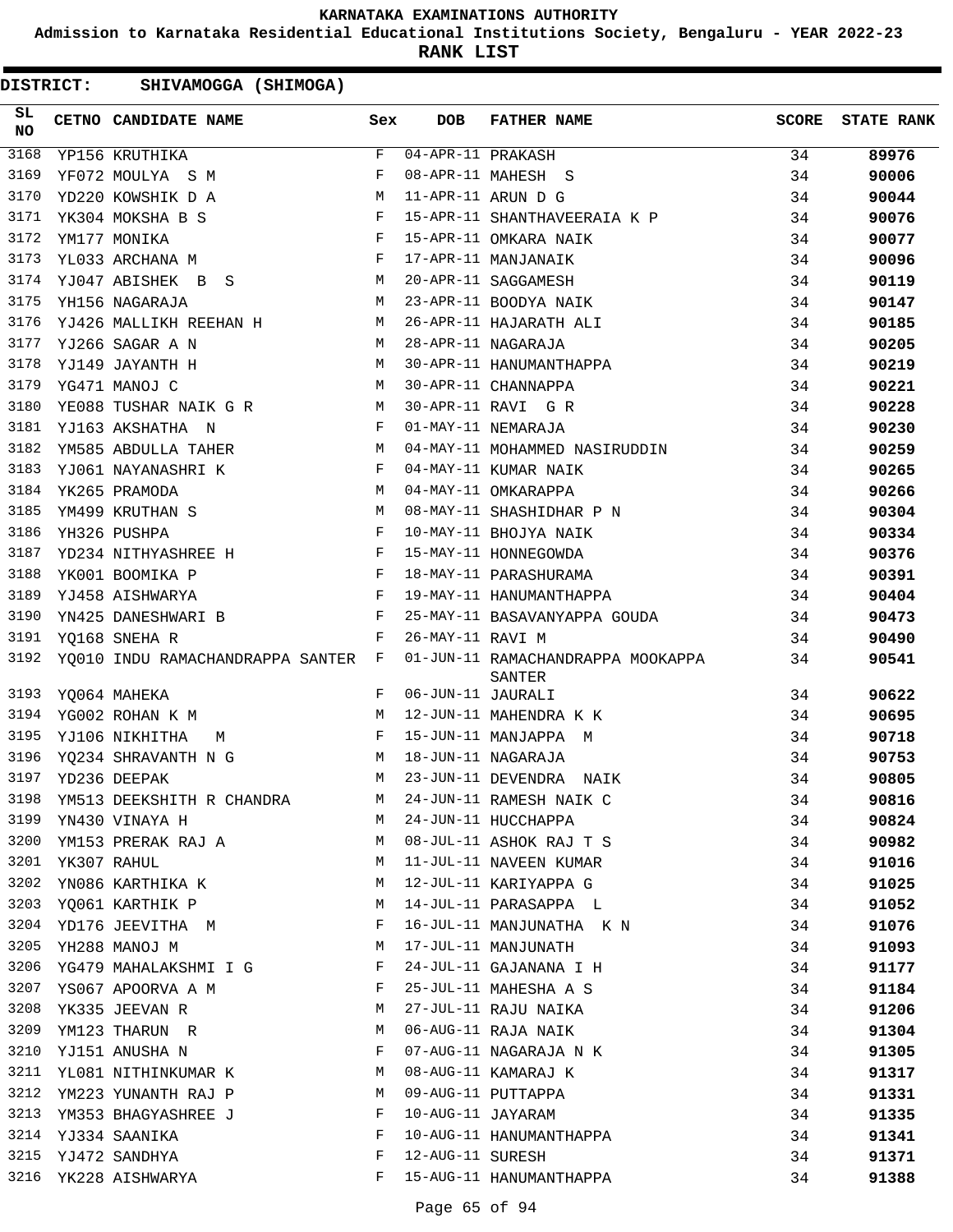**Admission to Karnataka Residential Educational Institutions Society, Bengaluru - YEAR 2022-23**

**RANK LIST**

| SL<br>NO | CETNO CANDIDATE NAME Sex                                                                                                                   |   | <b>DOB</b>        | FATHER NAME                                                                                                      | <b>SCORE</b> | <b>STATE RANK</b> |
|----------|--------------------------------------------------------------------------------------------------------------------------------------------|---|-------------------|------------------------------------------------------------------------------------------------------------------|--------------|-------------------|
| 3217     | $\overline{F}$<br>YH184 DEEPIKA                                                                                                            |   |                   | 26-AUG-11 SURESHAPPA 34                                                                                          |              | 91480             |
| 3218     | YN270 PALLAVI P BENDATHRI F                                                                                                                |   |                   | 01-SEP-11 PUTAPPA N BENDATHRI 34                                                                                 |              | 91538             |
| 3219     | $\mathbf{F}$ and $\mathbf{F}$ are the set of $\mathbf{F}$<br>YD032 THEJASWI                                                                |   |                   | 03-SEP-11 VENKATESH                                                                                              | 34           | 91561             |
| 3220     | $\mathbf{F}$<br>YL077 RAKSHITA                                                                                                             |   |                   |                                                                                                                  | 34           | 91638             |
| 3221     | YS073 ARJUN G GOWDA M                                                                                                                      |   |                   | 12-SEP-11 SOMASHEKHARA<br>17-SEP-11 GOPALA K GOWDA<br>22-SEP-11 DHANNJAYA                                        | 34           | 91678             |
| 3222     | YJ349 HARSHA D<br>YL029 HARSHITA F<br>YS045 MANOJ A M<br>YE147 RAFI UNNISA F<br>YE140 JRGUJNI A T                                          |   |                   |                                                                                                                  | 34           | 91721             |
| 3223     |                                                                                                                                            |   |                   | 23-SEP-11 NEMACHARI B                                                                                            | 34           | 91729             |
| 3224     |                                                                                                                                            |   |                   | 25-SEP-11 ANANDA<br>29-SEP-11 MEHABOOB SAB                                                                       | 34           | 91741             |
| 3225     |                                                                                                                                            |   |                   |                                                                                                                  | 34           | 91776             |
| 3226     | $\mathbf{F} = \mathbf{F} \times \mathbf{F}$<br>YJ148 ARCHANA G                                                                             |   |                   | 18-OCT-11 GIRISH KUMAR G                                                                                         | 34           | 91929             |
| 3227     | <b>Example 19</b> Manual Manual Manual Manual Manual Manual Manual Manual Manual Manual Manual Manual Manual Manual Ma<br>YN512 SIMANTHA U |   | 19-OCT-11 UMESHA  |                                                                                                                  | 34           | 91947             |
| 3228     | <b>Example 20 Service State</b><br>YR070 KHUSHI S A                                                                                        |   |                   |                                                                                                                  | 34           | 91980             |
| 3229     | YJ177 MAHAMMAD ISMAYIL F AGADI M                                                                                                           |   |                   | 24-OCT-11 SHIVAPPA S A<br>08-NOV-11 FKRUDDINSAB<br>18-NOV-11 LINGARAJU<br>19-NOV-11 HALESH G<br>26-NOV-11 GOPALA | 34           | 92111             |
| 3230     | YE115 BHANUSHREE AL                                                                                                                        | F |                   |                                                                                                                  | 34           | 92181             |
| 3231     | <b>M</b><br>YD075 MOHAN KUMAR H                                                                                                            |   |                   |                                                                                                                  | 34           | 92192             |
| 3232     | YF178 PRAMOD G M<br>YR198 PRUTHVIK J M                                                                                                     |   |                   |                                                                                                                  | 34           | 92250             |
| 3233     |                                                                                                                                            |   |                   | 27-NOV-11 JAGADEESH B                                                                                            | 34           | 92259             |
| 3234     | YN087 VEERESHA P H M                                                                                                                       |   |                   | 28-NOV-11 PALAKSHAYYA SWAMY                                                                                      | 34           | 92269             |
| 3235     | $\mathbf{F}$ and $\mathbf{F}$ and $\mathbf{F}$<br>YJ410 BRUNDA                                                                             |   |                   |                                                                                                                  | 34           | 92270             |
| 3236     | YK038 SHIDDARTHA R S M                                                                                                                     |   |                   | 29-NOV-11 MARUTI<br>02-DEC-11 RAJAPPA<br>02-DEC-11 PARMESH NAIK<br>07-DEC-11 BANGARAPPA                          | 34           | 92286             |
| 3237     | $\mathbb F$<br>YM581 SUMATHI BAI                                                                                                           |   |                   |                                                                                                                  | 34           | 92287             |
| 3238     | $\begin{array}{c}\n\ddots \\ \hline\n\end{array}$<br>YF117 LAVANYA H B                                                                     |   |                   |                                                                                                                  | 34           | 92309             |
| 3239     | $\mathbf{F}$ . The set of $\mathbf{F}$<br>YH224 ISWARYA R K                                                                                |   |                   | 10-DEC-11 R B KUMARA KUMARA                                                                                      | 34           | 92327             |
| 3240     |                                                                                                                                            |   | 11-DEC-11 GOPAL   |                                                                                                                  | 34           | 92334             |
| 3241     | YR183 KIRANG<br>YR157 NANDAN M<br>YD059 SPOORTHI HR                                                                                        |   |                   | 23-DEC-11 HUCHHARAYAPPA<br>29-DEC-11 RAVI K<br>31-DEC-11 KENCHAPPA                                               | 34           | 92416             |
| 3242     |                                                                                                                                            |   |                   |                                                                                                                  | 34           | 92444             |
| 3243     | <b>M</b><br>YJ186 GANGADHARA K                                                                                                             |   |                   |                                                                                                                  | 34           | 92455             |
| 3244     | YD180 VARALAKSHMI M                                                                                                                        | F |                   | 06-JAN-12 MANJUNATHA GOWDA                                                                                       | 34           | 92495             |
| 3245     | YM356 JEEVAN GOUDA                                                                                                                         | M |                   | 19-APR-12 JAVARE GOUDA                                                                                           | 34           | 92599             |
| 3246     | M <sub>N</sub><br>YM529 RAHUL S M                                                                                                          |   |                   | 06-MAY-10 MANJUNATHA                                                                                             | 33           | 92852             |
|          | 3247 YK343 RAVINDRA K                                                                                                                      | M |                   | 11-JUL-10 KENCHAPPA R T                                                                                          | 33           | 92949             |
| 3248     | YN303 USHA SOMASHEKAR<br>HUCHAPPANAVAR                                                                                                     | F |                   | 05-AUG-10 SOMASHEKAR HUCHAPPANAVAR                                                                               | 33           | 92996             |
| 3249     | YE033 TARUN R                                                                                                                              | М |                   | 26-AUG-10 RANGANATH C                                                                                            | 33           | 93060             |
| 3250     | YK318 ADIL RAJ                                                                                                                             | М | 14-SEP-10 IBRAHIM |                                                                                                                  | 33           | 93127             |
| 3251     | YN450 NAVEEN B                                                                                                                             | М |                   | 10-OCT-10 BANGARAPPA                                                                                             | 33           | 93236             |
| 3252     | YM141 AKSHARA S                                                                                                                            | М |                   | 28-OCT-10 SHIVAYOGI C                                                                                            | 33           | 93325             |
| 3253     | YH331 NAYANA G                                                                                                                             | F |                   | 09-NOV-10 GADIGEPPA                                                                                              | 33           | 93391             |
|          | 3254 YG022 GURUMURTHY N                                                                                                                    | М |                   | 14-NOV-10 NAGARAJA                                                                                               | 33           | 93424             |
| 3255     | YN148 PRAGATHI K E                                                                                                                         | F |                   | 19-NOV-10 ESHWARAPPA K C                                                                                         | 33           | 93446             |
| 3256     | YN072 VINAYAKA S<br>KAREMALLANAGOUDRU                                                                                                      | М |                   | 23-NOV-10 SANNAGOUDA                                                                                             | 33           | 93470             |
| 3257     | YH058 PRANEETH                                                                                                                             | M |                   | 01-DEC-10 YALLAPPA                                                                                               | 33           | 93507             |
| 3258     | YH157 PREETHI                                                                                                                              | F |                   | 03-DEC-10 LAKSHMAPPA                                                                                             | 33           | 93523             |
| 3259     | YM509 DARSHAN M                                                                                                                            | М |                   | 13-DEC-10 MAHESHAPPA BULLAMMANAVAR                                                                               | 33           | 93575             |
| 3260     | YM321 SATHVIK N D                                                                                                                          | М |                   | 13-DEC-10 DEEPAK N S                                                                                             | 33           | 93577             |
| 3261     | YJ478 PRASHANTHA M                                                                                                                         | М |                   | 15-DEC-10 MANJAPPA                                                                                               | 33           | 93593             |
| 3262     | YN229 APOORVA D                                                                                                                            | F | 28-DEC-10 DINESH  |                                                                                                                  | 33           | 93660             |
| 3263     | YF179 ABHAY K M                                                                                                                            | М |                   | 30-DEC-10 MANJUNATH K L                                                                                          | 33           | 93679             |
|          | 3264 YR240 JAIRAM Y                                                                                                                        | M |                   | 06-JAN-11 YALLAPPA Y A                                                                                           | 33           | 93800             |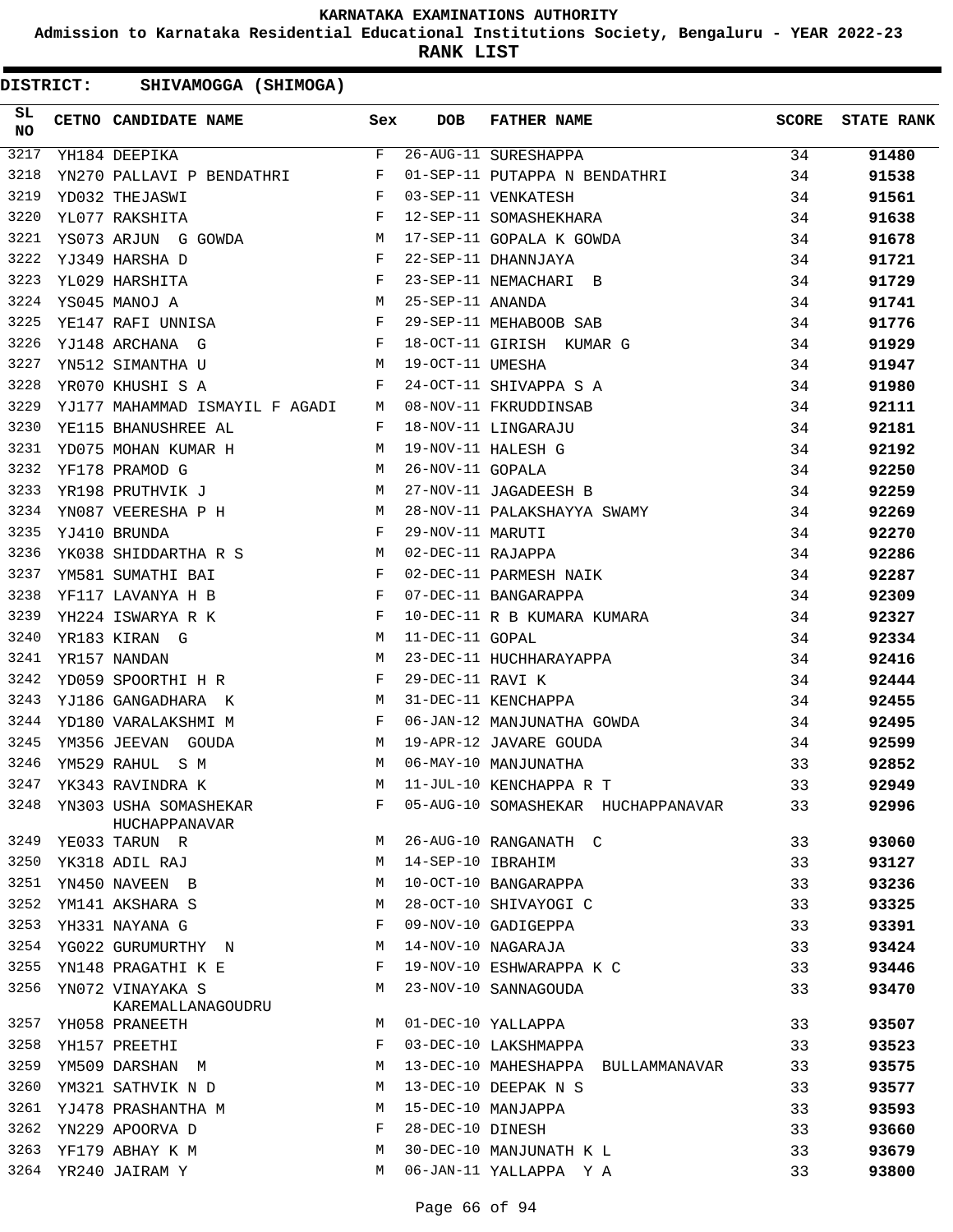**Admission to Karnataka Residential Educational Institutions Society, Bengaluru - YEAR 2022-23**

**RANK LIST**

| <b>DISTRICT:</b> |             | SHIVAMOGGA (SHIMOGA)   |                                                 |              |                   |                                   |              |                   |
|------------------|-------------|------------------------|-------------------------------------------------|--------------|-------------------|-----------------------------------|--------------|-------------------|
| SL.<br><b>NO</b> |             | CETNO CANDIDATE NAME   |                                                 | Sex          | <b>DOB</b>        | <b>FATHER NAME</b>                | <b>SCORE</b> | <b>STATE RANK</b> |
| 3265             |             | YN052 INCHARA M D      |                                                 | F            |                   | 15-JAN-11 MANJUNATH               | 33           | 93870             |
| 3266             |             | YR084 VINUTHA U        |                                                 | F            |                   | 16-JAN-11 JAGADEESHA              | 33           | 93881             |
| 3267             |             | YH332 MANJUNATHA       |                                                 | М            |                   | 18-JAN-11 MAHESH NAIK             | 33           | 93893             |
| 3268             |             | YP062 CHAMARAJA V G    |                                                 | M            |                   | 09-FEB-11 VEERABHADRAPPA M G      | 33           | 94059             |
| 3269             |             | YO019 SINCHANA B       |                                                 | F            |                   | 11-FEB-11 BASAVARAJAPPA           | 33           | 94081             |
| 3270             |             | YK282 BHOOMIKA G D     | $\mathbf{F}$ and the contract of $\mathbf{F}$ . |              |                   | 14-FEB-11 DHONDU G S              | 33           | 94093             |
| 3271             |             | YJ207 RAKSHITA         |                                                 | $\mathbf{F}$ |                   | 14-FEB-11 SHANKARAGOUDA           | 33           | 94097             |
| 3272             | YN260 JANWI |                        |                                                 | F            |                   | 15-FEB-11 NAGARAJA                | 33           | 94104             |
| 3273             |             | YR056 PREETHAM M G     |                                                 | М            |                   | 22-FEB-11 MALLESHAPPA T           | 33           | 94160             |
| 3274             |             | YK203 RAMESH B         |                                                 | M            |                   | 03-MAR-11 BASAVARAJAPPA           | 33           | 94221             |
| 3275             |             | YJ035 CHITRABAI        |                                                 | F            |                   | 10-MAR-11 HEMALANAIK              | 33           | 94289             |
| 3276             |             | YR077 AKASH B          |                                                 | М            |                   | 16-MAR-11 BALACHANDRA B           | 33           | 94338             |
| 3277             |             | YM064 PRAJWAL B G      | <b>M</b>                                        |              |                   | 19-MAR-11 GANESH B R              | 33           | 94369             |
| 3278             |             | YJ108 TANUBAI S        |                                                 | $\mathbf{F}$ |                   | 21-MAR-11 SURESHNAIK              | 33           | 94388             |
| 3279             | YL088 SUMA  |                        |                                                 | F            |                   | 30-MAR-11 ERAPPA NAIK             | 33           | 94493             |
| 3280             |             | YN292 SANKETHA S S     |                                                 | М            |                   | 31-MAR-11 SATHISH B               | 33           | 94499             |
| 3281             |             | YS040 DHANYAKUMARI H P |                                                 | F            |                   | 02-APR-11 PURUSHOTHAMA H R        | 33           | 94526             |
| 3282             |             | YN054 SHARATH          |                                                 | М            |                   | 02-APR-11 MANJAPPA K M            | 33           | 94531             |
| 3283             |             | YF023 KAVANA M         |                                                 | F            |                   | 05-APR-11 MANJUNATHA              | 33           | 94564             |
| 3284             |             | YG358 BHUVAN K M       |                                                 | М            |                   | 22-APR-11 MANJUNATHA K T          | 33           | 94735             |
| 3285             |             | YQ057 AISHWARYA P A    |                                                 | F            |                   | 23-APR-11 PARASAPPA               | 33           | 94746             |
| 3286             |             | YS152 ANVITH H S       |                                                 | M            |                   | 26-APR-11 SURENDRA H D            | 33           | 94786             |
| 3287             |             | YM151 PRUTHVI P K      |                                                 | F            |                   | 26-APR-11 PRAVEEN KARAKANCHI K M  | 33           | 94793             |
| 3288             |             | YK279 DHANUSH B        |                                                 | M            | 30-APR-11 BIRAPPA |                                   | 33           | 94823             |
| 3289             |             | YN272 SAMPATH U G      |                                                 | М            |                   | 30-APR-11 UDAYA KUMAR             | 33           | 94828             |
| 3290             |             | YG430 NIKHITHA T V     |                                                 | F            |                   | 04-MAY-11 T D VIJAYA KUMAR        | 33           | 94870             |
| 3291             |             | YE044 AKSHAY S         |                                                 | M            |                   | 05-MAY-11 SHIVAKUMAR B            | 33           | 94876             |
| 3292             |             | YH399 PREETHAM KUMAR M |                                                 | M            |                   | 10-MAY-11 LATE PARUSHURAM NAIK    | 33           | 94942             |
| 3293             |             | YM108 MANYA C          |                                                 | F            |                   | 12-MAY-11 CHANDRA SHEKAR NAIK H D | 33           | 94954             |
| 3294             |             | YM457 PRIYANKA BAI     |                                                 | F            |                   | 13-MAY-11 NAGUNAIK                | 33           | 94968             |
| 3295             |             | YR138 RUDRESHA         |                                                 | М            |                   | 15-MAY-11 VEERAYYA                | 33           | 94987             |
| 3296             |             | YG375 NIKHIL K H       |                                                 | M            |                   | 16-MAY-11 KRISHNAMURTHY           | 33           | 94996             |
| 3297             |             | YF070 TARUN K S        |                                                 | M            |                   | 16-MAY-11 SHANKARAPPA             | 33           | 95003             |
| 3298             |             | YK074 BHARATA M K      |                                                 | M            |                   | 20-MAY-11 MANJUNATHA ACHARI       | 33           | 95037             |
| 3299             |             | YM578 YSHVANTH NAIK    |                                                 | M            |                   | 20-MAY-11 KUMARANAIK              | 33           | 95055             |
| 3300             |             | YS064 SAMARTHA B S     |                                                 | M            |                   | 22-MAY-11 SANDEEPA B S            | 33           | 95074             |
| 3301             |             | YN491 SUDARSHAN D      |                                                 | М            | 25-MAY-11 DEVARAJ |                                   | 33           | 95104             |
| 3302             |             | YG277 LAKSHMANA        |                                                 | М            | 31-MAY-11 BYRAPPA |                                   | 33           | 95157             |
| 3303             |             | YR086 VANDANA N        |                                                 | F            |                   | 01-JUN-11 NAGARAJA H              | 33           | 95196             |
| 3304             |             | YQ077 MAHENDRA S       |                                                 | М            |                   | 03-JUN-11 SOMASHEKARA             | 33           | 95218             |
| 3305             |             | YQ190 MADAN J B        |                                                 | M            |                   | 07-JUN-11 JAGADEESHA              | 33           | 95277             |
| 3306             |             | YP027 SINCHANA         |                                                 | F            |                   | 08-JUN-11 MANJUNATHA              | 33           | 95293             |
| 3307             |             | YK342 NISHMITA A J     |                                                 | F            |                   | 09-JUN-11 JAYAKUMARA A E          | 33           | 95302             |
| 3308             |             | YG113 PRAJWAL V        |                                                 | М            |                   | 09-JUN-11 VASAPPA S               | 33           | 95304             |
| 3309             |             | YK143 THARUN KUMAR K   |                                                 | M            |                   | 12-JUN-11 KUMAR M                 | 33           | 95349             |
| 3310             |             | YN023 AISHWARYA P      |                                                 | F            |                   | 18-JUN-11 PARASHURAMA             | 33           | 95407             |
|                  |             | 3311 YF028 SHILPA S N  |                                                 | F            |                   | 19-JUN-11 NAGARAJA                | 33           | 95423             |
|                  |             | 3312 YD097 NAYANA      |                                                 | F            |                   | 20-JUN-11 VEERESH K C             | 33           | 95437             |
| 3313             |             | YR034 AMRUTA N         |                                                 | F            | 28-JUN-11 NAGARAJ |                                   | 33           | 95531             |
| 3314             |             | YM533 KESHAV P         |                                                 | M            |                   | 01-JUL-11 PANCHAKSHARI K          | 33           | 95576             |
|                  |             |                        |                                                 |              | Page 67 of 94     |                                   |              |                   |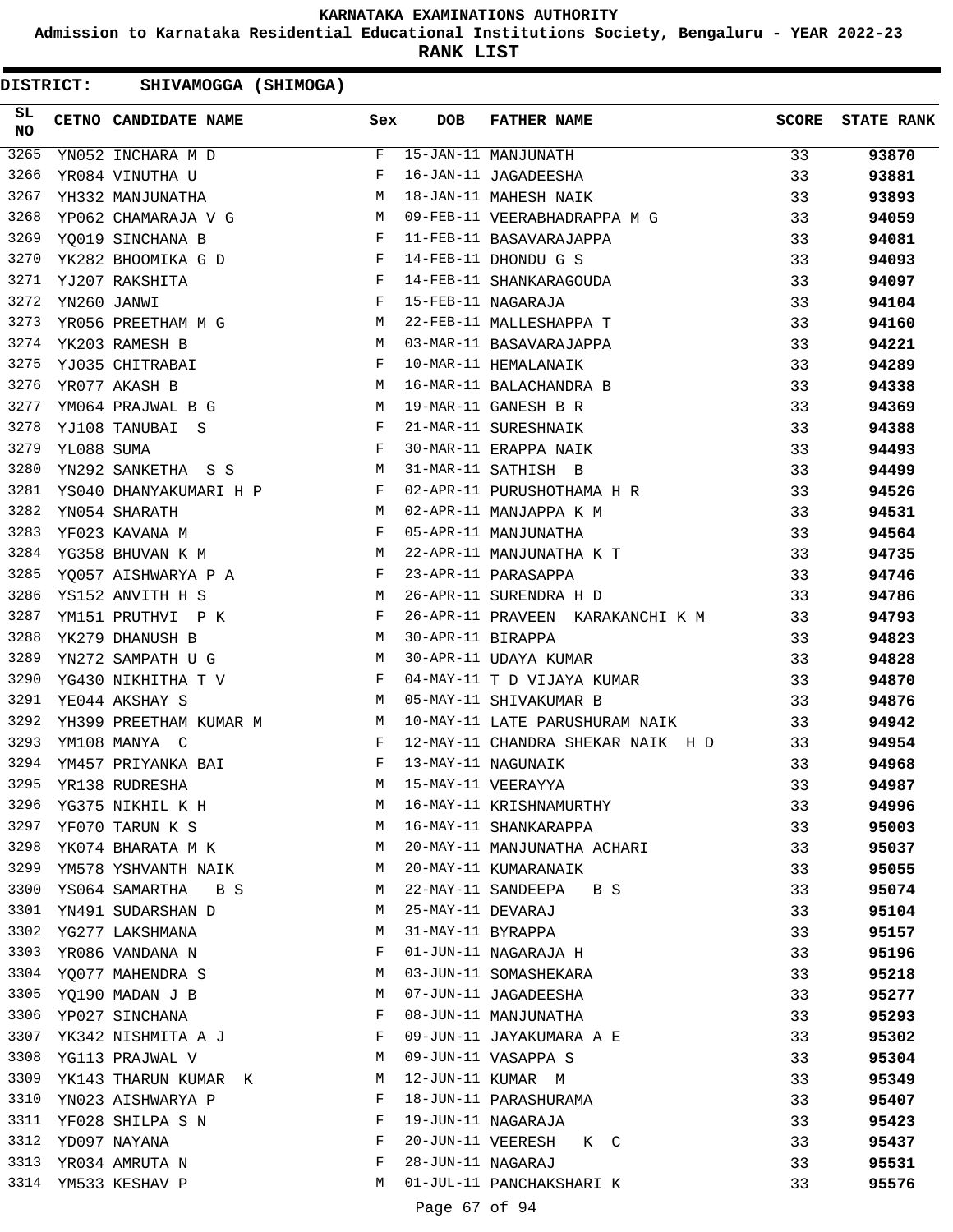**Admission to Karnataka Residential Educational Institutions Society, Bengaluru - YEAR 2022-23**

**RANK LIST**

| <b>DISTRICT:</b> |           | SHIVAMOGGA (SHIMOGA)     |                     |              |                   |                                        |              |                   |
|------------------|-----------|--------------------------|---------------------|--------------|-------------------|----------------------------------------|--------------|-------------------|
| SL<br><b>NO</b>  |           | CETNO CANDIDATE NAME     |                     | Sex          | <b>DOB</b>        | <b>FATHER NAME</b>                     | <b>SCORE</b> | <b>STATE RANK</b> |
| 3315             |           | YK161 LAVANYA BAYI R     |                     | F            |                   | 01-JUL-11 RAMESH NAIK L                | 33           | 95577             |
| 3316             |           | YR181 APOORVA M          |                     | F            |                   | 03-JUL-11 MALATHESHA                   | 33           | 95597             |
| 3317             |           | YG443 ANKITHA A P        |                     | F            |                   | 04-JUL-11 PRASHANTA                    | 33           | 95610             |
| 3318             |           | YN346 SINDHU             |                     | F            |                   | 16-JUL-11 VEERENDRA BASAPPA KUPPAGADDE | 33           | 95763             |
| 3319             |           | YH435 SUKANYA G T        |                     | $\mathbf{F}$ |                   | 19-JUL-11 GADIGEPPA                    | 33           | 95791             |
| 3320             |           | YH438 DIVYA N            |                     | F            |                   | 20-JUL-11 NAGENDRA                     | 33           | 95799             |
| 3321             |           | YP009 BHARGAVA V S       |                     | M            |                   | 22-JUL-11 VINAYAKA S                   | 33           | 95819             |
| 3322             |           | YM418 CHANDANA S S       |                     | F            |                   | 23-JUL-11 SHASHIKUMAR                  | 33           | 95831             |
| 3323             | YG288 ANU | Е                        |                     | F            | 25-JUL-11 ERESHA  |                                        | 33           | 95853             |
| 3324             |           | YM520 CHAITHANYA         |                     | F            |                   | 29-JUL-11 LATE KUMAR NAIK              | 33           | 95904             |
| 3325             |           | YS145 SUNIL<br>K S       |                     | M            | 04-AUG-11 SUDEER  |                                        | 33           | 95976             |
| 3326             |           | YK160 RESHMABAI          |                     | F            |                   | 06-AUG-11 SURESH NAIK                  | 33           | 95995             |
| 3327             |           | YN353 TARADEVI S K       |                     | F            |                   | 06-AUG-11 SURESHAPPA G                 | 33           | 95998             |
| 3328             |           | YQ076 THANUSHREE         |                     | $\mathbf{F}$ |                   | 06-AUG-11 HANUMANTHAPPA                | 33           | 96000             |
| 3329             |           | YF098 PUNITH H N         |                     | M            |                   | 20-AUG-11 NAGARAJA H G                 | 33           | 96117             |
| 3330             |           | YH049 PRADEEP E          |                     | M            |                   | 01-SEP-11 ESHWARAPPA NAIK              | 33           | 96227             |
| 3331             |           | YE050 BRUNDA N           |                     | F            |                   | 06-SEP-11 S NAGENDRAPPA                | 33           | 96284             |
| 3332             |           | YF167 CHANDANA H J F     |                     |              |                   | 14-SEP-11 JAGADEESHA                   | 33           | 96348             |
| 3333             |           | YN485 ANKITHA K          |                     | $\mathbf{F}$ |                   | 17-SEP-11 KRISHNANAIK                  | 33           | 96375             |
| 3334             |           | YJ359 THRIVENI K         |                     | F            |                   | 30-SEP-11 KIRAN NAIK                   | 33           | 96477             |
| 3335             |           | YL026 JAYANTH KUMAR B N  | <b>Example 19</b> M |              |                   | 06-OCT-11 NARASIMHA B C                | 33           | 96513             |
| 3336             |           | YN264 USHA R             |                     | F            |                   | 06-OCT-11 RAVIKUMARA                   | 33           | 96519             |
| 3337             |           | YP152 ATIKSH C Y         |                     | M            |                   | 08-OCT-11 CHANDRASHEKAR K Y            | 33           | 96526             |
| 3338             |           | YJ013 SRUJAN N           |                     | M            |                   | 09-OCT-11 NAGARAJA L                   | 33           | 96543             |
| 3339             |           | YH023 KEERTI K G         |                     | F            |                   | 19-OCT-11 GOPALAPPA                    | 33           | 96642             |
| 3340             |           | YQ028 KUSHAL R           |                     | М            | 19-OCT-11 RAVI D  |                                        | 33           | 96643             |
| 3341             |           | YD036 ESHAN D C          |                     | M            |                   | 12-NOV-11 CHANDRASHEKAR                | 33           | 96856             |
| 3342             |           | YM182 MARUTHI N          |                     | М            |                   | 18-NOV-11 NAGUNAIKA                    | 33           | 96901             |
| 3343             |           | YM318 DHANUS S           |                     | М            |                   | 23-NOV-11 SHANKARA                     | 33           | 96932             |
| 3344             |           | YK217 BHASKARA           |                     | M            |                   | 27-NOV-11 LOKESHAPPA                   | 33           | 96968             |
|                  |           | 3345 YM293 SRUJAN RAJ R  |                     | M            |                   | 03-DEC-11 RAJA NAIK K                  | 33           | 97009             |
| 3346             |           | YJ397 ARJUN S            |                     | M            |                   | 04-DEC-11 SHANKARANAIK B               | 33           | 97011             |
| 3347             |           | YH066 KAVYASHREE         |                     | F            |                   | 12-DEC-11 GUDDAPPA MADIVALA            | 33           | 97052             |
| 3348             |           | YS029 NAGESHA K          |                     | M            |                   | 17-DEC-11 KUMARA S                     | 33           | 97088             |
|                  |           | 3349 YN220 BHARATH A     |                     | M            | 26-DEC-11 ASHOKA  |                                        | 33           | 97143             |
| 3350             |           | YP098 SATVIK             |                     | M            | 04-JAN-12 NAGAPPA |                                        | 33           | 97221             |
| 3351             |           | YD067 ONKAR H S          |                     | M            |                   | 24-APR-12 SHIVAMURTHI R                | 33           | 97336             |
| 3352             |           | YJ435 UDAYA KUMAR M      |                     | M            |                   | 23-MAR-10 MANJUNATHA                   | 32           | 97526             |
|                  |           | 3353 YN232 SANKETH       |                     | M            |                   | 01-JUL-10 VENKATESH                    | 32           | 97666             |
|                  |           | 3354 YH008 SHARAN NAIK K |                     | M            |                   | 01-AUG-10 KRUSHNA NAIK                 | 32           | 97723             |
| 3355             |           | YN182 ASHOKA SK          |                     | M            |                   | 23-SEP-10 SHEKHARAPPA                  | 32           | 97872             |
| 3356             |           | YH421 NANDINI B          |                     | F            |                   | 10-OCT-10 BANGARAPPA                   | 32           | 97958             |
| 3357             |           | YK067 MANASA P           |                     | F            |                   | 14-OCT-10 PEERYA NAIK                  | 32           | 97980             |
| 3358             |           | YL120 SINCHANA           |                     | F            |                   | 23-OCT-10 SIDDALINGAPPA                | 32           | 98031             |
| 3359             |           | YM407 VINITH G NAIK      |                     | M            |                   | 26-OCT-10 GIRIYA NAIK                  | 32           | 98045             |
| 3360             |           | YR023 KARTHIK M C        |                     | M            |                   | 10-NOV-10 MANJAPPA                     | 32           | 98125             |
|                  |           | 3361 YK211 PRAJWAL V     |                     | М            |                   | 14-NOV-10 VEERESHAPPA                  | 32           | 98144             |
|                  |           | 3362 YJ230 SNEHA J       |                     | F            |                   | 14-NOV-10 B E JAGADHISH                | 32           | 98146             |
|                  |           | 3363 YK036 YASHASVINI R  |                     | F            |                   | 17-NOV-10 RAJU K K                     | 32           | 98162             |
|                  |           | 3364 YS138 SRUJAN H S    |                     | M            |                   | 28-NOV-10 SURESH H K                   | 32           | 98235             |
|                  |           |                          |                     |              | Page 68 of 94     |                                        |              |                   |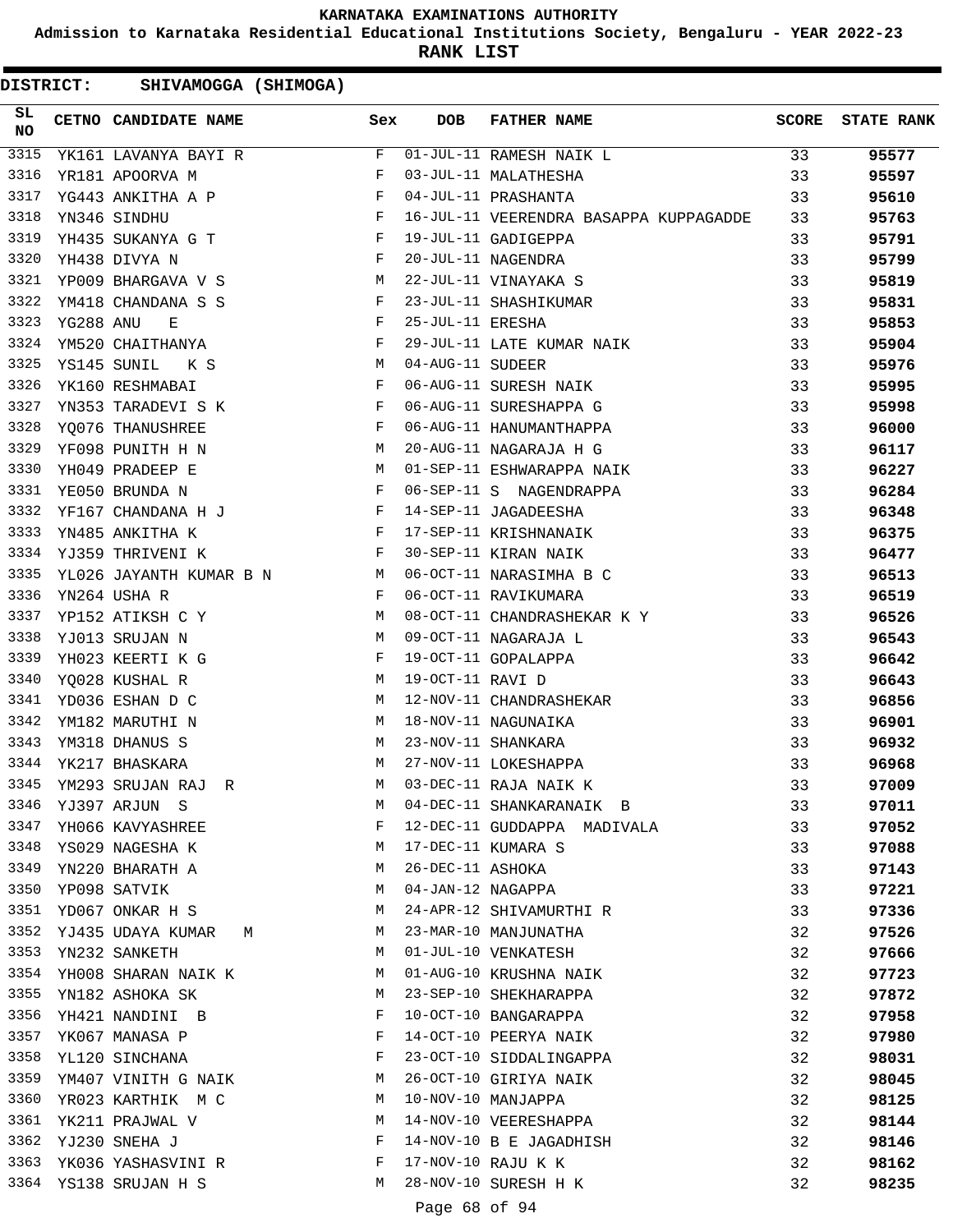**Admission to Karnataka Residential Educational Institutions Society, Bengaluru - YEAR 2022-23**

**RANK LIST**

| SL<br>NO | CETNO CANDIDATE NAME                                               | Sex          | DOB               | FATHER NAME                         | SCORE | <b>STATE RANK</b> |
|----------|--------------------------------------------------------------------|--------------|-------------------|-------------------------------------|-------|-------------------|
| 3365     | YK244 NANDINI M                                                    | F            |                   | $02-\text{DEC}-10$ MANJAPPA         | 32    | 98259             |
| 3366     | YM105 RAKSHA K                                                     | F            | 02-DEC-10 KUMARA  |                                     | 32    | 98263             |
| 3367     | YK215 SHIVAKUMAR NAIK M                                            |              |                   | 12-DEC-10 ANNAPPANAIK               | 32    | 98321             |
| 3368     | YH287 SYED SAKHEEB                                                 |              |                   | M 18-DEC-10 SYED TOFIK              | 32    | 98353             |
| 3369     | YR122 RITEESH BASAVARAJ M<br>HOTTENNANAVAR                         |              |                   | 30-DEC-10 BASAVARAJ HOTTENNANAVAR   | 32    | 98414             |
| 3370     | M<br>YK130 TARUNA K B                                              |              |                   | 30-DEC-10 BASAVRARAJAPPA K R        | 32    | 98415             |
| 3371     | <b>M</b><br>YQ210 SUJAN                                            |              |                   | 07-JAN-11 HUCHAPPA M                | 32    | 98579             |
| 3372     | YR055 PARASHURAMA E D M                                            |              |                   | 08-JAN-11 ESHWARAPPA DODDARAMANNARA | 32    | 98584             |
| 3373     | YN361 KARTHIK B                                                    | M            | 11-JAN-11 DEVARAJ |                                     | 32    | 98608             |
| 3374     | YH458 NAYANA R                                                     | F            |                   | 11-JAN-11 RAMESHNAIK                | 32    | 98610             |
| 3375     | YD006 TEJASH G M<br><b>Example 20</b> M                            |              | 11-JAN-11 MARAPPA |                                     | 32    | 98611             |
| 3376     | YH406 NANDINI                                                      | F            |                   | 14-JAN-11 JEEVESHANAIK              | 32    | 98630             |
| 3377     | YG171 TRISHA R                                                     | $\mathbf{F}$ | 27-JAN-11 RAJU    |                                     | 32    | 98732             |
| 3378     | YJ161 CHAITHRA C                                                   | F            |                   | 11-FEB-11 CHANDRASHEKHAR NAIK       | 32    | 98824             |
| 3379     | YL043 SHIVAKUMAR<br>M <sub>1</sub>                                 |              |                   | 14-FEB-11 NAGA NAIK                 | 32    | 98862             |
| 3380     | YK256 KARTHIK D                                                    | M            | 15-FEB-11 DANESH  |                                     | 32    | 98867             |
| 3381     | M <sub>N</sub><br>YN379 HARISHA K N                                |              |                   | 16-FEB-11 NAGARAJA                  | 32    | 98876             |
| 3382     | YM251 RAKSHA R                                                     | F            |                   | 22-FEB-11 RAGAVENDRA N              | 32    | 98929             |
| 3383     | YN280 VINAYA M S                                                   | M            |                   | 22-FEB-11 MANJAPPA SHIVABASANNAR    | 32    | 98931             |
| 3384     | YD194 SAGAR H R                                                    | M            |                   | 04-MAR-11 RAJASHEKAR H K            | 32    | 98998             |
| 3385     | YE105 ARCHANA S                                                    | F            |                   | 06-MAR-11 SHIVAPPA K                | 32    | 99018             |
| 3386     | YS020 AMOGHA<br>G P                                                | M            |                   | 07-MAR-11 PRAKASHA                  | 32    | 99026             |
| 3387     | YQ144 MANOJ S                                                      | M            |                   | 18-MAR-11 SHASHIDHARA U             | 32    | 99157             |
| 3388     | $\mathbf{F}$ and $\mathbf{F}$ and $\mathbf{F}$<br>YJ331 POORVI P L |              |                   | 21-MAR-11 PARASHURAM                | 32    | 99186             |
| 3389     | $\mathbb F$<br>YM009 RITHIKA M R                                   |              |                   | 21-MAR-11 RAGHAVENDRA K S           | 32    | 99192             |
| 3390     | YM317 SUHAS                                                        | M            |                   | 23-MAR-11 VIJAYAKUMAR               | 32    | 99217             |
| 3391     | YG118 BHARATH L                                                    | M            |                   | 26-MAR-11 LAKSHMAN                  | 32    | 99238             |
| 3392     | YJ261 MANJU NAIK                                                   | M            |                   | 02-APR-11 CHANNA NAIK               | 32    | 99314             |
| 3393     | YG454 CHANDANA C G                                                 | $\mathbf{F}$ | 03-APR-11 GANESHA |                                     | 32    | 99326             |
|          | 3394 YM364 MUSKAN M                                                | F            |                   | 03-APR-11 MUNIR AHAMED              | 32    | 99332             |
| 3395     | YR166 RANJITHA B                                                   | $\rm F$      |                   | 03-APR-11 BASAVARAJA                | 32    | 99334             |
| 3396     | YQ081 CHANDAN M                                                    | М            |                   | 05-APR-11 MURTHY G B                | 32    | 99354             |
| 3397     | YG290 CHANDANA L                                                   | F            | 05-APR-11 LOKESH  |                                     | 32    | 99356             |
| 3398     | YJ406 KAVERI K                                                     | F            |                   | 06-APR-11 KIRYA NAIK                | 32    | 99372             |
| 3399     | YP172 LAVANYA P                                                    | F            |                   | 06-APR-11 PARASHURAMAPPA            | 32    | 99374             |
| 3400     | YH030 SANGEETHA M                                                  | F            |                   | 06-APR-11 MANJAPPA                  | 32    | 99379             |
| 3401     | YJ213 SANJANA R                                                    | F            | 15-APR-11 RAJAPPA |                                     | 32    | 99472             |
| 3402     | YJ315 NIKHIL SHIVANANDA<br>MADENHALLI                              | M            |                   | 18-APR-11 SHIVANANDA MADENHALLI     | 32    | 99500             |
| 3403     | YN381 SHARATH B K                                                  | М            |                   | 26-APR-11 BUDHEYAPPA N K            | 32    | 99573             |
| 3404     | YJ009 SRUSHTI S A                                                  | F            |                   | 29-APR-11 SHIVAKUMAR AGASANAHALLI   | 32    | 99603             |
| 3405     | YK154 LIKHITHA K                                                   | F            | 03-MAY-11 KIRAN   |                                     | 32    | 99640             |
| 3406     | YQ188 VIJAYAKUMARI                                                 | F            | 05-MAY-11 HALESHA |                                     | 32    | 99664             |
| 3407     | YH366 AYUSH C V                                                    | М            |                   | 06-MAY-11 VIJAYA KUMAR              | 32    | 99667             |
| 3408     | YE030 DIVYA M C                                                    | F            |                   | 07-MAY-11 CHANDRAPPA                | 32    | 99681             |
| 3409     | YH424 DIVYA                                                        | F            | 10-MAY-11 ERAPPA  |                                     | 32    | 99718             |
| 3410     | YL108 MALA S G                                                     | F            |                   | 10-MAY-11 SHIVAPPA G                | 32    | 99721             |
| 3411     | YK037 ISHWARYA M                                                   | F            |                   | 15-MAY-11 MALLIKAPPA                | 32    | 99774             |
| 3412     | YM525 BHOOMIKA G S                                                 | F            |                   | 19-MAY-11 GOPI NAIK                 | 32    | 99816             |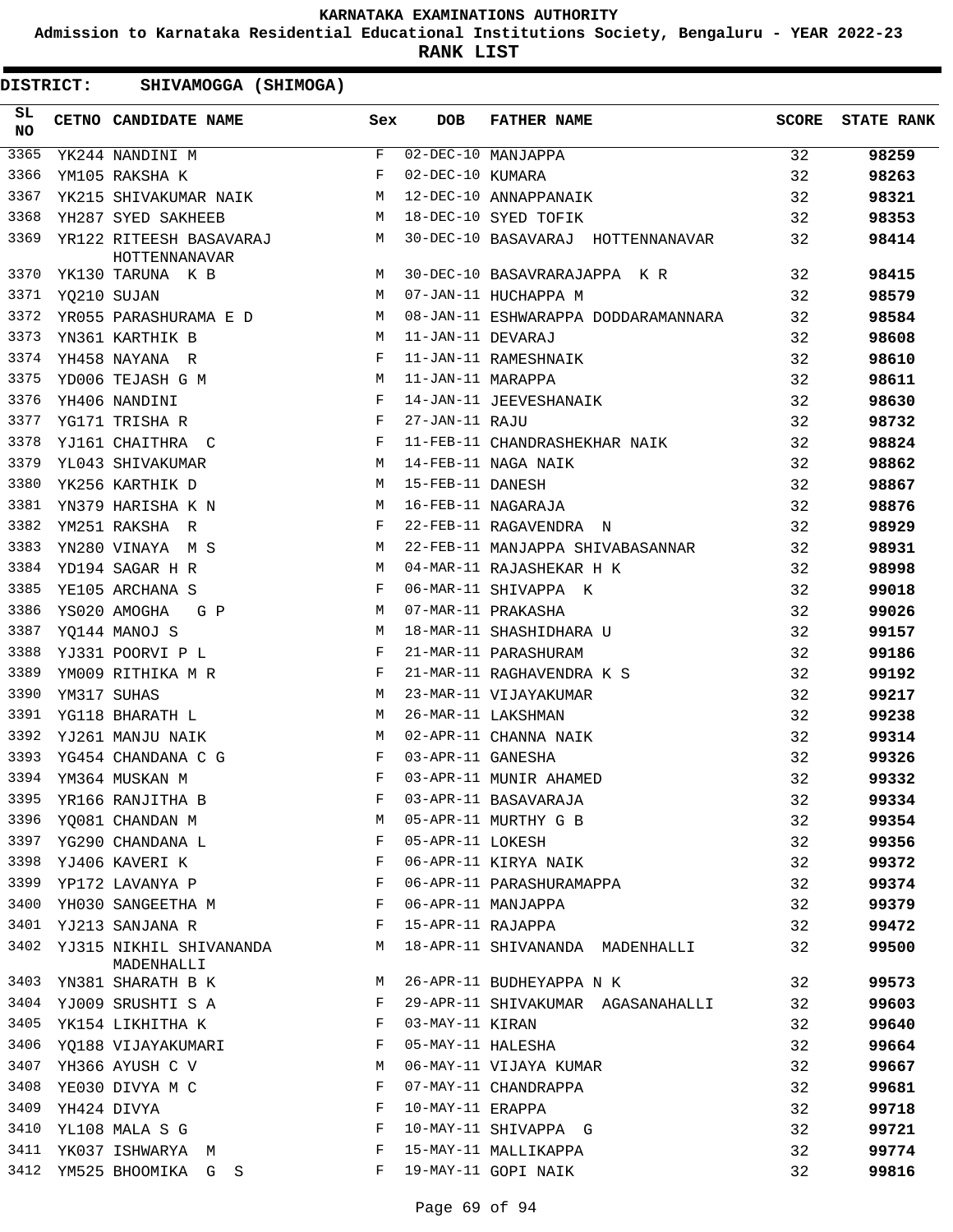**Admission to Karnataka Residential Educational Institutions Society, Bengaluru - YEAR 2022-23**

**RANK LIST**

| 3413<br>20-MAY-11 POMYANAIK<br>F<br>32<br>99836<br>YJ070 RAMYA P<br>3414<br>YM393 VENU R NAIK<br>М<br>23-MAY-11 RAVI NAIK<br>32<br>99873<br>3415<br>30-MAY-11 SURESH B H<br>YP049 SONU S<br>F<br>32<br>99957<br>3416<br>YJ095 KISHOR R K<br>M<br>01-JUN-11 RAJAPPA<br>32<br>99990<br>3417<br>02-JUN-11 SWAMY<br>YE065 AJEY<br>M<br>32<br>100011<br>3418<br>YD165 KARTHIK N<br>M<br>04-JUN-11 NARASHIMHAMURTHY G<br>32<br>100040<br>3419<br>YJ123 CHINMAY S<br>M<br>06-JUN-11 SHIVAMURTHI<br>32<br>100061<br>3420<br>32<br>YH301 APOORVA V<br>F<br>10-JUN-11 VISHWANATHA<br>100128<br>3421<br>32<br>YR130 POORVIKA R<br>F<br>10-JUN-11 RAVIKUMAR<br>100141<br>3422<br>YM010 PRATHAM M<br>12-JUN-11 MUNESHWARA<br>32<br>100171<br>M<br>3423<br>32<br>YD083 YASHAS H S<br>M<br>15-JUN-11 SHREEDHARA<br>100209<br>3424<br>YM495 GOWTHAM S<br>M<br>20-JUN-11 SRINIVAS D<br>32<br>100276<br>3425<br>YP052 SAGAR S K<br>M<br>21-JUN-11 SURESHA N<br>32<br>100290<br>3426<br>YL059 VIJAY K T<br>M<br>29-JUN-11 TIPPE SWAMY<br>32<br>100399<br>K R<br>3427<br>YM144 PRERANRAJ T A<br>M<br>08-JUL-11 ASHOKRAJ T S<br>32<br>100519<br>3428<br>YS133 PREETHAM C L<br>М<br>10-JUL-11 LANKESH C N<br>32<br>100539<br>3429<br>YD144 NITHEESH<br>М<br>12-JUL-11 SHEKHARAPPA<br>32<br>L ARERA<br>100573<br>S<br>SHETTAPPANAVAR<br>3430<br>32<br>М<br>13-JUL-11 BASAVARAJ<br>100581<br>YN108 B SANJAY<br>3431<br>32<br>YK271 KIRAN N V<br><b>M</b><br>14-JUL-11 VEERESHA N<br>100597<br>3432<br>17-JUL-11 MURTHY S K<br>32<br>YH338 AJITH M K<br>100636<br>M<br>3433<br>17-JUL-11 ANAND M<br>32<br>M<br>YD159 GAGAN A NAIK<br>100637<br>3434<br>YR035 SHREEJA A<br>F<br>25-JUL-11 ASHOKA S<br>32<br>100738<br>3435<br>YL117 GOWTHAMI BAYI<br>F<br>26-JUL-11 RAJASHEKHARNAIK<br>32<br>100742<br>3436<br>YS175 ANVITH S S<br>M<br>04-AUG-11 SURESH S S<br>32<br>100851<br>3437<br>F<br>05-AUG-11 RAVI S<br>32<br>YM209 POOJA R<br>100863<br>3438<br>32<br>YN125 TEJAS A<br>M<br>07-AUG-11 ASHOKA<br>100894<br>3439<br>YQ139 NANDANA R<br>M<br>08-AUG-11 RAGHUPATHI<br>32<br>100902<br>3440<br>32<br>YG121 RAKSHITHA P<br>$\mathbf{F}$<br>08-AUG-11 PARAMESHWARA<br>100907<br>3441<br>YG069 BHUMIKA Y<br>$\mathbf{F}$<br>11-AUG-11 YALLAPPA R<br>32<br>100948<br>3442<br>YK251 DHANUSH BADIGER<br>М<br>16-AUG-11 VIRESH BADIGER<br>32<br>101003<br>3443<br>YF199 JAGATH H V<br>М<br>17-AUG-11 VENKAPPA H B<br>32<br>101010<br>3444<br>20-AUG-11 RAVI NAIK<br>YJ350 SAJAN<br>32<br>101047<br>М<br>3445<br>31-AUG-11 MALLAPPA T<br>32<br>YN243 BHAGYA M T<br>F<br>101144<br>3446<br>32<br>YG346 PRUTHVIRAJ S<br>01-SEP-11 SURESH M D<br>М<br>101168<br>3447<br>05-SEP-11 NAGARAJA NAIK<br>YJ074 YUKTHI BAI N<br>F<br>32<br>101202<br>3448<br>YL103 DEEKSHITHA E<br>F<br>10-SEP-11 ESHWARAPPA<br>32<br>101232<br>3449<br>YH102 ARUN KUMAR P G<br>17-SEP-11 PARAMESHWARAPPA<br>32<br>М<br>101287<br>3450<br>32<br>YS139 SHARATH<br>23-SEP-11 SHEKHAR R<br>M<br>101354<br>3451<br>27-SEP-11 RAVI NAIK<br>32<br>YJ001 SUMANTA R<br>101392<br>М<br>3452<br>29-SEP-11 DAKAPPA B<br>32<br>YS056 NAVAMI D<br>F<br>101410<br>3453<br>30-SEP-11 MALLESHAPPA H V<br>32<br>YM208 THANYA H M<br>F<br>101424<br>3454<br>YM171 THEJU M P<br>M<br>01-OCT-11 MANJUNATH POOJAR<br>32<br>101437<br>3455<br>YN282 DHANUSH M G<br>M<br>03-OCT-11 GANAPATI M S<br>32<br>101446<br>3456<br>YH072 K J DIVYA SHREE<br>F<br>03-OCT-11 JAGADEESH<br>32<br>101447<br>3457<br>12-OCT-11 RAGHAVENDRA<br>YG379 ARCHANA R<br>F<br>32<br>101517<br>3458<br>YL040 SOORAJ GHANATE<br>20-OCT-11 ANANDA GHANATE<br>32<br>M<br>101580<br>3459<br>30-OCT-11 ARVIND KORI<br>YJ389 YUKTHA KORI<br>F<br>32<br>101654<br>3460<br>32<br>YN082 DHANUJA M<br>F<br>31-OCT-11 MALATHESHA M K<br>101659<br>3461 YR211 SUKANYA<br>F<br>04-NOV-11 MAHESHAPPA<br>32<br>101697 | SL<br><b>NO</b> | CETNO CANDIDATE NAME | Sex | DOB | <b>FATHER NAME</b> | <b>SCORE</b> | <b>STATE RANK</b> |
|----------------------------------------------------------------------------------------------------------------------------------------------------------------------------------------------------------------------------------------------------------------------------------------------------------------------------------------------------------------------------------------------------------------------------------------------------------------------------------------------------------------------------------------------------------------------------------------------------------------------------------------------------------------------------------------------------------------------------------------------------------------------------------------------------------------------------------------------------------------------------------------------------------------------------------------------------------------------------------------------------------------------------------------------------------------------------------------------------------------------------------------------------------------------------------------------------------------------------------------------------------------------------------------------------------------------------------------------------------------------------------------------------------------------------------------------------------------------------------------------------------------------------------------------------------------------------------------------------------------------------------------------------------------------------------------------------------------------------------------------------------------------------------------------------------------------------------------------------------------------------------------------------------------------------------------------------------------------------------------------------------------------------------------------------------------------------------------------------------------------------------------------------------------------------------------------------------------------------------------------------------------------------------------------------------------------------------------------------------------------------------------------------------------------------------------------------------------------------------------------------------------------------------------------------------------------------------------------------------------------------------------------------------------------------------------------------------------------------------------------------------------------------------------------------------------------------------------------------------------------------------------------------------------------------------------------------------------------------------------------------------------------------------------------------------------------------------------------------------------------------------------------------------------------------------------------------------------------------------------------------------------------------------------------------------------------------------------------------------------------------------------------------------------------------------------------------------------------------------------------------------------------------------------------------------------------------------------------------------------------------------------------------------------------------------------------------------------------------------------------------------------------------------------------------|-----------------|----------------------|-----|-----|--------------------|--------------|-------------------|
|                                                                                                                                                                                                                                                                                                                                                                                                                                                                                                                                                                                                                                                                                                                                                                                                                                                                                                                                                                                                                                                                                                                                                                                                                                                                                                                                                                                                                                                                                                                                                                                                                                                                                                                                                                                                                                                                                                                                                                                                                                                                                                                                                                                                                                                                                                                                                                                                                                                                                                                                                                                                                                                                                                                                                                                                                                                                                                                                                                                                                                                                                                                                                                                                                                                                                                                                                                                                                                                                                                                                                                                                                                                                                                                                                                                                    |                 |                      |     |     |                    |              |                   |
|                                                                                                                                                                                                                                                                                                                                                                                                                                                                                                                                                                                                                                                                                                                                                                                                                                                                                                                                                                                                                                                                                                                                                                                                                                                                                                                                                                                                                                                                                                                                                                                                                                                                                                                                                                                                                                                                                                                                                                                                                                                                                                                                                                                                                                                                                                                                                                                                                                                                                                                                                                                                                                                                                                                                                                                                                                                                                                                                                                                                                                                                                                                                                                                                                                                                                                                                                                                                                                                                                                                                                                                                                                                                                                                                                                                                    |                 |                      |     |     |                    |              |                   |
|                                                                                                                                                                                                                                                                                                                                                                                                                                                                                                                                                                                                                                                                                                                                                                                                                                                                                                                                                                                                                                                                                                                                                                                                                                                                                                                                                                                                                                                                                                                                                                                                                                                                                                                                                                                                                                                                                                                                                                                                                                                                                                                                                                                                                                                                                                                                                                                                                                                                                                                                                                                                                                                                                                                                                                                                                                                                                                                                                                                                                                                                                                                                                                                                                                                                                                                                                                                                                                                                                                                                                                                                                                                                                                                                                                                                    |                 |                      |     |     |                    |              |                   |
|                                                                                                                                                                                                                                                                                                                                                                                                                                                                                                                                                                                                                                                                                                                                                                                                                                                                                                                                                                                                                                                                                                                                                                                                                                                                                                                                                                                                                                                                                                                                                                                                                                                                                                                                                                                                                                                                                                                                                                                                                                                                                                                                                                                                                                                                                                                                                                                                                                                                                                                                                                                                                                                                                                                                                                                                                                                                                                                                                                                                                                                                                                                                                                                                                                                                                                                                                                                                                                                                                                                                                                                                                                                                                                                                                                                                    |                 |                      |     |     |                    |              |                   |
|                                                                                                                                                                                                                                                                                                                                                                                                                                                                                                                                                                                                                                                                                                                                                                                                                                                                                                                                                                                                                                                                                                                                                                                                                                                                                                                                                                                                                                                                                                                                                                                                                                                                                                                                                                                                                                                                                                                                                                                                                                                                                                                                                                                                                                                                                                                                                                                                                                                                                                                                                                                                                                                                                                                                                                                                                                                                                                                                                                                                                                                                                                                                                                                                                                                                                                                                                                                                                                                                                                                                                                                                                                                                                                                                                                                                    |                 |                      |     |     |                    |              |                   |
|                                                                                                                                                                                                                                                                                                                                                                                                                                                                                                                                                                                                                                                                                                                                                                                                                                                                                                                                                                                                                                                                                                                                                                                                                                                                                                                                                                                                                                                                                                                                                                                                                                                                                                                                                                                                                                                                                                                                                                                                                                                                                                                                                                                                                                                                                                                                                                                                                                                                                                                                                                                                                                                                                                                                                                                                                                                                                                                                                                                                                                                                                                                                                                                                                                                                                                                                                                                                                                                                                                                                                                                                                                                                                                                                                                                                    |                 |                      |     |     |                    |              |                   |
|                                                                                                                                                                                                                                                                                                                                                                                                                                                                                                                                                                                                                                                                                                                                                                                                                                                                                                                                                                                                                                                                                                                                                                                                                                                                                                                                                                                                                                                                                                                                                                                                                                                                                                                                                                                                                                                                                                                                                                                                                                                                                                                                                                                                                                                                                                                                                                                                                                                                                                                                                                                                                                                                                                                                                                                                                                                                                                                                                                                                                                                                                                                                                                                                                                                                                                                                                                                                                                                                                                                                                                                                                                                                                                                                                                                                    |                 |                      |     |     |                    |              |                   |
|                                                                                                                                                                                                                                                                                                                                                                                                                                                                                                                                                                                                                                                                                                                                                                                                                                                                                                                                                                                                                                                                                                                                                                                                                                                                                                                                                                                                                                                                                                                                                                                                                                                                                                                                                                                                                                                                                                                                                                                                                                                                                                                                                                                                                                                                                                                                                                                                                                                                                                                                                                                                                                                                                                                                                                                                                                                                                                                                                                                                                                                                                                                                                                                                                                                                                                                                                                                                                                                                                                                                                                                                                                                                                                                                                                                                    |                 |                      |     |     |                    |              |                   |
|                                                                                                                                                                                                                                                                                                                                                                                                                                                                                                                                                                                                                                                                                                                                                                                                                                                                                                                                                                                                                                                                                                                                                                                                                                                                                                                                                                                                                                                                                                                                                                                                                                                                                                                                                                                                                                                                                                                                                                                                                                                                                                                                                                                                                                                                                                                                                                                                                                                                                                                                                                                                                                                                                                                                                                                                                                                                                                                                                                                                                                                                                                                                                                                                                                                                                                                                                                                                                                                                                                                                                                                                                                                                                                                                                                                                    |                 |                      |     |     |                    |              |                   |
|                                                                                                                                                                                                                                                                                                                                                                                                                                                                                                                                                                                                                                                                                                                                                                                                                                                                                                                                                                                                                                                                                                                                                                                                                                                                                                                                                                                                                                                                                                                                                                                                                                                                                                                                                                                                                                                                                                                                                                                                                                                                                                                                                                                                                                                                                                                                                                                                                                                                                                                                                                                                                                                                                                                                                                                                                                                                                                                                                                                                                                                                                                                                                                                                                                                                                                                                                                                                                                                                                                                                                                                                                                                                                                                                                                                                    |                 |                      |     |     |                    |              |                   |
|                                                                                                                                                                                                                                                                                                                                                                                                                                                                                                                                                                                                                                                                                                                                                                                                                                                                                                                                                                                                                                                                                                                                                                                                                                                                                                                                                                                                                                                                                                                                                                                                                                                                                                                                                                                                                                                                                                                                                                                                                                                                                                                                                                                                                                                                                                                                                                                                                                                                                                                                                                                                                                                                                                                                                                                                                                                                                                                                                                                                                                                                                                                                                                                                                                                                                                                                                                                                                                                                                                                                                                                                                                                                                                                                                                                                    |                 |                      |     |     |                    |              |                   |
|                                                                                                                                                                                                                                                                                                                                                                                                                                                                                                                                                                                                                                                                                                                                                                                                                                                                                                                                                                                                                                                                                                                                                                                                                                                                                                                                                                                                                                                                                                                                                                                                                                                                                                                                                                                                                                                                                                                                                                                                                                                                                                                                                                                                                                                                                                                                                                                                                                                                                                                                                                                                                                                                                                                                                                                                                                                                                                                                                                                                                                                                                                                                                                                                                                                                                                                                                                                                                                                                                                                                                                                                                                                                                                                                                                                                    |                 |                      |     |     |                    |              |                   |
|                                                                                                                                                                                                                                                                                                                                                                                                                                                                                                                                                                                                                                                                                                                                                                                                                                                                                                                                                                                                                                                                                                                                                                                                                                                                                                                                                                                                                                                                                                                                                                                                                                                                                                                                                                                                                                                                                                                                                                                                                                                                                                                                                                                                                                                                                                                                                                                                                                                                                                                                                                                                                                                                                                                                                                                                                                                                                                                                                                                                                                                                                                                                                                                                                                                                                                                                                                                                                                                                                                                                                                                                                                                                                                                                                                                                    |                 |                      |     |     |                    |              |                   |
|                                                                                                                                                                                                                                                                                                                                                                                                                                                                                                                                                                                                                                                                                                                                                                                                                                                                                                                                                                                                                                                                                                                                                                                                                                                                                                                                                                                                                                                                                                                                                                                                                                                                                                                                                                                                                                                                                                                                                                                                                                                                                                                                                                                                                                                                                                                                                                                                                                                                                                                                                                                                                                                                                                                                                                                                                                                                                                                                                                                                                                                                                                                                                                                                                                                                                                                                                                                                                                                                                                                                                                                                                                                                                                                                                                                                    |                 |                      |     |     |                    |              |                   |
|                                                                                                                                                                                                                                                                                                                                                                                                                                                                                                                                                                                                                                                                                                                                                                                                                                                                                                                                                                                                                                                                                                                                                                                                                                                                                                                                                                                                                                                                                                                                                                                                                                                                                                                                                                                                                                                                                                                                                                                                                                                                                                                                                                                                                                                                                                                                                                                                                                                                                                                                                                                                                                                                                                                                                                                                                                                                                                                                                                                                                                                                                                                                                                                                                                                                                                                                                                                                                                                                                                                                                                                                                                                                                                                                                                                                    |                 |                      |     |     |                    |              |                   |
|                                                                                                                                                                                                                                                                                                                                                                                                                                                                                                                                                                                                                                                                                                                                                                                                                                                                                                                                                                                                                                                                                                                                                                                                                                                                                                                                                                                                                                                                                                                                                                                                                                                                                                                                                                                                                                                                                                                                                                                                                                                                                                                                                                                                                                                                                                                                                                                                                                                                                                                                                                                                                                                                                                                                                                                                                                                                                                                                                                                                                                                                                                                                                                                                                                                                                                                                                                                                                                                                                                                                                                                                                                                                                                                                                                                                    |                 |                      |     |     |                    |              |                   |
|                                                                                                                                                                                                                                                                                                                                                                                                                                                                                                                                                                                                                                                                                                                                                                                                                                                                                                                                                                                                                                                                                                                                                                                                                                                                                                                                                                                                                                                                                                                                                                                                                                                                                                                                                                                                                                                                                                                                                                                                                                                                                                                                                                                                                                                                                                                                                                                                                                                                                                                                                                                                                                                                                                                                                                                                                                                                                                                                                                                                                                                                                                                                                                                                                                                                                                                                                                                                                                                                                                                                                                                                                                                                                                                                                                                                    |                 |                      |     |     |                    |              |                   |
|                                                                                                                                                                                                                                                                                                                                                                                                                                                                                                                                                                                                                                                                                                                                                                                                                                                                                                                                                                                                                                                                                                                                                                                                                                                                                                                                                                                                                                                                                                                                                                                                                                                                                                                                                                                                                                                                                                                                                                                                                                                                                                                                                                                                                                                                                                                                                                                                                                                                                                                                                                                                                                                                                                                                                                                                                                                                                                                                                                                                                                                                                                                                                                                                                                                                                                                                                                                                                                                                                                                                                                                                                                                                                                                                                                                                    |                 |                      |     |     |                    |              |                   |
|                                                                                                                                                                                                                                                                                                                                                                                                                                                                                                                                                                                                                                                                                                                                                                                                                                                                                                                                                                                                                                                                                                                                                                                                                                                                                                                                                                                                                                                                                                                                                                                                                                                                                                                                                                                                                                                                                                                                                                                                                                                                                                                                                                                                                                                                                                                                                                                                                                                                                                                                                                                                                                                                                                                                                                                                                                                                                                                                                                                                                                                                                                                                                                                                                                                                                                                                                                                                                                                                                                                                                                                                                                                                                                                                                                                                    |                 |                      |     |     |                    |              |                   |
|                                                                                                                                                                                                                                                                                                                                                                                                                                                                                                                                                                                                                                                                                                                                                                                                                                                                                                                                                                                                                                                                                                                                                                                                                                                                                                                                                                                                                                                                                                                                                                                                                                                                                                                                                                                                                                                                                                                                                                                                                                                                                                                                                                                                                                                                                                                                                                                                                                                                                                                                                                                                                                                                                                                                                                                                                                                                                                                                                                                                                                                                                                                                                                                                                                                                                                                                                                                                                                                                                                                                                                                                                                                                                                                                                                                                    |                 |                      |     |     |                    |              |                   |
|                                                                                                                                                                                                                                                                                                                                                                                                                                                                                                                                                                                                                                                                                                                                                                                                                                                                                                                                                                                                                                                                                                                                                                                                                                                                                                                                                                                                                                                                                                                                                                                                                                                                                                                                                                                                                                                                                                                                                                                                                                                                                                                                                                                                                                                                                                                                                                                                                                                                                                                                                                                                                                                                                                                                                                                                                                                                                                                                                                                                                                                                                                                                                                                                                                                                                                                                                                                                                                                                                                                                                                                                                                                                                                                                                                                                    |                 |                      |     |     |                    |              |                   |
|                                                                                                                                                                                                                                                                                                                                                                                                                                                                                                                                                                                                                                                                                                                                                                                                                                                                                                                                                                                                                                                                                                                                                                                                                                                                                                                                                                                                                                                                                                                                                                                                                                                                                                                                                                                                                                                                                                                                                                                                                                                                                                                                                                                                                                                                                                                                                                                                                                                                                                                                                                                                                                                                                                                                                                                                                                                                                                                                                                                                                                                                                                                                                                                                                                                                                                                                                                                                                                                                                                                                                                                                                                                                                                                                                                                                    |                 |                      |     |     |                    |              |                   |
|                                                                                                                                                                                                                                                                                                                                                                                                                                                                                                                                                                                                                                                                                                                                                                                                                                                                                                                                                                                                                                                                                                                                                                                                                                                                                                                                                                                                                                                                                                                                                                                                                                                                                                                                                                                                                                                                                                                                                                                                                                                                                                                                                                                                                                                                                                                                                                                                                                                                                                                                                                                                                                                                                                                                                                                                                                                                                                                                                                                                                                                                                                                                                                                                                                                                                                                                                                                                                                                                                                                                                                                                                                                                                                                                                                                                    |                 |                      |     |     |                    |              |                   |
|                                                                                                                                                                                                                                                                                                                                                                                                                                                                                                                                                                                                                                                                                                                                                                                                                                                                                                                                                                                                                                                                                                                                                                                                                                                                                                                                                                                                                                                                                                                                                                                                                                                                                                                                                                                                                                                                                                                                                                                                                                                                                                                                                                                                                                                                                                                                                                                                                                                                                                                                                                                                                                                                                                                                                                                                                                                                                                                                                                                                                                                                                                                                                                                                                                                                                                                                                                                                                                                                                                                                                                                                                                                                                                                                                                                                    |                 |                      |     |     |                    |              |                   |
|                                                                                                                                                                                                                                                                                                                                                                                                                                                                                                                                                                                                                                                                                                                                                                                                                                                                                                                                                                                                                                                                                                                                                                                                                                                                                                                                                                                                                                                                                                                                                                                                                                                                                                                                                                                                                                                                                                                                                                                                                                                                                                                                                                                                                                                                                                                                                                                                                                                                                                                                                                                                                                                                                                                                                                                                                                                                                                                                                                                                                                                                                                                                                                                                                                                                                                                                                                                                                                                                                                                                                                                                                                                                                                                                                                                                    |                 |                      |     |     |                    |              |                   |
|                                                                                                                                                                                                                                                                                                                                                                                                                                                                                                                                                                                                                                                                                                                                                                                                                                                                                                                                                                                                                                                                                                                                                                                                                                                                                                                                                                                                                                                                                                                                                                                                                                                                                                                                                                                                                                                                                                                                                                                                                                                                                                                                                                                                                                                                                                                                                                                                                                                                                                                                                                                                                                                                                                                                                                                                                                                                                                                                                                                                                                                                                                                                                                                                                                                                                                                                                                                                                                                                                                                                                                                                                                                                                                                                                                                                    |                 |                      |     |     |                    |              |                   |
|                                                                                                                                                                                                                                                                                                                                                                                                                                                                                                                                                                                                                                                                                                                                                                                                                                                                                                                                                                                                                                                                                                                                                                                                                                                                                                                                                                                                                                                                                                                                                                                                                                                                                                                                                                                                                                                                                                                                                                                                                                                                                                                                                                                                                                                                                                                                                                                                                                                                                                                                                                                                                                                                                                                                                                                                                                                                                                                                                                                                                                                                                                                                                                                                                                                                                                                                                                                                                                                                                                                                                                                                                                                                                                                                                                                                    |                 |                      |     |     |                    |              |                   |
|                                                                                                                                                                                                                                                                                                                                                                                                                                                                                                                                                                                                                                                                                                                                                                                                                                                                                                                                                                                                                                                                                                                                                                                                                                                                                                                                                                                                                                                                                                                                                                                                                                                                                                                                                                                                                                                                                                                                                                                                                                                                                                                                                                                                                                                                                                                                                                                                                                                                                                                                                                                                                                                                                                                                                                                                                                                                                                                                                                                                                                                                                                                                                                                                                                                                                                                                                                                                                                                                                                                                                                                                                                                                                                                                                                                                    |                 |                      |     |     |                    |              |                   |
|                                                                                                                                                                                                                                                                                                                                                                                                                                                                                                                                                                                                                                                                                                                                                                                                                                                                                                                                                                                                                                                                                                                                                                                                                                                                                                                                                                                                                                                                                                                                                                                                                                                                                                                                                                                                                                                                                                                                                                                                                                                                                                                                                                                                                                                                                                                                                                                                                                                                                                                                                                                                                                                                                                                                                                                                                                                                                                                                                                                                                                                                                                                                                                                                                                                                                                                                                                                                                                                                                                                                                                                                                                                                                                                                                                                                    |                 |                      |     |     |                    |              |                   |
|                                                                                                                                                                                                                                                                                                                                                                                                                                                                                                                                                                                                                                                                                                                                                                                                                                                                                                                                                                                                                                                                                                                                                                                                                                                                                                                                                                                                                                                                                                                                                                                                                                                                                                                                                                                                                                                                                                                                                                                                                                                                                                                                                                                                                                                                                                                                                                                                                                                                                                                                                                                                                                                                                                                                                                                                                                                                                                                                                                                                                                                                                                                                                                                                                                                                                                                                                                                                                                                                                                                                                                                                                                                                                                                                                                                                    |                 |                      |     |     |                    |              |                   |
|                                                                                                                                                                                                                                                                                                                                                                                                                                                                                                                                                                                                                                                                                                                                                                                                                                                                                                                                                                                                                                                                                                                                                                                                                                                                                                                                                                                                                                                                                                                                                                                                                                                                                                                                                                                                                                                                                                                                                                                                                                                                                                                                                                                                                                                                                                                                                                                                                                                                                                                                                                                                                                                                                                                                                                                                                                                                                                                                                                                                                                                                                                                                                                                                                                                                                                                                                                                                                                                                                                                                                                                                                                                                                                                                                                                                    |                 |                      |     |     |                    |              |                   |
|                                                                                                                                                                                                                                                                                                                                                                                                                                                                                                                                                                                                                                                                                                                                                                                                                                                                                                                                                                                                                                                                                                                                                                                                                                                                                                                                                                                                                                                                                                                                                                                                                                                                                                                                                                                                                                                                                                                                                                                                                                                                                                                                                                                                                                                                                                                                                                                                                                                                                                                                                                                                                                                                                                                                                                                                                                                                                                                                                                                                                                                                                                                                                                                                                                                                                                                                                                                                                                                                                                                                                                                                                                                                                                                                                                                                    |                 |                      |     |     |                    |              |                   |
|                                                                                                                                                                                                                                                                                                                                                                                                                                                                                                                                                                                                                                                                                                                                                                                                                                                                                                                                                                                                                                                                                                                                                                                                                                                                                                                                                                                                                                                                                                                                                                                                                                                                                                                                                                                                                                                                                                                                                                                                                                                                                                                                                                                                                                                                                                                                                                                                                                                                                                                                                                                                                                                                                                                                                                                                                                                                                                                                                                                                                                                                                                                                                                                                                                                                                                                                                                                                                                                                                                                                                                                                                                                                                                                                                                                                    |                 |                      |     |     |                    |              |                   |
|                                                                                                                                                                                                                                                                                                                                                                                                                                                                                                                                                                                                                                                                                                                                                                                                                                                                                                                                                                                                                                                                                                                                                                                                                                                                                                                                                                                                                                                                                                                                                                                                                                                                                                                                                                                                                                                                                                                                                                                                                                                                                                                                                                                                                                                                                                                                                                                                                                                                                                                                                                                                                                                                                                                                                                                                                                                                                                                                                                                                                                                                                                                                                                                                                                                                                                                                                                                                                                                                                                                                                                                                                                                                                                                                                                                                    |                 |                      |     |     |                    |              |                   |
|                                                                                                                                                                                                                                                                                                                                                                                                                                                                                                                                                                                                                                                                                                                                                                                                                                                                                                                                                                                                                                                                                                                                                                                                                                                                                                                                                                                                                                                                                                                                                                                                                                                                                                                                                                                                                                                                                                                                                                                                                                                                                                                                                                                                                                                                                                                                                                                                                                                                                                                                                                                                                                                                                                                                                                                                                                                                                                                                                                                                                                                                                                                                                                                                                                                                                                                                                                                                                                                                                                                                                                                                                                                                                                                                                                                                    |                 |                      |     |     |                    |              |                   |
|                                                                                                                                                                                                                                                                                                                                                                                                                                                                                                                                                                                                                                                                                                                                                                                                                                                                                                                                                                                                                                                                                                                                                                                                                                                                                                                                                                                                                                                                                                                                                                                                                                                                                                                                                                                                                                                                                                                                                                                                                                                                                                                                                                                                                                                                                                                                                                                                                                                                                                                                                                                                                                                                                                                                                                                                                                                                                                                                                                                                                                                                                                                                                                                                                                                                                                                                                                                                                                                                                                                                                                                                                                                                                                                                                                                                    |                 |                      |     |     |                    |              |                   |
|                                                                                                                                                                                                                                                                                                                                                                                                                                                                                                                                                                                                                                                                                                                                                                                                                                                                                                                                                                                                                                                                                                                                                                                                                                                                                                                                                                                                                                                                                                                                                                                                                                                                                                                                                                                                                                                                                                                                                                                                                                                                                                                                                                                                                                                                                                                                                                                                                                                                                                                                                                                                                                                                                                                                                                                                                                                                                                                                                                                                                                                                                                                                                                                                                                                                                                                                                                                                                                                                                                                                                                                                                                                                                                                                                                                                    |                 |                      |     |     |                    |              |                   |
|                                                                                                                                                                                                                                                                                                                                                                                                                                                                                                                                                                                                                                                                                                                                                                                                                                                                                                                                                                                                                                                                                                                                                                                                                                                                                                                                                                                                                                                                                                                                                                                                                                                                                                                                                                                                                                                                                                                                                                                                                                                                                                                                                                                                                                                                                                                                                                                                                                                                                                                                                                                                                                                                                                                                                                                                                                                                                                                                                                                                                                                                                                                                                                                                                                                                                                                                                                                                                                                                                                                                                                                                                                                                                                                                                                                                    |                 |                      |     |     |                    |              |                   |
|                                                                                                                                                                                                                                                                                                                                                                                                                                                                                                                                                                                                                                                                                                                                                                                                                                                                                                                                                                                                                                                                                                                                                                                                                                                                                                                                                                                                                                                                                                                                                                                                                                                                                                                                                                                                                                                                                                                                                                                                                                                                                                                                                                                                                                                                                                                                                                                                                                                                                                                                                                                                                                                                                                                                                                                                                                                                                                                                                                                                                                                                                                                                                                                                                                                                                                                                                                                                                                                                                                                                                                                                                                                                                                                                                                                                    |                 |                      |     |     |                    |              |                   |
|                                                                                                                                                                                                                                                                                                                                                                                                                                                                                                                                                                                                                                                                                                                                                                                                                                                                                                                                                                                                                                                                                                                                                                                                                                                                                                                                                                                                                                                                                                                                                                                                                                                                                                                                                                                                                                                                                                                                                                                                                                                                                                                                                                                                                                                                                                                                                                                                                                                                                                                                                                                                                                                                                                                                                                                                                                                                                                                                                                                                                                                                                                                                                                                                                                                                                                                                                                                                                                                                                                                                                                                                                                                                                                                                                                                                    |                 |                      |     |     |                    |              |                   |
|                                                                                                                                                                                                                                                                                                                                                                                                                                                                                                                                                                                                                                                                                                                                                                                                                                                                                                                                                                                                                                                                                                                                                                                                                                                                                                                                                                                                                                                                                                                                                                                                                                                                                                                                                                                                                                                                                                                                                                                                                                                                                                                                                                                                                                                                                                                                                                                                                                                                                                                                                                                                                                                                                                                                                                                                                                                                                                                                                                                                                                                                                                                                                                                                                                                                                                                                                                                                                                                                                                                                                                                                                                                                                                                                                                                                    |                 |                      |     |     |                    |              |                   |
|                                                                                                                                                                                                                                                                                                                                                                                                                                                                                                                                                                                                                                                                                                                                                                                                                                                                                                                                                                                                                                                                                                                                                                                                                                                                                                                                                                                                                                                                                                                                                                                                                                                                                                                                                                                                                                                                                                                                                                                                                                                                                                                                                                                                                                                                                                                                                                                                                                                                                                                                                                                                                                                                                                                                                                                                                                                                                                                                                                                                                                                                                                                                                                                                                                                                                                                                                                                                                                                                                                                                                                                                                                                                                                                                                                                                    |                 |                      |     |     |                    |              |                   |
|                                                                                                                                                                                                                                                                                                                                                                                                                                                                                                                                                                                                                                                                                                                                                                                                                                                                                                                                                                                                                                                                                                                                                                                                                                                                                                                                                                                                                                                                                                                                                                                                                                                                                                                                                                                                                                                                                                                                                                                                                                                                                                                                                                                                                                                                                                                                                                                                                                                                                                                                                                                                                                                                                                                                                                                                                                                                                                                                                                                                                                                                                                                                                                                                                                                                                                                                                                                                                                                                                                                                                                                                                                                                                                                                                                                                    |                 |                      |     |     |                    |              |                   |
|                                                                                                                                                                                                                                                                                                                                                                                                                                                                                                                                                                                                                                                                                                                                                                                                                                                                                                                                                                                                                                                                                                                                                                                                                                                                                                                                                                                                                                                                                                                                                                                                                                                                                                                                                                                                                                                                                                                                                                                                                                                                                                                                                                                                                                                                                                                                                                                                                                                                                                                                                                                                                                                                                                                                                                                                                                                                                                                                                                                                                                                                                                                                                                                                                                                                                                                                                                                                                                                                                                                                                                                                                                                                                                                                                                                                    |                 |                      |     |     |                    |              |                   |
|                                                                                                                                                                                                                                                                                                                                                                                                                                                                                                                                                                                                                                                                                                                                                                                                                                                                                                                                                                                                                                                                                                                                                                                                                                                                                                                                                                                                                                                                                                                                                                                                                                                                                                                                                                                                                                                                                                                                                                                                                                                                                                                                                                                                                                                                                                                                                                                                                                                                                                                                                                                                                                                                                                                                                                                                                                                                                                                                                                                                                                                                                                                                                                                                                                                                                                                                                                                                                                                                                                                                                                                                                                                                                                                                                                                                    |                 |                      |     |     |                    |              |                   |
|                                                                                                                                                                                                                                                                                                                                                                                                                                                                                                                                                                                                                                                                                                                                                                                                                                                                                                                                                                                                                                                                                                                                                                                                                                                                                                                                                                                                                                                                                                                                                                                                                                                                                                                                                                                                                                                                                                                                                                                                                                                                                                                                                                                                                                                                                                                                                                                                                                                                                                                                                                                                                                                                                                                                                                                                                                                                                                                                                                                                                                                                                                                                                                                                                                                                                                                                                                                                                                                                                                                                                                                                                                                                                                                                                                                                    |                 |                      |     |     |                    |              |                   |
|                                                                                                                                                                                                                                                                                                                                                                                                                                                                                                                                                                                                                                                                                                                                                                                                                                                                                                                                                                                                                                                                                                                                                                                                                                                                                                                                                                                                                                                                                                                                                                                                                                                                                                                                                                                                                                                                                                                                                                                                                                                                                                                                                                                                                                                                                                                                                                                                                                                                                                                                                                                                                                                                                                                                                                                                                                                                                                                                                                                                                                                                                                                                                                                                                                                                                                                                                                                                                                                                                                                                                                                                                                                                                                                                                                                                    |                 |                      |     |     |                    |              |                   |
|                                                                                                                                                                                                                                                                                                                                                                                                                                                                                                                                                                                                                                                                                                                                                                                                                                                                                                                                                                                                                                                                                                                                                                                                                                                                                                                                                                                                                                                                                                                                                                                                                                                                                                                                                                                                                                                                                                                                                                                                                                                                                                                                                                                                                                                                                                                                                                                                                                                                                                                                                                                                                                                                                                                                                                                                                                                                                                                                                                                                                                                                                                                                                                                                                                                                                                                                                                                                                                                                                                                                                                                                                                                                                                                                                                                                    |                 |                      |     |     |                    |              |                   |
|                                                                                                                                                                                                                                                                                                                                                                                                                                                                                                                                                                                                                                                                                                                                                                                                                                                                                                                                                                                                                                                                                                                                                                                                                                                                                                                                                                                                                                                                                                                                                                                                                                                                                                                                                                                                                                                                                                                                                                                                                                                                                                                                                                                                                                                                                                                                                                                                                                                                                                                                                                                                                                                                                                                                                                                                                                                                                                                                                                                                                                                                                                                                                                                                                                                                                                                                                                                                                                                                                                                                                                                                                                                                                                                                                                                                    |                 |                      |     |     |                    |              |                   |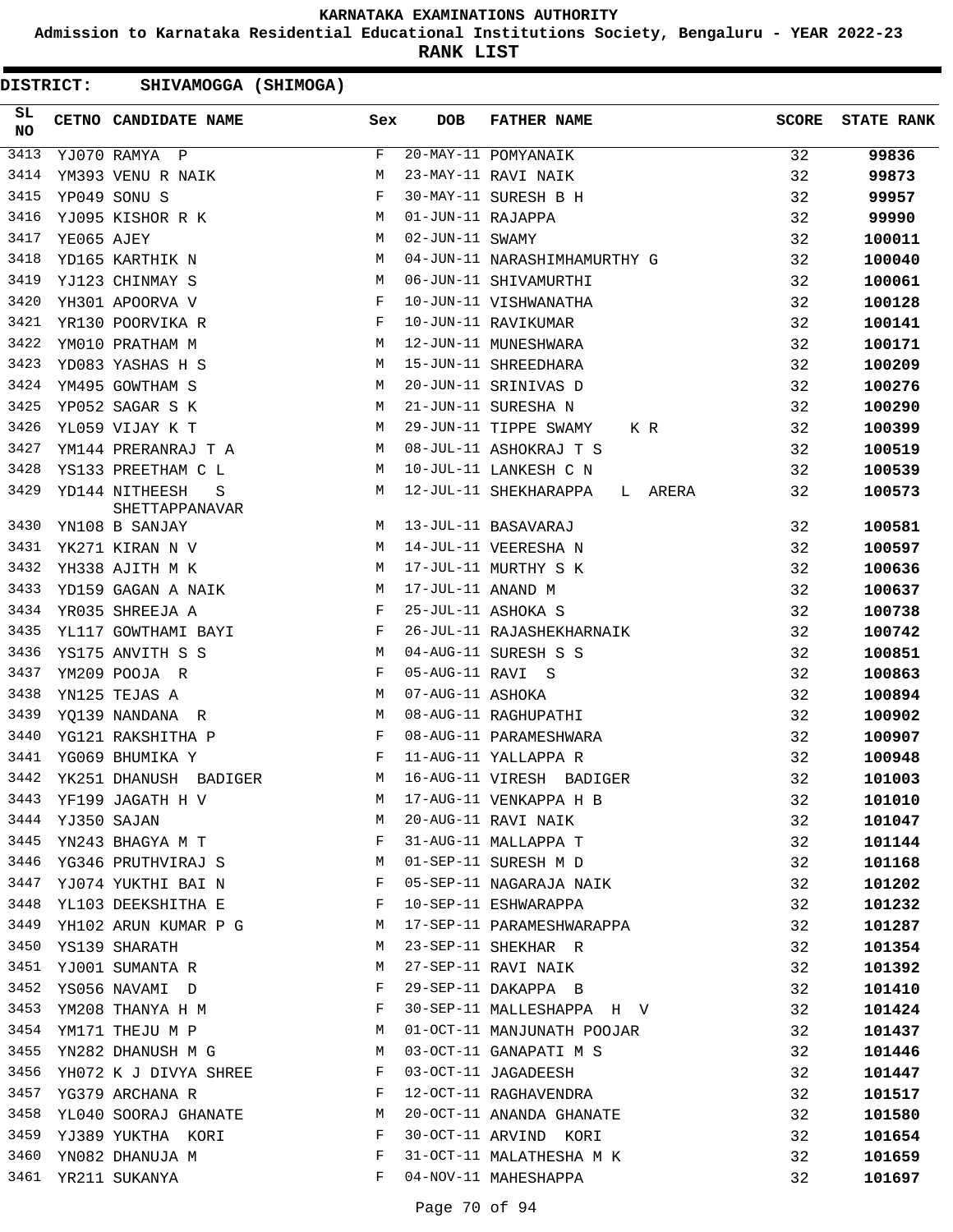**Admission to Karnataka Residential Educational Institutions Society, Bengaluru - YEAR 2022-23**

**RANK LIST**

| 3462<br>M 07-NOV-11 H SOMASHEKHARA<br>32<br>101720<br>YQ106 DEVARAJ H<br>3463<br>32<br>YM118 ARJUN L<br>М<br>11-NOV-11 LOKESH NAIK<br>101743<br>YP163 PRAJWAL MK<br>3464<br>11-NOV-11 MANJUNATHA B<br>32<br>M<br>101747<br>3465<br>11-NOV-11 VEERESH<br>32<br>YJ005 PRAJWAL V<br>M<br>101748<br>3466<br>12-NOV-11 ANNAPPA NAIK<br>32<br>YE031 OM PRAKASH NAIK M<br>101755<br>M <sub>N</sub><br>3467<br>32<br>YD219 VIJAY S<br>13-NOV-11 SREENIVASHA<br>101763<br>3468<br>YM305 MEENAKSHI R F<br>18-NOV-11 RAMESH<br>32<br>101806<br>$F$<br>M<br>3469<br>23-NOV-11 SURESHA<br>32<br>YH150 SUMA<br>101854<br>3470<br>24-NOV-11 NEMARAJ M<br>32<br>YM429 DIGANTH N<br>101857<br>3471<br>YR164 CHETHAN ILIGER<br>32<br>04-DEC-11 SHIVANANDAPPA PE<br>101942<br>M<br>3472<br>YH258 NITIN K S<br>07-DEC-11 SHIVAPPA<br>32<br>M<br>101960<br>3473<br>12-DEC-11 JAGADEESH K C<br>32<br>YM097 SUPRIYA J<br>F<br>101998<br>3474<br>YM490 VAISHNAVI P N F<br>13-DEC-11 NAGARAJ<br>32<br>102005<br>3475<br>32<br>YD135 NITHIN N S<br>M <sub>N</sub><br>22-DEC-11 SATHISH A B<br>102056<br>$\mathbf{F}_{\mathbf{r}}$ . The state of the state $\mathbf{F}_{\mathbf{r}}$<br>25-DEC-11 LAKSHAMANAPPA<br>3476<br>32<br>YJ222 BHOOMIKA<br>102070<br>M<br>25-DEC-11 CHANDRU<br>29-DEC-11 HALAPPA A D<br>3477<br>32<br>YM409 GAGAN<br>102072<br>YM4US GAGAN<br>YM412 GIRISH B H<br>3478<br>32<br>102097<br>3479<br>$\mathbf{F}$ and $\mathbf{F}$ and $\mathbf{F}$<br>31-DEC-11 NAGABHUSHANA<br>32<br>YG284 SPOORTHI<br>102117<br>3480<br>YD204 LAVANYA BAI G K F<br>03-JAN-12 KRISHNA NAIK<br>32<br>102143<br>$\mathbf{F}$ and $\mathbf{F}$ and $\mathbf{F}$<br>3481<br>11-JAN-12 SHANKAR<br>32<br>YM357 MADHUSHREE S<br>102163<br>M<br>3482<br>20-JAN-12 HANUMANTHRAO<br>32<br>YE158 AVIN SHINDE<br>102181<br>3483<br>M <sub>N</sub><br>10-DEC-09 VENKATESHAPPA S B<br>YM131 MAHESH S V<br>31<br>102335<br>3484<br>M<br>13-APR-10 YOGESH N C<br>YE164 DARSHAN Y S<br>31<br>102455<br>$\begin{aligned} \mathbf{F} \\ \mathbf{M} \end{aligned}$<br>3485<br>25-MAY-10 RAJAPPA<br>YJ231 REETA R<br>31<br>102515<br>3486<br>12-OCT-10 KUBERA<br>YM277 YASHAS K<br>31<br>102920<br>3487<br>16-OCT-10 SHEKHARAPPA K N<br>YF204 SHREYAS K S<br>M<br>31<br>102938<br>3488<br>YJ262 CHETHAN N B<br>23-OCT-10 NAGARAJ K B<br>31<br>102972<br>M<br>3489<br>25-NOV-10 MANJAPPA<br>YJ476 CHETHAN M<br>M<br>31<br>103127<br>3490<br>F<br>09-DEC-10 CHANDRASHEKHAR H<br>YJ345 BRUNDA<br>31<br>103200<br>3491<br>F<br>16-DEC-10 RAMESHA<br>YG257 MANASA<br>31<br>103251<br>3492<br>YD019 UDAY S V<br>M<br>19-DEC-10 VENKATESH S T<br>31<br>103274<br>3493<br>22-DEC-10 BASAPPA<br>YH389 NAGAVENI B<br>103292<br>F<br>31<br>3494<br>30-DEC-10 CHANDRANAIKA<br>YM197 RASHMITHA C<br>F<br>31<br>103345<br>3495<br>YK179 ASHA V B<br>F<br>11-JAN-11 VEERAPPA P BADIGER<br>31<br>103503<br>3496<br>YK207 KARTHIK B S<br>17-JAN-11 SHAMBULINGA B<br>M<br>31<br>103533<br>3497<br>25-JAN-11 PARASHURAM<br>YJ198 DARSHAN P<br>M<br>31<br>103588<br>3498<br>28-JAN-11 NINGAPPA<br>YN313 ANITHA N<br>F<br>31<br>103613<br>3499<br>04-FEB-11 SHEKHAR NAIK<br>YM147 GOWTHAM S KHIMAVATH<br>31<br>M<br>103658<br>3500<br>YR188 PAVAN A NAIK<br>14-FEB-11 ASHOKA C NAIK<br>31<br>M<br>103747<br>3501<br>16-FEB-11 RAMESH NAIK<br>YD201 HARSHA R<br>31<br>103764<br>M<br>3502<br>21-FEB-11 MALATHESHA<br>YJ059 SANJAY N M<br>31<br>M<br>103806<br>3503<br>23-FEB-11 YALLAPPA<br>31<br>YJ361 ROHAN Y T<br>M<br>103833<br>3504<br>YK327 ROHIT<br>23-FEB-11 RAMAPPA<br>M<br>31<br>103834<br>3505<br>24-FEB-11 OKARAPPA PUJARA<br>YN357 NIKHIL<br>M<br>31<br>103842<br>3506<br>F<br>26-FEB-11 KUMAR M C<br>YM368 NAVYA K<br>31<br>103862<br>3507<br>YM322 JEEVAN H V PALDAR<br>01-MAR-11 VASANTHKUMAR K P<br>31<br>M<br>103891<br>3508<br>10-MAR-11 LOKESH K<br>YG470 ULLAS L<br>31<br>M<br>103975<br>3509<br>12-MAR-11 MANJAPPA<br>YN048 SANGETHA M<br>F<br>31<br>103986<br>3510<br>24-MAR-11 MUKUNDA<br>F<br>YN455 NAVYASHRI<br>31<br>104105<br>3511<br>24-MAR-11 CHANDIL KUMAR<br>YH024 PRIYA<br>F<br>31<br>104109<br>Page 71 of 94 | SL<br><b>NO</b> | CETNO CANDIDATE NAME | Sex | <b>DOB</b> | FATHER NAME | <b>SCORE</b> | <b>STATE RANK</b> |
|----------------------------------------------------------------------------------------------------------------------------------------------------------------------------------------------------------------------------------------------------------------------------------------------------------------------------------------------------------------------------------------------------------------------------------------------------------------------------------------------------------------------------------------------------------------------------------------------------------------------------------------------------------------------------------------------------------------------------------------------------------------------------------------------------------------------------------------------------------------------------------------------------------------------------------------------------------------------------------------------------------------------------------------------------------------------------------------------------------------------------------------------------------------------------------------------------------------------------------------------------------------------------------------------------------------------------------------------------------------------------------------------------------------------------------------------------------------------------------------------------------------------------------------------------------------------------------------------------------------------------------------------------------------------------------------------------------------------------------------------------------------------------------------------------------------------------------------------------------------------------------------------------------------------------------------------------------------------------------------------------------------------------------------------------------------------------------------------------------------------------------------------------------------------------------------------------------------------------------------------------------------------------------------------------------------------------------------------------------------------------------------------------------------------------------------------------------------------------------------------------------------------------------------------------------------------------------------------------------------------------------------------------------------------------------------------------------------------------------------------------------------------------------------------------------------------------------------------------------------------------------------------------------------------------------------------------------------------------------------------------------------------------------------------------------------------------------------------------------------------------------------------------------------------------------------------------------------------------------------------------------------------------------------------------------------------------------------------------------------------------------------------------------------------------------------------------------------------------------------------------------------------------------------------------------------------------------------------------------------------------------------------------------------------------------------------------------------------------------------------------------------------------------------------------------------------------------------------------------------------------------------------------------------------------------------------------------------------------------------------------------------------------------------------------------------------------------|-----------------|----------------------|-----|------------|-------------|--------------|-------------------|
|                                                                                                                                                                                                                                                                                                                                                                                                                                                                                                                                                                                                                                                                                                                                                                                                                                                                                                                                                                                                                                                                                                                                                                                                                                                                                                                                                                                                                                                                                                                                                                                                                                                                                                                                                                                                                                                                                                                                                                                                                                                                                                                                                                                                                                                                                                                                                                                                                                                                                                                                                                                                                                                                                                                                                                                                                                                                                                                                                                                                                                                                                                                                                                                                                                                                                                                                                                                                                                                                                                                                                                                                                                                                                                                                                                                                                                                                                                                                                                                                                                                                                  |                 |                      |     |            |             |              |                   |
|                                                                                                                                                                                                                                                                                                                                                                                                                                                                                                                                                                                                                                                                                                                                                                                                                                                                                                                                                                                                                                                                                                                                                                                                                                                                                                                                                                                                                                                                                                                                                                                                                                                                                                                                                                                                                                                                                                                                                                                                                                                                                                                                                                                                                                                                                                                                                                                                                                                                                                                                                                                                                                                                                                                                                                                                                                                                                                                                                                                                                                                                                                                                                                                                                                                                                                                                                                                                                                                                                                                                                                                                                                                                                                                                                                                                                                                                                                                                                                                                                                                                                  |                 |                      |     |            |             |              |                   |
|                                                                                                                                                                                                                                                                                                                                                                                                                                                                                                                                                                                                                                                                                                                                                                                                                                                                                                                                                                                                                                                                                                                                                                                                                                                                                                                                                                                                                                                                                                                                                                                                                                                                                                                                                                                                                                                                                                                                                                                                                                                                                                                                                                                                                                                                                                                                                                                                                                                                                                                                                                                                                                                                                                                                                                                                                                                                                                                                                                                                                                                                                                                                                                                                                                                                                                                                                                                                                                                                                                                                                                                                                                                                                                                                                                                                                                                                                                                                                                                                                                                                                  |                 |                      |     |            |             |              |                   |
|                                                                                                                                                                                                                                                                                                                                                                                                                                                                                                                                                                                                                                                                                                                                                                                                                                                                                                                                                                                                                                                                                                                                                                                                                                                                                                                                                                                                                                                                                                                                                                                                                                                                                                                                                                                                                                                                                                                                                                                                                                                                                                                                                                                                                                                                                                                                                                                                                                                                                                                                                                                                                                                                                                                                                                                                                                                                                                                                                                                                                                                                                                                                                                                                                                                                                                                                                                                                                                                                                                                                                                                                                                                                                                                                                                                                                                                                                                                                                                                                                                                                                  |                 |                      |     |            |             |              |                   |
|                                                                                                                                                                                                                                                                                                                                                                                                                                                                                                                                                                                                                                                                                                                                                                                                                                                                                                                                                                                                                                                                                                                                                                                                                                                                                                                                                                                                                                                                                                                                                                                                                                                                                                                                                                                                                                                                                                                                                                                                                                                                                                                                                                                                                                                                                                                                                                                                                                                                                                                                                                                                                                                                                                                                                                                                                                                                                                                                                                                                                                                                                                                                                                                                                                                                                                                                                                                                                                                                                                                                                                                                                                                                                                                                                                                                                                                                                                                                                                                                                                                                                  |                 |                      |     |            |             |              |                   |
|                                                                                                                                                                                                                                                                                                                                                                                                                                                                                                                                                                                                                                                                                                                                                                                                                                                                                                                                                                                                                                                                                                                                                                                                                                                                                                                                                                                                                                                                                                                                                                                                                                                                                                                                                                                                                                                                                                                                                                                                                                                                                                                                                                                                                                                                                                                                                                                                                                                                                                                                                                                                                                                                                                                                                                                                                                                                                                                                                                                                                                                                                                                                                                                                                                                                                                                                                                                                                                                                                                                                                                                                                                                                                                                                                                                                                                                                                                                                                                                                                                                                                  |                 |                      |     |            |             |              |                   |
|                                                                                                                                                                                                                                                                                                                                                                                                                                                                                                                                                                                                                                                                                                                                                                                                                                                                                                                                                                                                                                                                                                                                                                                                                                                                                                                                                                                                                                                                                                                                                                                                                                                                                                                                                                                                                                                                                                                                                                                                                                                                                                                                                                                                                                                                                                                                                                                                                                                                                                                                                                                                                                                                                                                                                                                                                                                                                                                                                                                                                                                                                                                                                                                                                                                                                                                                                                                                                                                                                                                                                                                                                                                                                                                                                                                                                                                                                                                                                                                                                                                                                  |                 |                      |     |            |             |              |                   |
|                                                                                                                                                                                                                                                                                                                                                                                                                                                                                                                                                                                                                                                                                                                                                                                                                                                                                                                                                                                                                                                                                                                                                                                                                                                                                                                                                                                                                                                                                                                                                                                                                                                                                                                                                                                                                                                                                                                                                                                                                                                                                                                                                                                                                                                                                                                                                                                                                                                                                                                                                                                                                                                                                                                                                                                                                                                                                                                                                                                                                                                                                                                                                                                                                                                                                                                                                                                                                                                                                                                                                                                                                                                                                                                                                                                                                                                                                                                                                                                                                                                                                  |                 |                      |     |            |             |              |                   |
|                                                                                                                                                                                                                                                                                                                                                                                                                                                                                                                                                                                                                                                                                                                                                                                                                                                                                                                                                                                                                                                                                                                                                                                                                                                                                                                                                                                                                                                                                                                                                                                                                                                                                                                                                                                                                                                                                                                                                                                                                                                                                                                                                                                                                                                                                                                                                                                                                                                                                                                                                                                                                                                                                                                                                                                                                                                                                                                                                                                                                                                                                                                                                                                                                                                                                                                                                                                                                                                                                                                                                                                                                                                                                                                                                                                                                                                                                                                                                                                                                                                                                  |                 |                      |     |            |             |              |                   |
|                                                                                                                                                                                                                                                                                                                                                                                                                                                                                                                                                                                                                                                                                                                                                                                                                                                                                                                                                                                                                                                                                                                                                                                                                                                                                                                                                                                                                                                                                                                                                                                                                                                                                                                                                                                                                                                                                                                                                                                                                                                                                                                                                                                                                                                                                                                                                                                                                                                                                                                                                                                                                                                                                                                                                                                                                                                                                                                                                                                                                                                                                                                                                                                                                                                                                                                                                                                                                                                                                                                                                                                                                                                                                                                                                                                                                                                                                                                                                                                                                                                                                  |                 |                      |     |            |             |              |                   |
|                                                                                                                                                                                                                                                                                                                                                                                                                                                                                                                                                                                                                                                                                                                                                                                                                                                                                                                                                                                                                                                                                                                                                                                                                                                                                                                                                                                                                                                                                                                                                                                                                                                                                                                                                                                                                                                                                                                                                                                                                                                                                                                                                                                                                                                                                                                                                                                                                                                                                                                                                                                                                                                                                                                                                                                                                                                                                                                                                                                                                                                                                                                                                                                                                                                                                                                                                                                                                                                                                                                                                                                                                                                                                                                                                                                                                                                                                                                                                                                                                                                                                  |                 |                      |     |            |             |              |                   |
|                                                                                                                                                                                                                                                                                                                                                                                                                                                                                                                                                                                                                                                                                                                                                                                                                                                                                                                                                                                                                                                                                                                                                                                                                                                                                                                                                                                                                                                                                                                                                                                                                                                                                                                                                                                                                                                                                                                                                                                                                                                                                                                                                                                                                                                                                                                                                                                                                                                                                                                                                                                                                                                                                                                                                                                                                                                                                                                                                                                                                                                                                                                                                                                                                                                                                                                                                                                                                                                                                                                                                                                                                                                                                                                                                                                                                                                                                                                                                                                                                                                                                  |                 |                      |     |            |             |              |                   |
|                                                                                                                                                                                                                                                                                                                                                                                                                                                                                                                                                                                                                                                                                                                                                                                                                                                                                                                                                                                                                                                                                                                                                                                                                                                                                                                                                                                                                                                                                                                                                                                                                                                                                                                                                                                                                                                                                                                                                                                                                                                                                                                                                                                                                                                                                                                                                                                                                                                                                                                                                                                                                                                                                                                                                                                                                                                                                                                                                                                                                                                                                                                                                                                                                                                                                                                                                                                                                                                                                                                                                                                                                                                                                                                                                                                                                                                                                                                                                                                                                                                                                  |                 |                      |     |            |             |              |                   |
|                                                                                                                                                                                                                                                                                                                                                                                                                                                                                                                                                                                                                                                                                                                                                                                                                                                                                                                                                                                                                                                                                                                                                                                                                                                                                                                                                                                                                                                                                                                                                                                                                                                                                                                                                                                                                                                                                                                                                                                                                                                                                                                                                                                                                                                                                                                                                                                                                                                                                                                                                                                                                                                                                                                                                                                                                                                                                                                                                                                                                                                                                                                                                                                                                                                                                                                                                                                                                                                                                                                                                                                                                                                                                                                                                                                                                                                                                                                                                                                                                                                                                  |                 |                      |     |            |             |              |                   |
|                                                                                                                                                                                                                                                                                                                                                                                                                                                                                                                                                                                                                                                                                                                                                                                                                                                                                                                                                                                                                                                                                                                                                                                                                                                                                                                                                                                                                                                                                                                                                                                                                                                                                                                                                                                                                                                                                                                                                                                                                                                                                                                                                                                                                                                                                                                                                                                                                                                                                                                                                                                                                                                                                                                                                                                                                                                                                                                                                                                                                                                                                                                                                                                                                                                                                                                                                                                                                                                                                                                                                                                                                                                                                                                                                                                                                                                                                                                                                                                                                                                                                  |                 |                      |     |            |             |              |                   |
|                                                                                                                                                                                                                                                                                                                                                                                                                                                                                                                                                                                                                                                                                                                                                                                                                                                                                                                                                                                                                                                                                                                                                                                                                                                                                                                                                                                                                                                                                                                                                                                                                                                                                                                                                                                                                                                                                                                                                                                                                                                                                                                                                                                                                                                                                                                                                                                                                                                                                                                                                                                                                                                                                                                                                                                                                                                                                                                                                                                                                                                                                                                                                                                                                                                                                                                                                                                                                                                                                                                                                                                                                                                                                                                                                                                                                                                                                                                                                                                                                                                                                  |                 |                      |     |            |             |              |                   |
|                                                                                                                                                                                                                                                                                                                                                                                                                                                                                                                                                                                                                                                                                                                                                                                                                                                                                                                                                                                                                                                                                                                                                                                                                                                                                                                                                                                                                                                                                                                                                                                                                                                                                                                                                                                                                                                                                                                                                                                                                                                                                                                                                                                                                                                                                                                                                                                                                                                                                                                                                                                                                                                                                                                                                                                                                                                                                                                                                                                                                                                                                                                                                                                                                                                                                                                                                                                                                                                                                                                                                                                                                                                                                                                                                                                                                                                                                                                                                                                                                                                                                  |                 |                      |     |            |             |              |                   |
|                                                                                                                                                                                                                                                                                                                                                                                                                                                                                                                                                                                                                                                                                                                                                                                                                                                                                                                                                                                                                                                                                                                                                                                                                                                                                                                                                                                                                                                                                                                                                                                                                                                                                                                                                                                                                                                                                                                                                                                                                                                                                                                                                                                                                                                                                                                                                                                                                                                                                                                                                                                                                                                                                                                                                                                                                                                                                                                                                                                                                                                                                                                                                                                                                                                                                                                                                                                                                                                                                                                                                                                                                                                                                                                                                                                                                                                                                                                                                                                                                                                                                  |                 |                      |     |            |             |              |                   |
|                                                                                                                                                                                                                                                                                                                                                                                                                                                                                                                                                                                                                                                                                                                                                                                                                                                                                                                                                                                                                                                                                                                                                                                                                                                                                                                                                                                                                                                                                                                                                                                                                                                                                                                                                                                                                                                                                                                                                                                                                                                                                                                                                                                                                                                                                                                                                                                                                                                                                                                                                                                                                                                                                                                                                                                                                                                                                                                                                                                                                                                                                                                                                                                                                                                                                                                                                                                                                                                                                                                                                                                                                                                                                                                                                                                                                                                                                                                                                                                                                                                                                  |                 |                      |     |            |             |              |                   |
|                                                                                                                                                                                                                                                                                                                                                                                                                                                                                                                                                                                                                                                                                                                                                                                                                                                                                                                                                                                                                                                                                                                                                                                                                                                                                                                                                                                                                                                                                                                                                                                                                                                                                                                                                                                                                                                                                                                                                                                                                                                                                                                                                                                                                                                                                                                                                                                                                                                                                                                                                                                                                                                                                                                                                                                                                                                                                                                                                                                                                                                                                                                                                                                                                                                                                                                                                                                                                                                                                                                                                                                                                                                                                                                                                                                                                                                                                                                                                                                                                                                                                  |                 |                      |     |            |             |              |                   |
|                                                                                                                                                                                                                                                                                                                                                                                                                                                                                                                                                                                                                                                                                                                                                                                                                                                                                                                                                                                                                                                                                                                                                                                                                                                                                                                                                                                                                                                                                                                                                                                                                                                                                                                                                                                                                                                                                                                                                                                                                                                                                                                                                                                                                                                                                                                                                                                                                                                                                                                                                                                                                                                                                                                                                                                                                                                                                                                                                                                                                                                                                                                                                                                                                                                                                                                                                                                                                                                                                                                                                                                                                                                                                                                                                                                                                                                                                                                                                                                                                                                                                  |                 |                      |     |            |             |              |                   |
|                                                                                                                                                                                                                                                                                                                                                                                                                                                                                                                                                                                                                                                                                                                                                                                                                                                                                                                                                                                                                                                                                                                                                                                                                                                                                                                                                                                                                                                                                                                                                                                                                                                                                                                                                                                                                                                                                                                                                                                                                                                                                                                                                                                                                                                                                                                                                                                                                                                                                                                                                                                                                                                                                                                                                                                                                                                                                                                                                                                                                                                                                                                                                                                                                                                                                                                                                                                                                                                                                                                                                                                                                                                                                                                                                                                                                                                                                                                                                                                                                                                                                  |                 |                      |     |            |             |              |                   |
|                                                                                                                                                                                                                                                                                                                                                                                                                                                                                                                                                                                                                                                                                                                                                                                                                                                                                                                                                                                                                                                                                                                                                                                                                                                                                                                                                                                                                                                                                                                                                                                                                                                                                                                                                                                                                                                                                                                                                                                                                                                                                                                                                                                                                                                                                                                                                                                                                                                                                                                                                                                                                                                                                                                                                                                                                                                                                                                                                                                                                                                                                                                                                                                                                                                                                                                                                                                                                                                                                                                                                                                                                                                                                                                                                                                                                                                                                                                                                                                                                                                                                  |                 |                      |     |            |             |              |                   |
|                                                                                                                                                                                                                                                                                                                                                                                                                                                                                                                                                                                                                                                                                                                                                                                                                                                                                                                                                                                                                                                                                                                                                                                                                                                                                                                                                                                                                                                                                                                                                                                                                                                                                                                                                                                                                                                                                                                                                                                                                                                                                                                                                                                                                                                                                                                                                                                                                                                                                                                                                                                                                                                                                                                                                                                                                                                                                                                                                                                                                                                                                                                                                                                                                                                                                                                                                                                                                                                                                                                                                                                                                                                                                                                                                                                                                                                                                                                                                                                                                                                                                  |                 |                      |     |            |             |              |                   |
|                                                                                                                                                                                                                                                                                                                                                                                                                                                                                                                                                                                                                                                                                                                                                                                                                                                                                                                                                                                                                                                                                                                                                                                                                                                                                                                                                                                                                                                                                                                                                                                                                                                                                                                                                                                                                                                                                                                                                                                                                                                                                                                                                                                                                                                                                                                                                                                                                                                                                                                                                                                                                                                                                                                                                                                                                                                                                                                                                                                                                                                                                                                                                                                                                                                                                                                                                                                                                                                                                                                                                                                                                                                                                                                                                                                                                                                                                                                                                                                                                                                                                  |                 |                      |     |            |             |              |                   |
|                                                                                                                                                                                                                                                                                                                                                                                                                                                                                                                                                                                                                                                                                                                                                                                                                                                                                                                                                                                                                                                                                                                                                                                                                                                                                                                                                                                                                                                                                                                                                                                                                                                                                                                                                                                                                                                                                                                                                                                                                                                                                                                                                                                                                                                                                                                                                                                                                                                                                                                                                                                                                                                                                                                                                                                                                                                                                                                                                                                                                                                                                                                                                                                                                                                                                                                                                                                                                                                                                                                                                                                                                                                                                                                                                                                                                                                                                                                                                                                                                                                                                  |                 |                      |     |            |             |              |                   |
|                                                                                                                                                                                                                                                                                                                                                                                                                                                                                                                                                                                                                                                                                                                                                                                                                                                                                                                                                                                                                                                                                                                                                                                                                                                                                                                                                                                                                                                                                                                                                                                                                                                                                                                                                                                                                                                                                                                                                                                                                                                                                                                                                                                                                                                                                                                                                                                                                                                                                                                                                                                                                                                                                                                                                                                                                                                                                                                                                                                                                                                                                                                                                                                                                                                                                                                                                                                                                                                                                                                                                                                                                                                                                                                                                                                                                                                                                                                                                                                                                                                                                  |                 |                      |     |            |             |              |                   |
|                                                                                                                                                                                                                                                                                                                                                                                                                                                                                                                                                                                                                                                                                                                                                                                                                                                                                                                                                                                                                                                                                                                                                                                                                                                                                                                                                                                                                                                                                                                                                                                                                                                                                                                                                                                                                                                                                                                                                                                                                                                                                                                                                                                                                                                                                                                                                                                                                                                                                                                                                                                                                                                                                                                                                                                                                                                                                                                                                                                                                                                                                                                                                                                                                                                                                                                                                                                                                                                                                                                                                                                                                                                                                                                                                                                                                                                                                                                                                                                                                                                                                  |                 |                      |     |            |             |              |                   |
|                                                                                                                                                                                                                                                                                                                                                                                                                                                                                                                                                                                                                                                                                                                                                                                                                                                                                                                                                                                                                                                                                                                                                                                                                                                                                                                                                                                                                                                                                                                                                                                                                                                                                                                                                                                                                                                                                                                                                                                                                                                                                                                                                                                                                                                                                                                                                                                                                                                                                                                                                                                                                                                                                                                                                                                                                                                                                                                                                                                                                                                                                                                                                                                                                                                                                                                                                                                                                                                                                                                                                                                                                                                                                                                                                                                                                                                                                                                                                                                                                                                                                  |                 |                      |     |            |             |              |                   |
|                                                                                                                                                                                                                                                                                                                                                                                                                                                                                                                                                                                                                                                                                                                                                                                                                                                                                                                                                                                                                                                                                                                                                                                                                                                                                                                                                                                                                                                                                                                                                                                                                                                                                                                                                                                                                                                                                                                                                                                                                                                                                                                                                                                                                                                                                                                                                                                                                                                                                                                                                                                                                                                                                                                                                                                                                                                                                                                                                                                                                                                                                                                                                                                                                                                                                                                                                                                                                                                                                                                                                                                                                                                                                                                                                                                                                                                                                                                                                                                                                                                                                  |                 |                      |     |            |             |              |                   |
|                                                                                                                                                                                                                                                                                                                                                                                                                                                                                                                                                                                                                                                                                                                                                                                                                                                                                                                                                                                                                                                                                                                                                                                                                                                                                                                                                                                                                                                                                                                                                                                                                                                                                                                                                                                                                                                                                                                                                                                                                                                                                                                                                                                                                                                                                                                                                                                                                                                                                                                                                                                                                                                                                                                                                                                                                                                                                                                                                                                                                                                                                                                                                                                                                                                                                                                                                                                                                                                                                                                                                                                                                                                                                                                                                                                                                                                                                                                                                                                                                                                                                  |                 |                      |     |            |             |              |                   |
|                                                                                                                                                                                                                                                                                                                                                                                                                                                                                                                                                                                                                                                                                                                                                                                                                                                                                                                                                                                                                                                                                                                                                                                                                                                                                                                                                                                                                                                                                                                                                                                                                                                                                                                                                                                                                                                                                                                                                                                                                                                                                                                                                                                                                                                                                                                                                                                                                                                                                                                                                                                                                                                                                                                                                                                                                                                                                                                                                                                                                                                                                                                                                                                                                                                                                                                                                                                                                                                                                                                                                                                                                                                                                                                                                                                                                                                                                                                                                                                                                                                                                  |                 |                      |     |            |             |              |                   |
|                                                                                                                                                                                                                                                                                                                                                                                                                                                                                                                                                                                                                                                                                                                                                                                                                                                                                                                                                                                                                                                                                                                                                                                                                                                                                                                                                                                                                                                                                                                                                                                                                                                                                                                                                                                                                                                                                                                                                                                                                                                                                                                                                                                                                                                                                                                                                                                                                                                                                                                                                                                                                                                                                                                                                                                                                                                                                                                                                                                                                                                                                                                                                                                                                                                                                                                                                                                                                                                                                                                                                                                                                                                                                                                                                                                                                                                                                                                                                                                                                                                                                  |                 |                      |     |            |             |              |                   |
|                                                                                                                                                                                                                                                                                                                                                                                                                                                                                                                                                                                                                                                                                                                                                                                                                                                                                                                                                                                                                                                                                                                                                                                                                                                                                                                                                                                                                                                                                                                                                                                                                                                                                                                                                                                                                                                                                                                                                                                                                                                                                                                                                                                                                                                                                                                                                                                                                                                                                                                                                                                                                                                                                                                                                                                                                                                                                                                                                                                                                                                                                                                                                                                                                                                                                                                                                                                                                                                                                                                                                                                                                                                                                                                                                                                                                                                                                                                                                                                                                                                                                  |                 |                      |     |            |             |              |                   |
|                                                                                                                                                                                                                                                                                                                                                                                                                                                                                                                                                                                                                                                                                                                                                                                                                                                                                                                                                                                                                                                                                                                                                                                                                                                                                                                                                                                                                                                                                                                                                                                                                                                                                                                                                                                                                                                                                                                                                                                                                                                                                                                                                                                                                                                                                                                                                                                                                                                                                                                                                                                                                                                                                                                                                                                                                                                                                                                                                                                                                                                                                                                                                                                                                                                                                                                                                                                                                                                                                                                                                                                                                                                                                                                                                                                                                                                                                                                                                                                                                                                                                  |                 |                      |     |            |             |              |                   |
|                                                                                                                                                                                                                                                                                                                                                                                                                                                                                                                                                                                                                                                                                                                                                                                                                                                                                                                                                                                                                                                                                                                                                                                                                                                                                                                                                                                                                                                                                                                                                                                                                                                                                                                                                                                                                                                                                                                                                                                                                                                                                                                                                                                                                                                                                                                                                                                                                                                                                                                                                                                                                                                                                                                                                                                                                                                                                                                                                                                                                                                                                                                                                                                                                                                                                                                                                                                                                                                                                                                                                                                                                                                                                                                                                                                                                                                                                                                                                                                                                                                                                  |                 |                      |     |            |             |              |                   |
|                                                                                                                                                                                                                                                                                                                                                                                                                                                                                                                                                                                                                                                                                                                                                                                                                                                                                                                                                                                                                                                                                                                                                                                                                                                                                                                                                                                                                                                                                                                                                                                                                                                                                                                                                                                                                                                                                                                                                                                                                                                                                                                                                                                                                                                                                                                                                                                                                                                                                                                                                                                                                                                                                                                                                                                                                                                                                                                                                                                                                                                                                                                                                                                                                                                                                                                                                                                                                                                                                                                                                                                                                                                                                                                                                                                                                                                                                                                                                                                                                                                                                  |                 |                      |     |            |             |              |                   |
|                                                                                                                                                                                                                                                                                                                                                                                                                                                                                                                                                                                                                                                                                                                                                                                                                                                                                                                                                                                                                                                                                                                                                                                                                                                                                                                                                                                                                                                                                                                                                                                                                                                                                                                                                                                                                                                                                                                                                                                                                                                                                                                                                                                                                                                                                                                                                                                                                                                                                                                                                                                                                                                                                                                                                                                                                                                                                                                                                                                                                                                                                                                                                                                                                                                                                                                                                                                                                                                                                                                                                                                                                                                                                                                                                                                                                                                                                                                                                                                                                                                                                  |                 |                      |     |            |             |              |                   |
|                                                                                                                                                                                                                                                                                                                                                                                                                                                                                                                                                                                                                                                                                                                                                                                                                                                                                                                                                                                                                                                                                                                                                                                                                                                                                                                                                                                                                                                                                                                                                                                                                                                                                                                                                                                                                                                                                                                                                                                                                                                                                                                                                                                                                                                                                                                                                                                                                                                                                                                                                                                                                                                                                                                                                                                                                                                                                                                                                                                                                                                                                                                                                                                                                                                                                                                                                                                                                                                                                                                                                                                                                                                                                                                                                                                                                                                                                                                                                                                                                                                                                  |                 |                      |     |            |             |              |                   |
|                                                                                                                                                                                                                                                                                                                                                                                                                                                                                                                                                                                                                                                                                                                                                                                                                                                                                                                                                                                                                                                                                                                                                                                                                                                                                                                                                                                                                                                                                                                                                                                                                                                                                                                                                                                                                                                                                                                                                                                                                                                                                                                                                                                                                                                                                                                                                                                                                                                                                                                                                                                                                                                                                                                                                                                                                                                                                                                                                                                                                                                                                                                                                                                                                                                                                                                                                                                                                                                                                                                                                                                                                                                                                                                                                                                                                                                                                                                                                                                                                                                                                  |                 |                      |     |            |             |              |                   |
|                                                                                                                                                                                                                                                                                                                                                                                                                                                                                                                                                                                                                                                                                                                                                                                                                                                                                                                                                                                                                                                                                                                                                                                                                                                                                                                                                                                                                                                                                                                                                                                                                                                                                                                                                                                                                                                                                                                                                                                                                                                                                                                                                                                                                                                                                                                                                                                                                                                                                                                                                                                                                                                                                                                                                                                                                                                                                                                                                                                                                                                                                                                                                                                                                                                                                                                                                                                                                                                                                                                                                                                                                                                                                                                                                                                                                                                                                                                                                                                                                                                                                  |                 |                      |     |            |             |              |                   |
|                                                                                                                                                                                                                                                                                                                                                                                                                                                                                                                                                                                                                                                                                                                                                                                                                                                                                                                                                                                                                                                                                                                                                                                                                                                                                                                                                                                                                                                                                                                                                                                                                                                                                                                                                                                                                                                                                                                                                                                                                                                                                                                                                                                                                                                                                                                                                                                                                                                                                                                                                                                                                                                                                                                                                                                                                                                                                                                                                                                                                                                                                                                                                                                                                                                                                                                                                                                                                                                                                                                                                                                                                                                                                                                                                                                                                                                                                                                                                                                                                                                                                  |                 |                      |     |            |             |              |                   |
|                                                                                                                                                                                                                                                                                                                                                                                                                                                                                                                                                                                                                                                                                                                                                                                                                                                                                                                                                                                                                                                                                                                                                                                                                                                                                                                                                                                                                                                                                                                                                                                                                                                                                                                                                                                                                                                                                                                                                                                                                                                                                                                                                                                                                                                                                                                                                                                                                                                                                                                                                                                                                                                                                                                                                                                                                                                                                                                                                                                                                                                                                                                                                                                                                                                                                                                                                                                                                                                                                                                                                                                                                                                                                                                                                                                                                                                                                                                                                                                                                                                                                  |                 |                      |     |            |             |              |                   |
|                                                                                                                                                                                                                                                                                                                                                                                                                                                                                                                                                                                                                                                                                                                                                                                                                                                                                                                                                                                                                                                                                                                                                                                                                                                                                                                                                                                                                                                                                                                                                                                                                                                                                                                                                                                                                                                                                                                                                                                                                                                                                                                                                                                                                                                                                                                                                                                                                                                                                                                                                                                                                                                                                                                                                                                                                                                                                                                                                                                                                                                                                                                                                                                                                                                                                                                                                                                                                                                                                                                                                                                                                                                                                                                                                                                                                                                                                                                                                                                                                                                                                  |                 |                      |     |            |             |              |                   |
|                                                                                                                                                                                                                                                                                                                                                                                                                                                                                                                                                                                                                                                                                                                                                                                                                                                                                                                                                                                                                                                                                                                                                                                                                                                                                                                                                                                                                                                                                                                                                                                                                                                                                                                                                                                                                                                                                                                                                                                                                                                                                                                                                                                                                                                                                                                                                                                                                                                                                                                                                                                                                                                                                                                                                                                                                                                                                                                                                                                                                                                                                                                                                                                                                                                                                                                                                                                                                                                                                                                                                                                                                                                                                                                                                                                                                                                                                                                                                                                                                                                                                  |                 |                      |     |            |             |              |                   |
|                                                                                                                                                                                                                                                                                                                                                                                                                                                                                                                                                                                                                                                                                                                                                                                                                                                                                                                                                                                                                                                                                                                                                                                                                                                                                                                                                                                                                                                                                                                                                                                                                                                                                                                                                                                                                                                                                                                                                                                                                                                                                                                                                                                                                                                                                                                                                                                                                                                                                                                                                                                                                                                                                                                                                                                                                                                                                                                                                                                                                                                                                                                                                                                                                                                                                                                                                                                                                                                                                                                                                                                                                                                                                                                                                                                                                                                                                                                                                                                                                                                                                  |                 |                      |     |            |             |              |                   |
|                                                                                                                                                                                                                                                                                                                                                                                                                                                                                                                                                                                                                                                                                                                                                                                                                                                                                                                                                                                                                                                                                                                                                                                                                                                                                                                                                                                                                                                                                                                                                                                                                                                                                                                                                                                                                                                                                                                                                                                                                                                                                                                                                                                                                                                                                                                                                                                                                                                                                                                                                                                                                                                                                                                                                                                                                                                                                                                                                                                                                                                                                                                                                                                                                                                                                                                                                                                                                                                                                                                                                                                                                                                                                                                                                                                                                                                                                                                                                                                                                                                                                  |                 |                      |     |            |             |              |                   |
|                                                                                                                                                                                                                                                                                                                                                                                                                                                                                                                                                                                                                                                                                                                                                                                                                                                                                                                                                                                                                                                                                                                                                                                                                                                                                                                                                                                                                                                                                                                                                                                                                                                                                                                                                                                                                                                                                                                                                                                                                                                                                                                                                                                                                                                                                                                                                                                                                                                                                                                                                                                                                                                                                                                                                                                                                                                                                                                                                                                                                                                                                                                                                                                                                                                                                                                                                                                                                                                                                                                                                                                                                                                                                                                                                                                                                                                                                                                                                                                                                                                                                  |                 |                      |     |            |             |              |                   |
|                                                                                                                                                                                                                                                                                                                                                                                                                                                                                                                                                                                                                                                                                                                                                                                                                                                                                                                                                                                                                                                                                                                                                                                                                                                                                                                                                                                                                                                                                                                                                                                                                                                                                                                                                                                                                                                                                                                                                                                                                                                                                                                                                                                                                                                                                                                                                                                                                                                                                                                                                                                                                                                                                                                                                                                                                                                                                                                                                                                                                                                                                                                                                                                                                                                                                                                                                                                                                                                                                                                                                                                                                                                                                                                                                                                                                                                                                                                                                                                                                                                                                  |                 |                      |     |            |             |              |                   |
|                                                                                                                                                                                                                                                                                                                                                                                                                                                                                                                                                                                                                                                                                                                                                                                                                                                                                                                                                                                                                                                                                                                                                                                                                                                                                                                                                                                                                                                                                                                                                                                                                                                                                                                                                                                                                                                                                                                                                                                                                                                                                                                                                                                                                                                                                                                                                                                                                                                                                                                                                                                                                                                                                                                                                                                                                                                                                                                                                                                                                                                                                                                                                                                                                                                                                                                                                                                                                                                                                                                                                                                                                                                                                                                                                                                                                                                                                                                                                                                                                                                                                  |                 |                      |     |            |             |              |                   |
|                                                                                                                                                                                                                                                                                                                                                                                                                                                                                                                                                                                                                                                                                                                                                                                                                                                                                                                                                                                                                                                                                                                                                                                                                                                                                                                                                                                                                                                                                                                                                                                                                                                                                                                                                                                                                                                                                                                                                                                                                                                                                                                                                                                                                                                                                                                                                                                                                                                                                                                                                                                                                                                                                                                                                                                                                                                                                                                                                                                                                                                                                                                                                                                                                                                                                                                                                                                                                                                                                                                                                                                                                                                                                                                                                                                                                                                                                                                                                                                                                                                                                  |                 |                      |     |            |             |              |                   |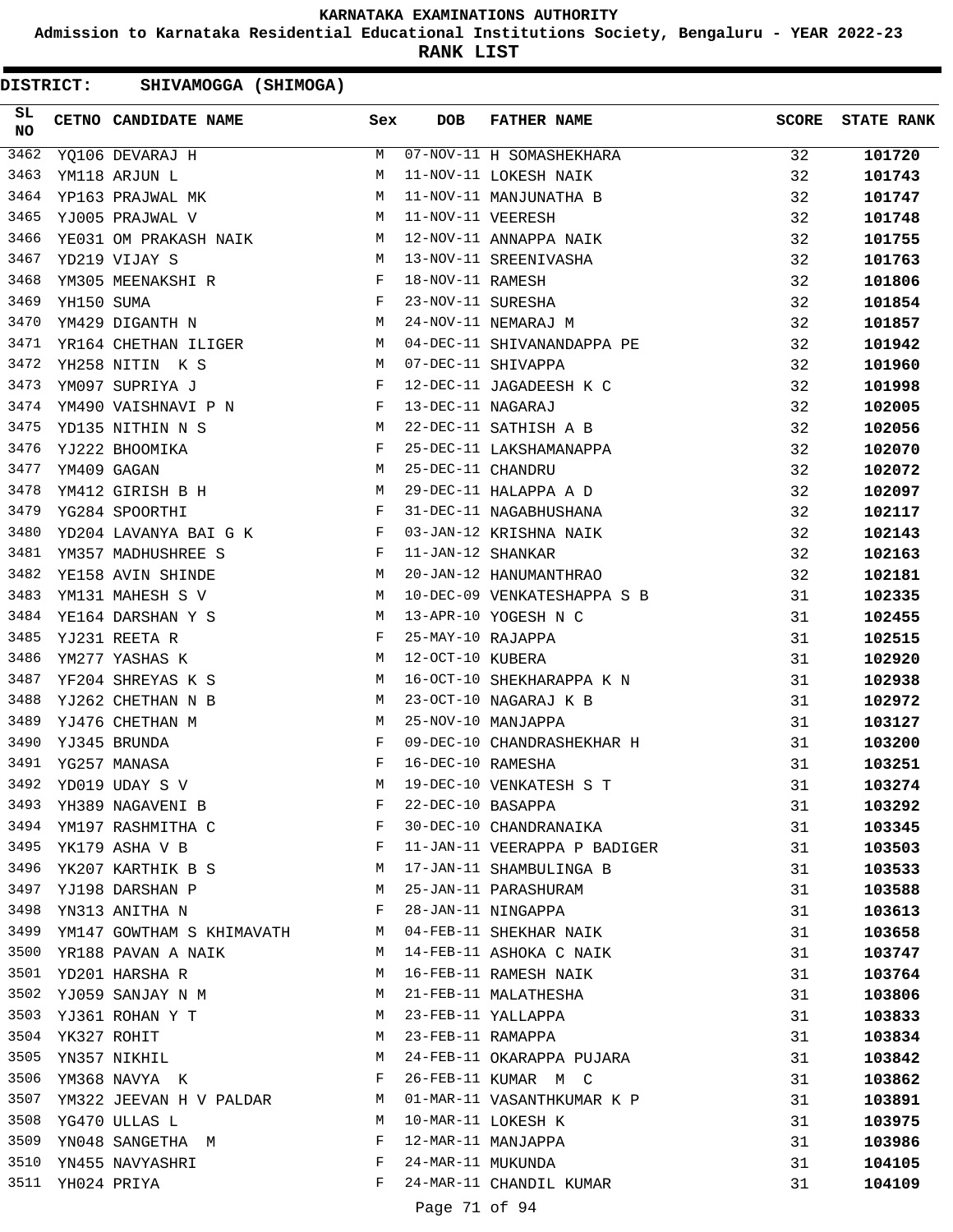**Admission to Karnataka Residential Educational Institutions Society, Bengaluru - YEAR 2022-23**

**RANK LIST**

| SL<br><b>NO</b> | CETNO CANDIDATE NAME Sex                                                                                                                                                                                                       |              | <b>DOB</b>        | FATHER NAME                                                                                | <b>SCORE</b> | <b>STATE RANK</b> |
|-----------------|--------------------------------------------------------------------------------------------------------------------------------------------------------------------------------------------------------------------------------|--------------|-------------------|--------------------------------------------------------------------------------------------|--------------|-------------------|
| 3512            | YS098 SHAMBHAVI                                                                                                                                                                                                                | F            |                   | 26-MAR-11 LINGAPPA<br>31-MAR-11 PRAKASH NAIK                                               | 31           | 104124            |
| 3513            | YJ182 SINCHANA P                                                                                                                                                                                                               | F            |                   |                                                                                            | 31           | 104182            |
| 3514            | $\mathbf{F}$<br>YK035 KENCHAMMA B                                                                                                                                                                                              |              |                   | 08-APR-11 BASAVARAJ<br>08-APR-11 MALLIKARJUN P K                                           | 31           | 104273            |
| 3515            | YM074 VIJAYKUMAR M K M                                                                                                                                                                                                         |              |                   |                                                                                            | 31           | 104281            |
| 3516            | YD163 DHANUSH B N<br>M                                                                                                                                                                                                         |              |                   | 13-APR-11 NANDEESH B J                                                                     | 31           | 104339            |
| 3517            | <b>M</b><br>YN027 SANJU M                                                                                                                                                                                                      |              |                   | 13-APR-11 MARUTHI M B                                                                      | 31           | 104343            |
| 3518            | YM301 PAVAN NAIK K N M                                                                                                                                                                                                         |              |                   | 14-APR-11 NAGARAJ NAIK K L                                                                 | 31           | 104352            |
| 3519            | M<br>YK252 PREETHAM B M                                                                                                                                                                                                        |              |                   | 14-APR-11 MANJAPPA<br>16-APR-11 MANJUNATHA<br>20-APR-11 RUDRESHA<br>14-APR-11 MANJAPPA     | 31           | 104353            |
| 3520            | YN083 PAVITHRA G M<br>$\mathbf{F}$                                                                                                                                                                                             |              |                   |                                                                                            | 31           | 104371            |
| 3521            | $M_{\odot}$<br>YH314 BHARAT R                                                                                                                                                                                                  |              |                   |                                                                                            | 31           | 104416            |
| 3522            | YN267 NANDEESH LINGANAGOUDRA                                                                                                                                                                                                   | M            |                   | 20-APR-11 SHEKHARAGOUDA LINGANAGOUDRA                                                      | 31           | 104419            |
| 3523            | YG117 JEEVAN R                                                                                                                                                                                                                 | M            | 24-APR-11 RAJU K  |                                                                                            | 31           | 104463            |
| 3524            | YS055 JEEVAN T B<br><b>M</b>                                                                                                                                                                                                   |              |                   | 24-APR-11 BASAVARAJU                                                                       | 31           | 104464            |
| 3525            | M <sub>N</sub><br>YS108 TEJAS H S                                                                                                                                                                                              |              |                   | 24-APR-11 SHRIKANTH H N                                                                    | 31           | 104468            |
| 3526            | $\mathbf{F}^{\mathcal{A}}$<br>YH236 VARSHA D                                                                                                                                                                                   |              |                   | 28-APR-11 DHARMAPPA                                                                        | 31           | 104507            |
| 3527            | $\mathbf{Y} \qquad \qquad \mathbf{F}$<br>YJ018 RAKSHITHA                                                                                                                                                                       |              |                   | 30-APR-11 YALLAPPA                                                                         | 31           | 104527            |
| 3528            | YH152 BHAGESHA P B M                                                                                                                                                                                                           |              |                   | 01-MAY-11 BHALAPPA P                                                                       | 31           | 104533            |
| 3529            | $\mathbf{F}$<br>YH431 ANJALI P                                                                                                                                                                                                 |              |                   | 03-MAY-11 PARASHURAM                                                                       | 31           | 104546            |
| 3530            | $\mathbf{F}$ and $\mathbf{F}$ and $\mathbf{F}$<br>YD172 KEERTHI N                                                                                                                                                              |              |                   | 07-MAY-11 NAGARAJ D                                                                        | 31           | 104596            |
| 3531            | TERRIT IN THE TRACK THE TRACK OF THE TRACK OF THE TRACK OF THE TRACK THE TRACK THE TRACK THE TRACK THE TRACK THE TRACK THE TRACK THE TRACK THE TRACK THE TRACK THE TRACK THE TRACK THE TRACK THE TRACK THE TRACK THE TRACK THE |              |                   | 09-MAY-11 JAYAKUMAR U                                                                      | 31           | 104622            |
| 3532            |                                                                                                                                                                                                                                |              |                   | 09-MAY-11 KALINGAPPA H K                                                                   | 31           | 104625            |
| 3533            | YD034 DIGANTH NAIK M                                                                                                                                                                                                           |              |                   | 10-MAY-11 MANJA NAIK                                                                       | 31           | 104632            |
| 3534            | YG163 PRIYA S                                                                                                                                                                                                                  |              |                   | 15-MAY-11 SHRIDHARA                                                                        | 31           | 104697            |
| 3535            | $\begin{array}{c} \mathbf{F} \\ \mathbf{M} \\ \mathbf{F} \end{array}$<br>YH067 RAVI H                                                                                                                                          |              |                   | 15-MAY-11 HANUMANTHARAO                                                                    | 31           | 104700            |
| 3536            | YM188 PAVITHRA                                                                                                                                                                                                                 |              |                   | 20-MAY-11 CHANDRAPPA                                                                       | 31           | 104762            |
| 3537            | $\mathbf{F}$ and the contract of the contract of $\mathbf{F}$<br>YS143 SAHANA B U                                                                                                                                              |              |                   | 20-FRI 11 UMESH B E<br>12-JUN-11 NEELAPPA<br>27-JUN-11 NEELAPPA<br>27-JUN-11 MALATESHA B B | 31           | 105015            |
| 3538            | <b>M</b><br>YH440 NIRANJAN N                                                                                                                                                                                                   |              |                   |                                                                                            | 31           | 105103            |
| 3539            | YN256 ANUSUYA B M                                                                                                                                                                                                              | $\mathbf{F}$ |                   |                                                                                            | 31           | 105282            |
| 3540            | YN250 SANJANA S K                                                                                                                                                                                                              |              |                   |                                                                                            | 31           | 105303            |
| 3541            | $\begin{array}{ccc} & & & \mathbf{F} \\ & & & \mathbf{M} \end{array}$<br>YR066 VEERESHA                                                                                                                                        |              |                   | 28-JUN-11 SHANMUKA H K<br>28-JUN-11 KUMARA                                                 | 31           | 105308            |
| 3542            | YJ402 YOGESH Y K                                                                                                                                                                                                               | M            |                   | 28-JUN-11 YADIYURAPPA B K                                                                  | 31           | 105311            |
| 3543            | YH199 KAVANA M                                                                                                                                                                                                                 | F            | 30-JUN-11 MARUTI  |                                                                                            | 31           | 105324            |
|                 | 3544 YJ073 PANCHAMIBAI                                                                                                                                                                                                         | F            |                   | 01-JUL-11 NAGANAIK                                                                         | 31           | 105348            |
| 3545            | YN509 HEMANTH M                                                                                                                                                                                                                | M            |                   | 03-JUL-11 MANJAPPA                                                                         | 31           | 105370            |
| 3546            | YR106 MADHAN R                                                                                                                                                                                                                 | M            |                   | 05-JUL-11 RAVI M B                                                                         | 31           | 105394            |
| 3547            | YP175 JEEVAN                                                                                                                                                                                                                   | M            |                   | 06-JUL-11 NAGARAJ K                                                                        | 31           | 105414            |
| 3548            | YR060 PREETHAM R BADAGI                                                                                                                                                                                                        | M            | 06-JUL-11 RAJU G  |                                                                                            | 31           | 105426            |
| 3549            | YG006 PAVAN KUMAR P                                                                                                                                                                                                            | M            |                   | 09-JUL-11 PRAVEENA R G                                                                     | 31           | 105458            |
| 3550            | YQ150 MANASA M                                                                                                                                                                                                                 | F            |                   | 16-JUL-11 MYLARAPPA H S                                                                    | 31           | 105555            |
| 3551            | YK223 SANJAY H T                                                                                                                                                                                                               | М            |                   | 21-JUL-11 HONNAPPA S T                                                                     | 31           | 105620            |
|                 | 3552 YS021 SHAILESHA B J                                                                                                                                                                                                       | M            |                   | 22-JUL-11 JAGADEESHA B P                                                                   | 31           | 105638            |
| 3553            | YH303 KIRANA B P                                                                                                                                                                                                               | M            | 29-JUL-11 BUDEPPA |                                                                                            | 31           | 105719            |
| 3554            | YH340 DHARANESHA P                                                                                                                                                                                                             | M            |                   | 31-JUL-11 PUTTAPPA                                                                         | 31           | 105741            |
| 3555            | YD004 POOJA G N                                                                                                                                                                                                                | F            |                   | 04-AUG-11 NAGARAJA NAIK L P                                                                | 31           | 105785            |
| 3556            | YJ367 KARTHEEKA                                                                                                                                                                                                                | М            |                   | 05-AUG-11 HANUMANTHAPPA                                                                    | 31           | 105796            |
| 3557            | YH386 BHAVYA M                                                                                                                                                                                                                 | F            |                   | 10-AUG-11 MANJAPPA HULLER                                                                  | 31           | 105859            |
| 3558            | YG060 SOWPARNI V                                                                                                                                                                                                               | F            |                   | 16-AUG-11 VIJAYKUMAR M                                                                     | 31           | 105942            |
|                 | 3559 YH059 SANJAY P                                                                                                                                                                                                            | М            |                   | 31-AUG-11 PARASHURAM                                                                       | 31           | 106075            |
| 3560            | YN004 SUJANA N                                                                                                                                                                                                                 | M            |                   | 06-SEP-11 NINGARAJA K                                                                      | 31           | 106139            |
| 3561            | YH035 VINAY P                                                                                                                                                                                                                  | M            |                   | 07-SEP-11 PRABHAKARA                                                                       | 31           |                   |
|                 |                                                                                                                                                                                                                                |              |                   |                                                                                            |              | 106150            |
|                 |                                                                                                                                                                                                                                |              | Page 72 of 94     |                                                                                            |              |                   |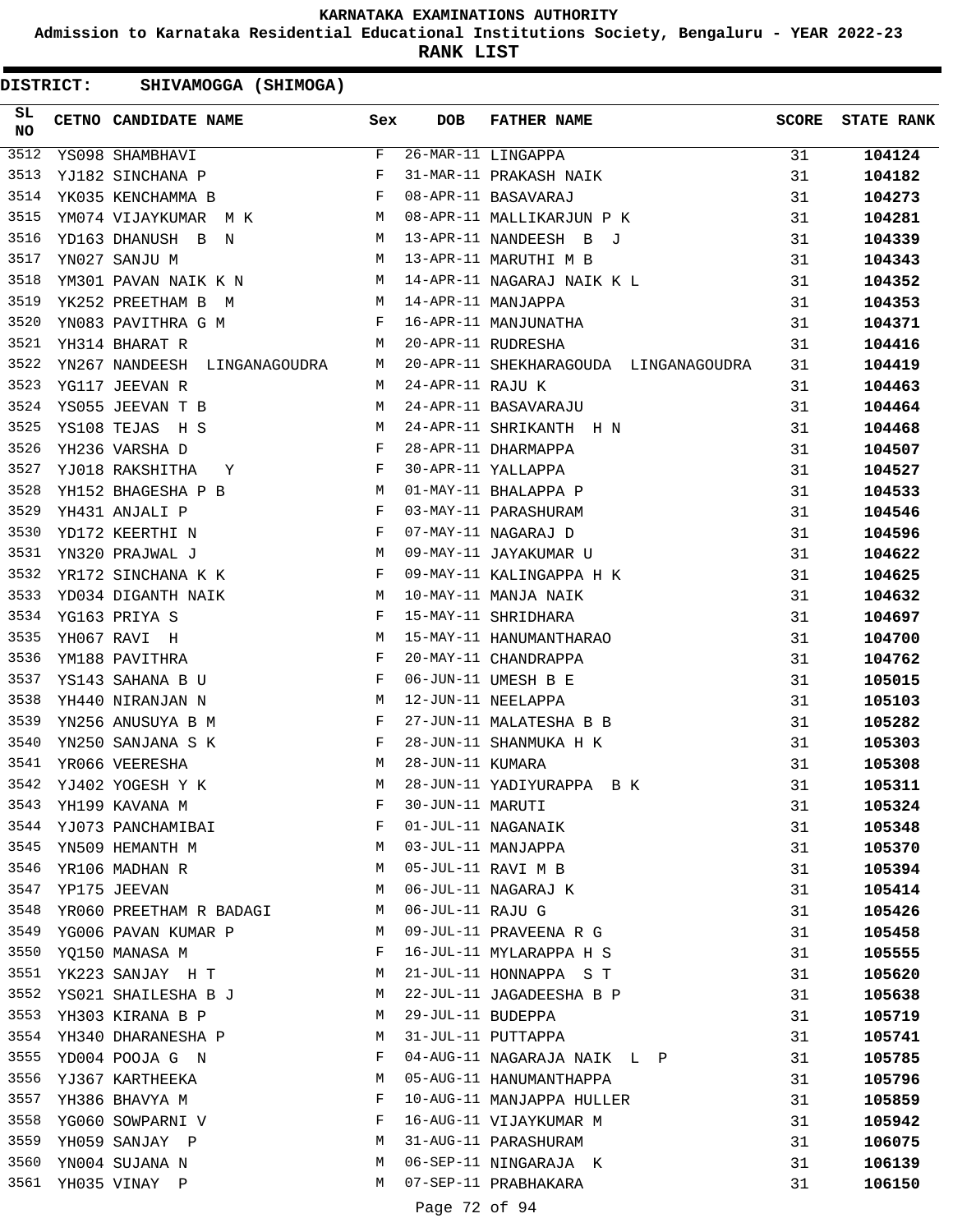**Admission to Karnataka Residential Educational Institutions Society, Bengaluru - YEAR 2022-23**

**RANK LIST**

| SL<br>NO | CETNO CANDIDATE NAME                                                                                                                                            | Sex                   | <b>DOB</b>        | FATHER NAME                   | <b>SCORE</b> | <b>STATE RANK</b> |
|----------|-----------------------------------------------------------------------------------------------------------------------------------------------------------------|-----------------------|-------------------|-------------------------------|--------------|-------------------|
| 3562     | YD104 SUBHASH HS                                                                                                                                                | M                     |                   | 10-SEP-11 SHANTHAKUMAR        | 31           | 106176            |
| 3563     | YQ104 SURENDRA D                                                                                                                                                | М                     |                   | 13-SEP-11 DHANANJAY T         | 31           | 106208            |
| 3564     | YM242 KAVITHA D                                                                                                                                                 | F                     | 20-SEP-11 DHARMA  |                               | 31           | 106271            |
| 3565     | $\begin{aligned} \mathbf{F} \\ \mathbf{M} \end{aligned}$<br>YQ241 SINDHU                                                                                        |                       |                   | 29-SEP-11 CHOWDAPPA           | 31           | 106349            |
| 3566     | YK060 VINODHA C                                                                                                                                                 |                       |                   | 01-OCT-11 CHANDRAPPA          | 31           | 106378            |
| 3567     | YF058 NIKHITHA G N F                                                                                                                                            |                       |                   | 02-OCT-11 NAGARAJ M R         | 31           | 106383            |
| 3568     | YM512 SANVITH KADAM A M                                                                                                                                         |                       |                   | 03-OCT-11 AJITH PRATHAP KADAM | 31           | 106393            |
| 3569     | M<br>YM395 KISHOR C D                                                                                                                                           |                       |                   | 06-OCT-11 CHANNABASAPPA S D   | 31           | 106417            |
| 3570     | YS141 SINCHANA H R F                                                                                                                                            |                       | 13-OCT-11 RAVI K  |                               | 31           | 106469            |
| 3571     | YG095 PUNITHSAGAR G V M                                                                                                                                         |                       |                   | 25-OCT-11 VEERENDRA M H       | 31           | 106556            |
| 3572     | YN454 HAREESHA N NARER M                                                                                                                                        |                       |                   | 26-OCT-11 NINGAPPA NARER      | 31           | 106558            |
| 3573     | M<br>YL106 PREETAM V K                                                                                                                                          |                       |                   | 29-OCT-11 VASANTHA NAIK       | 31           | 106583            |
| 3574     | $\begin{array}{c}\nM \\ N \\ F\n\end{array}$<br>YK238 DILIPA M V                                                                                                |                       |                   | 09-NOV-11 MANJAPPA VENKTAPURA | 31           | 106686            |
| 3575     | YP192 USHA D                                                                                                                                                    |                       |                   | 11-NOV-11 DURGAPPA            | 31           | 106704            |
| 3576     | YD166 PRARTHANA N J F                                                                                                                                           |                       |                   | 21-NOV-11 JEMLANAIK           | 31           | 106770            |
| 3577     | $\mathbf{F}^{\mathcal{I}}$<br>YD182 NITYA T S                                                                                                                   |                       |                   | 10-DEC-11 SUBRAMANI K         | 31           | 106915            |
| 3578     | YJ028 AKASH B                                                                                                                                                   | М                     | 11-DEC-11 BEERESH |                               | 31           | 106917            |
| 3579     | YN467 PAVAN G                                                                                                                                                   | М                     | 17-DEC-11 GERISH  |                               | 31           | 106962            |
| 3580     | <b>Example 20</b> Section 20 and 20 Section 20 and 20 Section 20 and 20 Section 20 and 20 Section 20 and 20 Section 20 $\overline{\text{F}}$<br>YM283 NIRMALA M |                       |                   | 23-DEC-11 MALLESHAPPA M       | 31           | 107007            |
| 3581     | YS010 AKSHATHA M                                                                                                                                                | F                     |                   | 24-DEC-11 MAHESHA V           | 31           | 107009            |
| 3582     | YQ247 DEEKSHA L M                                                                                                                                               | $\mathbf{F}$          | 11-JAN-12 LOKESHA |                               | 31           | 107111            |
| 3583     | YK220 RAHUL<br><b>M</b><br>M                                                                                                                                    |                       |                   | 24-JAN-12 MARUTHI NAIKA       | 31           | 107130            |
| 3584     | <b>M</b><br>YH487 PRAJWAL<br>P K                                                                                                                                |                       |                   | 10-FEB-12 PRAKASH K           | 31           | 107149            |
| 3585     | $\mathbf{F}$ and $\mathbf{F}$<br>YD147 AMRUTHA S                                                                                                                |                       |                   | 21-MAR-12 SANGAMESHA R        | 31           | 107179            |
| 3586     | YM580 SOUNDRYA P                                                                                                                                                | $\mathbb{F}$          |                   | 05-MAY-10 PEERYA NAIK         | 30           | 107460            |
| 3587     | YH313 CHANDANA BAI F                                                                                                                                            |                       |                   | 12-MAY-10 CHANDRA NAIK        | 30           | 107467            |
| 3588     | YM132 GAGAN Y B NAIK M                                                                                                                                          |                       |                   | 30-JUN-10 YOGESH NAIK         | 30           | 107553            |
| 3589     | $\mathbf{F}$<br>YK043 SANDYA P                                                                                                                                  |                       |                   | 15-OCT-10 PEERYA NAIK         | 30           | 107922            |
| 3590     | $\mathbf{F}$<br>YH197 SARSWATHI                                                                                                                                 |                       |                   | 31-OCT-10 ANJANAYA            | 30           | 108026            |
| 3591     | M <sub>N</sub><br>YH056 GAGANA N                                                                                                                                |                       |                   | 13-NOV-10 NAGARAJA K          | 30           | 108110            |
| 3592     | YG399 SHASHANK D G                                                                                                                                              | M                     |                   | 13-NOV-10 GANAPATHI           | 30           | 108112            |
|          | 3593 YQ059 SANDEEPKUMARA V                                                                                                                                      |                       |                   | M 01-DEC-10 VEERABHADRAPPA    | 30           | 108205            |
|          | 3594 YH317 GOWTAMI P                                                                                                                                            | $\mathbb{F}^{\times}$ |                   | 07-DEC-10 POMYANAIK           | 30           | 108245            |
|          | 3595 YH074 BASAVARAJ NAIK M                                                                                                                                     |                       |                   | 18-DEC-10 SHIVYANAIK          | 30           | 108316            |
|          | $\mathbf{F}$ and the contract of the contract of $\mathbf{F}$<br>3596 YQ152 NAYANA N V                                                                          |                       |                   | 29-DEC-10 NAGARAJA            | 30           | 108388            |
|          | 3597 YH442 MAANAVIKA MEGHARAJ F                                                                                                                                 |                       |                   | 02-JAN-11 MEGHARAJ H M        | 30           | 108498            |
|          | 3598 YM562 BHUVAN RAO S                                                                                                                                         | M                     |                   | 04-JAN-11 SHANKROJI RAO       | 30           | 108510            |
|          | 3599 YJ429 YUVARAJA L                                                                                                                                           | M                     |                   | 09-JAN-11 LOKYANAIK           | 30           | 108552            |
| 3600     | YG077 CHETHAN                                                                                                                                                   | M                     |                   | 12-JAN-11 SHRIDHARA           | 30           | 108571            |
|          | 3601 YD240 MADESH S                                                                                                                                             | М                     |                   | 24-JAN-11 SHIVLINGA           | 30           | 108646            |
|          | 3602 YH121 PRAMODA R                                                                                                                                            | M                     | 24-JAN-11 RAJAPPA |                               | 30           | 108650            |
|          | 3603 YN211 SINCHANA                                                                                                                                             | F                     |                   | 25-JAN-11 MALATESHA BANAVASI  | 30           | 108661            |
|          | 3604 YH190 SPANDANA M                                                                                                                                           | F                     |                   | 28-JAN-11 MANJUNATHA          | 30           | 108690            |
|          | 3605 YN056 SUCHITRA M K                                                                                                                                         | F                     |                   | 08-FEB-11 MARUTHI K           | 30           | 108771            |
|          | 3606 YM391 VARSHA K S                                                                                                                                           | F                     |                   | 13-FEB-11 SIDDESH K H         | 30           | 108814            |
| 3607     | YM081 PREETHAM                                                                                                                                                  | М                     |                   | 17-FEB-11 SHREEDHAR           | 30           | 108844            |
| 3608     | YH100 HARSHITHA K S                                                                                                                                             | F                     |                   | 18-FEB-11 SOMASHEKHAR K S     | 30           | 108851            |
|          | 3609 YM200 ESHWAR P                                                                                                                                             | M                     |                   | 20-FEB-11 T PRAKASH           | 30           | 108872            |
|          | 3610 YM463 HARSHA                                                                                                                                               | M                     | 22-FEB-11 GANESH  |                               | 30           | 108884            |
|          | 3611 YK325 NANDITHA M NAIKA                                                                                                                                     | F                     |                   | 24-FEB-11 MANJUNATHA H NAIK   | 30           | 108899            |
|          |                                                                                                                                                                 |                       |                   |                               |              |                   |
|          |                                                                                                                                                                 |                       | Page 73 of 94     |                               |              |                   |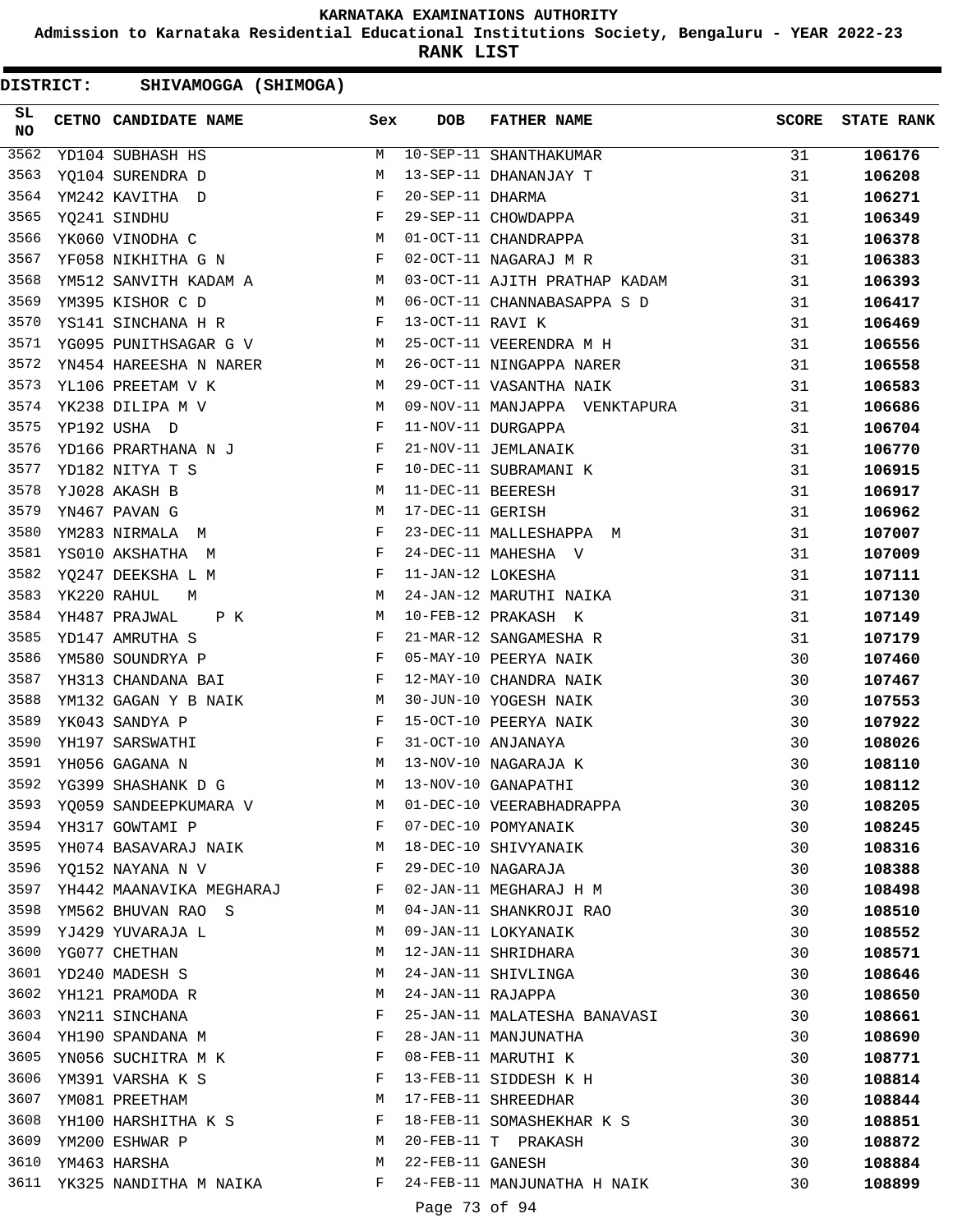**Admission to Karnataka Residential Educational Institutions Society, Bengaluru - YEAR 2022-23**

**RANK LIST**

| SL<br><b>NO</b> | CETNO CANDIDATE NAME Sex                                                                                                                                                                                                                                 |   | DOB               | FATHER NAME                                                                                                        | <b>SCORE</b> | <b>STATE RANK</b> |
|-----------------|----------------------------------------------------------------------------------------------------------------------------------------------------------------------------------------------------------------------------------------------------------|---|-------------------|--------------------------------------------------------------------------------------------------------------------|--------------|-------------------|
| 3612            | <u> 1970 - Jan Sterling Sterling (</u><br>YK333 NIVEDITA B K                                                                                                                                                                                             | F |                   | 25-FEB-11 BASAVARAJAPPA<br>25-FEB-11 INDRANAIK<br>05-MAR-11 JAGADEESH<br>13-MAR-11 INDUDHARAYA<br>13-MAR-11 RAJA R | 30           | 108911            |
| 3613            | YE015 YADUVEER I                                                                                                                                                                                                                                         | М |                   |                                                                                                                    | 30           | 108915            |
| 3614            | YK167 JEEVAN                                                                                                                                                                                                                                             | M |                   |                                                                                                                    | 30           | 108983            |
| 3615            | YO013 KAVANA                                                                                                                                                                                                                                             | F |                   |                                                                                                                    | 30           | 109068            |
| 3616            | M <sub>1</sub><br>YM110 PREETHAM R                                                                                                                                                                                                                       |   |                   |                                                                                                                    | 30           | 109073            |
| 3617            | $\mathbf{F}$ and the contract of the contract of $\mathbf{F}$<br>YF065 ANANYA E N                                                                                                                                                                        |   |                   | 16-MAR-11 NAGENDRA E K                                                                                             | 30           | 109098            |
| 3618            | M<br>YK064 KISHOR S                                                                                                                                                                                                                                      |   | 17-MAR-11 SATHISH |                                                                                                                    | 30           | 109104            |
| 3619            | M<br>YK046 USMAN GHANI                                                                                                                                                                                                                                   |   |                   | 23-MAR-11 JABIULLA                                                                                                 | 30           | 109177            |
| 3620            | YL110 AMITH N<br>M <sub>N</sub>                                                                                                                                                                                                                          |   |                   | 26-MAR-11 NAGENDRAPPA                                                                                              | 30           | 109193            |
| 3621            | $\mathbf{F}$ and $\mathbf{F}$ and $\mathbf{F}$<br>YK158 VARSHA V                                                                                                                                                                                         |   |                   | 26-MAR-11 VASANTAPPA                                                                                               | 30           | 109200            |
| 3622            | M<br>YF162 SANKETH S                                                                                                                                                                                                                                     |   |                   | 28-MAR-11 SATHISH K                                                                                                | 30           | 109223            |
| 3623            | $\mathbb F$ . The set of $\mathbb F$<br>YP080 ANKITA Y                                                                                                                                                                                                   |   |                   | 06-APR-11 YUVARAJA                                                                                                 | 30           | 109303            |
| 3624            | YM066 SUMANTH NAIK B M                                                                                                                                                                                                                                   |   |                   | 06-APR-11 BASAVARAJ K                                                                                              | 30           | 109311            |
| 3625            | YN134 GANESHA B Y<br><b>Example 18</b> and 20 and 20 and 20 and 20 and 20 and 20 and 20 and 20 and 20 and 20 and 20 and 20 and 20 and 20 and 20 and 20 and 20 and 20 and 20 and 20 and 20 and 20 and 20 and 20 and 20 and 20 and 20 and 20 and 20 and 20 |   |                   | 11-APR-11 BASAVARAJAPPA GOWDA                                                                                      | 30           | 109348            |
| 3626            |                                                                                                                                                                                                                                                          |   |                   | 13-APR-11 PAKKIRAPPA                                                                                               | 30           | 109372            |
| 3627            | YN184 MANJULA P DODDNAHLI F<br>YJ174 NAYANA R F<br>YG212 SHARAN C M<br>YN138 RIYA F                                                                                                                                                                      |   |                   | 16-APR-11 RAMESHA K                                                                                                | 30           | 109402            |
| 3628            |                                                                                                                                                                                                                                                          |   |                   | 17-APR-11 CHANDRASHEKHARA                                                                                          | 30           | 109413            |
| 3629            |                                                                                                                                                                                                                                                          |   |                   | 21-APR-11 SHRINIVASA                                                                                               | 30           | 109449            |
| 3630            | YQ216 GAYATRI R D F                                                                                                                                                                                                                                      |   | 25-APR-11 RAJAPPA |                                                                                                                    | 30           | 109482            |
| 3631            |                                                                                                                                                                                                                                                          |   |                   | 27-APR-11 RAVI NAIK                                                                                                | 30           | 109505            |
| 3632            | YM175 BHAVANABAIR<br>YG356 SAANIKA M                                                                                                                                                                                                                     |   |                   | 04-MAY-11 MANJANAIK                                                                                                | 30           | 109608            |
| 3633            | $\mathbf{F}$ and $\mathbf{F}$ and $\mathbf{F}$<br>YM170 PREETHI K R                                                                                                                                                                                      |   |                   | 13-MAY-11 RAJU K R                                                                                                 | 30           | 109715            |
| 3634            | M <sub>1</sub><br>YG033 CHIRANJEEVI U                                                                                                                                                                                                                    |   |                   | 28-MAY-11 UMESHA E                                                                                                 | 30           | 109878            |
| 3635            | YF189 AKSHAYA H P                                                                                                                                                                                                                                        | M |                   | 04-JUN-11 PUTTASWAMY H                                                                                             | 30           | 110006            |
| 3636            | YH450 KARTHIK R                                                                                                                                                                                                                                          | M |                   | 04-JUN-11 RAMESH L                                                                                                 | 30           | 110009            |
| 3637            | YR112 ARYAN J                                                                                                                                                                                                                                            | M |                   | 05-JUN-11 JAGADEESHA                                                                                               | 30           | 110022            |
| 3638            | M<br>YN147 MADAN N                                                                                                                                                                                                                                       |   |                   | 09-JUN-11 NINGAPPA                                                                                                 | 30           | 110088            |
| 3639            | YR110 SUDHAKARA S M                                                                                                                                                                                                                                      | M |                   | 09-JUN-11 SHEKAPPA E M                                                                                             | 30           | 110103            |
| 3640            | YG038 PRAGNA<br>$\mathbf{F}$ . The $\mathbf{F}$                                                                                                                                                                                                          |   |                   | 23-JUN-11 GOPALAKRISHNA GOWDA                                                                                      | 30           | 110280            |
| 3641            | $\begin{array}{ccc}\n YS127 & \text{ANNANYA} & S & S & F\n\end{array}$                                                                                                                                                                                   |   |                   | 25-JUN-11 SUDEERA S                                                                                                | 30           | 110298            |
| 3642            | YJ459 GANESHRAO GAYAKWAD M                                                                                                                                                                                                                               |   |                   | 25-JUN-11 SHIVAKUMAR G P                                                                                           | 30           | 110305            |
| 3643            |                                                                                                                                                                                                                                                          | М |                   | 06-JUL-11 SOMANAIK                                                                                                 |              |                   |
| 3644            | YH020 PRUTHVIRAJ                                                                                                                                                                                                                                         |   |                   |                                                                                                                    | 30           | 110473            |
|                 | YK137 SURYA D S                                                                                                                                                                                                                                          | М |                   | 08-JUL-11 SIDDANA D B                                                                                              | 30           | 110510            |
| 3645            | YL099 PREETHI A R                                                                                                                                                                                                                                        | F |                   | 09-JUL-11 RAGHAVENDRA A S                                                                                          | 30           | 110521            |
| 3646            | YP083 RAKSHITHA K H                                                                                                                                                                                                                                      | F |                   | 09-JUL-11 HANUMANTHAPPA K                                                                                          | 30           | 110523            |
| 3647            | YN319 PAVITHRA VR                                                                                                                                                                                                                                        | F |                   | 19-JUL-11 VEERABHADRAPPA                                                                                           | 30           | 110651            |
| 3648            | YD191 DEVIKA N                                                                                                                                                                                                                                           | F |                   | 21-JUL-11 NAGARAJ T S                                                                                              | 30           | 110682            |
| 3649            | YM515 THANUSH M S                                                                                                                                                                                                                                        | М |                   | 21-JUL-11 MALATEESH                                                                                                | 30           | 110692            |
| 3650            | YS071 VARSHINI A H                                                                                                                                                                                                                                       | F | 24-JUL-11 ANANDA  |                                                                                                                    | 30           | 110731            |
| 3651            | YG466 VASANTH K                                                                                                                                                                                                                                          | М |                   | 26-JUL-11 KERIYAPPA                                                                                                | 30           | 110757            |
| 3652            | YD003 SANJANA N                                                                                                                                                                                                                                          | F |                   | 27-JUL-11 NAGARAJA NAIK                                                                                            | 30           | 110768            |
| 3653            | YN219 ANILA S                                                                                                                                                                                                                                            | М |                   | 28-JUL-11 SURESHA A K                                                                                              | 30           | 110775            |
| 3654            | YM249 SWAPNA<br>R                                                                                                                                                                                                                                        | F | 31-JUL-11 RUDRESH |                                                                                                                    | 30           | 110811            |
| 3655            | YD021 H L MOHAN                                                                                                                                                                                                                                          | М |                   | 02-AUG-11 H K LOKESH                                                                                               | 30           | 110831            |
| 3656            | YE061 YASHASWINI H L                                                                                                                                                                                                                                     | F |                   | 08-AUG-11 LAVA H K                                                                                                 | 30           | 110903            |
| 3657            | YE162 SHRUTHI P                                                                                                                                                                                                                                          | F |                   | 10-AUG-11 PARASHURAMA K V                                                                                          | 30           | 110919            |
| 3658            | YE036 CHANDANA N                                                                                                                                                                                                                                         | F |                   | 13-AUG-11 NAGARAJAPPA                                                                                              | 30           | 110953            |
|                 | 3659 YE119 CHAITRA G                                                                                                                                                                                                                                     | F |                   | 15-AUG-11 GUNASHEKAR R                                                                                             | 30           | 110973            |
| 3660            | YN360 INCHARA E A                                                                                                                                                                                                                                        | F |                   | 29-AUG-11 ERAYYA A C                                                                                               | 30           | 111119            |
|                 | 3661 YH469 KAILASH K                                                                                                                                                                                                                                     | М | 30-AUG-11 KUMAR   |                                                                                                                    | 30           | 111135            |
|                 |                                                                                                                                                                                                                                                          |   |                   |                                                                                                                    |              |                   |

Page 74 of 94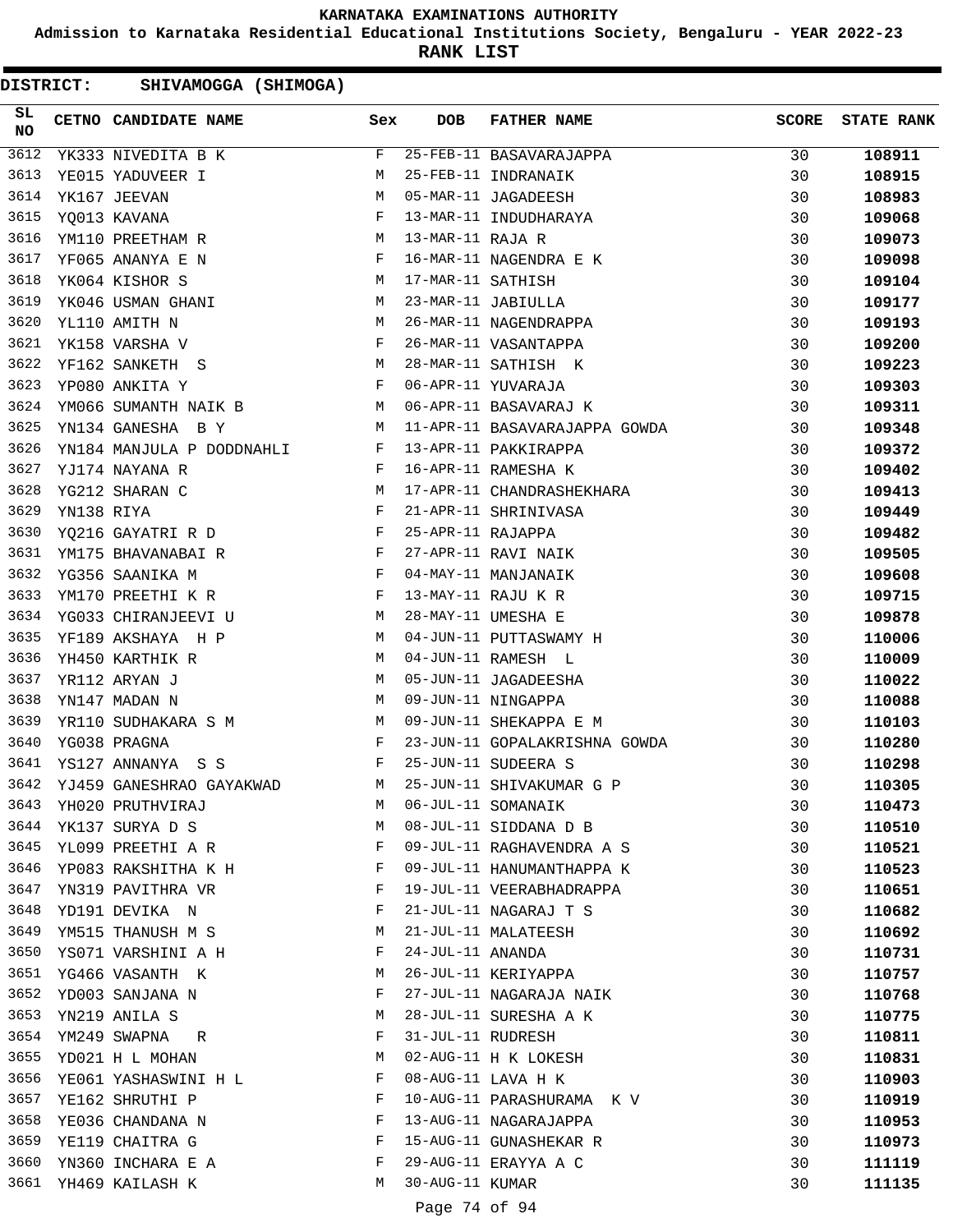**Admission to Karnataka Residential Educational Institutions Society, Bengaluru - YEAR 2022-23**

**RANK LIST**

DISTRICT: SHIVAMOGGA (SHIMOGA)

| SL<br><b>NO</b> | CETNO CANDIDATE NAME                                                                                                                                                                                                                                   | Sex          | DOB               | FATHER NAME                         | <b>SCORE</b> | <b>STATE RANK</b> |
|-----------------|--------------------------------------------------------------------------------------------------------------------------------------------------------------------------------------------------------------------------------------------------------|--------------|-------------------|-------------------------------------|--------------|-------------------|
| 3662            | YN461 TANUSH                                                                                                                                                                                                                                           | М            | 13-SEP-11 PRAKASH |                                     | 30           | 111269            |
| 3663            | YQ164 NIKITHA J                                                                                                                                                                                                                                        | F            | 15-SEP-11 JAYANNA |                                     | 30           | 111279            |
| 3664            | YK018 JEEVIKA S G                                                                                                                                                                                                                                      | $\mathbf{F}$ |                   | 16-SEP-11 GIRISH SINGH S D          | 30           | 111286            |
| 3665            | M<br>YJ139 ABHISHEK V                                                                                                                                                                                                                                  |              |                   | 18-SEP-11 VISHNUVARDHAN             | 30           | 111300            |
| 3666            | YJ283 MEGANA G                                                                                                                                                                                                                                         | $_{\rm F}$   |                   | 25-SEP-11 GOPI B H                  | 30           | 111363            |
| 3667            | $\mathbf{F}$ and the contract of the contract $\mathbf{F}$<br>YN221 DIVYA B                                                                                                                                                                            |              |                   | 28-SEP-11 BASAVARAJA D              | 30           | 111384            |
| 3668            | $\mathbf{F}$<br>YK126 INCHARA M                                                                                                                                                                                                                        |              |                   | 29-SEP-11 MANJUNATHA G              | 30           | 111396            |
| 3669            | YQ261 NAGARATNA S U                                                                                                                                                                                                                                    | $\mathbf{F}$ |                   | 02-OCT-11 UMESHA H T                | 30           | 111431            |
| 3670            | YE169 RAHUL D<br>M <sub>N</sub>                                                                                                                                                                                                                        |              | 04-OCT-11 DEVRAJ  |                                     | 30           | 111453            |
| 3671            | YN458 VIJAYALAKSHMI A                                                                                                                                                                                                                                  | F            | 07-OCT-11 ANNAPPA |                                     | 30           | 111466            |
| 3672            | M<br>YN075 PREETHAM P                                                                                                                                                                                                                                  |              |                   | 13-OCT-11 PRAKASHA                  | 30           | 111538            |
| 3673            | YG388 HARSHITHA G S                                                                                                                                                                                                                                    | $\mathbf{F}$ |                   | 20-OCT-11 SATHISHA                  | 30           | 111590            |
| 3674            | $\mathbb{R}^n$ . The set of the set of the set of the set of the set of the set of the set of the set of the set of the set of the set of the set of the set of the set of the set of the set of the set of the set of the set of<br>YM095 PRAKRUTHI M |              |                   | 24-OCT-11 MAHESH D                  | 30           | 111630            |
| 3675            | YP047 NITEESH M V                                                                                                                                                                                                                                      | M            |                   | 25-OCT-11 MALATESH V                | 30           | 111647            |
| 3676            | YS156 RASHMI A N                                                                                                                                                                                                                                       | F            |                   | 05-DEC-11 NAGARAJA A L              | 30           | 112015            |
| 3677            | YE112 MARUTHI S                                                                                                                                                                                                                                        | M            |                   | 20-DEC-11 SHRINIVAS                 | 30           | 112101            |
| 3678            | YM058 DEEKSHA H G                                                                                                                                                                                                                                      | F            |                   | 17-APR-12 GANESH H T                | 30           | 112324            |
| 3679            | YE139 VANDANA                                                                                                                                                                                                                                          | F            |                   | 16-MAY-12 SURESHA M                 | 30           | 112334            |
| 3680            | YR050 SURAJ R                                                                                                                                                                                                                                          | М            |                   | 15-FEB-10 RAJKUMAR D K              | 29           | 112527            |
| 3681            | YH138 GOUTAM K                                                                                                                                                                                                                                         | М            |                   | 07-MAY-10 KUMARA K                  | 29           | 112618            |
| 3682            | YR081 DARSHAN MG                                                                                                                                                                                                                                       | М            | 04-JUL-10 MOHANA  |                                     | 29           | 112720            |
| 3683            | YJ335 SRUSHTI K S                                                                                                                                                                                                                                      | F            |                   | 07-JUL-10 SURESH K N                | 29           | 112728            |
| 3684            | YK070 LAXMI                                                                                                                                                                                                                                            | $\mathbf{F}$ |                   | 11-JUL-10 KARIBASAPPA               | 29           | 112737            |
| 3685            | YJ403 HEMANT KUMAR                                                                                                                                                                                                                                     | M            |                   | 05-SEP-10 NOORANDA                  | 29           | 112894            |
| 3686            | YP073 SANJAY M A                                                                                                                                                                                                                                       | M            |                   | 20-SEP-10 MAHESH A                  | 29           | 112958            |
| 3687            | YD090 VIKAS NAIK Y                                                                                                                                                                                                                                     | M            |                   | 29-SEP-10 YOGENDRA NAIK             | 29           | 112984            |
| 3688            | YR160 DHANUSH CA                                                                                                                                                                                                                                       | М            |                   | 04-OCT-10 CHANDRASHEKARA            | 29           | 113001            |
| 3689            | YG480 TARUN A                                                                                                                                                                                                                                          | М            | 04-DEC-10 ASHOK K |                                     | 29           | 113342            |
| 3690            | YH380 BHUVAN H M                                                                                                                                                                                                                                       | M            |                   | 07-DEC-10 MALATHESHA H G            | 29           | 113355            |
| 3691            | YM449 SINCHANA R                                                                                                                                                                                                                                       | F            |                   | 07-DEC-10 RAMESH NAIKA              | 29           | 113357            |
| 3692            | YP059 KOTESH NAIK                                                                                                                                                                                                                                      | М            |                   | 10-DEC-10 RAJA NAIK                 | 29           | 113372            |
|                 | 3693 YQ036 SINCHANA S                                                                                                                                                                                                                                  | F            |                   | 20-DEC-10 SHIVANANDAPPA             | 29           | 113448            |
|                 | 3694 YD007 JNANESH N                                                                                                                                                                                                                                   | M            |                   | 21-DEC-10 NAGARAJ J                 | 29           | 113456            |
| 3695            | YR186 SINCHANA                                                                                                                                                                                                                                         | F            |                   | 04-JAN-11 SOMASHEKHARA              | 29           | 113675            |
| 3696            | YS095 PANCHAMI S                                                                                                                                                                                                                                       | F            |                   | 19-JAN-11 SUDHAKAR H T              | 29           | 113786            |
| 3697            | YH368 VAISHNAVI R                                                                                                                                                                                                                                      | F            |                   | 22-JAN-11 RAGHAVENDRA R             | 29           | 113812            |
| 3698            | YS173 SHREYAS N                                                                                                                                                                                                                                        | M            |                   | 24-JAN-11 NAGARAJA J                | 29           | 113821            |
| 3699            | YR222 NAYANA S                                                                                                                                                                                                                                         | F            |                   | 29-JAN-11 SOMASHEKHARAPPA           | 29           | 113864            |
| 3700            | YM505 SHABAREESHA V                                                                                                                                                                                                                                    | M            |                   | 29-JAN-11 VASANTHA NAIK             | 29           | 113866            |
|                 | 3701 YO071 UDAYA S H                                                                                                                                                                                                                                   | M            |                   | 12-FEB-11 SHIVALINGAYYA             | 29           | 114005            |
|                 | 3702 YG404 AKASH K S                                                                                                                                                                                                                                   | M            |                   | 14-FEB-11 SIDDAPPA K G              | 29           | 114014            |
| 3703            | YH296 THARA VADAGATTER                                                                                                                                                                                                                                 | F            |                   | 26-FEB-11 CHANDRASHEKARA VADAGATTER | 29           | 114125            |
|                 | 3704 YH417 SHREYAS                                                                                                                                                                                                                                     | M            | 04-MAR-11 LOKESHA |                                     | 29           | 114187            |
|                 | 3705 YG157 SUJAN A L                                                                                                                                                                                                                                   | M            |                   | 07-MAR-11 LOKESH A R                | 29           | 114220            |
| 3706            | YH022 SHWETHA                                                                                                                                                                                                                                          | F            |                   | 09-MAR-11 SHANKRAPPA                | 29           | 114244            |
| 3707            | YG352 AKSHATHA                                                                                                                                                                                                                                         | F            |                   | 10-MAR-11 GANAPATHI                 | 29           | 114247            |
| 3708            | YN016 SANIYA                                                                                                                                                                                                                                           | F            | 13-MAR-11 ARIF M  |                                     | 29           | 114284            |
| 3709            | YG175 MEGHANA                                                                                                                                                                                                                                          | F            |                   | 18-MAR-11 DHURGAPPA                 | 29           | 114334            |
|                 | 3710 YE165 RAKESH GOWDA G                                                                                                                                                                                                                              | M            | 21-MAR-11 GURURAJ |                                     | 29           | 114365            |
|                 | 3711 YM365 BHARATH S                                                                                                                                                                                                                                   | M            |                   | 26-MAR-11 SURESH B                  | 29           | 114412            |
|                 |                                                                                                                                                                                                                                                        |              |                   |                                     |              |                   |

# Page 75 of 94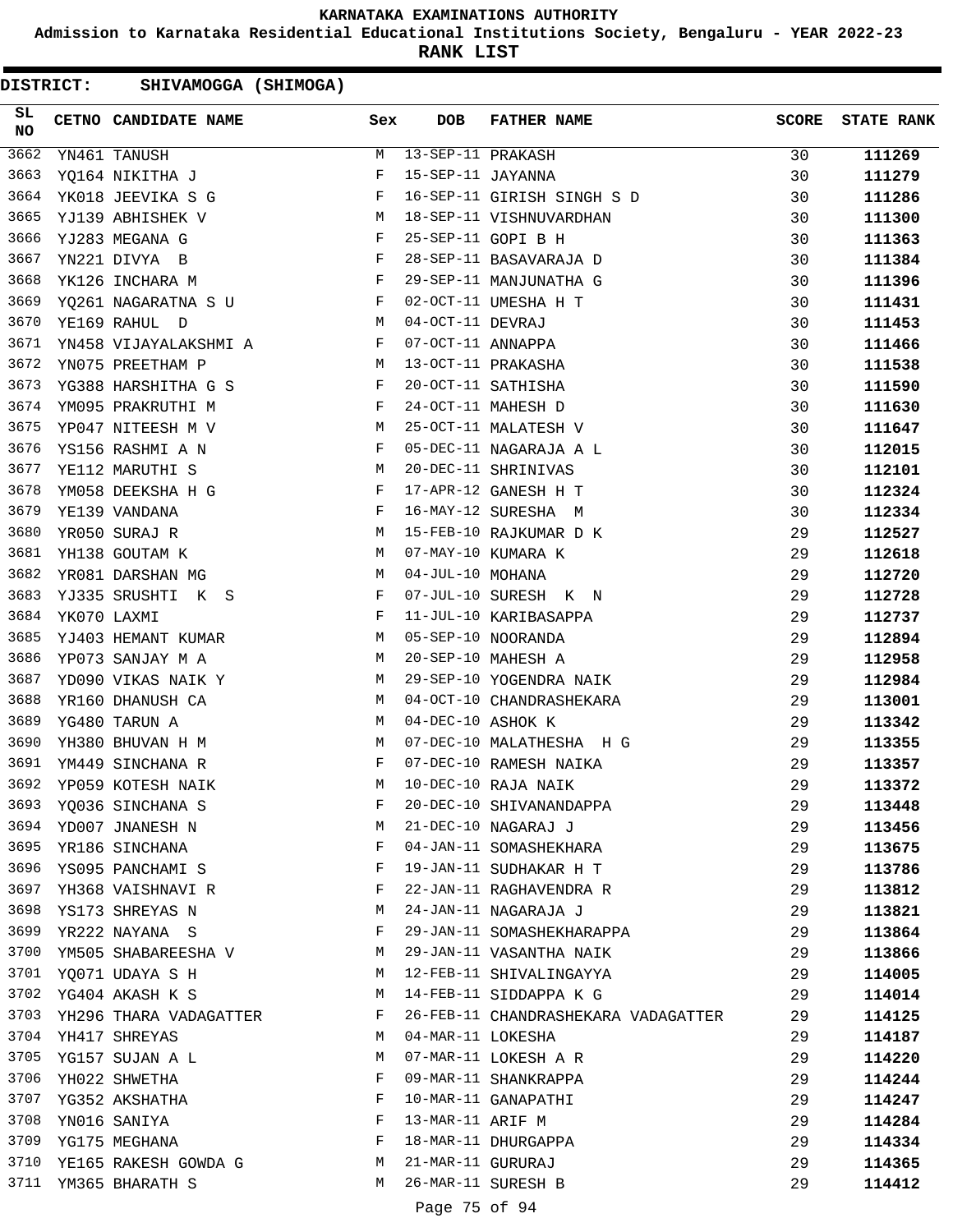**Admission to Karnataka Residential Educational Institutions Society, Bengaluru - YEAR 2022-23**

**RANK LIST**

| <b>DISTRICT:</b> | SHIVAMOGGA (SHIMOGA)          |              |                   |                                     |              |                   |
|------------------|-------------------------------|--------------|-------------------|-------------------------------------|--------------|-------------------|
| SL<br>NO         | CETNO CANDIDATE NAME          | Sex          | <b>DOB</b>        | <b>FATHER NAME</b>                  | <b>SCORE</b> | <b>STATE RANK</b> |
| 3712             | YJ056 KAILASA C N             | M            |                   | 26-MAR-11 CHANNESHA                 | 29           | 114416            |
| 3713             | YQ082 KAVYA G                 | F            | 31-MAR-11 GANESH  |                                     | 29           | 114467            |
| 3714             | YG333 SUJITH P                | М            |                   | 31-MAR-11 PRAKASHA J                | 29           | 114475            |
| 3715             | YJ424 GOPALA M                | М            | 01-APR-11 MURTHY  |                                     | 29           | 114479            |
| 3716             | YF203 SUJAN G N               | М            |                   | 01-APR-11 G G NAGAPPA               | 29           | 114484            |
| 3717             | YM543 B A LAVANYA             | F            |                   | 05-APR-11 B E ANNAPPA NAIK          | 29           | 114512            |
| 3718             | YM497 ARPITHA D R             | $\mathbf{F}$ | 09-APR-11 RAVI R  |                                     | 29           | 114564            |
| 3719             | YG235 KAVANA M                | F            | 10-APR-11 MAHESHA |                                     | 29           | 114576            |
| 3720             | YP155 MANUKUMAR H             | М            |                   | 14-APR-11 HALESHAPPA                | 29           | 114637            |
| 3721             | YG147 PREETHI S               | F            |                   | 16-APR-11 SHANMUKHA M               | 29           | 114664            |
| 3722             | YH239 PRITHAM S D             | M            |                   | 16-APR-11 SHURESHA D V              | 29           | 114665            |
| 3723             | YF017 THARA D                 | F            |                   | 19-APR-11 DHARMARAJA B G            | 29           | 114705            |
| 3724             | YK181 PRAJVAL V               | M            |                   | 23-APR-11 VEERESHA P                | 29           | 114744            |
| 3725             | YM315 GANAVI S                | F            |                   | 27-APR-11 SRIDHARA                  | 29           | 114781            |
| 3726             | YG293 SANJAY C N              | M            |                   | 27-APR-11 NAGESHA B                 | 29           | 114788            |
| 3727             | YR126 BHAVANA                 | F            |                   | 29-APR-11 KRISHANAPPA H             | 29           | 114802            |
| 3728             | YK210 PRIYA                   | F            |                   | 02-MAY-11 KUMARANAIK                | 29           | 114842            |
| 3729             | YK050 RAGHAVENDRA N           | M            |                   | 15-MAY-11 NAGARAJAPPA D             | 29           | 115008            |
| 3730             | YR076 YASHVANTHA U G          | M            |                   | 19-MAY-11 UMESH G R                 | 29           | 115063            |
| 3731             | YN018 DHANANJAYA P T          | M            |                   | 21-MAY-11 PUTTAPPA                  | 29           | 115078            |
| 3732             | YN404 TEJASVI G M             | M            |                   | 30-MAY-11 GOVINDAPPA H              | 29           | 115194            |
| 3733             | YL053 SHINDHU                 | $\mathbf{F}$ |                   | 05-JUN-11 DEVARAJA                  | 29           | 115302            |
| 3734             | YE059 MADAN LOKESH LAMANI     | M            |                   | 08-JUN-11 LOKESH KRISHNANAIK LAMANI | 29           | 115344            |
| 3735             | YP158 ROOPESH R               | M            | 13-JUN-11 RAVI    |                                     | 29           | 115417            |
| 3736             | YK058 S ARJUN                 | М            |                   | 22-JUN-11 SHANMUKAPPA               | 29           | 115557            |
| 3737             | YG393 SUMAN T                 | М            |                   | 23-JUN-11 TAKAPPA M B               | 29           | 115572            |
| 3738             | YP069 DARSHAN                 | М            |                   | 24-JUN-11 SHIVANANDAPPA             | 29           | 115577            |
| 3739             | YK080 CHANDANA                | F            | 25-JUN-11 UMESH   |                                     | 29           | 115603            |
| 3740             | YK125 CHIRAG H                | М            |                   | 27-JUN-11 HANUMANTAPPA H            | 29           | 115636            |
| 3741             | YH218 NAGARAJA B              | М            |                   | 27-JUN-11 BOODYANAIK                | 29           | 115645            |
|                  | 3742 YP022 SADIK ULLA         | М            |                   | 28-JUN-11 MUKRAM BHASHA             |              |                   |
|                  | 3743 YK328 JNANA R CHITTUR    | F            |                   | 01-JUL-11 RAGAVENDRA CHITTUR        | 29<br>29     | 115656            |
|                  | 3744 YD045 HARSHITH KUMAR G L | M            |                   | 02-JUL-11 LOKESH G M                | 29           | 115690            |
| 3745             | YJ304 MANOJ R                 | M            |                   | 05-JUL-11 RAJASHEKARA               | 29           | 115713            |
|                  | 3746 YF005 PRAPTHI H S        | F            |                   | 05-JUL-11 SHASHIDHARA               | 29           | 115766            |
| 3747             |                               | F            |                   | 10-JUL-11 UMESHA NAIK               |              | 115769            |
| 3748             | YE154 REKHA U                 | М            |                   | 16-JUL-11 MANJAPPA                  | 29           | 115834            |
|                  | YP081 ANKUSH M                |              |                   |                                     | 29           | 115888            |
| 3749             | YK254 VARSHINI MR             | F            | 20-JUL-11 MAHESHA |                                     | 29           | 115948            |
| 3750             | YM550 SANATH K                | М            |                   | 28-JUL-11 KUMARSWAMI                | 29           | 116052            |
| 3751             | YH348 GANESH V                | М            |                   | 29-JUL-11 VIJAYAPPA K               | 29           | 116060            |
| 3752             | YK302 HARSHITH S              | M            |                   | 29-JUL-11 SANTHOSH                  | 29           | 116061            |
| 3753             | YH485 SNEHA B K               | F            |                   | 30-JUL-11 BHOGARAJ                  | 29           | 116092            |
|                  | 3754 YM122 PAVAN A G          | M            |                   | 03-AUG-11 GANESHA B S               | 29           | 116131            |
| 3755             | YK219 PAVITHRA B N            | F            |                   | 03-AUG-11 NARASIHMAPPA              | 29           | 116132            |
| 3756             | YM535 CHETHAN S               | М            | 19-AUG-11 SHANKAR |                                     | 29           | 116309            |
| 3757             | YQ195 SHREERAKSHA D           | F            |                   | 19-AUG-11 DEVENDRA                  | 29           | 116315            |
| 3758             | YD005 CHAITRA BAI             | F            |                   | 20-AUG-11 KEERYA NAIK               | 29           | 116319            |
| 3759             | YE114 SAMVED M NAIK           | M            |                   | 21-AUG-11 MOHAN NAIK R              | 29           | 116339            |
| 3760             | YP157 LAKSHMI P T             | F            |                   | 23-AUG-11 PAKKIRAPPA TIRUKANNANAVAR | 29           | 116353            |
|                  | 3761 YN466 VARSHA H           | F            |                   | 23-AUG-11 HANUMANTAPPA              | 29           | 116363            |

Page 76 of 94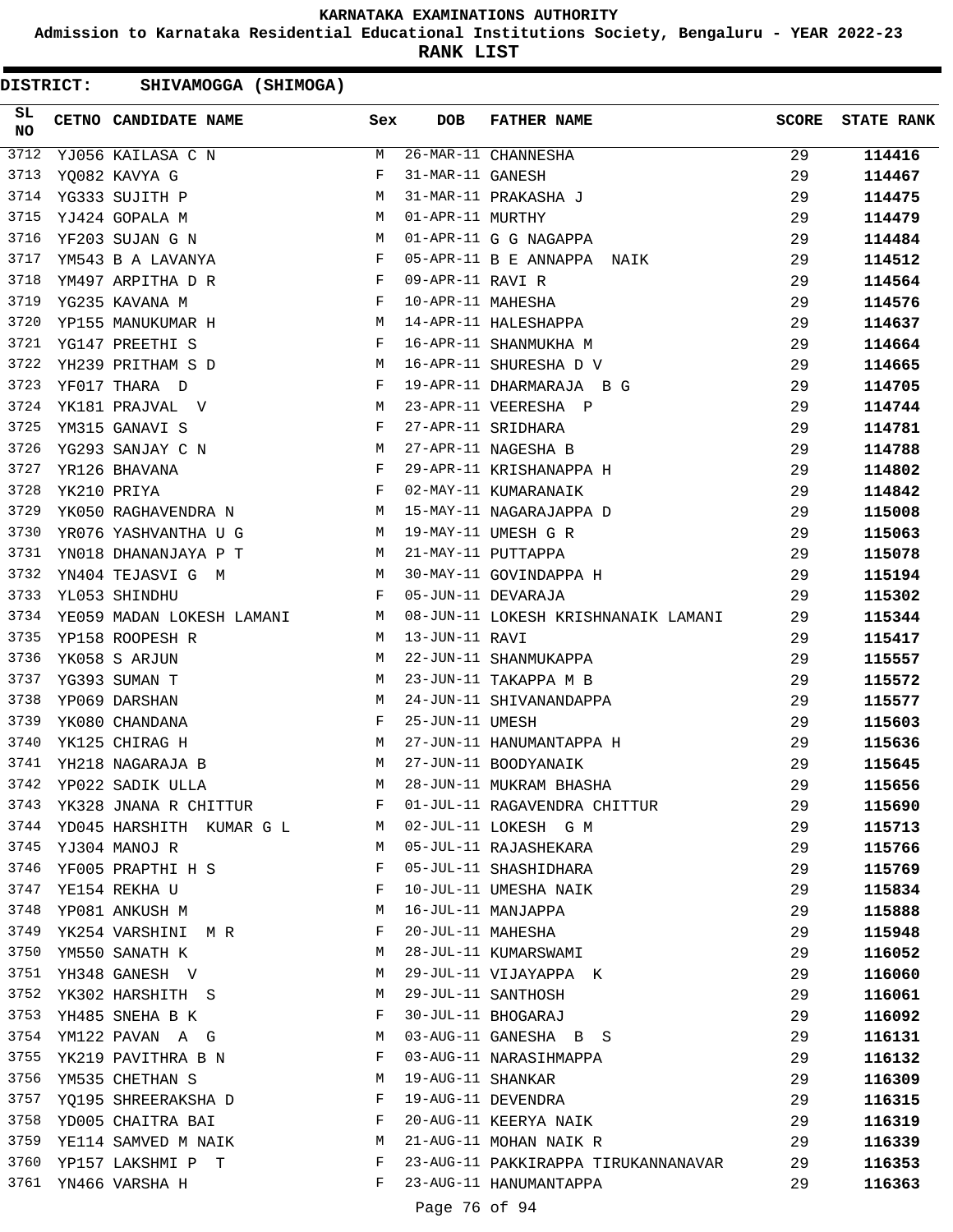**Admission to Karnataka Residential Educational Institutions Society, Bengaluru - YEAR 2022-23**

**RANK LIST**

| SL<br>NO |                  | CETNO CANDIDATE NAME                                                                                                                                                                                                                                  | Sex          | <b>DOB</b>        | FATHER NAME                      | <b>SCORE</b> | <b>STATE RANK</b> |
|----------|------------------|-------------------------------------------------------------------------------------------------------------------------------------------------------------------------------------------------------------------------------------------------------|--------------|-------------------|----------------------------------|--------------|-------------------|
| 3762     |                  | YH298 SHRAVANTHA G                                                                                                                                                                                                                                    | М            |                   | 26-AUG-11 GUTHYAPPA              | 29           | 116405            |
| 3763     |                  | YE025 HEMANTHA G M PATEL                                                                                                                                                                                                                              | M            |                   | 27-AUG-11 MALLESHAPPA G          | 29           | 116407            |
| 3764     |                  | YG397 PAVAN J                                                                                                                                                                                                                                         | М            |                   | 30-AUG-11 JANARDHANA             | 29           | 116450            |
| 3765     |                  | YS163 NAMRATHA U                                                                                                                                                                                                                                      | $\mathbf{F}$ | 05-SEP-11 UMESH   |                                  | 29           | 116519            |
| 3766     |                  | YE057 YASHODHA U<br>$\mathbb{R}^n$ . The set of the set of the set of the set of the set of the set of the set of the set of the set of the set of the set of the set of the set of the set of the set of the set of the set of the set of the set of |              |                   | 05-SEP-11 UMESH B C              | 29           | 116525            |
| 3767     |                  | $\mathbb{P}^1$ . The set of the set of the set of the set of the set of the set of the set of the set of the set of the set of the set of the set of the set of the set of the set of the set of the set of the set of the set of<br>YN190 KAVERI H   |              |                   | 20-SEP-11 HUCCHARAYAPPA K        | 29           | 116672            |
| 3768     |                  | M<br>YH357 PREETHAM T                                                                                                                                                                                                                                 |              |                   | 30-SEP-11 THIMESHA NAIK          | 29           | 116765            |
| 3769     |                  | YJ158 TARUN K B                                                                                                                                                                                                                                       | M            |                   | 03-OCT-11 BASAVARAJ K H          | 29           | 116795            |
| 3770     |                  | YN100 MANIKANTHA A                                                                                                                                                                                                                                    | M            |                   | 07-OCT-11 AJJAPPAGOUDA           | 29           | 116828            |
| 3771     |                  | YL020 SINDHU H                                                                                                                                                                                                                                        | F            |                   | 10-OCT-11 HUCCHAPPA              | 29           | 116865            |
| 3772     |                  | YN396 GOUTHAM M                                                                                                                                                                                                                                       | M            |                   | 11-OCT-11 MANJUNATH B            | 29           | 116870            |
| 3773     |                  | YR069 PRASHANTH S M                                                                                                                                                                                                                                   |              |                   | 14-OCT-11 SADASHIVAPPA           | 29           | 116904            |
| 3774     |                  | YE079 HARIPRIYA                                                                                                                                                                                                                                       | F            |                   | 20-OCT-11 DHANU NAIK H S         | 29           | 116969            |
| 3775     |                  | YH019 CHETHANA S                                                                                                                                                                                                                                      | F            |                   | 25-OCT-11 SHIVAKUMAR S H         | 29           | 117015            |
| 3776     |                  | YO128 TULASI SUBASHCHANDRA BHOVI F                                                                                                                                                                                                                    |              |                   | 28-OCT-11 SUBASHCHANDRA          | 29           | 117052            |
| 3777     |                  | YS085 SAMRUDH Y H<br>YK021 PRIYANKA F                                                                                                                                                                                                                 |              |                   | 01-NOV-11 HARISH Y S             | 29           | 117082            |
| 3778     |                  | YK021 PRIYANKA                                                                                                                                                                                                                                        | F            |                   | 06-NOV-11 SHIVYANAIK             | 29           | 117126            |
| 3779     |                  | YM088 SANJAY KUMAR M M                                                                                                                                                                                                                                |              |                   | 07-NOV-11 MANJUNATHA             | 29           | 117136            |
| 3780     |                  | YM576 H J NILAKANTA M                                                                                                                                                                                                                                 |              |                   | 10-NOV-11 H B JAYAPPA            | 29           | 117170            |
| 3781     |                  | $\frac{1}{\mathbf{F}}$<br>YD086 RENUKA N                                                                                                                                                                                                              |              | 18-NOV-11 NAGARAJ |                                  | 29           | 117247            |
| 3782     |                  | $\mathbf{F}^{\mathcal{L}}_{\mathcal{L}}=\mathbf{F}^{\mathcal{L}}_{\mathcal{L}}\mathbf{F}^{\mathcal{L}}_{\mathcal{L}}$<br>YJ384 ARPITHA A                                                                                                              |              | 22-NOV-11 ANNAPPA |                                  | 29           | 117273            |
| 3783     |                  | YD238 T G SHRAVANI F                                                                                                                                                                                                                                  |              |                   | 22-NOV-11 GOPINATH               | 29           | 117279            |
| 3784     |                  | $\mathbf{F}$<br>YD039 NAVYABHAI                                                                                                                                                                                                                       |              |                   | 26-NOV-11 GIRISH NAIK            | 29           | 117301            |
| 3785     |                  | YM454 SHUBHA B S                                                                                                                                                                                                                                      | $\mathbf{F}$ |                   | 30-NOV-11 SHIVA KUMAR B U        | 29           | 117333            |
| 3786     |                  | YD149 KUMUDHA K                                                                                                                                                                                                                                       | F            |                   | 26-APR-12 KRISHNAPPA             | 29           | 117728            |
| 3787     |                  | YN464 LINGARAJU                                                                                                                                                                                                                                       | М            |                   | 12-NOV-09 CHIRANJEEVI            | 28           | 117825            |
| 3788     |                  | YP105 SRUJANA H                                                                                                                                                                                                                                       | M            |                   | 05-APR-10 HAREESHA               | 28           | 117995            |
| 3789     |                  | YM271 GAYATHRI T                                                                                                                                                                                                                                      | F            | 13-MAY-10 TIMMESH |                                  | 28           | 118051            |
| 3790     |                  | YM527 INCHARA D                                                                                                                                                                                                                                       | F            |                   | 04-AUG-10 DIKYANAIK              | 28           | 118186            |
| 3791     |                  | $\mathbf{F}$ and $\mathbf{F}$ and $\mathbf{F}$<br>YJ199 KEERTHANA M                                                                                                                                                                                   |              |                   | 03-SEP-10 MALLAYYA               | 28           | 118273            |
| 3792     |                  | YK121 DARSHAN P                                                                                                                                                                                                                                       | М            |                   | 15-SEP-10 PARAMESHI NAIK         | 28           | 118326            |
| 3793     |                  | YH110 SHIVALEELA                                                                                                                                                                                                                                      | F            |                   | 06-OCT-10 LAKSHMANAPPA           | 28           | 118412            |
| 3794     |                  | YN226 YASHAVANTHA C                                                                                                                                                                                                                                   | M            |                   | 13-OCT-10 CHANDRAPPA             | 28           | 118450            |
| 3795     |                  | YM339 MAMATHA BAI K                                                                                                                                                                                                                                   | F            |                   | 01-NOV-10 KUMARA NAIK            | 28           | 118542            |
| 3796     |                  | YH088 DHANUSHREE                                                                                                                                                                                                                                      | F            |                   | 11-NOV-10 VEERACHAR              | 28           | 118600            |
| 3797     |                  | YM078 SHUBHA S                                                                                                                                                                                                                                        | F            |                   | 12-NOV-10 SRINIVASA<br>S         | 28           | 118609            |
| 3798     |                  | YN253 BIBI AYISHA                                                                                                                                                                                                                                     | F            |                   | 25-NOV-10 ALTAF HUSEN            | 28           | 118657            |
| 3799     |                  | YN002 RAMU S H                                                                                                                                                                                                                                        | М            |                   | 28-NOV-10 SHIVAPPA               | 28           | 118670            |
| 3800     |                  | YH188 MANASA                                                                                                                                                                                                                                          | F            |                   | 26-DEC-10 GANGADHARA             | 28           | 118847            |
| 3801     |                  | YR048 SHARATH R                                                                                                                                                                                                                                       | М            | 01-JAN-11 RAJAPPA |                                  | 28           | 118964            |
| 3802     |                  | YK109 CHAYADEVI B                                                                                                                                                                                                                                     | F            |                   | 18-JAN-11 BUDYAPPA               | 28           | 119105            |
| 3803     |                  | YQ030 MAHESHA H G                                                                                                                                                                                                                                     | M            |                   | 19-JAN-11 HUCCHARAYAPPA G P      | 28           | 119111            |
| 3804     |                  | YH082 SANDEEPA P                                                                                                                                                                                                                                      | M            |                   | 07-FEB-11 PADDAPPA               | 28           | 119253            |
| 3805     |                  | YM104 DHEERAJ SIMHA                                                                                                                                                                                                                                   | M            |                   | 08-FEB-11 SHADAKSHARA MURTHY L C | 28           | 119257            |
| 3806     |                  | YS101 SHABREESH K P                                                                                                                                                                                                                                   | M            |                   | 10-FEB-11 PADMARAJ K D           | 28           | 119273            |
| 3807     |                  | YH336 KUSHAL<br>S                                                                                                                                                                                                                                     | M            |                   | 14-FEB-11 SATHISH NAIK           | 28           | 119300            |
| 3808     |                  | YJ118 THUNGABAYI                                                                                                                                                                                                                                      | F            |                   | 24-FEB-11 VASANTHANAIK           | 28           | 119379            |
| 3809     |                  | YQ251 RAKESH KUMAR                                                                                                                                                                                                                                    | M            |                   | 03-MAR-11 LAKSHMAPPA             | 28           | 119448            |
| 3810     |                  | YN538 AKSHATHA S                                                                                                                                                                                                                                      | F            |                   | 07-MAR-11 SHESHAPPA              | 28           | 119484            |
|          | 3811 YK076 KAVYA |                                                                                                                                                                                                                                                       | F            |                   | 13-MAR-11 NIJALINGAPPA           | 28           | 119554            |
|          |                  |                                                                                                                                                                                                                                                       |              |                   |                                  |              |                   |
|          |                  |                                                                                                                                                                                                                                                       |              | Page 77 of 94     |                                  |              |                   |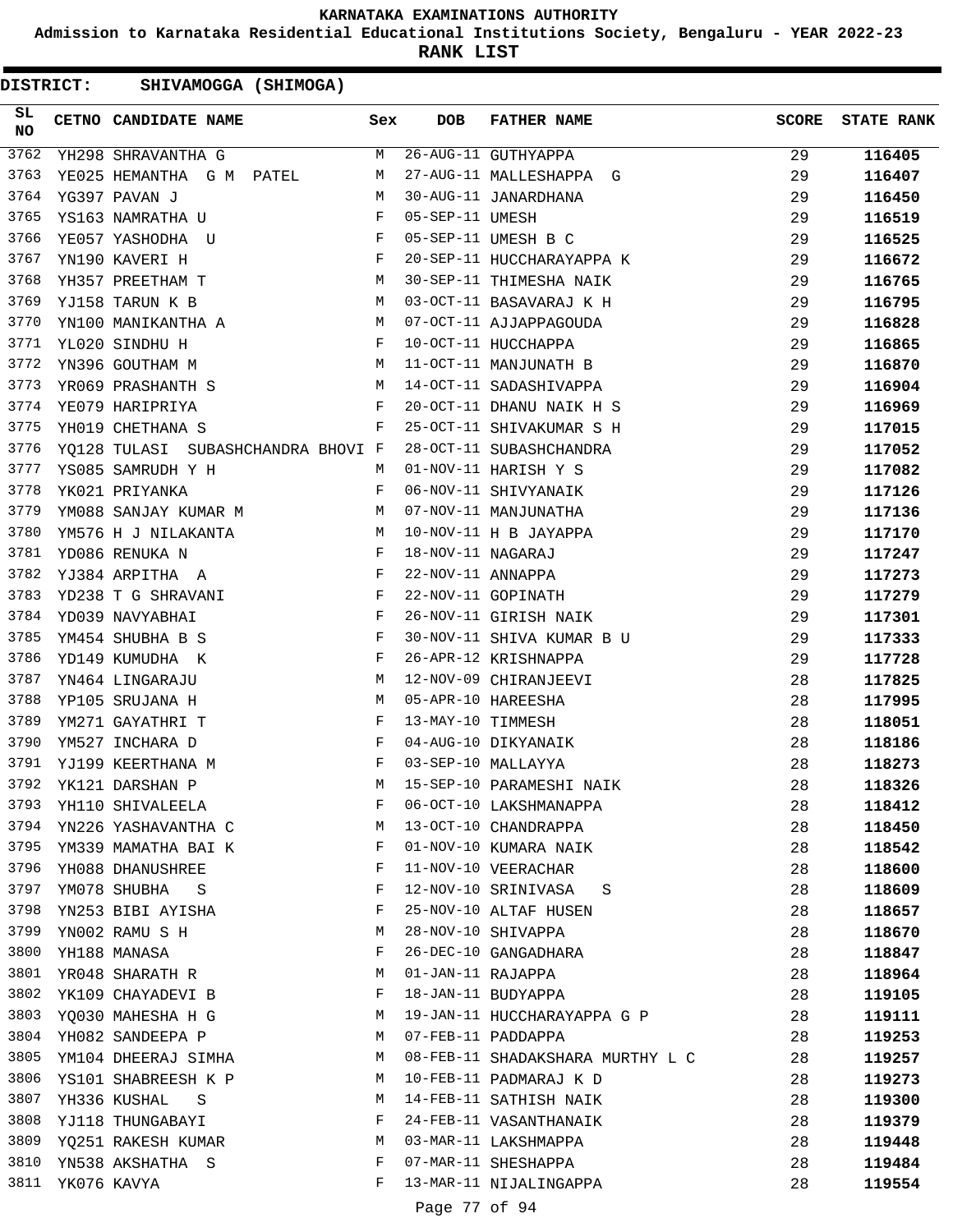**Admission to Karnataka Residential Educational Institutions Society, Bengaluru - YEAR 2022-23**

**RANK LIST**

DISTRICT: SHIVAMOGGA (SHIMOGA)

| SL<br>NO | CETNO CANDIDATE NAME                                                                                                                                                                                                                                  | Sex          | <b>DOB</b>        | <b>FATHER NAME</b>                                        | <b>SCORE</b> | <b>STATE RANK</b> |
|----------|-------------------------------------------------------------------------------------------------------------------------------------------------------------------------------------------------------------------------------------------------------|--------------|-------------------|-----------------------------------------------------------|--------------|-------------------|
| 3812     | YK294 NANDINI V                                                                                                                                                                                                                                       | F            |                   | 17-MAR-11 VENKATESHA                                      | 28           | 119596            |
| 3813     | YH114 SHRAVANT                                                                                                                                                                                                                                        | М            |                   | 19-MAR-11 SHIVANANDA                                      | 28           | 119614            |
| 3814     | YM532 SAROJA Y                                                                                                                                                                                                                                        | F            |                   | 25-MAR-11 YOGESHAPPA                                      | 28           | 119673            |
| 3815     | $\mathbf{F}$ and $\mathbf{F}$<br>YR205 PRIYANKA G B                                                                                                                                                                                                   |              |                   | 27-MAR-11 BASAVALINGAPPA G H                              | 28           | 119689            |
| 3816     | $\mathbf{F}$ and the set of the set of the set of the set of the set of the set of the set of the set of the set of the set of the set of the set of the set of the set of the set of the set of the set of the set of the set of<br>YG120 PRIYANKA R |              |                   | 27-MAR-11 RAMACHANDRA K                                   | 28           | 119690            |
| 3817     | $\mathbf{F}$<br>YS118 AMULYA K S                                                                                                                                                                                                                      |              |                   |                                                           | 28           | 119799            |
| 3818     | YS089 SAHITHYA A U                                                                                                                                                                                                                                    | $\mathbf{F}$ |                   | 27-MAR-11 KUMAR<br>06-APR-11 KUMAR<br>23-APR-11 UMESH S V | 28           | 119999            |
| 3819     | YJ340 GAGAN U K<br>M                                                                                                                                                                                                                                  |              |                   |                                                           | 28           | 120031            |
| 3820     | YP167 SANDHYA K                                                                                                                                                                                                                                       | F            |                   | 27-APR-11 KRISHNAPPA                                      | 28           | 120034            |
| 3821     | $\mathbf{F}$<br>YK108 SHWETHA P                                                                                                                                                                                                                       |              |                   | 29-APR-11 PARAMESHNAIK                                    | 28           | 120052            |
| 3822     | YJ156 NIKHITA                                                                                                                                                                                                                                         |              | 03-MAY-11 RAVI    |                                                           | 28           | 120083            |
| 3823     | $\begin{aligned} \mathbf{F} \\ \mathbf{M} \end{aligned}$<br>YH428 ULLASA A                                                                                                                                                                            |              |                   | 04-MAY-11 ASHOKA SL                                       | 28           | 120100            |
| 3824     | $\mathbf{F}$ and $\mathbf{F}$<br>YG003 RUPIKA D                                                                                                                                                                                                       |              | 16-MAY-11 DAKAPPA |                                                           | 28           | 120230            |
| 3825     | M <sub>1</sub><br>YJ189 SANJAYKUMAR<br>C                                                                                                                                                                                                              |              |                   | 09-JUN-11 CHANNESH NAIK                                   | 28           | 120556            |
| 3826     | YN517 PREETHAM P                                                                                                                                                                                                                                      | м            |                   | 10-JUN-11 PARASHURAM                                      | 28           | 120571            |
| 3827     | YP074 MEGHARAJA A V                                                                                                                                                                                                                                   | M            |                   | 18-JUN-11 ANNAPPA H V                                     | 28           | 120697            |
| 3828     | YP043 SINCHANA J                                                                                                                                                                                                                                      | F            |                   | 20-JUN-11 JAGADISHA B E                                   | 28           | 120726            |
| 3829     | YJ147 SHIVAKUMAR BHIMAPPA JAMBUR M                                                                                                                                                                                                                    |              |                   | 24-JUN-11 BHIMAPPA S JAMBUR                               | 28           | 120774            |
| 3830     | YN498 GANAVI                                                                                                                                                                                                                                          | F            |                   | 03-JUL-11 G S PATILA                                      | 28           | 120884            |
| 3831     | YM198 INCHARA SINGH H R                                                                                                                                                                                                                               | F            |                   | 04-JUL-11 RAKESHBABU<br>H                                 | 28           | 120901            |
| 3832     | M<br>YG363 MANOJ KUMAR                                                                                                                                                                                                                                |              |                   | 05-JUL-11 SHIVAKUMAR                                      | 28           | 120922            |
| 3833     | M<br>YG227 REVANTH M                                                                                                                                                                                                                                  |              |                   | 09-JUL-11 MANJAPPA                                        | 28           | 120989            |
| 3834     | YG411 JAYANTHI A N $$\rm F$$                                                                                                                                                                                                                          |              |                   | 15-JUL-11 P NARAYANAPPA                                   | 28           | 121067            |
| 3835     | YH052 GANAVI S K<br>$\mathbf{F}$ and the set of the set of the set of the set of the set of the set of the set of the set of the set of the set of the set of the set of the set of the set of the set of the set of the set of the set of the set of |              |                   | 18-JUL-11 SURESHA KODERA                                  | 28           | 121111            |
| 3836     | YJ034 CHARAN KUMAR J H M                                                                                                                                                                                                                              |              |                   | 24-JUL-11 JAGADEESH H                                     | 28           | 121183            |
| 3837     | <b>M</b><br>YQ112 ARJJUNA S                                                                                                                                                                                                                           |              | 25-JUL-11 SURESH  |                                                           | 28           | 121201            |
| 3838     | YF136 SHRAVYA H S                                                                                                                                                                                                                                     | $\mathbf{F}$ |                   | 27-JUL-11 SHREEDHARA                                      | 28           | 121235            |
| 3839     | YJ301 ARUNA B P<br>M <sub>N</sub>                                                                                                                                                                                                                     |              | 29-JUL-11 BUDEPPA |                                                           | 28           | 121258            |
| 3840     | YJ305 NIKHIL NAIK J                                                                                                                                                                                                                                   | M            |                   | 05-AUG-11 JAGADISH NAIK                                   | 28           | 121342            |
| 3841     | YM092 PRAVEENA M                                                                                                                                                                                                                                      | M            |                   | 06-AUG-11 MALATESHA                                       | 28           | 121361            |
| 3842     | YD009 NAKUL NAIKA N                                                                                                                                                                                                                                   | M            |                   | 08-AUG-11 NAGARAJ NAIKA                                   | 28           | 121375            |
| 3843     | YG032 YASHAS M                                                                                                                                                                                                                                        | М            |                   | 09-AUG-11 MANJAPPA                                        | 28           | 121406            |
| 3844     | YG096 JEEVAN R                                                                                                                                                                                                                                        | M            | 12-AUG-11 RAMESH  |                                                           | 28           | 121432            |
| 3845     | YM542 DIVYBAI                                                                                                                                                                                                                                         | F            |                   | 16-AUG-11 SHANKARANAIKA                                   | 28           |                   |
| 3846     | YE070 SWPNA                                                                                                                                                                                                                                           | F            |                   | 18-AUG-11 BASAVARAJA                                      | 28           | 121492            |
| 3847     |                                                                                                                                                                                                                                                       | F            |                   | 24-AUG-11 GURUSIDDAPPA                                    |              | 121522            |
|          | YJ276 VAISHNAVI G                                                                                                                                                                                                                                     |              |                   |                                                           | 28           | 121584            |
| 3848     | YQ062 AKSHATHA A                                                                                                                                                                                                                                      | F            | 29-AUG-11 ANNAPPA |                                                           | 28           | 121650            |
| 3849     | YP151 RAYALRAJA D                                                                                                                                                                                                                                     | М            |                   | 30-AUG-11 DEVARAJA                                        | 28           | 121673            |
| 3850     | YK102 SPANDANA P                                                                                                                                                                                                                                      | F            |                   | 03-SEP-11 PARASANAIK                                      | 28           | 121708            |
| 3851     | YM375 SANJANA P                                                                                                                                                                                                                                       | F            |                   | 05-SEP-11 PARAMESHVARAPPA                                 | 28           | 121733            |
| 3852     | YM471 SHAILESH M                                                                                                                                                                                                                                      | M            |                   | 09-SEP-11 MANJA NAIK P                                    | 28           | 121778            |
| 3853     | YH310 JEEVAN T S                                                                                                                                                                                                                                      | M            |                   | 13-SEP-11 TIMMANAIK                                       | 28           | 121807            |
| 3854     | YH349 SHASHANKA M K                                                                                                                                                                                                                                   | M            |                   | 13-SEP-11 MURUGESH                                        | 28           | 121811            |
| 3855     | YK322 TEJAS K                                                                                                                                                                                                                                         | M            |                   | 15-SEP-11 KRUSHNAPPA                                      | 28           | 121825            |
| 3856     | YN031 SUDEEPA T                                                                                                                                                                                                                                       | М            |                   | 22-SEP-11 THIMMAPPA A                                     | 28           | 121890            |
| 3857     | YM032 HARSHINI K S                                                                                                                                                                                                                                    | F            |                   | 24-SEP-11 SIDDALINGAPPA K U                               | 28           | 121909            |
| 3858     | YM090 MANASA B                                                                                                                                                                                                                                        | F            |                   | 24-SEP-11 BASAVARAJ D V                                   | 28           | 121912            |
| 3859     | YE124 MANU G                                                                                                                                                                                                                                          | M            |                   | 25-SEP-11 GURUVA BHOVI                                    | 28           | 121923            |
| 3860     | YG382 MANMITHA R                                                                                                                                                                                                                                      | F            |                   | 26-SEP-11 REVAPPA H                                       | 28           | 121929            |
|          | 3861 YS079 NAGAVEENI                                                                                                                                                                                                                                  | F            |                   | 27-SEP-11 DINESHA S S                                     | 28           | 121937            |

Page 78 of 94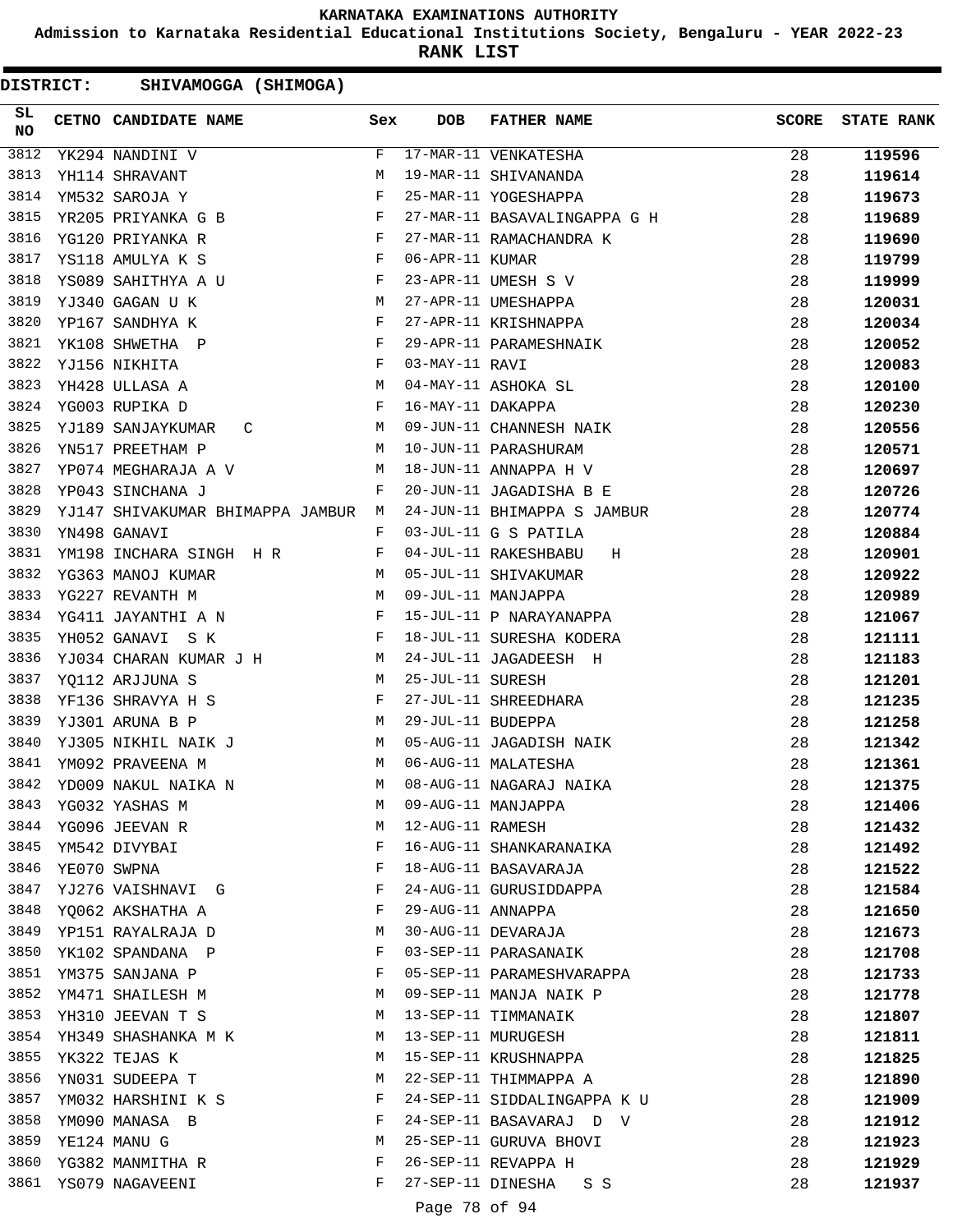**Admission to Karnataka Residential Educational Institutions Society, Bengaluru - YEAR 2022-23**

**RANK LIST**

| SL<br><b>NO</b> |             | <b>CETNO CANDIDATE NAME</b>                                         | Sex            | <b>DOB</b>        | <b>FATHER NAME</b>                               | <b>SCORE</b> | <b>STATE RANK</b> |
|-----------------|-------------|---------------------------------------------------------------------|----------------|-------------------|--------------------------------------------------|--------------|-------------------|
| 3862            |             | YH083 NANDISHA                                                      | M              |                   | 03-OCT-11 KUMAR NAIK                             | 28           | 122001            |
| 3863            |             | YE104 YASHASHWINI G G                                               | F              |                   | 03-OCT-11 GOPI NAIK                              | 28           | 122005            |
| 3864            |             | YM445 SHALINI B                                                     | $_{\rm F}$     |                   | 09-OCT-11 BHASKAR K                              | 28           | 122064            |
| 3865            |             | YD233 AKUL B G                                                      | М              |                   | 11-OCT-11 GANESH B V                             | 28           | 122077            |
| 3866            | YM036 TEJAS |                                                                     | М              | 15-OCT-11 JAYAPPA |                                                  | 28           | 122120            |
| 3867            |             | YR113 LAKSHMI R C                                                   | F              |                   | 18-OCT-11 RAJASHEKARA GOWDA                      | 28           | 122151            |
| 3868            |             | <b>M</b><br>YJ021 PREETHAM                                          |                |                   | 23-OCT-11 NAGARAJA NAIK                          | 28           | 122203            |
| 3869            |             | YM453 SRUJAN K R                                                    | M              |                   | 31-OCT-11 RAJASHEKAR K H                         | 28           | 122284            |
| 3870            |             | YG134 ANUSHREE                                                      | F              | 01-NOV-11 MANJU   |                                                  | 28           | 122285            |
| 3871            |             | YJ337 KIRANA O R                                                    | M              |                   | 15-NOV-11 RAMESHAPPA                             | 28           | 122427            |
| 3872            |             | $\mathbf{F}$ and $\mathbf{F}$ and $\mathbf{F}$<br>YE151 HEMASHREE M |                |                   | 16-NOV-11 MURUGESH                               | 28           | 122435            |
| 3873            |             | YH217 VIJAY NAIK                                                    | M              |                   | 20-NOV-11 DEVARAJ NAIK                           | 28           | 122464            |
| 3874            |             | YM352 PUNEETH<br>Е                                                  | М              |                   | 21-NOV-11 ELUMALAI                               | 28           | 122469            |
| 3875            |             | YH039 KOTRESHA BASANAGOUDA M<br>SATENAHALLI                         |                |                   | 30-NOV-11 BASANAGOUDA MAHADEVAPPA<br>SATENAHALLI | 28           | 122546            |
| 3876            |             | YM073 SNEHA                                                         | F              |                   | 04-DEC-11 NAGESH NAIK                            | 28           | 122578            |
| 3877            |             | <b>M</b><br>YK015 AMITH NAIK G                                      |                |                   | 09-DEC-11 GIREESHA NAIK                          | 28           | 122612            |
| 3878            |             | YD071 KEERTHI SRI G S F                                             |                |                   | 11-DEC-11 SURESH NAIK                            | 28           | 122627            |
| 3879            |             | YM039 LAVANYA M                                                     | $_{\rm F}$     |                   | 18-DEC-11 MALLESHAPPA H                          | 28           | 122670            |
| 3880            |             | YD076 RAGHAVENDRA S M                                               |                |                   | 25-DEC-11 SANJEEVA                               | 28           | 122731            |
| 3881            |             | YH012 PAVANA                                                        | М              |                   | 26-DEC-11 HANUMANTHANAIK                         | 28           | 122735            |
| 3882            |             | YD178 SANJU HN                                                      | М              |                   | 29-DEC-11 NAGARAJA HR                            | 28           | 122757            |
| 3883            |             | YD008 SONU M                                                        | $_{\rm F}$     | 30-DEC-11 UMESH   |                                                  | 28           | 122768            |
| 3884            |             | YD148 VARSHINI S                                                    | F              |                   | 01-JAN-12 SHASHIKUMAR                            | 28           | 122819            |
| 3885            |             | YH290 POORVIKA S                                                    | F              |                   | 05-APR-12 SHIVRAJ NAIK                           | 28           | 122949            |
| 3886            |             | YD206 SUCHITRA L                                                    | $-F$           |                   | 18-APR-12 LAKSHMAN M                             | 28           | 122955            |
| 3887            |             | YM229 SANDEEP S                                                     | M              |                   | 31-DEC-09 SEENA NAIK                             | 27           | 123078            |
| 3888            |             | YM465 RAHUL E                                                       | M              | 11-SEP-10 ERAPPA  |                                                  | 27           | 123534            |
| 3889            |             | YR176 RAKESH S K                                                    | М              |                   | 16-SEP-10 SHIVAPUTRAPPA                          | 27           | 123553            |
| 3890            |             | YR154 SUDARSHAN G                                                   | M              |                   | 09-OCT-10 GANESHA L KELAGINMANE                  | 27           | 123653            |
| 3891            |             | YN236 MAHAMMED SHAMSHIR                                             | М              |                   | 17-OCT-10 MAHAMMED ASIF                          | 27           | 123695            |
| 3892            |             | YP160 ASHWINI H K                                                   | $\mathbb{F}^-$ |                   | 25-OCT-10 HANUMANTHAPPA P K                      | 27           | 123752            |
| 3893            |             | YG107 AKHIL N                                                       | М              |                   | 28-OCT-10 NAGESH D                               | 27           | 123762            |
| 3894            |             | YL137 TANUSHREE NAGARAJAPPA<br>KAREMANI                             | F              |                   | 07-NOV-10 NAGARAJAPPA MALLESHAPPA<br>KAREMANI    | 27           | 123833            |
| 3895            |             | YH295 SINCHANA                                                      | F              |                   | 09-DEC-10 RAJASHEKARAPPA M                       | 27           | 124003            |
| 3896            |             | YN136 NAGARAJA D                                                    | М              | 20-DEC-10 DASAPPA |                                                  | 27           | 124069            |
| 3897            |             | YH251 VISMAYA G                                                     | F              |                   | 20-DEC-10 GANAPATHI HG                           | 27           | 124078            |
| 3898            |             | YS003 ANVITHA A R                                                   | F              |                   | 28-DEC-10 RAVINDRA A K                           | 27           | 124123            |
| 3899            |             | YG056 SHARATH P                                                     | М              |                   | 01-JAN-11 PARASHURAAMA                           | 27           | 124236            |
| 3900            |             | YS035 CHINMAY NAIK                                                  | М              |                   | 11-JAN-11 LOKESH NAIK                            | 27           | 124329            |
| 3901            |             | YN411 PRIYA S                                                       | F              |                   | 21-JAN-11 SURESHA C                              | 27           | 124404            |
| 3902            |             | YG129 SWATHI M V                                                    | F              |                   | 27-JAN-11 VIGNESHWAR M G                         | 27           | 124447            |
| 3903            |             | YM462 GOUTAMA P                                                     | М              |                   | 04-FEB-11 PRAKASH H                              | 27           | 124501            |
| 3904            |             | YJ220 SOUMYA                                                        | F              |                   | 05-FEB-11 CHANDRAPPA                             | 27           | 124520            |
| 3905            |             | YK338 ARUNA P                                                       | М              |                   | 08-FEB-11 PREMAPPA                               | 27           | 124534            |
| 3906            |             | YJ140 CHANDU A D                                                    | F              | 09-FEB-11 ANAND   |                                                  | 27           | 124545            |
| 3907            |             | YG422 SMITA M L                                                     | F              |                   | 10-FEB-11 LAVA M R                               | 27           | 124564            |
| 3908            |             | YM299 SANIYA MEHAK                                                  | F              |                   | 11-FEB-11 SYED HASNATH                           | 27           | 124573            |
| 3909            |             | YE012 MANAN B                                                       | M              | 18-FEB-11 BALARAM |                                                  | 27           | 124619            |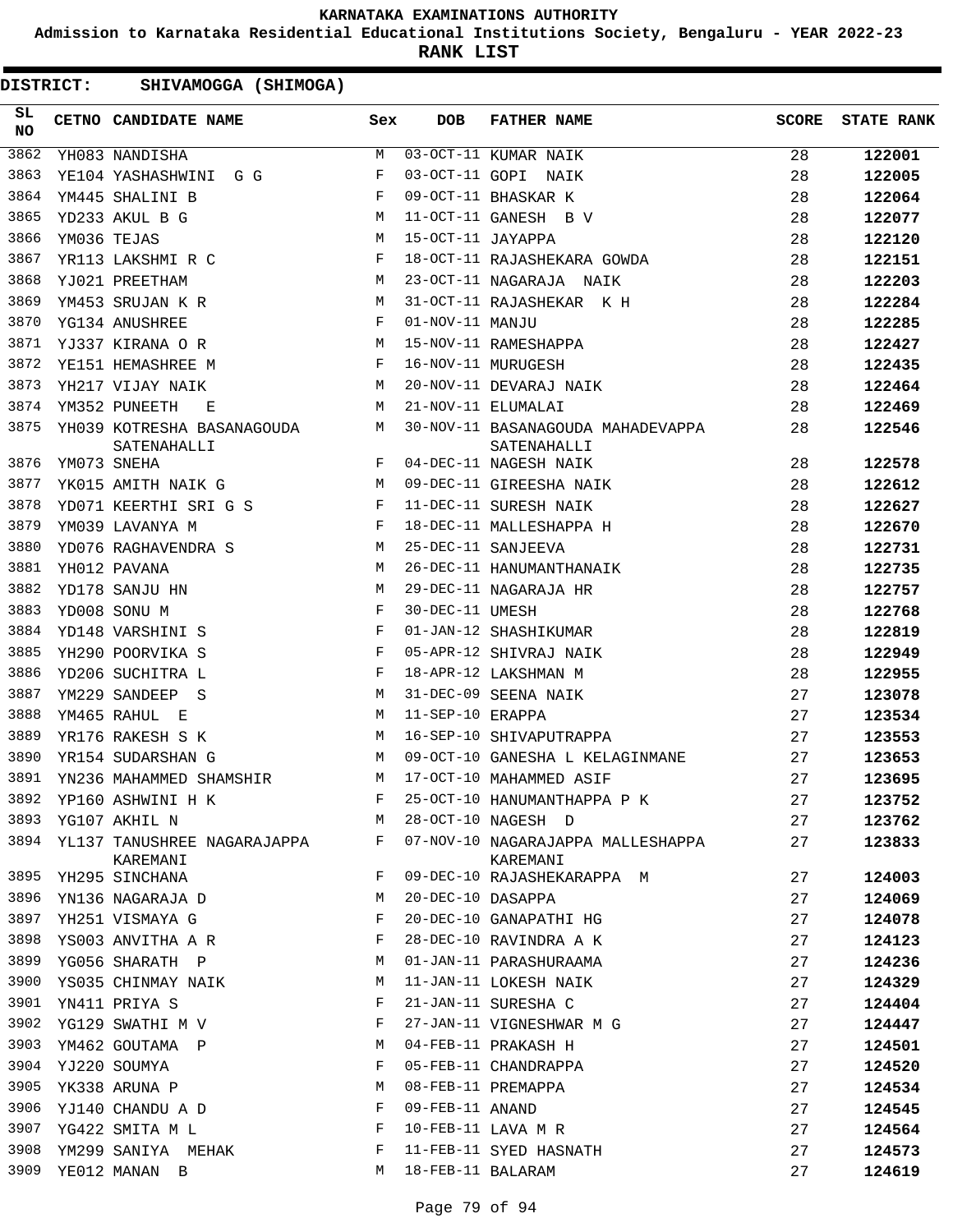**Admission to Karnataka Residential Educational Institutions Society, Bengaluru - YEAR 2022-23**

**RANK LIST**

| SL<br><b>NO</b> | <b>CETNO CANDIDATE NAME</b>                       | Sex                           | <b>DOB</b>        | <b>FATHER NAME</b>                               | <b>SCORE</b> | <b>STATE RANK</b> |
|-----------------|---------------------------------------------------|-------------------------------|-------------------|--------------------------------------------------|--------------|-------------------|
| 3910            | YG027 BI BI SUFURA                                | F                             |                   | $24$ -FEB-11 RAFEEK AHAMAD                       | 27           | 124669            |
| 3911            | YH207 SAMPATH GOWLI                               | М                             |                   | 28-FEB-11 MALLIKARJUNA D S                       | 27           | 124707            |
| 3912            | YN293 SHRAVANTI                                   | $_{\rm F}$                    | 28-FEB-11 RAMESH  |                                                  | 27           | 124709            |
| 3913            | YN395 GEETHA H                                    | $_{\rm F}$                    |                   | 03-MAR-11 HANUMANTHA NAIK                        | 27           | 124732            |
| 3914            | YH141 LAVANYA                                     | $_{\rm F}$                    |                   | 09-MAR-11 RANGANATHA N                           | 27           | 124810            |
| 3915            | YH351 AKSHAY KUMAR M                              |                               |                   | 12-MAR-11 MANJAPPA                               | 27           | 124835            |
| 3916            | YN141 VASANTHA A                                  | M                             | 12-MAR-11 ARUN B  |                                                  | 27           | 124841            |
| 3917            | YK353 KAILASH H                                   | M                             |                   | 13-MAR-11 HUVANAIK                               | 27           | 124846            |
| 3918            | YN177 RAKSHITA                                    | F                             |                   | 22-MAR-11 PARASHURAMA                            | 27           | 124930            |
| 3919            | $\mathbf{F}$ and $\mathbf{F}$<br>YJ010 RAKSHA N P |                               |                   | 23-MAR-11 PRAKASHA S                             | 27           | 124942            |
| 3920            | YN150 SRUSTI                                      | $\mathbf{F}$                  |                   | 29-MAR-11 SHANMUKHAPPA                           | 27           | 125006            |
| 3921            | YO067 GOWTHAMI R                                  | $_{\rm F}$                    |                   | 02-APR-11 RAVIKUMAR A K                          | 27           | 125036            |
| 3922            | YM388 SHILPA V                                    | $_{\rm F}$                    | 03-APR-11 VEERESH |                                                  | 27           | 125056            |
| 3923            | YP091 SUDEEPA H                                   | M                             |                   | 06-APR-11 HONNAPPA H                             | 27           | 125088            |
| 3924            | YH479 SURESH                                      | M                             |                   | 09-APR-11 CHANNANAIK                             | 27           | 125122            |
| 3925            | YD108 PRAJWAL K                                   | M                             | 16-APR-11 KARTHIK |                                                  | 27           | 125203            |
| 3926            | YN333 RAHUL G                                     | М                             | 19-APR-11 GANESHA |                                                  | 27           | 125230            |
| 3927            | YK117 SUMABAI N                                   | F                             |                   | 19-APR-11 NAGARAJ RAMANAIK                       | 27           | 125235            |
| 3928            | YH104 AKSHAY KUMAR                                | M                             |                   | 21-APR-11 MARUTHI NAIK                           | 27           | 125249            |
| 3929            | YE125 ANGELA                                      | F                             |                   | 21-APR-11 RATHNAPALL                             | 27           | 125250            |
| 3930            | YK065 DHIKSHITH                                   | M                             |                   | 30-APR-11 MANJAPPA                               | 27           | 125354            |
| 3931            | YK296 KARTIK J R                                  | М                             |                   | 30-APR-11 RAMESHA J                              | 27           | 125358            |
| 3932            | YR028 NANDEESH SHIVANAGOUD M<br>KENCHANAGOUDR     |                               |                   | 02-MAY-11 SHIVANGOUD IRAPPAGOUD<br>KENCHANAGOUDR | 27           | 125385            |
| 3933            | $\mathbb F$<br>YM439 PRATHANA S S                 |                               |                   | 13-MAY-11 SHASHIDHAR                             | 27           | 125528            |
| 3934            | YR132 TANUJA                                      | $\mathbf{F}$                  |                   | 16-MAY-11 DHARMAPPA M                            | 27           | 125566            |
| 3935            | YM178 NISHANTH V M                                |                               |                   | 18-MAY-11 VENKATESH NAIK<br>N                    | 27           | 125580            |
| 3936            | YM096 PREETHA M                                   | $\mathbf{F}$ and $\mathbf{F}$ |                   | 20-MAY-11 MURUGESH                               | 27           | 125609            |
| 3937            | YM016 YASHASHVINI K S F                           |                               |                   | 20-MAY-11 SATEES NAIK                            | 27           | 125613            |
| 3938            | YJ445 LAKSHMI H                                   | $_{\rm F}$                    |                   | 23-MAY-11 HANUMANTHAPPA                          | 27           | 125644            |
| 3939            | YJ153 GAGAN                                       | M                             |                   | 24-MAY-11 PARASHURAMA                            | 27           | 125656            |
| 3940            | YR169 SINDHU                                      |                               |                   | 24-MAY-11 REVANAPPA P                            | 27           | 125663            |
| 3941            | YE102 RAKSHITHA R                                 | F                             | 27-MAY-11 RAJA    |                                                  | 27           | 125697            |
| 3942            | YJ378 RANJITHA                                    | F                             | 27-MAY-11 GANESHA |                                                  | 27           | 125698            |
| 3943            | YH149 HANUMANTHA A                                | М                             |                   | 07-JUN-11 ANNAPPA Y                              | 27           | 125871            |
| 3944            | YD118 SANJANA S T                                 | F                             |                   | 10-JUN-11 THIMMAPPA                              | 27           | 125931            |
| 3945            | YD010 VAISHALI S                                  | F                             |                   | 15-JUN-11 SHRINIVAS H M                          | 27           | 125988            |
| 3946            | YM330 BHARATH KUMAR                               | M                             |                   | 17-JUN-11 YANKYA NAIK                            | 27           | 126007            |
| 3947            | YK063 RAJASHEKARA S S                             | М                             |                   | 19-JUN-11 SHIVANDAPPA                            | 27           | 126044            |
| 3948            | YO149 MEGHANA D                                   | F                             |                   | 22-JUN-11 DEVARAJA                               | 27           | 126076            |
| 3949            | YN218 DHANUSH K                                   | М                             |                   | 23-JUN-11 KRUSHNAMURTHY R                        | 27           | 126088            |
| 3950            | YD129 SANJANA J                                   | F                             |                   | 23-JUN-11 JAGADEESH                              | 27           | 126095            |
| 3951            | YM416 YASHVANTH NAIK                              | M                             |                   | 23-JUN-11 BHOJA NAIK                             | 27           | 126097            |
| 3952            | YR239 KHALANDAR BALUR                             | M                             |                   | 26-JUN-11 K JABIULLA BALUR                       | 27           | 126131            |
| 3953            | YJ050 KARTHIK NAIK                                | М                             |                   | 28-JUN-11 SATHISH NAIK                           | 27           | 126160            |
| 3954            | YK172 PREMAKUMAR S S                              | М                             |                   | 29-JUN-11 SUNKANNA                               | 27           | 126173            |
| 3955            | YD227 GOUTHAM N                                   | М                             |                   | 01-JUL-11 NARASIMHAPPA                           | 27           | 126191            |
| 3956            | YP104 SRUSHTI K S                                 | F                             |                   | 04-JUL-11 KUMARA SHIVASHANKR                     | 27           | 126248            |
| 3957            | YH189 PRIYANKA                                    | F                             |                   | 08-JUL-11 JAGADEESH M                            | 27           | 126320            |
| 3958            | YM199 SANJUNAYKA                                  | М                             |                   | 09-JUL-11 KUMARNAYKA                             | 27           | 126333            |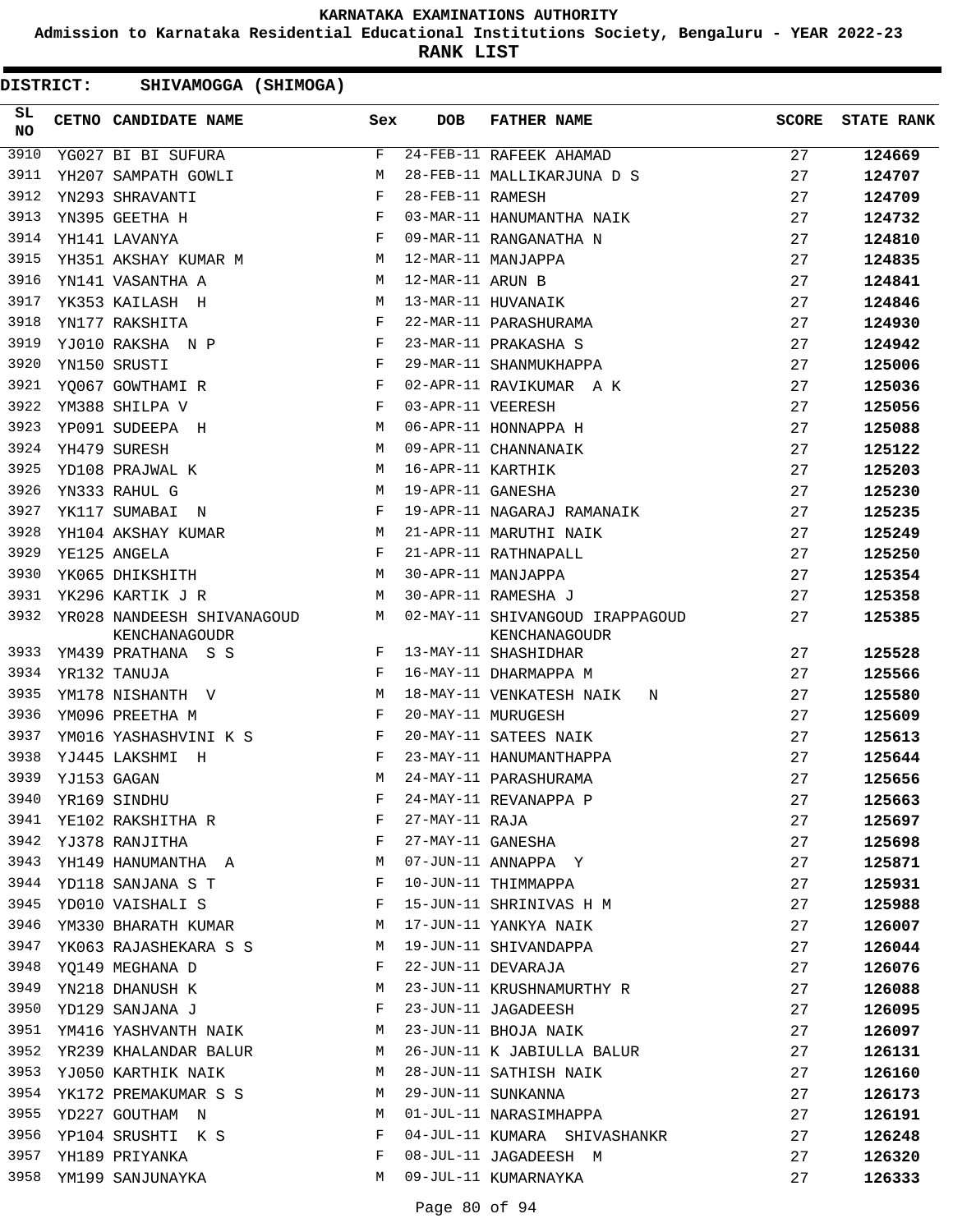**Admission to Karnataka Residential Educational Institutions Society, Bengaluru - YEAR 2022-23**

**RANK LIST**

| SL<br><b>NO</b> | CETNO CANDIDATE NAME Sex                                                        |              | <b>DOB</b>        | <b>FATHER NAME</b>                | <b>SCORE</b> | <b>STATE RANK</b> |
|-----------------|---------------------------------------------------------------------------------|--------------|-------------------|-----------------------------------|--------------|-------------------|
| 3959            | YG234 CHINMAYA G                                                                | М            |                   | 22-JUL-11 GUTHYAPPA               | 27           | 126501            |
| 3960            | YJ057 NAYANA H                                                                  | F            | 23-JUL-11 HALAPPA |                                   | 27           | 126521            |
| 3961            | YM109 ANUSHA R                                                                  | F            |                   | 30-JUL-11 RANGANAIK               | 27           | 126623            |
| 3962            | <b>M</b><br>YD022 AMITH H M                                                     |              |                   | 01-AUG-11 MANJAPPA H B            | 27           | 126642            |
| 3963            | YJ328 MAMATHA J A<br>$\mathbf{F}$ and $\mathbf{F}$ and $\mathbf{F}$             |              |                   | 01-AUG-11 JAYYAPPA                | 27           | 126647            |
| 3964            | $\mathbf{F}$<br>YP145 RANJITHA                                                  |              |                   | 02-AUG-11 BANGAREPPA              | 27           | 126661            |
| 3965            | YR159 SANJUGOWDA G D                                                            | M            |                   | 09-AUG-11 GIRISHKUMAR S           | 27           | 126757            |
| 3966            | YN197 ARCHNA P                                                                  | F            | 27-AUG-11 PRAKASH |                                   | 27           | 126936            |
| 3967            | YH342 NAYANA B                                                                  | F            |                   | 05-SEP-11 BASAVARAJA M            | 27           | 127029            |
| 3968            | $M_{\odot}$<br>YG079 DHANUSH R                                                  |              | 07-SEP-11 RAVI    |                                   | 27           | 127048            |
| 3969            | $\mathbf{F}$<br>YG369 SRUSTHI                                                   |              |                   | 08-SEP-11 NARAYANAPPA             | 27           | 127063            |
| 3970            | YE067 SHANTHA KUMAR A M                                                         |              |                   | 11-SEP-11 ANANDA K                | 27           | 127090            |
| 3971            | YR007 ADARSHA V<br>M <sub>1</sub>                                               |              |                   | 17-SEP-11 VINAYAKA B              | 27           | 127150            |
| 3972            | <b>M</b><br>YN261 MANU A                                                        |              |                   | 21-SEP-11 ARUNKUMARA              | 27           | 127188            |
| 3973            | YO142 LOHITH C A                                                                | M            |                   | 30-SEP-11 CHOUDAPPA               | 27           | 127278            |
| 3974            | YJ078 TEJAS                                                                     | М            |                   | 01-OCT-11 PANCHAALAYYA            | 27           | 127291            |
| 3975            | YD192 AKSHATHA R                                                                | F            | 07-OCT-11 RAJAPPA |                                   | 27           | 127355            |
| 3976            | YN309 DEEPA R                                                                   | F            | 10-OCT-11 RAMESHA |                                   | 27           | 127377            |
| 3977            | YM211 ANUPAMA K                                                                 | $\mathbb{F}$ |                   | 15-OCT-11 KUMAR NAIK              | 27           | 127428            |
| 3978            | M<br>YM266 PRATHAM M                                                            |              |                   | 16-OCT-11 SANTHOSH                | 27           | 127442            |
| 3979            | $\mathbf{F}$ and the contract of the contract of $\mathbf{F}$<br>YN119 ANJALI M |              |                   | 20-OCT-11 MANJAPPA                | 27           | 127486            |
| 3980            | $\mathbf{F}$<br>YQ063 RUKMINI                                                   |              |                   | 26-OCT-11 NAGARAJA                | 27           | 127543            |
| 3981            | YM019 JEEVAN KUMAR R<br><b>M</b>                                                |              | 30-OCT-11 RAMESHA |                                   | 27           | 127573            |
| 3982            | YM189 BHANU PRIYA                                                               | F            |                   | 01-NOV-11 PRAKASH NIAK            | 27           | 127590            |
| 3983            | YL095 MANJU SHREE U K                                                           | F            | 09-NOV-11 UMESHA  |                                   | 27           | 127670            |
| 3984            | $\mathbf{F}$ and $\mathbf{F}$ and $\mathbf{F}$<br>YH025 LAKSHMI BAI S           |              |                   | 14-NOV-11 SANTOSHA NAIK           | 27           | 127721            |
| 3985            | YK017 KAVERI BAYI                                                               | $\mathbf{F}$ |                   | 21-NOV-11 JAYANAIK                | 27           | 127772            |
| 3986            | YD105 YASHASWINI                                                                | $\mathbf{F}$ | 26-NOV-11 MANJU   |                                   | 27           | 127817            |
| 3987            | YH235 NARENDRA KUMAR G S<br><b>M</b>                                            |              |                   | 19-DEC-11 GANESH NAIK<br>C        | 27           | 128008            |
| 3988            | YR047 RAHUL M<br><b>Example 19</b>                                              |              |                   | 27-DEC-11 MANJUNATHA              | 27           | 128063            |
| 3989            | YM335 RAKSHIRT JADAV B                                                          | М            |                   | 13-FEB-12 BASAVARAJA R            | 27           | 128200            |
| 3990            | YD102 GANAVI B                                                                  | F            |                   | 20-MAR-12 BASAVARAJAPPA           | 27           | 128231            |
| 3991            | YD029 CHARULATHA                                                                | F            | 25-MAR-12 UMESHA  |                                   | 27           | 128234            |
| 3992            | YM425 DISHA R                                                                   | F            |                   | 19-APR-12 RAGHAVENDRA T M         | 27           | 128246            |
| 3993            | YE192 LOHITH R                                                                  | М            |                   | 16-JUN-12 RANGAIAH J              | 27           | 128263            |
| 3994            | YD221 BHAGAT R                                                                  | M            |                   | 26-AUG-10 RAJAPPA A L             | 26           | 128717            |
| 3995            | YJ183 ABHISHEK NAIK                                                             | M            |                   | 03-OCT-10 SHEKHAR NAIK            | 26           | 128850            |
| 3996            | YK249 THANU                                                                     | F            |                   | 10-OCT-10 RAJU KOTHAMBRI          | 26           | 128892            |
| 3997            | YM546 GOUTHAM K G                                                               | М            |                   | 13-NOV-10 GANGADHAR K             | 26           | 129061            |
| 3998            | YD146 LINGARAJ H N                                                              | M            |                   | 20-NOV-10 NAGARAJ S T             | 26           | 129108            |
| 3999            | YH385 ARUNA                                                                     | F            |                   | 04-DEC-10 MURTHY R                | 26           | 129188            |
| 4000            | YM510 BHARATH C A                                                               | M            |                   | 10-DEC-10 ANJANAPPA               | 26           | 129227            |
| 4001            | YJ436 GOWTHAM S                                                                 | M            |                   | 11-DEC-10 SATHISHNAIK             | 26           | 129243            |
| 4002            | YK344 VINAYA M B                                                                | M            | 20-DEC-10 MOHANA  |                                   | 26           | 129291            |
| 4003            | YM563 HARSHAGOWDA H R                                                           | M            |                   | 23-DEC-10 RAVI H M                | 26           | 129306            |
| 4004            | YJ218 KIRANA                                                                    | M            |                   | 10-JAN-11 BHIMRAYPPA              | 26           | 129531            |
| 4005            | YM570 CHETHAN KUMAR                                                             | M            |                   | 13-JAN-11 ANNAPPA NAIK            | 26           | 129546            |
| 4006            | YK085 HARSHA C S                                                                | M            |                   | 20-JAN-11 SHIVAKUMAR              | 26           | 129592            |
| 4007            | YN439 SHIVASHANKAR JAGADEESH<br>SIDDAKKANAVAR                                   | M            |                   | 20-JAN-11 JAGADEESH SIDDAKKANAVAR | 26           | 129596            |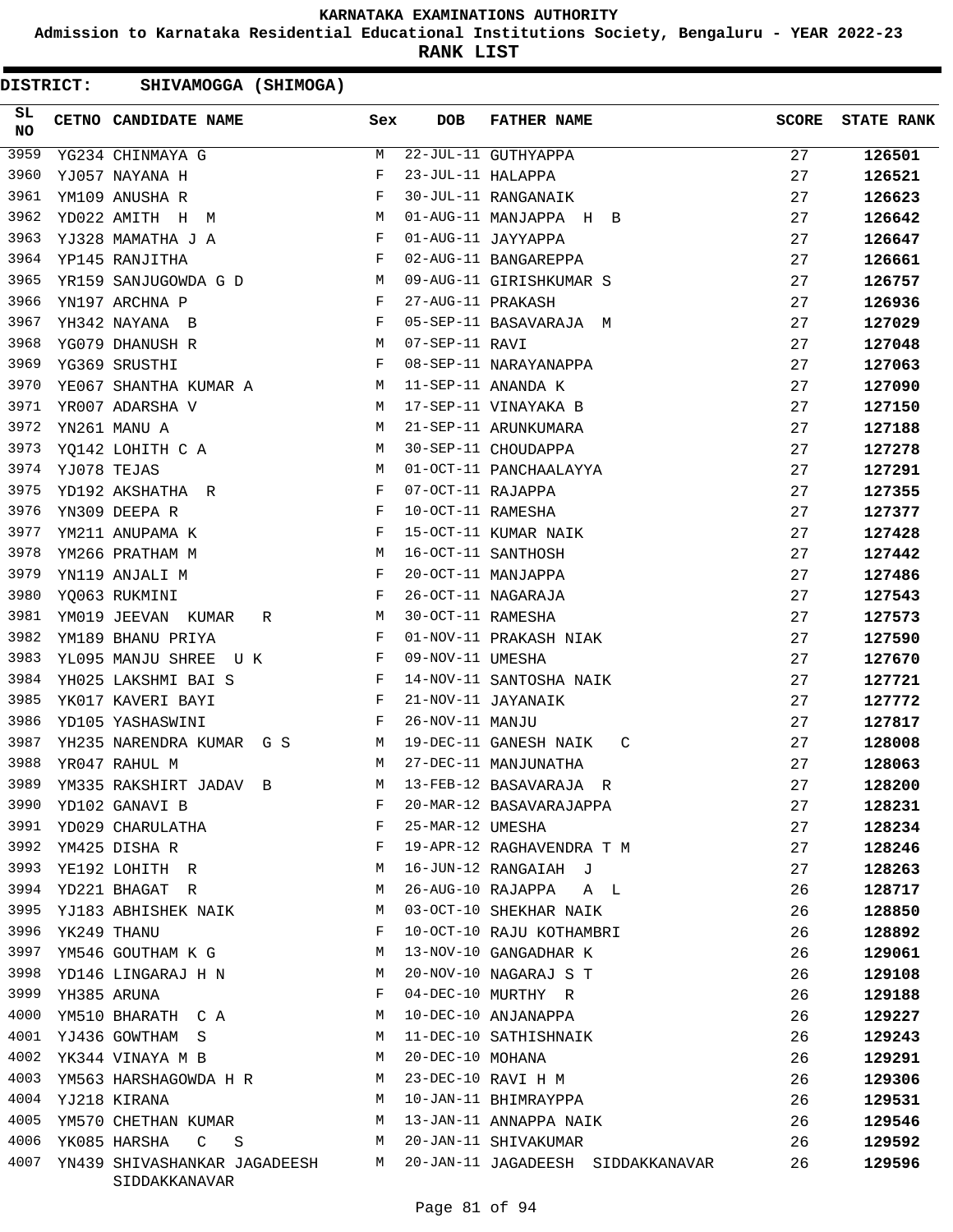**Admission to Karnataka Residential Educational Institutions Society, Bengaluru - YEAR 2022-23**

**RANK LIST**

DISTRICT: SHIVAMOGGA (SHIMOGA)

| SL<br>NO | CETNO CANDIDATE NAME                                                                                                                                                                                                                                   | Sex          | <b>DOB</b>        | <b>FATHER NAME</b>              | <b>SCORE</b> | <b>STATE RANK</b> |
|----------|--------------------------------------------------------------------------------------------------------------------------------------------------------------------------------------------------------------------------------------------------------|--------------|-------------------|---------------------------------|--------------|-------------------|
| 4008     | YM572 PRASANNA V                                                                                                                                                                                                                                       | М            | 21-JAN-11 VELU    |                                 | 26           | 129603            |
| 4009     | YM043 SHIVAKUMAR H K                                                                                                                                                                                                                                   | M            |                   | 25-JAN-11 KRISHNAPPA H G        | 26           | 129640            |
| 4010     | M<br>YN277 VASTAVA M                                                                                                                                                                                                                                   |              |                   | 28-JAN-11 MANJAPPA B            | 26           | 129669            |
| 4011     | YR219 ARADHYA B H<br>$\mathbf{F}$ . The set of the set of the set of the set of the set of the set of the set of the set of the set of the set of the set of the set of the set of the set of the set of the set of the set of the set of the set of t |              |                   | 29-JAN-11 BASAVARAJAPPA H       | 26           | 129670            |
| 4012     | M<br>YL071 ADI AR                                                                                                                                                                                                                                      |              |                   | 01-FEB-11 RAVIKUMAR AC          | 26           | 129687            |
| 4013     | M<br>YM091 GOKUL V                                                                                                                                                                                                                                     |              |                   | 04-FEB-11 VEERESHA NAIK         | 26           | 129716            |
| 4014     | YQ158 SANJAY K M                                                                                                                                                                                                                                       | M            |                   | 05-FEB-11 MANJAPPA K P          | 26           | 129727            |
| 4015     | YE080 SANVI H                                                                                                                                                                                                                                          | $\mathbf{F}$ |                   | 05-FEB-11 HEMA NAIK             | 26           | 129729            |
| 4016     | YJ197 AKASH M                                                                                                                                                                                                                                          | М            | 06-FEB-11 MAHESHA |                                 | 26           | 129732            |
| 4017     | $\mathbf{F}$<br>YN337 SINCHANA A                                                                                                                                                                                                                       |              | 18-FEB-11 ARUN    |                                 | 26           | 129829            |
| 4018     | YJ226 PRIYANKA                                                                                                                                                                                                                                         | F            |                   | 21-FEB-11 SHIVAKUMAR            | 26           | 129854            |
| 4019     | YP127 SHIVAKUMARA M                                                                                                                                                                                                                                    |              |                   | 21-FEB-11 MANJUNATHA            | 26           | 129856            |
| 4020     | <b>M</b><br>YQ204 ABHISHEK A L                                                                                                                                                                                                                         |              |                   | 22-FEB-11 AJJAPPA G L           | 26           | 129858            |
| 4021     | YN539 KISHOR V                                                                                                                                                                                                                                         | M            |                   | 02-MAR-11 VIJAYENDRAPPA         | 26           | 129918            |
| 4022     | YG176 HARSHITH J K                                                                                                                                                                                                                                     | M            |                   | 04-MAR-11 KUMARA D              | 26           | 129943            |
| 4023     | YK205 APOORVA                                                                                                                                                                                                                                          | F            | 05-MAR-11 SURESH  |                                 | 26           | 129950            |
| 4024     | YN252 AMULYA DG<br>$\mathbf{F}$ and $\mathbf{F}$                                                                                                                                                                                                       |              |                   | 11-MAR-11 DINESH G S            | 26           | 130004            |
| 4025     | <b>M</b><br>YN060 SHIVARAJ                                                                                                                                                                                                                             |              |                   | 17-MAR-11 BASAVARAJ             | 26           | 130083            |
| 4026     | YH061 ASHWINI BAI P                                                                                                                                                                                                                                    | F            |                   | 19-MAR-11 PARAMESHNAIK          | 26           | 130099            |
| 4027     | $\mathbf{F}$ . The contract of the contract of $\mathbf{F}$<br>YH291 PRIYANKA                                                                                                                                                                          |              |                   | 19-MAR-11 NAGARAJA NAIK         | 26           | 130107            |
| 4028     | M <sub>N</sub><br>YM332 TARUN R                                                                                                                                                                                                                        |              |                   | 28-MAR-11 RAMA NAIK             | 26           | 130194            |
| 4029     | <b>M</b><br>YN530 RAKESHA K                                                                                                                                                                                                                            |              |                   | 29-MAR-11 KARIYAPPA             | 26           | 130199            |
| 4030     | YG283 SHREESHANTA H R                                                                                                                                                                                                                                  | M            |                   | 01-APR-11 RAMAKRISHNA H N       | 26           | 130224            |
| 4031     | YM196 SUBRAMANYA S R                                                                                                                                                                                                                                   | M            |                   | 06-APR-11 AVADE SHASHIDHARA A R | 26           | 130273            |
| 4032     | YN209 PANKAJ                                                                                                                                                                                                                                           | М            |                   | 07-APR-11 K H ESHWARAPPA        | 26           | 130284            |
| 4033     | $\mathbf{F}$ and $\mathbf{F}$ and $\mathbf{F}$<br>YH042 ASHVINIBAI S                                                                                                                                                                                   |              |                   | 10-APR-11 SHURESHANAIK          | 26           | 130314            |
| 4034     | YQ001 KAVERI H N                                                                                                                                                                                                                                       | $\mathbf{F}$ |                   | 10-APR-11 NAGARAJA              | 26           | 130322            |
| 4035     | M<br>YH069 SANJAY                                                                                                                                                                                                                                      |              |                   | 16-APR-11 PARAMESHWARAPPA       | 26           | 130404            |
| 4036     | <b>M</b><br>YN110 RAGHU M                                                                                                                                                                                                                              |              |                   | 17-APR-11 MALLESHAPPA S         | 26           | 130411            |
| 4037     | $\mathbf{F}$ and $\mathbf{F}$ and $\mathbf{F}$<br>YG167 SAKSHI K M                                                                                                                                                                                     |              |                   | 17-APR-11 MANJUNATHA K T        | 26           | 130413            |
| 4038     | YM346 NIKHIL KUMAR B L                                                                                                                                                                                                                                 | М            |                   | 20-APR-11 LAKSHMI NARAYANA B    | 26           | 130441            |
| 4039     | YN159 SNEHA M                                                                                                                                                                                                                                          | F            | 21-APR-11 MALTESH |                                 | 26           | 130459            |
| 4040     | YM093 ABHISHEK S                                                                                                                                                                                                                                       | M            |                   | 24-APR-11 SATHISH KUMAR S       | 26           | 130484            |
| 4041     | YR195 AKASH M D                                                                                                                                                                                                                                        | М            |                   | 24-APR-11 MALLAPPA H T          | 26           | 130485            |
| 4042     | YN296 VIKAS A                                                                                                                                                                                                                                          | M            | 03-MAY-11 ANAND   |                                 | 26           | 130595            |
| 4043     | YF108 VARSHINI                                                                                                                                                                                                                                         | F            | 05-MAY-11 KUMARA  |                                 | 26           | 130613            |
| 4044     | YM349 KARAN KUMAR D C                                                                                                                                                                                                                                  | M            |                   | 08-MAY-11 CHANNAPPA D H         | 26           | 130635            |
| 4045     | YQ242 SACHIN B                                                                                                                                                                                                                                         | М            |                   | 25-MAY-11 BASAVARAJA            | 26           | 130823            |
| 4046     | YG045 NISMITHA                                                                                                                                                                                                                                         | F            | 28-MAY-11 GANESHA |                                 | 26           | 130861            |
| 4047     | YM584 IMPANA                                                                                                                                                                                                                                           | F            |                   | 31-MAY-11 THIRTHA NAIK          | 26           | 130898            |
| 4048     | YM101 PREETHAM Y                                                                                                                                                                                                                                       | M            |                   | 06-JUN-11 YOGESH N              | 26           | 131004            |
| 4049     | YG048 PRAKRUTHI N                                                                                                                                                                                                                                      | F            | 09-JUN-11 NAGARAJ |                                 | 26           | 131047            |
|          | 4050 YQ055 MAMATHA                                                                                                                                                                                                                                     | F            |                   | 10-JUN-11 NAGARAJA              | 26           | 131060            |
| 4051     | YN081 YASHAVANTKUMARA R                                                                                                                                                                                                                                | M            |                   | 16-JUN-11 H D RAGHAVENDRA       | 26           | 131144            |
| 4052     | YN362 KEERTHI G                                                                                                                                                                                                                                        | F            |                   | 24-JUN-11 GANAPATHI P           | 26           | 131237            |
| 4053     | YH427 MANOJ A                                                                                                                                                                                                                                          | М            | 24-JUN-11 ASHOKA  |                                 | 26           | 131239            |
| 4054     | YK284 SRUSHTI BAI                                                                                                                                                                                                                                      | F            |                   | 26-JUN-11 VASANTH NAIK          | 26           | 131275            |
| 4055     | YD222 HRUTHVIK K V                                                                                                                                                                                                                                     | M            |                   | 03-JUL-11 R VIJAYA KUMAR        | 26           | 131355            |
| 4056     | YM426 NAYANA D                                                                                                                                                                                                                                         | F            |                   | 04-JUL-11 DUDYA NAIK            | 26           | 131367            |
| 4057     | YD053 RANJITH H                                                                                                                                                                                                                                        | M            |                   | 09-JUL-11 GIRISH S              | 26           | 131449            |
|          |                                                                                                                                                                                                                                                        |              |                   |                                 |              |                   |

Page 82 of 94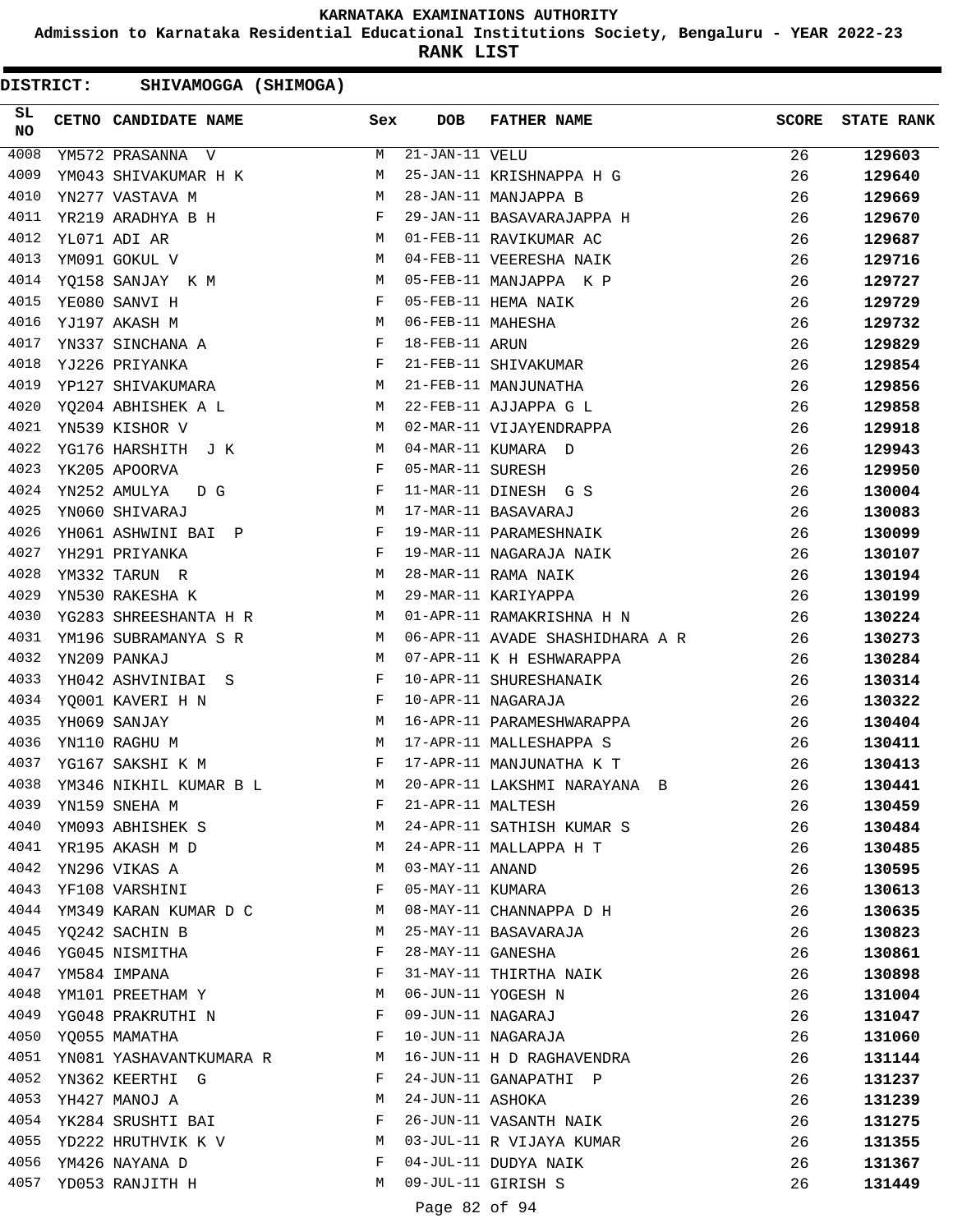**Admission to Karnataka Residential Educational Institutions Society, Bengaluru - YEAR 2022-23**

**RANK LIST**

DISTRICT: SHIVAMOGGA (SHIMOGA)

| SL<br><b>NO</b> |                 | CETNO CANDIDATE NAME Sex                                                                                                                      |              | <b>DOB</b>        | <b>FATHER NAME</b>             | <b>SCORE</b> | <b>STATE RANK</b> |
|-----------------|-----------------|-----------------------------------------------------------------------------------------------------------------------------------------------|--------------|-------------------|--------------------------------|--------------|-------------------|
| 4058            |                 | YP079 GAJENDRA BN                                                                                                                             | M            |                   | 18-JUL-11 UMESHA NIRUMBALI     | 26           | 131579            |
| 4059            |                 | YJ243 MANU P K                                                                                                                                | М            |                   | 19-JUL-11 PARASHURAM           | 26           | 131594            |
| 4060            |                 | YJ448 KISHOR S                                                                                                                                | M            |                   | 20-JUL-11 SHANKAR L            | 26           | 131612            |
| 4061            |                 | YM474 PALLAVI D                                                                                                                               | F            |                   | 27-JUL-11 DEVARAJANAIKA        | 26           | 131698            |
| 4062            |                 | YM560 KARTHIK U<br>M <sub>1</sub>                                                                                                             |              | 29-JUL-11 UMESH   |                                | 26           | 131726            |
| 4063            |                 | YN191 PANKAJA<br>and the state of the Fig.                                                                                                    |              |                   | 04-AUG-11 PARASHURAMA          | 26           | 131810            |
| 4064            |                 | $\begin{aligned} M \\ M \end{aligned}$<br>YM331 SACHIN J                                                                                      |              |                   | 09-AUG-11 JAYA NAIK            | 26           | 131872            |
| 4065            |                 | YE052 DHANUSH K                                                                                                                               |              | 16-AUG-11 KANAKA  |                                | 26           | 131953            |
| 4066            | YD121 TEJAS     |                                                                                                                                               | M            |                   | 16-AUG-11 BASAVARAJ            | 26           | 131963            |
| 4067            |                 | YQ047 PRASHANTHA RH M                                                                                                                         |              |                   | 22-AUG-11 RANGAPPA             | 26           | 132017            |
| 4068            |                 | YK258 PRAJWAL ADAVANIKAR P M                                                                                                                  |              |                   | 26-AUG-11 PRAKASH M ADAVANIKAR | 26           | 132053            |
| 4069            |                 | YG011 PANKAJA H P                                                                                                                             | M            |                   | 29-AUG-11 H P PRASHANTAGOUDA   | 26           | 132090            |
| 4070            |                 | YF004 PRAJWAL S<br>$\mathbb M$                                                                                                                |              |                   | 31-AUG-11 SHIVAKUMARA          | 26           | 132109            |
| 4071            |                 | $\mathbf{F}$ and the contract of the contract of $\mathbf{F}$<br>YD061 THANUSRI R                                                             |              | 02-SEP-11 RAGHU D |                                | 26           | 132133            |
| 4072            |                 | M<br>YD214 SANJU V                                                                                                                            |              |                   | 12-SEP-11 VASHANTH KUMAR       | 26           | 132244            |
| 4073            |                 | M <sub>N</sub><br>YH259 PREETHAM R                                                                                                            |              |                   | 15-SEP-11 RAMAPPA E            | 26           | 132275            |
| 4074            |                 | YN441 RUTHU                                                                                                                                   | F            |                   | 20-SEP-11 MANJAPPA             | 26           | 132317            |
| 4075            |                 | <b>M</b><br>YJ434 AMIT S                                                                                                                      |              |                   | 21-SEP-11 SHIVAMURTI           | 26           | 132320            |
| 4076            |                 | M<br>YD205 MOHAN NAIK                                                                                                                         |              |                   | 26-SEP-11 CHELUVANAIK          | 26           | 132366            |
| 4077            |                 | <b>M</b><br>YN094 ROHITH Y K                                                                                                                  |              |                   | 30-SEP-11 YELUKOTEPPA          | 26           | 132415            |
| 4078            | YS051 SANVI     | $\mathbf{F}$                                                                                                                                  |              |                   | 05-OCT-11 SUDDER H S           | 26           | 132468            |
| 4079            |                 | YK348 SHANTHAVEERESH S B M                                                                                                                    |              |                   | 11-OCT-11 SATHISH B P          | 26           | 132525            |
| 4080            |                 | $\mathbf{F}$<br>YE190 INCHARA H M                                                                                                             |              |                   | 12-OCT-11 MURALIDHARA C        | 26           | 132533            |
| 4081            |                 | YH027 VINAY G                                                                                                                                 | M            |                   | 14-NOV-11 GIREESHA             | 26           | 132809            |
| 4082            |                 | YG078 DEEKSHITHA<br><b>Example 20</b> Service Service Service Service Service Service Service Service Service Service Service Service Service |              |                   | 19-NOV-11 DEVARAJA M           | 26           | 132850            |
| 4083            |                 | YJ244 MEGHANA<br><b>Example 2</b>                                                                                                             |              | 20-NOV-11 ASHOKA  |                                | 26           | 132866            |
| 4084            |                 | YS012 SNEHA<br>H M                                                                                                                            | $\mathbf{F}$ |                   | 30-NOV-11 MANJUNATHA H H       | 26           | 132964            |
| 4085            |                 | YH241 CHARANA H                                                                                                                               | M            |                   | 06-DEC-11 HANUMANTHAPPA        | 26           | 132999            |
| 4086            | YE037 RAJU      | $M_{\rm H}$                                                                                                                                   |              |                   | 13-DEC-11 CHOWDAPPA            | 26           | 133051            |
| 4087            |                 | <b>M</b><br>YS158 ANIKETH S                                                                                                                   |              | 17-DEC-11 SHEKAR  |                                | 26           | 133075            |
| 4088            | YP181 RAHUL     |                                                                                                                                               | M            | 24-DEC-11 RAVI    |                                | 26           | 133121            |
| 4089            |                 | YE004 SINCHANA S                                                                                                                              | F            |                   | 26-DEC-11 SHIVAKUMAR           | 26           | 133143            |
|                 |                 | 4090 YD183 JAYANTH KUMAR NAIK R M                                                                                                             |              |                   | 27-DEC-11 RAMA NAIK            | 26           | 133146            |
| 4091            |                 | YD207 SHREENIDHI<br>$\mathbf{F}$ and $\mathbf{F}$ and $\mathbf{F}$ and $\mathbf{F}$                                                           |              |                   | 27-DEC-11 HANUMANAGOUDA        | 26           | 133149            |
|                 |                 | 4092 YD117 RAHUL S GOWDA                                                                                                                      | M            |                   | 16-JAN-12 SURESH SK            | 26           | 133264            |
|                 |                 | 4093 YD150 SINCHANA                                                                                                                           | F            |                   | 23-JAN-12 CHIRANJEEVI          | 26           | 133281            |
| 4094            |                 | YE013 SINCHANA T K                                                                                                                            | F            |                   | 01-FEB-12 KARIBASAPPA          | 26           | 133302            |
| 4095            |                 | YL013 YASHODA                                                                                                                                 | F            |                   | 15-SEP-10 ANANDAPPA            | 25           | 133912            |
|                 |                 | 4096 YQ093 PANKAJ MK                                                                                                                          | М            | 29-SEP-10 MARUTHI |                                | 25           | 133948            |
|                 |                 | 4097 YP124 SWAPNA M                                                                                                                           | F            | 17-OCT-10 MUKESH  |                                | 25           | 134048            |
|                 |                 | 4098 YN173 LAKSHMI M M                                                                                                                        | F            |                   | 07-NOV-10 MALLAPPA MOOGERA     | 25           | 134157            |
|                 |                 | 4099 YQ248 KAVERI RM                                                                                                                          | F            | 25-DEC-10 RAMESHA |                                | 25           | 134401            |
|                 | 4100 YN374 AJAY |                                                                                                                                               | M            |                   | 02-JAN-11 SHANKAR M G          | 25           | 134540            |
|                 |                 | 4101 YK301 BHARATH H                                                                                                                          | M            |                   | 04-JAN-11 HANUMANTHAPPA        | 25           | 134558            |
| 4102            |                 | YP141 NAVEEN M H                                                                                                                              | M            |                   | 12-JAN-11 MANJAPPA H           | 25           | 134630            |
| 4103            |                 | YE174 MURALI P L                                                                                                                              | M            |                   | 22-JAN-11 LOHITH N             | 25           | 134698            |
|                 |                 | 4104 YQ033 MALATHESHA K                                                                                                                       | M            |                   | 27-JAN-11 KOTESHAPPA           | 25           | 134721            |
|                 |                 | 4105 YK049 ABHISHEK H                                                                                                                         | M            |                   | 08-FEB-11 HANUMANTH NAIK       | 25           | 134821            |
| 4106            |                 | YL096 RENUKA                                                                                                                                  | F            |                   | 21-FEB-11 LAKSHMAN R V         | 25           | 134924            |
|                 |                 | 4107 YH006 PRIYANKA B R                                                                                                                       | F            |                   | 22-FEB-11 RAVIKUMAR            | 25           | 134930            |
|                 |                 |                                                                                                                                               |              |                   |                                |              |                   |

Page 83 of 94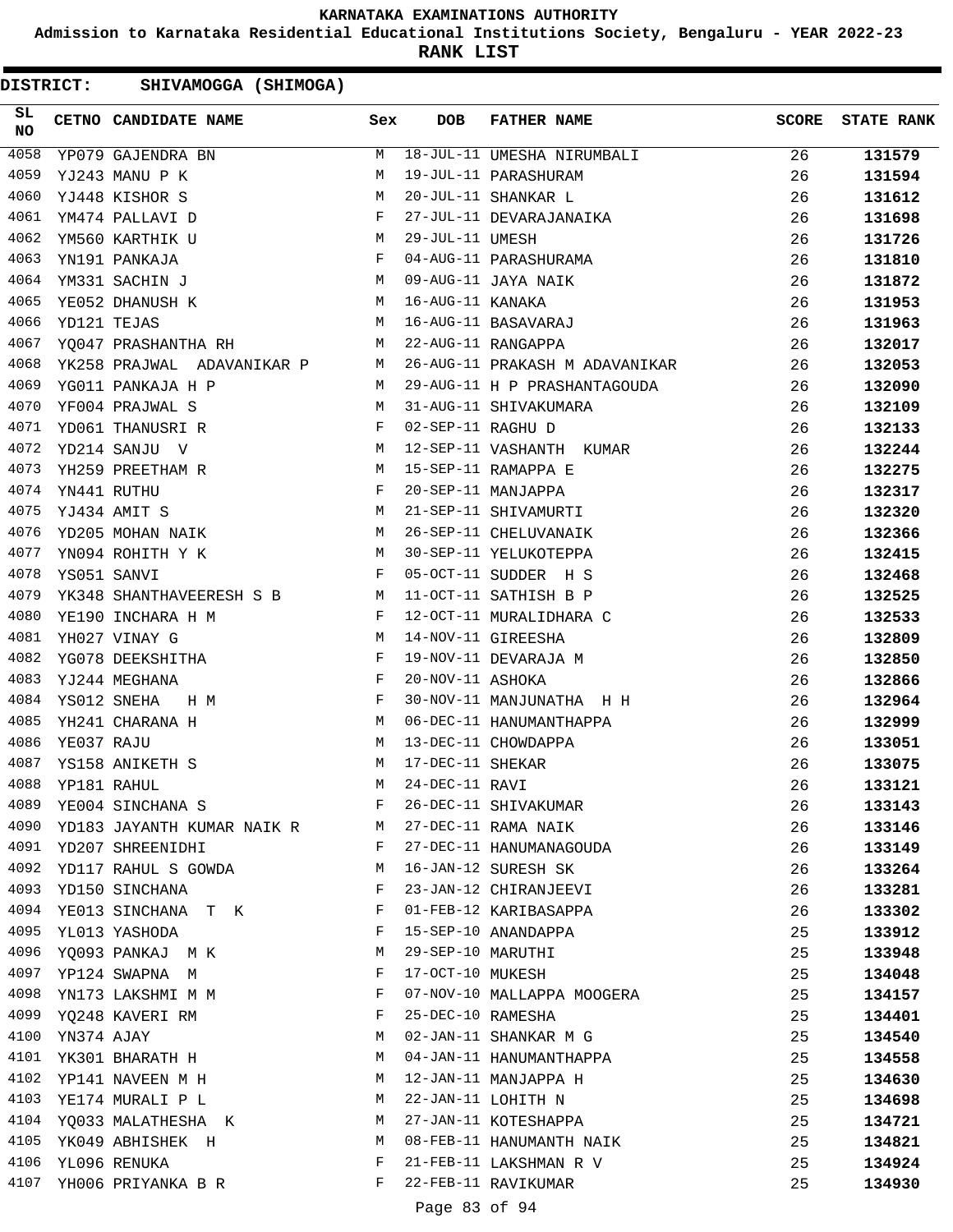**Admission to Karnataka Residential Educational Institutions Society, Bengaluru - YEAR 2022-23**

**RANK LIST**

| DISTRICT: | SHIVAMOGGA (SHIMOGA)               |              |              |                     |                                 |              |                   |
|-----------|------------------------------------|--------------|--------------|---------------------|---------------------------------|--------------|-------------------|
| SL<br>NO  | CETNO CANDIDATE NAME               |              | Sex          | <b>DOB</b>          | <b>FATHER NAME</b>              | <b>SCORE</b> | <b>STATE RANK</b> |
| 4108      | YJ135 TANUJA M M                   |              | F            |                     | 22-FEB-11 MRUTTUNJAYA M         | 25           | 134933            |
| 4109      | YP032 THANUJA R K                  |              | F            |                     | 23-FEB-11 RAJAPPA K             | 25           | 134939            |
| 4110      | YN298 YOGEETHA                     |              | F            |                     | 26-FEB-11 ERANA GOWDA           | 25           | 134963            |
| 4111      | YP119 DHANUSH M S                  |              | M            |                     | 05-MAR-11 MANJAPPA R S          | 25           | 135023            |
| 4112      | YJ104 PRIYANKA U                   |              | F            |                     | 09-MAR-11 UMESHANAIK            | 25           | 135063            |
| 4113      | YH222 MANOJ A                      |              | M            | 18-MAR-11 ANANDA    |                                 | 25           | 135155            |
| 4114      | YF109 RAKESH R                     |              | M            |                     | 21-MAR-11 RAGHAVENDRA           | 25           | 135177            |
| 4115      | YM415 PRATHIK                      |              | М            |                     | 26-MAR-11 MANJUNATHA            | 25           | 135218            |
| 4116      | YJ125 GOWTAM                       |              | M            |                     | 31-MAR-11 VEERESHA              | 25           | 135267            |
| 4117      | YJ252 H SANJEEV                    |              | M            |                     | 31-MAR-11 HARISH T L            | 25           | 135269            |
| 4118      | YR085 SACHIN K M                   |              | M            |                     | 02-APR-11 KUMARA N M            | 25           | 135293            |
| 4119      | YJ473 PANKAJKUMAR                  |              | M            |                     | 11-APR-11 LAKSHMANA NAIK        | 25           | 135404            |
| 4120      | YP187 SOMA D                       |              | M            | 12-APR-11 DAKAPPA   |                                 | 25           | 135412            |
| 4121      | YM046 LAKSHMI BAI                  | $\mathbf{F}$ |              |                     | 13-APR-11 MURTHY NAIK           | 25           | 135415            |
| 4122      | YN030 SPANDANA M                   |              | $\mathbf{F}$ | 22-APR-11 MANJU     |                                 | 25           | 135506            |
| 4123      | YM258 DEEPAK H B                   |              | M            |                     | 28-APR-11 BASAVARAJAPPA H       | 25           | 135567            |
| 4124      | YJ255 DIVYA S OLEKARA              |              | F            |                     | 29-APR-11 SOMESHA OLEKARA       | 25           | 135580            |
| 4125      | YG185 SRUJAN G K                   | M            |              |                     | 02-MAY-11 GIRISHA NARAYANA NAIK | 25           | 135619            |
| 4126      | YS069 VAISHNAVI S B                |              | F            |                     | 05-MAY-11 BALAKRISHNA S K       | 25           | 135655            |
| 4127      | YM037 SWATHI                       |              | F            |                     | 06-MAY-11 NAGENDHRA NAIK        | 25           | 135660            |
| 4128      | YS061 ADHYA T M                    |              | F            |                     | 07-MAY-11 MANJUNATH T P         | 25           | 135663            |
| 4129      | YP106 APOORVA NAGARAJ HEBBALA      |              | F            |                     | 08-MAY-11 NAGARAJA              | 25           | 135675            |
| 4130      | YR203 FAZEEL N                     |              | M            |                     | 15-MAY-11 NISAR AHAMDA          | 25           | 135751            |
| 4131      | YK054 ABHI NAIK S                  |              | М            |                     | 16-MAY-11 SHIVYA NAIK           | 25           | 135760            |
| 4132      | YH465 AKASH P                      |              | M            |                     | 22-MAY-11 PARASHURAM            | 25           | 135813            |
| 4133      | YP016 MANOJA M                     |              | M            |                     | 22-MAY-11 MALLAPPA              | 25           | 135817            |
| 4134      | YG311 MEGHA C J                    |              | F            | 09-JUN-11 JAYANTA   |                                 | 25           | 136035            |
| 4135      | YE134 NANDEESH G                   |              | M            | 14-JUN-11 GOPI      |                                 | 25           | 136108            |
| 4136      | YM003 YAKSHITH S                   |              | M            |                     | 15-JUN-11 K SURESH              | 25           | 136127            |
| 4137      | YD080 JEEVAN N K                   |              | M            | 18-JUN-11 NAGARAJ   |                                 | 25           | 136154            |
| 4138      | YK056 KARTHIK S                    |              | M            |                     | 18-JUN-11 SHIVAKUMAR            | 25           | 136157            |
| 4139      | YH255 APOORVA                      |              | F            |                     | 27-JUN-11 NAGARAJA              | 25           | 136273            |
|           | 4140 YR163 PRATAPA N K             |              | M            |                     | 29-JUN-11 NAGAPPA               | 25           | 136307            |
|           | 4141 YJ063 MALATESHA B             |              | M            |                     | 05-JUL-11 BEERAPPA              | 25           | 136391            |
|           | 4142 YH005 MOHAN KUMAR V           |              |              |                     | M 06-JUL-11 VASANTAPPA          | 25           | 136400            |
| 4143      | YN376 BHAVANI                      |              | F            |                     | 07-JUL-11 NAGARAJA              | 25           | 136409            |
| 4144      | YH143 SIDDESHA S                   |              | M            |                     | 12-JUL-11 SHANMUKHAPPA E        | 25           | 136491            |
| 4145      | YD042 VARADAPPA S                  |              | M            | 12-JUL-11 SURESH    |                                 | 25           | 136493            |
|           | 4146 YN059 GOUTHAM MANJUNATH NAIKA |              | M            |                     | 18-JUL-11 MANJUNATH NAIK        | 25           | 136564            |
|           | 4147 YM272 SHREYAS S T             |              | M            |                     | 21-JUL-11 THIRTHARAMESHA        | 25           | 136616            |
|           | 4148 YD127 ARCHANA K               |              | F            | 25-JUL-11 KUMARA    |                                 | 25           | 136654            |
|           | 4149 YM573 DHARMA R                |              | M            |                     | 11-AUG-11 RAMESHAPPA            | 25           | 136855            |
|           | 4150 YL136 SHANMUKHA R             |              |              | M 06-SEP-11 RAJAPPA |                                 | 25           | 137135            |
|           | 4151 YN196 AMITH H K               |              | M            |                     | 08-SEP-11 KESHAVA H             | 25           | 137147            |
| 4152      | YG361 KARTHIKA K E                 |              | M            |                     | 20-SEP-11 E KERIYAPPA           | 25           | 137276            |
| 4153      | YK260 VIKAS P T                    |              | M            |                     | 21-SEP-11 PARAMESHWARAPPA       | 25           | 137293            |
|           | 4154 YP026 NAVEENA B B             |              | M            |                     | 01-OCT-11 BHEEMAPPA             | 25           | 137380            |
|           | 4155 YE155 YUKTA S                 |              | F            |                     | 02-OCT-11 SHASHI KUMAR T        | 25           | 137393            |
|           | 4156 YQ174 DIVYA S ARALIKATTE F    |              |              |                     | 16-OCT-11 SANTHOSHA G           | 25           | 137511            |
|           | 4157 YD103 SANGEETHA G             |              | F            |                     | 22-OCT-11 GANESHAPPA            | 25           | 137568            |
|           |                                    |              |              | Page 84 of 94       |                                 |              |                   |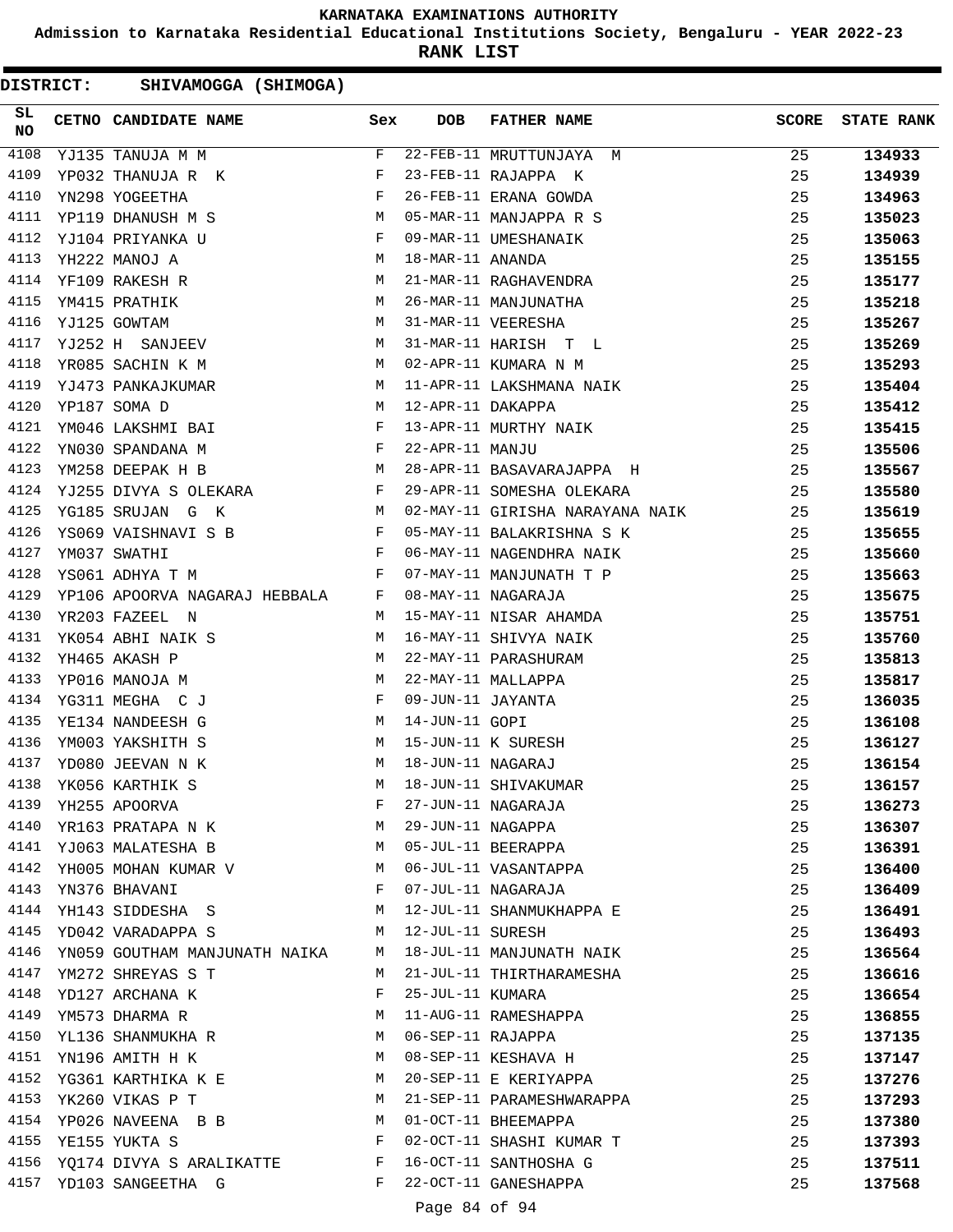**Admission to Karnataka Residential Educational Institutions Society, Bengaluru - YEAR 2022-23**

**RANK LIST**

DISTRICT: SHIVAMOGGA (SHIMOGA)

| SL<br>NO | CETNO CANDIDATE NAME Sex                                                                                                                      |              | <b>DOB</b>        | FATHER NAME                | <b>SCORE</b> | <b>STATE RANK</b> |
|----------|-----------------------------------------------------------------------------------------------------------------------------------------------|--------------|-------------------|----------------------------|--------------|-------------------|
| 4158     | YN001 NANDITHA A                                                                                                                              | F            | 28-OCT-11 ASHOKA  |                            | 25           | 137608            |
| 4159     | YK166 LOHITH S                                                                                                                                | М            |                   | 10-NOV-11 SAMPATHKUMAR     | 25           | 137711            |
| 4160     | YD011 AKASH S                                                                                                                                 | М            |                   | 16-NOV-11 SANTOSH P        | 25           | 137756            |
| 4161     | YM045 SPOORTHI K                                                                                                                              | F            | 27-NOV-11 KUMAR   |                            | 25           | 137849            |
| 4162     | YK153 HEMA K A                                                                                                                                | F            | 04-DEC-11 ASHOKA  |                            | 25           | 137895            |
| 4163     | $\mathbf{F}$ and $\mathbf{F}$<br>YK272 MEGHANA                                                                                                |              | 04-DEC-11 NEHARU  |                            | 25           | 137898            |
| 4164     | YD063 AMITH NAIK P M                                                                                                                          |              |                   | 08-DEC-11 PARAMESH NAIK    | 25           | 137929            |
| 4165     | YJ314 RENUKA RAJ                                                                                                                              | M            |                   | 08-DEC-11 PRAKASH B        | 25           | 137932            |
| 4166     | YL122 BHARGAVA N                                                                                                                              | М            |                   | 16-DEC-11 NAGARAJA         | 25           | 137991            |
| 4167     | YD111 SANJAY T                                                                                                                                | М            |                   | 29-DEC-11 TANGARAJ         | 25           | 138081            |
| 4168     | YL006 SANJANA B                                                                                                                               | F            |                   | 30-DEC-11 BASAVARAJ P      | 25           | 138086            |
| 4169     | YD134 DHANYASHREE M                                                                                                                           | $\mathbf{F}$ |                   | 01-JAN-12 MANJUNATHA       | 25           | 138099            |
| 4170     | YE126 YADAVI T                                                                                                                                | F            |                   | 01-JAN-12 TIKYA NAIK       | 25           | 138113            |
| 4171     | <b>Example 19</b> Manual Manual Manual Manual Manual Manual Manual Manual Manual Manual Manual Manual Manual Manual Ma<br>YE072 KAVAN KUMAR P |              |                   | 02-MAR-12 PRAKASHA H N     | 25           | 138235            |
| 4172     | YH193 KARTHIK N                                                                                                                               | M            |                   | 09-OCT-09 NAGARAJA NAIK    | 24           | 138352            |
| 4173     | YD101 LIKHITH T                                                                                                                               | M            |                   | 03-AUG-10 THAMME GOWDA     | 24           | 138616            |
| 4174     | YM376 TARUNA M                                                                                                                                | М            |                   | 17-AUG-10 MADHU G P        | 24           | 138647            |
| 4175     | YH394 VEERANAGOWDA                                                                                                                            | M            |                   | 09-OCT-10 CHANNABASAPPA    | 24           | 138842            |
| 4176     | YN008 AKSHAY N                                                                                                                                | М            |                   | 25-OCT-10 NINGAPPA KABBURU | 24           | 138927            |
| 4177     | YR158 SHRUTHI P S                                                                                                                             | F            |                   | 27-OCT-10 PARAMESHA        | 24           | 138939            |
| 4178     | YN307 ARPITHA R                                                                                                                               | F            | 03-DEC-10 RAMESHA |                            | 24           | 139110            |
| 4179     | <b>M</b><br>YJ269 BHEEMA P                                                                                                                    |              |                   | 21-DEC-10 PARASURAMAPPA    | 24           | 139206            |
| 4180     | YN098 KISHOR K                                                                                                                                | M            | 21-DEC-10 R KUMAR |                            | 24           | 139210            |
| 4181     | YD160 THANUSHREE S                                                                                                                            | F            | 03-JAN-11 SHANKAR | E                          | 24           | 139354            |
| 4182     | YM536 AKUL P                                                                                                                                  | М            |                   | 01-FEB-11 PRADEEP P        | 24           | 139512            |
| 4183     | YE091 BHANUPRAKASH S                                                                                                                          | M            |                   | 01-FEB-11 SRINIVAS R       | 24           | 139513            |
| 4184     | $\mathbf{F}$<br>YM240 APOORVA M                                                                                                               |              |                   | 11-FEB-11 MANEKANTA        | 24           | 139574            |
| 4185     | YP089 SAMEEKSHA                                                                                                                               | $\mathbf{F}$ | 12-FEB-11 RAMESHA |                            | 24           | 139582            |
| 4186     | YF001 SUJAN KUMAR K U M                                                                                                                       |              |                   | 12-FEB-11 UMESH K Y        | 24           | 139584            |
| 4187     | YM069 PRUTHVI C                                                                                                                               | M            |                   | 18-FEB-11 CHANDRU B        | 24           | 139615            |
| 4188     | YP183 JEEVAN N                                                                                                                                | М            |                   | 11-MAR-11 NAGARAJA         | 24           | 139777            |
| 4189     | YN047 NANDAN G                                                                                                                                | М            |                   | 11-MAR-11 GURUMURTHI P     | 24           | 139781            |
| 4190     | YH297 NIKHITA                                                                                                                                 | F            |                   | 11-MAR-11 KRUSHNAPPA       | 24           | 139782            |
| 4191     | YM274 MANOJ D S                                                                                                                               | М            |                   | 14-MAR-11 SHIVAKUMARA      | 24           | 139802            |
| 4192     | YK359 SAMPATH B                                                                                                                               | M            |                   | 17-MAR-11 BHEEMANAIK       | 24           | 139834            |
| 4193     | YJ405 SUNIL M                                                                                                                                 | М            |                   | 23-MAR-11 MALATHESHA A K   | 24           | 139879            |
| 4194     | YN046 GAGAN N                                                                                                                                 | M            | 31-MAR-11 NAGARAJ |                            | 24           | 139942            |
| 4195     | YJ357 SATHISH NAIK                                                                                                                            | M            |                   | 04-APR-11 THIRTHA NAIK     | 24           | 139988            |
| 4196     | YD077 VINAY P B                                                                                                                               | M            |                   | 08-APR-11 BASAVARAJA P S   | 24           | 140028            |
| 4197     | YM296 NITHIN H                                                                                                                                | М            |                   | 20-APR-11 HOBHYANAIK       | 24           | 140127            |
| 4198     | YE074 KEERTHANA C                                                                                                                             | F            |                   | 26-APR-11 CHANDRAPPA       | 24           | 140184            |
| 4199     | YJ440 PRATIKSHA                                                                                                                               | F            |                   | 04-MAY-11 G ANANDA         | 24           | 140282            |
| 4200     | YJ071 SAMARTHA P                                                                                                                              | M            |                   | 08-MAY-11 PRABHAKARA G K   | 24           | 140327            |
| 4201     | YJ287 TOWFIK                                                                                                                                  | M            |                   | 09-MAY-11 ISMAIL SAB       | 24           | 140337            |
| 4202     | YP029 RAMANATHA R                                                                                                                             | M            |                   | 17-MAY-11 RANGAPPA         | 24           | 140411            |
| 4203     | YL069 SANKETH M                                                                                                                               | М            |                   | 26-MAY-11 MANJAPPA         | 24           | 140506            |
| 4204     | YN344 APOORVA J M                                                                                                                             | F            |                   | 29-MAY-11 JAGADISHA M B    | 24           | 140528            |
| 4205     | YR200 SINDU S                                                                                                                                 | F            |                   | 07-JUN-11 SHANMUKHAPPA     | 24           | 140679            |
| 4206     | YD107 MANOJ HP                                                                                                                                | M            |                   | 08-JUN-11 PARAMESHA HR     | 24           | 140689            |
| 4207     | YQ259 GOWTHAM M S                                                                                                                             | М            |                   | 21-JUN-11 SHASHIDHARA      | 24           | 140835            |

# Page 85 of 94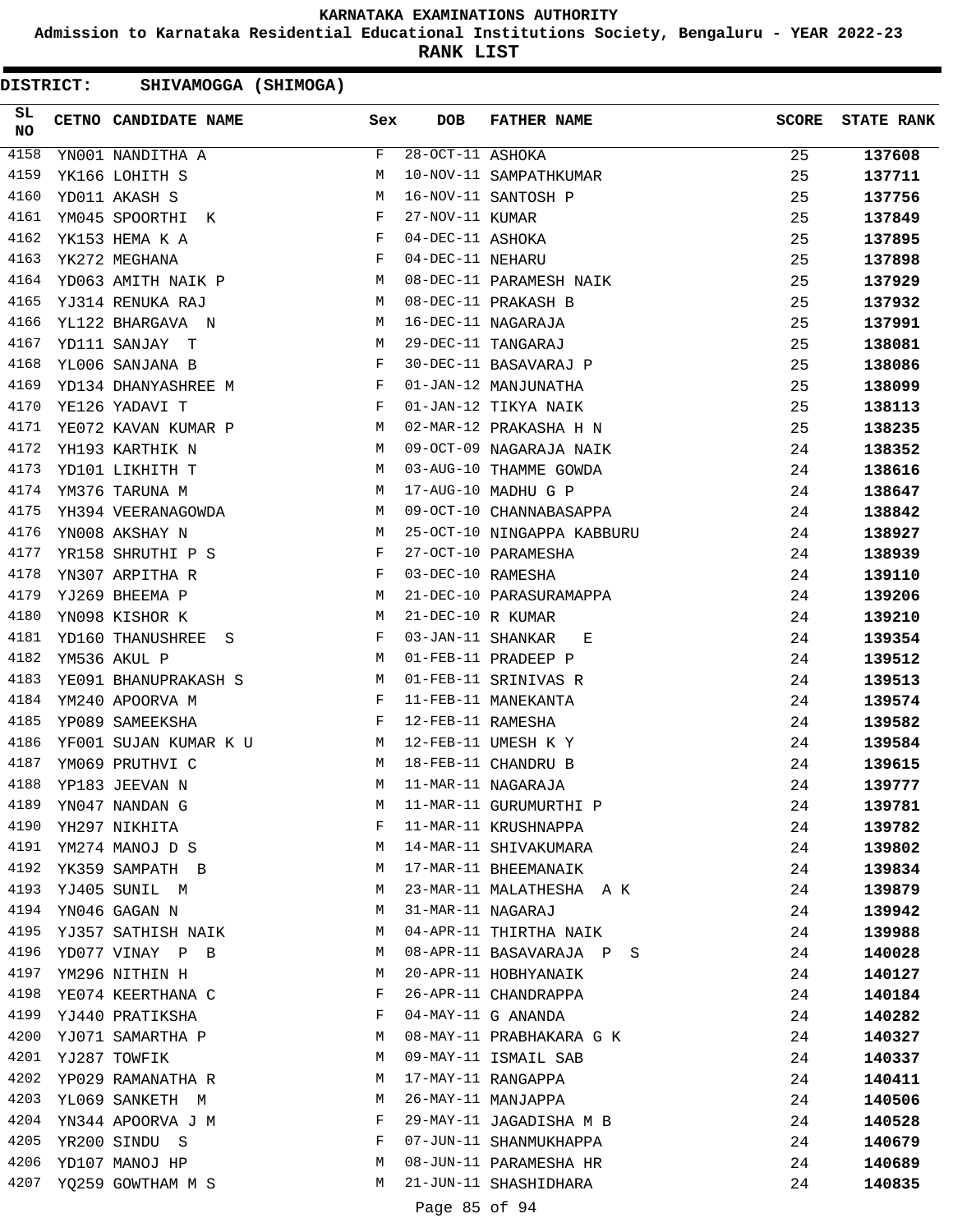**Admission to Karnataka Residential Educational Institutions Society, Bengaluru - YEAR 2022-23**

**RANK LIST**

| SL<br><b>NO</b> |            | CETNO CANDIDATE NAME                                 | Sex         | <b>DOB</b>        | <b>FATHER NAME</b>                          | <b>SCORE</b> | <b>STATE RANK</b> |
|-----------------|------------|------------------------------------------------------|-------------|-------------------|---------------------------------------------|--------------|-------------------|
| 4208            |            | YM555 R JESSI                                        | F           |                   | 25-JUN-11 RANGANATHA                        | 24           | 140891            |
| 4209            |            | YQ034 PRUTHVIK S J                                   | М           |                   | 29-JUN-11 SOMASHEKHARA                      | 24           | 140940            |
| 4210            |            | YN431 DEEKSHITHA L                                   | $_{\rm F}$  | 06-JUL-11 LOKESH  | S K                                         | 24           | 141020            |
| 4211            |            | YE032 RAJU P                                         | М           |                   | 11-JUL-11 PARASHURAMA                       | 24           | 141077            |
| 4212            |            | YM417 BINDU M                                        | F           |                   | 13-JUL-11 T MANJUNATHA                      | 24           | 141098            |
| 4213            |            | M <sub>N</sub><br>YK357 TARUN K                      |             |                   | 15-JUL-11 KRUSHNA NAIK                      | 24           | 141135            |
| 4214            |            | YG419 PARTHA S                                       | M           | 18-JUL-11 SUNIL   |                                             | 24           | 141160            |
| 4215            |            | YP053 KAVYA K                                        | F           |                   | 23-JUL-11 KRISHNA NAYKA                     | 24           | 141212            |
| 4216            |            | YK311 KUMARA K V                                     | М           |                   | 28-JUL-11 VITTALA K G                       | 24           | 141276            |
| 4217            |            | YE106 POORNIMA H M                                   | F           |                   | 28-JUL-11 MALLIKARJUNA H                    | 24           | 141279            |
| 4218            |            | YF020 MEGARAJ                                        | M           | 01-AUG-11 SATHISH |                                             | 24           | 141320            |
| 4219            |            | YG124 PUNEETH N D                                    | M           |                   | 04-AUG-11 DEVENDRA                          | 24           | 141360            |
| 4220            |            | YK045 GAYITRI                                        | F           |                   | 06-AUG-11 VEERESHA D                        | 24           | 141375            |
| 4221            |            | YH294 SRUSHTI                                        | F           |                   | 09-AUG-11 RAMANAIK                          | 24           | 141412            |
| 4222            |            | YJ413 MARUTI MANJUNATH HOSAMANI                      | M           |                   | 13-AUG-11 MANJUNATH PITAMBRAPPA<br>HOSAMANI | 24           | 141446            |
| 4223            |            | YG287 AAYUSHSINGH S K                                | M           |                   | 26-AUG-11 SUBHASH S K                       | 24           | 141567            |
| 4224            |            | YH261 VINUTHA S                                      | $$\rm \,F$$ |                   | 30-AUG-11 SHIVAPPA                          | 24           | 141605            |
| 4225            |            | YD106 SANJANA R R F F                                |             |                   | 02-SEP-11 RANGANATHA C C                    | 24           | 141620            |
| 4226            |            | YE090 YATHEESH NAIK M                                |             |                   | 05-SEP-11 RAVI NAIK                         | 24           | 141655            |
| 4227            |            | YJ370 DIVYA N H                                      | F           |                   | 09-SEP-11 NAGARAJA H                        | 24           | 141689            |
| 4228            |            | YE181 SHASHANK B J                                   | M           |                   | 09-SEP-11 JAGADISHA B                       | 24           | 141692            |
| 4229            |            | YQ048 SATEESHA G K                                   | M           |                   | 11-SEP-11 GUDDAPPA                          | 24           | 141713            |
| 4230            |            | YK309 JAYANTH T S                                    | M           |                   | 14-SEP-11 TIMMANAIK                         | 24           | 141735            |
| 4231            |            | YQ035 MRUTHUNJAYA PAKKIRAPPA M<br><b>VARADA</b>      |             |                   | 14-SEP-11 PAKKIRAPPAVARADA                  | 24           | 141736            |
| 4232            |            | YE097 CHANDRASHEKHARA N                              |             |                   | M 16-SEP-11 NAGARAJA B                      | 24           | 141755            |
| 4233            |            | YK257 LAKSHMIKANTA                                   | M           |                   | 16-SEP-11 PANDURANGA                        | 24           | 141758            |
| 4234            | YM517 INDU |                                                      | F           |                   | 18-SEP-11 DHARMA NAIK                       | 24           | 141782            |
| 4235            |            | YL061 TARUNA NAIK                                    | М           |                   | 30-SEP-11 RAMANAIK                          | 24           | 141887            |
| 4236            |            | YM063 SRUSHTI M R                                    | F           |                   | 06-OCT-11 RAGHAVENDRA M R                   | 24           | 141934            |
|                 |            | 4237 YJ450 VARSHINI BAI R MARI F 19-OCT-11 RAVI NAIK |             |                   |                                             | 24           | 142031            |
| 4238<br>4239    |            | YN045 CHAITRA L<br>YQ198 PRIYANKA G P                | F<br>F      | 27-OCT-11 LOKAPPA | 31-OCT-11 GUDDAPPA S S                      | 24<br>24     | 142071<br>142112  |
| 4240            |            | YE042 VIJAY R                                        | М           |                   | 06-NOV-11 RAVIKUMAR                         | 24           | 142159            |
| 4241            |            | YR089 SINCHANA                                       | F           |                   | 12-NOV-11 BASAVARAJAPPA                     | 24           | 142214            |
| 4242            |            | YP184 MANOJA B                                       | М           |                   | 17-NOV-11 BOODESHA BARKI                    | 24           | 142250            |
| 4243            |            | YH393 SPANDANA U B                                   | F           |                   | 29-NOV-11 UMESH T B                         | 24           | 142354            |
| 4244            |            | YJ343 PUNITH N                                       | М           | 13-DEC-11 NAGARAJ |                                             | 24           | 142460            |
| 4245            |            | YJ176 MOUNIKA BAI S                                  | F           |                   | 17-DEC-11 SURESH NAIK                       | 24           | 142482            |
| 4246            |            | YJ245 PAVANA H A                                     | М           |                   | 19-DEC-11 HUCHHARAYAPPA                     | 24           | 142492            |
| 4247            |            | YF196 DHANUSHRI Y R                                  | F           |                   | 25-DEC-11 RAGHAVENDRA A M                   | 24           | 142534            |
| 4248            |            | YM087 SACHIN<br>J                                    | М           |                   | 06-JAN-12 JAYAPPA H                         | 24           | 142616            |
| 4249            |            | YD085 POOJA                                          | F           |                   | 27-JAN-12 BALARAMA                          | 24           | 142658            |
| 4250            |            | YH187 MANOJA M                                       | М           | 14-SEP-12 MUKUNDA |                                             | 24           | 142740            |
| 4251            |            | YO039 KIRANA M B                                     | М           |                   | 11-DEC-10 MANJAPPA B                        | 23           | 143433            |
| 4252            |            | YL015 ANKITHA<br>V                                   | F           |                   | 13-JAN-11 VIJAYNAIK                         | 23           | 143681            |
| 4253            |            | YP038 SAMEER                                         | M           |                   | 15-JAN-11 ESMAIL SAB                        | 23           | 143703            |
| 4254            |            | YH309 AKASH PARASHURAM                               | M           |                   | 17-JAN-11 PARASHURAM RAMAPPA                | 23           | 143712            |
|                 |            | NAGANNANAVAR                                         |             |                   | NAGANNANAVAR                                |              |                   |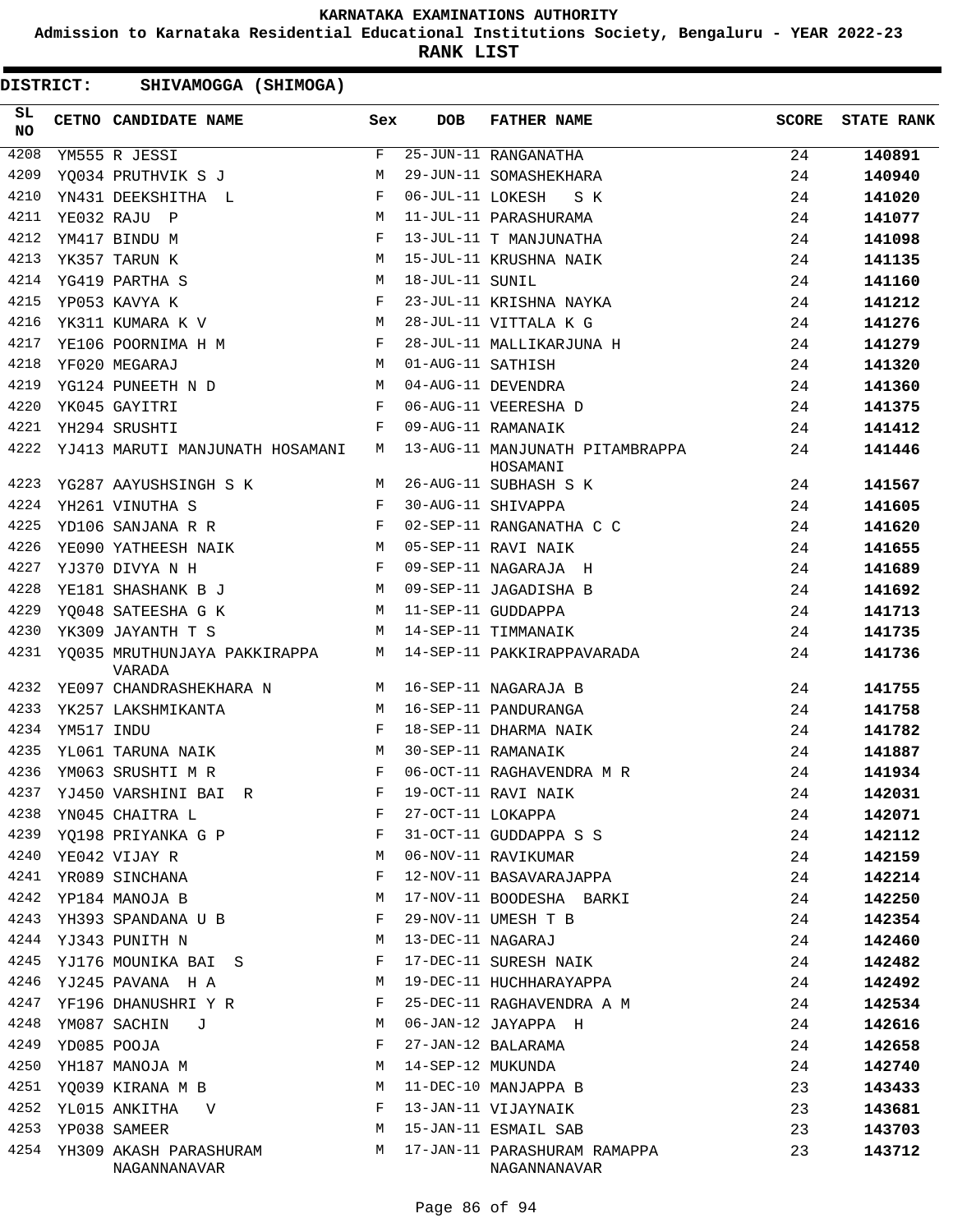**Admission to Karnataka Residential Educational Institutions Society, Bengaluru - YEAR 2022-23**

**RANK LIST**

| SL<br><b>NO</b> |             | CETNO CANDIDATE NAME Sex         |                                                                 | <b>DOB</b>        | <b>FATHER NAME</b>                             | <b>SCORE</b> | <b>STATE RANK</b> |
|-----------------|-------------|----------------------------------|-----------------------------------------------------------------|-------------------|------------------------------------------------|--------------|-------------------|
| 4255            |             | YL112 NALINA                     | F                                                               |                   | 11-FEB-11 MANJAPPA                             | 23           | 143858            |
| 4256            |             | YK081 MANIKANTHA A K             | M                                                               |                   | 26-FEB-11 SURENDRA                             | 23           | 143941            |
| 4257            |             | YN497 CHIRANTH D                 | M                                                               |                   | 08-MAR-11 DEVARAJA C D                         | 23           | 144013            |
| 4258            |             | YM312 LIKHITH D V                | M <sub>N</sub>                                                  |                   | 08-MAR-11 VEERENDRA D J                        | 23           | 144014            |
| 4259            |             | YM582 KOWSHIK C                  | <b>M</b>                                                        |                   | 17-MAR-11 CHENNAPPA CHENNAPPA CHENNAPPA        | 23           | 144081            |
| 4260            |             | YM422 TEJASWINI C                | $\mathbf{F}$                                                    |                   | 30-MAR-11 CHANDRA NAIK                         | 23           | 144202            |
| 4261            |             | YJ265 NANDITHA G                 | $\mathbf{F}$                                                    |                   | 07-APR-11 GADIGEPPA                            | 23           | 144252            |
| 4262            |             | YH334 RAKSHITHA V S F            |                                                                 |                   | 08-APR-11 VEERESHA S                           | 23           | 144261            |
| 4263            |             | YJ390 HEMANTA NAIK               | <b>M</b>                                                        |                   | 09-APR-11 PARAMESHI NAIK                       | 23           | 144272            |
| 4264            |             | YH375 MANASA                     | $\mathbf{F}$ and $\mathbf{F}$                                   | 14-APR-11 ULLASA  |                                                | 23           | 144307            |
| 4265            |             | $\mathbf{F}$<br>YN308 PRIYANKA M |                                                                 | 17-APR-11 MAHESH  |                                                | 23           | 144335            |
| 4266            |             | YG013 YASHVANTHA                 | M <sub>N</sub>                                                  | 21-APR-11 PAYAPPA |                                                | 23           | 144365            |
| 4267            |             | YK111 CHETHAN<br>$A$ M           |                                                                 | 01-MAY-11 ASHOKA  |                                                | 23           | 144431            |
| 4268            |             | YF091 PRAJWAL H O                | <b>M</b>                                                        |                   | 04-MAY-11 OMKESH H C                           | 23           | 144469            |
| 4269            |             | YM436 HEMANTH M                  | M                                                               | 10-MAY-11 MAHESH  |                                                | 23           | 144529            |
| 4270            |             | YG242 RAKSHTHA P                 | $\mathbf{F}$                                                    | 13-MAY-11 PRAKASH |                                                | 23           | 144555            |
| 4271            |             | YH430 KARTIK R J                 | <b>M</b>                                                        | 15-MAY-11 RAMAPPA |                                                | 23           | 144573            |
| 4272            |             | YQ212 ABHISHEK V                 | <b>M</b>                                                        |                   | 23-MAY-11 VEDANTAPPA HONKANADA                 | 23           | 144627            |
| 4273            |             | YN204 MANIKANTA M                | M <sub>N</sub>                                                  |                   | 26-MAY-11 MALLAPPA                             | 23           | 144664            |
| 4274            |             | YM337 PRAJWAL G                  | M <sub>N</sub>                                                  |                   | 27-MAY-11 GANGADHARA                           | 23           | 144674            |
| 4275            |             | YR058 CHIDANANDA P               | <b>M</b>                                                        |                   | 29-MAY-11 PARASHURAMAPPA                       | 23           | 144686            |
| 4276            |             | YM414 LAVANYA K B                | $\mathbb{F}^{\mathbb{Z}}$ . The state $\mathbb{F}^{\mathbb{Z}}$ |                   | 30-MAY-11 BASAVARAJ S                          | 23           | 144698            |
| 4277            |             | YJ093 DILEEP                     | M                                                               |                   | 31-MAY-11 MANJUNATHA L                         | 23           | 144704            |
| 4278            |             | YN382 SHIVAKUMARA R              | <b>M</b>                                                        |                   | 04-JUN-11 RAMESHA KONDOJI                      | 23           | 144781            |
| 4279            |             | YL051 BHAGYA B M                 | $\mathbf{F}$ and the contract of $\mathbf{F}$                   |                   | 16-JUN-11 BASAVARAJAPPA M                      | 23           | 144910            |
| 4280            |             | YQ138 PRAGNA M K                 | $\mathbf{F}$                                                    |                   | 24-JUN-11 MARUTHI R                            | 23           | 144986            |
| 4281            |             | YM169 MADESHA K                  | M                                                               | 29-JUN-11 KRISHNA |                                                | 23           | 145042            |
| 4282            |             | YD013 PARASHURAMA N              | M <sub>1</sub>                                                  |                   | 06-JUL-11 NAGARAJA B                           | 23           | 145108            |
| 4283            |             | YQ124 SWAPNA P                   | $\mathbf{F}$ and the state of the state $\mathbf{F}$            |                   | 20-JUL-11 PRABHU KONDOJI                       | 23           | 145261            |
| 4284            |             | YM561 KEERTHI U                  | $\mathbf{F}$ and $\mathbf{F}$ are $\mathbf{F}$                  | 29-JUL-11 UMESH   |                                                | 23           | 145335            |
| 4285            |             | YE075 JEEVITHA                   | $\mathbf F$                                                     |                   | 12-AUG-11 VENKATESH BHOVI                      | 23           | 145451            |
| 4286            |             | YM549 JNANITHA S                 | F                                                               |                   | 24-AUG-11 SIDDHAPPA                            | 23           | 145544            |
| 4287            |             | YK236 BAGYALAKSHMI               | F                                                               | 30-AUG-11 SURESHA |                                                | 23           | 145598            |
| 4288            |             | YH398 KALPANA<br>K               | F                                                               |                   | 06-SEP-11 KUMARANAIKA                          | 23           | 145659            |
|                 |             | 4289 YM213 GIRISH K H            | M                                                               |                   | 09-SEP-11 HONNAPPA K N                         | 23           | 145696            |
| 4290            |             | YE011 LAKSHMI DEVI M             | F                                                               | 03-OCT-11 MAHADEV |                                                | 23           | 145875            |
| 4291            |             | YD031 RAMYA HP                   | F                                                               |                   | 11-OCT-11 PRAKASH H                            | 23           | 145948            |
| 4292            |             | YK040 SIDDAMMA S                 | F                                                               |                   | 13-NOV-11 SHIVALINGAPPA                        | 23           | 146175            |
|                 |             | 4293 YD023 HEMANTH NAIK R        | М                                                               |                   | 14-DEC-11 RAVI NAIK                            | 23           | 146381            |
|                 |             | 4294 YK293 SUDEEP H              | M                                                               |                   | 19-DEC-11 HANHMANTHAPPA SHIVAPPA<br>SITHIKONDA | 23           | 146409            |
|                 |             | 4295 YD114 PRATHAM K             | M                                                               |                   | 25-JAN-12 KRISHNA B                            | 23           | 146536            |
| 4296            | YM441 LAKUL |                                  | М                                                               |                   | 30-JAN-12 PARMESHWARA NAIK                     | 23           | 146544            |
| 4297            |             | YD035 ANKITHA T                  | F                                                               |                   | 29-FEB-12 TIMMA NAIK                           | 23           | 146566            |
| 4298            |             | YD143 KEERTHANA                  | F                                                               |                   | 25-MAY-12 KRISHNAPPA                           | 23           | 146593            |
|                 |             | 4299 YH245 NINGARAJ              | М                                                               | 19-MAR-09 NAGARAJ |                                                | 22           | 146622            |
| 4300            |             | YK093 SRUJAN U                   | М                                                               | 12-SEP-10 UMESH   |                                                | 22           | 146972            |
| 4301            |             | YK259 SAROJA                     | F                                                               | 21-SEP-10 GANESHA |                                                | 22           | 146994            |
| 4302            |             | YK278 MURULI<br>R                | М                                                               |                   | 05-OCT-10 RAJANAIK                             | 22           | 147037            |
|                 |             | 4303 YL016 MADHUKUMAR S          | М                                                               |                   | 25-DEC-10 SURESH B                             | 22           | 147308            |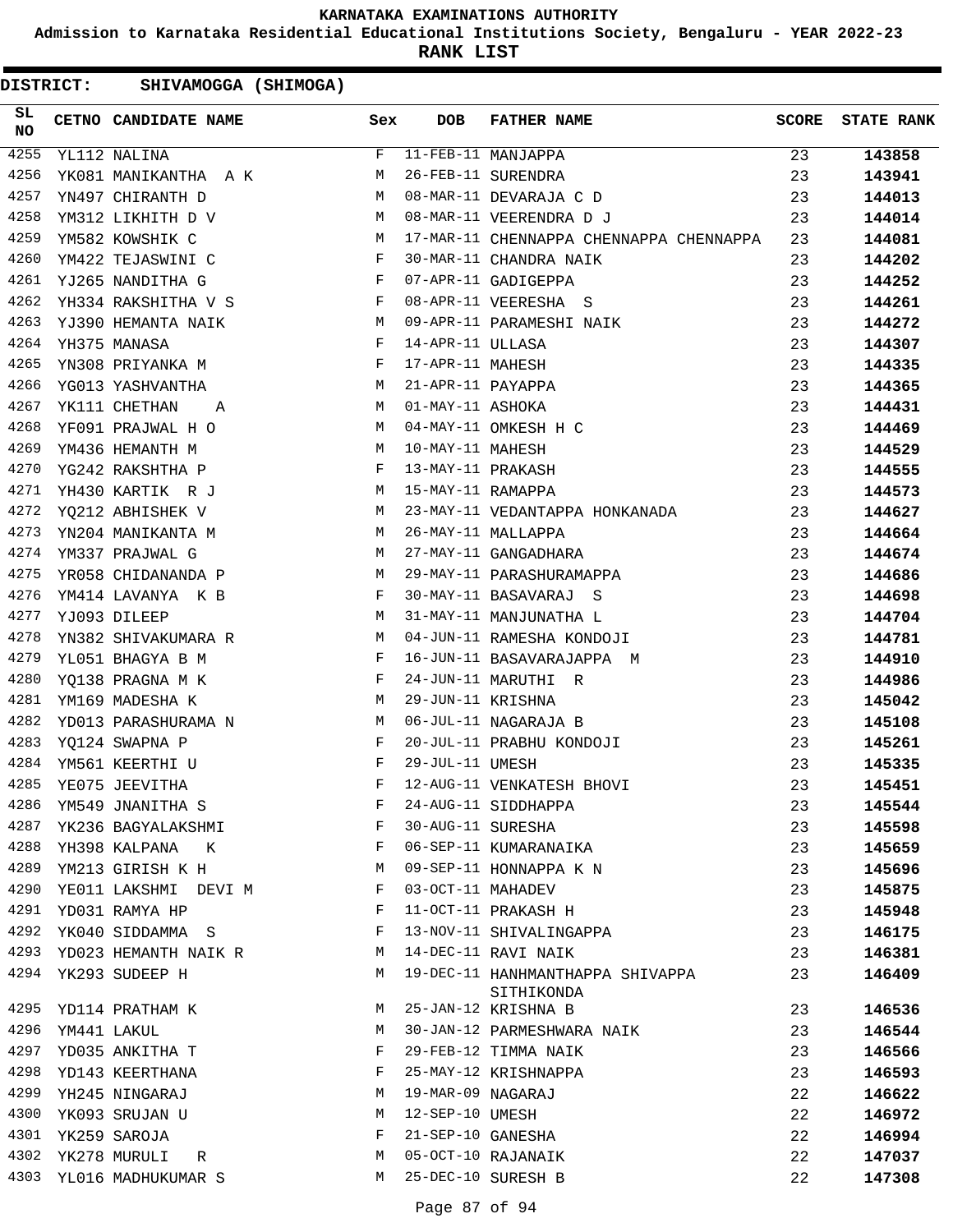**Admission to Karnataka Residential Educational Institutions Society, Bengaluru - YEAR 2022-23**

**RANK LIST**

| SL<br><b>NO</b> |                  | <b>Sex</b><br>CETNO CANDIDATE NAME                                                                                                                                                                                                                    |              | <b>DOB</b>                  | FATHER NAME                  | <b>SCORE</b> | <b>STATE RANK</b> |
|-----------------|------------------|-------------------------------------------------------------------------------------------------------------------------------------------------------------------------------------------------------------------------------------------------------|--------------|-----------------------------|------------------------------|--------------|-------------------|
| 4304            |                  | YD041 SANTHOSH NB                                                                                                                                                                                                                                     | M            | $\overline{01-JAN}-11$ BABU |                              | 22           | 147394            |
| 4305            |                  | YM243 KEERTHANA                                                                                                                                                                                                                                       | F            |                             | 03-FEB-11 PARAMESH           | 22           | 147576            |
| 4306            |                  | YQ095 CHETAN KUMAR                                                                                                                                                                                                                                    | M            |                             | 16-FEB-11 SHIVAMURTY         | 22           | 147647            |
| 4307            |                  | M<br>YR202 DARSHAN P                                                                                                                                                                                                                                  |              |                             | 16-FEB-11 PEERYANAIK         | 22           | 147648            |
| 4308            |                  | YJ020 HEMAVATI BAI<br>$\mathbf{F}$ and $\mathbf{F}$ and $\mathbf{F}$                                                                                                                                                                                  |              |                             | 23-FEB-11 KUMARNAIK          | 22           | 147695            |
| 4309            |                  | $\mathbf{F}$ and $\mathbf{F}$<br>YJ031 KAVANA                                                                                                                                                                                                         |              | 14-MAR-11 NAGAPPA           |                              | 22           | 147809            |
| 4310            |                  | M<br>YK221 NISHANTH B V                                                                                                                                                                                                                               |              |                             | 24-MAR-11 VASANTH KUMAR      | 22           | 147886            |
| 4311            |                  | YQ132 APOORVA P                                                                                                                                                                                                                                       | F            |                             | 05-APR-11 PARASHURAMA        | 22           | 147958            |
| 4312            |                  | YR148 RAKSHITA S V<br><b>Experimental Service Service</b>                                                                                                                                                                                             |              |                             | 08-APR-11 VEERESH GOWDA      | 22           | 147987            |
| 4313            |                  | YJ129 SWAPNA R<br>and the state of the state of the Party                                                                                                                                                                                             |              | 14-APR-11 RAJAPPA           |                              | 22           | 148042            |
| 4314            |                  | YM358 RANGANATHA S                                                                                                                                                                                                                                    | M            |                             | 19-APR-11 SANTHOSH RAO       | 22           | 148075            |
| 4315            |                  | YH243 MANU N                                                                                                                                                                                                                                          | M            |                             | 26-APR-11 NAGARAJA L         | 22           | 148121            |
| 4316            |                  | YD208 PRAJWAL G L                                                                                                                                                                                                                                     | M            |                             | 27-APR-11 LAKSHMANA          | 22           | 148130            |
| 4317            |                  | YH266 SANDEEPA M<br>$M_{\rm}$                                                                                                                                                                                                                         |              | 29-APR-11 MAHESHA           |                              | 22           | 148143            |
| 4318            |                  | YM260 AYANA KHANUM                                                                                                                                                                                                                                    | $\mathbf{F}$ |                             | 01-MAY-11 AKBAR KHAN P       | 22           | 148154            |
| 4319            |                  | M <sub>N</sub><br>YJ356 SHREEKANTA G                                                                                                                                                                                                                  |              |                             | 01-MAY-11 GANESHA S          | 22           | 148166            |
| 4320            |                  | YN244 SPANDANA E<br>$\mathbf{F}$ and the set of the set of the set of the set of the set of the set of the set of the set of the set of the set of the set of the set of the set of the set of the set of the set of the set of the set of the set of |              | 01-MAY-11 ESHWARA           |                              | 22           | 148169            |
| 4321            |                  | $\mathbf{F}$<br>YK156 NIRMALA K                                                                                                                                                                                                                       |              | 08-MAY-11 KUMAR A           |                              | 22           | 148213            |
| 4322            |                  | YR227 MANUPRIYA MB                                                                                                                                                                                                                                    | $\mathbf{F}$ |                             | 28-MAY-11 MANJAPPA           | 22           | 148376            |
| 4323            |                  | YM133 RESHMA T                                                                                                                                                                                                                                        | F            |                             | 09-JUN-11 TAVARYA NAIK       | 22           | 148498            |
| 4324            |                  | <b>M</b><br>YR199 SANDEEPA P                                                                                                                                                                                                                          |              |                             | 15-JUN-11 PALAKSHAPPA        | 22           | 148559            |
| 4325            |                  | YK312 SHREENIVASA M                                                                                                                                                                                                                                   |              | 16-JUN-11 MAHADEV           |                              | 22           | 148576            |
| 4326            |                  | YD132 BENAKA B U                                                                                                                                                                                                                                      | M            |                             | 18-JUN-11 UMESHA S V         | 22           | 148589            |
| 4327            |                  | YK224 DEEPA                                                                                                                                                                                                                                           | F            |                             | 25-JUN-11 YALLAPPA H         | 22           | 148651            |
| 4328            |                  | YH316 SINCHANA                                                                                                                                                                                                                                        | F            |                             | 29-JUN-11 BASAVARAJA H HULLI | 22           | 148691            |
| 4329            |                  | $M_{\odot}$<br>YG059 ANVITH P                                                                                                                                                                                                                         |              |                             | 30-JUN-11 PARASHURAMA        | 22           | 148697            |
| 4330            |                  | YS113 MONALISA R                                                                                                                                                                                                                                      | $\mathbf{F}$ |                             | 06-JUL-11 RAMESH M S         | 22           | 148755            |
| 4331            |                  | YM015 POORNIMA                                                                                                                                                                                                                                        | F            | 07-JUL-11 SURESHA           |                              | 22           | 148766            |
| 4332            |                  | YM333 RAGHAVENDRA G<br><b>M</b>                                                                                                                                                                                                                       |              |                             | 07-JUL-11 GANESH S           | 22           | 148767            |
| 4333            |                  | YJ114 SNEHA M                                                                                                                                                                                                                                         | F            |                             | 10-JUL-11 MANJAPPA           | 22           | 148802            |
| 4334            |                  | YK030 VINUTA                                                                                                                                                                                                                                          | F            | 26-JUL-11 KUBERA            |                              | 22           | 148934            |
|                 |                  | 4335 YQ217 SANJAYKUMAR K                                                                                                                                                                                                                              | M            |                             | 27-JUL-11 KRUSHNAPPA S       | 22           | 148940            |
|                 |                  | 4336 YQ014 VEERESH N                                                                                                                                                                                                                                  | M            |                             | 02-AUG-11 NAGARAJ E          | 22           | 148992            |
|                 |                  | 4337 YK245 PRATHIKSHA                                                                                                                                                                                                                                 | F            |                             | 12-AUG-11 GUTYAPPA           | 22           | 149071            |
|                 |                  | 4338 YM253 GIRISH NAIK                                                                                                                                                                                                                                | M            |                             | 14-AUG-11 KEEMA NAIK         | 22           | 149080            |
|                 |                  | 4339 YH302 BHARATHI                                                                                                                                                                                                                                   | F            |                             | 15-AUG-11 GANGADHAR          | 22           | 149084            |
| 4340            |                  | YM342 TARUN G                                                                                                                                                                                                                                         | M            |                             | 03-SEP-11 GURURAJNAIKA       | 22           | 149234            |
| 4341            |                  | YE017 CHIRANTH HN                                                                                                                                                                                                                                     | M            |                             | 14-SEP-11 NAGENDRA           | 22           | 149309            |
|                 |                  | 4342 YD066 LIKITH B V                                                                                                                                                                                                                                 | M            |                             | 16-SEP-11 VARADARAJU         | 22           | 149331            |
|                 |                  | 4343 YJ214 SUCHENDRA                                                                                                                                                                                                                                  | M            |                             | 03-OCT-11 GADIGEPPA          | 22           | 149447            |
|                 |                  | 4344 YS070 Athmik H S                                                                                                                                                                                                                                 | M            |                             | 11-OCT-11 SHIRNIVASA H M     | 22           | 149489            |
| 4345            |                  | YR223 SANIKA K                                                                                                                                                                                                                                        | F            |                             | 18-OCT-11 KUMARAGOWDA        | 22           | 149539            |
|                 | 4346 YG004 AMITH |                                                                                                                                                                                                                                                       | М            |                             | 20-OCT-11 NAGARAJA           | 22           | 149550            |
| 4347            |                  | YE173 MOWNA M                                                                                                                                                                                                                                         | F            |                             | 22-OCT-11 MANJUNATH          | 22           | 149569            |
| 4348            |                  | YG183 NANDHITHA P P                                                                                                                                                                                                                                   | F            |                             | 28-OCT-11 PARAMESHWARA       | 22           | 149610            |
| 4349            |                  | YL083 SARASWATHI                                                                                                                                                                                                                                      | F            |                             | 03-NOV-11 LOKESHANAIK        | 22           | 149645            |
|                 |                  | 4350 YM241 DIGANTH U                                                                                                                                                                                                                                  | M            | 04-NOV-11 UMESH G           |                              | 22           | 149648            |
|                 |                  | 4351 YK133 JEEVAN B H                                                                                                                                                                                                                                 | M            |                             | 12-NOV-11 BAAVARAJAPPA       | 22           | 149697            |
|                 |                  | 4352 YD015 MANOJ S                                                                                                                                                                                                                                    | M            |                             | 20-NOV-11 SHANKARA NAIK      | 22           | 149749            |
|                 |                  | 4353 YM154 MAHALAKSHMI L                                                                                                                                                                                                                              | F            |                             | 16-DEC-11 LOKESH P           | 22           | 149899            |
|                 |                  |                                                                                                                                                                                                                                                       |              | Page 88 of 94               |                              |              |                   |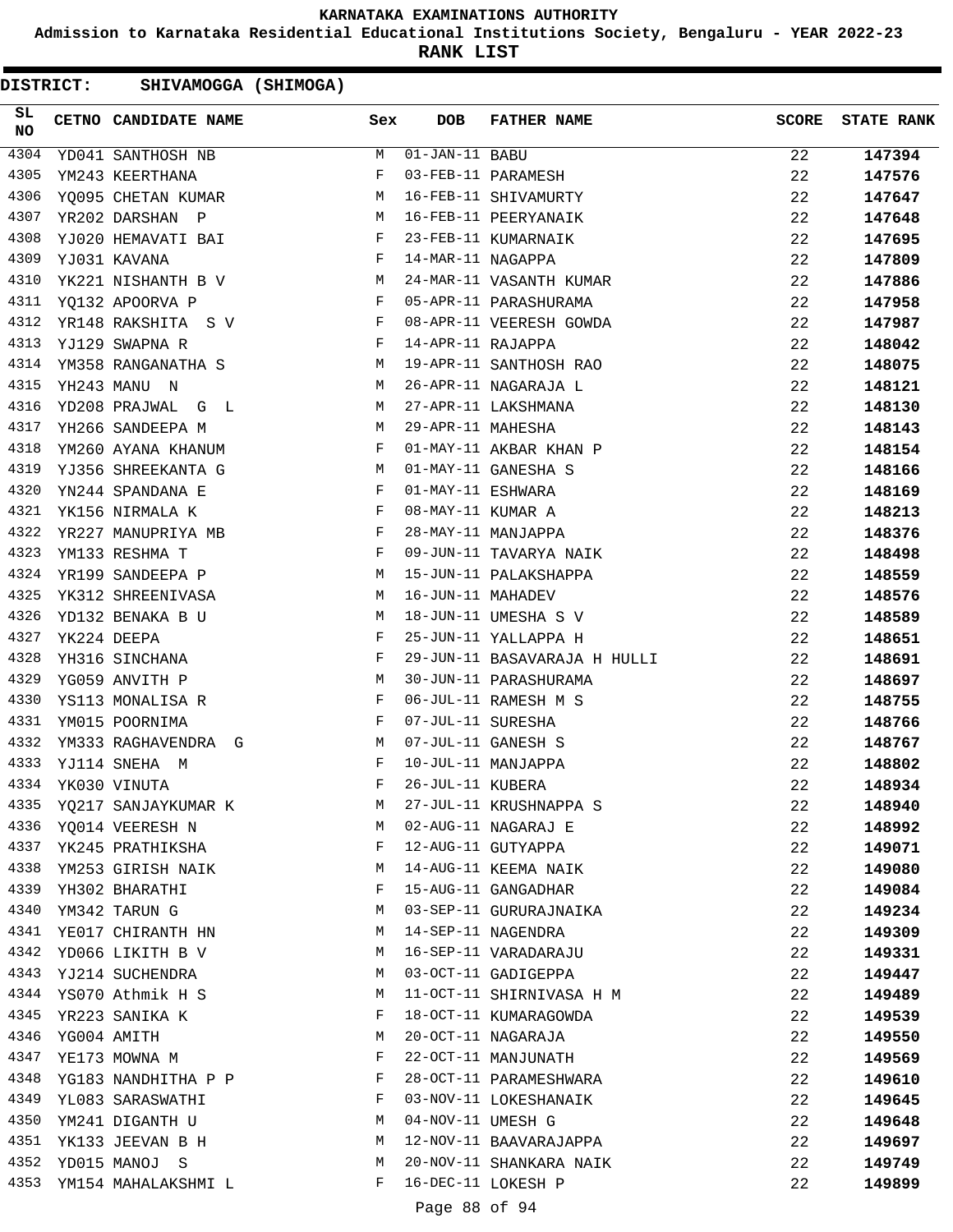**Admission to Karnataka Residential Educational Institutions Society, Bengaluru - YEAR 2022-23**

**RANK LIST**

DISTRICT: SHIVAMOGGA (SHIMOGA)

| SL<br>NO |             | CETNO CANDIDATE NAME Sex                                                                                                                                                                                                                                 |              | <b>DOB</b>        | FATHER NAME                                                                                                     | SCORE | <b>STATE RANK</b> |
|----------|-------------|----------------------------------------------------------------------------------------------------------------------------------------------------------------------------------------------------------------------------------------------------------|--------------|-------------------|-----------------------------------------------------------------------------------------------------------------|-------|-------------------|
| 4354     |             | YH327 POOJA GOWRERA                                                                                                                                                                                                                                      | F            |                   | 18-DEC-11 BALINDRAPPA GOWRERA                                                                                   | 22    | 149912            |
| 4355     |             | YG386 SHRUSHTI                                                                                                                                                                                                                                           | F            | 31-DEC-11 YUVARAJ |                                                                                                                 | 22    | 149978            |
| 4356     |             | YE029 SUMEETH PATEEL M                                                                                                                                                                                                                                   |              |                   | 31-DEC-11 YOVARAO<br>08-FEB-12 SHIVAJEE<br>10-FEB-12 HALESH NAIK<br>15-AUG-09 SIDDAPPA K<br>14-MAR-10 RUPLANAIK | 22    | 150058            |
| 4357     |             | $\mathbf{F}^{\mathcal{A}}_{\mathcal{A}}=\mathbf{F}^{\mathcal{A}}_{\mathcal{A}}\mathbf{F}^{\mathcal{A}}_{\mathcal{A}}$<br>YD151 MONISHA H                                                                                                                 |              |                   |                                                                                                                 | 22    | 150060            |
| 4358     |             | YN448 VINAYAKA S K M                                                                                                                                                                                                                                     |              |                   |                                                                                                                 | 21    | 150146            |
| 4359     |             | YD202 SANDEEP A R<br>M 14-MAR-10 RUPLANAIK                                                                                                                                                                                                               |              |                   |                                                                                                                 | 21    | 150255            |
| 4360     |             | YL008 CHAITRA PRAKSHA BENNURA F                                                                                                                                                                                                                          |              |                   | 21-AUG-10 PRAKASHA GUTYAPPA BENNURA                                                                             | 21    | 150415            |
| 4361     |             | YM343 PRAMOD C                                                                                                                                                                                                                                           |              |                   | M 01-SEP-10 CHOWDAPPA                                                                                           | 21    | 150433            |
| 4362     |             | $\mathbf{F}$ and the set of the set of the set of the set of the set of the set of the set of the set of the set of the set of the set of the set of the set of the set of the set of the set of the set of the set of the set of<br>YJ336 PALLAVI BAI N |              |                   | 06-OCT-10 NAGARAJA NAIK                                                                                         | 21    | 150517            |
| 4363     |             | YP068 VIJAYALAKSHMI O BENDATHRI F                                                                                                                                                                                                                        |              |                   | 17-OCT-10 OMKARAPPA G BENDATHRI                                                                                 | 21    | 150557            |
| 4364     |             | YM492 PREETHAM NAIK HNN M                                                                                                                                                                                                                                |              |                   | 16-NOV-10 HALESH NAIK                                                                                           | 21    | 150634            |
| 4365     |             | YR039 MANUJA S                                                                                                                                                                                                                                           |              |                   | 19-NOV-10 SURESHA A K                                                                                           | 21    | 150644            |
| 4366     |             | $\begin{aligned} \mathbf{F} \\ \mathbf{F} \\ \mathbf{M} \end{aligned}$<br>YF077 BHUMIKA                                                                                                                                                                  |              | 31-JAN-11 RAVI    |                                                                                                                 | 21    | 150974            |
| 4367     |             | YE132 SAGAR V                                                                                                                                                                                                                                            |              |                   | 17-FEB-11 VENKATESH K                                                                                           | 21    | 151050            |
| 4368     |             | $\mathbf{F}$ and $\mathbf{F}$<br>YE019 YAKSHA B K                                                                                                                                                                                                        |              |                   | 26-FEB-11 KARIYAPPA B M                                                                                         | 21    | 151098            |
| 4369     |             | YH129 SHWETHA C                                                                                                                                                                                                                                          | $\mathbf{F}$ |                   | 17-MAR-11 CHANDRAPPA                                                                                            | 21    | 151188            |
| 4370     |             | M<br>YH448 RUDRESH                                                                                                                                                                                                                                       |              |                   | 23-MAR-11 NAGARAJA NAIK                                                                                         | 21    | 151223            |
| 4371     |             | YE024 SANTHOSH NR M                                                                                                                                                                                                                                      |              | 11-APR-11 RAMESH  |                                                                                                                 | 21    | 151339            |
| 4372     |             | M<br>YJ471 PRAJVAL P                                                                                                                                                                                                                                     |              |                   | 17-APR-11 PALAXAPPA S                                                                                           | 21    | 151380            |
| 4373     |             | $\overline{M}$<br>YE068 VINAYA M                                                                                                                                                                                                                         |              |                   |                                                                                                                 | 21    | 151572            |
| 4374     |             | YH116 LAKSHMANA H                                                                                                                                                                                                                                        |              |                   | 14-MAY-11 KUMKOMANJAPPA<br>29-MAY-11 HOOVANAIK                                                                  | 21    | 151673            |
| 4375     |             | $\mathbf{F}$ and $\mathbf{F}$ are the set of $\mathbf{F}$<br>YD155 KAVYA K                                                                                                                                                                               |              |                   | 17-JUN-11 KUMARA S                                                                                              | 21    | 151840            |
| 4376     |             | YQ110 SINCHANA A K F                                                                                                                                                                                                                                     |              |                   | 03-JUL-11 HANUMANTHAPPA A K                                                                                     | 21    | 151961            |
| 4377     |             | YH089 AKSHAYKUMAR A                                                                                                                                                                                                                                      | M            |                   | 11-JUL-11 ANJANEYA                                                                                              | 21    | 152023            |
| 4378     |             | YQ243 PREETHAM J J M                                                                                                                                                                                                                                     |              |                   | 13-JUL-11 JAGADISHA                                                                                             | 21    | 152039            |
| 4379     |             | M <sub>N</sub><br>YH425 KARTHIKA                                                                                                                                                                                                                         |              |                   | 21-JUL-11 VIJAYKUMAR                                                                                            | 21    | 152090            |
| 4380     |             | $\mathbf{F}$ and $\mathbf{F}$ and $\mathbf{F}$<br>YM363 MANGALA N                                                                                                                                                                                        |              |                   | 02-AUG-11 NAGARAJA                                                                                              | 21    | 152171            |
| 4381     |             | $\mathbb F$<br>YN038 RANJITHA                                                                                                                                                                                                                            |              |                   | 03-AUG-11 PAKKIRAPPA                                                                                            | 21    | 152183            |
| 4382     |             | <b>M</b><br>YN230 JEEVAN R                                                                                                                                                                                                                               |              | 12-AUG-11 RAVI    |                                                                                                                 | 21    | 152249            |
| 4383     |             | SINDHE F<br>YD212 KANNIKA G                                                                                                                                                                                                                              |              | 23-AUG-11 GIRISH  |                                                                                                                 | 21    | 152317            |
|          |             | 4384 YJ206 ARUN KUMAR                                                                                                                                                                                                                                    | M            |                   | 04-SEP-11 VENKATESH                                                                                             | 21    | 152380            |
| 4385     |             | YH265 NANDINI N                                                                                                                                                                                                                                          | F            |                   | 20-SEP-11 NAGARAJA M                                                                                            | 21    | 152468            |
| 4386     |             | YF175 VINUTHA G                                                                                                                                                                                                                                          | F            | 17-OCT-11 GANESHA |                                                                                                                 | 21    | 152615            |
| 4387     |             | YS161 G A ANVITH M                                                                                                                                                                                                                                       |              |                   | 22-NOV-11 G K ARUNKUMAR                                                                                         | 21    | 152808            |
| 4388     |             | YE183 JHANAVI N<br>$\mathbf{F}$ and $\mathbf{F}$ and $\mathbf{F}$                                                                                                                                                                                        |              |                   | 29-NOV-11 NARADA MUNI P                                                                                         | 21    | 152850            |
|          |             | 4389 YJ457 VIKSHITHA B V                                                                                                                                                                                                                                 | F            |                   | 29-NOV-11 BASAVARAJ                                                                                             | 21    | 152852            |
| 4390     |             | YQ119 RANJAN U R                                                                                                                                                                                                                                         | M            | 19-DEC-11 RAMAPPA |                                                                                                                 | 21    | 152962            |
| 4391     |             | YJ466 SIDDARTHA R                                                                                                                                                                                                                                        | M            |                   | 24-DEC-11 RAJAKUMARA                                                                                            | 21    | 152987            |
| 4392     |             | YM411 PRASHANTH G                                                                                                                                                                                                                                        | M            |                   | 17-FEB-12 GUNASHEKARA K                                                                                         | 21    | 153104            |
| 4393     |             | YR136 SNEHA H                                                                                                                                                                                                                                            | F            |                   | 18-OCT-10 HANUMANTHAPPA A K                                                                                     | 20    | 153493            |
| 4394     | YN507 SUMAN |                                                                                                                                                                                                                                                          | М            |                   | 18-NOV-10 SHIVAMANI                                                                                             | 20    | 153594            |
| 4395     |             | YM491 ESHWARI T H                                                                                                                                                                                                                                        | F            | 12-DEC-10 HARISH  |                                                                                                                 | 20    | 153647            |
| 4396     |             | YK159 PRUTHVIRAJ N                                                                                                                                                                                                                                       | M            |                   | 28-DEC-10 NANDAKISHOR NAIK                                                                                      | 20    | 153685            |
| 4397     |             | YH378 RAMYA                                                                                                                                                                                                                                              | F            |                   | 30-DEC-10 MAHESHWARAPPA                                                                                         | 20    | 153691            |
| 4398     |             | YP025 NAVEENA SHAMBU KIRABUTTI                                                                                                                                                                                                                           | M            |                   | 01-JAN-11 SHAMBU JENAPPA KIRABUTTI                                                                              | 20    | 153736            |
| 4399     |             | YJ133 USHA V                                                                                                                                                                                                                                             | F            |                   | 15-JAN-11 VEERESHA                                                                                              | 20    | 153809            |
| 4400     |             | YH026 VIJAYA N                                                                                                                                                                                                                                           | M            |                   | 18-JAN-11 NAGARAJANAIKA                                                                                         | 20    | 153814            |
|          |             | 4401 YS015 RAKSHITH S                                                                                                                                                                                                                                    | M            |                   | 19-JAN-11 SUDHIRA S                                                                                             | 20    | 153817            |
| 4402     |             | YH231 ROOPA<br>$\mathbf V$                                                                                                                                                                                                                               | F            |                   | 21-MAR-11 VENKATESH                                                                                             | 20    | 154041            |
|          |             | 4403 YM567 PREETHAM T NAIK M M 02-APR-11 TIKYA NAIK G                                                                                                                                                                                                    |              |                   |                                                                                                                 | 20    | 154100            |
|          |             |                                                                                                                                                                                                                                                          |              |                   |                                                                                                                 |       |                   |

Page 89 of 94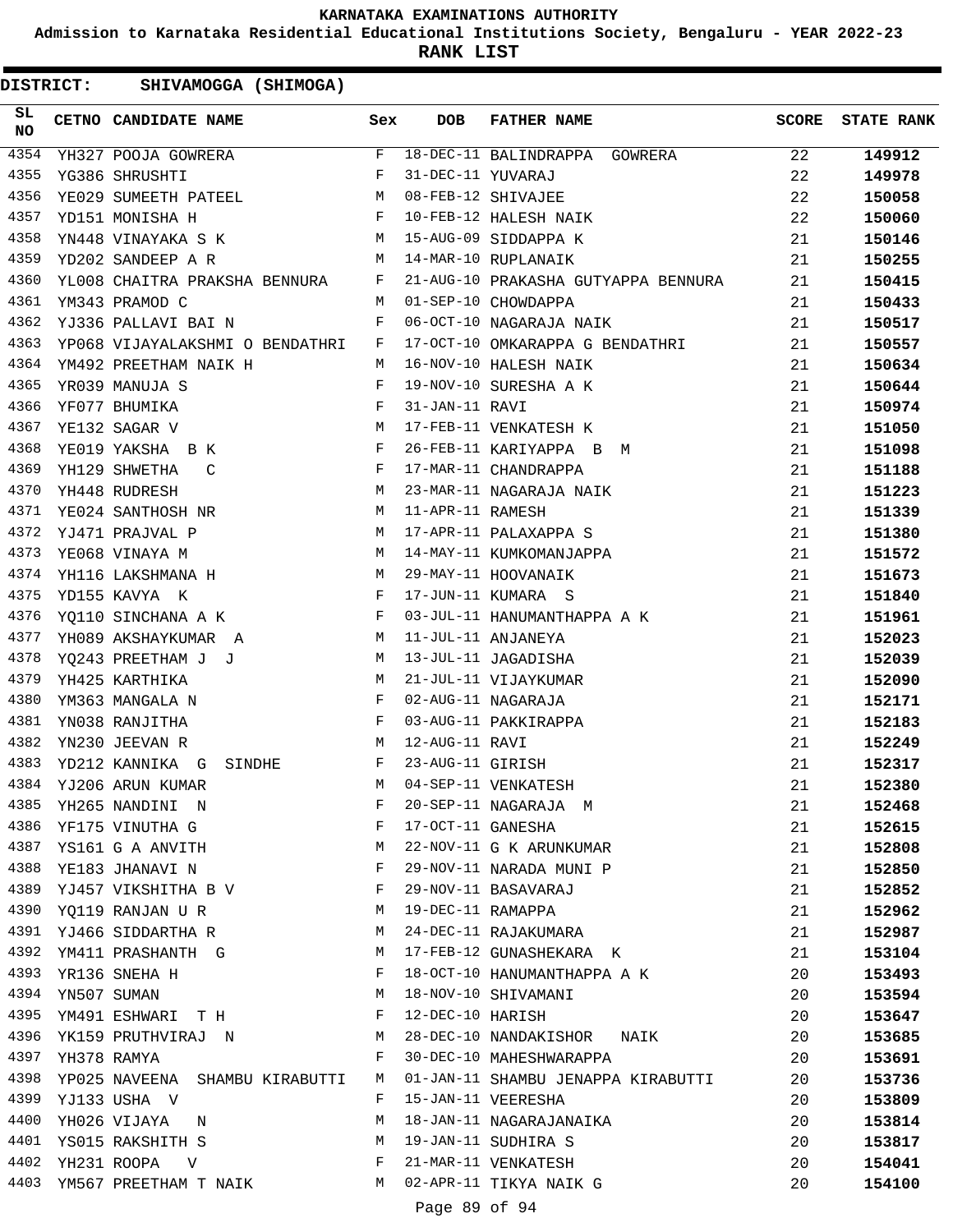**Admission to Karnataka Residential Educational Institutions Society, Bengaluru - YEAR 2022-23**

**RANK LIST**

DISTRICT: SHIVAMOGGA (SHIMOGA)

| 4404<br>F<br>06-APR-11 KARIBASAPPA<br>20<br>YQ080 DEEPIKA K<br>154115<br>4405<br>YJ064 DILEEP R<br>06-APR-11 RAVI<br>20<br>154116<br>M<br>4406<br>06-APR-11 KUMARA<br>YJ228 YUGA K<br>M<br>20<br>154124<br>4407<br>F<br>13-APR-11 BASAVARAJA<br>20<br>YP031 RACHANA B<br>154153<br>M <sub>N</sub><br>4408<br>26-APR-11 KARIBASAVENAIKA<br>20<br>154214<br>YM566 MANUNAIKA<br><b>Experimental Service Service</b><br>4409<br>YS125 SHREYA A R<br>14-MAY-11 RAJU A C<br>20<br>154304<br>$\mathbf{F}$<br>23-MAY-11 ASHOKA SHIVAPPA TALAVAR<br>4410<br>YQ085 NAYANA A T<br>20<br>154342<br>4411<br>YJ272 MANOJ KUMAR<br>M<br>20-JUN-11 KUMARA<br>20<br>154538<br>4412<br>YN424 USHA B H<br>F<br>28-JUN-11 BANGARASWAMY<br>20<br>154593<br><b>M</b><br>4413<br>YN255 ANJU K M<br>09-JUL-11 MANJUNATH K S<br>20<br>154673<br>YK053 RAGHAVENDRA M<br>4414<br>14-JUL-11 SHIVAKUMARA<br>20<br>154701<br>M <sub>N</sub><br>4415<br>27-JUL-11 B RAJU<br>20<br>YR209 SANTHOSH R<br>154778<br>$\mathbf{F}$ . The set of the set of the set of the set of the set of the set of the set of the set of the set of the set of the set of the set of the set of the set of the set of the set of the set of the set of the set of t<br>4416<br>01-AUG-11 DHANYA NAIK<br>20<br>YH471 MEGHANA BAI<br>154809<br>YL007 NIRANJAN KUMAR M 14-SEP-11 KUMARA NAIK<br>4417<br>20<br>155026<br>$\mathbb{R}^n$ . The set of the set of the set of the set of the set of the set of the set of the set of the set of the set of the set of the set of the set of the set of the set of the set of the set of the set of the set of<br>4418<br>23-SEP-11 EKANTHA<br>YH055 BHANUPRIYA<br>20<br>155075<br>4419<br>YG197 AKASH A Y<br>M<br>15-OCT-11 YOGENDRAPPA<br>20<br>155179<br>4420<br><b>M</b><br>YE040 MADAN U<br>22-OCT-11 UMESH J<br>20<br>155219<br>4421<br>YR189 BASAVARAJA N M<br>11-NOV-11 NINGAPPA<br>20<br>155313<br>M<br>4422<br>20-NOV-11 NAGARAJ<br>YD025 PRASHANTH N<br>20<br>155358<br>4423<br>YK267 SEVANTHI BAI M<br>25-NOV-11 MANJA NAIK<br>20<br>155379<br>4424<br>$\mathbf{F}$<br>YH036 POOJA P<br>06-DEC-11 PALAKSHA NAIK<br>20<br>155434<br>$\mathbf{F}$ and $\mathbf{F}$ are $\mathbf{F}$<br>4425<br>YH285 NANDITHA<br>13-DEC-11 UMESHNAIK S<br>20<br>155459<br>U<br>YD046 HARSHITH NAIKA P M<br>4426<br>29-APR-12 PANDU NAIKA<br>20<br>155623<br>4427<br>14-NOV-10 ANANDAPPA<br>YK235 ABHISHEK A<br>M<br>19<br>155970<br>4428<br>YH077 MALATESH G<br>M<br>13-MAR-11 GANAPATHI A K<br>19<br>156362<br>4429<br>YP030 ANUSHA A<br>F<br>21-APR-11 ASHOKA<br>19<br>156498<br>4430<br>22-APR-11 RAMESHAPPA<br>YK039 BHARATA<br>M<br>19<br>156506<br>YK351 ARUN KUMAR S<br>4431<br>M<br>09-JUN-11 SHIVAMURTHI<br>19<br>156746<br>4432<br>YG262 SUMANTH KUMAR<br>31-JUL-11 NINGAPPA<br>M<br>19<br>157009<br>4433<br>01-AUG-11 RAMAPPA<br>YK112 MONISHA R<br>F<br>19<br>157015<br>4434<br>20-AUG-11 RAJU B M<br>YJ299 VIKAS R<br>M<br>19<br>157111<br>4435<br>23-AUG-11 GANESHA NAIK<br>YJ300 SINCHANA<br>F<br>19<br>157128<br>4436<br>YH480 NIKHIL NAIK N<br>26-AUG-11 NAGARAJA NAIK<br>M<br>19<br>157138<br>4437<br>YH216 SHREEGOURI DEVARAJ PURALI<br>31-AUG-11 DEVARAJ PURALI<br>19<br>F<br>157167<br>4438<br>30-SEP-11 PRABHU K<br>YN423 TEJU P K<br>19<br>157273<br>M<br>4439<br>YL045 SINCHANA S H<br>F<br>17-OCT-11 SHIVAKUMARA<br>19<br>157338<br>4440<br>24-OCT-11 KUBERA<br>YH202 MANASA<br>F<br>19<br>157363<br>4441<br>24-OCT-11 BHEEMAPPA M H<br>YK072 THEERTESHA B H<br>19<br>157366<br>M<br>4442<br>28-OCT-11 VENKATESH<br>YD094 TARUN V<br>М<br>19<br>157383<br>4443<br>YN006 KAVYA<br>F<br>11-NOV-11 RAMESHA<br>19<br>157428<br>4444<br>24-NOV-11 GANESHA<br>19<br>YD175 AJAY G<br>M<br>157478<br>4445<br>YE014 SRUSHTI A R<br>F<br>02-FEB-12 RAVI T<br>19<br>157673<br>4446<br>03-NOV-10 SHIVAKUMAR<br>YH108 KRUTHIKA<br>F<br>18<br>157982<br>4447 YO185 PRATHEEKSHA<br>29-DEC-10 NINGARAJ<br>F<br>18<br>158091<br>4448<br>F<br>22-JAN-11 MANJUNATHA<br>18<br>YR134 NAYANA M<br>158195<br>4449<br>11-FEB-11 PRAKASHA<br>YJ087 SINCHANA P<br>F<br>18<br>158257<br>4450<br>26-MAR-11 LINGARAJU<br>YE028 BHARATH L<br>18<br>158394<br>M<br>4451 YE101 CHAITRA H<br>F<br>02-MAY-11 HANUMANTHAPPA<br>18<br>158522<br>4452<br>YM405 BHAGYA S<br>20-MAY-11 SHANKRA NAIK<br>F<br>18<br>158593<br>4453<br>YR092 DARSHITHA<br>F<br>27-MAY-11 SHIVAKUMARA<br>18<br>158617 | SL<br><b>NO</b> | CETNO CANDIDATE NAME Sex | <b>DOB</b> | FATHER NAME | <b>SCORE</b> | <b>STATE RANK</b> |
|----------------------------------------------------------------------------------------------------------------------------------------------------------------------------------------------------------------------------------------------------------------------------------------------------------------------------------------------------------------------------------------------------------------------------------------------------------------------------------------------------------------------------------------------------------------------------------------------------------------------------------------------------------------------------------------------------------------------------------------------------------------------------------------------------------------------------------------------------------------------------------------------------------------------------------------------------------------------------------------------------------------------------------------------------------------------------------------------------------------------------------------------------------------------------------------------------------------------------------------------------------------------------------------------------------------------------------------------------------------------------------------------------------------------------------------------------------------------------------------------------------------------------------------------------------------------------------------------------------------------------------------------------------------------------------------------------------------------------------------------------------------------------------------------------------------------------------------------------------------------------------------------------------------------------------------------------------------------------------------------------------------------------------------------------------------------------------------------------------------------------------------------------------------------------------------------------------------------------------------------------------------------------------------------------------------------------------------------------------------------------------------------------------------------------------------------------------------------------------------------------------------------------------------------------------------------------------------------------------------------------------------------------------------------------------------------------------------------------------------------------------------------------------------------------------------------------------------------------------------------------------------------------------------------------------------------------------------------------------------------------------------------------------------------------------------------------------------------------------------------------------------------------------------------------------------------------------------------------------------------------------------------------------------------------------------------------------------------------------------------------------------------------------------------------------------------------------------------------------------------------------------------------------------------------------------------------------------------------------------------------------------------------------------------------------------------------------------------------------------------------------------------------------------------------------------------------------------------------------------------------------------------------------------------------------------------------------------------------------------------------------------------------------------------------------------------------------------------------------------------------------------------------------------------------------------------------------------------------------------------------------------------------------------------------------------------------------------------------------------------|-----------------|--------------------------|------------|-------------|--------------|-------------------|
|                                                                                                                                                                                                                                                                                                                                                                                                                                                                                                                                                                                                                                                                                                                                                                                                                                                                                                                                                                                                                                                                                                                                                                                                                                                                                                                                                                                                                                                                                                                                                                                                                                                                                                                                                                                                                                                                                                                                                                                                                                                                                                                                                                                                                                                                                                                                                                                                                                                                                                                                                                                                                                                                                                                                                                                                                                                                                                                                                                                                                                                                                                                                                                                                                                                                                                                                                                                                                                                                                                                                                                                                                                                                                                                                                                                                                                                                                                                                                                                                                                                                                                                                                                                                                                                                                                                                                                      |                 |                          |            |             |              |                   |
|                                                                                                                                                                                                                                                                                                                                                                                                                                                                                                                                                                                                                                                                                                                                                                                                                                                                                                                                                                                                                                                                                                                                                                                                                                                                                                                                                                                                                                                                                                                                                                                                                                                                                                                                                                                                                                                                                                                                                                                                                                                                                                                                                                                                                                                                                                                                                                                                                                                                                                                                                                                                                                                                                                                                                                                                                                                                                                                                                                                                                                                                                                                                                                                                                                                                                                                                                                                                                                                                                                                                                                                                                                                                                                                                                                                                                                                                                                                                                                                                                                                                                                                                                                                                                                                                                                                                                                      |                 |                          |            |             |              |                   |
|                                                                                                                                                                                                                                                                                                                                                                                                                                                                                                                                                                                                                                                                                                                                                                                                                                                                                                                                                                                                                                                                                                                                                                                                                                                                                                                                                                                                                                                                                                                                                                                                                                                                                                                                                                                                                                                                                                                                                                                                                                                                                                                                                                                                                                                                                                                                                                                                                                                                                                                                                                                                                                                                                                                                                                                                                                                                                                                                                                                                                                                                                                                                                                                                                                                                                                                                                                                                                                                                                                                                                                                                                                                                                                                                                                                                                                                                                                                                                                                                                                                                                                                                                                                                                                                                                                                                                                      |                 |                          |            |             |              |                   |
|                                                                                                                                                                                                                                                                                                                                                                                                                                                                                                                                                                                                                                                                                                                                                                                                                                                                                                                                                                                                                                                                                                                                                                                                                                                                                                                                                                                                                                                                                                                                                                                                                                                                                                                                                                                                                                                                                                                                                                                                                                                                                                                                                                                                                                                                                                                                                                                                                                                                                                                                                                                                                                                                                                                                                                                                                                                                                                                                                                                                                                                                                                                                                                                                                                                                                                                                                                                                                                                                                                                                                                                                                                                                                                                                                                                                                                                                                                                                                                                                                                                                                                                                                                                                                                                                                                                                                                      |                 |                          |            |             |              |                   |
|                                                                                                                                                                                                                                                                                                                                                                                                                                                                                                                                                                                                                                                                                                                                                                                                                                                                                                                                                                                                                                                                                                                                                                                                                                                                                                                                                                                                                                                                                                                                                                                                                                                                                                                                                                                                                                                                                                                                                                                                                                                                                                                                                                                                                                                                                                                                                                                                                                                                                                                                                                                                                                                                                                                                                                                                                                                                                                                                                                                                                                                                                                                                                                                                                                                                                                                                                                                                                                                                                                                                                                                                                                                                                                                                                                                                                                                                                                                                                                                                                                                                                                                                                                                                                                                                                                                                                                      |                 |                          |            |             |              |                   |
|                                                                                                                                                                                                                                                                                                                                                                                                                                                                                                                                                                                                                                                                                                                                                                                                                                                                                                                                                                                                                                                                                                                                                                                                                                                                                                                                                                                                                                                                                                                                                                                                                                                                                                                                                                                                                                                                                                                                                                                                                                                                                                                                                                                                                                                                                                                                                                                                                                                                                                                                                                                                                                                                                                                                                                                                                                                                                                                                                                                                                                                                                                                                                                                                                                                                                                                                                                                                                                                                                                                                                                                                                                                                                                                                                                                                                                                                                                                                                                                                                                                                                                                                                                                                                                                                                                                                                                      |                 |                          |            |             |              |                   |
|                                                                                                                                                                                                                                                                                                                                                                                                                                                                                                                                                                                                                                                                                                                                                                                                                                                                                                                                                                                                                                                                                                                                                                                                                                                                                                                                                                                                                                                                                                                                                                                                                                                                                                                                                                                                                                                                                                                                                                                                                                                                                                                                                                                                                                                                                                                                                                                                                                                                                                                                                                                                                                                                                                                                                                                                                                                                                                                                                                                                                                                                                                                                                                                                                                                                                                                                                                                                                                                                                                                                                                                                                                                                                                                                                                                                                                                                                                                                                                                                                                                                                                                                                                                                                                                                                                                                                                      |                 |                          |            |             |              |                   |
|                                                                                                                                                                                                                                                                                                                                                                                                                                                                                                                                                                                                                                                                                                                                                                                                                                                                                                                                                                                                                                                                                                                                                                                                                                                                                                                                                                                                                                                                                                                                                                                                                                                                                                                                                                                                                                                                                                                                                                                                                                                                                                                                                                                                                                                                                                                                                                                                                                                                                                                                                                                                                                                                                                                                                                                                                                                                                                                                                                                                                                                                                                                                                                                                                                                                                                                                                                                                                                                                                                                                                                                                                                                                                                                                                                                                                                                                                                                                                                                                                                                                                                                                                                                                                                                                                                                                                                      |                 |                          |            |             |              |                   |
|                                                                                                                                                                                                                                                                                                                                                                                                                                                                                                                                                                                                                                                                                                                                                                                                                                                                                                                                                                                                                                                                                                                                                                                                                                                                                                                                                                                                                                                                                                                                                                                                                                                                                                                                                                                                                                                                                                                                                                                                                                                                                                                                                                                                                                                                                                                                                                                                                                                                                                                                                                                                                                                                                                                                                                                                                                                                                                                                                                                                                                                                                                                                                                                                                                                                                                                                                                                                                                                                                                                                                                                                                                                                                                                                                                                                                                                                                                                                                                                                                                                                                                                                                                                                                                                                                                                                                                      |                 |                          |            |             |              |                   |
|                                                                                                                                                                                                                                                                                                                                                                                                                                                                                                                                                                                                                                                                                                                                                                                                                                                                                                                                                                                                                                                                                                                                                                                                                                                                                                                                                                                                                                                                                                                                                                                                                                                                                                                                                                                                                                                                                                                                                                                                                                                                                                                                                                                                                                                                                                                                                                                                                                                                                                                                                                                                                                                                                                                                                                                                                                                                                                                                                                                                                                                                                                                                                                                                                                                                                                                                                                                                                                                                                                                                                                                                                                                                                                                                                                                                                                                                                                                                                                                                                                                                                                                                                                                                                                                                                                                                                                      |                 |                          |            |             |              |                   |
|                                                                                                                                                                                                                                                                                                                                                                                                                                                                                                                                                                                                                                                                                                                                                                                                                                                                                                                                                                                                                                                                                                                                                                                                                                                                                                                                                                                                                                                                                                                                                                                                                                                                                                                                                                                                                                                                                                                                                                                                                                                                                                                                                                                                                                                                                                                                                                                                                                                                                                                                                                                                                                                                                                                                                                                                                                                                                                                                                                                                                                                                                                                                                                                                                                                                                                                                                                                                                                                                                                                                                                                                                                                                                                                                                                                                                                                                                                                                                                                                                                                                                                                                                                                                                                                                                                                                                                      |                 |                          |            |             |              |                   |
|                                                                                                                                                                                                                                                                                                                                                                                                                                                                                                                                                                                                                                                                                                                                                                                                                                                                                                                                                                                                                                                                                                                                                                                                                                                                                                                                                                                                                                                                                                                                                                                                                                                                                                                                                                                                                                                                                                                                                                                                                                                                                                                                                                                                                                                                                                                                                                                                                                                                                                                                                                                                                                                                                                                                                                                                                                                                                                                                                                                                                                                                                                                                                                                                                                                                                                                                                                                                                                                                                                                                                                                                                                                                                                                                                                                                                                                                                                                                                                                                                                                                                                                                                                                                                                                                                                                                                                      |                 |                          |            |             |              |                   |
|                                                                                                                                                                                                                                                                                                                                                                                                                                                                                                                                                                                                                                                                                                                                                                                                                                                                                                                                                                                                                                                                                                                                                                                                                                                                                                                                                                                                                                                                                                                                                                                                                                                                                                                                                                                                                                                                                                                                                                                                                                                                                                                                                                                                                                                                                                                                                                                                                                                                                                                                                                                                                                                                                                                                                                                                                                                                                                                                                                                                                                                                                                                                                                                                                                                                                                                                                                                                                                                                                                                                                                                                                                                                                                                                                                                                                                                                                                                                                                                                                                                                                                                                                                                                                                                                                                                                                                      |                 |                          |            |             |              |                   |
|                                                                                                                                                                                                                                                                                                                                                                                                                                                                                                                                                                                                                                                                                                                                                                                                                                                                                                                                                                                                                                                                                                                                                                                                                                                                                                                                                                                                                                                                                                                                                                                                                                                                                                                                                                                                                                                                                                                                                                                                                                                                                                                                                                                                                                                                                                                                                                                                                                                                                                                                                                                                                                                                                                                                                                                                                                                                                                                                                                                                                                                                                                                                                                                                                                                                                                                                                                                                                                                                                                                                                                                                                                                                                                                                                                                                                                                                                                                                                                                                                                                                                                                                                                                                                                                                                                                                                                      |                 |                          |            |             |              |                   |
|                                                                                                                                                                                                                                                                                                                                                                                                                                                                                                                                                                                                                                                                                                                                                                                                                                                                                                                                                                                                                                                                                                                                                                                                                                                                                                                                                                                                                                                                                                                                                                                                                                                                                                                                                                                                                                                                                                                                                                                                                                                                                                                                                                                                                                                                                                                                                                                                                                                                                                                                                                                                                                                                                                                                                                                                                                                                                                                                                                                                                                                                                                                                                                                                                                                                                                                                                                                                                                                                                                                                                                                                                                                                                                                                                                                                                                                                                                                                                                                                                                                                                                                                                                                                                                                                                                                                                                      |                 |                          |            |             |              |                   |
|                                                                                                                                                                                                                                                                                                                                                                                                                                                                                                                                                                                                                                                                                                                                                                                                                                                                                                                                                                                                                                                                                                                                                                                                                                                                                                                                                                                                                                                                                                                                                                                                                                                                                                                                                                                                                                                                                                                                                                                                                                                                                                                                                                                                                                                                                                                                                                                                                                                                                                                                                                                                                                                                                                                                                                                                                                                                                                                                                                                                                                                                                                                                                                                                                                                                                                                                                                                                                                                                                                                                                                                                                                                                                                                                                                                                                                                                                                                                                                                                                                                                                                                                                                                                                                                                                                                                                                      |                 |                          |            |             |              |                   |
|                                                                                                                                                                                                                                                                                                                                                                                                                                                                                                                                                                                                                                                                                                                                                                                                                                                                                                                                                                                                                                                                                                                                                                                                                                                                                                                                                                                                                                                                                                                                                                                                                                                                                                                                                                                                                                                                                                                                                                                                                                                                                                                                                                                                                                                                                                                                                                                                                                                                                                                                                                                                                                                                                                                                                                                                                                                                                                                                                                                                                                                                                                                                                                                                                                                                                                                                                                                                                                                                                                                                                                                                                                                                                                                                                                                                                                                                                                                                                                                                                                                                                                                                                                                                                                                                                                                                                                      |                 |                          |            |             |              |                   |
|                                                                                                                                                                                                                                                                                                                                                                                                                                                                                                                                                                                                                                                                                                                                                                                                                                                                                                                                                                                                                                                                                                                                                                                                                                                                                                                                                                                                                                                                                                                                                                                                                                                                                                                                                                                                                                                                                                                                                                                                                                                                                                                                                                                                                                                                                                                                                                                                                                                                                                                                                                                                                                                                                                                                                                                                                                                                                                                                                                                                                                                                                                                                                                                                                                                                                                                                                                                                                                                                                                                                                                                                                                                                                                                                                                                                                                                                                                                                                                                                                                                                                                                                                                                                                                                                                                                                                                      |                 |                          |            |             |              |                   |
|                                                                                                                                                                                                                                                                                                                                                                                                                                                                                                                                                                                                                                                                                                                                                                                                                                                                                                                                                                                                                                                                                                                                                                                                                                                                                                                                                                                                                                                                                                                                                                                                                                                                                                                                                                                                                                                                                                                                                                                                                                                                                                                                                                                                                                                                                                                                                                                                                                                                                                                                                                                                                                                                                                                                                                                                                                                                                                                                                                                                                                                                                                                                                                                                                                                                                                                                                                                                                                                                                                                                                                                                                                                                                                                                                                                                                                                                                                                                                                                                                                                                                                                                                                                                                                                                                                                                                                      |                 |                          |            |             |              |                   |
|                                                                                                                                                                                                                                                                                                                                                                                                                                                                                                                                                                                                                                                                                                                                                                                                                                                                                                                                                                                                                                                                                                                                                                                                                                                                                                                                                                                                                                                                                                                                                                                                                                                                                                                                                                                                                                                                                                                                                                                                                                                                                                                                                                                                                                                                                                                                                                                                                                                                                                                                                                                                                                                                                                                                                                                                                                                                                                                                                                                                                                                                                                                                                                                                                                                                                                                                                                                                                                                                                                                                                                                                                                                                                                                                                                                                                                                                                                                                                                                                                                                                                                                                                                                                                                                                                                                                                                      |                 |                          |            |             |              |                   |
|                                                                                                                                                                                                                                                                                                                                                                                                                                                                                                                                                                                                                                                                                                                                                                                                                                                                                                                                                                                                                                                                                                                                                                                                                                                                                                                                                                                                                                                                                                                                                                                                                                                                                                                                                                                                                                                                                                                                                                                                                                                                                                                                                                                                                                                                                                                                                                                                                                                                                                                                                                                                                                                                                                                                                                                                                                                                                                                                                                                                                                                                                                                                                                                                                                                                                                                                                                                                                                                                                                                                                                                                                                                                                                                                                                                                                                                                                                                                                                                                                                                                                                                                                                                                                                                                                                                                                                      |                 |                          |            |             |              |                   |
|                                                                                                                                                                                                                                                                                                                                                                                                                                                                                                                                                                                                                                                                                                                                                                                                                                                                                                                                                                                                                                                                                                                                                                                                                                                                                                                                                                                                                                                                                                                                                                                                                                                                                                                                                                                                                                                                                                                                                                                                                                                                                                                                                                                                                                                                                                                                                                                                                                                                                                                                                                                                                                                                                                                                                                                                                                                                                                                                                                                                                                                                                                                                                                                                                                                                                                                                                                                                                                                                                                                                                                                                                                                                                                                                                                                                                                                                                                                                                                                                                                                                                                                                                                                                                                                                                                                                                                      |                 |                          |            |             |              |                   |
|                                                                                                                                                                                                                                                                                                                                                                                                                                                                                                                                                                                                                                                                                                                                                                                                                                                                                                                                                                                                                                                                                                                                                                                                                                                                                                                                                                                                                                                                                                                                                                                                                                                                                                                                                                                                                                                                                                                                                                                                                                                                                                                                                                                                                                                                                                                                                                                                                                                                                                                                                                                                                                                                                                                                                                                                                                                                                                                                                                                                                                                                                                                                                                                                                                                                                                                                                                                                                                                                                                                                                                                                                                                                                                                                                                                                                                                                                                                                                                                                                                                                                                                                                                                                                                                                                                                                                                      |                 |                          |            |             |              |                   |
|                                                                                                                                                                                                                                                                                                                                                                                                                                                                                                                                                                                                                                                                                                                                                                                                                                                                                                                                                                                                                                                                                                                                                                                                                                                                                                                                                                                                                                                                                                                                                                                                                                                                                                                                                                                                                                                                                                                                                                                                                                                                                                                                                                                                                                                                                                                                                                                                                                                                                                                                                                                                                                                                                                                                                                                                                                                                                                                                                                                                                                                                                                                                                                                                                                                                                                                                                                                                                                                                                                                                                                                                                                                                                                                                                                                                                                                                                                                                                                                                                                                                                                                                                                                                                                                                                                                                                                      |                 |                          |            |             |              |                   |
|                                                                                                                                                                                                                                                                                                                                                                                                                                                                                                                                                                                                                                                                                                                                                                                                                                                                                                                                                                                                                                                                                                                                                                                                                                                                                                                                                                                                                                                                                                                                                                                                                                                                                                                                                                                                                                                                                                                                                                                                                                                                                                                                                                                                                                                                                                                                                                                                                                                                                                                                                                                                                                                                                                                                                                                                                                                                                                                                                                                                                                                                                                                                                                                                                                                                                                                                                                                                                                                                                                                                                                                                                                                                                                                                                                                                                                                                                                                                                                                                                                                                                                                                                                                                                                                                                                                                                                      |                 |                          |            |             |              |                   |
|                                                                                                                                                                                                                                                                                                                                                                                                                                                                                                                                                                                                                                                                                                                                                                                                                                                                                                                                                                                                                                                                                                                                                                                                                                                                                                                                                                                                                                                                                                                                                                                                                                                                                                                                                                                                                                                                                                                                                                                                                                                                                                                                                                                                                                                                                                                                                                                                                                                                                                                                                                                                                                                                                                                                                                                                                                                                                                                                                                                                                                                                                                                                                                                                                                                                                                                                                                                                                                                                                                                                                                                                                                                                                                                                                                                                                                                                                                                                                                                                                                                                                                                                                                                                                                                                                                                                                                      |                 |                          |            |             |              |                   |
|                                                                                                                                                                                                                                                                                                                                                                                                                                                                                                                                                                                                                                                                                                                                                                                                                                                                                                                                                                                                                                                                                                                                                                                                                                                                                                                                                                                                                                                                                                                                                                                                                                                                                                                                                                                                                                                                                                                                                                                                                                                                                                                                                                                                                                                                                                                                                                                                                                                                                                                                                                                                                                                                                                                                                                                                                                                                                                                                                                                                                                                                                                                                                                                                                                                                                                                                                                                                                                                                                                                                                                                                                                                                                                                                                                                                                                                                                                                                                                                                                                                                                                                                                                                                                                                                                                                                                                      |                 |                          |            |             |              |                   |
|                                                                                                                                                                                                                                                                                                                                                                                                                                                                                                                                                                                                                                                                                                                                                                                                                                                                                                                                                                                                                                                                                                                                                                                                                                                                                                                                                                                                                                                                                                                                                                                                                                                                                                                                                                                                                                                                                                                                                                                                                                                                                                                                                                                                                                                                                                                                                                                                                                                                                                                                                                                                                                                                                                                                                                                                                                                                                                                                                                                                                                                                                                                                                                                                                                                                                                                                                                                                                                                                                                                                                                                                                                                                                                                                                                                                                                                                                                                                                                                                                                                                                                                                                                                                                                                                                                                                                                      |                 |                          |            |             |              |                   |
|                                                                                                                                                                                                                                                                                                                                                                                                                                                                                                                                                                                                                                                                                                                                                                                                                                                                                                                                                                                                                                                                                                                                                                                                                                                                                                                                                                                                                                                                                                                                                                                                                                                                                                                                                                                                                                                                                                                                                                                                                                                                                                                                                                                                                                                                                                                                                                                                                                                                                                                                                                                                                                                                                                                                                                                                                                                                                                                                                                                                                                                                                                                                                                                                                                                                                                                                                                                                                                                                                                                                                                                                                                                                                                                                                                                                                                                                                                                                                                                                                                                                                                                                                                                                                                                                                                                                                                      |                 |                          |            |             |              |                   |
|                                                                                                                                                                                                                                                                                                                                                                                                                                                                                                                                                                                                                                                                                                                                                                                                                                                                                                                                                                                                                                                                                                                                                                                                                                                                                                                                                                                                                                                                                                                                                                                                                                                                                                                                                                                                                                                                                                                                                                                                                                                                                                                                                                                                                                                                                                                                                                                                                                                                                                                                                                                                                                                                                                                                                                                                                                                                                                                                                                                                                                                                                                                                                                                                                                                                                                                                                                                                                                                                                                                                                                                                                                                                                                                                                                                                                                                                                                                                                                                                                                                                                                                                                                                                                                                                                                                                                                      |                 |                          |            |             |              |                   |
|                                                                                                                                                                                                                                                                                                                                                                                                                                                                                                                                                                                                                                                                                                                                                                                                                                                                                                                                                                                                                                                                                                                                                                                                                                                                                                                                                                                                                                                                                                                                                                                                                                                                                                                                                                                                                                                                                                                                                                                                                                                                                                                                                                                                                                                                                                                                                                                                                                                                                                                                                                                                                                                                                                                                                                                                                                                                                                                                                                                                                                                                                                                                                                                                                                                                                                                                                                                                                                                                                                                                                                                                                                                                                                                                                                                                                                                                                                                                                                                                                                                                                                                                                                                                                                                                                                                                                                      |                 |                          |            |             |              |                   |
|                                                                                                                                                                                                                                                                                                                                                                                                                                                                                                                                                                                                                                                                                                                                                                                                                                                                                                                                                                                                                                                                                                                                                                                                                                                                                                                                                                                                                                                                                                                                                                                                                                                                                                                                                                                                                                                                                                                                                                                                                                                                                                                                                                                                                                                                                                                                                                                                                                                                                                                                                                                                                                                                                                                                                                                                                                                                                                                                                                                                                                                                                                                                                                                                                                                                                                                                                                                                                                                                                                                                                                                                                                                                                                                                                                                                                                                                                                                                                                                                                                                                                                                                                                                                                                                                                                                                                                      |                 |                          |            |             |              |                   |
|                                                                                                                                                                                                                                                                                                                                                                                                                                                                                                                                                                                                                                                                                                                                                                                                                                                                                                                                                                                                                                                                                                                                                                                                                                                                                                                                                                                                                                                                                                                                                                                                                                                                                                                                                                                                                                                                                                                                                                                                                                                                                                                                                                                                                                                                                                                                                                                                                                                                                                                                                                                                                                                                                                                                                                                                                                                                                                                                                                                                                                                                                                                                                                                                                                                                                                                                                                                                                                                                                                                                                                                                                                                                                                                                                                                                                                                                                                                                                                                                                                                                                                                                                                                                                                                                                                                                                                      |                 |                          |            |             |              |                   |
|                                                                                                                                                                                                                                                                                                                                                                                                                                                                                                                                                                                                                                                                                                                                                                                                                                                                                                                                                                                                                                                                                                                                                                                                                                                                                                                                                                                                                                                                                                                                                                                                                                                                                                                                                                                                                                                                                                                                                                                                                                                                                                                                                                                                                                                                                                                                                                                                                                                                                                                                                                                                                                                                                                                                                                                                                                                                                                                                                                                                                                                                                                                                                                                                                                                                                                                                                                                                                                                                                                                                                                                                                                                                                                                                                                                                                                                                                                                                                                                                                                                                                                                                                                                                                                                                                                                                                                      |                 |                          |            |             |              |                   |
|                                                                                                                                                                                                                                                                                                                                                                                                                                                                                                                                                                                                                                                                                                                                                                                                                                                                                                                                                                                                                                                                                                                                                                                                                                                                                                                                                                                                                                                                                                                                                                                                                                                                                                                                                                                                                                                                                                                                                                                                                                                                                                                                                                                                                                                                                                                                                                                                                                                                                                                                                                                                                                                                                                                                                                                                                                                                                                                                                                                                                                                                                                                                                                                                                                                                                                                                                                                                                                                                                                                                                                                                                                                                                                                                                                                                                                                                                                                                                                                                                                                                                                                                                                                                                                                                                                                                                                      |                 |                          |            |             |              |                   |
|                                                                                                                                                                                                                                                                                                                                                                                                                                                                                                                                                                                                                                                                                                                                                                                                                                                                                                                                                                                                                                                                                                                                                                                                                                                                                                                                                                                                                                                                                                                                                                                                                                                                                                                                                                                                                                                                                                                                                                                                                                                                                                                                                                                                                                                                                                                                                                                                                                                                                                                                                                                                                                                                                                                                                                                                                                                                                                                                                                                                                                                                                                                                                                                                                                                                                                                                                                                                                                                                                                                                                                                                                                                                                                                                                                                                                                                                                                                                                                                                                                                                                                                                                                                                                                                                                                                                                                      |                 |                          |            |             |              |                   |
|                                                                                                                                                                                                                                                                                                                                                                                                                                                                                                                                                                                                                                                                                                                                                                                                                                                                                                                                                                                                                                                                                                                                                                                                                                                                                                                                                                                                                                                                                                                                                                                                                                                                                                                                                                                                                                                                                                                                                                                                                                                                                                                                                                                                                                                                                                                                                                                                                                                                                                                                                                                                                                                                                                                                                                                                                                                                                                                                                                                                                                                                                                                                                                                                                                                                                                                                                                                                                                                                                                                                                                                                                                                                                                                                                                                                                                                                                                                                                                                                                                                                                                                                                                                                                                                                                                                                                                      |                 |                          |            |             |              |                   |
|                                                                                                                                                                                                                                                                                                                                                                                                                                                                                                                                                                                                                                                                                                                                                                                                                                                                                                                                                                                                                                                                                                                                                                                                                                                                                                                                                                                                                                                                                                                                                                                                                                                                                                                                                                                                                                                                                                                                                                                                                                                                                                                                                                                                                                                                                                                                                                                                                                                                                                                                                                                                                                                                                                                                                                                                                                                                                                                                                                                                                                                                                                                                                                                                                                                                                                                                                                                                                                                                                                                                                                                                                                                                                                                                                                                                                                                                                                                                                                                                                                                                                                                                                                                                                                                                                                                                                                      |                 |                          |            |             |              |                   |
|                                                                                                                                                                                                                                                                                                                                                                                                                                                                                                                                                                                                                                                                                                                                                                                                                                                                                                                                                                                                                                                                                                                                                                                                                                                                                                                                                                                                                                                                                                                                                                                                                                                                                                                                                                                                                                                                                                                                                                                                                                                                                                                                                                                                                                                                                                                                                                                                                                                                                                                                                                                                                                                                                                                                                                                                                                                                                                                                                                                                                                                                                                                                                                                                                                                                                                                                                                                                                                                                                                                                                                                                                                                                                                                                                                                                                                                                                                                                                                                                                                                                                                                                                                                                                                                                                                                                                                      |                 |                          |            |             |              |                   |
|                                                                                                                                                                                                                                                                                                                                                                                                                                                                                                                                                                                                                                                                                                                                                                                                                                                                                                                                                                                                                                                                                                                                                                                                                                                                                                                                                                                                                                                                                                                                                                                                                                                                                                                                                                                                                                                                                                                                                                                                                                                                                                                                                                                                                                                                                                                                                                                                                                                                                                                                                                                                                                                                                                                                                                                                                                                                                                                                                                                                                                                                                                                                                                                                                                                                                                                                                                                                                                                                                                                                                                                                                                                                                                                                                                                                                                                                                                                                                                                                                                                                                                                                                                                                                                                                                                                                                                      |                 |                          |            |             |              |                   |
|                                                                                                                                                                                                                                                                                                                                                                                                                                                                                                                                                                                                                                                                                                                                                                                                                                                                                                                                                                                                                                                                                                                                                                                                                                                                                                                                                                                                                                                                                                                                                                                                                                                                                                                                                                                                                                                                                                                                                                                                                                                                                                                                                                                                                                                                                                                                                                                                                                                                                                                                                                                                                                                                                                                                                                                                                                                                                                                                                                                                                                                                                                                                                                                                                                                                                                                                                                                                                                                                                                                                                                                                                                                                                                                                                                                                                                                                                                                                                                                                                                                                                                                                                                                                                                                                                                                                                                      |                 |                          |            |             |              |                   |
|                                                                                                                                                                                                                                                                                                                                                                                                                                                                                                                                                                                                                                                                                                                                                                                                                                                                                                                                                                                                                                                                                                                                                                                                                                                                                                                                                                                                                                                                                                                                                                                                                                                                                                                                                                                                                                                                                                                                                                                                                                                                                                                                                                                                                                                                                                                                                                                                                                                                                                                                                                                                                                                                                                                                                                                                                                                                                                                                                                                                                                                                                                                                                                                                                                                                                                                                                                                                                                                                                                                                                                                                                                                                                                                                                                                                                                                                                                                                                                                                                                                                                                                                                                                                                                                                                                                                                                      |                 |                          |            |             |              |                   |
|                                                                                                                                                                                                                                                                                                                                                                                                                                                                                                                                                                                                                                                                                                                                                                                                                                                                                                                                                                                                                                                                                                                                                                                                                                                                                                                                                                                                                                                                                                                                                                                                                                                                                                                                                                                                                                                                                                                                                                                                                                                                                                                                                                                                                                                                                                                                                                                                                                                                                                                                                                                                                                                                                                                                                                                                                                                                                                                                                                                                                                                                                                                                                                                                                                                                                                                                                                                                                                                                                                                                                                                                                                                                                                                                                                                                                                                                                                                                                                                                                                                                                                                                                                                                                                                                                                                                                                      |                 |                          |            |             |              |                   |
|                                                                                                                                                                                                                                                                                                                                                                                                                                                                                                                                                                                                                                                                                                                                                                                                                                                                                                                                                                                                                                                                                                                                                                                                                                                                                                                                                                                                                                                                                                                                                                                                                                                                                                                                                                                                                                                                                                                                                                                                                                                                                                                                                                                                                                                                                                                                                                                                                                                                                                                                                                                                                                                                                                                                                                                                                                                                                                                                                                                                                                                                                                                                                                                                                                                                                                                                                                                                                                                                                                                                                                                                                                                                                                                                                                                                                                                                                                                                                                                                                                                                                                                                                                                                                                                                                                                                                                      |                 |                          |            |             |              |                   |
|                                                                                                                                                                                                                                                                                                                                                                                                                                                                                                                                                                                                                                                                                                                                                                                                                                                                                                                                                                                                                                                                                                                                                                                                                                                                                                                                                                                                                                                                                                                                                                                                                                                                                                                                                                                                                                                                                                                                                                                                                                                                                                                                                                                                                                                                                                                                                                                                                                                                                                                                                                                                                                                                                                                                                                                                                                                                                                                                                                                                                                                                                                                                                                                                                                                                                                                                                                                                                                                                                                                                                                                                                                                                                                                                                                                                                                                                                                                                                                                                                                                                                                                                                                                                                                                                                                                                                                      |                 |                          |            |             |              |                   |
|                                                                                                                                                                                                                                                                                                                                                                                                                                                                                                                                                                                                                                                                                                                                                                                                                                                                                                                                                                                                                                                                                                                                                                                                                                                                                                                                                                                                                                                                                                                                                                                                                                                                                                                                                                                                                                                                                                                                                                                                                                                                                                                                                                                                                                                                                                                                                                                                                                                                                                                                                                                                                                                                                                                                                                                                                                                                                                                                                                                                                                                                                                                                                                                                                                                                                                                                                                                                                                                                                                                                                                                                                                                                                                                                                                                                                                                                                                                                                                                                                                                                                                                                                                                                                                                                                                                                                                      |                 |                          |            |             |              |                   |
|                                                                                                                                                                                                                                                                                                                                                                                                                                                                                                                                                                                                                                                                                                                                                                                                                                                                                                                                                                                                                                                                                                                                                                                                                                                                                                                                                                                                                                                                                                                                                                                                                                                                                                                                                                                                                                                                                                                                                                                                                                                                                                                                                                                                                                                                                                                                                                                                                                                                                                                                                                                                                                                                                                                                                                                                                                                                                                                                                                                                                                                                                                                                                                                                                                                                                                                                                                                                                                                                                                                                                                                                                                                                                                                                                                                                                                                                                                                                                                                                                                                                                                                                                                                                                                                                                                                                                                      |                 |                          |            |             |              |                   |
|                                                                                                                                                                                                                                                                                                                                                                                                                                                                                                                                                                                                                                                                                                                                                                                                                                                                                                                                                                                                                                                                                                                                                                                                                                                                                                                                                                                                                                                                                                                                                                                                                                                                                                                                                                                                                                                                                                                                                                                                                                                                                                                                                                                                                                                                                                                                                                                                                                                                                                                                                                                                                                                                                                                                                                                                                                                                                                                                                                                                                                                                                                                                                                                                                                                                                                                                                                                                                                                                                                                                                                                                                                                                                                                                                                                                                                                                                                                                                                                                                                                                                                                                                                                                                                                                                                                                                                      |                 |                          |            |             |              |                   |
|                                                                                                                                                                                                                                                                                                                                                                                                                                                                                                                                                                                                                                                                                                                                                                                                                                                                                                                                                                                                                                                                                                                                                                                                                                                                                                                                                                                                                                                                                                                                                                                                                                                                                                                                                                                                                                                                                                                                                                                                                                                                                                                                                                                                                                                                                                                                                                                                                                                                                                                                                                                                                                                                                                                                                                                                                                                                                                                                                                                                                                                                                                                                                                                                                                                                                                                                                                                                                                                                                                                                                                                                                                                                                                                                                                                                                                                                                                                                                                                                                                                                                                                                                                                                                                                                                                                                                                      |                 |                          |            |             |              |                   |
|                                                                                                                                                                                                                                                                                                                                                                                                                                                                                                                                                                                                                                                                                                                                                                                                                                                                                                                                                                                                                                                                                                                                                                                                                                                                                                                                                                                                                                                                                                                                                                                                                                                                                                                                                                                                                                                                                                                                                                                                                                                                                                                                                                                                                                                                                                                                                                                                                                                                                                                                                                                                                                                                                                                                                                                                                                                                                                                                                                                                                                                                                                                                                                                                                                                                                                                                                                                                                                                                                                                                                                                                                                                                                                                                                                                                                                                                                                                                                                                                                                                                                                                                                                                                                                                                                                                                                                      |                 |                          |            |             |              |                   |

Page 90 of 94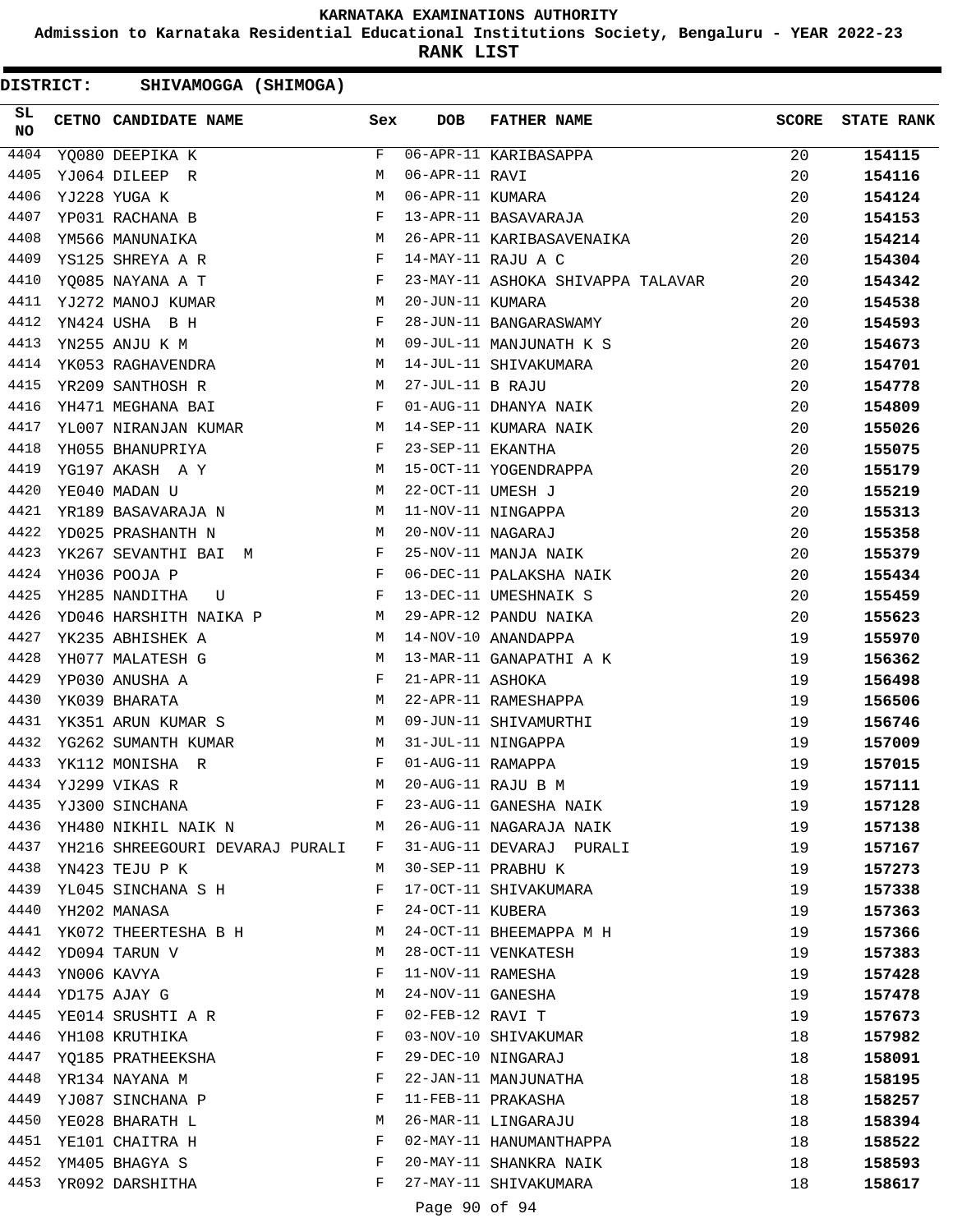**Admission to Karnataka Residential Educational Institutions Society, Bengaluru - YEAR 2022-23**

**RANK LIST**

| DISTRICT: |             | SHIVAMOGGA (SHIMOGA)     |   |     |                    |                           |              |                   |
|-----------|-------------|--------------------------|---|-----|--------------------|---------------------------|--------------|-------------------|
| SL<br>NO  |             | CETNO CANDIDATE NAME     |   | Sex | <b>DOB</b>         | <b>FATHER NAME</b>        | <b>SCORE</b> | <b>STATE RANK</b> |
| 4454      |             | YQ235 INCHARA P A        |   | F   |                    | 01-JUN-11 PARASHURAMA     | 18           | 158636            |
| 4455      |             | YK047 YASHWANTH K        | М |     |                    | 24-JUN-11 KANTHYAPPA      | 18           | 158760            |
| 4456      |             | YH014 VARSHA D U         | F |     |                    | 13-AUG-11 DODDAPPA UGGAR  | 18           | 158985            |
| 4457      |             | YK123 PRAMODA M T        | М |     |                    | 27-AUG-11 MALATESHA       | 18           | 159056            |
| 4458      |             | YD145 NAVEENA B M        |   | M   |                    | 15-FEB-12 MALLESHAPPA B H | 18           | 159500            |
| 4459      |             | YH227 RUTIK S            | М |     |                    | 01-APR-10 SATEESHA L      | 17           | 159581            |
| 4460      |             | YN451 REKHA S            | F |     | 17-FEB-11 SHIVAPPA |                           | 17           | 159917            |
| 4461      |             | YR135 KALPANA S          | F |     | 25-FEB-11 SURESH   |                           | 17           | 159930            |
| 4462      |             | YJ310 SPOORTHI<br>D      | F |     |                    | 14-MAR-11 DEVENDRANAIKA   | 17           | 159976            |
| 4463      |             | YL116 SINDHU             | F |     | 12-APR-11 HEMANAIK |                           | 17           | 160065            |
| 4464      |             | YJ387 BHARATH D N        | М |     |                    | 23-APR-11 NAGARAJAPPA D R | 17           | 160088            |
| 4465      |             | YJ398 POOJA S            | F |     |                    | 11-JUN-11 SURESHANAIK     | 17           | 160264            |
| 4466      |             | YG192 KAVANABAYI K       | F |     |                    | 18-JUN-11 KRISHNANAIK     | 17           | 160290            |
| 4467      |             | YG122 SRUJAN S           | М |     |                    | 21-JUN-11 SOMASHEKHAR     | 17           | 160300            |
| 4468      |             | YK150 KAVERI             | F |     |                    | 27-JUL-11 VIRESH NAIK     | 17           | 160445            |
| 4469      |             | YN535 SINDHU M D         | F |     |                    | 27-JUL-11 DEVENDRAPPA     | 17           | 160448            |
| 4470      |             | YM294 PRAKRUTHI          | F |     | 04-AUG-11 SRIKANTH |                           | 17           | 160470            |
| 4471      |             | YL027 DIVYA              | F |     | 11-SEP-11 GNESHA   |                           | 17           | 160596            |
| 4472      |             | YH234 MANU H             | М |     |                    | 06-OCT-11 HANUMANTHAPPA   | 17           | 160666            |
| 4473      |             | YM435 AKUL V V B         | М |     |                    | 15-OCT-11 VIRESH BH       | 17           | 160697            |
| 4474      |             | YM152 TARUN Y            | М |     |                    | 24-FEB-11 YASHVANTHA NAIK | 16           | 161404            |
| 4475      |             | YQ016 PREETHI R          | F |     | 13-MAR-11 RAMESHA  |                           | 16           | 161434            |
| 4476      |             | YK273 NAYANA             | F |     | 24-MAR-11 RAVI     |                           | 16           | 161480            |
| 4477      |             | YN463 DHANUSH H          | М |     |                    | 03-APR-11 HIRANYAKSHA     | 16           | 161503            |
| 4478      |             | YJ065 AJAY P             | М |     | 25-APR-11 PRAKASH  |                           | 16           | 161562            |
| 4479      |             | YM504 ROHAN H            | М |     |                    | 30-APR-11 HANUMANTHAPPA   | 16           | 161588            |
| 4480      |             | YG319 KRUSHNAMURTHY      |   | M   | 03-JUN-11 LAXMANA  |                           | 16           | 161689            |
| 4481      |             | YJ042 PRAJWAL N          |   | M   | 05-JUL-11 NAGARAJA |                           | 16           | 161780            |
| 4482      |             | YD156 AJJAYYA H          | М |     |                    | 06-JUL-11 HANUMAANTHAPPA  | 16           | 161784            |
| 4483      |             | YJ048 MANIKANTH G K      |   | М   | 13-AUG-11 GUTYAPPA |                           | 16           | 161917            |
|           |             | 4484 YK195 RAKESHA C     |   | М   |                    | 24-OCT-11 CHANDRAPPA      | 16           | 162128            |
| 4485      |             | YH151 AMRUTHA            |   | F   |                    | 28-OCT-11 NAGARAJA        | 16           | 162138            |
|           |             | 4486 YE073 HALASWAMY M N | M |     |                    | 12-NOV-11 NAGARAJA M R    | 16           | 162182            |
| 4487      |             | YK352 CHARAN             |   | М   |                    | 01-DEC-11 BASAVARAJ       | 16           | 162234            |
|           |             | 4488 YJ100 KOTRESH N H   |   | М   |                    | 27-JAN-11 NAGARAJ A       | 15           | 162656            |
| 4489      |             | YJ468 VINODA BAI         | F |     |                    | 13-FEB-11 RAMESHA NAIK    | 15           | 162687            |
| 4490      |             | YH238 NIKHITA            |   | F   |                    | 30-MAR-11 REVANI NAIK     | 15           | 162771            |
| 4491      |             | YK196 MANOJA B K         | М |     |                    | 14-APR-11 BASAVARAJAPPA   | 15           | 162801            |
| 4492      |             | YG210 SHARMILA C         | F |     |                    | 17-APR-11 CHANDRASHEKHARA | 15           | 162817            |
| 4493      |             | YD082 VEENU M            | М |     |                    | 30-JUN-11 MALLESHAPPA K M | 15           | 163045            |
| 4494      |             | YL104 PRIYANKA BAI       |   | F   |                    | 05-JUL-11 VASANTHANAIKA   | 15           | 163065            |
| 4495      |             | YE128 RAMU S             | М |     | 03-AUG-11 SURESH   |                           | 15           | 163140            |
| 4496      |             | YR208 MURALI S           | М |     |                    | 29-AUG-11 SUDHAKARA       | 15           | 163208            |
| 4497      |             | YN528 SOUJANYA R         |   | F   | 01-OCT-11 RAJAPPA  |                           | 15           | 163295            |
| 4498      |             | YN306 YASHAVANTHA N      | М |     |                    | 24-OCT-11 NAGENDRAPPA     | 15           | 163353            |
| 4499      |             | YF187 DARSHAN            |   | М   |                    | 11-NOV-11 GURUMURTHY      | 15           | 163396            |
| 4500      |             | YH112 KARIBASAPPA        | М |     | 12-NOV-11 LOKESHA  |                           | 15           | 163400            |
|           |             | 4501 YD235 JANU NN       |   | M   | 13-NOV-11 NAGARAJ  |                           | 15           | 163401            |
| 4502      | YH203 ROHAN |                          |   | М   |                    | 23-NOV-11 YOGESH R        | 15           | 163423            |
| 4503      |             | YD033 MANOJ M            |   | М   |                    | 14-FEB-12 MURUGESHA       | 15           |                   |
|           |             |                          |   |     |                    |                           |              | 163533            |

Page 91 of 94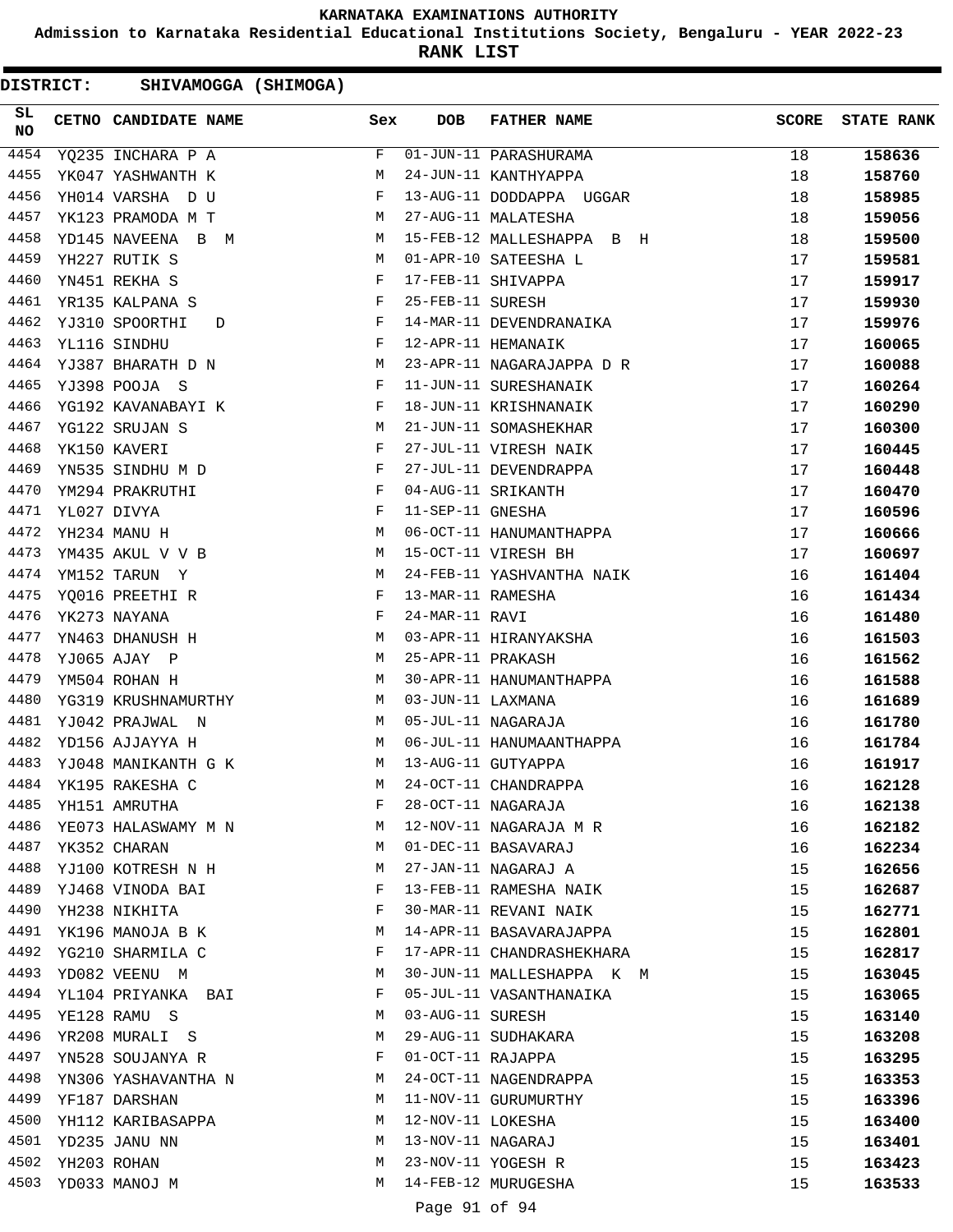**Admission to Karnataka Residential Educational Institutions Society, Bengaluru - YEAR 2022-23**

**RANK LIST**

DISTRICT: SHIVAMOGGA (SHIMOGA)

| SL<br>NO |             | CETNO CANDIDATE NAME Sex                   |              | <b>DOB</b>        | FATHER NAME                                                            | <b>SCORE</b> | <b>STATE RANK</b> |
|----------|-------------|--------------------------------------------|--------------|-------------------|------------------------------------------------------------------------|--------------|-------------------|
| 4504     |             | YM334 TEJASWINI R                          | F            |                   | 23-MAR-11 RANGANAIKA<br>23-MAR-11 RANGANAIKA<br>06-MAY-11 RENUKAPRASAD | 14           | 163949            |
| 4505     |             | YM048 SUNIL R                              | М            |                   |                                                                        | 14           | 164060            |
| 4506     |             | YH064 CHARANA V                            | М            |                   | 12-JUN-11 VEERAIAH                                                     | 14           | 164160            |
| 4507     |             | YR017 GIREESH M N                          | M            |                   | 15-JUL-11 MANJAPPA KORMAR                                              | 14           | 164260            |
| 4508     |             | YN111 VARSHA N                             | F            | 16-JUL-11 NAGESH  |                                                                        | 14           | 164263            |
| 4509     |             | YH333 KAVEERI T                            | F            |                   | 29-OCT-11 TIPPESHA                                                     | 14           | 164497            |
| 4510     |             | M<br>YM443 SANJAY R                        |              | 05-NOV-11 RAVI    | $_{\rm H}$                                                             | 14           | 164516            |
| 4511     |             | YM210 AISHWARYA M                          | F            |                   | 06-DEC-11 MALATESHA N                                                  | 14           | 164580            |
| 4512     |             | YR071 VIJAYAKUMARA Y                       | М            |                   | 11-JAN-11 YOGESHA J                                                    | 13           | 164985            |
| 4513     |             | YN040 MEGHARAJ G B                         | M            |                   | 14-JUN-11 BHEEMAPA                                                     | 13           | 165273            |
| 4514     |             | YK305 PRAMODA N K                          | M            |                   | 07-JUL-11 NAGARAJA                                                     | 13           | 165344            |
| 4515     |             | YN095 MAHENDRA M                           | M            |                   | 28-JUL-11 MALATESH M                                                   | 13           | 165402            |
| 4516     |             | YS105 SUSHMITHA H S F                      |              |                   | 04-SEP-11 SHESHAPPA<br>H S                                             | 13           | 165489            |
| 4517     |             | YJ274 POOJA S<br>and the state of the Fig. |              |                   | 30-NOV-11 SHANKARA G                                                   | 13           | 165655            |
| 4518     |             | M <sub>1</sub><br>YD058 MALLIKARJUNA M     |              |                   | 16-MAR-12 MANJUNATHA                                                   | 13           | 165750            |
| 4519     |             | YN412 INCHARA P                            | $\mathbb{F}$ |                   | 09-FEB-11 PARASHURAMA N<br>21-FEB-11 MARUTHI                           | 12           | 166061            |
| 4520     |             | YK315 RAMYA                                | F            |                   |                                                                        | 12           | 166074            |
| 4521     |             | <b>M</b><br>YN144 KARTHIK C                |              |                   | 01-MAY-11 CHANDRAPPA                                                   | 12           | 166201            |
| 4522     |             | YH252 SUMAN M                              | M            |                   |                                                                        | 12           | 166436            |
| 4523     |             | YH099 VARALAKSHMI M                        | $\mathbf{F}$ |                   | 22-AUG-11 MANJANAIK                                                    | 12           | 166476            |
| 4524     |             | YJ282 TEJASHWINI BAI                       | F            |                   | 05-DEC-10 CHANDRA NAIK                                                 | 11           | 166905            |
| 4525     |             | YJ302 BHAVAANI R                           | F            | 03-JAN-11 RAMAPPA |                                                                        | 11           | 166958            |
| 4526     |             | YK101 SRUSHTI M                            | $\mathbf{F}$ |                   | 04-APR-11 MARUTHI NAIK                                                 | 11           | 167085            |
| 4527     |             | YH205 KARNA K                              | M            |                   | 04-NOV-11 KRISHNAPPA                                                   | 11           | 167555            |
| 4528     |             | YK237 KAVYA BAI<br>M                       | F            |                   | 05-DEC-11 MANJYA NAIK                                                  | 11           | 167601            |
| 4529     |             | YK020 SANJAY K                             | M            | 07-DEC-11 KUMARA  |                                                                        | 11           | 167604            |
| 4530     |             | YH337 YUVARAJA<br>М                        | M            |                   | 23-DEC-11 MURTHYNAIKA                                                  | 11           | 167628            |
| 4531     |             | YH248 SANTOSHA A K                         | М            |                   | 15-OCT-10 GUTYAPPA A K                                                 | 10           | 167794            |
| 4532     |             | YM159 ROHAN NAIK M                         | M            |                   | 18-APR-11 MAHADEVA NAIK                                                | 10           | 168039            |
| 4533     |             | YD128 LAKSHMI<br>S                         | F            | 03-AUG-11 SURESH  |                                                                        | 10           | 168261            |
| 4534     | YH279 SWATI |                                            | F            |                   | 07-AUG-11 RAGHAVENDRA                                                  | 10           | 168268            |
| 4535     |             | YK115 CHAITRA                              | F            |                   | 18-AUG-11 RUDRANAIK                                                    | 10           | 168288            |
| 4536     |             | YJ150 ISHWARYA                             | F            |                   | 19-OCT-11 VIJENDRA N                                                   | 10           | 168387            |
| 4537     |             | YD065 PREETHAM C                           | М            |                   | 22-NOV-11 CHANDRAPPA                                                   | 10           | 168448            |
| 4538     |             | YL109 DHANUSH KUMAR K                      | M            |                   | 03-DEC-11 KRISHNAPPA                                                   | 10           | 168479            |
| 4539     |             | YR121 PRAVEENA                             | M            | 05-MAY-13 KUMAR   |                                                                        | 10           | 168551            |
| 4540     |             | YD223 SANKETH K S                          | M            |                   | 08-JAN-11 SATHISH K S                                                  | 9            | 168711            |
| 4541     |             | YL063 AJEYA G                              | М            |                   | 21-AUG-11 GURURAJA                                                     | 9            | 169043            |
| 4542     |             | YJ394 VEERESHA C                           | M            |                   | 09-APR-11 CHANDRANAIK                                                  | 8            | 169455            |
| 4543     |             | YK326 NAYANA                               | F            |                   | 15-JUN-11 PARASAPPA                                                    | 8            | 169563            |
|          |             | 4544 YD047 DANALAKASHIM P                  | F            |                   | 03-OCT-11 POOJARAMAYYA                                                 | 8            | 169720            |
| 4545     |             | YK079 SHANKARAPPA R                        | М            |                   | 18-OCT-11 RANGAPPA                                                     | 8            | 169731            |
| 4546     |             | YF033 KISHAN                               | M            | 07-AUG-10 KRISHNA |                                                                        | 7            | 169881            |
| 4547     | YJ204 ROJA  |                                            | F            |                   | 18-OCT-10 SHEKHARA NAIK                                                | 7            | 169906            |
| 4548     |             | YH293 SANJU R                              | М            |                   | 17-JAN-11 RAJANAIK                                                     | 7            | 169958            |
| 4549     |             | YH111 ANITHA M                             | F            | 18-JAN-11 MYLARI  |                                                                        | 7            | 169960            |
| 4550     |             | YH137 ULLAS G                              | М            |                   | 04-MAY-11 GADIGEPPA M                                                  | 7            | 170044            |
| 4551     |             | YM487 MEDINI<br>B                          | F            |                   | 05-JUL-11 BEERAPPA                                                     | 7            | 170125            |
| 4552     |             | YL115 GOWTHAM S                            | М            |                   | 16-AUG-11 SHIVAKUMAR N                                                 | 7            | 170177            |
| 4553     |             | YK173 CHAITRA BAI                          | F            |                   | 25-SEP-10 KUMAR NAIK                                                   | 6            | 170365            |

Page 92 of 94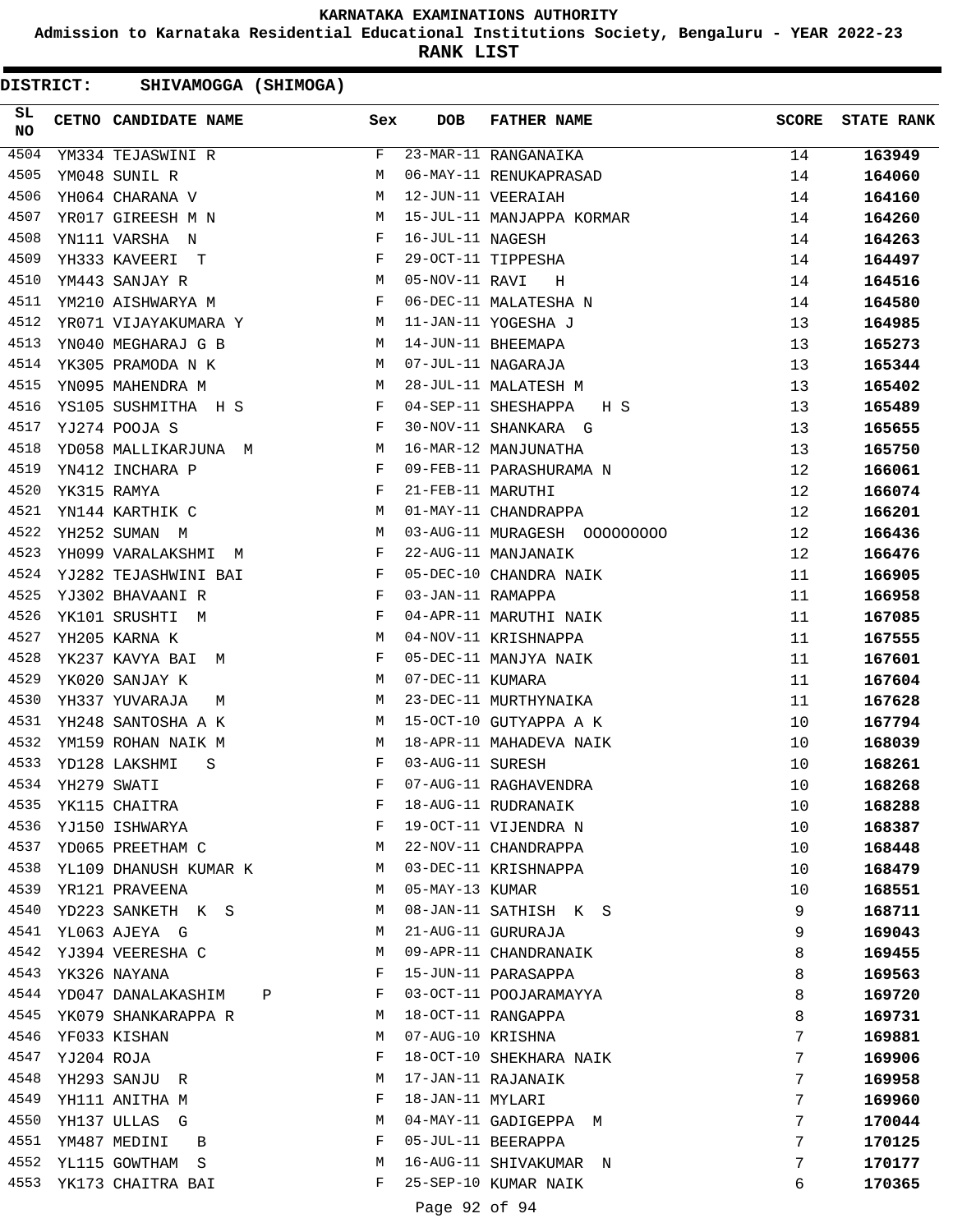**Admission to Karnataka Residential Educational Institutions Society, Bengaluru - YEAR 2022-23**

**RANK LIST**

| $\begin{tabular}{l c c c c c} \hline YK190 DEEKSHITH M S & M & 27-MAY-11 MALATHESH SHANNUKHAPPA & 6 \\ \hline & SHITRAGAMBI & SHITRAGAMBI & SHITRAGAMBI & SYQ220 BRUNDA M & F & 09-FEB-11 MANJUNATHA & 5 \\ \hline YQ220 BRUNDA M & F & 09-FEB-11 MANJUNATHA & 5 \\ \hline YR146 SWIL SOMAPPA GOLLAR & M & 30-MAR-11 GOMAPPA GOLLAR & 5 \\ \hline YP171 AISHMRRRA N & K & M & 03-JUL-11 KRISHMPPAR$<br>4554<br>170513<br>4555<br>170575<br>4556<br>170837<br>4557<br>170855<br>4558<br>170906<br>4559<br>170935<br>4560<br>171010<br>4561<br>171059<br>4562<br>171194<br>4563<br>171459<br>4564<br>171462<br>YH268 ANANVI S<br>YR012 ADARSH M 20-MAY-03 GIRIYAPPA<br>YP128 GURURAJA M 25-AUG-11 HONNAPPA<br>YG318 CHARAN C M M 24-FEB-11 MANJAPPA<br>W 24-FEB-11 MANJAPPA<br>4565<br>2<br>11-MAR-11 SUNIKUMAR<br>171541<br>20-MAY-03 GIRIYAPPA POOJARY ABSENT<br>25-AUG-11 HONNAPPA 25-AUG<br>4566<br>4567<br>4568<br>4569<br>4570<br>4571<br>4572<br>4573<br>4574<br>4575<br>4576<br>4577<br>4578<br>4579<br>4580<br>4581<br>4582<br>4583<br>4584<br>YG322 SEETHAL<br>26-JUN-11 RAMU V MESTA<br>ABSENT<br>20-SEP-10 NAVEED BASHA<br>24-DEC-10 GIRISH M<br>11-MAY-11 JAYANTH B R<br>4585<br>YH178 ASMA BANU<br>F<br>ABSENT<br>4586<br>YS050 DIGANTH G<br>М<br>ABSENT<br>4587<br>YS096 MANOJ B J<br>M<br>ABSENT<br>4588<br>YS164 RUTHIKA K V<br>F<br>22-AUG-11 VIJAYA K S<br>ABSENT<br>4589<br>YS082 PREKSHA<br>F<br>13-JUN-11 RAVI<br>ABSENT<br>YS019 SHREYA B D<br>------<br>17-AUG-11 DINESH B P<br>18-JUL-11 DEEPAK<br>4590<br>F<br>ABSENT<br>4591<br>YS083 DHEERAJ D<br>M<br>ABSENT<br>27-NOV-11 SURESHA T J<br>4592<br>YS137 BRUNDA T S<br>F<br>ABSENT<br>4593<br>YM392 ROHINI H L<br>10-JAN-11 LAKSHMI NARAYANA H L<br>F<br>ABSENT<br>4594<br>F<br>06-AUG-11 ANNAPPA<br>YS041 ANUPAMA CA<br>ABSENT<br>4595<br>F<br>05-MAY-11 ANNAPPA<br>YS124 AMISHA HA<br>ABSENT<br>4596<br>YG111 ANKITHA S<br>F<br>14-MAY-11 SRIKANTHA B<br>ABSENT<br>4597<br>YG272 MANOJ N H<br>20-NOV-11 NAGARAJA H D<br>M<br>ABSENT<br>15-MAR-10 SHASHI KUMAR<br>4598<br>F<br>YM186 SOWMYA S<br>ABSENT<br>4599<br>07-FEB-11 RAMESHA J M<br>YG449 DHANUSH<br>M<br>ABSENT<br>4600<br>YG051 KAVYA<br>F<br>14-MAR-11 RAGHAVENDRA<br>ABSENT<br>R<br>4601<br>04-OCT-11 SURESH<br>YG159 SUKHIL S<br>М<br>ABSENT<br>4602 YE143 MEGANA K<br>02-AUG-11 KRISHNA NAIK | SL<br><b>NO</b> | CETNO CANDIDATE NAME Sex |   | <b>DOB</b> | FATHER NAME |        | SCORE STATE RANK |
|--------------------------------------------------------------------------------------------------------------------------------------------------------------------------------------------------------------------------------------------------------------------------------------------------------------------------------------------------------------------------------------------------------------------------------------------------------------------------------------------------------------------------------------------------------------------------------------------------------------------------------------------------------------------------------------------------------------------------------------------------------------------------------------------------------------------------------------------------------------------------------------------------------------------------------------------------------------------------------------------------------------------------------------------------------------------------------------------------------------------------------------------------------------------------------------------------------------------------------------------------------------------------------------------------------------------------------------------------------------------------------------------------------------------------------------------------------------------------------------------------------------------------------------------------------------------------------------------------------------------------------------------------------------------------------------------------------------------------------------------------------------------------------------------------------------------------------------------------------------------------------------------------------------------------------------------------------------------------------------------------------------------------------------------------------------------------------------------------------------------------------------------------------------------------------------------------------------------------------------------------------------------------------------------------------------------------------------|-----------------|--------------------------|---|------------|-------------|--------|------------------|
|                                                                                                                                                                                                                                                                                                                                                                                                                                                                                                                                                                                                                                                                                                                                                                                                                                                                                                                                                                                                                                                                                                                                                                                                                                                                                                                                                                                                                                                                                                                                                                                                                                                                                                                                                                                                                                                                                                                                                                                                                                                                                                                                                                                                                                                                                                                                      |                 |                          |   |            |             |        |                  |
|                                                                                                                                                                                                                                                                                                                                                                                                                                                                                                                                                                                                                                                                                                                                                                                                                                                                                                                                                                                                                                                                                                                                                                                                                                                                                                                                                                                                                                                                                                                                                                                                                                                                                                                                                                                                                                                                                                                                                                                                                                                                                                                                                                                                                                                                                                                                      |                 |                          |   |            |             |        |                  |
|                                                                                                                                                                                                                                                                                                                                                                                                                                                                                                                                                                                                                                                                                                                                                                                                                                                                                                                                                                                                                                                                                                                                                                                                                                                                                                                                                                                                                                                                                                                                                                                                                                                                                                                                                                                                                                                                                                                                                                                                                                                                                                                                                                                                                                                                                                                                      |                 |                          |   |            |             |        |                  |
|                                                                                                                                                                                                                                                                                                                                                                                                                                                                                                                                                                                                                                                                                                                                                                                                                                                                                                                                                                                                                                                                                                                                                                                                                                                                                                                                                                                                                                                                                                                                                                                                                                                                                                                                                                                                                                                                                                                                                                                                                                                                                                                                                                                                                                                                                                                                      |                 |                          |   |            |             |        |                  |
|                                                                                                                                                                                                                                                                                                                                                                                                                                                                                                                                                                                                                                                                                                                                                                                                                                                                                                                                                                                                                                                                                                                                                                                                                                                                                                                                                                                                                                                                                                                                                                                                                                                                                                                                                                                                                                                                                                                                                                                                                                                                                                                                                                                                                                                                                                                                      |                 |                          |   |            |             |        |                  |
|                                                                                                                                                                                                                                                                                                                                                                                                                                                                                                                                                                                                                                                                                                                                                                                                                                                                                                                                                                                                                                                                                                                                                                                                                                                                                                                                                                                                                                                                                                                                                                                                                                                                                                                                                                                                                                                                                                                                                                                                                                                                                                                                                                                                                                                                                                                                      |                 |                          |   |            |             |        |                  |
|                                                                                                                                                                                                                                                                                                                                                                                                                                                                                                                                                                                                                                                                                                                                                                                                                                                                                                                                                                                                                                                                                                                                                                                                                                                                                                                                                                                                                                                                                                                                                                                                                                                                                                                                                                                                                                                                                                                                                                                                                                                                                                                                                                                                                                                                                                                                      |                 |                          |   |            |             |        |                  |
|                                                                                                                                                                                                                                                                                                                                                                                                                                                                                                                                                                                                                                                                                                                                                                                                                                                                                                                                                                                                                                                                                                                                                                                                                                                                                                                                                                                                                                                                                                                                                                                                                                                                                                                                                                                                                                                                                                                                                                                                                                                                                                                                                                                                                                                                                                                                      |                 |                          |   |            |             |        |                  |
|                                                                                                                                                                                                                                                                                                                                                                                                                                                                                                                                                                                                                                                                                                                                                                                                                                                                                                                                                                                                                                                                                                                                                                                                                                                                                                                                                                                                                                                                                                                                                                                                                                                                                                                                                                                                                                                                                                                                                                                                                                                                                                                                                                                                                                                                                                                                      |                 |                          |   |            |             |        |                  |
|                                                                                                                                                                                                                                                                                                                                                                                                                                                                                                                                                                                                                                                                                                                                                                                                                                                                                                                                                                                                                                                                                                                                                                                                                                                                                                                                                                                                                                                                                                                                                                                                                                                                                                                                                                                                                                                                                                                                                                                                                                                                                                                                                                                                                                                                                                                                      |                 |                          |   |            |             |        |                  |
|                                                                                                                                                                                                                                                                                                                                                                                                                                                                                                                                                                                                                                                                                                                                                                                                                                                                                                                                                                                                                                                                                                                                                                                                                                                                                                                                                                                                                                                                                                                                                                                                                                                                                                                                                                                                                                                                                                                                                                                                                                                                                                                                                                                                                                                                                                                                      |                 |                          |   |            |             |        |                  |
|                                                                                                                                                                                                                                                                                                                                                                                                                                                                                                                                                                                                                                                                                                                                                                                                                                                                                                                                                                                                                                                                                                                                                                                                                                                                                                                                                                                                                                                                                                                                                                                                                                                                                                                                                                                                                                                                                                                                                                                                                                                                                                                                                                                                                                                                                                                                      |                 |                          |   |            |             |        |                  |
|                                                                                                                                                                                                                                                                                                                                                                                                                                                                                                                                                                                                                                                                                                                                                                                                                                                                                                                                                                                                                                                                                                                                                                                                                                                                                                                                                                                                                                                                                                                                                                                                                                                                                                                                                                                                                                                                                                                                                                                                                                                                                                                                                                                                                                                                                                                                      |                 |                          |   |            |             |        |                  |
|                                                                                                                                                                                                                                                                                                                                                                                                                                                                                                                                                                                                                                                                                                                                                                                                                                                                                                                                                                                                                                                                                                                                                                                                                                                                                                                                                                                                                                                                                                                                                                                                                                                                                                                                                                                                                                                                                                                                                                                                                                                                                                                                                                                                                                                                                                                                      |                 |                          |   |            |             |        |                  |
|                                                                                                                                                                                                                                                                                                                                                                                                                                                                                                                                                                                                                                                                                                                                                                                                                                                                                                                                                                                                                                                                                                                                                                                                                                                                                                                                                                                                                                                                                                                                                                                                                                                                                                                                                                                                                                                                                                                                                                                                                                                                                                                                                                                                                                                                                                                                      |                 |                          |   |            |             |        |                  |
|                                                                                                                                                                                                                                                                                                                                                                                                                                                                                                                                                                                                                                                                                                                                                                                                                                                                                                                                                                                                                                                                                                                                                                                                                                                                                                                                                                                                                                                                                                                                                                                                                                                                                                                                                                                                                                                                                                                                                                                                                                                                                                                                                                                                                                                                                                                                      |                 |                          |   |            |             |        |                  |
|                                                                                                                                                                                                                                                                                                                                                                                                                                                                                                                                                                                                                                                                                                                                                                                                                                                                                                                                                                                                                                                                                                                                                                                                                                                                                                                                                                                                                                                                                                                                                                                                                                                                                                                                                                                                                                                                                                                                                                                                                                                                                                                                                                                                                                                                                                                                      |                 |                          |   |            |             |        |                  |
|                                                                                                                                                                                                                                                                                                                                                                                                                                                                                                                                                                                                                                                                                                                                                                                                                                                                                                                                                                                                                                                                                                                                                                                                                                                                                                                                                                                                                                                                                                                                                                                                                                                                                                                                                                                                                                                                                                                                                                                                                                                                                                                                                                                                                                                                                                                                      |                 |                          |   |            |             |        |                  |
|                                                                                                                                                                                                                                                                                                                                                                                                                                                                                                                                                                                                                                                                                                                                                                                                                                                                                                                                                                                                                                                                                                                                                                                                                                                                                                                                                                                                                                                                                                                                                                                                                                                                                                                                                                                                                                                                                                                                                                                                                                                                                                                                                                                                                                                                                                                                      |                 |                          |   |            |             |        |                  |
|                                                                                                                                                                                                                                                                                                                                                                                                                                                                                                                                                                                                                                                                                                                                                                                                                                                                                                                                                                                                                                                                                                                                                                                                                                                                                                                                                                                                                                                                                                                                                                                                                                                                                                                                                                                                                                                                                                                                                                                                                                                                                                                                                                                                                                                                                                                                      |                 |                          |   |            |             |        |                  |
|                                                                                                                                                                                                                                                                                                                                                                                                                                                                                                                                                                                                                                                                                                                                                                                                                                                                                                                                                                                                                                                                                                                                                                                                                                                                                                                                                                                                                                                                                                                                                                                                                                                                                                                                                                                                                                                                                                                                                                                                                                                                                                                                                                                                                                                                                                                                      |                 |                          |   |            |             |        |                  |
|                                                                                                                                                                                                                                                                                                                                                                                                                                                                                                                                                                                                                                                                                                                                                                                                                                                                                                                                                                                                                                                                                                                                                                                                                                                                                                                                                                                                                                                                                                                                                                                                                                                                                                                                                                                                                                                                                                                                                                                                                                                                                                                                                                                                                                                                                                                                      |                 |                          |   |            |             |        |                  |
|                                                                                                                                                                                                                                                                                                                                                                                                                                                                                                                                                                                                                                                                                                                                                                                                                                                                                                                                                                                                                                                                                                                                                                                                                                                                                                                                                                                                                                                                                                                                                                                                                                                                                                                                                                                                                                                                                                                                                                                                                                                                                                                                                                                                                                                                                                                                      |                 |                          |   |            |             |        |                  |
|                                                                                                                                                                                                                                                                                                                                                                                                                                                                                                                                                                                                                                                                                                                                                                                                                                                                                                                                                                                                                                                                                                                                                                                                                                                                                                                                                                                                                                                                                                                                                                                                                                                                                                                                                                                                                                                                                                                                                                                                                                                                                                                                                                                                                                                                                                                                      |                 |                          |   |            |             |        |                  |
|                                                                                                                                                                                                                                                                                                                                                                                                                                                                                                                                                                                                                                                                                                                                                                                                                                                                                                                                                                                                                                                                                                                                                                                                                                                                                                                                                                                                                                                                                                                                                                                                                                                                                                                                                                                                                                                                                                                                                                                                                                                                                                                                                                                                                                                                                                                                      |                 |                          |   |            |             |        |                  |
|                                                                                                                                                                                                                                                                                                                                                                                                                                                                                                                                                                                                                                                                                                                                                                                                                                                                                                                                                                                                                                                                                                                                                                                                                                                                                                                                                                                                                                                                                                                                                                                                                                                                                                                                                                                                                                                                                                                                                                                                                                                                                                                                                                                                                                                                                                                                      |                 |                          |   |            |             |        |                  |
|                                                                                                                                                                                                                                                                                                                                                                                                                                                                                                                                                                                                                                                                                                                                                                                                                                                                                                                                                                                                                                                                                                                                                                                                                                                                                                                                                                                                                                                                                                                                                                                                                                                                                                                                                                                                                                                                                                                                                                                                                                                                                                                                                                                                                                                                                                                                      |                 |                          |   |            |             |        |                  |
|                                                                                                                                                                                                                                                                                                                                                                                                                                                                                                                                                                                                                                                                                                                                                                                                                                                                                                                                                                                                                                                                                                                                                                                                                                                                                                                                                                                                                                                                                                                                                                                                                                                                                                                                                                                                                                                                                                                                                                                                                                                                                                                                                                                                                                                                                                                                      |                 |                          |   |            |             |        |                  |
|                                                                                                                                                                                                                                                                                                                                                                                                                                                                                                                                                                                                                                                                                                                                                                                                                                                                                                                                                                                                                                                                                                                                                                                                                                                                                                                                                                                                                                                                                                                                                                                                                                                                                                                                                                                                                                                                                                                                                                                                                                                                                                                                                                                                                                                                                                                                      |                 |                          |   |            |             |        |                  |
|                                                                                                                                                                                                                                                                                                                                                                                                                                                                                                                                                                                                                                                                                                                                                                                                                                                                                                                                                                                                                                                                                                                                                                                                                                                                                                                                                                                                                                                                                                                                                                                                                                                                                                                                                                                                                                                                                                                                                                                                                                                                                                                                                                                                                                                                                                                                      |                 |                          |   |            |             |        |                  |
|                                                                                                                                                                                                                                                                                                                                                                                                                                                                                                                                                                                                                                                                                                                                                                                                                                                                                                                                                                                                                                                                                                                                                                                                                                                                                                                                                                                                                                                                                                                                                                                                                                                                                                                                                                                                                                                                                                                                                                                                                                                                                                                                                                                                                                                                                                                                      |                 |                          |   |            |             |        |                  |
|                                                                                                                                                                                                                                                                                                                                                                                                                                                                                                                                                                                                                                                                                                                                                                                                                                                                                                                                                                                                                                                                                                                                                                                                                                                                                                                                                                                                                                                                                                                                                                                                                                                                                                                                                                                                                                                                                                                                                                                                                                                                                                                                                                                                                                                                                                                                      |                 |                          |   |            |             |        |                  |
|                                                                                                                                                                                                                                                                                                                                                                                                                                                                                                                                                                                                                                                                                                                                                                                                                                                                                                                                                                                                                                                                                                                                                                                                                                                                                                                                                                                                                                                                                                                                                                                                                                                                                                                                                                                                                                                                                                                                                                                                                                                                                                                                                                                                                                                                                                                                      |                 |                          |   |            |             |        |                  |
|                                                                                                                                                                                                                                                                                                                                                                                                                                                                                                                                                                                                                                                                                                                                                                                                                                                                                                                                                                                                                                                                                                                                                                                                                                                                                                                                                                                                                                                                                                                                                                                                                                                                                                                                                                                                                                                                                                                                                                                                                                                                                                                                                                                                                                                                                                                                      |                 |                          |   |            |             |        |                  |
|                                                                                                                                                                                                                                                                                                                                                                                                                                                                                                                                                                                                                                                                                                                                                                                                                                                                                                                                                                                                                                                                                                                                                                                                                                                                                                                                                                                                                                                                                                                                                                                                                                                                                                                                                                                                                                                                                                                                                                                                                                                                                                                                                                                                                                                                                                                                      |                 |                          |   |            |             |        |                  |
|                                                                                                                                                                                                                                                                                                                                                                                                                                                                                                                                                                                                                                                                                                                                                                                                                                                                                                                                                                                                                                                                                                                                                                                                                                                                                                                                                                                                                                                                                                                                                                                                                                                                                                                                                                                                                                                                                                                                                                                                                                                                                                                                                                                                                                                                                                                                      |                 |                          |   |            |             |        |                  |
|                                                                                                                                                                                                                                                                                                                                                                                                                                                                                                                                                                                                                                                                                                                                                                                                                                                                                                                                                                                                                                                                                                                                                                                                                                                                                                                                                                                                                                                                                                                                                                                                                                                                                                                                                                                                                                                                                                                                                                                                                                                                                                                                                                                                                                                                                                                                      |                 |                          |   |            |             |        |                  |
|                                                                                                                                                                                                                                                                                                                                                                                                                                                                                                                                                                                                                                                                                                                                                                                                                                                                                                                                                                                                                                                                                                                                                                                                                                                                                                                                                                                                                                                                                                                                                                                                                                                                                                                                                                                                                                                                                                                                                                                                                                                                                                                                                                                                                                                                                                                                      |                 |                          |   |            |             |        |                  |
|                                                                                                                                                                                                                                                                                                                                                                                                                                                                                                                                                                                                                                                                                                                                                                                                                                                                                                                                                                                                                                                                                                                                                                                                                                                                                                                                                                                                                                                                                                                                                                                                                                                                                                                                                                                                                                                                                                                                                                                                                                                                                                                                                                                                                                                                                                                                      |                 |                          |   |            |             |        |                  |
|                                                                                                                                                                                                                                                                                                                                                                                                                                                                                                                                                                                                                                                                                                                                                                                                                                                                                                                                                                                                                                                                                                                                                                                                                                                                                                                                                                                                                                                                                                                                                                                                                                                                                                                                                                                                                                                                                                                                                                                                                                                                                                                                                                                                                                                                                                                                      |                 |                          |   |            |             |        |                  |
|                                                                                                                                                                                                                                                                                                                                                                                                                                                                                                                                                                                                                                                                                                                                                                                                                                                                                                                                                                                                                                                                                                                                                                                                                                                                                                                                                                                                                                                                                                                                                                                                                                                                                                                                                                                                                                                                                                                                                                                                                                                                                                                                                                                                                                                                                                                                      |                 |                          |   |            |             |        |                  |
|                                                                                                                                                                                                                                                                                                                                                                                                                                                                                                                                                                                                                                                                                                                                                                                                                                                                                                                                                                                                                                                                                                                                                                                                                                                                                                                                                                                                                                                                                                                                                                                                                                                                                                                                                                                                                                                                                                                                                                                                                                                                                                                                                                                                                                                                                                                                      |                 |                          |   |            |             |        |                  |
|                                                                                                                                                                                                                                                                                                                                                                                                                                                                                                                                                                                                                                                                                                                                                                                                                                                                                                                                                                                                                                                                                                                                                                                                                                                                                                                                                                                                                                                                                                                                                                                                                                                                                                                                                                                                                                                                                                                                                                                                                                                                                                                                                                                                                                                                                                                                      |                 |                          |   |            |             |        |                  |
|                                                                                                                                                                                                                                                                                                                                                                                                                                                                                                                                                                                                                                                                                                                                                                                                                                                                                                                                                                                                                                                                                                                                                                                                                                                                                                                                                                                                                                                                                                                                                                                                                                                                                                                                                                                                                                                                                                                                                                                                                                                                                                                                                                                                                                                                                                                                      |                 |                          |   |            |             |        |                  |
|                                                                                                                                                                                                                                                                                                                                                                                                                                                                                                                                                                                                                                                                                                                                                                                                                                                                                                                                                                                                                                                                                                                                                                                                                                                                                                                                                                                                                                                                                                                                                                                                                                                                                                                                                                                                                                                                                                                                                                                                                                                                                                                                                                                                                                                                                                                                      |                 |                          |   |            |             |        |                  |
|                                                                                                                                                                                                                                                                                                                                                                                                                                                                                                                                                                                                                                                                                                                                                                                                                                                                                                                                                                                                                                                                                                                                                                                                                                                                                                                                                                                                                                                                                                                                                                                                                                                                                                                                                                                                                                                                                                                                                                                                                                                                                                                                                                                                                                                                                                                                      |                 |                          |   |            |             |        |                  |
|                                                                                                                                                                                                                                                                                                                                                                                                                                                                                                                                                                                                                                                                                                                                                                                                                                                                                                                                                                                                                                                                                                                                                                                                                                                                                                                                                                                                                                                                                                                                                                                                                                                                                                                                                                                                                                                                                                                                                                                                                                                                                                                                                                                                                                                                                                                                      |                 |                          |   |            |             |        |                  |
|                                                                                                                                                                                                                                                                                                                                                                                                                                                                                                                                                                                                                                                                                                                                                                                                                                                                                                                                                                                                                                                                                                                                                                                                                                                                                                                                                                                                                                                                                                                                                                                                                                                                                                                                                                                                                                                                                                                                                                                                                                                                                                                                                                                                                                                                                                                                      |                 |                          |   |            |             |        |                  |
|                                                                                                                                                                                                                                                                                                                                                                                                                                                                                                                                                                                                                                                                                                                                                                                                                                                                                                                                                                                                                                                                                                                                                                                                                                                                                                                                                                                                                                                                                                                                                                                                                                                                                                                                                                                                                                                                                                                                                                                                                                                                                                                                                                                                                                                                                                                                      |                 |                          | F |            |             | ABSENT |                  |